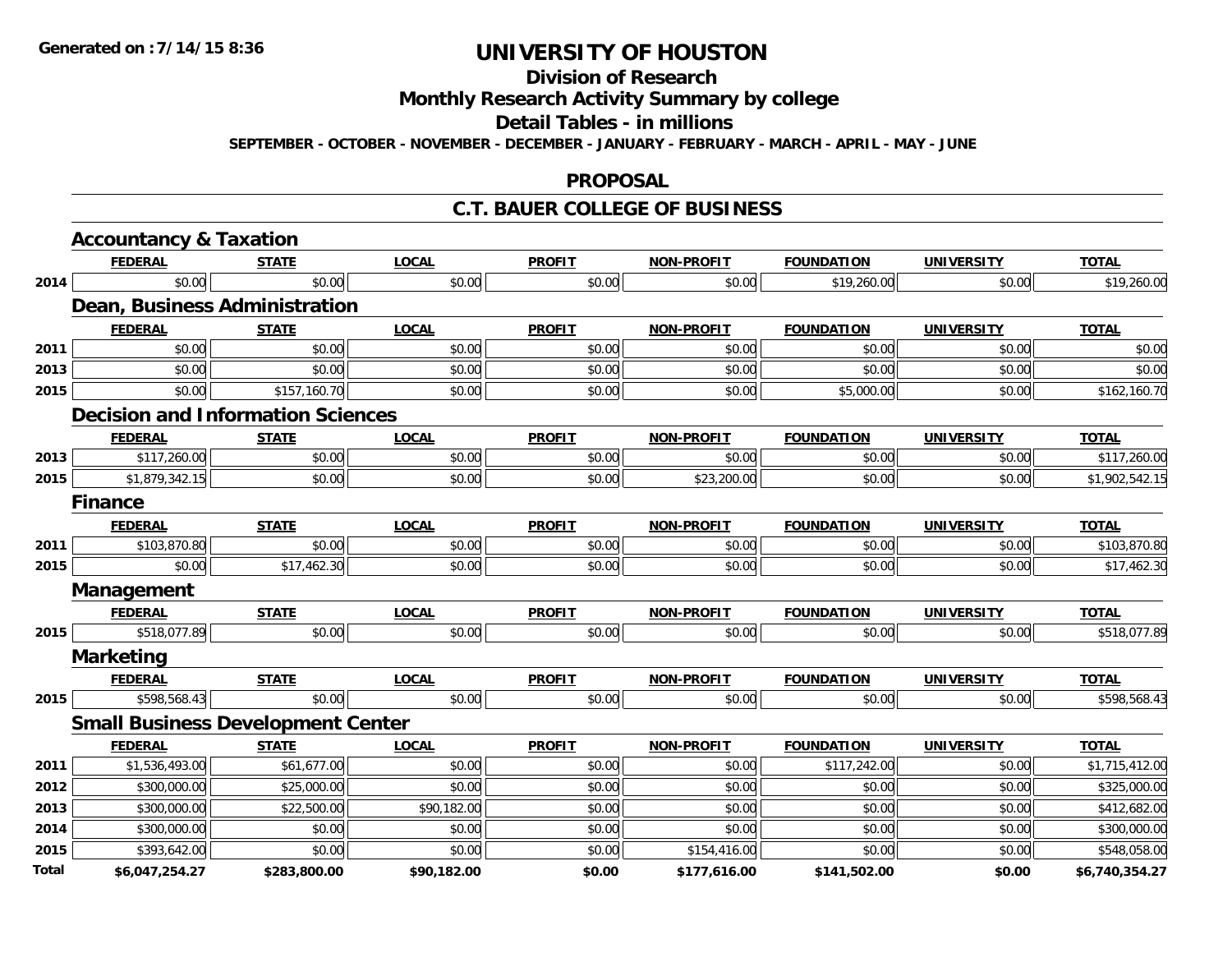## **Division of Research**

**Monthly Research Activity Summary by college**

#### **Detail Tables - in millions**

**SEPTEMBER - OCTOBER - NOVEMBER - DECEMBER - JANUARY - FEBRUARY - MARCH - APRIL - MAY - JUNE**

### **PROPOSAL**

### **COLLEGE OF ARCHITECTURE**

|      | Architecture      |              |              |               |                   |                   |                   |                |
|------|-------------------|--------------|--------------|---------------|-------------------|-------------------|-------------------|----------------|
|      | <b>FEDERAL</b>    | <b>STATE</b> | <b>LOCAL</b> | <b>PROFIT</b> | <b>NON-PROFIT</b> | <b>FOUNDATION</b> | <b>UNIVERSITY</b> | <b>TOTAL</b>   |
| 2011 | \$1,537,604.88    | \$25,000.00  | \$0.00       | \$0.00        | \$0.00            | \$25,000.00       | \$0.00            | \$1,587,604.88 |
| 2012 | \$140,758.05      | \$0.00       | \$0.00       | \$0.00        | \$0.00            | \$8,200.00        | \$2,500.00        | \$151,458.05   |
| 2013 | \$89,843.25       | \$0.00       | \$0.00       | \$0.00        | \$24,714.50       | \$0.00            | \$0.00            | \$114,557.75   |
| 2014 | \$0.00            | \$0.00       | \$0.00       | \$0.00        | \$24,925.20       | \$0.00            | \$0.00            | \$24,925.20    |
| 2015 | \$370,150.00      | \$0.00       | \$0.00       | \$0.00        | \$0.00            | \$0.00            | \$0.00            | \$370,150.00   |
|      | Doop Arakitootura |              |              |               |                   |                   |                   |                |

#### **Dean, Architecture**

|       | <b>FEDERAL</b> | <b>STATE</b> | <b>LOCAL</b> | <b>PROFIT</b> | <b>NON-PROFIT</b> | <b>FOUNDATION</b> | <b>UNIVERSITY</b> | <b>TOTAL</b>   |
|-------|----------------|--------------|--------------|---------------|-------------------|-------------------|-------------------|----------------|
| 2011  | \$50,000.00    | \$25,000.00  | \$0.00       | \$5,000.00    | \$5,000.00        | \$0.00            | \$0.00            | \$85,000.00    |
| 2012  | \$0.00         | \$0.00       | \$0.00       | \$0.00        | \$5,000.00        | \$0.00            | \$0.00            | \$5,000.00     |
| 2014  | \$0.00         | \$0.00       | \$0.00       | \$0.00        | \$0.00            | \$0.00            | \$1,101,748.00    | \$1,101,748.00 |
| Total | \$2,188,356.18 | \$50,000.00  | \$0.00       | \$5,000.00    | \$59,639.70       | \$33,200.00       | \$1,104,248.00    | \$3,440,443.88 |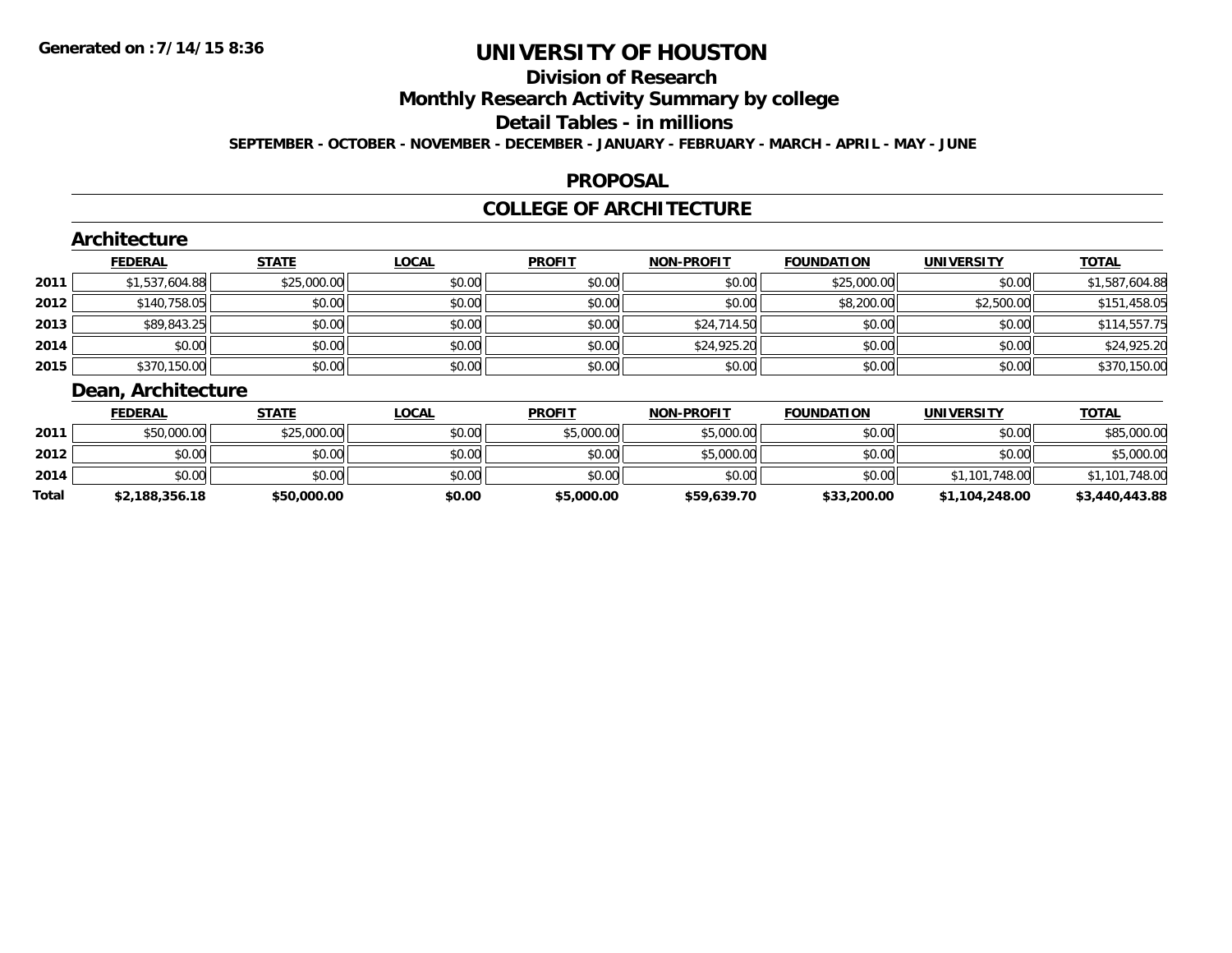## **Division of Research**

**Monthly Research Activity Summary by college**

### **Detail Tables - in millions**

**SEPTEMBER - OCTOBER - NOVEMBER - DECEMBER - JANUARY - FEBRUARY - MARCH - APRIL - MAY - JUNE**

### **PROPOSAL**

## **COLLEGE OF EDUCATION**

## **Consistency Mgmt and Coop Disc**

|      | <b>FEDERAL</b> | <b>STATE</b> | <b>LOCAL</b> | <b>PROFIT</b> | <b>NON-PROFIT</b> | <b>FOUNDATION</b> | <b>UNIVERSITY</b> | <b>TOTAL</b>   |
|------|----------------|--------------|--------------|---------------|-------------------|-------------------|-------------------|----------------|
| 2011 | \$0.00         | \$0.00       | \$295,410.00 | \$0.00        | \$155,374.00      | \$0.00            | \$0.00            | \$450,784.00   |
| 2012 | \$4,176,056.65 | \$0.00       | \$30,000.00  | \$0.00        | \$957,408.00      | \$0.00            | \$0.00            | \$5,163,464.65 |
| 2013 | \$2,480,018.64 | \$0.00       | \$0.00       | \$0.00        | \$0.00            | \$0.00            | \$0.00            | \$2,480,018.64 |
| 2014 | \$2,632,766.14 | \$0.00       | \$235,590.00 | \$0.00        | \$0.00            | \$0.00            | \$0.00            | \$2,868,356.14 |
| 2015 | \$0.00         | \$0.00       | \$249,910.00 | \$0.00        | \$0.00            | \$0.00            | \$0.00            | \$249,910.00   |

### **Curriculum and Instruction**

|      | <b>FEDERAL</b> | <u>STATE</u>   | <u>LOCAL</u> | <b>PROFIT</b> | <b>NON-PROFIT</b> | <b>FOUNDATION</b> | <b>UNIVERSITY</b> | <b>TOTAL</b>   |
|------|----------------|----------------|--------------|---------------|-------------------|-------------------|-------------------|----------------|
| 2011 | \$5,119,027.50 | \$1,440,673.10 | \$0.00       | \$124,500.00  | \$75,000.00       | \$0.00            | \$246,279.00      | \$7,005,479.60 |
| 2012 | \$2,161,385.90 | \$714,991.00   | \$180,000.00 | \$0.00        | \$57,153.00       | \$0.00            | \$394,235.00      | \$3,507,764.90 |
| 2013 | \$2,457,888.50 | \$351,775.00   | \$0.00       | \$0.00        | \$8,498.48        | \$0.00            | \$258,964.50      | \$3,077,126.48 |
| 2014 | \$4,201,990.19 | \$1,834,645.80 | \$21,958.00  | \$0.00        | \$237,200.00      | \$50,000.00       | \$262.874.00      | \$6,608,667.99 |
| 2015 | \$4,493,887.22 | \$619,898.20   | \$0.00       | \$0.00        | \$0.00            | \$89,931.00       | \$50,000.00       | \$5,253,716.42 |

## **Dean, Education**

|      | <b>FEDERAL</b>                 | CTATE                                                                  | .OCAI          | <b>PROFIT</b> | <b>DDAFIT</b>               | <b>FOUNDATION</b> | UNIVERSITY     | <b>TOT</b>                   |
|------|--------------------------------|------------------------------------------------------------------------|----------------|---------------|-----------------------------|-------------------|----------------|------------------------------|
| 2013 | <b>230.000.00</b><br>zu.uuu.uu | ሶስ ሰሰ<br>ט. טע                                                         | ሐሴ ሰሰ<br>JU.UU | 0000<br>JU.UU | ტი იი<br>JU.U               | 0000<br>JU.UU     | mn n¢<br>JU.UU | 0.0000<br>,,,<br>ZU.UUU.UU   |
| 2014 | 10.002.5<br>,,,,u              | $\cdots$ 0.000 $\sim$<br>$\uparrow$ $\uparrow$ $\uparrow$<br>10.UUU.UU | ሶስ ሰሰ<br>JU.UU | \$0.00        | $AT$ $700.00$<br>, ,,,,,,,, | 0000<br>JU.UU     | \$0.00         | $\sim$ $\sim$ $\sim$<br>. 7. |

### **Educational Leadership & Policy Studies**

|      | <b>FEDERAL</b> | <u>STATE</u> | <u>LOCAL</u> | <b>PROFIT</b> | <b>NON-PROFIT</b> | <b>FOUNDATION</b> | <b>UNIVERSITY</b> | <b>TOTAL</b>   |
|------|----------------|--------------|--------------|---------------|-------------------|-------------------|-------------------|----------------|
| 2011 | \$199,522.00   | \$453,644.70 | \$0.00       | \$48,419.00   | \$0.00            | \$0.00            | \$0.00            | \$701,585.70   |
| 2012 | \$1,079,092.00 | \$366,462.00 | \$0.00       | \$0.00        | \$32,160.00       | \$43,833.50       | \$1,816,362.70    | \$3,337,910.20 |
| 2013 | \$1,928,076.00 | \$0.00       | \$0.00       | \$0.00        | \$15,825.00       | \$87,009.00       | \$0.00            | \$2,030,910.00 |
| 2014 | \$3,597,859.40 | \$263,000.00 | \$27,400.00  | \$0.00        | \$406,350.00      | \$0.00            | \$172,455.00      | \$4,467,064.40 |
| 2015 | \$4,246,996.50 | \$0.00       | \$0.00       | \$0.00        | \$0.00            | \$0.00            | \$143,400.00      | \$4,390,396.50 |

## **Institute for Urban Education**

|      | <b>FEDERAL</b> | <b>STATE</b> | <u>LOCAL</u> | <b>PROFIT</b> | <b>NON-PROFIT</b> | <b>FOUNDATION</b> | <b>UNIVERSITY</b> | <b>TOTAL</b>           |
|------|----------------|--------------|--------------|---------------|-------------------|-------------------|-------------------|------------------------|
| 2011 | \$609,499.90   | \$0.00       | \$0.00       | \$0.00        | .000.00<br>.      | \$0.00            | \$0.00            | .499.90<br><b>CA50</b> |
| 2013 | \$0.00         | \$0.00       | \$0.00       | \$0.00        | \$0.00            | \$0.00            | \$0.00            | \$0.00                 |
| 2014 | \$0.00         | \$0.00       | \$0.00       | \$0.00        | \$0.00            | \$0.00            | \$0.00            | \$0.00                 |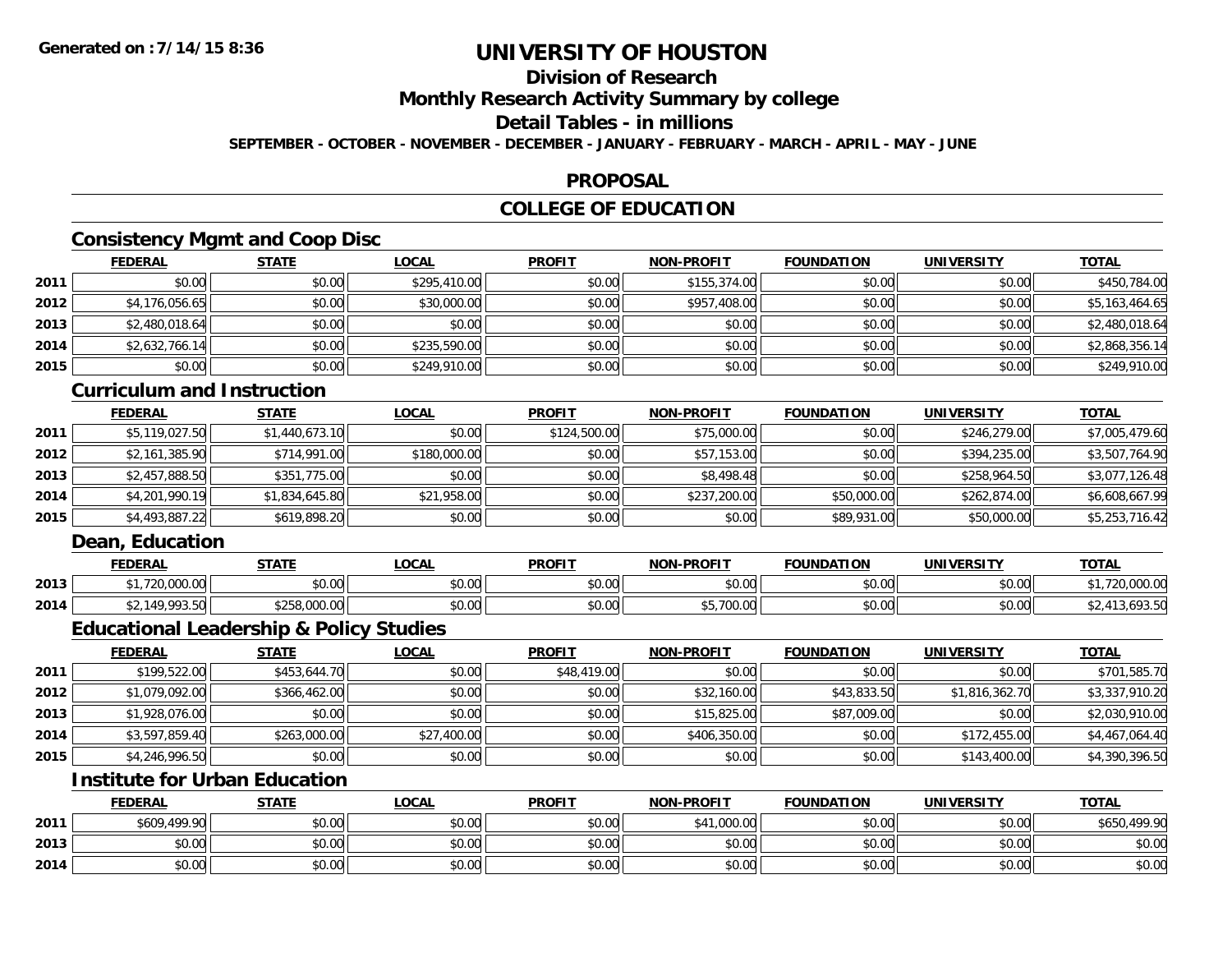## **Division of Research**

**Monthly Research Activity Summary by college**

#### **Detail Tables - in millions**

**SEPTEMBER - OCTOBER - NOVEMBER - DECEMBER - JANUARY - FEBRUARY - MARCH - APRIL - MAY - JUNE**

### **PROPOSAL**

## **COLLEGE OF EDUCATION**

## **Psychological, Health, and Learning Sciences**

|      | <b>FEDERAL</b> | <b>STATE</b>   | <u>LOCAL</u> | <b>PROFIT</b> | <b>NON-PROFIT</b> | <b>FOUNDATION</b> | <b>UNIVERSITY</b> | <b>TOTAL</b>   |
|------|----------------|----------------|--------------|---------------|-------------------|-------------------|-------------------|----------------|
| 2011 | \$5,769,605.00 | \$67,935.10    | \$0.00       | \$20,000.00   | \$10,133.00       | \$510,310.65      | \$20,758.00       | \$6,398,741.75 |
| 2012 | \$3,837,719.26 | \$1,195,697.00 | \$0.00       | \$0.00        | \$0.00            | \$43,833.50       | \$333,109.04      | \$5,410,358.80 |
| 2013 | \$3,800,408.00 | \$71,610.00    | \$0.00       | \$0.00        | \$19,530.53       | \$300,318.00      | \$865,678.00      | \$5,057,544.53 |
| 2014 | \$6,039,250.00 | \$814,606.00   | \$0.00       | \$0.00        | \$23,431.00       | \$0.00            | \$765,622.60      | \$7,642,909.60 |
| 2015 | \$7,753,502.25 | \$0.00         | \$0.00       | \$0.00        | \$39,997.00       | \$69,196.00       | \$2,000,512.00    | \$9,863,207.25 |

### **UH Charter School**

|       | <b>FEDERAL</b>  | <b>STATE</b>   | <u>LOCAL</u>   | <b>PROFIT</b> | <b>NON-PROFIT</b> | <b>FOUNDATION</b> | <b>UNIVERSITY</b> | <b>TOTAL</b>    |
|-------|-----------------|----------------|----------------|---------------|-------------------|-------------------|-------------------|-----------------|
| 2011  | \$0.00          | \$44,864.00    | \$0.00         | \$0.00        | \$0.00            | \$0.00            | \$0.00            | \$44,864.00     |
| 2012  | \$0.00          | \$7,150.00     | \$0.00         | \$0.00        | \$0.00            | \$0.00            | \$0.00            | \$7,150.00      |
| 2013  | \$0.00          | \$1,489.55     | \$0.00         | \$0.00        | \$0.00            | \$0.00            | \$0.00            | \$1,489.55      |
| 2014  | \$187,811.00    | \$0.00         | \$0.00         | \$0.00        | \$0.00            | \$0.00            | \$0.00            | \$187,811.00    |
| Total | \$70,642,355.55 | \$8,506,441.45 | \$1,040,268.00 | \$192,919.00  | \$2,084,760.01    | \$1,194,431.65    | \$7,330,249.84    | \$90,991,425.50 |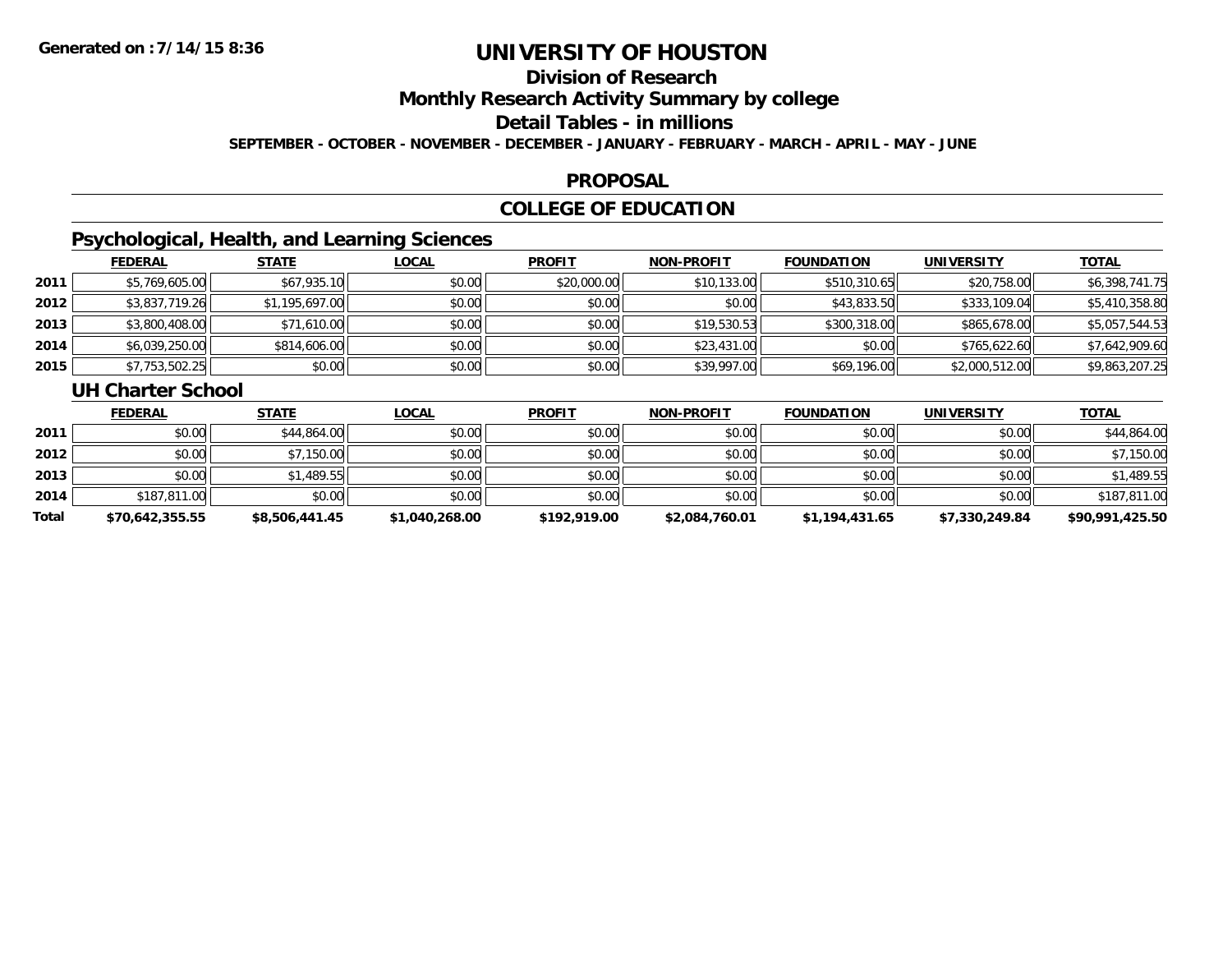#### **Division of Research**

### **Monthly Research Activity Summary by college**

#### **Detail Tables - in millions**

**SEPTEMBER - OCTOBER - NOVEMBER - DECEMBER - JANUARY - FEBRUARY - MARCH - APRIL - MAY - JUNE**

#### **PROPOSAL**

### **COLLEGE OF LIBERAL ARTS AND SOCIAL SCIENCES**

|      | <b>FEDERAL</b>                                           | <b>STATE</b> | <b>LOCAL</b> | <b>PROFIT</b> | <b>NON-PROFIT</b> | <b>FOUNDATION</b> | <b>UNIVERSITY</b> | <b>TOTAL</b>   |
|------|----------------------------------------------------------|--------------|--------------|---------------|-------------------|-------------------|-------------------|----------------|
| 2013 | \$0.00                                                   | \$0.00       | \$0.00       | \$0.00        | \$1,500.00        | \$0.00            | \$0.00            | \$1,500.00     |
| 2014 | \$0.00                                                   | \$0.00       | \$0.00       | \$0.00        | \$9,500.00        | \$0.00            | \$0.00            | \$9,500.00     |
|      | Art                                                      |              |              |               |                   |                   |                   |                |
|      | <b>FEDERAL</b>                                           | <b>STATE</b> | <b>LOCAL</b> | <b>PROFIT</b> | <b>NON-PROFIT</b> | <b>FOUNDATION</b> | <b>UNIVERSITY</b> | <b>TOTAL</b>   |
| 2011 | \$14,979.30                                              | \$0.00       | \$0.00       | \$0.00        | \$0.00            | \$0.00            | \$0.00            | \$14,979.30    |
| 2012 | \$294,676.59                                             | \$0.00       | \$0.00       | \$0.00        | \$35,000.00       | \$0.00            | \$0.00            | \$329,676.59   |
| 2013 | \$0.00                                                   | \$0.00       | \$0.00       | \$0.00        | \$1,400.00        | \$0.00            | \$0.00            | \$1,400.00     |
| 2015 | \$37,000.00                                              | \$0.00       | \$0.00       | \$0.00        | \$34,614.00       | \$0.00            | \$0.00            | \$71,614.00    |
|      | <b>Arte Publico Press</b>                                |              |              |               |                   |                   |                   |                |
|      | <b>FEDERAL</b>                                           | <b>STATE</b> | <b>LOCAL</b> | <b>PROFIT</b> | <b>NON-PROFIT</b> | <b>FOUNDATION</b> | <b>UNIVERSITY</b> | <b>TOTAL</b>   |
| 2011 | \$100,000.00                                             | \$0.00       | \$0.00       | \$0.00        | \$94,479.00       | \$120,000.00      | \$0.00            | \$314,479.00   |
| 2012 | \$373,497.00                                             | \$20,000.00  | \$0.00       | \$0.00        | \$98,393.00       | \$400,000.00      | \$0.00            | \$891,890.00   |
| 2013 | \$100,000.00                                             | \$40,000.00  | \$0.00       | \$0.00        | \$50,000.00       | \$150,000.00      | \$0.00            | \$340,000.00   |
| 2014 | \$2,100,971.00                                           | \$6,000.00   | \$0.00       | \$0.00        | \$170,074.00      | \$200,000.00      | \$0.00            | \$2,477,045.00 |
| 2015 | \$677,368.40                                             | \$21,000.00  | \$0.00       | \$0.00        | \$100,000.00      | \$0.00            | \$0.00            | \$798,368.40   |
|      | <b>Blaffer Gallery</b>                                   |              |              |               |                   |                   |                   |                |
|      | <b>FEDERAL</b>                                           | <b>STATE</b> | <b>LOCAL</b> | <b>PROFIT</b> | <b>NON-PROFIT</b> | <b>FOUNDATION</b> | <b>UNIVERSITY</b> | <b>TOTAL</b>   |
| 2011 | \$50,000.00                                              | \$8,500.00   | \$0.00       | \$0.00        | \$102,445.00      | \$0.00            | \$0.00            | \$160,945.00   |
| 2012 | \$0.00                                                   | \$5,132.00   | \$0.00       | \$0.00        | \$85,759.00       | \$0.00            | \$0.00            | \$90,891.00    |
| 2013 | \$50,000.00                                              | \$10,000.00  | \$0.00       | \$0.00        | \$81,500.00       | \$0.00            | \$0.00            | \$141,500.00   |
| 2014 | \$0.00                                                   | \$14,000.00  | \$0.00       | \$0.00        | \$80,000.00       | \$0.00            | \$0.00            | \$94,000.00    |
| 2015 | \$0.00                                                   | \$4,000.00   | \$0.00       | \$0.00        | \$40,000.00       | \$60,000.00       | \$0.00            | \$104,000.00   |
|      | <b>Center for Neuromotor &amp; Biomechanics Research</b> |              |              |               |                   |                   |                   |                |
|      | <b>FEDERAL</b>                                           | <b>STATE</b> | <b>LOCAL</b> | <b>PROFIT</b> | <b>NON-PROFIT</b> | <b>FOUNDATION</b> | <b>UNIVERSITY</b> | <b>TOTAL</b>   |
| 2011 | \$928,227.00                                             | \$0.00       | \$0.00       | \$0.00        | \$0.00            | \$0.00            | \$0.00            | \$928,227.00   |
| 2012 | \$0.00                                                   | \$0.00       | \$0.00       | \$100,500.00  | \$0.00            | \$0.00            | \$0.00            | \$100,500.00   |
| 2013 | \$0.00                                                   | \$350,000.00 | \$0.00       | \$0.00        | \$0.00            | \$0.00            | \$0.00            | \$350,000.00   |
| 2014 | \$186,295.05                                             | \$0.00       | \$0.00       | \$0.00        | \$0.00            | \$0.00            | \$0.00            | \$186,295.05   |
| 2015 | \$34,949.25                                              | \$0.00       | \$0.00       | \$112,500.00  | \$0.00            | \$0.00            | \$0.00            | \$147,449.25   |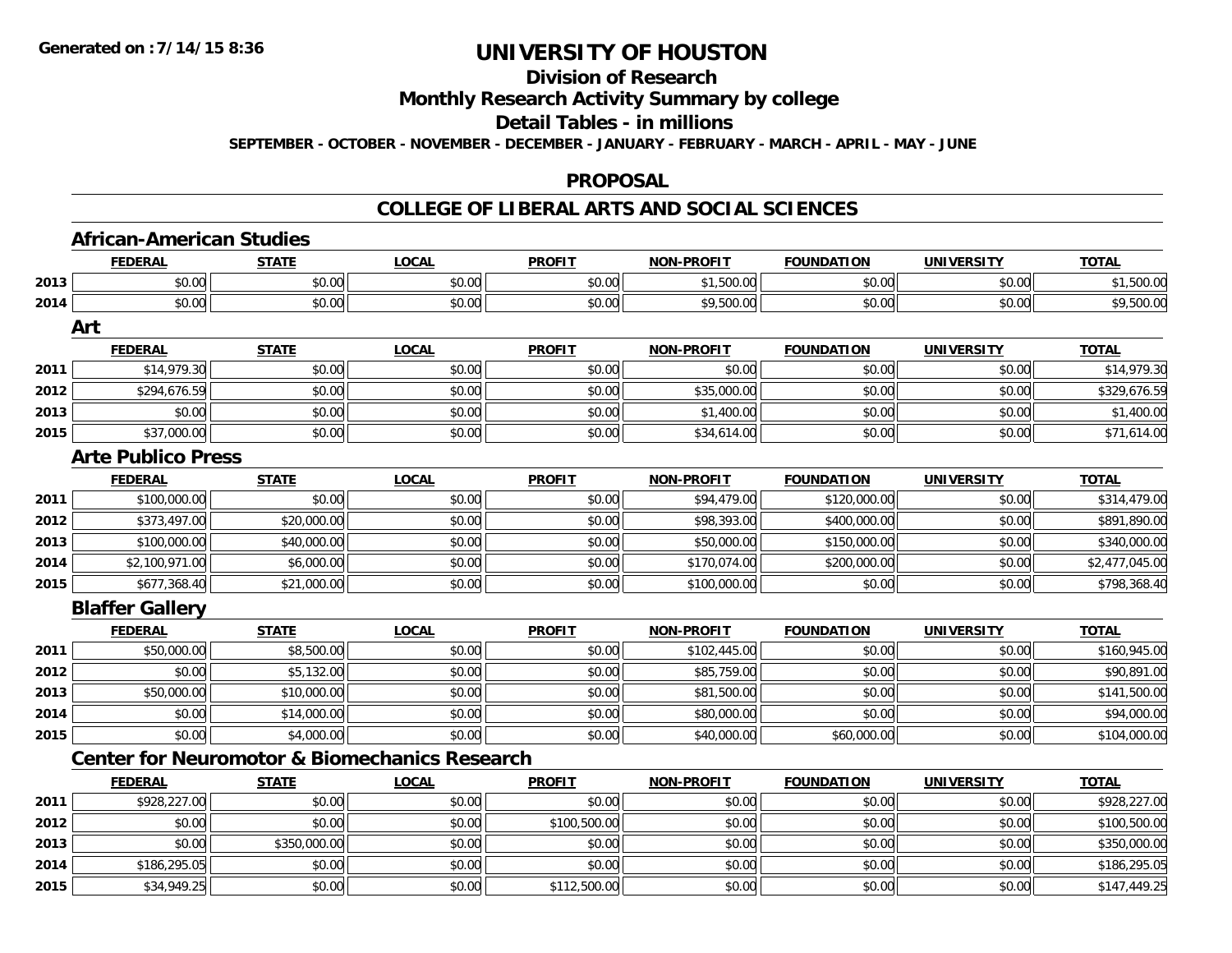## **Division of Research**

### **Monthly Research Activity Summary by college**

#### **Detail Tables - in millions**

**SEPTEMBER - OCTOBER - NOVEMBER - DECEMBER - JANUARY - FEBRUARY - MARCH - APRIL - MAY - JUNE**

#### **PROPOSAL**

### **COLLEGE OF LIBERAL ARTS AND SOCIAL SCIENCES**

|      | <b>Center for Public History</b>                  |              |              |               |                   |                   |                   |                |
|------|---------------------------------------------------|--------------|--------------|---------------|-------------------|-------------------|-------------------|----------------|
|      | <b>FEDERAL</b>                                    | <b>STATE</b> | <b>LOCAL</b> | <b>PROFIT</b> | <b>NON-PROFIT</b> | <b>FOUNDATION</b> | <b>UNIVERSITY</b> | <b>TOTAL</b>   |
| 2011 | \$250,000.00                                      | \$0.00       | \$0.00       | \$0.00        | \$369,000.00      | \$0.00            | \$0.00            | \$619,000.00   |
|      | Communication                                     |              |              |               |                   |                   |                   |                |
|      | <b>FEDERAL</b>                                    | <b>STATE</b> | <b>LOCAL</b> | <b>PROFIT</b> | <b>NON-PROFIT</b> | <b>FOUNDATION</b> | <b>UNIVERSITY</b> | <b>TOTAL</b>   |
| 2011 | \$294,900.00                                      | \$0.00       | \$0.00       | \$0.00        | \$0.00            | \$0.00            | \$0.00            | \$294,900.00   |
| 2012 | \$336,545.00                                      | \$0.00       | \$0.00       | \$0.00        | \$0.00            | \$0.00            | \$0.00            | \$336,545.00   |
| 2013 | \$0.00                                            | \$0.00       | \$0.00       | \$0.00        | \$9,800.00        | \$0.00            | \$76,763.00       | \$86,563.00    |
| 2014 | \$0.00                                            | \$0.00       | \$0.00       | \$0.00        | \$1,500.00        | \$44,993.00       | \$9,591.00        | \$56,084.00    |
| 2015 | \$2,916,503.12                                    | \$0.00       | \$0.00       | \$0.00        | \$211,745.00      | \$0.00            | \$14,884.00       | \$3,143,132.12 |
|      | <b>Communication Disorders</b>                    |              |              |               |                   |                   |                   |                |
|      | <b>FEDERAL</b>                                    | <b>STATE</b> | <b>LOCAL</b> | <b>PROFIT</b> | <b>NON-PROFIT</b> | <b>FOUNDATION</b> | <b>UNIVERSITY</b> | <b>TOTAL</b>   |
| 2011 | \$148,670.00                                      | \$17,940.10  | \$0.00       | \$0.00        | \$0.00            | \$10,000.00       | \$0.00            | \$176,610.10   |
| 2012 | \$447,207.00                                      | \$11,723.40  | \$0.00       | \$0.00        | \$58,248.00       | \$22,770.00       | \$263,177.00      | \$803,125.40   |
| 2013 | \$640,475.00                                      | \$77,569.00  | \$0.00       | \$0.00        | \$54,922.00       | \$24,500.00       | \$396,469.00      | \$1,193,935.00 |
| 2014 | \$295,718.47                                      | \$0.00       | \$0.00       | \$0.00        | \$0.00            | \$17,556.00       | \$311,666.00      | \$624,940.47   |
| 2015 | \$451,500.00                                      | \$0.00       | \$0.00       | \$0.00        | \$191,644.00      | \$29,932.00       | \$29,789.00       | \$702,865.00   |
|      | <b>Comparative Cultural Studies</b>               |              |              |               |                   |                   |                   |                |
|      | <b>FEDERAL</b>                                    | <b>STATE</b> | <b>LOCAL</b> | <b>PROFIT</b> | <b>NON-PROFIT</b> | <b>FOUNDATION</b> | UNIVERSITY        | <b>TOTAL</b>   |
| 2015 | \$99,999.00                                       | \$0.00       | \$0.00       | \$0.00        | \$0.00            | \$0.00            | \$0.00            | \$99,999.00    |
|      | <b>Cynthia Woods Mitchell Center for the Arts</b> |              |              |               |                   |                   |                   |                |
|      | <b>FEDERAL</b>                                    | <b>STATE</b> | <b>LOCAL</b> | <b>PROFIT</b> | <b>NON-PROFIT</b> | <b>FOUNDATION</b> | <b>UNIVERSITY</b> | <b>TOTAL</b>   |
| 2013 | \$0.00                                            | \$150,000.00 | \$0.00       | \$200,000.00  | \$35,000.00       | \$15,000.00       | \$0.00            | \$400,000.00   |
| 2014 | \$0.00                                            | \$8,000.00   | \$0.00       | \$240,000.00  | \$500.00          | \$1,400.00        | \$0.00            | \$249,900.00   |
| 2015 | \$100,000.00                                      | \$0.00       | \$0.00       | \$0.00        | \$10,000.00       | \$10,000.00       | \$0.00            | \$120,000.00   |
|      | Dean, Liberal Arts and Social Sciences            |              |              |               |                   |                   |                   |                |
|      | <b>FEDERAL</b>                                    | <b>STATE</b> | <b>LOCAL</b> | <b>PROFIT</b> | <b>NON-PROFIT</b> | <b>FOUNDATION</b> | <b>UNIVERSITY</b> | <b>TOTAL</b>   |
| 2011 | \$413,091.00                                      | \$0.00       | \$0.00       | \$0.00        | \$0.00            | \$0.00            | \$0.00            | \$413,091.00   |
| 2013 | \$0.00                                            | \$0.00       | \$0.00       | \$0.00        | \$0.00            | \$0.00            | \$0.00            | \$0.00         |
| 2014 | \$0.00                                            | \$0.00       | \$0.00       | \$0.00        | \$55,000.00       | \$0.00            | \$0.00            | \$55,000.00    |
| 2015 | \$598,568.43                                      | \$0.00       | \$0.00       | \$0.00        | \$0.00            | \$0.00            | \$0.00            | \$598,568.43   |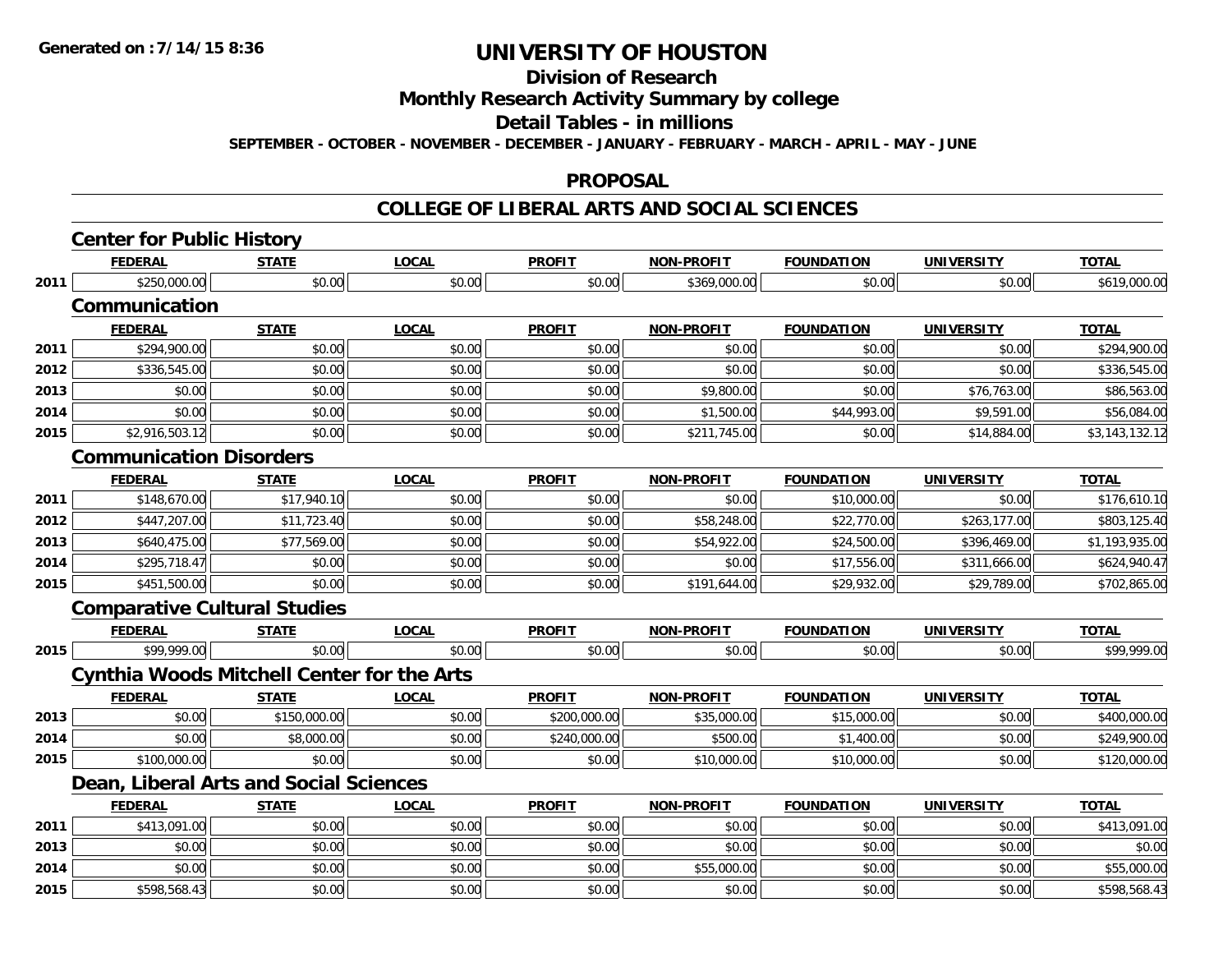## **Division of Research**

**Monthly Research Activity Summary by college**

#### **Detail Tables - in millions**

**SEPTEMBER - OCTOBER - NOVEMBER - DECEMBER - JANUARY - FEBRUARY - MARCH - APRIL - MAY - JUNE**

#### **PROPOSAL**

### **COLLEGE OF LIBERAL ARTS AND SOCIAL SCIENCES**

|      | <b>Economics</b>                    |                |              |                |                   |                   |                   |                 |
|------|-------------------------------------|----------------|--------------|----------------|-------------------|-------------------|-------------------|-----------------|
|      | <b>FEDERAL</b>                      | <b>STATE</b>   | <b>LOCAL</b> | <b>PROFIT</b>  | <b>NON-PROFIT</b> | <b>FOUNDATION</b> | <b>UNIVERSITY</b> | <b>TOTAL</b>    |
| 2011 | \$0.00                              | \$0.00         | \$0.00       | \$75,000.00    | \$78,014.00       | \$244,719.00      | \$75,000.00       | \$472,733.00    |
| 2012 | \$882,933.40                        | \$0.00         | \$0.00       | \$0.00         | \$843,624.00      | \$248,086.00      | \$0.00            | \$1,974,643.40  |
| 2013 | \$243,160.00                        | \$0.00         | \$0.00       | \$0.00         | \$0.00            | \$34,967.00       | \$0.00            | \$278,127.00    |
| 2014 | \$0.00                              | \$0.00         | \$0.00       | \$0.00         | \$0.00            | \$28,449.00       | \$90,353.00       | \$118,802.00    |
| 2015 | \$7,931,827.24                      | \$0.00         | \$0.00       | \$0.00         | \$15,000.00       | \$137,106.00      | \$215,736.00      | \$8,299,669.24  |
|      | <b>English</b>                      |                |              |                |                   |                   |                   |                 |
|      | <b>FEDERAL</b>                      | <b>STATE</b>   | <b>LOCAL</b> | <b>PROFIT</b>  | <b>NON-PROFIT</b> | <b>FOUNDATION</b> | <b>UNIVERSITY</b> | <b>TOTAL</b>    |
| 2011 | \$0.00                              | \$0.00         | \$0.00       | \$0.00         | \$1,500.00        | \$0.00            | \$0.00            | \$1,500.00      |
| 2012 | \$932,888.40                        | \$0.00         | \$0.00       | \$0.00         | \$0.00            | \$0.00            | \$0.00            | \$932,888.40    |
| 2014 | \$363,341.50                        | \$7,109.00     | \$0.00       | \$0.00         | \$0.00            | \$0.00            | \$0.00            | \$370,450.50    |
| 2015 | \$0.00                              | \$0.00         | \$0.00       | \$0.00         | \$1,500.00        | \$0.00            | \$0.00            | \$1,500.00      |
|      | <b>Health and Human Performance</b> |                |              |                |                   |                   |                   |                 |
|      | <b>FEDERAL</b>                      | <b>STATE</b>   | <b>LOCAL</b> | <b>PROFIT</b>  | <b>NON-PROFIT</b> | <b>FOUNDATION</b> | <b>UNIVERSITY</b> | <b>TOTAL</b>    |
| 2011 | \$11,784,069.40                     | \$0.00         | \$0.00       | \$94,276.00    | \$180,000.00      | \$209,569.30      | \$1,002,452.00    | \$13,270,366.70 |
| 2012 | \$8,217,754.31                      | \$502,818.00   | \$0.00       | \$626,163.00   | \$141,879.20      | \$0.00            | \$1,179,339.00    | \$10,667,953.51 |
| 2013 | \$6,103,375.52                      | \$1,400,000.00 | \$0.00       | \$121,843.60   | \$472,354.00      | \$69,976.00       | \$608,106.00      | \$8,775,655.12  |
| 2014 | \$14,552,067.05                     | \$0.00         | \$0.00       | \$0.00         | \$137,046.60      | \$168,482.40      | \$603,008.80      | \$15,460,604.85 |
| 2015 | \$10,514,654.52                     | \$643,198.00   | \$0.00       | \$1,333,994.00 | \$2,056,193.92    | \$200,000.00      | \$370,580.40      | \$15,118,620.84 |
|      | <b>Hispanic Studies</b>             |                |              |                |                   |                   |                   |                 |
|      | <b>FEDERAL</b>                      | <b>STATE</b>   | <b>LOCAL</b> | <b>PROFIT</b>  | <b>NON-PROFIT</b> | <b>FOUNDATION</b> | <b>UNIVERSITY</b> | <b>TOTAL</b>    |
| 2012 | \$38,419.59                         | \$0.00         | \$0.00       | \$0.00         | \$0.00            | \$0.00            | \$0.00            | \$38,419.59     |
| 2013 | \$0.00                              | \$0.00         | \$0.00       | \$0.00         | \$0.00            | \$0.00            | \$11,992.50       | \$11,992.50     |
| 2014 | \$295,629.77                        | \$0.00         | \$0.00       | \$0.00         | \$0.00            | \$0.00            | \$0.00            | \$295,629.77    |
| 2015 | \$1,655,345.60                      | \$0.00         | \$0.00       | \$0.00         | \$0.00            | \$0.00            | \$0.00            | \$1,655,345.60  |
|      | <b>History</b>                      |                |              |                |                   |                   |                   |                 |
|      | <b>FEDERAL</b>                      | <b>STATE</b>   | <b>LOCAL</b> | <b>PROFIT</b>  | <b>NON-PROFIT</b> | <b>FOUNDATION</b> | <b>UNIVERSITY</b> | <b>TOTAL</b>    |
| 2011 | \$0.00                              | \$0.00         | \$0.00       | \$0.00         | \$14,000.00       | \$0.00            | \$0.00            | \$14,000.00     |
| 2012 | \$136,664.82                        | \$0.00         | \$0.00       | \$0.00         | \$0.00            | \$0.00            | \$0.00            | \$136,664.82    |
| 2013 | \$100,000.00                        | \$0.00         | \$0.00       | \$0.00         | \$0.00            | \$0.00            | \$0.00            | \$100,000.00    |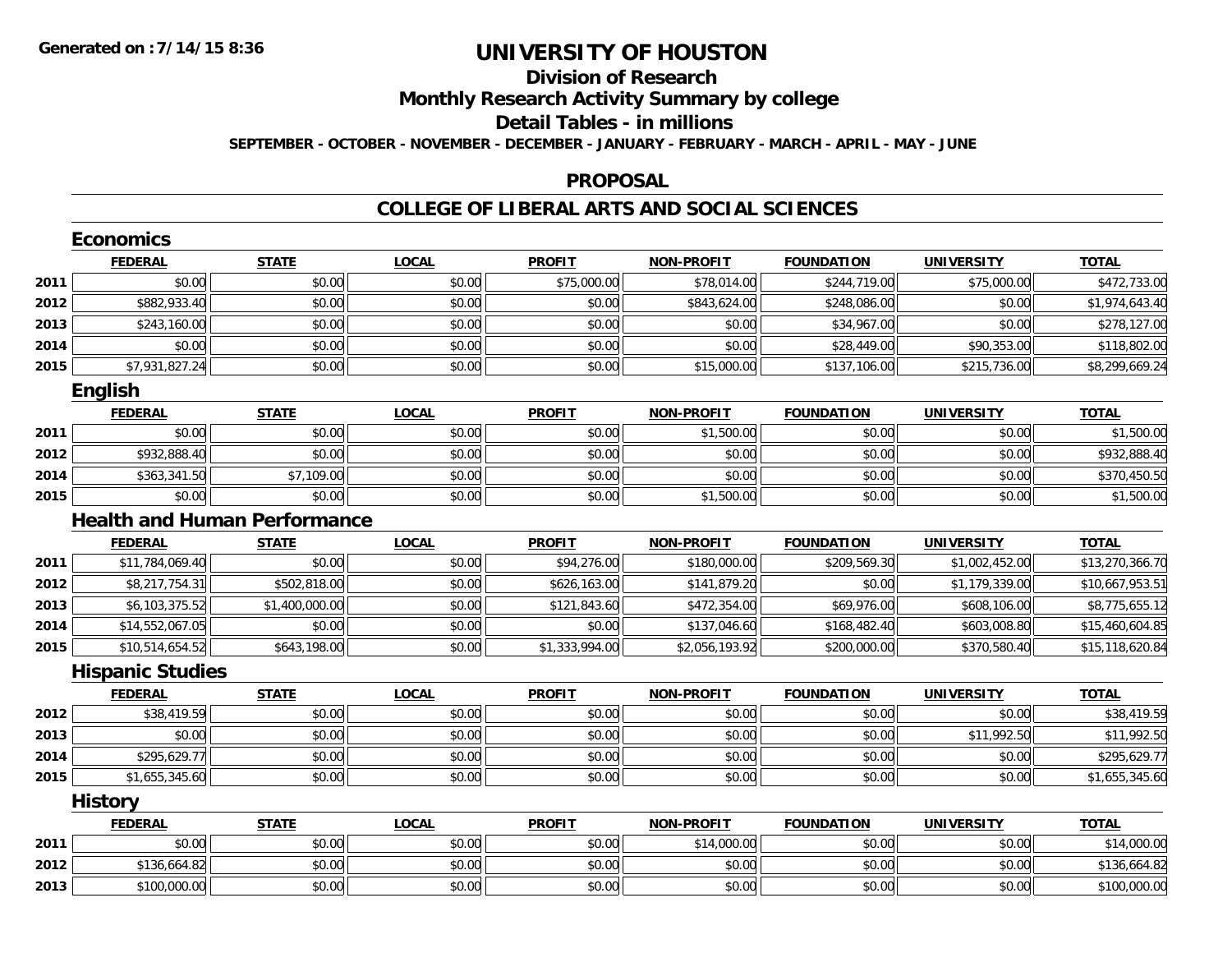## **Division of Research**

**Monthly Research Activity Summary by college**

## **Detail Tables - in millions**

**SEPTEMBER - OCTOBER - NOVEMBER - DECEMBER - JANUARY - FEBRUARY - MARCH - APRIL - MAY - JUNE**

### **PROPOSAL**

## **COLLEGE OF LIBERAL ARTS AND SOCIAL SCIENCES**

## **Hobby Center for Public Policy**

|      | <b>FEDERAL</b>                    | <b>STATE</b> | <b>LOCAL</b> | <b>PROFIT</b> | <b>NON-PROFIT</b> | <b>FOUNDATION</b> | <b>UNIVERSITY</b> | <b>TOTAL</b> |
|------|-----------------------------------|--------------|--------------|---------------|-------------------|-------------------|-------------------|--------------|
| 2011 | \$8,435.00                        | \$0.00       | \$0.00       | \$0.00        | \$0.00            | \$0.00            | \$0.00            | \$8,435.00   |
| 2013 | \$164,250.00                      | \$0.00       | \$0.00       | \$0.00        | \$0.00            | \$0.00            | \$0.00            | \$164,250.00 |
| 2014 | \$1,800.00                        | \$0.00       | \$0.00       | \$0.00        | \$0.00            | \$28,780.00       | \$0.00            | \$30,580.00  |
| 2015 | \$518,077.89                      | \$0.00       | \$0.00       | \$0.00        | \$0.00            | \$15,000.00       | \$0.00            | \$533,077.89 |
|      | <b>Modern/Classical Languages</b> |              |              |               |                   |                   |                   |              |
|      | <b>FEDERAL</b>                    | <b>STATE</b> | <b>LOCAL</b> | <b>PROFIT</b> | <b>NON-PROFIT</b> | <b>FOUNDATION</b> | <b>UNIVERSITY</b> | <b>TOTAL</b> |
| 2011 | \$413,091.00                      | \$0.00       | \$0.00       | \$0.00        | \$0.00            | \$0.00            | \$0.00            | \$413,091.00 |
| 2012 | \$396,977.00                      | \$0.00       | \$0.00       | \$0.00        | \$0.00            | \$0.00            | \$0.00            | \$396,977.00 |

## **Philosophy**

**2013**

**2015**

|      | <b>FEDERAL</b> | <b>STATE</b> | <b>LOCAL</b> | <b>PROFIT</b> | <b>NON-PROFIT</b> | <b>FOUNDATION</b> | <b>UNIVERSITY</b> | <b>TOTAL</b> |
|------|----------------|--------------|--------------|---------------|-------------------|-------------------|-------------------|--------------|
| 2011 | \$29,932.50    | \$0.00       | \$0.00       | \$0.00        | \$0.00            | \$0.00            | \$0.00            | \$29,932.50  |
| 2012 | \$23,229.00    | \$0.00       | \$0.00       | \$0.00        | \$0.00            | \$0.00            | \$0.00            | \$23,229.00  |
| 2013 | \$24,897.00    | \$0.00       | \$0.00       | \$0.00        | \$0.00            | \$0.00            | \$0.00            | \$24,897.00  |
| 2015 | \$63,000.00    | \$0.00       | \$0.00       | \$0.00        | \$0.00            | \$0.00            | \$19,170.00       | \$82,170.00  |

3 | \$99,251.00|| \$0.00|| \$0.00|| \$0.00|| \$0.00|| \$0.00|| \$0.00|| \$0.00|| \$9,000|| \$9,251.00 \$99,251.00

\$89,835.00 \$0.00 \$0.00 \$0.00 \$0.00 \$29,771.00 \$0.00 \$119,606.00

#### **Political Science**

|      | <b>FEDERAL</b> | <b>STATE</b> | <u>LOCAL</u> | <b>PROFIT</b> | <b>NON-PROFIT</b> | <b>FOUNDATION</b> | <b>UNIVERSITY</b> | <b>TOTAL</b>   |
|------|----------------|--------------|--------------|---------------|-------------------|-------------------|-------------------|----------------|
| 2011 | \$1,347,856.50 | \$0.00       | \$0.00       | \$0.00        | \$3,250.00        | \$0.00            | \$0.00            | \$1,351,106.50 |
| 2012 | \$423,428.00   | \$77,296.00  | \$0.00       | \$0.00        | \$0.00            | \$2,000.00        | \$0.00            | \$502,724.00   |
| 2013 | \$857,738.00   | \$0.00       | \$0.00       | \$0.00        | \$0.00            | \$0.00            | \$0.00            | \$857,738.00   |
| 2014 | \$77,661.00    | \$0.00       | \$0.00       | \$0.00        | \$3,300.00        | \$13,706.00       | \$0.00            | \$94,667.00    |
| 2015 | \$277,127.00   | \$0.00       | \$0.00       | \$45,000.00   | \$3,000.00        | \$59,923.00       | \$58,951.00       | \$444,001.00   |

**Psychology**

|      | <b>FEDERAL</b>  | <b>STATE</b>   | <u>LOCAL</u> | <b>PROFIT</b> | <b>NON-PROFIT</b> | <b>FOUNDATION</b> | <b>UNIVERSITY</b> | <b>TOTAL</b>    |
|------|-----------------|----------------|--------------|---------------|-------------------|-------------------|-------------------|-----------------|
| 2011 | \$22,951,724.80 | \$2,887,682.40 | \$331,088.80 | \$275,000.00  | \$171,561.00      | \$174,672.00      | \$2,244,027.80    | \$29,035,756.80 |
| 2012 | \$12,635,875.47 | \$2,304,698.15 | \$0.00       | \$423,255.00  | \$64,800.00       | \$70,367.00       | \$1,789,723.00    | \$17,288,718.62 |
| 2013 | \$17,426,770.35 | \$1,062,634.00 | \$0.00       | \$146,786.00  | \$144,345.00      | \$5,400.00        | \$2,882,941.00    | \$21,668,876.35 |
| 2014 | \$14,101,502.61 | \$1,547,096.00 | \$0.00       | \$24,000.00   | \$419,192.89      | \$0.00            | \$6,934,922.90    | \$23,026,714.40 |
| 2015 | \$13,581,888.89 | \$3,295,777.00 | \$0.00       | \$23,100.00   | \$995,081.80      | \$227,396.00      | \$5,083,562.20    | \$23,206,805.89 |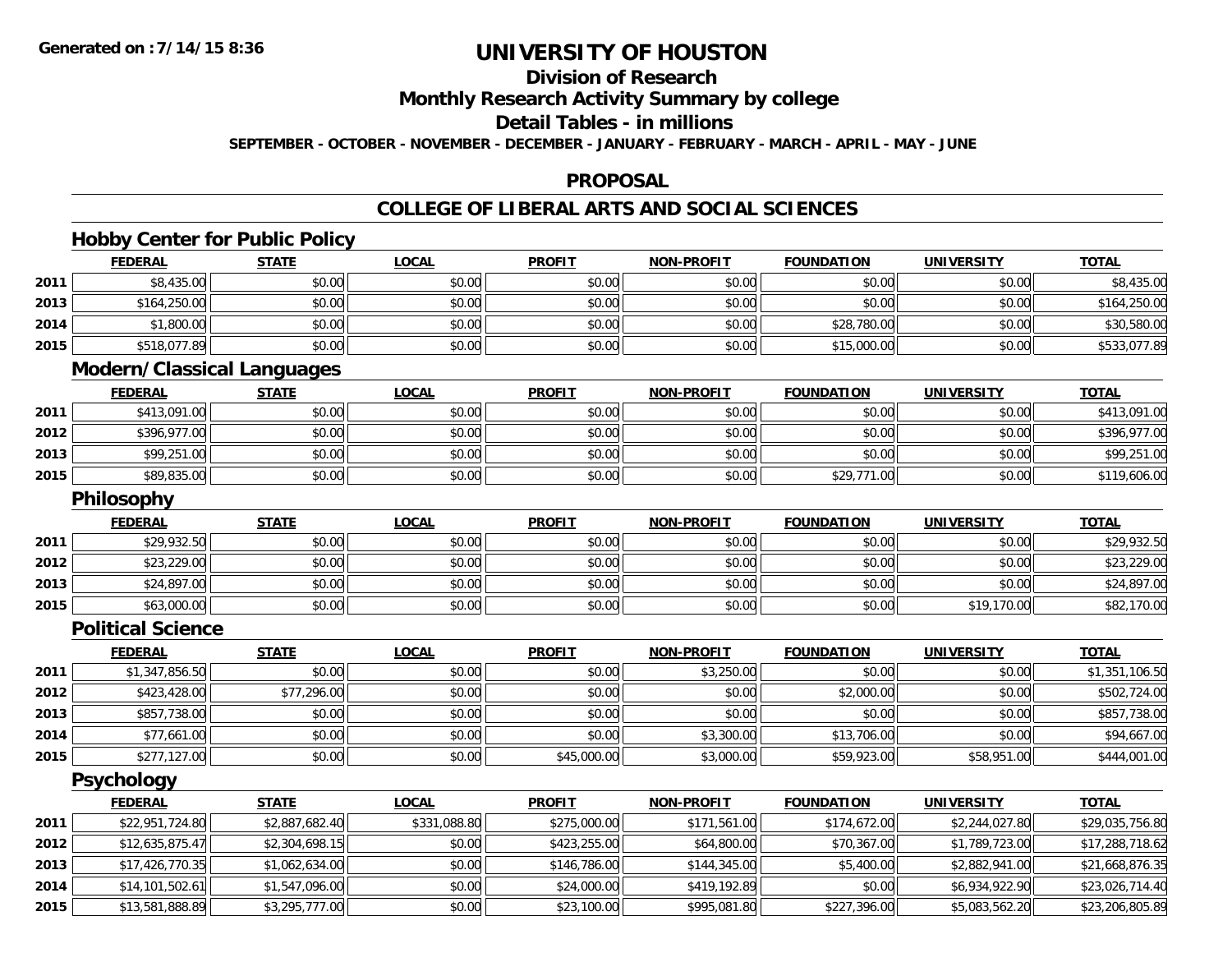### **Division of Research**

**Monthly Research Activity Summary by college**

#### **Detail Tables - in millions**

**SEPTEMBER - OCTOBER - NOVEMBER - DECEMBER - JANUARY - FEBRUARY - MARCH - APRIL - MAY - JUNE**

### **PROPOSAL**

### **COLLEGE OF LIBERAL ARTS AND SOCIAL SCIENCES**

|       | <b>School of Music</b> |                 |              |                |                   |                   |                   |                  |
|-------|------------------------|-----------------|--------------|----------------|-------------------|-------------------|-------------------|------------------|
|       | <b>FEDERAL</b>         | <b>STATE</b>    | <b>LOCAL</b> | <b>PROFIT</b>  | <b>NON-PROFIT</b> | <b>FOUNDATION</b> | <b>UNIVERSITY</b> | <b>TOTAL</b>     |
| 2011  | \$0.00                 | \$26,500.00     | \$0.00       | \$0.00         | \$0.00            | \$0.00            | \$0.00            | \$26,500.00      |
| 2012  | \$0.00                 | \$3,347.00      | \$0.00       | \$0.00         | \$0.00            | \$0.00            | \$0.00            | \$3,347.00       |
| 2013  | \$0.00                 | \$5,000.00      | \$0.00       | \$0.00         | \$10,000.00       | \$24,500.00       | \$0.00            | \$39,500.00      |
| 2014  | \$0.00                 | \$9,000.00      | \$0.00       | \$0.00         | \$0.00            | \$3,919.00        | \$0.00            | \$12,919.00      |
| 2015  | \$0.00                 | \$9,000.00      | \$0.00       | \$0.00         | \$10,000.00       | \$18,000.00       | \$0.00            | \$37,000.00      |
|       | <b>Sociology</b>       |                 |              |                |                   |                   |                   |                  |
|       | <b>FEDERAL</b>         | <b>STATE</b>    | <b>LOCAL</b> | <b>PROFIT</b>  | <b>NON-PROFIT</b> | <b>FOUNDATION</b> | <b>UNIVERSITY</b> | <b>TOTAL</b>     |
| 2011  | \$796,309.80           | \$0.00          | \$0.00       | \$0.00         | \$0.00            | \$0.00            | \$0.00            | \$796,309.80     |
| 2012  | \$0.00                 | \$0.00          | \$0.00       | \$0.00         | \$0.00            | \$16,808.00       | \$508,467.30      | \$525,275.30     |
| 2013  | \$160,063.00           | \$0.00          | \$18,000.00  | \$0.00         | \$0.00            | \$0.00            | \$0.00            | \$178,063.00     |
| 2014  | \$0.00                 | \$0.00          | \$31,200.00  | \$0.00         | \$0.00            | \$0.00            | \$0.00            | \$31,200.00      |
|       | <b>Theatre</b>         |                 |              |                |                   |                   |                   |                  |
|       | <b>FEDERAL</b>         | <b>STATE</b>    | <b>LOCAL</b> | <b>PROFIT</b>  | <b>NON-PROFIT</b> | <b>FOUNDATION</b> | <b>UNIVERSITY</b> | <b>TOTAL</b>     |
| 2013  | \$0.00                 | \$0.00          | \$0.00       | \$0.00         | \$100,027.00      | \$0.00            | \$0.00            | \$100,027.00     |
| 2014  | \$187,811.00           | \$0.00          | \$0.00       | \$0.00         | \$0.00            | \$0.00            | \$0.00            | \$187,811.00     |
| Total | \$162,351,803.52       | \$14,525,020.05 | \$380,288.80 | \$3,841,417.60 | \$7,847,692.41    | \$3,137,747.70    | \$24,780,671.90   | \$216,864,641.98 |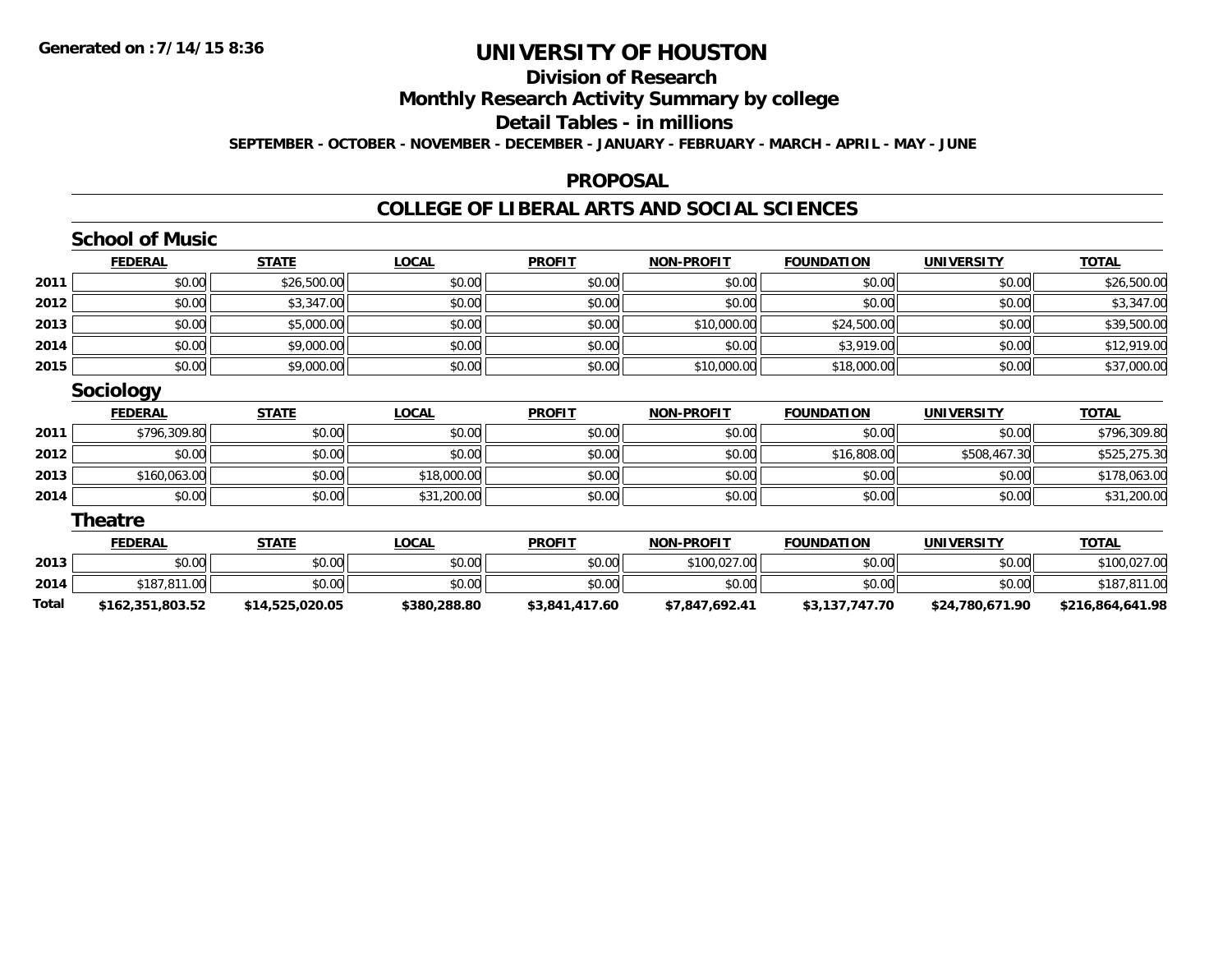## **Division of Research**

**Monthly Research Activity Summary by college**

#### **Detail Tables - in millions**

**SEPTEMBER - OCTOBER - NOVEMBER - DECEMBER - JANUARY - FEBRUARY - MARCH - APRIL - MAY - JUNE**

### **PROPOSAL**

## **COLLEGE OF NATURAL SCIENCES AND MATHEMATICS**

## **Biology/Biochemistry**

|      | <b>FEDERAL</b>  | <u>STATE</u>   | <u>LOCAL</u> | <b>PROFIT</b>  | <b>NON-PROFIT</b> | <b>FOUNDATION</b> | <b>UNIVERSITY</b> | <b>TOTAL</b>    |
|------|-----------------|----------------|--------------|----------------|-------------------|-------------------|-------------------|-----------------|
| 2011 | \$39,815,770.70 | \$5,109,715.00 | \$0.00       | \$276,082.00   | \$1,003,475.31    | \$974,579.00      | \$991,829.50      | \$48,171,451.51 |
| 2012 | \$37,450,832.61 | \$7,534,296.46 | \$0.00       | \$90,000.00    | \$3,089,527.80    | \$1,932,312.00    | \$1,658,358.58    | \$51,755,327.45 |
| 2013 | \$25,885,902.95 | \$1,592,947.03 | \$0.00       | \$143,351.00   | \$4,000.00        | \$1,901,970.00    | \$1,249,792.00    | \$30,777,962.98 |
| 2014 | \$28,946,206.41 | \$5,606,378.75 | \$0.00       | \$154,786.00   | \$805,759.26      | \$1,874,390.00    | \$1,240,164.00    | \$38,627,684.42 |
| 2015 | \$20,340,159.70 | \$2,968,132.85 | \$0.00       | \$1,322,153.00 | \$1,468,335.89    | \$1,130,000.00    | \$1,180,656.00    | \$28,409,437.44 |

## **Center for Nuclear Receptors and Cell Signaling**

|      | <b>FEDERAL</b>  | <b>STATE</b>    | <b>LOCAL</b> | <b>PROFIT</b> | <b>NON-PROFIT</b> | <b>FOUNDATION</b> | <b>UNIVERSITY</b> | <b>TOTAL</b>    |
|------|-----------------|-----------------|--------------|---------------|-------------------|-------------------|-------------------|-----------------|
| 2011 | \$10,791,813.18 | \$13,531,384.00 | \$0.00       | \$240,000.00  | \$600,126.00      | \$1,409,011.00    | \$818,762.00      | \$27,391,096.18 |
| 2012 | \$7,587,504.00  | \$1,380,708.50  | \$0.00       | \$0.00        | \$403,096.00      | \$350,000.00      | \$37,500.00       | \$9,758,808.50  |
| 2013 | \$23,123,636.20 | \$211,499.00    | \$0.00       | \$337,414.00  | \$454,000.00      | \$730,000.00      | \$0.00            | \$24,856,549.20 |
| 2014 | \$21,453,224.10 | \$8,874,192.00  | \$0.00       | \$0.00        | \$1,864,612.00    | \$1,272,623.90    | \$0.00            | \$33,464,652.00 |
| 2015 | \$21,861,807.50 | \$12,960,582.50 | \$0.00       | \$99,000.00   | \$5,956,118.40    | \$513,384.00      | \$0.00            | \$41,390,892.40 |

## **Chemistry**

|      | <b>FEDERAL</b>  | <u>STATE</u>   | <b>LOCAL</b> | <b>PROFIT</b> | <b>NON-PROFIT</b> | <b>FOUNDATION</b> | UNIVERSITY     | <b>TOTAL</b>    |
|------|-----------------|----------------|--------------|---------------|-------------------|-------------------|----------------|-----------------|
| 2011 | \$17,220,460.95 | \$1,010,807.00 | \$0.00       | \$130,000.00  | \$219,998.00      | \$889,965.00      | \$669,942.00   | \$20,141,172.95 |
| 2012 | \$19,111,276.74 | \$4,487,398.04 | \$0.00       | \$594,148.00  | \$1,114,109.00    | \$1,080,000.00    | \$450,581.60   | \$26,837,513.38 |
| 2013 | \$13,194,198.05 | \$2,688,596.00 | \$0.00       | \$0.00        | \$160,000.00      | \$2,420,000.00    | \$61,030.00    | \$18,523,824.05 |
| 2014 | \$11,717,732.85 | \$71,429.58    | \$0.00       | \$204,995.00  | \$1,644,200.00    | \$4,875,000.00    | \$511,702.00   | \$19,025,059.43 |
| 2015 | \$14,266,484.59 | \$3,053,111.00 | \$0.00       | \$124,348.00  | \$1,574,318.00    | \$2,470,000.00    | \$1,070,491.00 | \$22,558,752.59 |

### **Computer Science**

|      | <b>FEDERAL</b>  | <b>STATE</b>   | <b>LOCAL</b> | <b>PROFIT</b>  | <b>NON-PROFIT</b> | <b>FOUNDATION</b> | <b>UNIVERSITY</b> | <b>TOTAL</b>    |
|------|-----------------|----------------|--------------|----------------|-------------------|-------------------|-------------------|-----------------|
| 2011 | \$17,952,787.40 | \$1,864,941.00 | \$0.00       | \$1,037,248.00 | \$168,642.00      | \$302,606.25      | \$0.00            | \$21,326,224.65 |
| 2012 | \$24,285,612.18 | \$1,396,932.00 | \$0.00       | \$430,379.00   | \$18,000.00       | \$195,918.20      | \$129,955.00      | \$26,456,796.38 |
| 2013 | \$28,530,112.49 | \$508,212.00   | \$0.00       | \$1,442,109.57 | \$460,000.00      | \$0.00            | \$0.00            | \$30,940,434.06 |
| 2014 | \$42,386,087.77 | \$1,426,471.50 | \$0.00       | \$220,803.41   | \$1,763,722.00    | \$78,646.25       | \$754,666.00      | \$46,630,396.93 |
| 2015 | \$57,177,584.87 | \$1,592,955.50 | \$0.00       | \$589,680.00   | \$640,990.60      | \$134,316.00      | \$769,192.60      | \$60,904,719.57 |

## **Dean, Natural Sciences and Mathematics**

|      | <b>FEDERAL</b>           | $- - - -$        | .OCAI                 | <b>PROFIT</b>             | <b>LPROFIT</b><br>ימות | <b>FOUNDATION</b> | EDCITY<br>UNIVE    | <b>TOTAL</b>        |
|------|--------------------------|------------------|-----------------------|---------------------------|------------------------|-------------------|--------------------|---------------------|
| 2011 | 20000<br>70.VV           | $\sim$<br>$\sim$ | $\sim$ $\sim$<br>וטט. | ტი იი<br>JU.UU            | $\sim$ $\sim$<br>vu.uu | \$0.00            | $\sim$ 00<br>vu.ou | 20000<br>70.UU      |
| 2012 | $*$ 400 022 50<br>722.JU |                  | $\sim$ 00<br>vv.vv    | $\sim$<br>$\sim$<br>JU.UU | ስ ለሰ<br>PO.OO          | \$0.00            | 0000<br>\$0.00     | $\sim$ $-$<br>73.JU |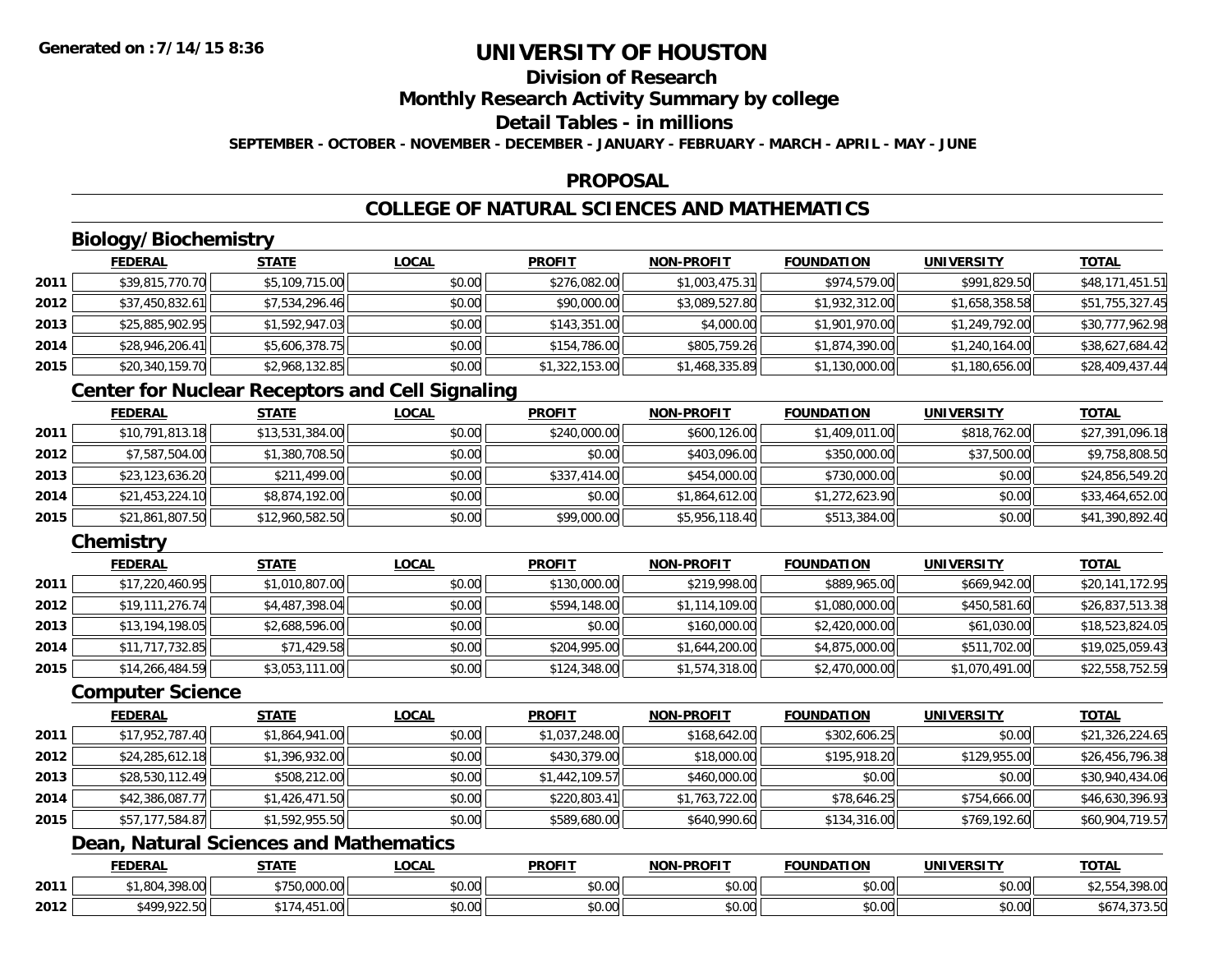## **Division of Research**

**Monthly Research Activity Summary by college**

### **Detail Tables - in millions**

**SEPTEMBER - OCTOBER - NOVEMBER - DECEMBER - JANUARY - FEBRUARY - MARCH - APRIL - MAY - JUNE**

### **PROPOSAL**

## **COLLEGE OF NATURAL SCIENCES AND MATHEMATICS**

### **Dean, Natural Sciences and Mathematics**

|      | <b>FEDERAL</b> | <b>STATE</b>   | <u>_OCAL</u> | <b>PROFIT</b> | <b>NON-PROFIT</b> | <b>FOUNDATION</b> | <b>UNIVERSITY</b> | <b>TOTAL</b>   |
|------|----------------|----------------|--------------|---------------|-------------------|-------------------|-------------------|----------------|
| 2013 | \$0.00         | \$210,187.00   | \$0.00       | \$0.00        | \$0.00            | \$0.00            | \$0.00            | \$210,187.00   |
| 2014 | \$0.00         | \$401,835.00   | \$0.00       | \$76,907.50   | \$375,000.00      | \$0.00            | \$0.00            | \$853,742.50   |
| 2015 | \$735,150.50   | \$6,043,916.85 | \$0.00       | \$0.00        | \$0.00            | \$0.00            | \$0.00            | \$6,779,067.35 |

### **Earth & Atmospheric Sciences**

|      | <b>FEDERAL</b>  | <u>STATE</u>   | <b>LOCAL</b> | <b>PROFIT</b>  | <b>NON-PROFIT</b> | <b>FOUNDATION</b> | <b>UNIVERSITY</b> | <u>TOTAL</u>    |
|------|-----------------|----------------|--------------|----------------|-------------------|-------------------|-------------------|-----------------|
| 2011 | \$4,419,740.00  | \$990,980.20   | \$0.00       | \$3,147,000.00 | \$2,426,934.80    | \$0.00            | \$1,252,133.00    | \$12,236,788.00 |
| 2012 | \$4,964,145,10  | \$789,987.20   | \$0.00       | \$1,077,113.00 | \$151,387.00      | \$150,000.00      | \$505,768.00      | \$7,638,400.30  |
| 2013 | \$5,195,976.00  | \$653,818.00   | \$0.00       | \$1,075,090.07 | \$925,036.00      | \$180,000.00      | \$379,607.68      | \$8,409,527.75  |
| 2014 | \$20,562,237.30 | \$868,654.00   | \$0.00       | \$307,673.02   | \$355,000.00      | \$0.00            | \$2,732,597.84    | \$24,826,162.16 |
| 2015 | \$7,273,601.51  | \$1,241,246.00 | \$0.00       | \$426,855.00   | \$2,655,321.25    | \$195,000.00      | \$1,031,742.00    | \$12,823,765.76 |

## **Institute for Climate and Atmospheric Science**

|      | <b>FEDERAL</b> | <b>STATE</b> | <u>LOCAL</u> | <b>PROFIT</b> | <b>NON-PROFIT</b> | <b>FOUNDATION</b> | <b>UNIVERSITY</b> | <b>TOTAL</b> |
|------|----------------|--------------|--------------|---------------|-------------------|-------------------|-------------------|--------------|
| 2011 | \$0.00         | \$0.00       | \$0.00       | \$0.00        | \$0.00            | \$0.00            | \$0.00            | \$0.00       |
| 2012 | \$0.00         | \$0.00       | \$0.00       | \$0.00        | \$0.00            | \$0.00            | \$0.00            | \$0.00       |
| 2013 | \$0.00         | \$0.00       | \$0.00       | \$0.00        | \$0.00            | \$0.00            | \$0.00            | \$0.00       |
| 2014 | \$0.00         | \$0.00       | \$0.00       | \$0.00        | \$0.00            | \$0.00            | \$0.00            | \$0.00       |

#### **Institute for Nanoenergy**

|      | <b>FEDERAI</b> | 27.77              | <b>OCAL</b>        | <b>PROFIT</b> | -PROFIT<br>NON     | <b>FOUNDATION</b>      | <b>IINIVEDSITV</b> | <b>TOTA</b>            |
|------|----------------|--------------------|--------------------|---------------|--------------------|------------------------|--------------------|------------------------|
| 2011 | \$0.00         | $\sim$ 00<br>טט.טע | $\sim$ 00<br>vv.vv | 0000<br>JU.UL | $\sim$ 00<br>pu.uu | $\sim$ $\sim$<br>JU.UU | $\sim$ 00<br>vv.vv | $\sim$ $\sim$<br>DU.UG |
| 2012 | \$0.00         | ሶስ ሰሰ<br>JU.UU     | 0000<br>JU.UU      | 0000<br>JU.UU | $\sim$ 00<br>J∪.∪u | $\sim$ 00<br>JU.UU     | ሰሰ ሰሰ<br>JU.UU     | $\sim$<br>ง∪.∪บ        |

### **Mathematics**

|      | <b>FEDERAL</b> | <b>STATE</b> | LOCAL  | <b>PROFIT</b> | <b>NON-PROFIT</b> | <b>FOUNDATION</b> | <b>UNIVERSITY</b> | <b>TOTAL</b>   |
|------|----------------|--------------|--------|---------------|-------------------|-------------------|-------------------|----------------|
| 2011 | \$6,270,560.28 | \$784,756.00 | \$0.00 | \$329,690.00  | \$22,622.00       | \$115,000.00      | \$64,383.00       | \$7,587,011.28 |
| 2012 | \$4,546,104.97 | \$264,163.50 | \$0.00 | \$210,000.00  | \$167,808.00      | \$222,725.00      | \$710,825,00      | \$6,121,626.47 |
| 2013 | \$6,087,426.05 | \$0.00       | \$0.00 | \$169,348.17  | \$0.00            | \$106,456.00      | \$0.00            | \$6,363,230.22 |
| 2014 | \$8,539,127.87 | \$0.00       | \$0.00 | \$90,000.00   | \$375,000.00      | \$192,924.00      | \$85,112.00       | \$9,282,163.87 |
| 2015 | \$6,976,824.70 | \$514,410.00 | \$0.00 | \$188,000.00  | \$53,579.00       | \$899,294.00      | \$337,303.00      | \$8,969,410.70 |

#### **Physics**

|      | <b>EDERAI</b>      | ------                                             | ne Ni<br>.                | <b>PROFIT</b>     | <b>PROFIT</b><br>NON       | <b>FOUNDATION</b>                  | <b>UNIVERSITY</b> | <b>TOTAL</b>                             |
|------|--------------------|----------------------------------------------------|---------------------------|-------------------|----------------------------|------------------------------------|-------------------|------------------------------------------|
| 2011 | $\sim$<br>4 ሰጸ<br> | $\sim 00^{-7}$<br>$\sim$ $\sim$<br>$\cdot$ uu<br>. | 0.00<br>$\sim$<br>.www.ww | $- - -$<br>$\sim$ | $\sim$<br>A1<br>. <i>.</i> | \$58'<br>20 <sub>1</sub><br>260.ZU | \$0.00            | . 110 <sup>o</sup><br>520.6°<br>: 448.∠. |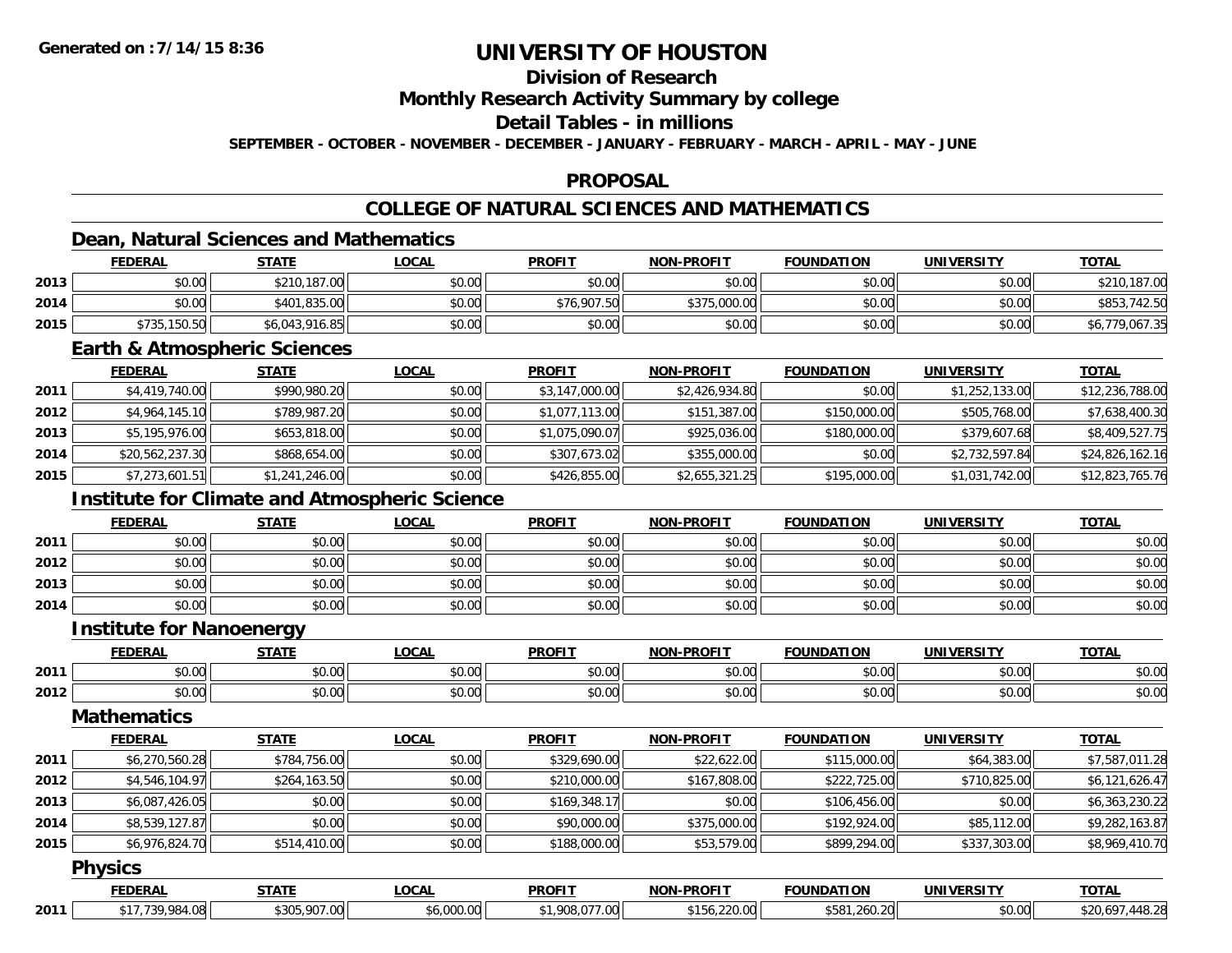### **Division of Research Monthly Research Activity Summary by college Detail Tables - in millions**

**SEPTEMBER - OCTOBER - NOVEMBER - DECEMBER - JANUARY - FEBRUARY - MARCH - APRIL - MAY - JUNE**

### **PROPOSAL**

### **COLLEGE OF NATURAL SCIENCES AND MATHEMATICS**

|       | <b>Physics</b>   |                 |              |                 |                   |                   |                   |                  |  |  |  |  |  |
|-------|------------------|-----------------|--------------|-----------------|-------------------|-------------------|-------------------|------------------|--|--|--|--|--|
|       | <b>FEDERAL</b>   | <b>STATE</b>    | <b>LOCAL</b> | <b>PROFIT</b>   | <b>NON-PROFIT</b> | <b>FOUNDATION</b> | <b>UNIVERSITY</b> | <b>TOTAL</b>     |  |  |  |  |  |
| 2012  | \$14,138,803.47  | \$443,725.00    | \$0.00       | \$4,015,687.00  | \$758,660.00      | \$1,331,591.30    | \$1,060,600.00    | \$21,749,066.77  |  |  |  |  |  |
| 2013  | \$15,388,459.53  | \$277,044.50    | \$0.00       | \$876,339.00    | \$1,104,058.60    | \$1,035,000.00    | \$2,616,131.00    | \$21,297,032.63  |  |  |  |  |  |
| 2014  | \$33,679,032.37  | \$1,854,546.86  | \$0.00       | \$436,486.50    | \$1,045,500.00    | \$1,023,646.25    | \$4,991,292.00    | \$43,030,503.98  |  |  |  |  |  |
| 2015  | \$36,650,629.85  | \$179,998.80    | \$0.00       | \$118,846.00    | \$1,690,162.00    | \$1,358,000.00    | \$152,516.00      | \$40,150,152.65  |  |  |  |  |  |
| Total | \$678,571,319.31 | \$94,620,316.62 | \$6,000.00   | \$21,889,609.24 | \$35,675,318.91   | \$31,925,618.35   | \$27,514,632.80   | \$890,202,815.23 |  |  |  |  |  |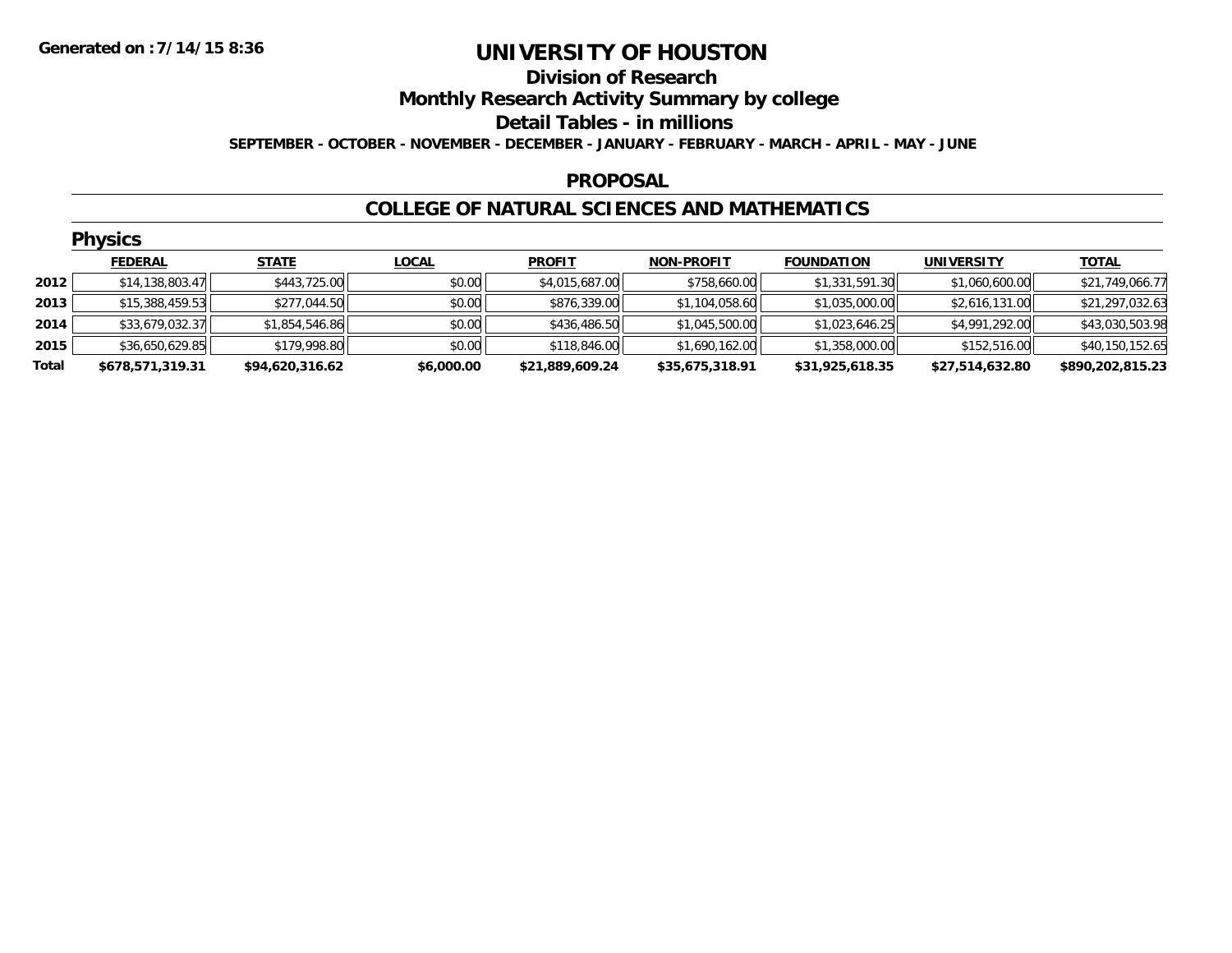## **Division of Research**

**Monthly Research Activity Summary by college**

#### **Detail Tables - in millions**

**SEPTEMBER - OCTOBER - NOVEMBER - DECEMBER - JANUARY - FEBRUARY - MARCH - APRIL - MAY - JUNE**

### **PROPOSAL**

### **COLLEGE OF OPTOMETRY**

## **Optometry Vision Sciences**

|       | <b>FEDERAL</b>  | <b>STATE</b> | <u>LOCAL</u> | <b>PROFIT</b>  | <b>NON-PROFIT</b> | <b>FOUNDATION</b> | <b>UNIVERSITY</b> | <u>TOTAL</u>    |
|-------|-----------------|--------------|--------------|----------------|-------------------|-------------------|-------------------|-----------------|
| 2011  | \$12,969,594.25 | \$62,945.00  | \$0.00       | \$1,645,824.12 | \$328,078.00      | \$239,995.00      | \$546,158.00      | \$15,792,594.37 |
| 2012  | \$15,138,936.00 | \$140,433.12 | \$0.00       | \$458,246.00   | \$0.00            | \$0.00            | \$1,257,311.00    | \$16,994,926.12 |
| 2013  | \$11,988,999.00 | \$65,683.12  | \$0.00       | \$1,114,447.50 | \$0.00            | \$0.00            | \$752,931.00      | \$13,922,060.62 |
| 2014  | \$9,545,689.05  | \$10,989.00  | \$0.00       | \$917,073.32   | \$49,900.00       | \$0.00            | \$349,349.00      | \$10,873,000.37 |
| 2015  | \$5,679,490.00  | \$28,529.00  | \$0.00       | \$220,829.00   | \$32,997.00       | \$75,000.00       | \$1,107,305.00    | \$7,144,150.00  |
| Total | \$55,322,708.30 | \$308,579.24 | \$0.00       | \$4,356,419.94 | \$410,975.00      | \$314,995.00      | \$4,013,054.00    | \$64,726,731.48 |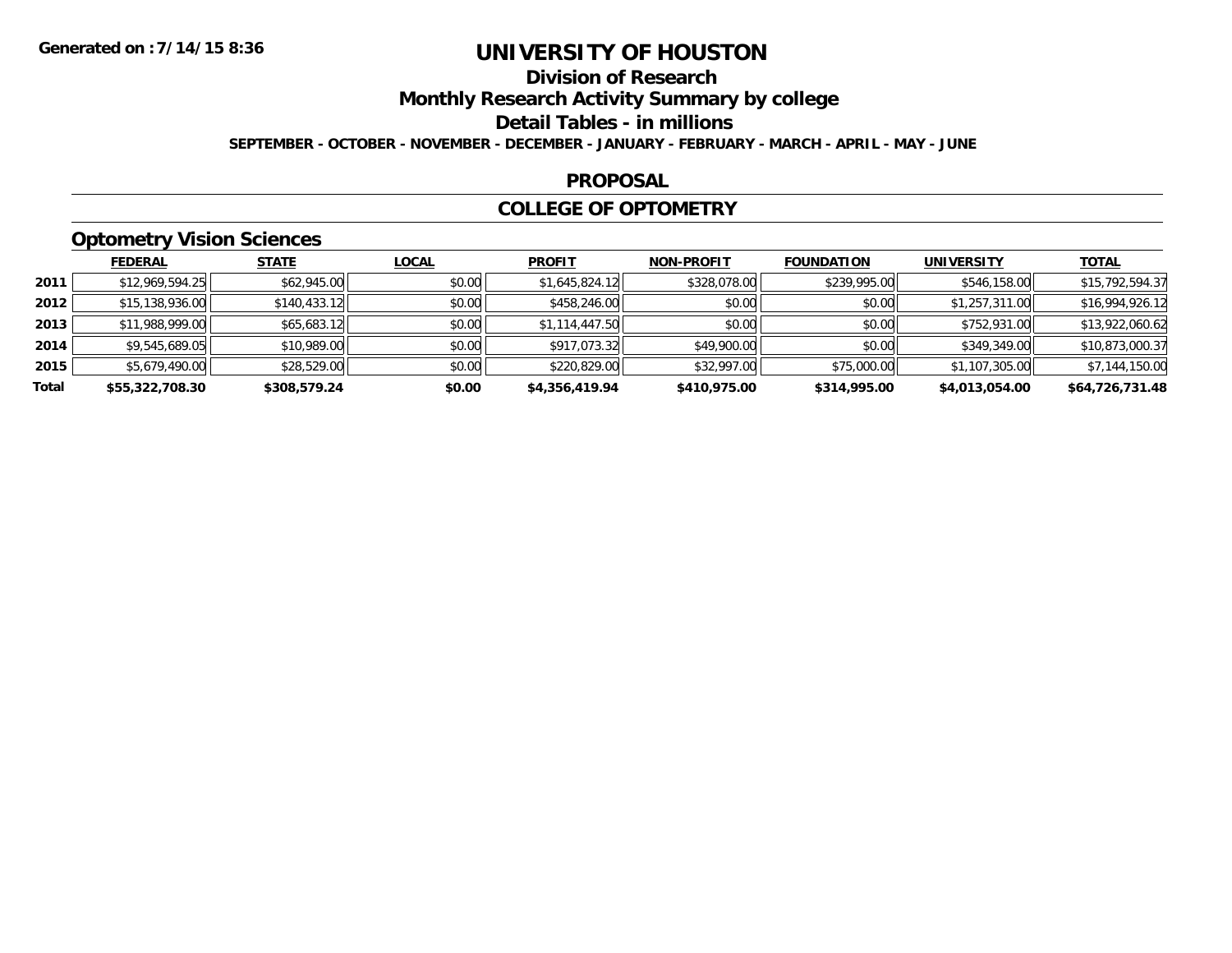## **Division of Research**

### **Monthly Research Activity Summary by college**

#### **Detail Tables - in millions**

**SEPTEMBER - OCTOBER - NOVEMBER - DECEMBER - JANUARY - FEBRUARY - MARCH - APRIL - MAY - JUNE**

### **PROPOSAL**

## **COLLEGE OF PHARMACY**

## **Center for Experimental Therapeutics and Pharmacoi**

|      | <b>FEDERAL</b> | <b>STATE</b> | <b>LOCAL</b> | <b>PROFIT</b> | <b>NON-PROFIT</b> | <b>FOUNDATION</b> | <b>UNIVERSITY</b> | <b>TOTAL</b> |
|------|----------------|--------------|--------------|---------------|-------------------|-------------------|-------------------|--------------|
| 2011 | \$0.00         | \$0.00       | \$0.00       | \$0.00        | \$0.00            | \$0.00            | \$0.00            | \$0.00       |
| 2012 | \$0.00         | \$0.00       | \$0.00       | \$0.00        | \$0.00            | \$0.00            | \$0.00            | \$0.00       |
| 2013 | \$0.00         | \$0.00       | \$0.00       | \$0.00        | \$0.00            | \$0.00            | \$0.00            | \$0.00       |
| 2014 | \$0.00         | \$0.00       | \$0.00       | \$0.00        | \$0.00            | \$0.00            | \$0.00            | \$0.00       |
| 2015 | \$0.00         | \$0.00       | \$0.00       | \$0.00        | \$0.00            | \$0.00            | \$0.00            | \$0.00       |

## **Clinical Pharmacy & Administration**

|      | <b>FEDERAL</b> | <b>STATE</b>   | <b>LOCAL</b> | <b>PROFIT</b> | <b>NON-PROFIT</b> | <b>FOUNDATION</b> | <b>UNIVERSITY</b> | <b>TOTAL</b>   |
|------|----------------|----------------|--------------|---------------|-------------------|-------------------|-------------------|----------------|
| 2011 | \$4,243,837.11 | \$0.00         | \$0.00       | \$308,065.80  | \$403,254.50      | \$170,340.00      | \$208,550.50      | \$5,334,047.91 |
| 2012 | \$3,292,793.34 | \$35,547.00    | \$247,391,00 | \$650,488.00  | \$11,000.00       | \$192,630.00      | \$919,265.12      | \$5,349,114.46 |
| 2013 | \$947,845.90   | \$95,286.00    | \$144,311.00 | \$739,411.00  | \$170,000.00      | \$0.00            | \$528,418.00      | \$2,625,271.90 |
| 2014 | \$783,009.07   | \$1,382,621.90 | \$0.00       | \$495,285.25  | \$0.00            | \$0.00            | \$0.00            | \$2,660,916.22 |
| 2015 | \$266,760.65   | \$3,344,511.30 | \$0.00       | \$205,095.00  | \$263,375.00      | \$0.00            | \$68,780.00       | \$4,148,521.95 |

## **Dean, Pharmacy**

|      | <b>FEDERAL</b> | <b>STATE</b> | <u>LOCAL</u> | <b>PROFIT</b> | <b>NON-PROFIT</b> | <b>FOUNDATION</b> | <b>UNIVERSITY</b> | <b>TOTAL</b> |
|------|----------------|--------------|--------------|---------------|-------------------|-------------------|-------------------|--------------|
| 2011 | \$0.00         | \$0.00       | \$0.00       | \$0.00        | \$0.00            | \$0.00            | \$0.00            | \$0.00       |
| 2012 | \$0.00         | \$0.00       | \$0.00       | \$0.00        | \$0.00            | \$0.00            | \$0.00            | \$0.00       |
| 2013 | \$0.00         | \$0.00       | \$0.00       | \$0.00        | \$0.00            | \$0.00            | \$0.00            | \$0.00       |
| 2014 | \$0.00         | \$0.00       | \$0.00       | \$0.00        | \$0.00            | \$0.00            | \$0.00            | \$0.00       |
| 2015 | \$0.00         | \$0.00       | \$0.00       | \$0.00        | \$0.00            | \$0.00            | \$0.00            | \$0.00       |

### **Pharm Health Outcomes & Policy**

|      | <b>FEDERAL</b> | <b>STATE</b> | <b>LOCAL</b> | <b>PROFIT</b> | <b>NON-PROFIT</b> | <b>FOUNDATION</b> | UNIVERSITY   | <b>TOTAL</b>   |
|------|----------------|--------------|--------------|---------------|-------------------|-------------------|--------------|----------------|
| 2011 | \$3,523,174.95 | \$11,000.00  | \$0.00       | \$0.00        | \$13,600.00       | \$0.00            | \$0.00       | \$3,547,774.95 |
| 2012 | \$2,164,549.50 | \$0.00       | \$0.00       | \$0.00        | \$120,000.00      | \$0.00            | \$0.00       | \$2,284,549.50 |
| 2013 | \$6,932,128.50 | \$0.00       | \$0.00       | \$0.00        | \$40,000.00       | \$0.00            | \$154,590.00 | \$7,126,718.50 |
| 2014 | \$3,213,908.90 | \$42,025.10  | \$0.00       | \$15,659.00   | \$115,716.00      | \$0.00            | \$0.00       | \$3,387,309.00 |
| 2015 | \$3,683,369.60 | \$131,732.20 | \$0.00       | \$79,365.00   | \$20,000.00       | \$47,398.00       | \$0.00       | \$3,961,864.80 |

## **Pharmacological and Pharmaceutical Sciences**

|      | <b>FEDERAL</b>  | STATE                      | _OCAL          | <b>PROFIT</b>                | <b>NON-PROFIT</b>                       | <b>FOUNDATION</b> | UNIVERSITY             | <b>TOTAL</b>                       |
|------|-----------------|----------------------------|----------------|------------------------------|-----------------------------------------|-------------------|------------------------|------------------------------------|
| 2011 | 1 J.JJJ         | \$0.00                     | mn n¢<br>pu.uu | $+400$<br>0220<br>122,207.00 | $+ - - -$<br>l.50<br>$\sim$<br>DJ / J.4 | .967.001          | 149.378.00<br>Y,378.UU | \$29,302,<br>$\overline{AB}$<br>44 |
| 2012 | r. . <i>z</i> . | <b>CENO 000 NO</b><br>`00. | \$0.00         | \$282,500.00                 | .482.20<br>52.216.                      | \$203,976.00      | \$3,500,380.00         | \$41.864<br>2د. ۱ د ۱              |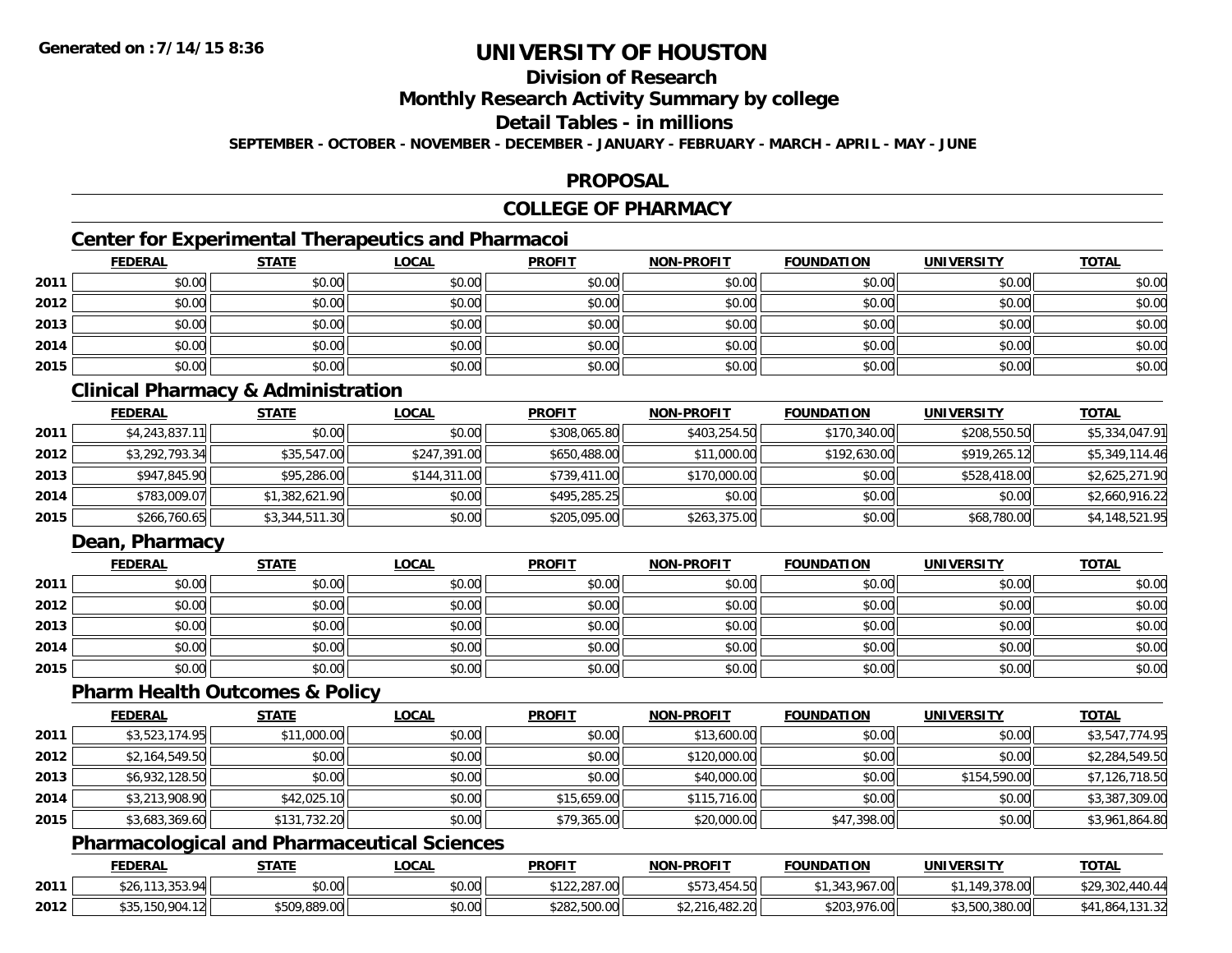## **Division of Research**

**Monthly Research Activity Summary by college**

#### **Detail Tables - in millions**

**SEPTEMBER - OCTOBER - NOVEMBER - DECEMBER - JANUARY - FEBRUARY - MARCH - APRIL - MAY - JUNE**

### **PROPOSAL**

### **COLLEGE OF PHARMACY**

## **Pharmacological and Pharmaceutical Sciences**

|       | <b>FEDERAL</b>   | <u>STATE</u>   | <u>LOCAL</u> | <b>PROFIT</b>  | <b>NON-PROFIT</b> | <b>FOUNDATION</b> | UNIVERSITY      | <b>TOTAL</b>     |
|-------|------------------|----------------|--------------|----------------|-------------------|-------------------|-----------------|------------------|
| 2013  | \$22,252,320.69  | \$720,362.00   | \$0.00       | \$375,268.00   | \$1,184,608.00    | \$885,000.00      | \$3,136,670.00  | \$28,554,228.69  |
| 2014  | \$16,286,064.76  | \$130,035.00   | \$0.00       | \$509,031.75   | \$804,890.00      | \$173,919.90      | \$1,735,477.00  | \$19,639,418.41  |
| 2015  | \$14,019,461.10  | \$1,726,087.27 | \$0.00       | \$80,079.00    | \$1,358,089.00    | \$891,156.00      | \$2,081,254.00  | \$20,156,126.37  |
| Total | \$142,873,482.13 | \$8,129,096.77 | \$391,702.00 | \$3,862,534.80 | \$7,294,469.20    | \$3,908,386.90    | \$13,482,762.62 | \$179,942,434.42 |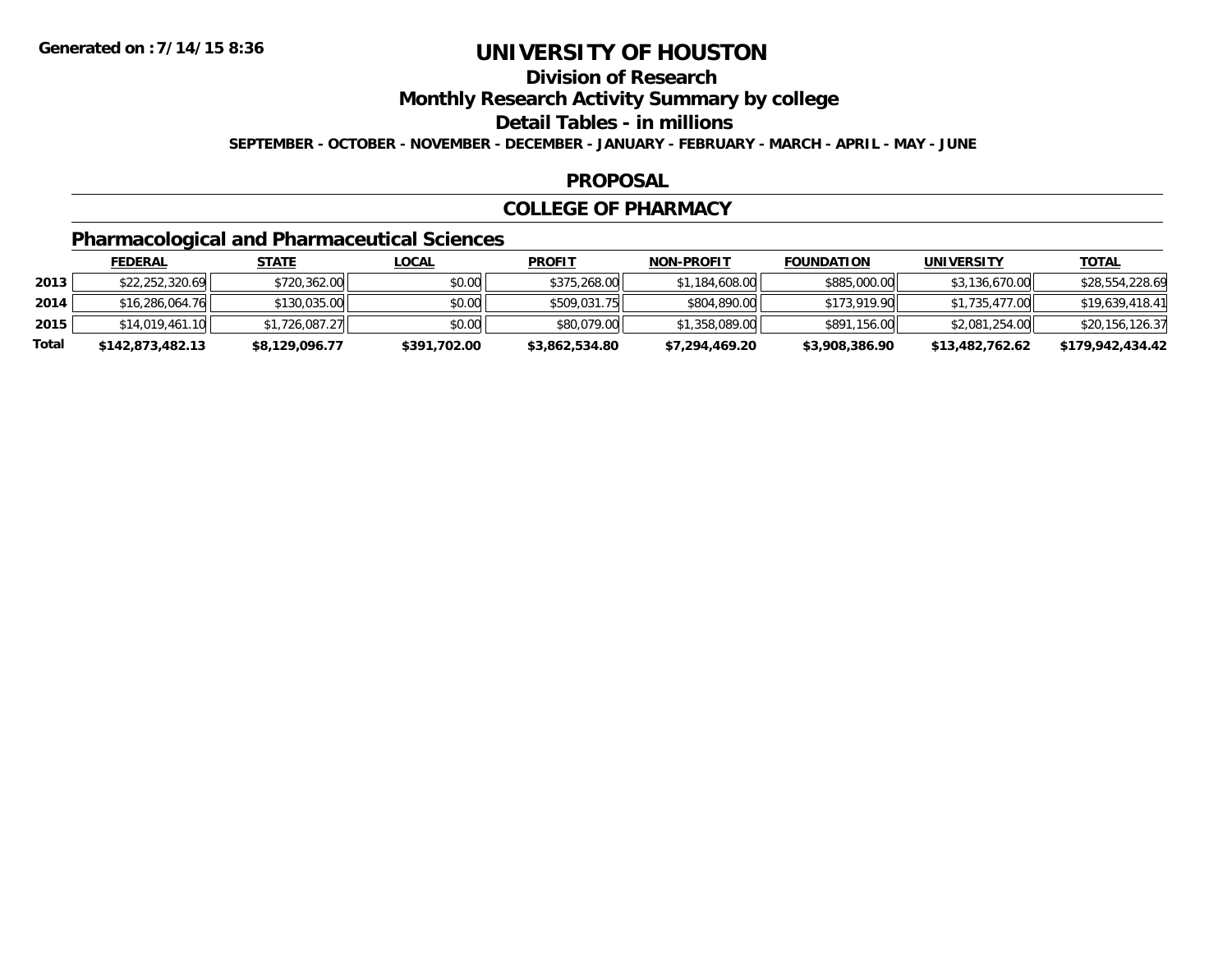**2014**

**2015**

# **UNIVERSITY OF HOUSTON**

# **Division of Research**

**Monthly Research Activity Summary by college**

#### **Detail Tables - in millions**

**SEPTEMBER - OCTOBER - NOVEMBER - DECEMBER - JANUARY - FEBRUARY - MARCH - APRIL - MAY - JUNE**

### **PROPOSAL**

## **COLLEGE OF TECHNOLOGY**

|                                                      | <b>FEDERAL</b>                                | <b>STATE</b>   | <b>LOCAL</b> | <b>PROFIT</b> | <b>NON-PROFIT</b> | <b>FOUNDATION</b> | <b>UNIVERSITY</b> | <b>TOTAL</b>                                                                                                              |
|------------------------------------------------------|-----------------------------------------------|----------------|--------------|---------------|-------------------|-------------------|-------------------|---------------------------------------------------------------------------------------------------------------------------|
| 2011                                                 | \$59,903.20                                   | \$0.00         | \$0.00       | \$230,106.00  | \$0.00            | \$0.00            | \$0.00            | \$290,009.20                                                                                                              |
| 2012                                                 | \$0.00                                        | \$111,690.00   | \$0.00       | \$0.00        | \$0.00            | \$0.00            | \$0.00            | \$111,690.00                                                                                                              |
| 2013                                                 | \$0.00                                        | \$994,528.00   | \$477,809.00 | \$0.00        | \$0.00            | \$0.00            | \$0.00            | \$1,472,337.00                                                                                                            |
| 2014                                                 | \$0.00                                        | \$931,847.00   | \$0.00       | \$0.00        | \$0.00            | \$62,917.00       | \$0.00            | \$994,764.00                                                                                                              |
| 2015                                                 | \$129,893.70                                  | \$861,965.00   | \$0.00       | \$0.00        | \$0.00            | \$0.00            | \$0.00            | \$991,858.70                                                                                                              |
|                                                      | <b>Construction Management</b>                |                |              |               |                   |                   |                   |                                                                                                                           |
|                                                      | <b>FEDERAL</b>                                | <b>STATE</b>   | <b>LOCAL</b> | <b>PROFIT</b> | <b>NON-PROFIT</b> | <b>FOUNDATION</b> | <b>UNIVERSITY</b> | <b>TOTAL</b>                                                                                                              |
| 2012                                                 | \$0.00                                        | \$515,515.80   | \$0.00       | \$0.00        | \$0.00            | \$44,810.00       | \$0.00            | \$560,325.80                                                                                                              |
| 2013                                                 | \$0.00                                        | \$0.00         | \$0.00       | \$0.00        | \$0.00            | \$0.00            | \$50,633.00       | \$50,633.00                                                                                                               |
| 2014                                                 | \$121,019.00                                  | \$59,950.00    | \$0.00       | \$0.00        | \$0.00            | \$0.00            | \$0.00            | \$180,969.00                                                                                                              |
| 2015                                                 | \$366,986.80                                  | \$432,847.80   | \$0.00       | \$0.00        | \$0.00            | \$858,399.95      | \$0.00            | \$1,658,234.55                                                                                                            |
|                                                      | Dean, Technology                              |                |              |               |                   |                   |                   |                                                                                                                           |
|                                                      | <b>FEDERAL</b>                                | <b>STATE</b>   | <b>LOCAL</b> | <b>PROFIT</b> | <b>NON-PROFIT</b> | <b>FOUNDATION</b> | <b>UNIVERSITY</b> | <b>TOTAL</b>                                                                                                              |
| 2011                                                 | \$0.00                                        | \$1,185,600.00 | \$0.00       | \$0.00        | \$0.00            | \$0.00            | \$0.00            | \$1,185,600.00                                                                                                            |
| 2012                                                 | \$514,128.64                                  | \$342,089.00   | \$0.00       | \$0.00        | \$0.00            | \$0.00            | \$0.00            | \$856,217.64                                                                                                              |
|                                                      | <b>Engineering Technology</b>                 |                |              |               |                   |                   |                   |                                                                                                                           |
|                                                      |                                               |                |              |               |                   |                   |                   |                                                                                                                           |
|                                                      | <b>FEDERAL</b>                                | <b>STATE</b>   | <b>LOCAL</b> | <b>PROFIT</b> | <b>NON-PROFIT</b> | <b>FOUNDATION</b> | <b>UNIVERSITY</b> | <b>TOTAL</b>                                                                                                              |
|                                                      | \$5,000,547.38                                | \$1,466,429.00 | \$0.00       | \$134,702.00  | \$458,031.00      | \$189,434.30      | \$31,415.00       |                                                                                                                           |
|                                                      | \$5,666,738.21                                | \$123,310.20   | \$0.00       | \$120,000.00  | \$369,852.00      | \$150,000.00      | \$156,774.00      |                                                                                                                           |
|                                                      | \$5,291,549.70                                | \$0.00         | \$0.00       | \$704,132.00  | \$202,815.00      | \$179,046.00      | \$3,746,730.00    |                                                                                                                           |
|                                                      | \$15,521,495.40                               | \$516,549.58   | \$0.00       | \$57,800.00   | \$31,440.00       | \$454,375.50      | \$287,927.80      |                                                                                                                           |
|                                                      | \$10,490,813.45                               | \$1,966,697.80 | \$0.00       | \$262,432.00  | \$589,674.00      | \$375,000.00      | \$275,976.40      |                                                                                                                           |
|                                                      | <b>Human Development and Consumer Science</b> |                |              |               |                   |                   |                   |                                                                                                                           |
|                                                      | <b>FEDERAL</b>                                | <b>STATE</b>   | <b>LOCAL</b> | <b>PROFIT</b> | <b>NON-PROFIT</b> | <b>FOUNDATION</b> | <b>UNIVERSITY</b> | <b>TOTAL</b>                                                                                                              |
|                                                      | \$115,500.00                                  | \$0.00         | \$0.00       | \$0.00        | \$0.00            | \$0.00            | \$0.00            |                                                                                                                           |
| 2011<br>2012<br>2013<br>2014<br>2015<br>2011<br>2012 | \$898,718.00                                  | \$46,549.08    | \$0.00       | \$0.00        | \$0.00            | \$0.00            | \$0.00            | \$7,280,558.68<br>\$6,586,674.41<br>\$10,124,272.70<br>\$16,869,588.28<br>\$13,960,593.65<br>\$115,500.00<br>\$945,267.08 |
| 2013                                                 | \$119,995.20                                  | \$0.00         | \$0.00       | \$0.00        | \$0.00            | \$0.00            | \$0.00            | \$119,995.20                                                                                                              |

4 \$865,098.80 \$0.00 \$0.00 \$0.00 \$0.00 \$0.00 \$0.00 \$0.00 \$0.00 \$0.00 \$336,990.00 \$336,990.00 \$1,202,088.80

\$24,279.48 \$40,333.00 \$0.00 \$0.00 \$0.00 \$17,567.00 \$0.00 \$82,179.48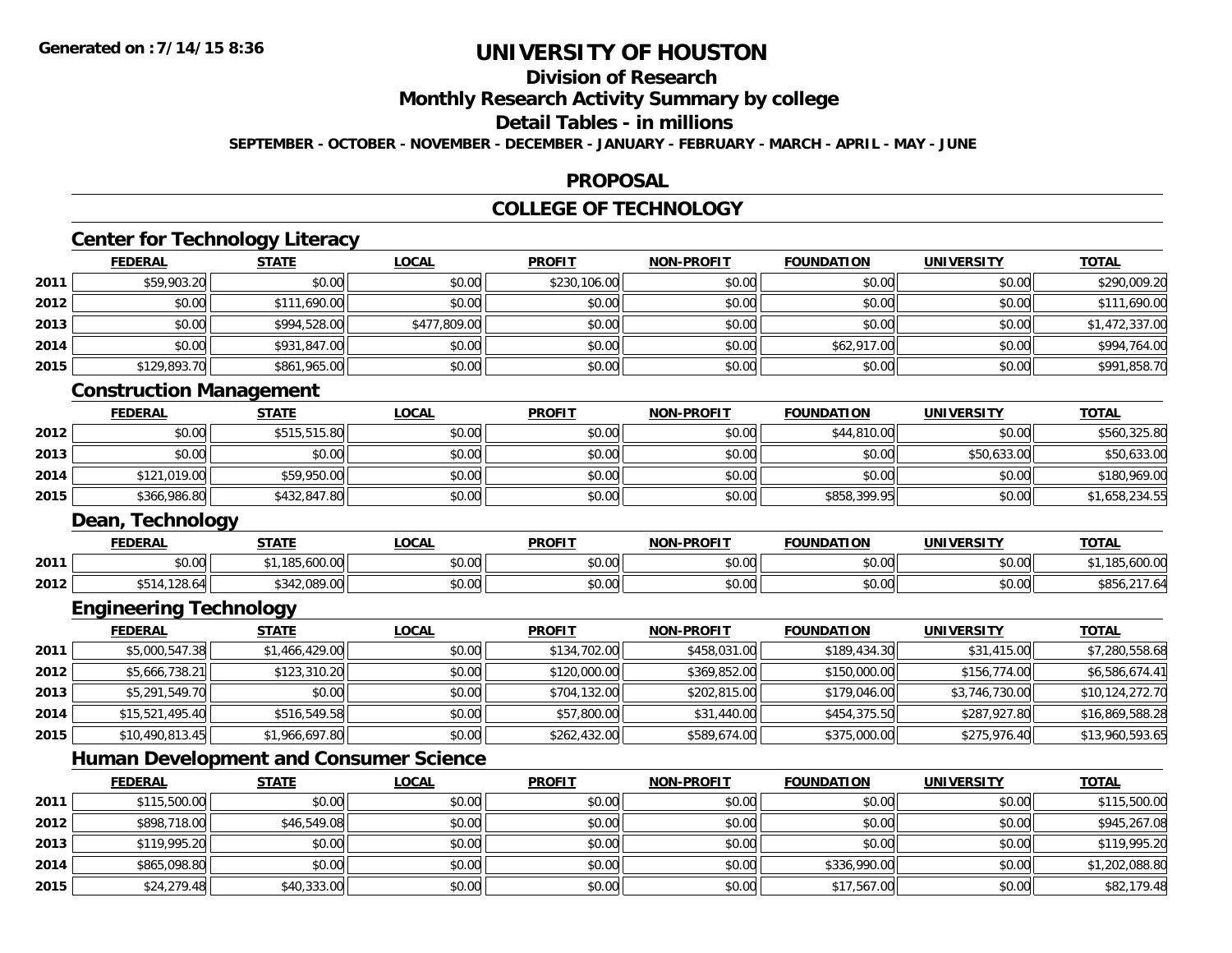# **Division of Research**

**Monthly Research Activity Summary by college**

#### **Detail Tables - in millions**

**SEPTEMBER - OCTOBER - NOVEMBER - DECEMBER - JANUARY - FEBRUARY - MARCH - APRIL - MAY - JUNE**

### **PROPOSAL**

### **COLLEGE OF TECHNOLOGY**

## **Information & Logistics Technology**

|      | <b>FEDERAL</b> | <b>STATE</b> | <u>LOCAL</u> | <b>PROFIT</b>  | <b>NON-PROFIT</b> | <b>FOUNDATION</b> | <b>UNIVERSITY</b> | <b>TOTAL</b>   |
|------|----------------|--------------|--------------|----------------|-------------------|-------------------|-------------------|----------------|
| 2011 | \$3,245,913.90 | \$31,800.00  | \$0.00       | \$0.00         | \$0.00            | \$0.00            | \$0.00            | \$3,277,713.90 |
| 2012 | \$15,784.60    | \$81,029.88  | \$0.00       | \$141,250.00   | \$50,000.00       | \$0.00            | \$111,934.00      | \$399,998.48   |
| 2013 | \$348,075.00   | \$0.00       | \$0.00       | \$0.00         | \$50,000.00       | \$0.00            | \$0.00            | \$398,075.00   |
| 2014 | \$4,415,707.92 | \$0.00       | \$0.00       | \$0.00         | \$87,500.00       | \$0.00            | \$0.00            | \$4,503,207.92 |
| 2015 | \$1,568,280.95 | \$40,333.00  | \$0.00       | \$1,065,988.00 | \$500,000.00      | \$0.00            | \$0.00            | \$3,174,601.95 |

## **Texas Manufacturing Assistance Center**

|       | <b>FEDERAL</b>  | <b>STATE</b>   | <b>LOCAL</b> | <b>PROFIT</b>  | <b>NON-PROFIT</b> | <b>FOUNDATION</b> | <b>UNIVERSITY</b> | <b>TOTAL</b>    |
|-------|-----------------|----------------|--------------|----------------|-------------------|-------------------|-------------------|-----------------|
| 2011  | \$0.00          | \$0.00         | \$0.00       | \$0.00         | \$0.00            | \$0.00            | \$0.00            | \$0.00          |
| 2012  | \$0.00          | \$0.00         | \$0.00       | \$0.00         | \$0.00            | \$0.00            | \$0.00            | \$0.00          |
| 2013  | \$0.00          | \$0.00         | \$0.00       | \$0.00         | \$0.00            | \$0.00            | \$0.00            | \$0.00          |
| 2014  | \$0.00          | \$0.00         | \$0.00       | \$0.00         | \$0.00            | \$0.00            | \$0.00            | \$0.00          |
| 2015  | \$0.00          | \$0.00         | \$0.00       | \$0.00         | \$0.00            | \$0.00            | \$0.00            | \$0.00          |
| Total | \$54,780,429.33 | \$9,749,064.14 | \$477,809.00 | \$2,716,410.00 | \$2,339,312.00    | \$2,668,539.75    | \$4,661,390.20    | \$77,392,954.42 |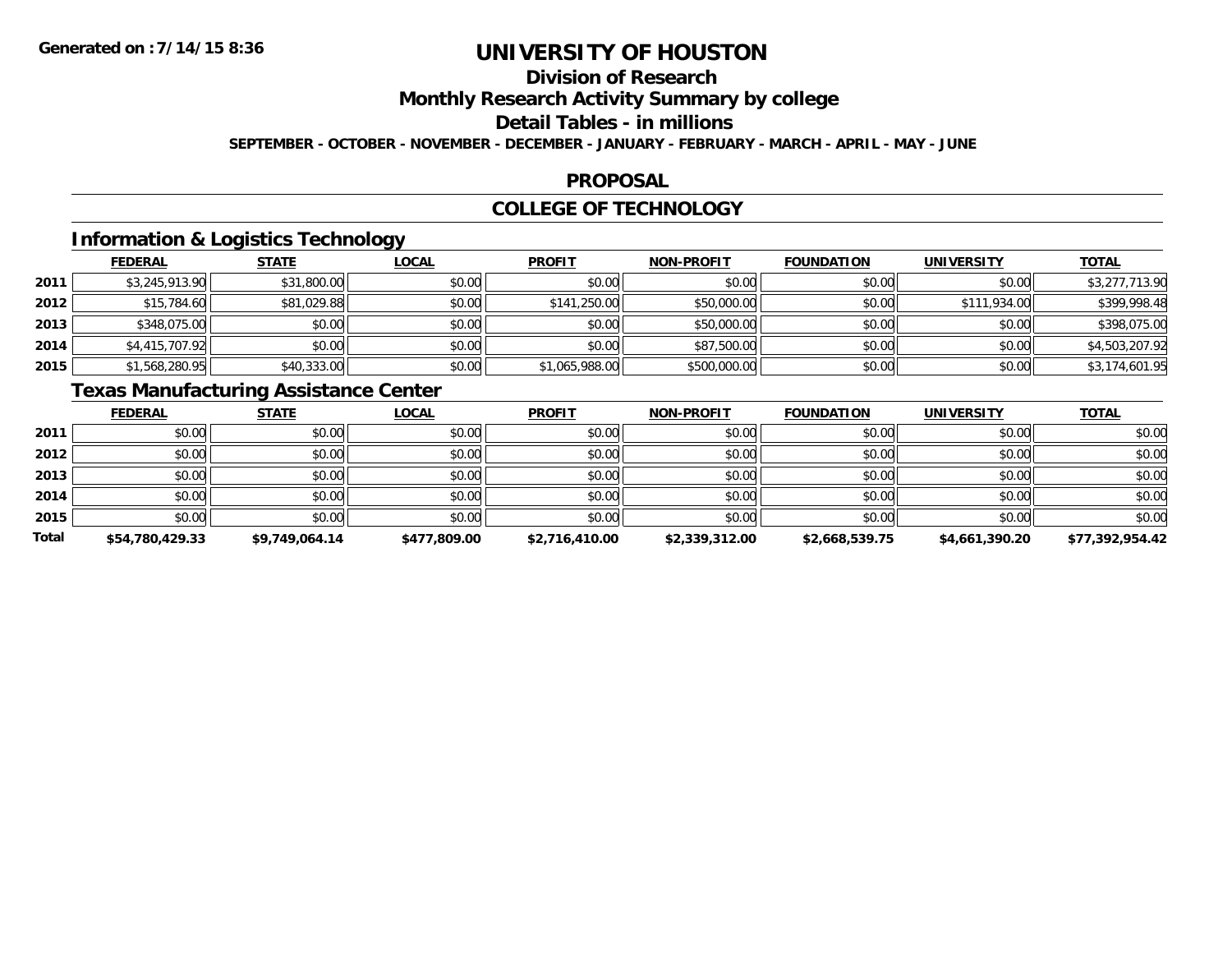**2014**

**2015**

# **UNIVERSITY OF HOUSTON**

# **Division of Research**

## **Monthly Research Activity Summary by college**

#### **Detail Tables - in millions**

**SEPTEMBER - OCTOBER - NOVEMBER - DECEMBER - JANUARY - FEBRUARY - MARCH - APRIL - MAY - JUNE**

### **PROPOSAL**

## **CULLEN COLLEGE OF ENGINEERING**

|      | <b>Biomedical Engineering</b>                            |                |              |                |                   |                   |                   |                 |
|------|----------------------------------------------------------|----------------|--------------|----------------|-------------------|-------------------|-------------------|-----------------|
|      | <b>FEDERAL</b>                                           | <b>STATE</b>   | <b>LOCAL</b> | <b>PROFIT</b>  | <b>NON-PROFIT</b> | <b>FOUNDATION</b> | <b>UNIVERSITY</b> | <b>TOTAL</b>    |
| 2011 | \$7,771,469.95                                           | \$0.00         | \$0.00       | \$0.00         | \$0.00            | \$0.00            | \$1,383,750.00    | \$9,155,219.95  |
| 2012 | \$12,284,330.10                                          | \$872,750.00   | \$0.00       | \$0.00         | \$0.00            | \$0.00            | \$1,403,125.00    | \$14,560,205.10 |
| 2013 | \$13,442,656.58                                          | \$202,500.00   | \$0.00       | \$66,477.00    | \$2,000.00        | \$250,003.00      | \$921,081.00      | \$14,884,717.58 |
| 2014 | \$62,847,639.18                                          | \$1,017,982.00 | \$0.00       | \$615,176.00   | \$631,364.00      | \$829,250.00      | \$1,436,383.00    | \$67,377,794.18 |
| 2015 | \$32,420,423.60                                          | \$88,136.25    | \$0.00       | \$111,131.00   | \$1,575,390.00    | \$2,087,396.00    | \$3,255,464.00    | \$39,537,940.85 |
|      | <b>Center for Innovative Grouting Materials and Tech</b> |                |              |                |                   |                   |                   |                 |
|      | <b>FEDERAL</b>                                           | <b>STATE</b>   | <b>LOCAL</b> | <b>PROFIT</b>  | <b>NON-PROFIT</b> | <b>FOUNDATION</b> | <b>UNIVERSITY</b> | <b>TOTAL</b>    |
| 2011 | \$0.00                                                   | \$0.00         | \$0.00       | \$0.00         | \$0.00            | \$0.00            | \$0.00            | \$0.00          |
| 2012 | \$0.00                                                   | \$0.00         | \$0.00       | \$0.00         | \$0.00            | \$0.00            | \$0.00            | \$0.00          |
|      | <b>Chemical Engineering</b>                              |                |              |                |                   |                   |                   |                 |
|      | <b>FEDERAL</b>                                           | <b>STATE</b>   | <b>LOCAL</b> | <b>PROFIT</b>  | <b>NON-PROFIT</b> | <b>FOUNDATION</b> | <b>UNIVERSITY</b> | <b>TOTAL</b>    |
| 2011 | \$21,497,045.50                                          | \$764,512.00   | \$153,000.00 | \$5,919,360.78 | \$4,409,266.00    | \$899,695.00      | \$711,805.00      | \$34,354,684.28 |
| 2012 | \$12,360,027.68                                          | \$4,355,373.60 | \$0.00       | \$1,915,410.00 | \$1,493,238.75    | \$3,282,448.00    | \$1,338,226.60    | \$24,744,724.63 |
| 2013 | \$17,044,581.40                                          | \$2,216,578.10 | \$0.00       | \$5,308,311.00 | \$1,523,550.00    | \$1,898,663.00    | \$4,702,493.00    | \$32,694,176.50 |
| 2014 | \$20,378,605.05                                          | \$2,445,484.00 | \$0.00       | \$4,860,599.00 | \$0.00            | \$3,835,578.20    | \$732,472.00      | \$32,252,738.25 |
| 2015 | \$17,051,399.12                                          | \$2,310,456.00 | \$0.00       | \$1,698,951.00 | \$2,354,344.00    | \$2,873,000.00    | \$5,550,146.00    | \$31,838,296.12 |
|      | <b>Civil Engineering</b>                                 |                |              |                |                   |                   |                   |                 |
|      | <b>FEDERAL</b>                                           | <b>STATE</b>   | <b>LOCAL</b> | <b>PROFIT</b>  | <b>NON-PROFIT</b> | <b>FOUNDATION</b> | <b>UNIVERSITY</b> | <b>TOTAL</b>    |
| 2011 | \$23,665,917.45                                          | \$3,883,984.20 | \$100,000.00 | \$83,500.00    | \$3,063,339.00    | \$112,854.25      | \$931,819.00      | \$31,841,413.90 |
| 2012 | \$5,021,483.55                                           | \$2,489,252.60 | \$0.00       | \$2,113,602.90 | \$2,981,854.65    | \$701,202.70      | \$2,083,106.50    | \$15,390,502.90 |
| 2013 | \$10,844,178.28                                          | \$1,194,396.00 | \$0.00       | \$626,282.00   | \$1,318,473.40    | \$2,982,335.00    | \$1,179,857.85    | \$18,145,522.53 |
| 2014 | \$16,095,056.87                                          | \$1,919,344.84 | \$0.00       | \$358,883.00   | \$110,000.00      | \$3,700,738.54    | \$260,165.80      | \$22,444,189.05 |
| 2015 | \$26,811,428.98                                          | \$1,683,870.50 | \$99,998.00  | \$122,314.50   | \$3,958,015.00    | \$1,540,897.05    | \$611,608.00      | \$34,828,132.03 |
|      | Dean, Engineering                                        |                |              |                |                   |                   |                   |                 |
|      | <b>FEDERAL</b>                                           | <b>STATE</b>   | <b>LOCAL</b> | <b>PROFIT</b>  | NON-PROFIT        | <b>FOUNDATION</b> | <b>UNIVERSITY</b> | <b>TOTAL</b>    |
| 2012 | \$882,933.40                                             | \$0.00         | \$0.00       | \$0.00         | \$0.00            | \$0.00            | \$0.00            | \$882,933.40    |
| 2013 | \$0.00                                                   | \$0.00         | \$0.00       | \$0.00         | \$0.00            | \$0.00            | \$0.00            | \$0.00          |

4 \$0.00 \$0.00 \$0.00 \$0.00 \$0.00 \$0.00 \$0.00 \$0.00 \$0.00 \$0.00 \$0.00 \$0.00 \$0.00 \$0.00 \$0.00 \$0.00 \$0.00 \$0.00

\$150,000.00 \$2,000,000.00 \$0.00 \$0.00 \$0.00 \$150,000.00 \$0.00 \$2,300,000.00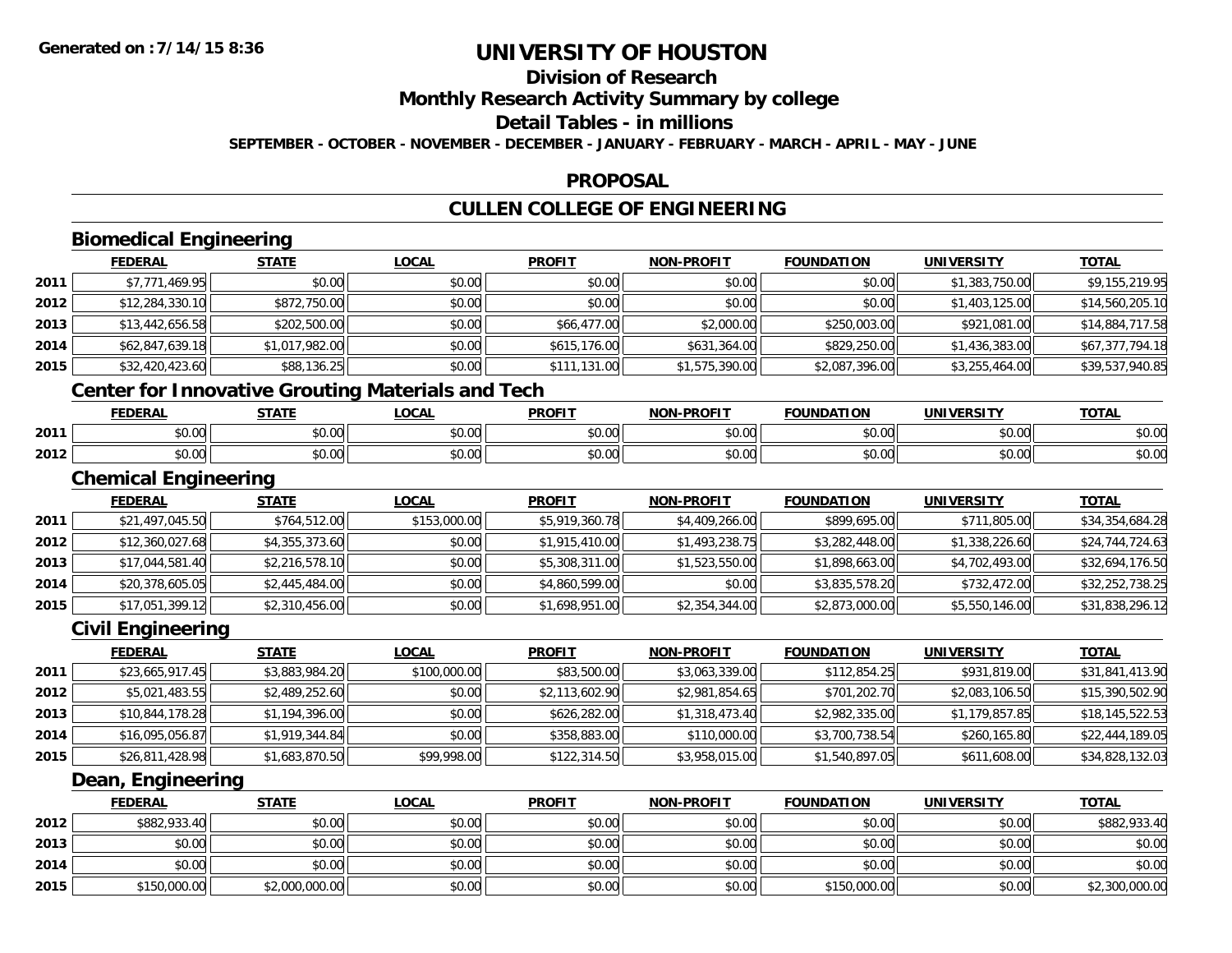## **Division of Research**

### **Monthly Research Activity Summary by college**

## **Detail Tables - in millions**

**SEPTEMBER - OCTOBER - NOVEMBER - DECEMBER - JANUARY - FEBRUARY - MARCH - APRIL - MAY - JUNE**

### **PROPOSAL**

## **CULLEN COLLEGE OF ENGINEERING**

## **Electrical & Computer Engineering**

|      | <b>FEDERAL</b>  | <u>STATE</u>   | <u>LOCAL</u> | <b>PROFIT</b>  | <b>NON-PROFIT</b> | <b>FOUNDATION</b> | <b>UNIVERSITY</b> | <u>TOTAL</u>    |
|------|-----------------|----------------|--------------|----------------|-------------------|-------------------|-------------------|-----------------|
| 2011 | \$16,747,467.39 | \$80,000.00    | \$0.00       | \$2,407,064.81 | \$9,118,991.50    | \$320,524.00      | \$1,464,899.00    | \$30,138,946.70 |
| 2012 | \$24,686,897.62 | \$1,784,905.03 | \$0.00       | \$1,597,454.00 | \$1,073,562.25    | \$1,425,800.00    | \$2,180,872.00    | \$32,749,490.90 |
| 2013 | \$23,229,223.17 | \$1,209,528.40 | \$0.00       | \$1,220,814.00 | \$1,703,997.00    | \$964,395.00      | \$4,322,978.00    | \$32,650,935.57 |
| 2014 | \$25,534,522.13 | \$2,438,940.00 | \$0.00       | \$800,597.00   | \$1,237,800.00    | \$976,945.00      | \$5,320,168.80    | \$36,308,972.93 |
| 2015 | \$18,879,024.52 | \$3,180,327.15 | \$0.00       | \$836,522.00   | \$2,566,691.00    | \$412,000.00      | \$761,626.40      | \$26,636,191.07 |

## **Industrial Engineering**

|      | <b>FEDERAL</b>  | <u>STATE</u> | <b>LOCAL</b> | <b>PROFIT</b> | <b>NON-PROFIT</b> | <b>FOUNDATION</b> | <b>UNIVERSITY</b> | <b>TOTAL</b>    |
|------|-----------------|--------------|--------------|---------------|-------------------|-------------------|-------------------|-----------------|
| 2011 | \$574,762.38    | \$353,870.00 | \$0.00       | \$11,317.00   | \$0.00            | \$336,822.00      | \$0.00            | \$1,276,771.38  |
| 2012 | \$3,720,622.80  | \$460,544.60 | \$32,326.00  | \$102,143.50  | \$0.00            | \$0.00            | \$0.00            | \$4,315,636.90  |
| 2013 | \$560,968.25    | \$113,001.00 | \$0.00       | \$0.00        | \$24,714.50       | \$413,072.00      | \$0.00            | \$1,111,755.75  |
| 2014 | \$18,959,825.57 | \$750,786.00 | \$0.00       | \$0.00        | \$29,887.80       | \$779,564.00      | \$2,211,000.00    | \$22,731,063.37 |
| 2015 | \$1,414,578.50  | \$149,241.00 | \$0.00       | \$22,184.00   | \$0.00            | \$619,162.00      | \$0.00            | \$2,205,165.50  |

## **Mechanical Engineering**

|      | <b>FEDERAL</b>  | <u>STATE</u> | <b>LOCAL</b> | <b>PROFIT</b>  | <b>NON-PROFIT</b> | <b>FOUNDATION</b> | <b>UNIVERSITY</b> | <u>TOTAL</u>    |
|------|-----------------|--------------|--------------|----------------|-------------------|-------------------|-------------------|-----------------|
| 2011 | \$24,626,282.29 | \$226,312.00 | \$0.00       | \$1,710,013.50 | \$1,547,840.00    | \$1,338,678.20    | \$1,165,283.00    | \$30,614,408.99 |
| 2012 | \$26,208,597.72 | \$530,790.14 | \$0.00       | \$1,360,986.10 | \$1,293,903.76    | \$975,274.60      | \$1,750,244.00    | \$32,119,796.32 |
| 2013 | \$4,778,576.59  | \$720,580.00 | \$0.00       | \$1,126,122.00 | \$174,372.00      | \$814,713.16      | \$567,007.00      | \$8,181,370.75  |
| 2014 | \$14,118,772.18 | \$521,050.00 | \$0.00       | \$1,642,079.00 | \$735,000.00      | \$482,228.76      | \$224,963.00      | \$17,724,092.94 |
| 2015 | \$13,508,953.40 | \$100,300.00 | \$0.00       | \$2,126,884.50 | \$225,000.00      | \$1,154,612.00    | \$1,094,210.00    | \$18,209,959.90 |

### **Wind Energy Center**

|              | <u>FEDERAL</u>   | STATE           | <u>LOCAL</u> | <b>PROFIT</b>   | <b>NON-PROFIT</b> | <b>FOUNDATION</b> | UNIVERSITY      | <b>TOTAL</b>     |
|--------------|------------------|-----------------|--------------|-----------------|-------------------|-------------------|-----------------|------------------|
| 2013         | \$0.00           | \$0.00          | \$0.00       | \$0.00          | \$0.00            | \$0.00            | \$0.00          | \$0.00           |
| 2014         | \$0.00           | \$0.00          | \$0.00       | \$0.00          | \$0.00            | \$0.00            | \$0.00          | \$0.00           |
| <b>Total</b> | \$518,118,251.19 | \$40,064,795.41 | \$385,324.00 | \$38,764,179.58 | \$43.152.594.61   | \$36.157.851.46   | \$47,564,753.95 | \$724,207,750.20 |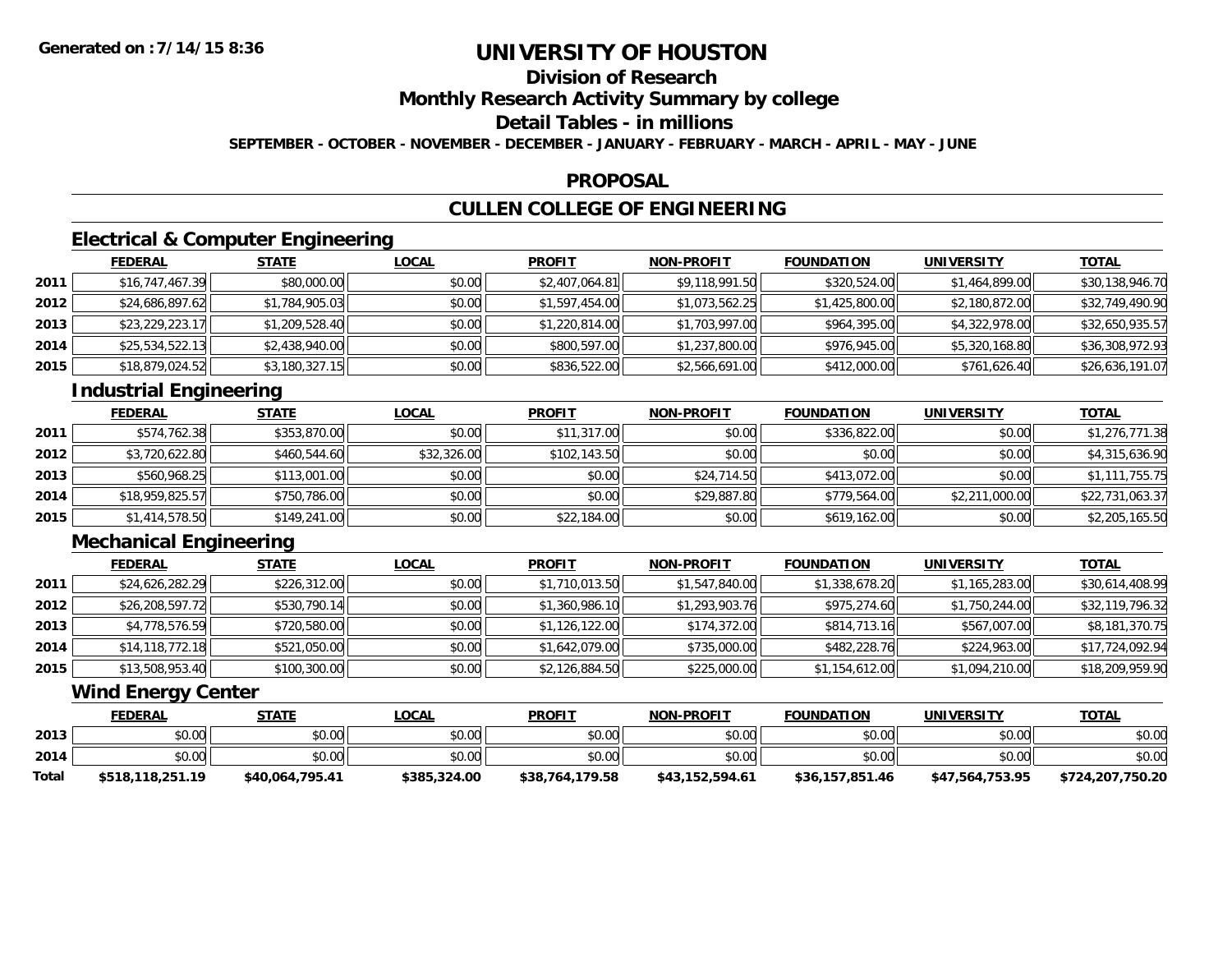## **Division of Research**

**Monthly Research Activity Summary by college**

#### **Detail Tables - in millions**

**SEPTEMBER - OCTOBER - NOVEMBER - DECEMBER - JANUARY - FEBRUARY - MARCH - APRIL - MAY - JUNE**

#### **PROPOSAL**

## **DIVISION OF RESEARCH**

|      | <b>Allied Geophysical Laboratories</b>                    |                |              |               |                   |                   |                   |                |
|------|-----------------------------------------------------------|----------------|--------------|---------------|-------------------|-------------------|-------------------|----------------|
|      | <b>FEDERAL</b>                                            | <b>STATE</b>   | <b>LOCAL</b> | <b>PROFIT</b> | NON-PROFIT        | <b>FOUNDATION</b> | <b>UNIVERSITY</b> | <b>TOTAL</b>   |
| 2011 | \$0.00                                                    | \$0.00         | \$0.00       | \$70,000.00   | \$0.00            | \$0.00            | \$0.00            | \$70,000.00    |
|      | <b>Center for Advanced Computing and Data Systems</b>     |                |              |               |                   |                   |                   |                |
|      | <b>FEDERAL</b>                                            | <b>STATE</b>   | <b>LOCAL</b> | <b>PROFIT</b> | <b>NON-PROFIT</b> | <b>FOUNDATION</b> | <b>UNIVERSITY</b> | <b>TOTAL</b>   |
| 2011 | \$1,508,621.00                                            | \$0.00         | \$0.00       | \$13,000.00   | \$100,000.00      | \$0.00            | \$34,145.00       | \$1,655,766.00 |
| 2012 | \$578,097.11                                              | \$0.00         | \$0.00       | \$120,000.00  | \$1,397,357.00    | \$0.00            | \$964,253.70      | \$3,059,707.81 |
| 2013 | \$199,698.00                                              | \$0.00         | \$0.00       | \$80,000.00   | \$1,381,700.00    | \$0.00            | \$0.00            | \$1,661,398.00 |
| 2014 | \$374,005.00                                              | \$0.00         | \$0.00       | \$19,061.00   | \$0.00            | \$0.00            | \$0.00            | \$393,066.00   |
| 2015 | \$0.00                                                    | \$0.00         | \$0.00       | \$0.00        | \$0.00            | \$0.00            | \$69,683.00       | \$69,683.00    |
|      | <b>Center for Advanced Materials</b>                      |                |              |               |                   |                   |                   |                |
|      | <b>FEDERAL</b>                                            | <b>STATE</b>   | <b>LOCAL</b> | <b>PROFIT</b> | <b>NON-PROFIT</b> | <b>FOUNDATION</b> | <b>UNIVERSITY</b> | <b>TOTAL</b>   |
| 2011 | \$1,560,672.10                                            | \$0.00         | \$0.00       | \$433,411.00  | \$0.00            | \$197,095.80      | \$0.00            | \$2,191,178.90 |
| 2012 | \$1,116,829.10                                            | \$0.00         | \$0.00       | \$0.00        | \$0.00            | \$291,259.20      | \$0.00            | \$1,408,088.30 |
| 2013 | \$151,114.00                                              | \$0.00         | \$0.00       | \$0.00        | \$1,293,106.00    | \$0.00            | \$0.00            | \$1,444,220.00 |
|      | <b>Center for Biomedical &amp; Environmental Genomics</b> |                |              |               |                   |                   |                   |                |
|      | <b>FEDERAL</b>                                            | <b>STATE</b>   | <b>LOCAL</b> | <b>PROFIT</b> | <b>NON-PROFIT</b> | <b>FOUNDATION</b> | <b>UNIVERSITY</b> | <b>TOTAL</b>   |
| 2011 | \$0.00                                                    | \$0.00         | \$0.00       | \$0.00        | \$0.00            | \$0.00            | \$0.00            | \$0.00         |
| 2012 | \$0.00                                                    | \$0.00         | \$0.00       | \$0.00        | \$0.00            | \$0.00            | \$0.00            | \$0.00         |
| 2013 | \$0.00                                                    | \$0.00         | \$0.00       | \$0.00        | \$0.00            | \$0.00            | \$0.00            | \$0.00         |
|      | <b>Center for Industrial Partnerships</b>                 |                |              |               |                   |                   |                   |                |
|      | <b>FEDERAL</b>                                            | <b>STATE</b>   | <b>LOCAL</b> | <b>PROFIT</b> | <b>NON-PROFIT</b> | <b>FOUNDATION</b> | <b>UNIVERSITY</b> | <b>TOTAL</b>   |
| 2011 | \$160,371.95                                              | \$0.00         | \$0.00       | \$0.00        | \$0.00            | \$0.00            | \$0.00            | \$160,371.95   |
| 2012 | \$696,294.00                                              | \$0.00         | \$0.00       | \$100,500.00  | \$0.00            | \$0.00            | \$0.00            | \$796,794.00   |
| 2013 | \$574,253.00                                              | \$0.00         | \$0.00       | \$0.00        | \$0.00            | \$0.00            | \$0.00            | \$574,253.00   |
| 2015 | \$241,592.00                                              | \$1,000,000.00 | \$0.00       | \$0.00        | \$0.00            | \$0.00            | \$0.00            | \$1,241,592.00 |
|      | <b>Division of Research</b>                               |                |              |               |                   |                   |                   |                |
|      | <b>FEDERAL</b>                                            | <b>STATE</b>   | <b>LOCAL</b> | <b>PROFIT</b> | <b>NON-PROFIT</b> | <b>FOUNDATION</b> | <b>UNIVERSITY</b> | <b>TOTAL</b>   |
| 2011 | \$0.00                                                    | \$0.00         | \$0.00       | \$0.00        | \$0.00            | \$0.00            | \$0.00            | \$0.00         |
| 2012 | \$0.00                                                    | \$0.00         | \$0.00       | \$0.00        | \$0.00            | \$0.00            | \$0.00            | \$0.00         |
| 2013 | \$0.00                                                    | \$7,877,932.00 | \$0.00       | \$0.00        | \$0.00            | \$0.00            | \$0.00            | \$7,877,932.00 |
| 2015 | \$10,000.00                                               | \$5,754,381.00 | \$0.00       | \$0.00        | \$0.00            | \$0.00            | \$500.00          | \$5,764,881.00 |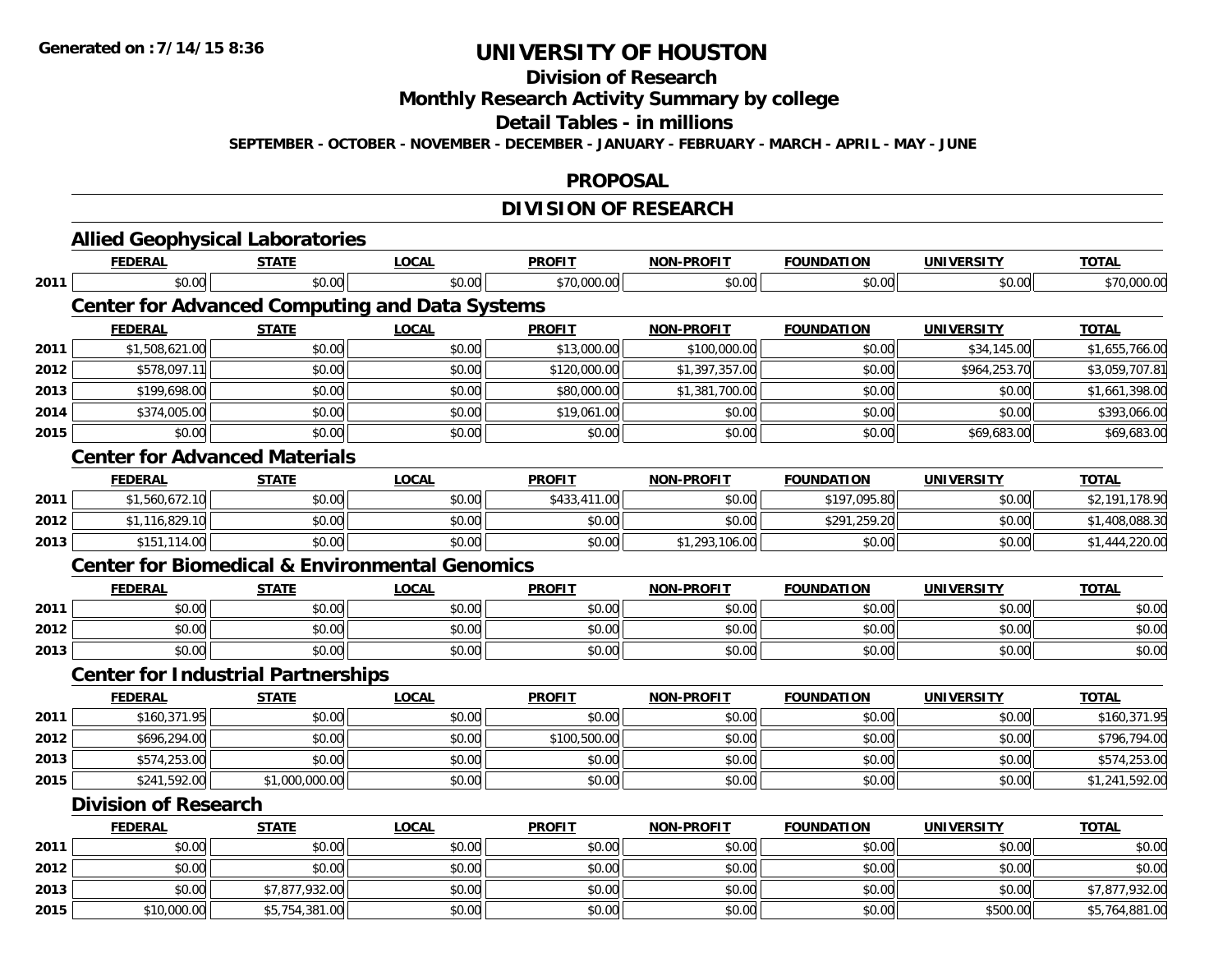## **Division of Research**

**Monthly Research Activity Summary by college**

## **Detail Tables - in millions**

**SEPTEMBER - OCTOBER - NOVEMBER - DECEMBER - JANUARY - FEBRUARY - MARCH - APRIL - MAY - JUNE**

#### **PROPOSAL**

## **DIVISION OF RESEARCH**

## **National Center for Airborne Laser Mapping**

|      | <b>FEDERAL</b> | <b>STATE</b> | <b>LOCAL</b> | <b>PROFIT</b> | <b>NON-PROFIT</b> | <b>FOUNDATION</b> | <b>UNIVERSITY</b> | <b>TOTAL</b>   |
|------|----------------|--------------|--------------|---------------|-------------------|-------------------|-------------------|----------------|
| 2011 | \$48,594.00    | \$0.00       | \$0.00       | \$0.00        | \$8,810,979.50    | \$0.00            | \$0.00            | \$8,859,573.50 |
| 2012 | \$444,083.30   | \$0.00       | \$0.00       | \$0.00        | \$425,504.85      | \$0.00            | \$469,029.50      | \$1,338,617.65 |
| 2013 | \$2,541,034.80 | \$0.00       | \$0.00       | \$0.00        | \$0.00            | \$0.00            | \$1,106,631.15    | \$3,647,665.95 |
| 2014 | \$1,268,838.35 | \$48,896.00  | \$0.00       | \$0.00        | \$0.00            | \$0.00            | \$354,042.20      | \$1,671,776.55 |
| 2015 | \$355,768.35   | \$62,506.50  | \$0.00       | \$0.00        | \$0.00            | \$0.00            | \$485,503.00      | \$903,777.85   |

#### **TcSUH**

|      | <b>FEDERAL</b> | <b>STATE</b> | <u>LOCAL</u> | <b>PROFIT</b> | <b>NON-PROFIT</b> | <b>FOUNDATION</b> | <b>UNIVERSITY</b> | <b>TOTAL</b>   |
|------|----------------|--------------|--------------|---------------|-------------------|-------------------|-------------------|----------------|
| 2011 | \$518,946.76   | \$0.00       | \$0.00       | \$40,000.00   | \$72,000.00       | \$0.00            | \$0.00            | \$630,946.76   |
| 2012 | \$2,304,745.15 | \$0.00       | \$0.00       | \$70,000.00   | \$37,926.00       | \$0.00            | \$80,077.00       | \$2,492,748.15 |
| 2013 | \$646,173.70   | \$50,000.00  | \$0.00       | \$178,821.00  | \$0.00            | \$0.00            | \$0.00            | \$874,994.70   |
| 2014 | \$5,122,003.56 | \$0.00       | \$4,500.00   | \$183,200.00  | \$0.00            | \$0.00            | \$848,356.00      | \$6,158,059.56 |
| 2015 | \$1,349,912.45 | \$0.00       | \$0.00       | \$16,000.00   | \$0.00            | \$0.00            | \$0.00            | \$1,365,912.45 |

## **Texas Obesity Research Center**

|      | <b>FEDERAL</b> | <b>CTATE</b>        | .OCAI              | <b>PROFIT</b>                   | <b>PROFIT</b><br><b>NION</b> | FOLINDAT<br>ΓΙΟΝ | UNIVERSITY                      | <b>TOTAL</b>  |
|------|----------------|---------------------|--------------------|---------------------------------|------------------------------|------------------|---------------------------------|---------------|
| 2011 | 0000<br>טט.טע  | $\uparrow$<br>טט.טע | ሶስ ሰሰ<br>vu.vu     | $\sim$ $\sim$<br>$\cap$<br>ט.טע | 0000<br>งบ.บเ                | 0000<br>,u.uu    | 0.00<br>JU.UU                   | \$0.00        |
| 2012 | 0000<br>DU.UU  | $\sim$<br>JU.UU     | $\sim$ 00<br>JU.UU | \$0.00                          | \$0.00                       | \$0.00           | $n \cap \Omega$<br><b>DU.UU</b> | 0000<br>JU.UU |

**TIMES**

|       | <b>FEDERAL</b>  | <b>STATE</b>    | <u>LOCAL</u> | <b>PROFIT</b>  | <b>NON-PROFIT</b> | <b>FOUNDATION</b> | <b>UNIVERSITY</b> | <b>TOTAL</b>    |
|-------|-----------------|-----------------|--------------|----------------|-------------------|-------------------|-------------------|-----------------|
| 2011  | \$8,002,816.00  | \$168,985.70    | \$141,895.20 | \$1,218,251.40 | \$254,256.00      | \$0.00            | \$819,111.00      | \$10,605,315.30 |
| 2012  | \$1,194,418.00  | \$44,000.00     | \$0.00       | \$869,316.00   | \$119,028.00      | \$0.00            | \$1,032,129.00    | \$3,258,891.00  |
| 2013  | \$7,391,263.80  | \$29,908.00     | \$0.00       | \$0.00         | \$0.00            | \$0.00            | \$723,267.00      | \$8,144,438.80  |
| 2014  | \$9,961,281.05  | \$98,197.00     | \$0.00       | \$1,006,321.00 | \$8,724.89        | \$0.00            | \$2,559,759.50    | \$13,634,283.44 |
| 2015  | \$398,713.00    | \$124,231.00    | \$0.00       | \$0.00         | \$76,188.00       | \$0.00            | \$0.00            | \$599,132.00    |
| Total | \$48,720,139.53 | \$15,259,037.20 | \$146,395.20 | \$4,417,881.40 | \$13,976,770.24   | \$488,355.00      | \$9,546,487.05    | \$92,555,065.62 |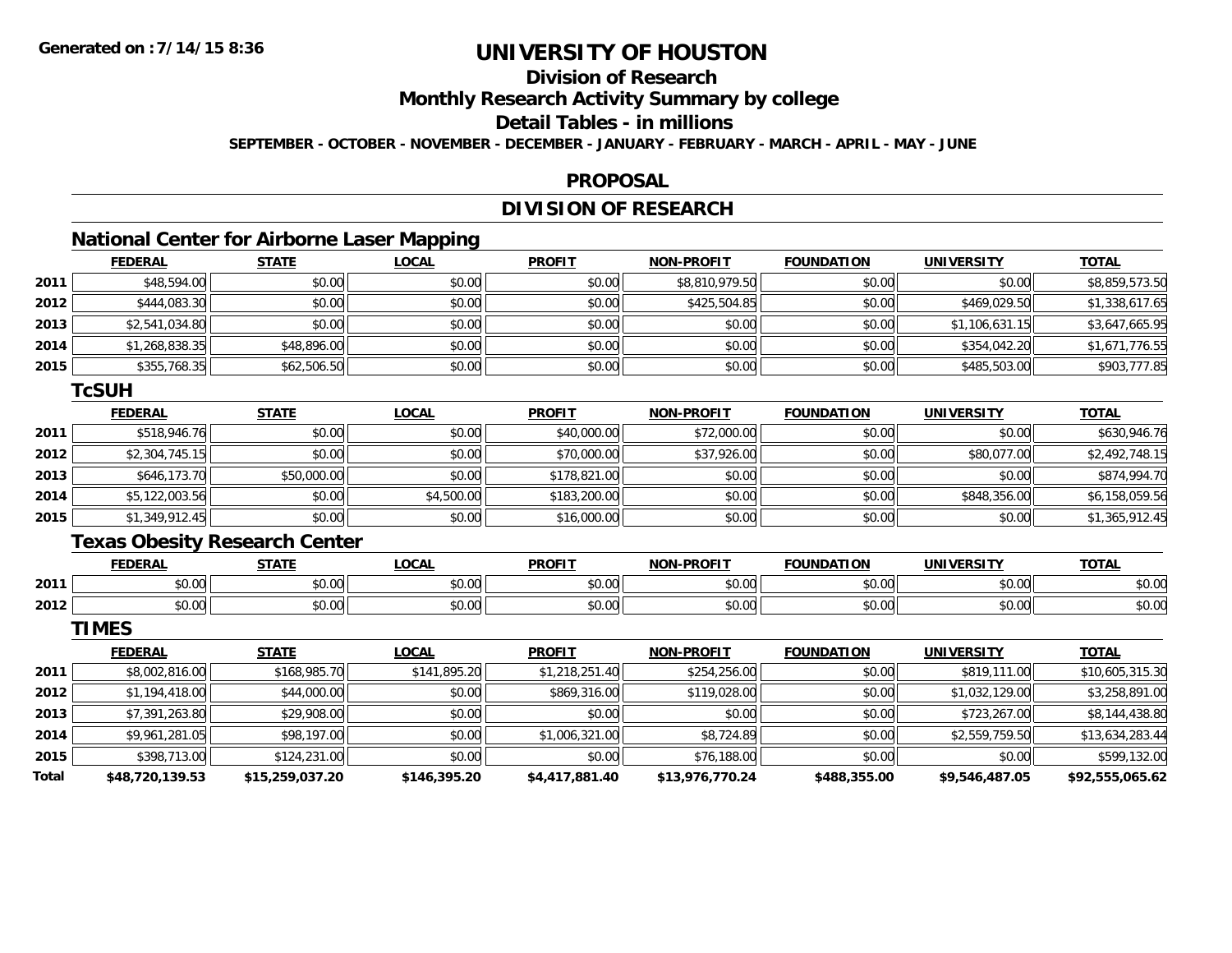## **Division of Research**

### **Monthly Research Activity Summary by college**

### **Detail Tables - in millions**

**SEPTEMBER - OCTOBER - NOVEMBER - DECEMBER - JANUARY - FEBRUARY - MARCH - APRIL - MAY - JUNE**

### **PROPOSAL**

## **GRADUATE COLLEGE OF SOCIAL WORK**

## **Center for Drug and Social Policy Research**

|      | <b>FEDERAL</b> | <b>STATE</b> | <u>LOCAL</u> | <b>PROFIT</b> | <b>NON-PROFIT</b> | <b>FOUNDATION</b> | <b>UNIVERSITY</b> | <b>TOTAL</b>   |
|------|----------------|--------------|--------------|---------------|-------------------|-------------------|-------------------|----------------|
| 2011 | \$0.00         | \$0.00       | \$0.00       | \$100,982.00  | \$0.00            | \$0.00            | \$0.00            | \$100,982.00   |
| 2012 | \$127,438.94   | \$0.00       | \$0.00       | \$192,378.00  | \$0.00            | \$0.00            | \$0.00            | \$319,816.94   |
| 2013 | \$1,549,538.51 | \$0.00       | \$0.00       | \$0.00        | \$45,910.00       | \$0.00            | \$0.00            | \$1,595,448.51 |
| 2014 | \$0.00         | \$0.00       | \$0.00       | \$45,050.00   | \$0.00            | \$0.00            | \$356,205.00      | \$401,255.00   |
| 2015 | \$956,700.00   | \$0.00       | \$0.00       | \$0.00        | \$0.00            | \$0.00            | \$0.00            | \$956,700.00   |
|      |                |              |              |               |                   |                   |                   |                |

### **Center for Health Equities & Evaluation Research**

|      | <b>FEDERAL</b> | <b>STATE</b> | <u>LOCAL</u> | <b>PROFIT</b> | NON-PROFIT | <b>FOUNDATION</b> | UNIVERSITY   | <b>TOTAL</b>   |
|------|----------------|--------------|--------------|---------------|------------|-------------------|--------------|----------------|
| 2011 | \$2,833,577.00 | \$0.00       | \$0.00       | \$0.00        | \$0.00     | \$0.00            | \$0.00       | \$2,833,577.00 |
| 2012 | \$592.827.00   | \$0.00       | \$0.00       | \$0.00        | \$0.00     | \$0.00            | \$464,380.00 | \$1,057,207.00 |
| 2013 | \$0.00         | \$0.00       | \$0.00       | \$39,755.90   | \$0.00     | \$0.00            | \$0.00       | \$39,755.90    |
| 2015 | \$430,954.00   | \$0.00       | \$0.00       | \$0.00        | \$0.00     | \$0.00            | \$0.00       | \$430,954.00   |

### **Child & Family for Innovative Research**

|      | <b>FEDERAL</b> | <b>STATE</b>   | <u>LOCAL</u> | <b>PROFIT</b> | <b>NON-PROFIT</b> | <b>FOUNDATION</b> | <b>UNIVERSITY</b> | <b>TOTAL</b>   |
|------|----------------|----------------|--------------|---------------|-------------------|-------------------|-------------------|----------------|
| 2011 | \$5,345,790.00 | \$984,400.20   | \$0.00       | \$0.00        | \$25,000.00       | \$19,979.05       | \$154,609.00      | \$6,529,778.25 |
| 2012 | \$5,224,984.18 | \$1,118,698.00 | \$56,704.00  | \$138,181.00  | \$56,469.80       | \$28,560.00       | \$299,421.00      | \$6,923,017.98 |
| 2013 | \$3,489,332.40 | \$2,892,813.00 | \$0.00       | \$182,765.40  | \$394,933.20      | \$79,250.00       | \$0.00            | \$7,039,094.00 |
| 2014 | \$1,864,783.26 | \$1,104,718.00 | \$0.00       | \$0.00        | \$24,977.00       | \$127,586.70      | \$2,501.36        | \$3,124,566.32 |
| 2015 | \$757,797.70   | \$1,101,997.00 | \$0.00       | \$0.00        | \$353,298.00      | \$99,730.00       | \$107,213.00      | \$2,420,035.70 |

## **Community Projects - Social Work**

|      | <b>FEDERAL</b> | ----- | $\sim$<br>.UUML             | <b>PROFIT</b>      | דוממח<br><b>MAR</b> | ארוחו | `INITVE               | <b>TOTAL</b> |
|------|----------------|-------|-----------------------------|--------------------|---------------------|-------|-----------------------|--------------|
| 2011 |                |       | $\sim$ $\sim$<br>``<br>70.U | $\sim$ 00<br>vv.vv | 0.00<br>JU.UU       | ູນບ.⊾ | 50.00<br><b>DU.UG</b> | <b>IOL</b>   |

### **Dean, Social Work**

|              | <b>FEDERAL</b>  | <b>STATE</b>   | <u>LOCAL</u> | <b>PROFIT</b> | <b>NON-PROFIT</b> | <b>FOUNDATION</b> | <b>UNIVERSITY</b> | <b>TOTAL</b>    |
|--------------|-----------------|----------------|--------------|---------------|-------------------|-------------------|-------------------|-----------------|
| 2011         | \$3,690,683.80  | \$17,940.10    | \$0.00       | \$0.00        | \$0.00            | \$0.00            | \$0.00            | \$3,708,623.90  |
| 2012         | \$0.00          | \$0.00         | \$0.00       | \$0.00        | \$0.00            | \$0.00            | \$0.00            | \$0.00          |
| 2013         | \$0.00          | \$0.00         | \$0.00       | \$0.00        | \$4,912.00        | \$0.00            | \$0.00            | \$4,912.00      |
| 2014         | \$31,299.00     | \$0.00         | \$0.00       | \$0.00        | \$0.00            | \$0.00            | \$0.00            | \$31,299.00     |
| 2015         | \$0.00          | \$0.00         | \$0.00       | \$81,750.00   | \$0.00            | \$114,180.00      | \$25,000.00       | \$220,930.00    |
| <b>Total</b> | \$29,315,950.79 | \$7,238,506.40 | \$56,704.00  | \$780.862.30  | \$905,500.00      | \$469,285.75      | \$1,409,329.36    | \$40,176,138.60 |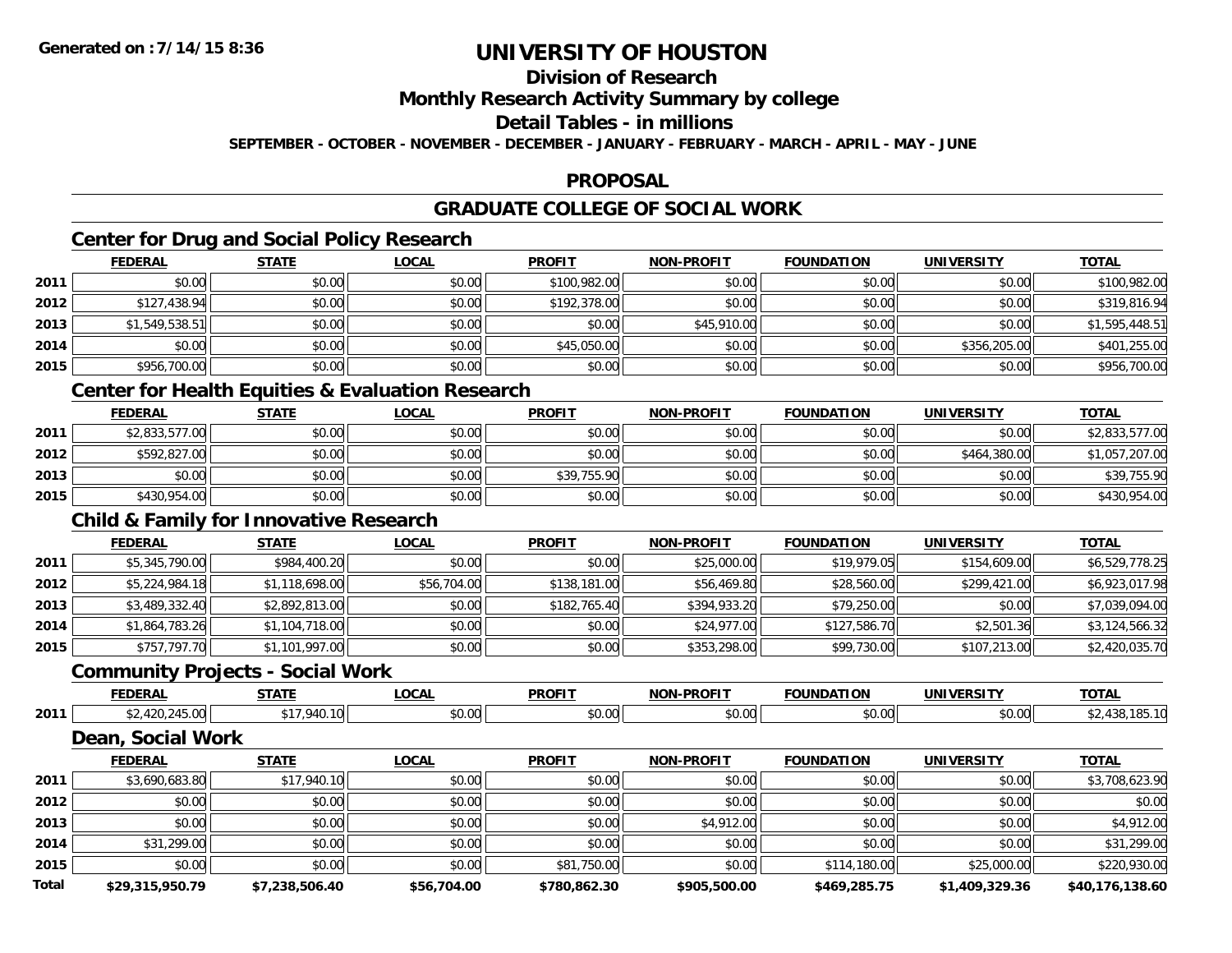## **Division of Research**

### **Monthly Research Activity Summary by college**

#### **Detail Tables - in millions**

**SEPTEMBER - OCTOBER - NOVEMBER - DECEMBER - JANUARY - FEBRUARY - MARCH - APRIL - MAY - JUNE**

### **PROPOSAL**

### **HILTON COLLEGE OF HOTEL AND RESTAURANT MANAGEMENT**

### **Hotel and Restaurant Management**

|       | <b>FEDERAL</b> | <b>STATE</b> | <u>LOCAL</u> | <b>PROFIT</b> | <b>NON-PROFIT</b> | <b>FOUNDATION</b> | <b>UNIVERSITY</b> | <b>TOTAL</b>   |
|-------|----------------|--------------|--------------|---------------|-------------------|-------------------|-------------------|----------------|
| 2011  | \$2,191,266.00 | \$124,047.00 | \$0.00       | \$223,500.00  | \$27,280.00       | \$11,640.00       | \$312,542.00      | \$2,890,275.00 |
| 2012  | \$85,444.00    | \$174,830.00 | \$49,847.00  | \$0.00        | \$118,422.00      | \$0.00            | \$37,354.00       | \$465,897.00   |
| 2013  | \$553,755,00   | \$0.00       | \$16,154.00  | \$0.00        | \$10,987.00       | \$111,711.00      | \$143,232.00      | \$835,839.00   |
| 2014  | \$254,953.20   | \$0.00       | \$0.00       | \$0.00        | \$5,000.00        | \$0.00            | \$0.00            | \$259,953.20   |
| 2015  | \$604,073.70   | \$0.00       | \$0.00       | \$0.00        | \$0.00            | \$0.00            | \$0.00            | \$604,073.70   |
| Total | \$3,689,491.90 | \$298,877.00 | \$66,001.00  | \$223,500.00  | \$161,689.00      | \$123,351.00      | \$493,128.00      | \$5,056,037.90 |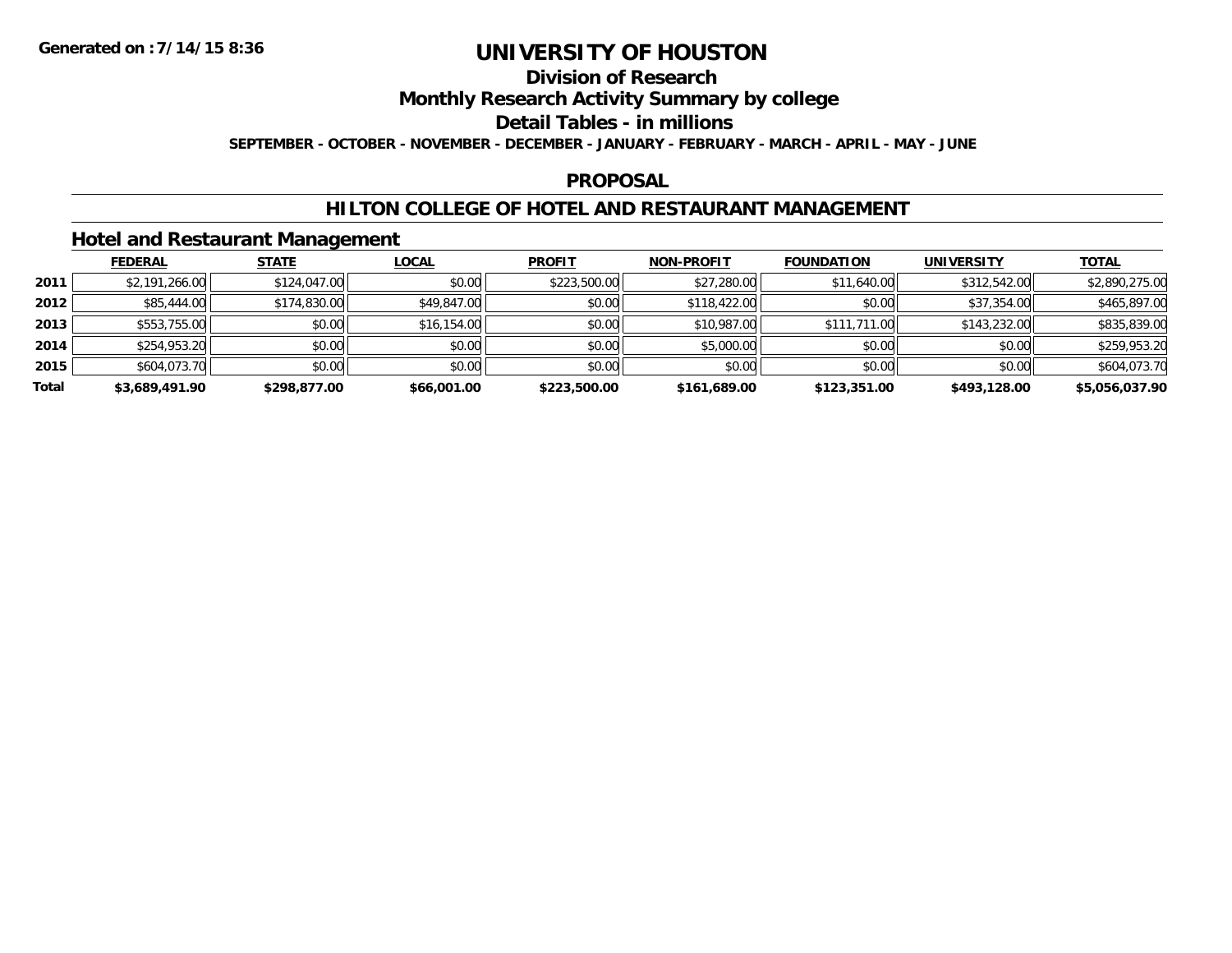# **Division of Research**

**Monthly Research Activity Summary by college**

#### **Detail Tables - in millions**

**SEPTEMBER - OCTOBER - NOVEMBER - DECEMBER - JANUARY - FEBRUARY - MARCH - APRIL - MAY - JUNE**

#### **PROPOSAL**

#### **HONORS COLLEGE**

## **Dean, Honors College**

|       | <b>FEDERAL</b> | <b>STATE</b> | <b>LOCAL</b> | <b>PROFIT</b> | <b>NON-PROFIT</b> | <b>FOUNDATION</b> | <b>UNIVERSITY</b> | <b>TOTAL</b>   |
|-------|----------------|--------------|--------------|---------------|-------------------|-------------------|-------------------|----------------|
| 2011  | \$182,908.70   | \$0.00       | \$0.00       | \$0.00        | \$53,185.20       | \$0.00            | \$0.00            | \$236,093.90   |
| 2013  | \$0.00         | \$0.00       | \$0.00       | \$341,900.74  | \$0.00            | \$100,000.00      | \$9,150.32        | \$451,051.06   |
| 2014  | \$448,806.00   | \$457,985.75 | \$0.00       | \$19,061.00   | \$1,495.00        | \$0.00            | \$129,028.40      | \$1,056,376.15 |
| 2015  | \$0.00         | \$0.00       | \$0.00       | \$0.00        | \$367,989.75      | \$0.00            | \$0.00            | \$367,989.75   |
| Total | \$631,714.70   | \$457,985.75 | \$0.00       | \$360,961.74  | \$422,669.95      | \$100,000.00      | \$138,178.72      | \$2,111,510.86 |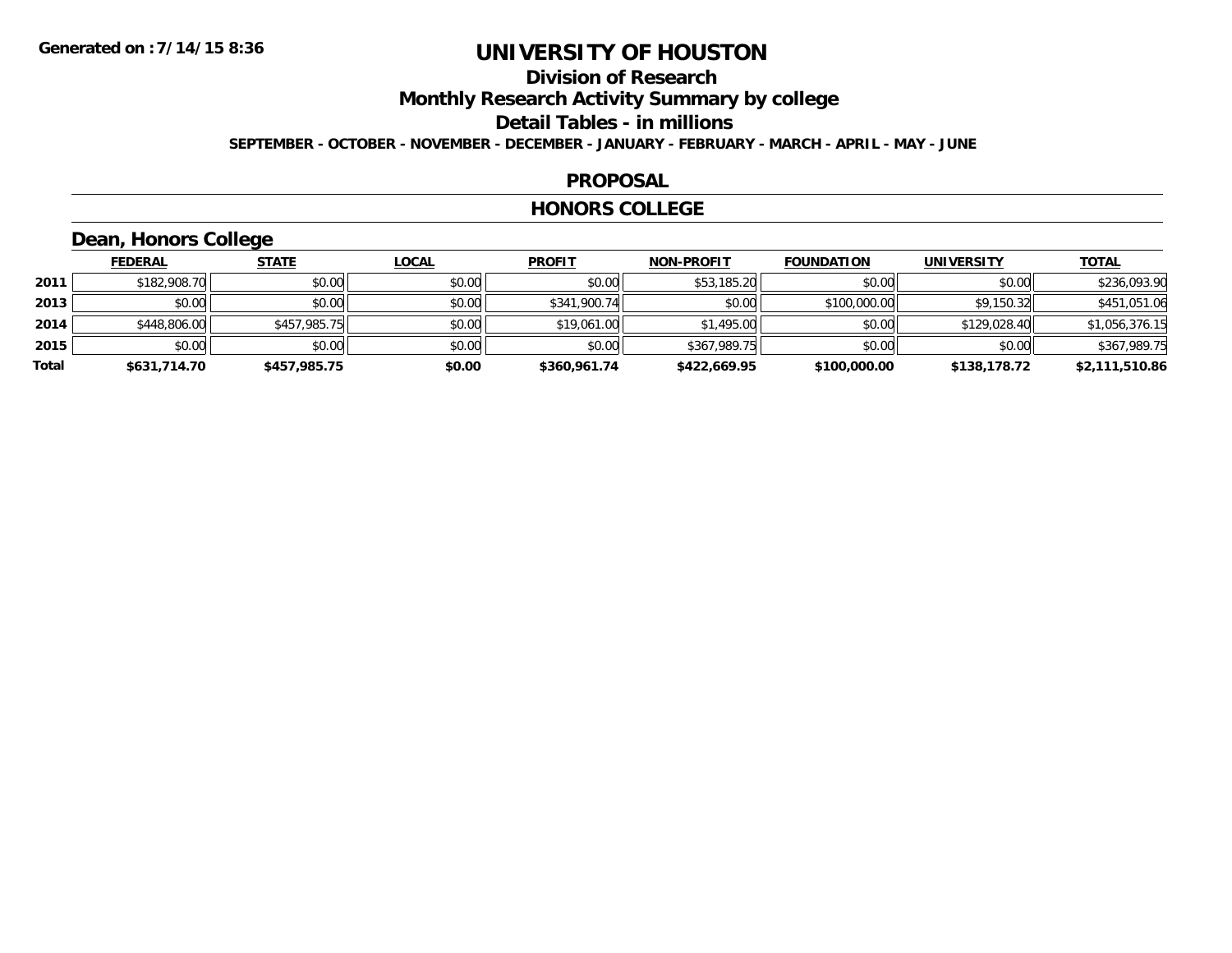## **Division of Research**

**Monthly Research Activity Summary by college**

#### **Detail Tables - in millions**

**SEPTEMBER - OCTOBER - NOVEMBER - DECEMBER - JANUARY - FEBRUARY - MARCH - APRIL - MAY - JUNE**

#### **PROPOSAL**

#### **PRESIDENT**

#### **Office of the President**

|      | <b>FEDERAL</b> | <b>STATE</b>                        | <u>LOCAL</u> | <b>PROFIT</b> | <b>NON-PROFIT</b> | <b>FOUNDATION</b> | <b>UNIVERSITY</b> | <b>TOTAL</b>   |
|------|----------------|-------------------------------------|--------------|---------------|-------------------|-------------------|-------------------|----------------|
| 2014 | \$0.00         | \$0.00                              | \$0.00       | \$0.00        | \$0.00            | \$0.00            | \$0.00            | \$0.00         |
|      |                | <b>Vice President Admin/Finance</b> |              |               |                   |                   |                   |                |
|      |                |                                     |              |               |                   |                   |                   |                |
|      | <b>FEDERAL</b> | <b>STATE</b>                        | <u>LOCAL</u> | <b>PROFIT</b> | <b>NON-PROFIT</b> | <b>FOUNDATION</b> | <b>UNIVERSITY</b> | <b>TOTAL</b>   |
| 2011 | \$1,935,000.00 | \$0.00                              | \$0.00       | \$0.00        | \$0.00            | \$0.00            | \$0.00            | \$1,935,000.00 |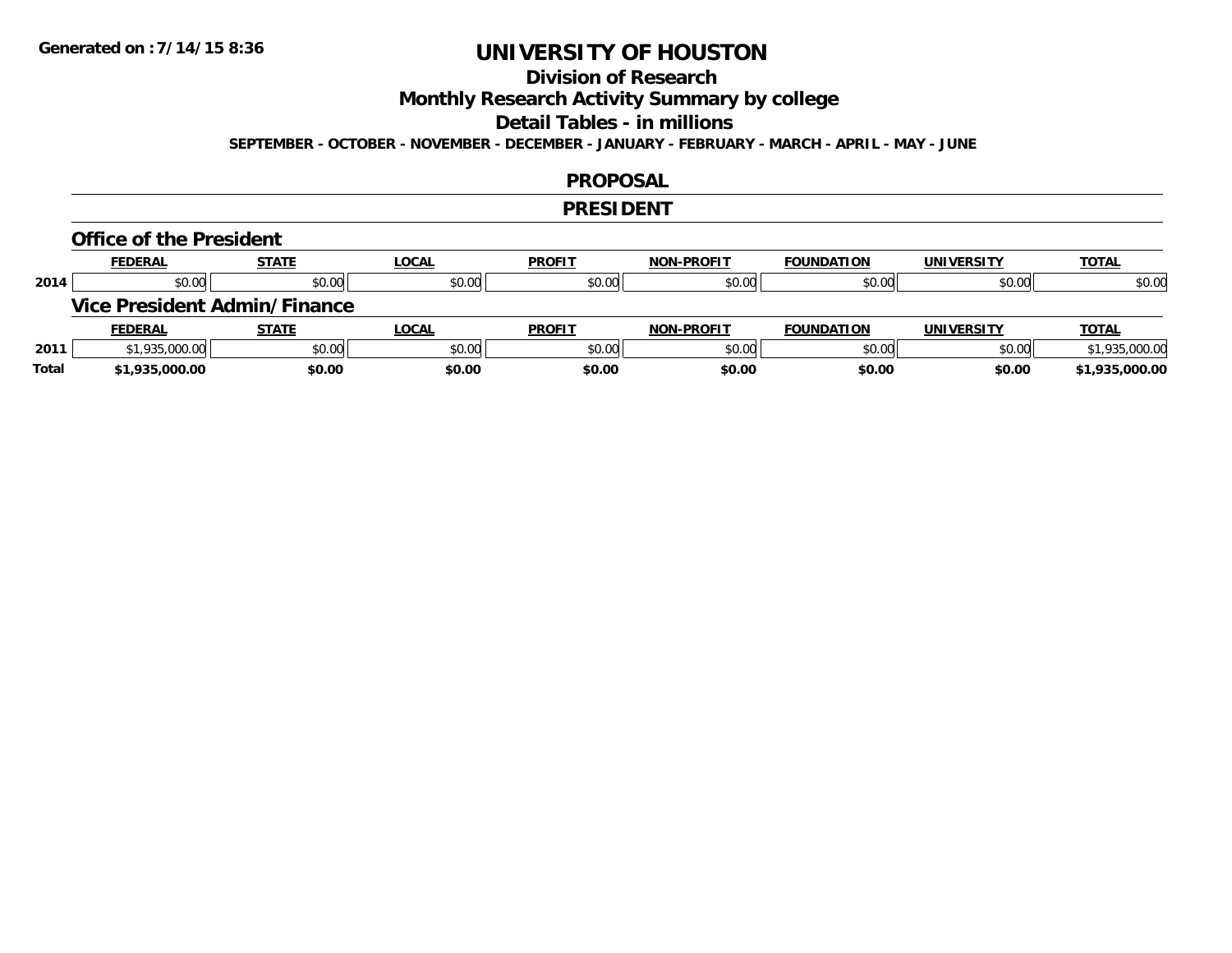#### **Division of Research**

### **Monthly Research Activity Summary by college**

#### **Detail Tables - in millions**

**SEPTEMBER - OCTOBER - NOVEMBER - DECEMBER - JANUARY - FEBRUARY - MARCH - APRIL - MAY - JUNE**

#### **PROPOSAL**

### **SENIOR V.P. FOR ACADEMIC AFFAIRS AND PROVOST**

|       | <b>Office of Admissions</b>                         |                |              |               |                   |                   |                   |                |
|-------|-----------------------------------------------------|----------------|--------------|---------------|-------------------|-------------------|-------------------|----------------|
|       | <b>FEDERAL</b>                                      | <b>STATE</b>   | <b>LOCAL</b> | <b>PROFIT</b> | <b>NON-PROFIT</b> | <b>FOUNDATION</b> | <b>UNIVERSITY</b> | <b>TOTAL</b>   |
| 2011  | \$0.00                                              | \$0.00         | \$0.00       | \$0.00        | \$0.00            | \$0.00            | \$0.00            | \$0.00         |
|       | <b>Senior V.P. for Academic Affairs and Provost</b> |                |              |               |                   |                   |                   |                |
|       | <b>FEDERAL</b>                                      | <b>STATE</b>   | <b>LOCAL</b> | <b>PROFIT</b> | <b>NON-PROFIT</b> | <b>FOUNDATION</b> | <b>UNIVERSITY</b> | <b>TOTAL</b>   |
| 2012  | \$0.00                                              | \$75,000.00    | \$0.00       | \$0.00        | \$0.00            | \$0.00            | \$0.00            | \$75,000.00    |
| 2013  | \$0.00                                              | \$0.00         | \$0.00       | \$0.00        | \$149,488.00      | \$0.00            | \$0.00            | \$149,488.00   |
| 2014  | \$0.00                                              | \$0.00         | \$0.00       | \$0.00        | \$0.00            | \$0.00            | \$0.00            | \$0.00         |
| 2015  | \$2,248,559.25                                      | \$0.00         | \$0.00       | \$0.00        | \$0.00            | \$0.00            | \$0.00            | \$2,248,559.25 |
|       | <b>Student Support Services</b>                     |                |              |               |                   |                   |                   |                |
|       | <b>FEDERAL</b>                                      | <b>STATE</b>   | <b>LOCAL</b> | <b>PROFIT</b> | <b>NON-PROFIT</b> | <b>FOUNDATION</b> | <b>UNIVERSITY</b> | <b>TOTAL</b>   |
| 2012  | \$198,944.00                                        | \$0.00         | \$0.00       | \$0.00        | \$0.00            | \$0.00            | \$0.00            | \$198,944.00   |
|       | <b>Undergraduate Scholars</b>                       |                |              |               |                   |                   |                   |                |
|       | <b>FEDERAL</b>                                      | <b>STATE</b>   | <b>LOCAL</b> | <b>PROFIT</b> | <b>NON-PROFIT</b> | <b>FOUNDATION</b> | <b>UNIVERSITY</b> | <b>TOTAL</b>   |
| 2011  | \$0.00                                              | \$29,456.00    | \$0.00       | \$0.00        | \$0.00            | \$0.00            | \$0.00            | \$29,456.00    |
| 2012  | \$0.00                                              | \$38,101.00    | \$0.00       | \$0.00        | \$0.00            | \$0.00            | \$0.00            | \$38,101.00    |
| 2014  | \$0.00                                              | \$20,330.00    | \$0.00       | \$0.00        | \$0.00            | \$0.00            | \$0.00            | \$20,330.00    |
|       | <b>Undergraduate Student Success</b>                |                |              |               |                   |                   |                   |                |
|       | <b>FEDERAL</b>                                      | <b>STATE</b>   | <b>LOCAL</b> | <b>PROFIT</b> | <b>NON-PROFIT</b> | <b>FOUNDATION</b> | <b>UNIVERSITY</b> | <b>TOTAL</b>   |
| 2011  | \$940,235.50                                        | \$300,000.00   | \$0.00       | \$0.00        | \$0.00            | \$0.00            | \$0.00            | \$1,240,235.50 |
| 2013  | \$0.00                                              | \$30,000.00    | \$0.00       | \$0.00        | \$0.00            | \$0.00            | \$0.00            | \$30,000.00    |
| 2014  | \$0.00                                              | \$268,000.00   | \$0.00       | \$0.00        | \$0.00            | \$0.00            | \$0.00            | \$268,000.00   |
| 2015  | \$1,047,098.75                                      | \$9,759.30     | \$0.00       | \$0.00        | \$0.00            | \$0.00            | \$0.00            | \$1,056,858.05 |
|       | <b>Undergraduate Student Success Center</b>         |                |              |               |                   |                   |                   |                |
|       | <b>FEDERAL</b>                                      | <b>STATE</b>   | <b>LOCAL</b> | <b>PROFIT</b> | <b>NON-PROFIT</b> | <b>FOUNDATION</b> | <b>UNIVERSITY</b> | <b>TOTAL</b>   |
| 2011  | \$0.00                                              | \$207,384.00   | \$0.00       | \$0.00        | \$430,048.00      | \$0.00            | \$0.00            | \$637,432.00   |
| 2012  | \$0.00                                              | \$134,767.00   | \$0.00       | \$0.00        | \$0.00            | \$0.00            | \$0.00            | \$134,767.00   |
| 2013  | \$0.00                                              | \$137,647.00   | \$0.00       | \$0.00        | \$0.00            | \$0.00            | \$0.00            | \$137,647.00   |
| 2014  | \$0.00                                              | \$137,817.00   | \$0.00       | \$0.00        | \$0.00            | \$0.00            | \$0.00            | \$137,817.00   |
| 2015  | \$0.00                                              | \$137,767.00   | \$0.00       | \$0.00        | \$78,500.00       | \$0.00            | \$0.00            | \$216,267.00   |
| Total | \$4,434,837.50                                      | \$1,526,028.30 | \$0.00       | \$0.00        | \$658,036.00      | \$0.00            | \$0.00            | \$6,618,901.80 |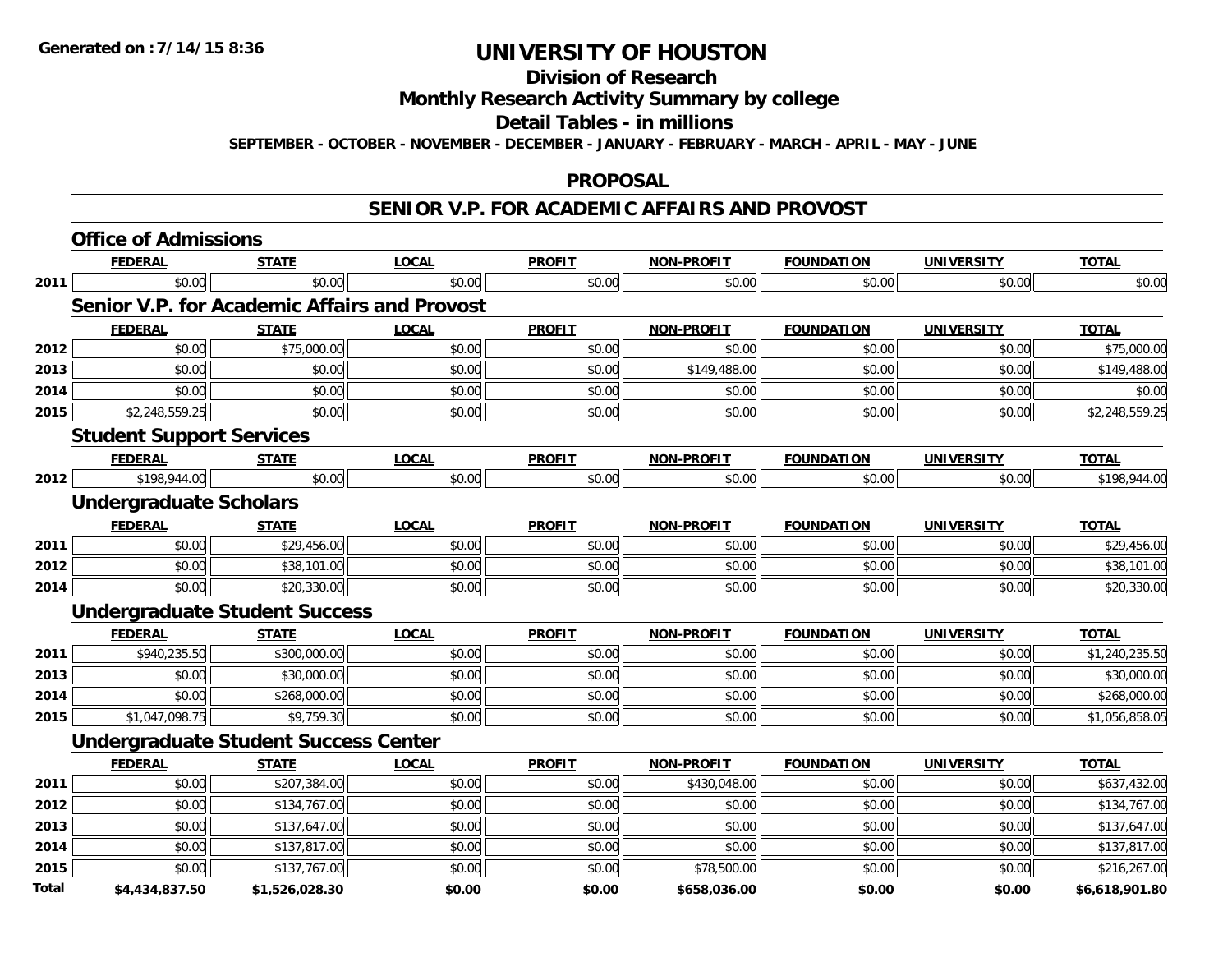**Total**

# **UNIVERSITY OF HOUSTON**

## **Division of Research**

**Monthly Research Activity Summary by college**

#### **Detail Tables - in millions**

**SEPTEMBER - OCTOBER - NOVEMBER - DECEMBER - JANUARY - FEBRUARY - MARCH - APRIL - MAY - JUNE**

### **PROPOSAL**

#### **UH LAW CENTER**

|      | Dean, Law      |              |              |               |                   |                   |                   |                |
|------|----------------|--------------|--------------|---------------|-------------------|-------------------|-------------------|----------------|
|      | <b>FEDERAL</b> | <b>STATE</b> | <b>LOCAL</b> | <b>PROFIT</b> | <b>NON-PROFIT</b> | <b>FOUNDATION</b> | <b>UNIVERSITY</b> | <b>TOTAL</b>   |
| 2013 | \$0.00         | \$0.00       | \$0.00       | \$71,560.62   | \$0.00            | \$0.00            | \$0.00            | \$71,560.62    |
| 2015 | \$601,568.43   | \$228,000.00 | \$0.00       | \$0.00        | \$0.00            | \$0.00            | \$0.00            | \$829,568.43   |
|      | <b>Law-UH</b>  |              |              |               |                   |                   |                   |                |
|      | <b>FEDERAL</b> | <b>STATE</b> | <b>LOCAL</b> | <b>PROFIT</b> | <b>NON-PROFIT</b> | <b>FOUNDATION</b> | <b>UNIVERSITY</b> | <b>TOTAL</b>   |
| 2011 | \$0.00         | \$121,906.10 | \$0.00       | \$10,063.00   | \$0.00            | \$0.00            | \$68,956.00       | \$200,925.10   |
| 2012 | \$0.00         | \$160,000.00 | \$0.00       | \$0.00        | \$0.00            | \$0.00            | \$0.00            | \$160,000.00   |
| 2013 | \$1,000,000.00 | \$0.00       | \$0.00       | \$0.00        | \$63,430.80       | \$0.00            | \$0.00            | \$1,063,430.80 |
| 2014 | \$0.00         | \$200,000.00 | \$0.00       | \$0.00        | \$0.00            | \$0.00            | \$14,164.00       | \$214,164.00   |
| 2015 | \$0.00         | \$114,000.00 | \$0.00       | \$0.00        | \$100,000.00      | \$322,841.00      | \$342,205.00      | \$879,046.00   |

**\$1,601,568.43 \$823,906.10 \$0.00 \$81,623.62 \$163,430.80 \$322,841.00 \$425,325.00 \$3,418,694.95**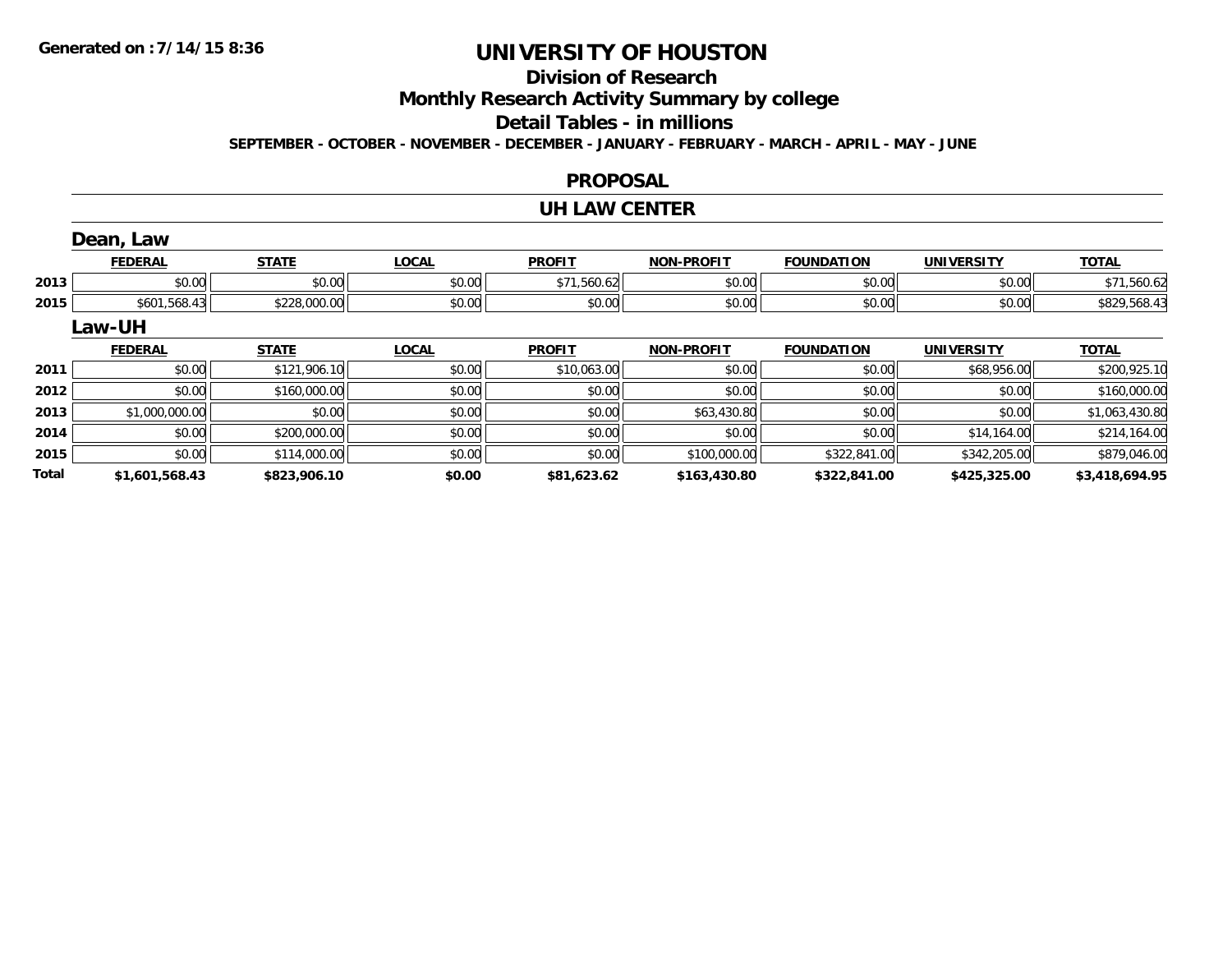## **Division of Research**

**Monthly Research Activity Summary by college**

#### **Detail Tables - in millions**

**SEPTEMBER - OCTOBER - NOVEMBER - DECEMBER - JANUARY - FEBRUARY - MARCH - APRIL - MAY - JUNE**

### **PROPOSAL**

#### **UKNOWN COLLEGE**

### **Unknown Department**

|      | FEDERAL | <b>STATE</b> | <u>LOCAI</u> | <b>PROFIT</b> | <b>NON-PROFIT</b> | <b>FOUNDATION</b> | <b>UNIVERSITY</b> | <b>TOTAL</b> |
|------|---------|--------------|--------------|---------------|-------------------|-------------------|-------------------|--------------|
| 2011 | \$0.00  | \$0.00       | \$0.00       | \$0.00        | ደሰ ሰሰ<br>JU.UU    | \$0.00            | \$0.00            | \$0.00       |
| 2013 | \$0.00  | \$0.00       | \$0.00       | \$0.00        | ku uy<br>ง∪.∪บ    | \$0.00            | \$0.00            | \$0.00       |
| 2014 | \$0.00  | \$0.00       | \$0.00       | \$0.00        | \$0.00            | \$0.00            | \$0.00            | \$0.00       |

### **Wrong Department - Please Dont Select It**

|              | <b>FEDERAL</b> | <b>STATE</b> | <u>LOCAL</u> | <b>PROFIT</b> | <b>NON-PROFIT</b> | <b>FOUNDATION</b> | <b>UNIVERSITY</b> | <b>TOTAL</b> |
|--------------|----------------|--------------|--------------|---------------|-------------------|-------------------|-------------------|--------------|
| 2011         | \$0.00         | \$0.00       | \$0.00       | \$0.00        | \$0.00            | \$0.00            | \$0.00            | \$0.00       |
| 2013         | \$0.00         | \$0.00       | \$0.00       | \$0.00        | \$0.00            | \$0.00            | \$0.00            | \$0.00       |
| <b>Total</b> | \$0.00         | \$0.00       | \$0.00       | \$0.00        | \$0.00            | \$0.00            | \$0.00            | \$0.00       |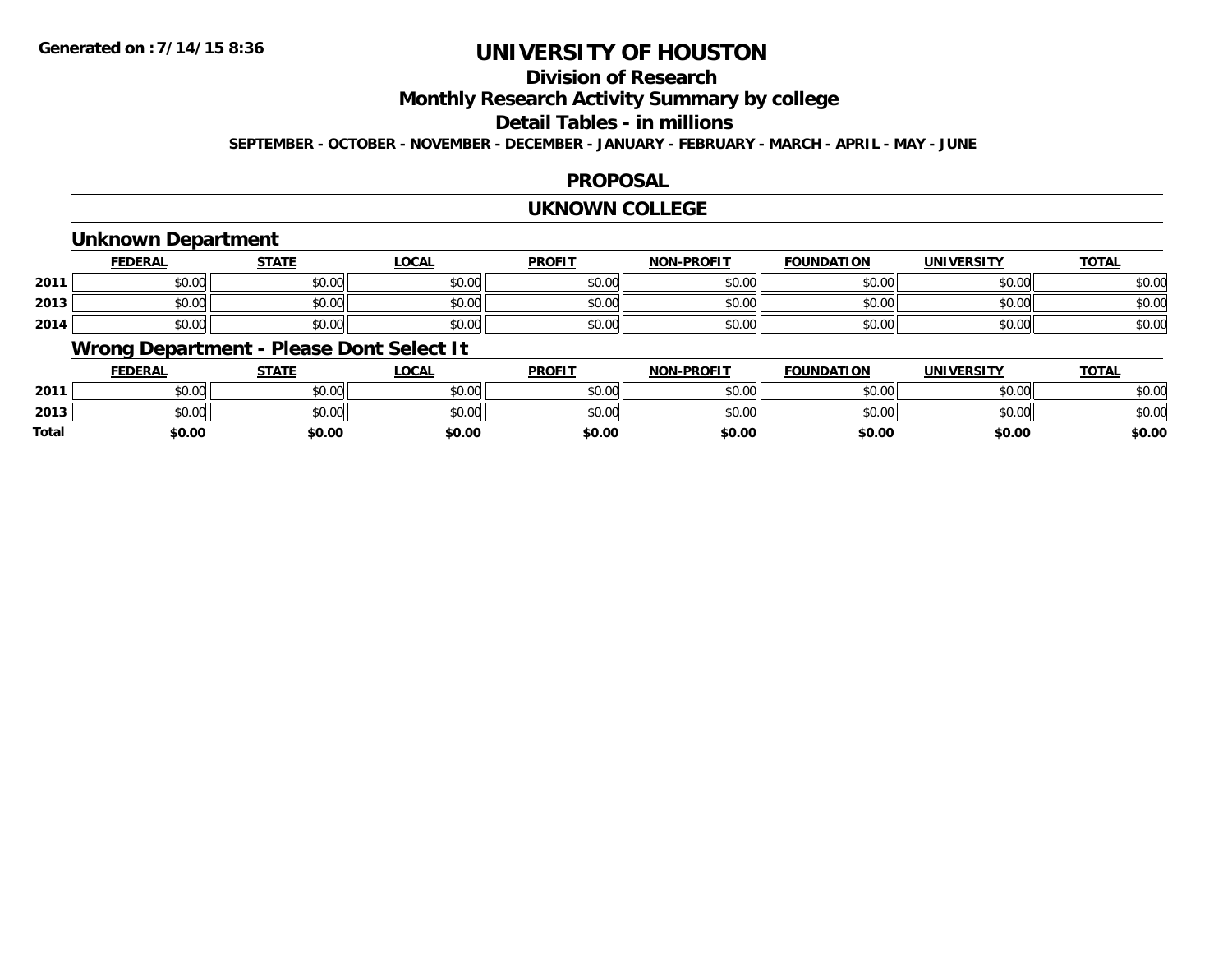## **Division of Research**

**Monthly Research Activity Summary by college**

#### **Detail Tables - in millions**

**SEPTEMBER - OCTOBER - NOVEMBER - DECEMBER - JANUARY - FEBRUARY - MARCH - APRIL - MAY - JUNE**

#### **PROPOSAL**

## **VICE PRESIDENT FOR ADMINISTRATION**

|       | <b>KUHF - Radio</b>         |              |              |               |                   |                   |                   |                 |
|-------|-----------------------------|--------------|--------------|---------------|-------------------|-------------------|-------------------|-----------------|
|       | <b>FEDERAL</b>              | <b>STATE</b> | <b>LOCAL</b> | <b>PROFIT</b> | <b>NON-PROFIT</b> | <b>FOUNDATION</b> | <b>UNIVERSITY</b> | <b>TOTAL</b>    |
| 2011  | \$0.00                      | \$12,500.00  | \$0.00       | \$0.00        | \$623,146.00      | \$0.00            | \$0.00            | \$635,646.00    |
| 2012  | \$24,500.00                 | \$0.00       | \$0.00       | \$0.00        | \$2,261,596.00    | \$0.00            | \$0.00            | \$2,286,096.00  |
| 2013  | \$0.00                      | \$0.00       | \$0.00       | \$0.00        | \$2,044,710.00    | \$0.00            | \$0.00            | \$2,044,710.00  |
| 2014  | \$0.00                      | \$0.00       | \$0.00       | \$0.00        | \$2,147,877.00    | \$0.00            | \$0.00            | \$2,147,877.00  |
| 2015  | \$0.00                      | \$0.00       | \$0.00       | \$0.00        | \$2,363,344.00    | \$0.00            | \$0.00            | \$2,363,344.00  |
|       | <b>KUHT-TV</b>              |              |              |               |                   |                   |                   |                 |
|       | <b>FEDERAL</b>              | <b>STATE</b> | <b>LOCAL</b> | <b>PROFIT</b> | <b>NON-PROFIT</b> | <b>FOUNDATION</b> | <b>UNIVERSITY</b> | <b>TOTAL</b>    |
| 2011  | \$0.00                      | \$0.00       | \$0.00       | \$0.00        | \$1,606,903.00    | \$0.00            | \$0.00            | \$1,606,903.00  |
| 2012  | \$0.00                      | \$0.00       | \$0.00       | \$0.00        | \$14,132.00       | \$0.00            | \$0.00            | \$14,132.00     |
|       | <b>Physical Plant</b>       |              |              |               |                   |                   |                   |                 |
|       | <b>FEDERAL</b>              | <b>STATE</b> | <b>LOCAL</b> | <b>PROFIT</b> | <b>NON-PROFIT</b> | <b>FOUNDATION</b> | <b>UNIVERSITY</b> | <b>TOTAL</b>    |
| 2012  | \$0.00                      | \$0.00       | \$0.00       | \$0.00        | \$0.00            | \$0.00            | \$0.00            | \$0.00          |
|       | <b>UH Police Department</b> |              |              |               |                   |                   |                   |                 |
|       | <b>FEDERAL</b>              | <b>STATE</b> | <b>LOCAL</b> | <b>PROFIT</b> | <b>NON-PROFIT</b> | <b>FOUNDATION</b> | <b>UNIVERSITY</b> | <b>TOTAL</b>    |
| 2011  | \$53,805.00                 | \$4,755.00   | \$0.00       | \$0.00        | \$0.00            | \$0.00            | \$0.00            | \$58,560.00     |
| 2014  | \$0.00                      | \$3,000.00   | \$0.00       | \$0.00        | \$0.00            | \$0.00            | \$0.00            | \$3,000.00      |
| 2015  | \$0.00                      | \$49,642.00  | \$0.00       | \$0.00        | \$0.00            | \$0.00            | \$0.00            | \$49,642.00     |
| Total | \$78,305.00                 | \$69,897.00  | \$0.00       | \$0.00        | \$11,061,708.00   | \$0.00            | \$0.00            | \$11,209,910.00 |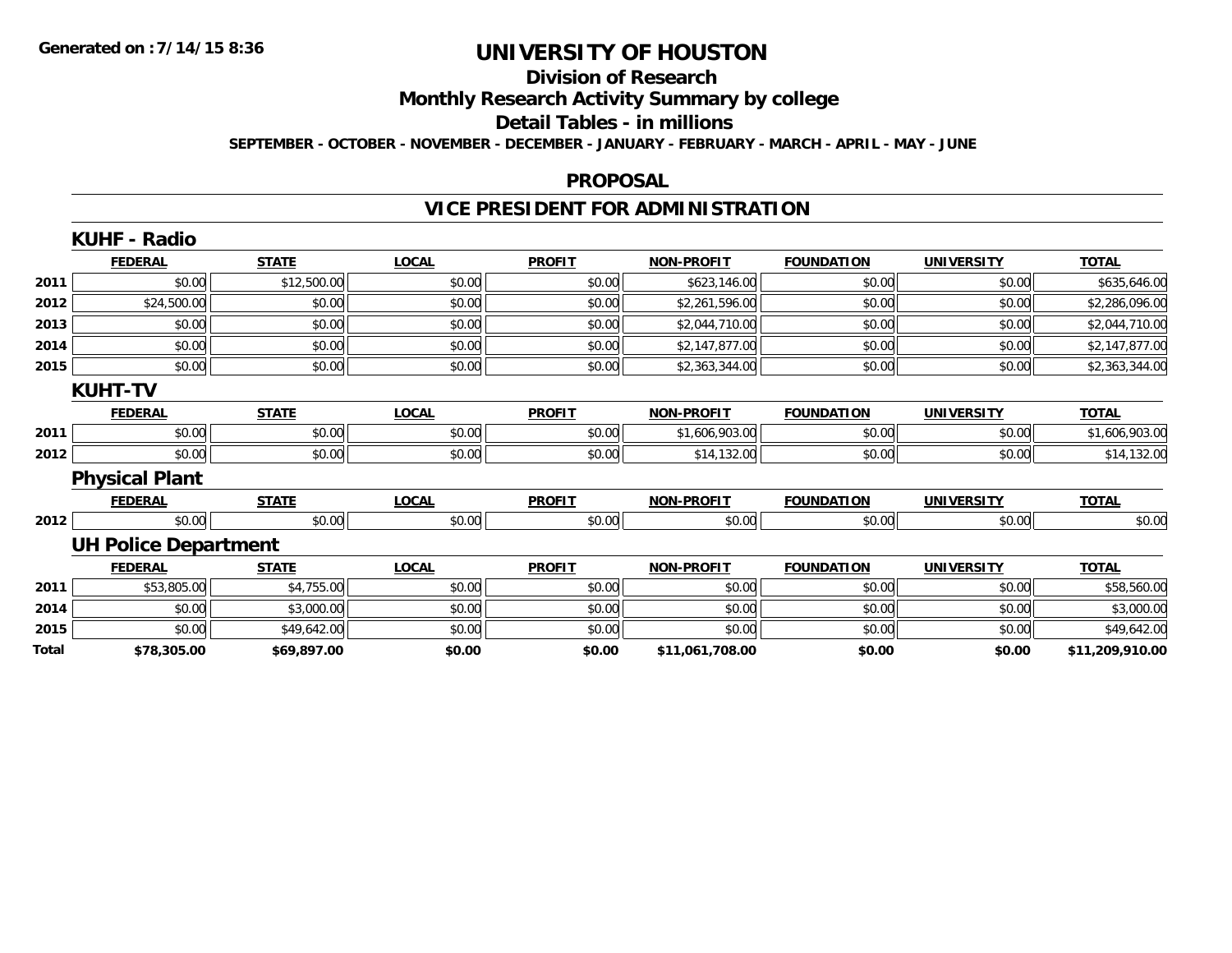## **Division of Research**

### **Monthly Research Activity Summary by college**

## **Detail Tables - in millions**

**SEPTEMBER - OCTOBER - NOVEMBER - DECEMBER - JANUARY - FEBRUARY - MARCH - APRIL - MAY - JUNE**

### **PROPOSAL**

## **VICE PRESIDENT FOR STUDENT AFFAIRS**

### **Childrens Learning Centers**

|      | <b>FEDERA</b>       | $- - - - -$                           | $\sim$ | <b>PROFIT</b>  | <b>DRAFIT</b><br><b>NIONI</b> | <b>FOUNDATION</b> | <b>UNIVERSITY</b> | <b>TOTA.</b>       |
|------|---------------------|---------------------------------------|--------|----------------|-------------------------------|-------------------|-------------------|--------------------|
| 2012 | $\sim$ 00<br>JU.UU. | $\sim$ $\sim$ $\sim$<br>∩∩<br><i></i> | JU.UU  | 0000<br>JU.UU  | $\sim$ 00<br>JU.UU            | \$0.00            | \$0.00            | nn nr<br>79,000.00 |
| 2013 | 0.10                | \$0.00                                | vv.v   | ሐሴ ሰሰ<br>JU.UU | $\sim$ 00<br>DU.UU            | \$0.00            | \$0.00            | $\sim$             |

#### **Dean, Student Affairs**

|      | ______<br>к, | ----- | 00n<br>ww            | <b>PROFIT</b>     | <b>DDOFIT</b><br>ימות |               | JN    | $T^{\sim}$ |
|------|--------------|-------|----------------------|-------------------|-----------------------|---------------|-------|------------|
| 2012 |              | 0.001 | $\sim$ 0.00<br>DU.UC | $\sim$ 00<br>. UU | ∖∩ ∩י                 | 20.00<br>ט.טי | 50.00 | .          |

### **Vice President, Student Affairs**

|              | <b>FEDERAL</b> | <b>STATE</b> | <b>LOCAL</b> | <b>PROFIT</b> | <b>NON-PROFIT</b> | <b>FOUNDATION</b> | UNIVERSITY | <b>TOTAL</b>   |
|--------------|----------------|--------------|--------------|---------------|-------------------|-------------------|------------|----------------|
| 2012         | \$0.00         | \$149,837,00 | \$0.00       | \$0.00        | \$0.00            | \$0.00            | \$0.00     | ດາສຸດ <i>ເ</i> |
| 2014         | \$0.00         | \$0.00       | \$0.00       | \$0.00        | \$0.00            | \$0.00            | \$0.00     | \$0.00         |
| <b>Total</b> | \$2,241,676.50 | \$224,837.00 | \$0.00       | \$0.00        | \$0.00            | \$0.00            | \$0.00     | \$2,466,513.50 |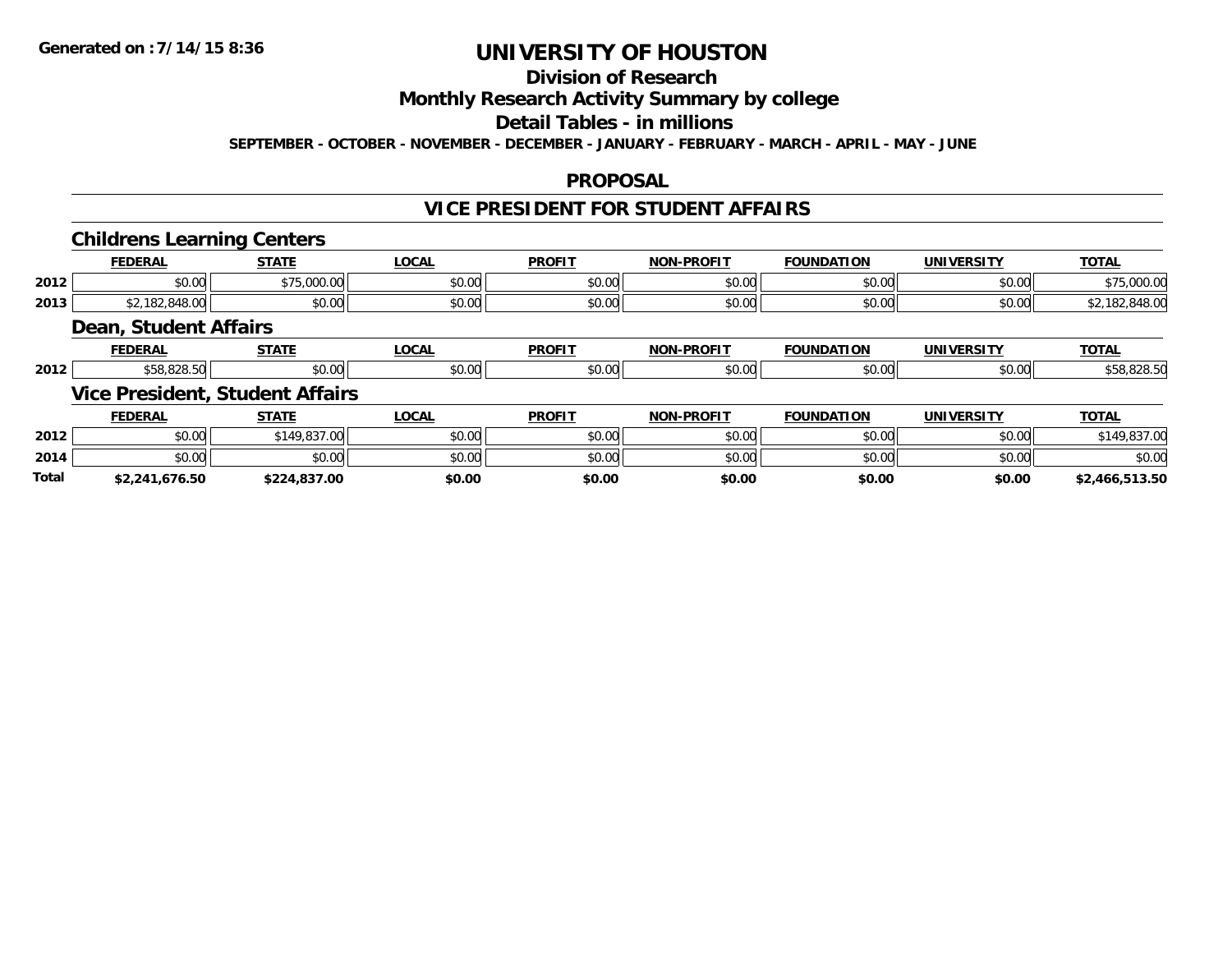## **Division of Research**

**Monthly Research Activity Summary by college**

**Detail Tables - in millions**

**SEPTEMBER - OCTOBER - NOVEMBER - DECEMBER - JANUARY - FEBRUARY - MARCH - APRIL - MAY - JUNE**

### **PROPOSAL**

## **VP for Community Relations and Institutional Acces**

#### **Center for Student's with Disabilities**

|              | <b>FEDERAL</b>     | <b>STATE</b> | LOCAI                      | <b>PROFIT</b> | -PROFIT<br><b>NON</b> | <b>FOUNDATION</b>  | <b><i>'INIVERSITY</i></b> | <b>TOTAL</b>     |
|--------------|--------------------|--------------|----------------------------|---------------|-----------------------|--------------------|---------------------------|------------------|
| 2011         | $\sim$ 00<br>vv.vv | າດ           | $*$ $\cap$ $\cap$<br>vv.vv | \$0.00        | \$0.00                | $\sim$ 00<br>טט.טע | \$0.00                    |                  |
| <b>Total</b> | \$0.00             | .384.00      | \$0.00                     | \$0.00        | \$0.00                | \$0.00             | \$0.00                    | ,384.00<br>\$110 |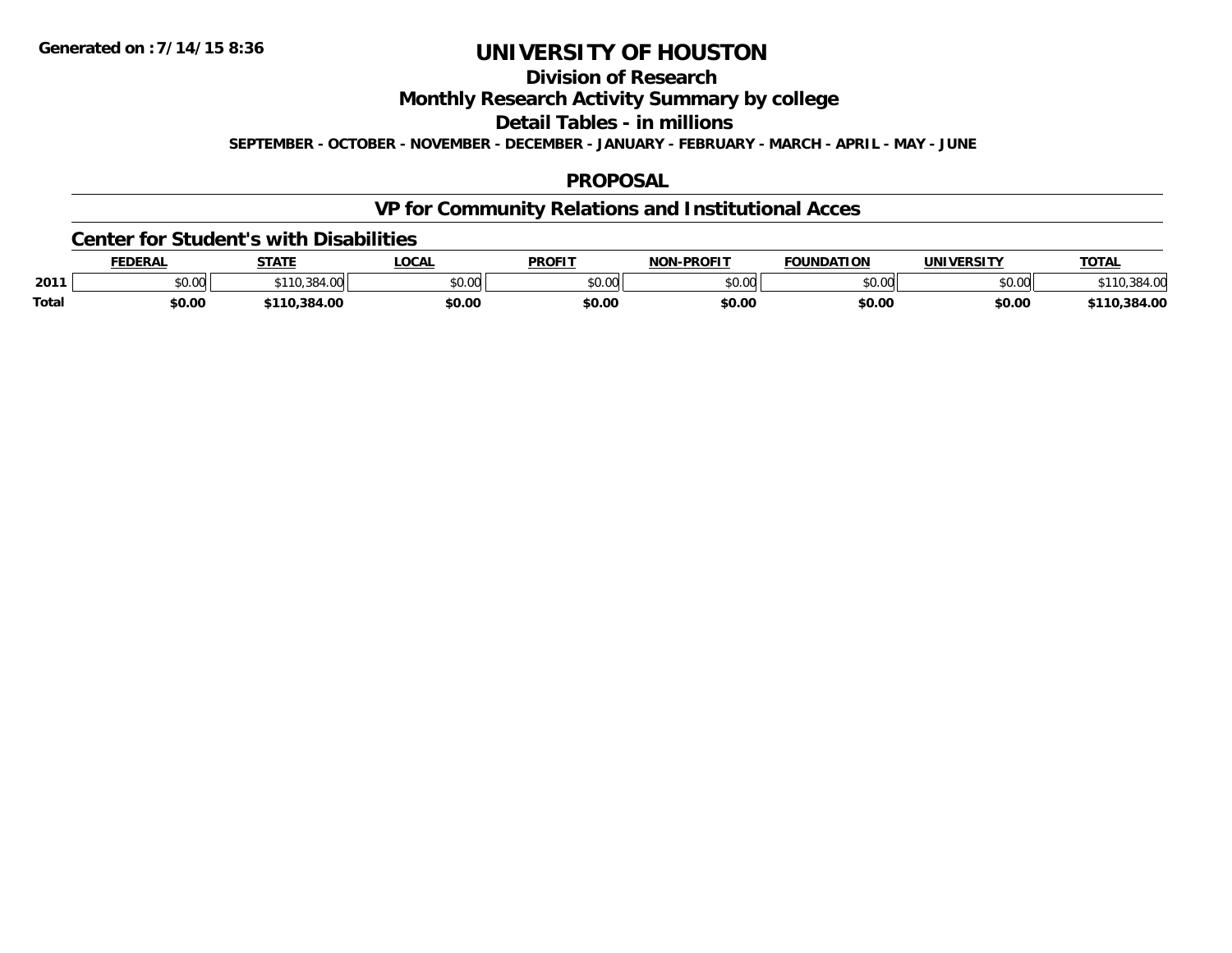## **Division of Research**

## **Monthly Research Activity Summary by college**

#### **Detail Tables - in millions**

**SEPTEMBER - OCTOBER - NOVEMBER - DECEMBER - JANUARY - FEBRUARY - MARCH - APRIL - MAY - JUNE**

### **AWARD**

### **C.T. BAUER COLLEGE OF BUSINESS**

|       | <b>Accountancy &amp; Taxation</b>        |                |              |               |                   |                   |                   |                 |
|-------|------------------------------------------|----------------|--------------|---------------|-------------------|-------------------|-------------------|-----------------|
|       | <b>FEDERAL</b>                           | <b>STATE</b>   | <b>LOCAL</b> | <b>PROFIT</b> | <b>NON-PROFIT</b> | <b>FOUNDATION</b> | <b>UNIVERSITY</b> | <b>TOTAL</b>    |
| 2014  | \$0.00                                   | \$0.00         | \$0.00       | \$0.00        | \$0.00            | \$19,260.00       | \$0.00            | \$19,260.00     |
|       | Dean, Business Administration            |                |              |               |                   |                   |                   |                 |
|       | <b>FEDERAL</b>                           | <b>STATE</b>   | <b>LOCAL</b> | <b>PROFIT</b> | <b>NON-PROFIT</b> | <b>FOUNDATION</b> | <b>UNIVERSITY</b> | <b>TOTAL</b>    |
| 2011  | \$0.00                                   | \$0.00         | \$0.00       | \$0.00        | \$0.00            | \$0.00            | \$0.00            | \$0.00          |
| 2013  | \$0.00                                   | \$0.00         | \$0.00       | \$0.00        | \$0.00            | \$0.00            | \$0.00            | \$0.00          |
| 2014  | \$0.00                                   | \$121,250.00   | \$0.00       | \$0.00        | \$0.00            | \$0.00            | \$0.00            | \$121,250.00    |
| 2015  | \$0.00                                   | \$900,000.00   | \$0.00       | \$0.00        | \$0.00            | \$5,000.00        | \$0.00            | \$905,000.00    |
|       | <b>Finance</b>                           |                |              |               |                   |                   |                   |                 |
|       | <b>FEDERAL</b>                           | <b>STATE</b>   | <b>LOCAL</b> | <b>PROFIT</b> | <b>NON-PROFIT</b> | <b>FOUNDATION</b> | <b>UNIVERSITY</b> | <b>TOTAL</b>    |
| 2011  | \$198,870.80                             | \$0.00         | \$0.00       | \$0.00        | \$0.00            | \$0.00            | \$0.00            | \$198,870.80    |
|       | <b>Marketing</b>                         |                |              |               |                   |                   |                   |                 |
|       | <b>FEDERAL</b>                           | <b>STATE</b>   | <b>LOCAL</b> | <b>PROFIT</b> | <b>NON-PROFIT</b> | <b>FOUNDATION</b> | <b>UNIVERSITY</b> | <b>TOTAL</b>    |
| 2012  | \$0.00                                   | \$0.00         | \$0.00       | \$0.00        | \$0.00            | \$0.00            | \$0.00            | \$0.00          |
|       | <b>Small Business Development Center</b> |                |              |               |                   |                   |                   |                 |
|       | <b>FEDERAL</b>                           | <b>STATE</b>   | <b>LOCAL</b> | <b>PROFIT</b> | <b>NON-PROFIT</b> | <b>FOUNDATION</b> | <b>UNIVERSITY</b> | <b>TOTAL</b>    |
| 2011  | \$2,152,548.00                           | \$61,677.00    | \$0.00       | \$0.00        | \$0.00            | \$0.00            | \$0.00            | \$2,214,225.00  |
| 2012  | \$3,547,748.95                           | \$0.00         | \$0.00       | \$0.00        | \$0.00            | \$117,242.00      | \$0.00            | \$3,664,990.95  |
| 2013  | \$2,191,968.00                           | \$0.00         | \$0.00       | \$0.00        | \$0.00            | \$0.00            | \$0.00            | \$2,191,968.00  |
| 2014  | \$2,411,330.00                           | \$0.00         | \$0.00       | \$0.00        | \$0.00            | \$89,145.00       | \$0.00            | \$2,500,475.00  |
| 2015  | \$2,692,889.00                           | \$0.00         | \$0.00       | \$0.00        | \$0.00            | \$0.00            | \$0.00            | \$2,692,889.00  |
| Total | \$13,195,354.75                          | \$1,082,927.00 | \$0.00       | \$0.00        | \$0.00            | \$230,647.00      | \$0.00            | \$14,508,928.75 |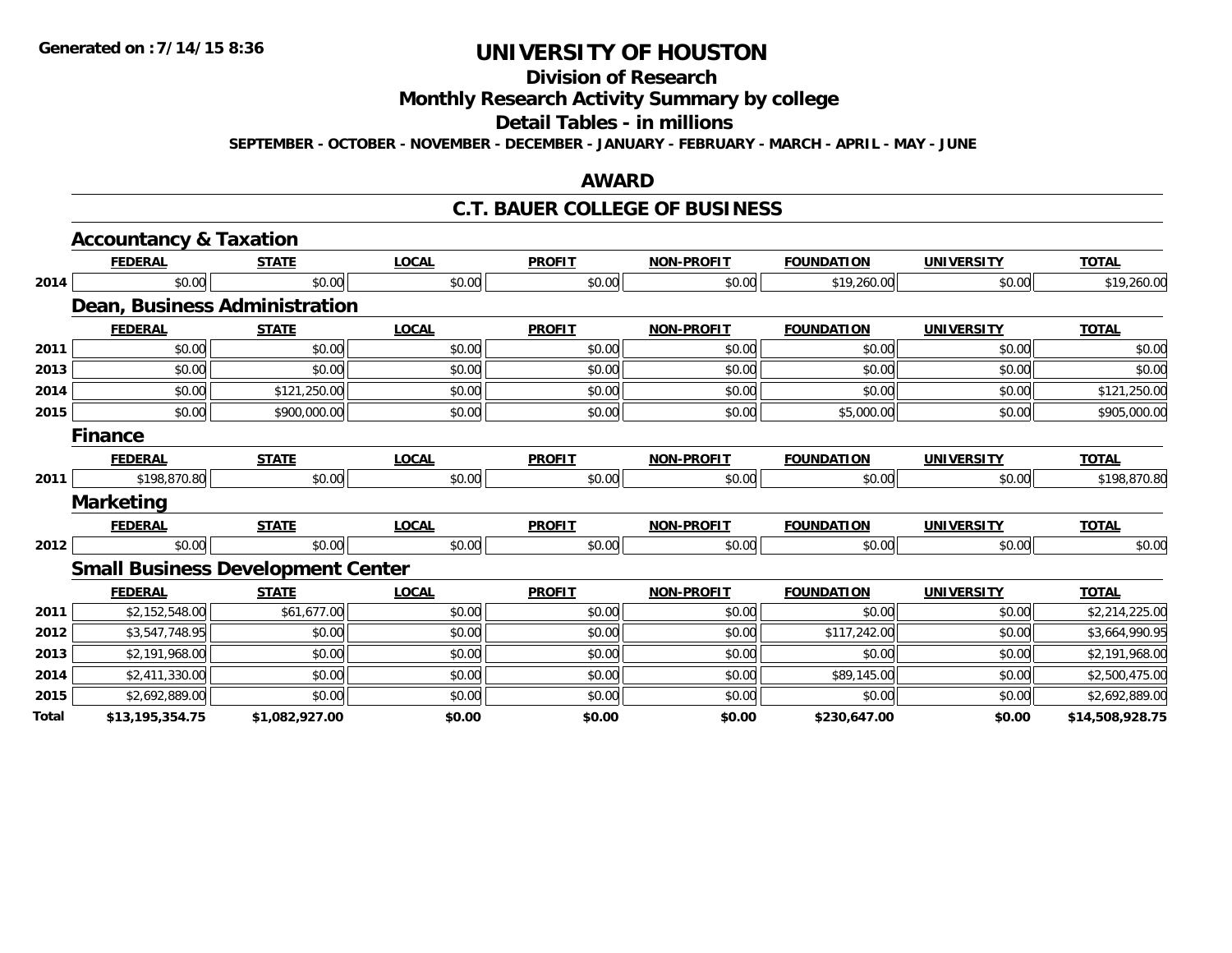#### **Division of Research**

**Monthly Research Activity Summary by college**

#### **Detail Tables - in millions**

**SEPTEMBER - OCTOBER - NOVEMBER - DECEMBER - JANUARY - FEBRUARY - MARCH - APRIL - MAY - JUNE**

#### **AWARD**

### **COLLEGE OF ARCHITECTURE**

|      | Architecture       |              |              |               |                   |                   |                   |              |
|------|--------------------|--------------|--------------|---------------|-------------------|-------------------|-------------------|--------------|
|      | <b>FEDERAL</b>     | <b>STATE</b> | <b>LOCAL</b> | <b>PROFIT</b> | <b>NON-PROFIT</b> | <b>FOUNDATION</b> | <b>UNIVERSITY</b> | <b>TOTAL</b> |
| 2011 | \$0.00             | \$0.00       | \$0.00       | \$7,500.00    | \$0.00            | \$0.00            | \$0.00            | \$7,500.00   |
|      | Dean, Architecture |              |              |               |                   |                   |                   |              |
|      | <b>FEDERAL</b>     | <b>STATE</b> | <b>LOCAL</b> | <b>PROFIT</b> | <b>NON-PROFIT</b> | <b>FOUNDATION</b> | <b>UNIVERSITY</b> | <b>TOTAL</b> |
| 2011 | \$25,000.00        | \$0.00       | \$0.00       | \$0.00        | \$0.00            | \$0.00            | \$0.00            | \$25,000.00  |
| 2012 | \$0.00             | \$0.00       | \$0.00       | \$0.00        | \$5,000.00        | \$0.00            | \$0.00            | \$5,000.00   |
|      |                    |              |              |               |                   |                   |                   |              |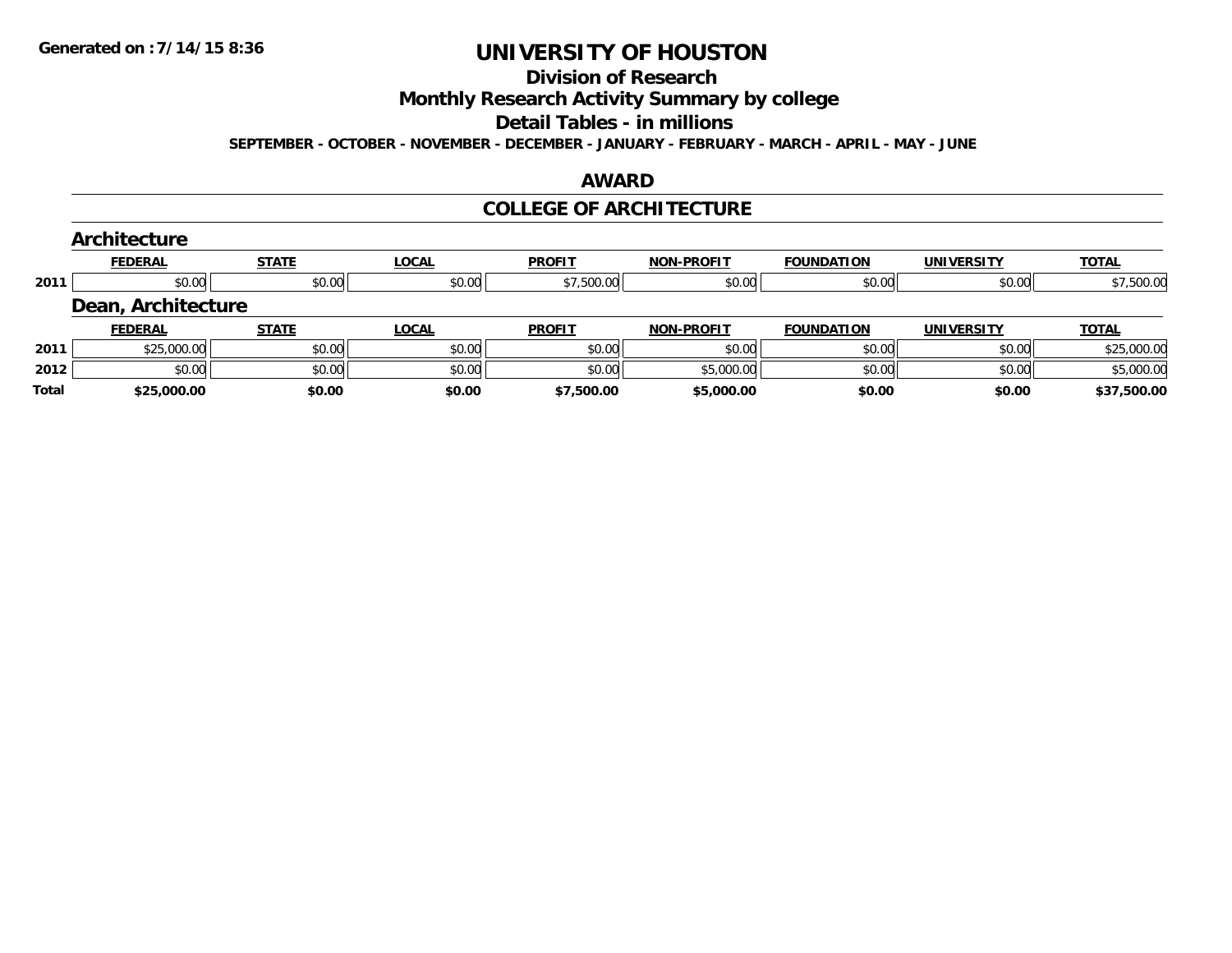## **Division of Research**

**Monthly Research Activity Summary by college**

## **Detail Tables - in millions**

**SEPTEMBER - OCTOBER - NOVEMBER - DECEMBER - JANUARY - FEBRUARY - MARCH - APRIL - MAY - JUNE**

### **AWARD**

## **COLLEGE OF EDUCATION**

## **Consistency Mgmt and Coop Disc**

|      | <b>FEDERAL</b> | <b>STATE</b> | <u>LOCAL</u> | <b>PROFIT</b> | <b>NON-PROFIT</b> | <b>FOUNDATION</b> | <b>UNIVERSITY</b> | <b>TOTAL</b> |
|------|----------------|--------------|--------------|---------------|-------------------|-------------------|-------------------|--------------|
| 2011 | \$40,276.75    | \$0.00       | \$0.00       | \$0.00        | \$153,107.00      | \$0.00            | \$0.00            | \$193,383.75 |
| 2012 | \$30,000.00    | \$0.00       | \$0.00       | \$0.00        | \$84,725.00       | \$0.00            | \$0.00            | \$114,725.00 |
| 2013 | \$17,324.58    | \$0.00       | \$0.00       | \$4.26        | \$3,500.00        | \$0.00            | \$0.00            | \$20,828.84  |
| 2014 | \$0.00         | \$0.00       | \$235,590.00 | \$0.00        | \$0.00            | \$0.00            | \$0.00            | \$235,590.00 |
| 2015 | \$0.00         | \$0.00       | \$4,550.00   | \$0.00        | \$0.00            | \$0.00            | \$0.00            | \$4,550.00   |

#### **Curriculum and Instruction**

|      | <b>FEDERAL</b> | <b>STATE</b> | <b>LOCAL</b> | <b>PROFIT</b> | <b>NON-PROFIT</b> | <b>FOUNDATION</b> | <b>UNIVERSITY</b> | <b>TOTAL</b>   |
|------|----------------|--------------|--------------|---------------|-------------------|-------------------|-------------------|----------------|
| 2011 | \$1,058,461.40 | \$279,999.00 | \$0.00       | \$0.00        | \$165,000.00      | \$0.00            | \$0.00            | \$1,503,460.40 |
| 2012 | \$177,929.30   | \$0.00       | \$0.00       | \$0.00        | \$0.00            | \$18,400.00       | \$0.00            | \$196,329.30   |
| 2013 | \$934,504.60   | \$15,999.00  | \$0.00       | \$0.00        | \$0.00            | \$3,997.75        | \$0.00            | \$954,501.35   |
| 2014 | \$583,965.90   | \$0.00       | \$0.00       | \$0.00        | \$5,000.00        | \$0.00            | \$0.00            | \$588,965.90   |
| 2015 | \$483,414.70   | \$0.00       | \$0.00       | \$0.00        | \$0.00            | \$0.00            | \$0.00            | \$483,414.70   |

## **Dean, Education**

|      | <b>FEDERAL</b> | <b>STATE</b> | <b>LOCAL</b> | <b>PROFIT</b> | <b>NON-PROFIT</b> | <b>FOUNDATION</b> | <b>UNIVERSITY</b> | <b>TOTAL</b> |
|------|----------------|--------------|--------------|---------------|-------------------|-------------------|-------------------|--------------|
| 2011 | \$0.00         | \$0.00       | \$0.00       | \$0.00        | \$0.00            | \$0.00            | \$0.00            | \$0.00       |
| 2012 | \$0.00         | \$0.00       | \$0.00       | \$0.00        | \$0.00            | \$0.00            | \$0.00            | \$0.00       |
| 2013 | \$0.00         | \$0.00       | \$0.00       | \$0.00        | \$0.00            | \$0.00            | \$0.00            | \$0.00       |
| 2014 | \$0.00         | \$421,500.00 | \$0.00       | \$0.00        | \$0.00            | \$0.00            | \$0.00            | \$421,500.00 |
| 2015 | \$0.00         | \$0.00       | \$0.00       | \$0.00        | \$0.00            | \$0.00            | \$0.00            | \$0.00       |

### **Educational Leadership & Policy Studies**

|      | <b>FEDERAL</b> | STATE  | <u>LOCAL</u> | <b>PROFIT</b> | <b>NON-PROFIT</b> | <b>FOUNDATION</b> | <b>UNIVERSITY</b> | <b>TOTAL</b> |
|------|----------------|--------|--------------|---------------|-------------------|-------------------|-------------------|--------------|
| 2012 | \$2,942.90     | \$0.00 | \$0.00       | \$0.00        | \$0.00            | \$0.00            | \$0.00            | \$2,942.90   |
| 2013 | \$311,917.60   | \$0.00 | \$0.00       | \$0.00        | \$15,825.00       | \$0.00            | \$0.00            | \$327,742.60 |
| 2014 | \$160,929.90   | \$0.00 | \$0.00       | \$0.00        | \$0.00            | \$0.00            | \$0.00            | \$160,929.90 |
| 2015 | \$12,394.70    | \$0.00 | \$0.00       | \$0.00        | \$45,000.00       | \$77,431.00       | \$0.00            | \$134,825.70 |

### **Institute for Urban Education**

|      | <b>FEDERAL</b>  | <b>STATE</b> | <u>LOCAL</u> | <b>PROFIT</b> | <b>NON-PROFIT</b> | <b>FOUNDATION</b> | <b>UNIVERSITY</b> | <b>TOTAL</b> |
|------|-----------------|--------------|--------------|---------------|-------------------|-------------------|-------------------|--------------|
| 2011 | \$469,169.00    | \$0.00       | \$0.00       | \$0.00        | \$0.00            | \$0.00            | \$0.00            | \$469,169.00 |
| 2012 | 9.558.00<br>*10 | \$0.00       | \$0.00       | \$0.00        | \$0.00            | \$0.00            | \$0.00            | \$19,558.00  |
| 2013 | \$0.00          | \$0.00       | \$0.00       | \$0.00        | \$0.00            | \$0.00            | \$0.00            | \$0.00       |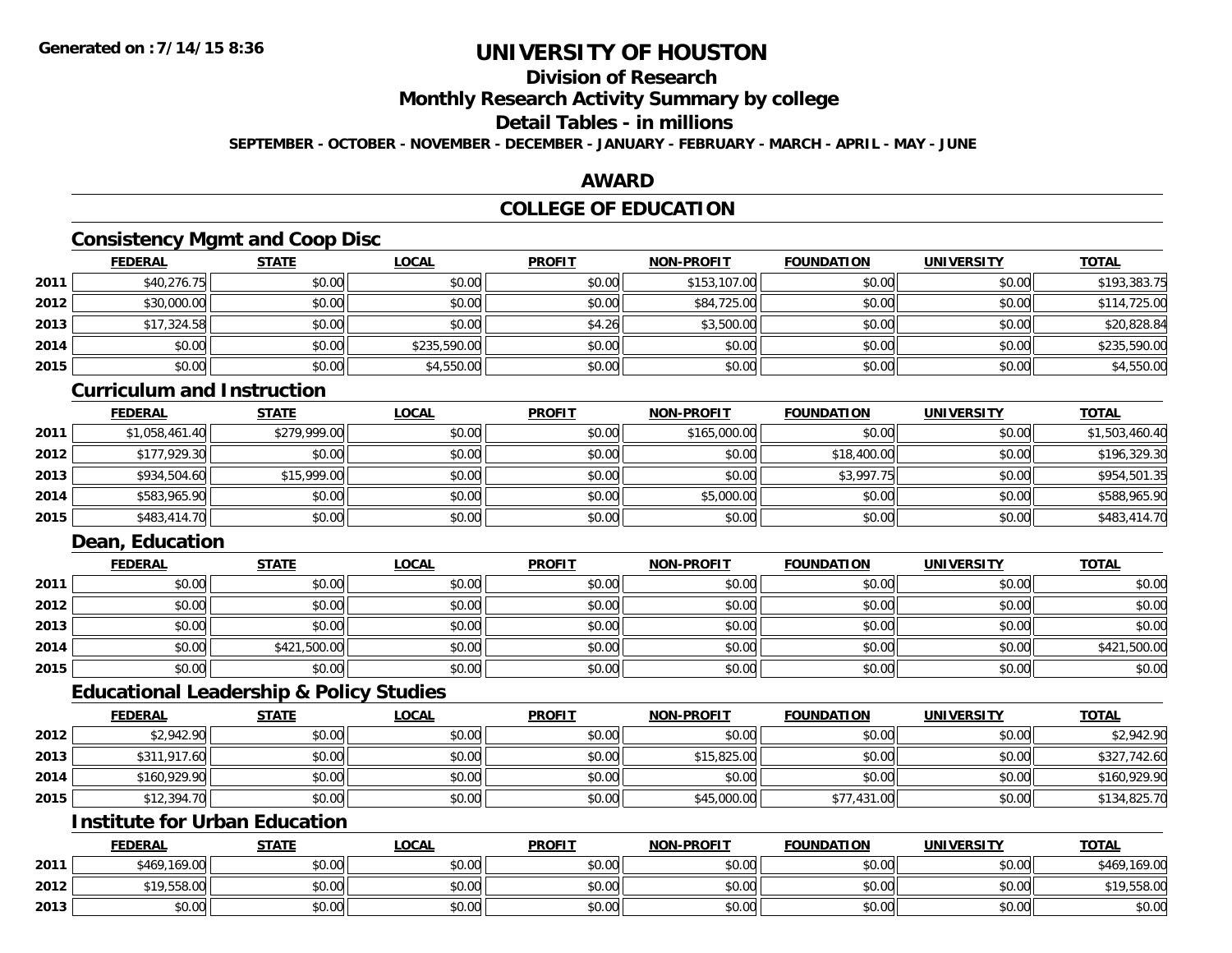## **Division of Research**

**Monthly Research Activity Summary by college**

#### **Detail Tables - in millions**

**SEPTEMBER - OCTOBER - NOVEMBER - DECEMBER - JANUARY - FEBRUARY - MARCH - APRIL - MAY - JUNE**

### **AWARD**

## **COLLEGE OF EDUCATION**

|              | <b>Institute for Urban Education</b> |                |                                              |               |                   |                   |                   |                 |
|--------------|--------------------------------------|----------------|----------------------------------------------|---------------|-------------------|-------------------|-------------------|-----------------|
|              | <b>FEDERAL</b>                       | <b>STATE</b>   | <b>LOCAL</b>                                 | <b>PROFIT</b> | <b>NON-PROFIT</b> | <b>FOUNDATION</b> | <b>UNIVERSITY</b> | <b>TOTAL</b>    |
| 2014         | \$0.00                               | \$0.00         | \$0.00                                       | \$0.00        | \$0.00            | \$0.00            | \$0.00            | \$0.00          |
|              |                                      |                | Psychological, Health, and Learning Sciences |               |                   |                   |                   |                 |
|              | <b>FEDERAL</b>                       | <b>STATE</b>   | <b>LOCAL</b>                                 | <b>PROFIT</b> | <b>NON-PROFIT</b> | <b>FOUNDATION</b> | <b>UNIVERSITY</b> | <b>TOTAL</b>    |
| 2011         | \$315,757.50                         | \$186,748.00   | \$0.00                                       | \$0.00        | \$0.00            | \$49,221.90       | \$0.00            | \$551,727.40    |
| 2012         | \$314,655.90                         | \$17,595.00    | \$0.00                                       | \$0.00        | \$12,718.04       | \$0.00            | \$0.00            | \$344,968.94    |
| 2013         | \$460,203.50                         | \$0.00         | \$0.00                                       | \$0.00        | \$33,470.00       | \$0.00            | \$23,378.00       | \$517,051.50    |
| 2014         | \$1,087,717.95                       | \$55,533.00    | \$0.00                                       | \$0.00        | \$44,723.53       | \$0.00            | \$0.00            | \$1,187,974.48  |
| 2015         | \$741,614.00                         | \$2,000.00     | \$0.00                                       | \$0.00        | \$25,193.00       | \$0.00            | \$0.00            | \$768,807.00    |
|              | <b>UH Charter School</b>             |                |                                              |               |                   |                   |                   |                 |
|              | <b>FEDERAL</b>                       | <b>STATE</b>   | <b>LOCAL</b>                                 | <b>PROFIT</b> | <b>NON-PROFIT</b> | <b>FOUNDATION</b> | <b>UNIVERSITY</b> | <b>TOTAL</b>    |
| 2011         | \$20,843.00                          | \$0.00         | \$0.00                                       | \$0.00        | \$0.00            | \$0.00            | \$0.00            | \$20,843.00     |
| 2012         | \$22,932.00                          | \$1,001,765.01 | \$0.00                                       | \$0.00        | \$0.00            | \$0.00            | \$0.00            | \$1,024,697.01  |
| 2013         | \$3,084.60                           | \$986,335.61   | \$0.00                                       | \$0.00        | \$0.00            | \$0.00            | \$0.00            | \$989,420.21    |
| 2014         | \$34,062.00                          | \$1,029,233.00 | \$0.00                                       | \$0.00        | \$0.00            | \$0.00            | \$0.00            | \$1,063,295.00  |
| 2015         | \$24,124.00                          | \$1,058,129.92 | \$0.00                                       | \$0.00        | \$0.00            | \$0.00            | \$0.00            | \$1,082,253.92  |
| <b>Total</b> | \$7,327,783.78                       | \$5,054,837.54 | \$240,140.00                                 | \$4.26        | \$588,261.57      | \$149,050.65      | \$23,378.00       | \$13,383,455.80 |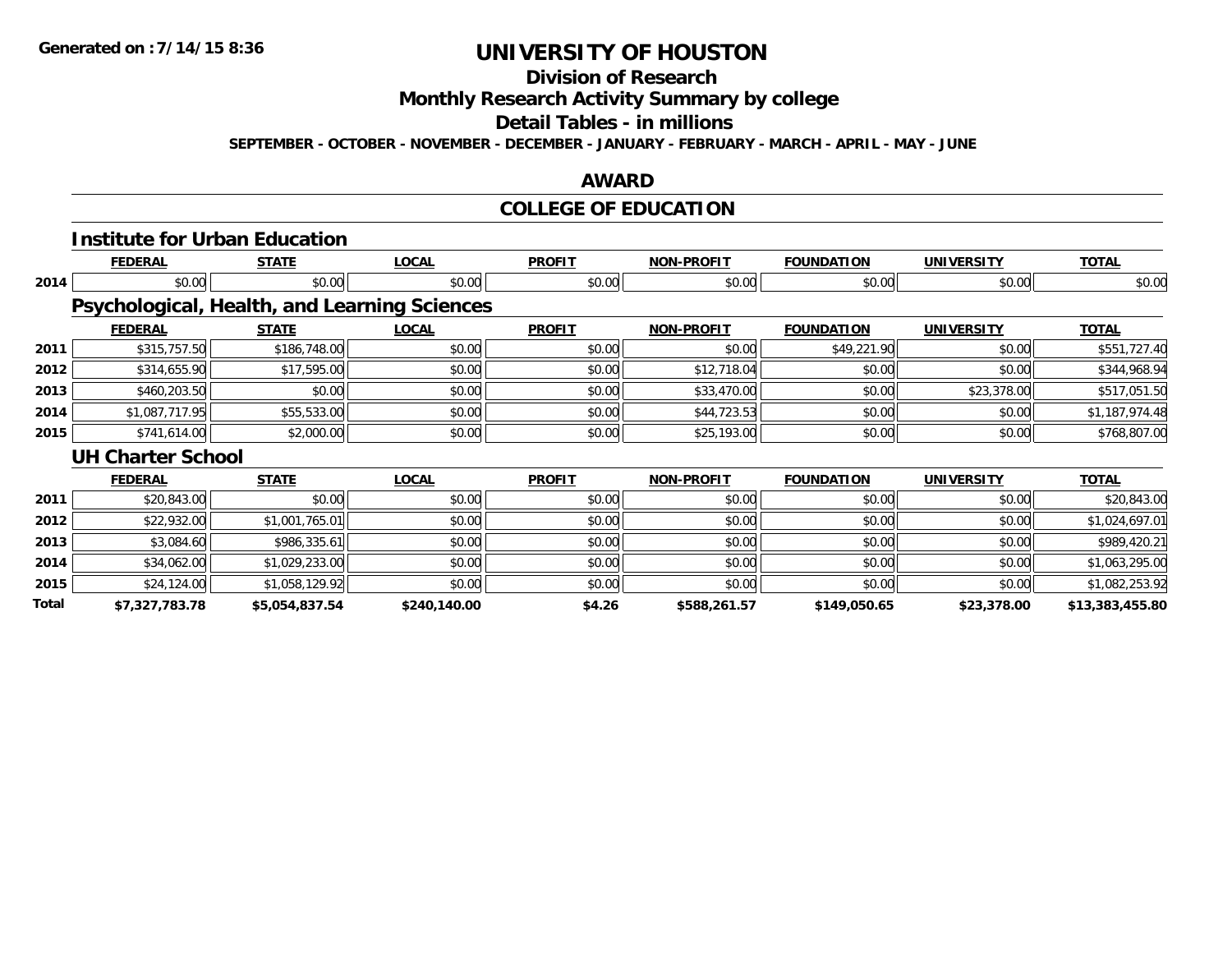#### **Division of Research**

## **Monthly Research Activity Summary by college**

#### **Detail Tables - in millions**

**SEPTEMBER - OCTOBER - NOVEMBER - DECEMBER - JANUARY - FEBRUARY - MARCH - APRIL - MAY - JUNE**

### **AWARD**

### **COLLEGE OF LIBERAL ARTS AND SOCIAL SCIENCES**

|      | <b>African-American Studies</b>                          |              |              |               |                   |                   |                   |              |
|------|----------------------------------------------------------|--------------|--------------|---------------|-------------------|-------------------|-------------------|--------------|
|      | <b>FEDERAL</b>                                           | <b>STATE</b> | <b>LOCAL</b> | <b>PROFIT</b> | <b>NON-PROFIT</b> | <b>FOUNDATION</b> | <b>UNIVERSITY</b> | <b>TOTAL</b> |
| 2014 | \$1,500.00                                               | \$0.00       | \$0.00       | \$0.00        | \$4,000.00        | \$0.00            | \$0.00            | \$5,500.00   |
|      | Art                                                      |              |              |               |                   |                   |                   |              |
|      | <b>FEDERAL</b>                                           | <b>STATE</b> | <b>LOCAL</b> | <b>PROFIT</b> | <b>NON-PROFIT</b> | <b>FOUNDATION</b> | <b>UNIVERSITY</b> | <b>TOTAL</b> |
| 2012 | \$14,979.30                                              | \$0.00       | \$0.00       | \$0.00        | \$0.00            | \$0.00            | \$0.00            | \$14,979.30  |
| 2014 | \$1,400.00                                               | \$0.00       | \$0.00       | \$0.00        | \$0.00            | \$0.00            | \$0.00            | \$1,400.00   |
|      | <b>Arte Publico Press</b>                                |              |              |               |                   |                   |                   |              |
|      | <b>FEDERAL</b>                                           | <b>STATE</b> | <b>LOCAL</b> | <b>PROFIT</b> | <b>NON-PROFIT</b> | <b>FOUNDATION</b> | <b>UNIVERSITY</b> | <b>TOTAL</b> |
| 2011 | \$30,000.00                                              | \$9,500.00   | \$0.00       | \$0.00        | \$56,600.00       | \$0.00            | \$0.00            | \$96,100.00  |
| 2012 | \$6,000.00                                               | \$2,250.00   | \$0.00       | \$0.00        | \$39,100.00       | \$0.00            | \$0.00            | \$47,350.00  |
| 2013 | \$0.00                                                   | \$0.00       | \$0.00       | \$0.00        | \$33,200.00       | \$150,000.00      | \$0.00            | \$183,200.00 |
| 2014 | \$0.00                                                   | \$10,000.00  | \$0.00       | \$0.00        | \$80,074.00       | \$75,000.00       | \$0.00            | \$165,074.00 |
| 2015 | \$40,000.00                                              | \$8,500.00   | \$0.00       | \$0.00        | \$0.00            | \$0.00            | \$0.00            | \$48,500.00  |
|      | <b>Blaffer Gallery</b>                                   |              |              |               |                   |                   |                   |              |
|      |                                                          |              |              |               |                   |                   |                   |              |
|      | <b>FEDERAL</b>                                           | <b>STATE</b> | <b>LOCAL</b> | <b>PROFIT</b> | <b>NON-PROFIT</b> | <b>FOUNDATION</b> | <b>UNIVERSITY</b> | <b>TOTAL</b> |
| 2011 | \$0.00                                                   | \$11,500.00  | \$0.00       | \$0.00        | \$70,200.00       | \$0.00            | \$0.00            | \$81,700.00  |
| 2012 | \$20,000.00                                              | \$5,132.00   | \$0.00       | \$0.00        | \$50,800.00       | \$0.00            | \$0.00            | \$75,932.00  |
| 2013 | \$1,500.00                                               | \$5,132.00   | \$0.00       | \$0.00        | \$0.00            | \$0.00            | \$0.00            | \$6,632.00   |
| 2014 | \$0.00                                                   | \$14,000.00  | \$0.00       | \$0.00        | \$38,287.00       | \$0.00            | \$0.00            | \$52,287.00  |
| 2015 | \$25,000.00                                              | \$18,000.00  | \$0.00       | \$0.00        | \$0.00            | \$0.00            | \$0.00            | \$43,000.00  |
|      | <b>Center for Neuromotor &amp; Biomechanics Research</b> |              |              |               |                   |                   |                   |              |
|      | <b>FEDERAL</b>                                           | <b>STATE</b> | <b>LOCAL</b> | <b>PROFIT</b> | <b>NON-PROFIT</b> | <b>FOUNDATION</b> | <b>UNIVERSITY</b> | <b>TOTAL</b> |
| 2012 | \$151,819.00                                             | \$0.00       | \$0.00       | \$100,500.00  | \$0.00            | \$0.00            | \$0.00            | \$252,319.00 |
| 2013 | \$0.00                                                   | \$0.00       | \$0.00       | \$0.00        | \$0.00            | \$0.00            | \$0.00            | \$0.00       |
| 2014 | \$0.00                                                   | \$0.00       | \$0.00       | \$0.00        | \$0.00            | \$0.00            | \$0.00            | \$0.00       |
| 2015 | \$0.00                                                   | \$0.00       | \$0.00       | \$112,500.00  | \$0.00            | \$0.00            | \$0.00            | \$112,500.00 |
|      | <b>Center for Public History</b>                         |              |              |               |                   |                   |                   |              |
|      | <b>FEDERAL</b>                                           | <b>STATE</b> | <b>LOCAL</b> | <b>PROFIT</b> | <b>NON-PROFIT</b> | <b>FOUNDATION</b> | <b>UNIVERSITY</b> | <b>TOTAL</b> |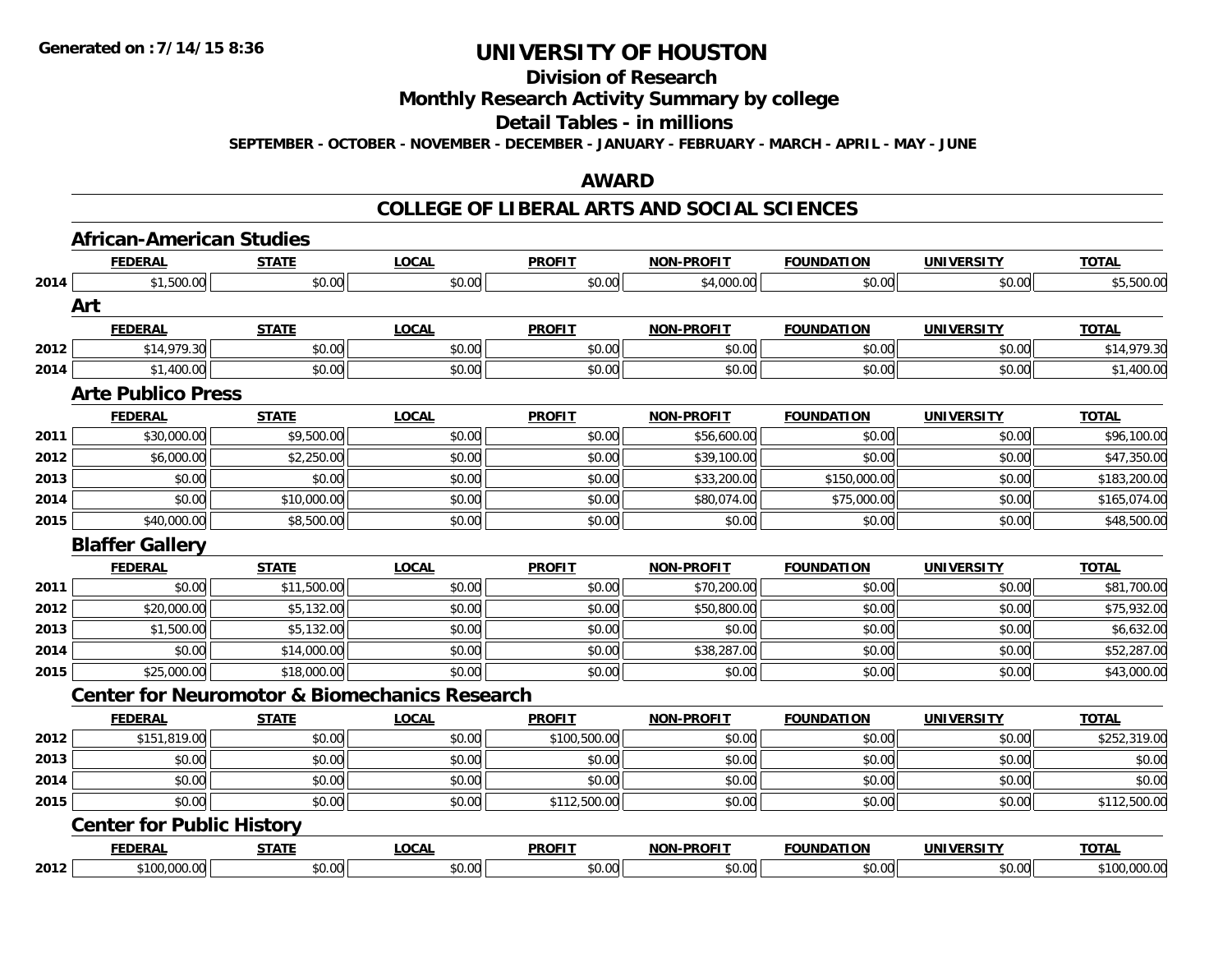# **Division of Research**

**Monthly Research Activity Summary by college**

#### **Detail Tables - in millions**

**SEPTEMBER - OCTOBER - NOVEMBER - DECEMBER - JANUARY - FEBRUARY - MARCH - APRIL - MAY - JUNE**

## **AWARD**

|      | Communication                  |                                                   |              |               |                   |                   |                   |                |
|------|--------------------------------|---------------------------------------------------|--------------|---------------|-------------------|-------------------|-------------------|----------------|
|      | <b>FEDERAL</b>                 | <b>STATE</b>                                      | <b>LOCAL</b> | <b>PROFIT</b> | <b>NON-PROFIT</b> | <b>FOUNDATION</b> | <b>UNIVERSITY</b> | <b>TOTAL</b>   |
| 2011 | \$0.00                         | \$0.00                                            | \$0.00       | \$0.00        | \$0.00            | \$0.00            | \$0.00            | \$0.00         |
| 2012 | \$0.00                         | \$0.00                                            | \$0.00       | \$0.00        | \$0.00            | \$0.00            | \$0.00            | \$0.00         |
| 2013 | \$0.00                         | \$0.00                                            | \$0.00       | \$0.00        | \$9,800.00        | \$0.00            | \$0.00            | \$9,800.00     |
| 2014 | \$0.00                         | \$115,000.00                                      | \$0.00       | \$0.00        | \$1,500.00        | \$0.00            | \$6,000.00        | \$122,500.00   |
| 2015 | \$0.00                         | \$0.00                                            | \$0.00       | \$0.00        | \$0.00            | \$10,000.00       | \$1,200.40        | \$11,200.40    |
|      | <b>Communication Disorders</b> |                                                   |              |               |                   |                   |                   |                |
|      | <b>FEDERAL</b>                 | <b>STATE</b>                                      | <b>LOCAL</b> | <b>PROFIT</b> | <b>NON-PROFIT</b> | <b>FOUNDATION</b> | <b>UNIVERSITY</b> | <b>TOTAL</b>   |
| 2011 | \$0.00                         | \$0.00                                            | \$0.00       | \$0.00        | \$233,713.00      | \$0.00            | \$0.00            | \$233,713.00   |
| 2012 | \$2,942.90                     | \$0.00                                            | \$0.00       | \$0.00        | \$233,712.00      | \$0.00            | \$0.00            | \$236,654.90   |
| 2013 | \$2,409.00                     | \$0.00                                            | \$0.00       | \$0.00        | \$54,922.00       | \$10,000.00       | \$0.00            | \$67,331.00    |
| 2014 | \$1,269.75                     | \$0.00                                            | \$0.00       | \$0.00        | \$224,419.98      | \$1,880.00        | \$0.00            | \$227,569.73   |
| 2015 | \$1,311.75                     | \$0.00                                            | \$0.00       | \$0.00        | \$47,911.00       | \$0.00            | \$0.00            | \$49,222.75    |
|      |                                | <b>Cynthia Woods Mitchell Center for the Arts</b> |              |               |                   |                   |                   |                |
|      | <b>FEDERAL</b>                 | <b>STATE</b>                                      | <b>LOCAL</b> | <b>PROFIT</b> | <b>NON-PROFIT</b> | <b>FOUNDATION</b> | <b>UNIVERSITY</b> | <b>TOTAL</b>   |
| 2011 | \$0.00                         | \$0.00                                            | \$0.00       | \$0.00        | \$15,000.00       | \$0.00            | \$0.00            | \$15,000.00    |
| 2013 | \$0.00                         | \$6,000.00                                        | \$0.00       | \$0.00        | \$0.00            | \$0.00            | \$0.00            | \$6,000.00     |
| 2014 | \$0.00                         | \$12,500.00                                       | \$0.00       | \$5,000.00    | \$6,504.19        | \$16,400.00       | \$0.00            | \$40,404.19    |
| 2015 | \$0.00                         | \$8,000.00                                        | \$0.00       | \$0.00        | \$0.00            | \$10,000.00       | \$0.00            | \$18,000.00    |
|      |                                | Dean, Liberal Arts and Social Sciences            |              |               |                   |                   |                   |                |
|      | <b>FEDERAL</b>                 | <b>STATE</b>                                      | <b>LOCAL</b> | <b>PROFIT</b> | <b>NON-PROFIT</b> | <b>FOUNDATION</b> | <b>UNIVERSITY</b> | <b>TOTAL</b>   |
| 2012 | \$0.00                         | \$0.00                                            | \$0.00       | \$0.00        | \$0.00            | \$0.00            | \$0.00            | \$0.00         |
| 2013 | \$0.00                         | \$0.00                                            | \$0.00       | \$0.00        | \$0.00            | \$0.00            | \$0.00            | \$0.00         |
| 2014 | \$0.00                         | \$1,180,001.00                                    | \$0.00       | \$0.00        | \$0.00            | \$0.00            | \$0.00            | \$1,180,001.00 |
| 2015 | \$0.00                         | \$0.00                                            | \$0.00       | \$0.00        | \$0.00            | \$0.00            | \$0.00            | \$0.00         |
|      | <b>Economics</b>               |                                                   |              |               |                   |                   |                   |                |
|      | <b>FEDERAL</b>                 | <b>STATE</b>                                      | <b>LOCAL</b> | <b>PROFIT</b> | <b>NON-PROFIT</b> | <b>FOUNDATION</b> | <b>UNIVERSITY</b> | <b>TOTAL</b>   |
| 2011 | \$0.00                         | \$0.00                                            | \$0.00       | \$75,000.00   | \$55,000.00       | \$0.00            | \$0.00            | \$130,000.00   |
| 2012 | \$0.00                         | \$0.00                                            | \$0.00       | \$0.00        | \$0.00            | \$38,500.00       | \$0.00            | \$38,500.00    |
| 2013 | \$144,046.00                   | \$0.00                                            | \$0.00       | \$0.00        | \$0.00            | \$30,000.00       | \$0.00            | \$174,046.00   |
| 2014 | \$24,995.00                    | \$0.00                                            | \$0.00       | \$0.00        | \$0.00            | \$18,354.00       | \$0.00            | \$43,349.00    |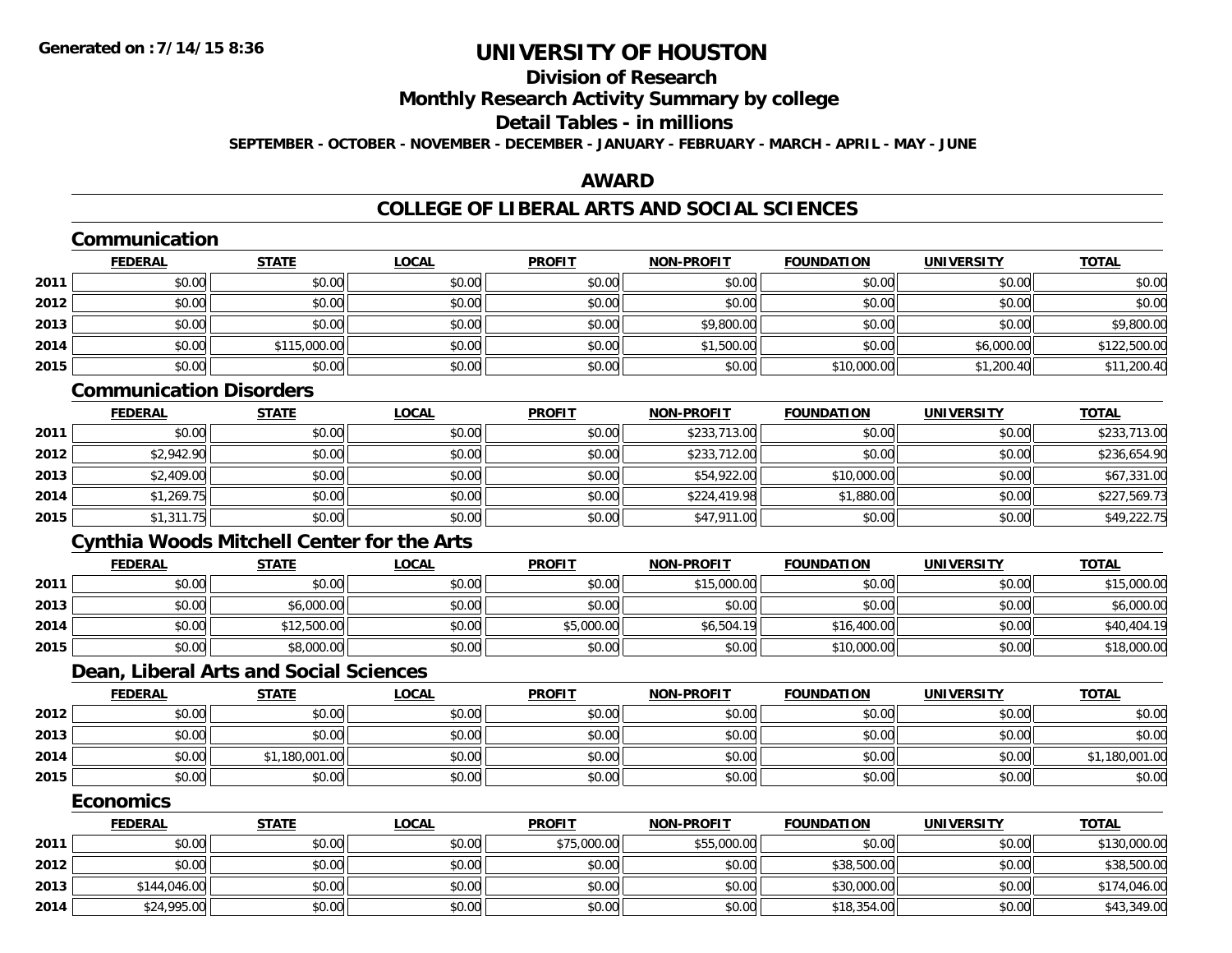## **Division of Research**

**Monthly Research Activity Summary by college**

#### **Detail Tables - in millions**

**SEPTEMBER - OCTOBER - NOVEMBER - DECEMBER - JANUARY - FEBRUARY - MARCH - APRIL - MAY - JUNE**

### **AWARD**

|      | <b>Economics</b>        |                                     |              |               |                   |                   |                   |                |
|------|-------------------------|-------------------------------------|--------------|---------------|-------------------|-------------------|-------------------|----------------|
|      | <b>FEDERAL</b>          | <b>STATE</b>                        | <b>LOCAL</b> | <b>PROFIT</b> | <b>NON-PROFIT</b> | <b>FOUNDATION</b> | <b>UNIVERSITY</b> | <b>TOTAL</b>   |
| 2015 | \$0.00                  | \$0.00                              | \$0.00       | \$0.00        | \$15,000.00       | \$18,009.00       | \$0.00            | \$33,009.00    |
|      | English                 |                                     |              |               |                   |                   |                   |                |
|      | <b>FEDERAL</b>          | <b>STATE</b>                        | <b>LOCAL</b> | <b>PROFIT</b> | <b>NON-PROFIT</b> | <b>FOUNDATION</b> | <b>UNIVERSITY</b> | <b>TOTAL</b>   |
| 2011 | \$1,000.00              | \$0.00                              | \$0.00       | \$0.00        | \$0.00            | \$0.00            | \$0.00            | \$1,000.00     |
| 2012 | \$49,955.00             | \$0.00                              | \$0.00       | \$0.00        | \$0.00            | \$0.00            | \$0.00            | \$49,955.00    |
| 2013 | \$0.00                  | \$0.00                              | \$0.00       | \$0.00        | \$0.00            | \$0.00            | \$0.00            | \$0.00         |
| 2014 | \$0.00                  | \$0.00                              | \$0.00       | \$0.00        | \$0.00            | \$0.00            | \$0.00            | \$0.00         |
| 2015 | \$1,000.00              | \$0.00                              | \$0.00       | \$0.00        | \$0.00            | \$0.00            | \$0.00            | \$1,000.00     |
|      |                         | <b>Health and Human Performance</b> |              |               |                   |                   |                   |                |
|      | <b>FEDERAL</b>          | <b>STATE</b>                        | <b>LOCAL</b> | <b>PROFIT</b> | <b>NON-PROFIT</b> | <b>FOUNDATION</b> | <b>UNIVERSITY</b> | <b>TOTAL</b>   |
| 2011 | \$1,095,129.00          | \$0.00                              | \$0.00       | \$98,370.00   | \$0.00            | \$56,877.80       | \$0.00            | \$1,250,376.80 |
| 2012 | \$1,588,694.26          | \$0.00                              | \$0.00       | \$442,969.00  | \$0.00            | \$0.00            | \$0.00            | \$2,031,663.26 |
| 2013 | \$2,403,136.77          | \$0.00                              | \$0.00       | \$6,759.60    | \$0.00            | \$38,628.00       | \$0.00            | \$2,448,524.37 |
| 2014 | \$2,259,498.50          | \$0.00                              | \$0.00       | \$0.00        | \$0.00            | \$50,000.00       | \$0.00            | \$2,309,498.50 |
| 2015 | \$2,596,500.72          | \$0.00                              | \$0.00       | \$352,500.00  | \$59,984.64       | \$24,000.00       | \$5,000.00        | \$3,037,985.36 |
|      | <b>Hispanic Studies</b> |                                     |              |               |                   |                   |                   |                |
|      | <b>FEDERAL</b>          | <b>STATE</b>                        | <b>LOCAL</b> | <b>PROFIT</b> | <b>NON-PROFIT</b> | <b>FOUNDATION</b> | <b>UNIVERSITY</b> | <b>TOTAL</b>   |
| 2011 | \$0.00                  | \$0.00                              | \$0.00       | \$0.00        | \$0.00            | \$72,400.00       | \$0.00            | \$72,400.00    |
| 2012 | \$0.00                  | \$0.00                              | \$0.00       | \$0.00        | \$0.00            | \$55,200.00       | \$0.00            | \$55,200.00    |
| 2013 | \$0.00                  | \$0.00                              | \$0.00       | \$0.00        | \$0.00            | \$11,993.25       | \$0.00            | \$11,993.25    |
| 2014 | \$0.00                  | \$0.00                              | \$0.00       | \$0.00        | \$0.00            | \$0.00            | \$0.00            | \$0.00         |
| 2015 | \$0.00                  | \$0.00                              | \$0.00       | \$0.00        | \$0.00            | \$0.00            | \$0.00            | \$0.00         |
|      | <b>History</b>          |                                     |              |               |                   |                   |                   |                |
|      | <b>FEDERAL</b>          | <b>STATE</b>                        | <b>LOCAL</b> | <b>PROFIT</b> | <b>NON-PROFIT</b> | <b>FOUNDATION</b> | <b>UNIVERSITY</b> | <b>TOTAL</b>   |
| 2011 | \$18,125.00             | \$0.00                              | \$0.00       | \$19,256.96   | \$0.00            | \$0.00            | \$0.00            | \$37,381.96    |
| 2012 | \$0.00                  | \$0.00                              | \$0.00       | \$16,965.60   | \$0.00            | \$0.00            | \$0.00            | \$16,965.60    |
| 2013 | \$0.00                  | \$0.00                              | \$0.00       | \$73,662.21   | \$0.00            | \$0.00            | \$0.00            | \$73,662.21    |
| 2014 | \$100,000.00            | \$0.00                              | \$0.00       | \$78,388.66   | \$0.00            | \$0.00            | \$0.00            | \$178,388.66   |
| 2015 | \$0.00                  | \$0.00                              | \$0.00       | \$65,586.00   | \$0.00            | \$0.00            | \$0.00            | \$65,586.00    |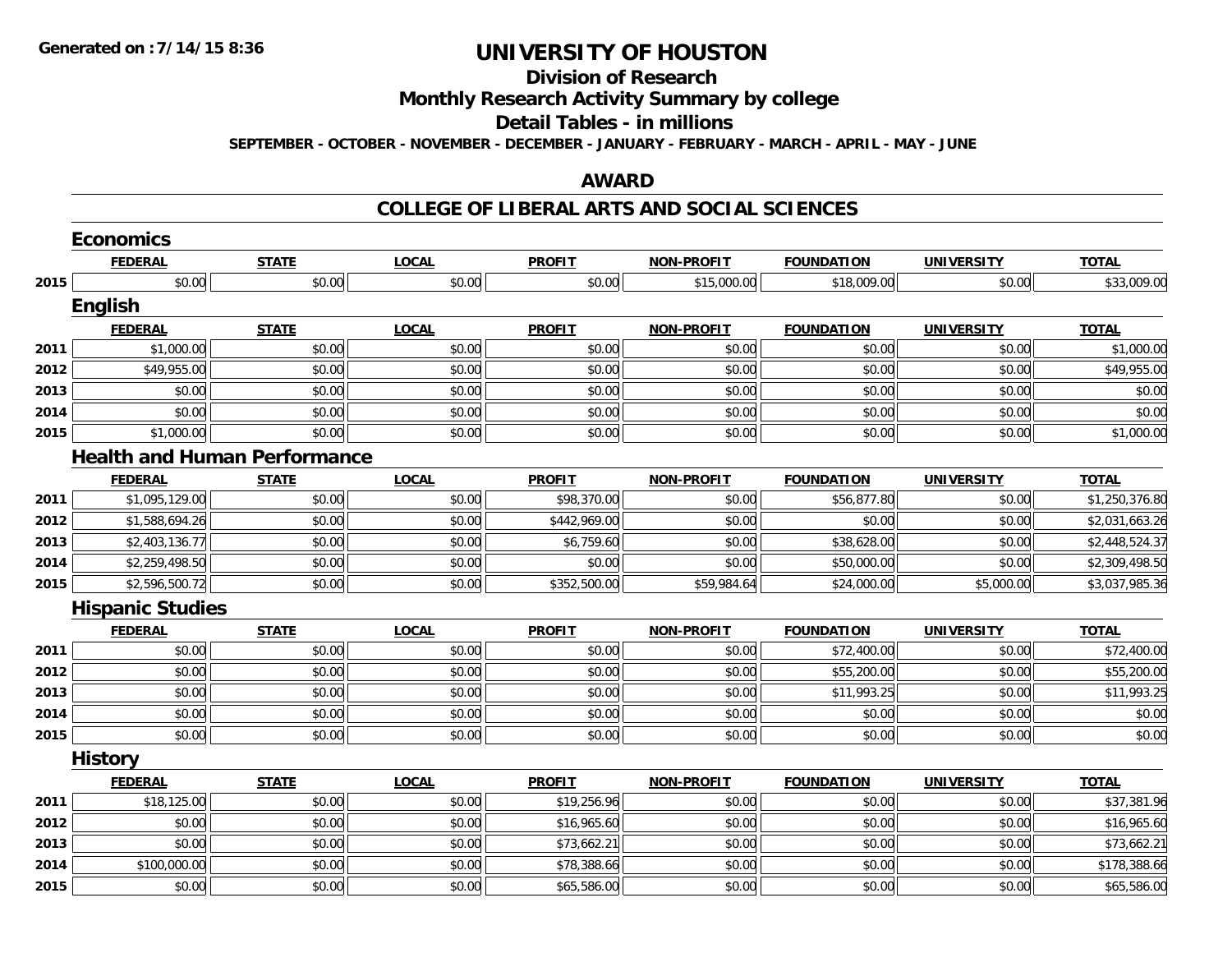## **Division of Research**

**Monthly Research Activity Summary by college**

#### **Detail Tables - in millions**

**SEPTEMBER - OCTOBER - NOVEMBER - DECEMBER - JANUARY - FEBRUARY - MARCH - APRIL - MAY - JUNE**

### **AWARD**

|      | <b>Hobby Center for Public Policy</b><br><b>FEDERAL</b> |              |                        | <b>PROFIT</b> |                   |                   |                   |                             |
|------|---------------------------------------------------------|--------------|------------------------|---------------|-------------------|-------------------|-------------------|-----------------------------|
|      | \$0.00                                                  | <b>STATE</b> | <b>LOCAL</b><br>\$0.00 | \$0.00        | <b>NON-PROFIT</b> | <b>FOUNDATION</b> | <b>UNIVERSITY</b> | <b>TOTAL</b><br>\$25,298.00 |
| 2014 |                                                         | \$19,298.00  |                        |               | \$0.00            | \$6,000.00        | \$0.00            |                             |
| 2015 | \$164,250.00                                            | \$0.00       | \$0.00                 | \$0.00        | \$0.00            | \$0.00            | \$0.00            | \$164,250.00                |
|      | <b>Modern/Classical Languages</b><br><b>FEDERAL</b>     | <b>STATE</b> | <b>LOCAL</b>           | <b>PROFIT</b> | <b>NON-PROFIT</b> | <b>FOUNDATION</b> | <b>UNIVERSITY</b> | <b>TOTAL</b>                |
| 2011 | \$0.00                                                  | \$0.00       | \$0.00                 | \$0.00        | \$0.00            | \$0.00            | \$0.00            | \$0.00                      |
| 2013 | \$276,115.00                                            | \$0.00       | \$0.00                 | \$0.00        | \$0.00            | \$0.00            | \$0.00            | \$276,115.00                |
| 2015 | \$89,835.00                                             | \$0.00       | \$0.00                 | \$0.00        | \$0.00            | \$0.00            | \$0.00            | \$89,835.00                 |
|      | Philosophy                                              |              |                        |               |                   |                   |                   |                             |
|      | <b>FEDERAL</b>                                          | <b>STATE</b> | <b>LOCAL</b>           | <b>PROFIT</b> | NON-PROFIT        | <b>FOUNDATION</b> | <b>UNIVERSITY</b> | <b>TOTAL</b>                |
| 2012 | \$29,932.50                                             | \$0.00       | \$0.00                 | \$0.00        | \$0.00            | \$0.00            | \$0.00            | \$29,932.50                 |
|      | <b>Political Science</b>                                |              |                        |               |                   |                   |                   |                             |
|      | <b>FEDERAL</b>                                          | <b>STATE</b> | <b>LOCAL</b>           | <b>PROFIT</b> | <b>NON-PROFIT</b> | <b>FOUNDATION</b> | <b>UNIVERSITY</b> | <b>TOTAL</b>                |
| 2011 | \$11,941.00                                             | \$0.00       | \$0.00                 | \$0.00        | \$0.00            | \$0.00            | \$0.00            | \$11,941.00                 |
| 2012 | \$0.00                                                  | \$0.00       | \$0.00                 | \$0.00        | \$0.00            | \$0.00            | \$0.00            | \$0.00                      |
| 2013 | \$0.00                                                  | \$0.00       | \$0.00                 | \$0.00        | \$0.00            | \$0.00            | \$0.00            | \$0.00                      |
| 2014 | \$0.00                                                  | \$0.00       | \$0.00                 | \$0.00        | \$0.00            | \$0.00            | \$0.00            | \$0.00                      |
|      | Psychology                                              |              |                        |               |                   |                   |                   |                             |
|      | <b>FEDERAL</b>                                          | <b>STATE</b> | <b>LOCAL</b>           | <b>PROFIT</b> | <b>NON-PROFIT</b> | <b>FOUNDATION</b> | <b>UNIVERSITY</b> | <b>TOTAL</b>                |
| 2011 | \$4,245,347.82                                          | \$554,880.00 | \$0.00                 | \$168,730.00  | \$123,522.04      | \$229,331.15      | \$22,695.19       | \$5,344,506.20              |
| 2012 | \$4,567,224.69                                          | \$61,089.16  | \$0.00                 | \$38,168.00   | \$304,641.00      | \$114,465.00      | \$36,531.00       | \$5,122,118.85              |
| 2013 | \$3,217,825.78                                          | \$17,656.00  | \$0.00                 | \$75,255.00   | \$185,551.48      | \$61,218.00       | \$0.00            | \$3,557,506.26              |
| 2014 | \$4,161,336.95                                          | \$102,892.25 | \$0.00                 | \$86,123.92   | \$419,518.72      | \$0.00            | \$23,691.00       | \$4,793,562.84              |
| 2015 | \$3,525,734.02                                          | \$305,483.75 | \$0.00                 | \$40,927.96   | \$101,898.92      | \$0.00            | \$23,898.00       | \$3,997,942.65              |
|      | <b>School of Music</b>                                  |              |                        |               |                   |                   |                   |                             |
|      | <b>FEDERAL</b>                                          | <b>STATE</b> | <b>LOCAL</b>           | <b>PROFIT</b> | <b>NON-PROFIT</b> | <b>FOUNDATION</b> | <b>UNIVERSITY</b> | <b>TOTAL</b>                |
| 2011 | \$0.00                                                  | \$15,865.00  | \$0.00                 | \$0.00        | \$0.00            | \$0.00            | \$0.00            | \$15,865.00                 |
| 2012 | \$0.00                                                  | \$3,347.00   | \$0.00                 | \$0.00        | \$0.00            | \$0.00            | \$0.00            | \$3,347.00                  |
| 2013 | \$0.00                                                  | \$3,347.00   | \$0.00                 | \$0.00        | \$0.00            | \$0.00            | \$0.00            | \$3,347.00                  |
| 2014 | \$0.00                                                  | \$9,000.00   | \$0.00                 | \$0.00        | \$4,955.19        | \$0.00            | \$0.00            | \$13,955.19                 |
| 2015 | \$0.00                                                  | \$9,000.00   | \$0.00                 | \$0.00        | \$0.00            | \$0.00            | \$0.00            | \$9,000.00                  |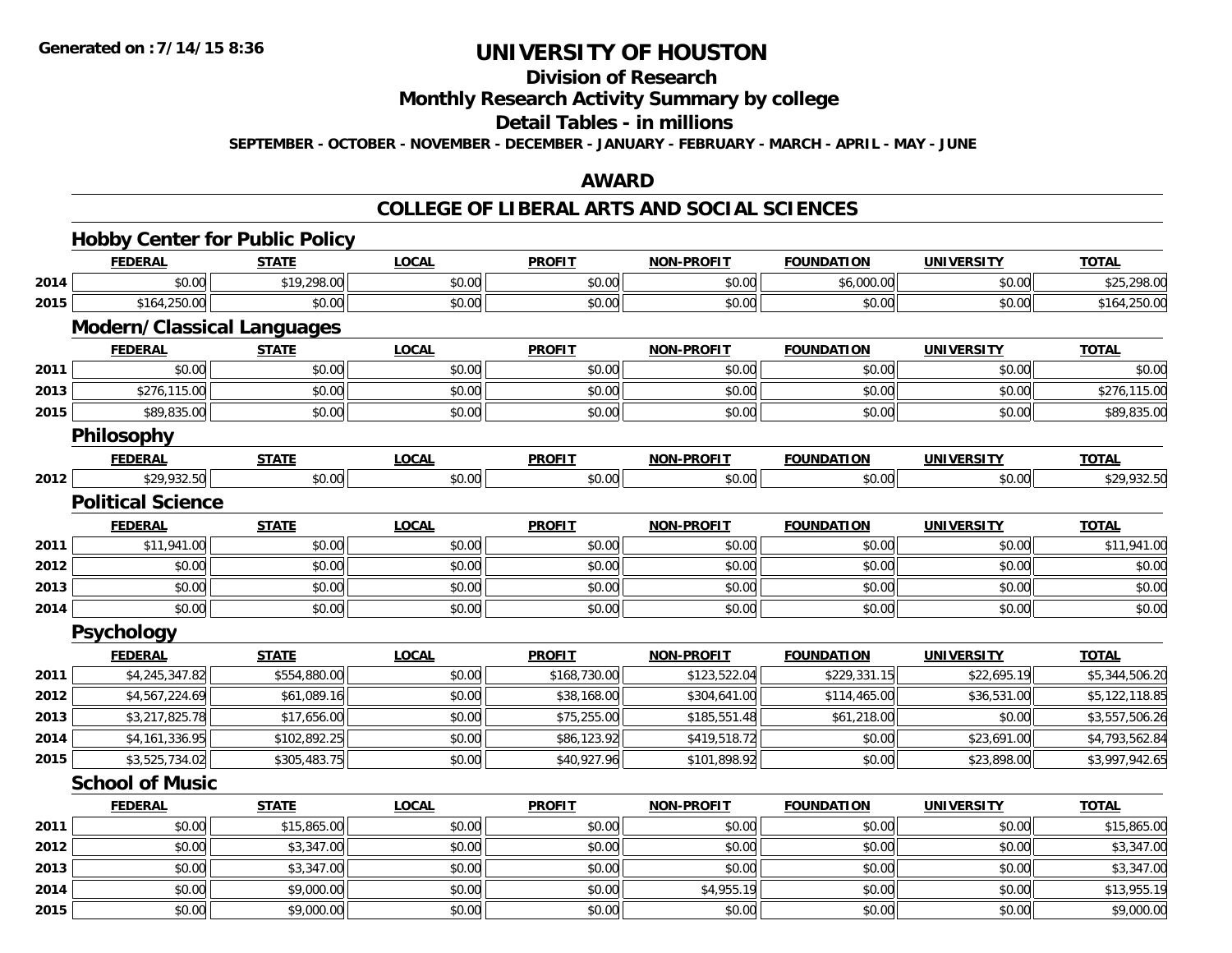#### **Division of Research**

**Monthly Research Activity Summary by college**

#### **Detail Tables - in millions**

**SEPTEMBER - OCTOBER - NOVEMBER - DECEMBER - JANUARY - FEBRUARY - MARCH - APRIL - MAY - JUNE**

### **AWARD**

|       | <b>Sociology</b> |                |              |                |                   |                   |                   |                 |
|-------|------------------|----------------|--------------|----------------|-------------------|-------------------|-------------------|-----------------|
|       | <b>FEDERAL</b>   | <b>STATE</b>   | <b>LOCAL</b> | <b>PROFIT</b>  | <b>NON-PROFIT</b> | <b>FOUNDATION</b> | <b>UNIVERSITY</b> | <b>TOTAL</b>    |
| 2011  | \$0.00           | \$0.00         | \$0.00       | \$0.00         | \$3,500.00        | \$0.00            | \$0.00            | \$3,500.00      |
| 2012  | \$54,502.40      | \$0.00         | \$0.00       | \$0.00         | \$0.00            | \$0.00            | \$0.00            | \$54,502.40     |
| 2013  | \$14,728.00      | \$0.00         | \$18,000.00  | \$0.00         | \$0.00            | \$0.00            | \$0.00            | \$32,728.00     |
| 2014  | \$0.00           | \$0.00         | \$31,200.00  | \$0.00         | \$0.00            | \$0.00            | \$0.00            | \$31,200.00     |
|       | <b>Theatre</b>   |                |              |                |                   |                   |                   |                 |
|       | <b>FEDERAL</b>   | <b>STATE</b>   | <b>LOCAL</b> | <b>PROFIT</b>  | <b>NON-PROFIT</b> | <b>FOUNDATION</b> | <b>UNIVERSITY</b> | <b>TOTAL</b>    |
| 2011  | \$0.00           | \$0.00         | \$0.00       | \$0.00         | \$83,010.37       | \$0.00            | \$0.00            | \$83,010.37     |
| 2014  | \$0.00           | \$0.00         | \$0.00       | \$0.00         | \$90,000.00       | \$0.00            | \$0.00            | \$90,000.00     |
| Total | \$31,040,985.10  | \$2,507,373.16 | \$49,200.00  | \$1,856,662.91 | \$2,646,325.53    | \$1,098,256.20    | \$119,015.59      | \$39,317,818.49 |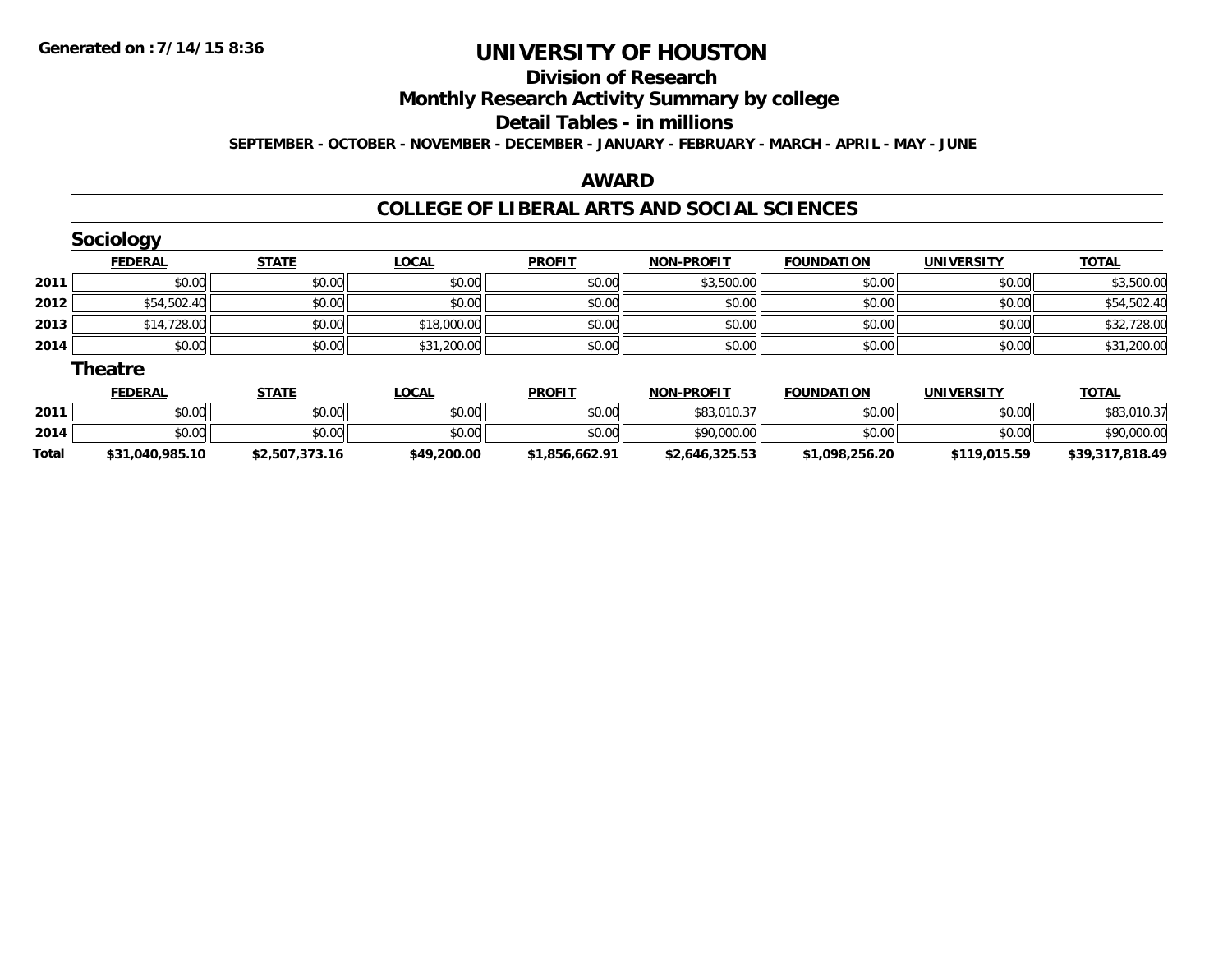**2015**

## **UNIVERSITY OF HOUSTON**

## **Division of Research**

**Monthly Research Activity Summary by college**

#### **Detail Tables - in millions**

**SEPTEMBER - OCTOBER - NOVEMBER - DECEMBER - JANUARY - FEBRUARY - MARCH - APRIL - MAY - JUNE**

### **AWARD**

### **COLLEGE OF NATURAL SCIENCES AND MATHEMATICS**

|      | <b>Biology/Biochemistry</b>                     |                |                                                        |               |                   |                   |                   |                |
|------|-------------------------------------------------|----------------|--------------------------------------------------------|---------------|-------------------|-------------------|-------------------|----------------|
|      | <b>FEDERAL</b>                                  | <b>STATE</b>   | <b>LOCAL</b>                                           | <b>PROFIT</b> | <b>NON-PROFIT</b> | <b>FOUNDATION</b> | <b>UNIVERSITY</b> | <b>TOTAL</b>   |
| 2011 | \$3,080,082.08                                  | \$260,637.00   | \$0.00                                                 | \$5,600.00    | \$656,086.23      | \$184,378.25      | \$0.00            | \$4,186,783.56 |
| 2012 | \$2,434,194.76                                  | \$263,840.00   | \$0.00                                                 | \$30,000.00   | \$336,830.75      | \$220,000.00      | \$0.00            | \$3,284,865.51 |
| 2013 | \$1,839,446.69                                  | \$267,414.00   | \$0.00                                                 | \$533,413.00  | \$694,150.00      | \$120,000.00      | \$0.00            | \$3,454,423.69 |
| 2014 | \$2,137,186.70                                  | \$155,334.13   | \$0.00                                                 | \$100,000.00  | \$444,510.00      | \$135,000.00      | \$0.00            | \$2,972,030.83 |
| 2015 | \$2,659,140.07                                  | \$21,473.50    | \$0.00                                                 | \$50,000.00   | \$262,061.90      | \$488,416.48      | \$68,572.00       | \$3,549,663.95 |
|      | <b>Center for Applied Geoscience Excellence</b> |                |                                                        |               |                   |                   |                   |                |
|      | <b>FEDERAL</b>                                  | <b>STATE</b>   | <b>LOCAL</b>                                           | <b>PROFIT</b> | <b>NON-PROFIT</b> | <b>FOUNDATION</b> | <b>UNIVERSITY</b> | <b>TOTAL</b>   |
| 2014 | \$0.00                                          | \$0.00         | \$0.00                                                 | \$0.00        | \$0.00            | \$0.00            | \$0.00            | \$0.00         |
| 2015 | \$0.00                                          | \$0.00         | \$0.00                                                 | \$0.00        | \$0.00            | \$0.00            | \$0.00            | \$0.00         |
|      |                                                 |                | <b>Center for Nuclear Receptors and Cell Signaling</b> |               |                   |                   |                   |                |
|      | <b>FEDERAL</b>                                  | <b>STATE</b>   | <b>LOCAL</b>                                           | <b>PROFIT</b> | <b>NON-PROFIT</b> | <b>FOUNDATION</b> | <b>UNIVERSITY</b> | <b>TOTAL</b>   |
| 2011 | \$1,059,886.09                                  | \$2,630,323.00 | \$0.00                                                 | \$240,000.00  | \$0.00            | \$50,000.00       | \$0.00            | \$3,980,209.09 |
| 2012 | \$857,260.00                                    | \$1,035,286.00 | \$0.00                                                 | \$0.00        | \$20,000.00       | \$50,000.00       | \$0.00            | \$1,962,546.00 |
| 2013 | \$471,472.00                                    | \$0.00         | \$0.00                                                 | \$140,000.00  | \$14,000.00       | \$100,000.00      | \$0.00            | \$725,472.00   |
| 2014 | \$244,596.00                                    | \$0.00         | \$0.00                                                 | \$0.00        | \$15,000.00       | \$100,000.00      | \$0.00            | \$359,596.00   |
| 2015 | \$1,315,323.00                                  | \$1,582.50     | \$0.00                                                 | \$0.00        | \$25,000.00       | \$0.00            | \$0.00            | \$1,341,905.50 |
|      | Chemistry                                       |                |                                                        |               |                   |                   |                   |                |
|      | <b>FEDERAL</b>                                  | <b>STATE</b>   | <b>LOCAL</b>                                           | <b>PROFIT</b> | <b>NON-PROFIT</b> | <b>FOUNDATION</b> | <b>UNIVERSITY</b> | <b>TOTAL</b>   |
| 2011 | \$3,709,558.39                                  | \$0.00         | \$0.00                                                 | \$80,000.00   | \$0.00            | \$1,315,149.58    | \$200,000.00      | \$5,304,707.97 |
| 2012 | \$2,306,835.48                                  | \$0.00         | \$0.00                                                 | \$0.00        | \$30,000.00       | \$908,096.46      | \$0.00            | \$3,244,931.94 |
| 2013 | \$1,448,585.29                                  | \$0.00         | \$0.00                                                 | \$0.00        | \$30,000.00       | \$1,366,039.62    | \$29,030.00       | \$2,873,654.91 |
| 2014 | \$2,246,407.50                                  | \$0.00         | \$0.00                                                 | \$0.00        | \$0.00            | \$935,000.00      | \$0.00            | \$3,181,407.50 |
| 2015 | \$2,213,623.68                                  | \$117,500.00   | \$0.00                                                 | \$32,606.00   | \$140,000.00      | \$1,040,000.00    | \$0.00            | \$3,543,729.68 |
|      | <b>Computer Science</b>                         |                |                                                        |               |                   |                   |                   |                |
|      | <b>FEDERAL</b>                                  | <b>STATE</b>   | <b>LOCAL</b>                                           | <b>PROFIT</b> | <b>NON-PROFIT</b> | <b>FOUNDATION</b> | <b>UNIVERSITY</b> | <b>TOTAL</b>   |
| 2011 | \$2,044,249.80                                  | \$37,442.00    | \$0.00                                                 | \$373,576.00  | \$168,642.50      | \$0.00            | \$0.00            | \$2,623,910.30 |
| 2012 | \$2,364,313.88                                  | \$61,050.00    | \$0.00                                                 | \$173,843.00  | \$9,000.00        | \$65,940.00       | \$25,000.00       | \$2,699,146.88 |
| 2013 | \$3,013,089.33                                  | \$0.00         | \$0.00                                                 | \$262,775.00  | \$9,000.00        | \$0.00            | \$25,000.00       | \$3,309,864.33 |
| 2014 | \$1,710,794.20                                  | \$161,627.25   | \$0.00                                                 | \$430,000.00  | \$120,000.00      | \$0.00            | \$25,000.00       | \$2,447,421.45 |

\$2,298,902.75 \$207,013.00 \$0.00 \$170,000.00 \$400,000.00 \$15,312.00 \$0.00 \$3,091,227.75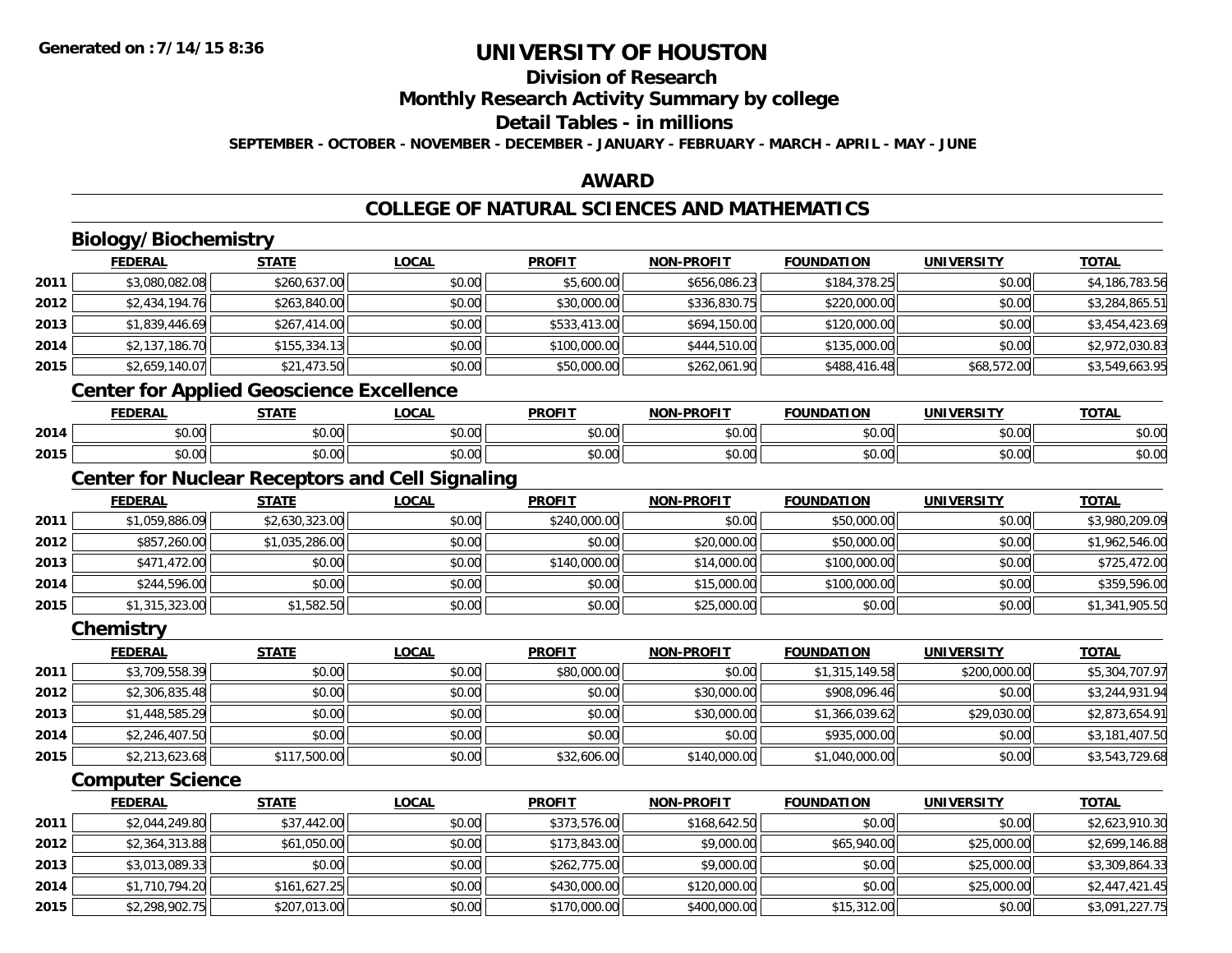## **Division of Research**

### **Monthly Research Activity Summary by college**

## **Detail Tables - in millions**

**SEPTEMBER - OCTOBER - NOVEMBER - DECEMBER - JANUARY - FEBRUARY - MARCH - APRIL - MAY - JUNE**

### **AWARD**

## **COLLEGE OF NATURAL SCIENCES AND MATHEMATICS**

## **Dean, Natural Sciences and Mathematics**

|      | <b>FEDERAL</b> | <u>STATE</u> | <u>LOCAL</u> | <b>PROFIT</b> | <b>NON-PROFIT</b> | <b>FOUNDATION</b> | <b>UNIVERSITY</b> | <b>TOTAL</b>   |
|------|----------------|--------------|--------------|---------------|-------------------|-------------------|-------------------|----------------|
| 2011 | \$1,400,000.00 | \$0.00       | \$0.00       | \$0.00        | \$0.00            | \$0.00            | \$0.00            | \$1,400,000.00 |
| 2012 | \$177,104.00   | \$0.00       | \$0.00       | \$0.00        | \$0.00            | \$0.00            | \$0.00            | \$177,104.00   |
| 2013 | \$113,412.00   | \$0.00       | \$0.00       | \$0.00        | \$0.00            | \$0.00            | \$0.00            | \$113,412.00   |
| 2014 | \$700,000.00   | \$887,187.50 | \$0.00       | \$0.00        | \$0.00            | \$0.00            | \$0.00            | \$1,587,187.50 |
| 2015 | \$79,439.00    | \$403,854.25 | \$0.00       | \$0.00        | \$45,000.00       | \$0.00            | \$0.00            | \$528,293.25   |

#### **Earth & Atmospheric Sciences**

|      | <b>FEDERAL</b> | <b>STATE</b>   | <b>LOCAL</b> | <b>PROFIT</b>  | <b>NON-PROFIT</b> | <b>FOUNDATION</b> | <b>UNIVERSITY</b> | <b>TOTAL</b>   |
|------|----------------|----------------|--------------|----------------|-------------------|-------------------|-------------------|----------------|
| 2011 | \$2,362,229.58 | \$1,107,477.00 | \$0.00       | \$1,171,766.00 | \$35,457.00       | \$0.00            | \$0.00            | \$4,676,929.58 |
| 2012 | \$880,715.00   | \$288,450.00   | \$0.00       | \$3,734,491.53 | \$262,752.00      | \$0.00            | \$0.00            | \$5,166,408.53 |
| 2013 | \$1,643,925.53 | \$569,854.00   | \$0.00       | \$2,536,357.65 | \$100,000.00      | \$145,695.36      | \$0.00            | \$4,995,832.54 |
| 2014 | \$591,460.81   | \$274,145.75   | \$0.00       | \$1,023,949.00 | \$325,275.00      | \$67,388.16       | \$0.00            | \$2,282,218.72 |
| 2015 | \$655,794.25   | \$221,717.00   | \$0.00       | \$1,594,617.00 | \$41,119.00       | \$0.00            | \$45,300.00       | \$2,558,547.25 |

## **Institute for Climate and Atmospheric Science**

|      | <b>FEDERAL</b> | <b>STATE</b> | <b>LOCAL</b> | <b>PROFIT</b> | <b>NON-PROFIT</b> | <b>FOUNDATION</b> | <b>UNIVERSITY</b> | <b>TOTAL</b> |
|------|----------------|--------------|--------------|---------------|-------------------|-------------------|-------------------|--------------|
| 2011 | \$0.00         | \$0.00       | \$0.00       | \$0.00        | \$0.00            | \$0.00            | \$0.00            | \$0.00       |
| 2012 | \$0.00         | \$0.00       | \$0.00       | \$0.00        | \$0.00            | \$0.00            | \$0.00            | \$0.00       |
| 2013 | \$0.00         | \$0.00       | \$0.00       | \$0.00        | \$0.00            | \$0.00            | \$0.00            | \$0.00       |
| 2014 | \$0.00         | \$0.00       | \$0.00       | \$0.00        | \$0.00            | \$0.00            | \$0.00            | \$0.00       |
| 2015 | \$0.00         | \$0.00       | \$0.00       | \$0.00        | \$0.00            | \$0.00            | \$0.00            | \$0.00       |

#### **Institute for Nanoenergy**

|      | <b>FEDERAL</b> | <u>STATE</u> | <b>LOCAL</b> | <b>PROFIT</b> | <b>NON-PROFIT</b> | <b>FOUNDATION</b> | <b>UNIVERSITY</b> | <b>TOTAL</b> |
|------|----------------|--------------|--------------|---------------|-------------------|-------------------|-------------------|--------------|
| 2011 | \$0.00         | \$0.00       | \$0.00       | \$0.00        | \$0.00            | \$0.00            | \$0.00            | \$0.00       |
| 2012 | \$0.00         | \$0.00       | \$0.00       | \$0.00        | \$0.00            | \$0.00            | \$0.00            | \$0.00       |
| 2013 | \$0.00         | \$0.00       | \$0.00       | \$0.00        | \$0.00            | \$0.00            | \$0.00            | \$0.00       |
| 2014 | \$0.00         | \$0.00       | \$0.00       | \$0.00        | \$0.00            | \$0.00            | \$0.00            | \$0.00       |

#### **Mathematics**

|      | <u>FEDERAL</u> | <u>STATE</u> | <u>LOCAL</u> | <b>PROFIT</b> | <b>NON-PROFIT</b> | <b>FOUNDATION</b> | <b>UNIVERSITY</b> | <b>TOTAL</b>   |
|------|----------------|--------------|--------------|---------------|-------------------|-------------------|-------------------|----------------|
| 2011 | \$547,539.70   | \$100,036.00 | \$0.00       | \$150,000.00  | \$22,622.00       | \$111,708.69      | \$41,958.00       | \$973,864.39   |
| 2012 | \$953,724.92   | \$147,407.00 | \$0.00       | \$210,000.00  | \$99,312.00       | \$80,000.00       | \$10,000.00       | \$1,500,443.92 |
| 2013 | 159,697.32     | \$0.00       | \$0.00       | \$90,000.00   | \$0.00            | \$101,000.00      | \$0.00            | \$1,350,697.32 |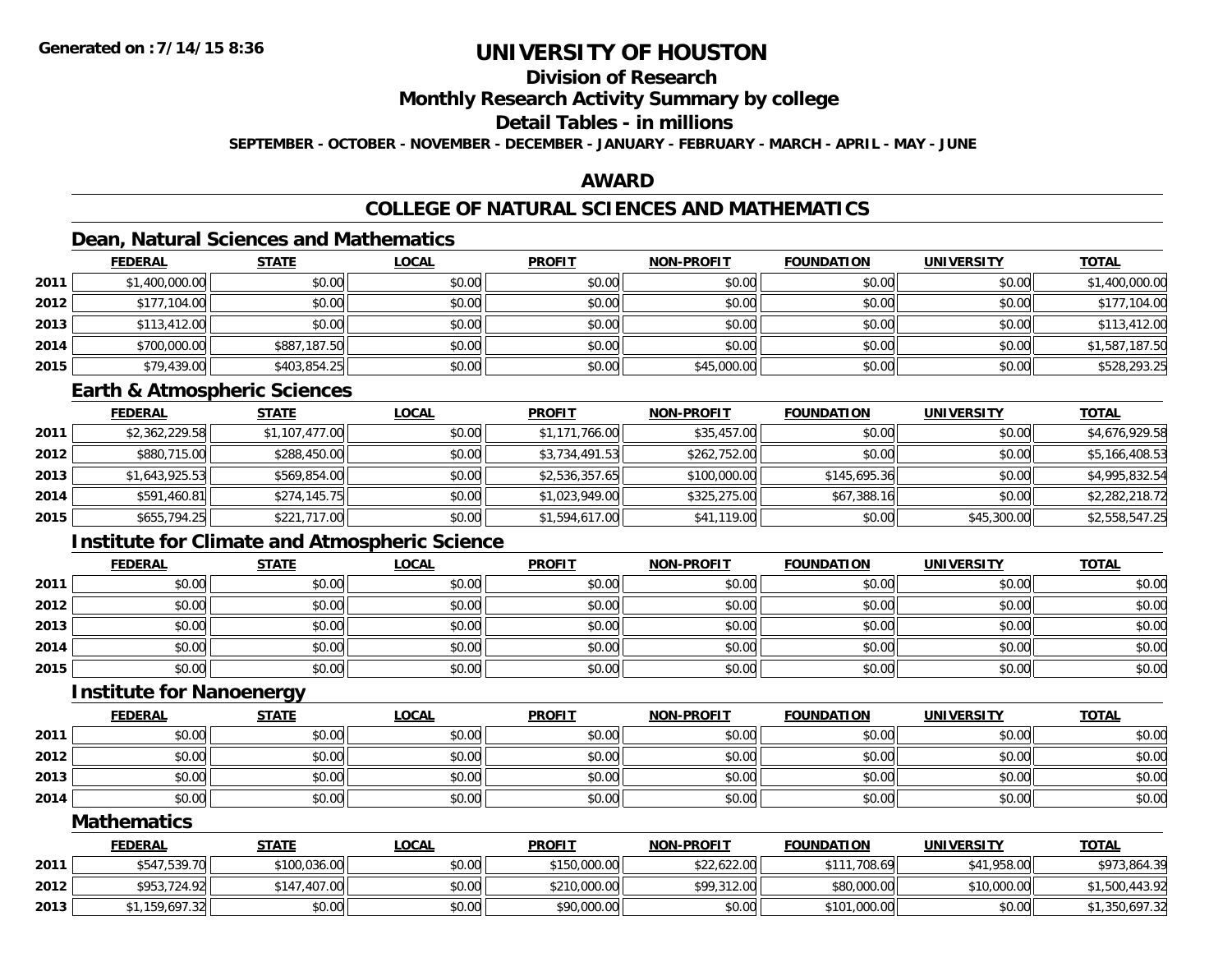## **Division of Research**

**Monthly Research Activity Summary by college**

#### **Detail Tables - in millions**

**SEPTEMBER - OCTOBER - NOVEMBER - DECEMBER - JANUARY - FEBRUARY - MARCH - APRIL - MAY - JUNE**

### **AWARD**

### **COLLEGE OF NATURAL SCIENCES AND MATHEMATICS**

|              | <b>Mathematics</b> |                |              |                 |                   |                   |                   |                  |
|--------------|--------------------|----------------|--------------|-----------------|-------------------|-------------------|-------------------|------------------|
|              | <b>FEDERAL</b>     | <b>STATE</b>   | <b>LOCAL</b> | <b>PROFIT</b>   | <b>NON-PROFIT</b> | <b>FOUNDATION</b> | <b>UNIVERSITY</b> | <b>TOTAL</b>     |
| 2014         | \$1,033,166.30     | \$0.00         | \$0.00       | \$120,000.00    | \$0.00            | \$87,024.29       | \$0.00            | \$1,240,190.59   |
| 2015         | \$1,031,473.00     | \$0.00         | \$0.00       | \$90,000.00     | \$50,500.00       | \$94,000.00       | \$0.00            | \$1,265,973.00   |
|              | <b>Physics</b>     |                |              |                 |                   |                   |                   |                  |
|              | <b>FEDERAL</b>     | <b>STATE</b>   | <b>LOCAL</b> | <b>PROFIT</b>   | <b>NON-PROFIT</b> | <b>FOUNDATION</b> | <b>UNIVERSITY</b> | <b>TOTAL</b>     |
| 2011         | \$3,153,938.03     | \$0.00         | \$0.00       | \$873,550.00    | \$5,333.00        | \$280,000.00      | \$0.00            | \$4,312,821.03   |
| 2012         | \$2,830,415.94     | \$0.00         | \$0.00       | \$4,635,107.00  | \$49,225.00       | \$210,000.00      | \$0.00            | \$7,724,747.94   |
| 2013         | \$4,348,295.88     | \$0.00         | \$0.00       | \$1,020,573.00  | \$107,264.56      | \$235,000.00      | \$0.00            | \$5,711,133.44   |
| 2014         | \$4,228,919.16     | \$30,117.66    | \$0.00       | \$612,000.00    | \$115,000.00      | \$235,000.00      | \$0.00            | \$5,221,036.82   |
| 2015         | \$3,523,512.00     | \$37,120.00    | \$0.00       | \$397,600.00    | \$62,516.00       | \$245,000.00      | \$0.00            | \$4,265,748.00   |
| <b>Total</b> | \$70.869.710.11    | \$9.287.888.54 | \$0.00       | \$20,881,824.18 | \$4,695,656,94    | \$8.985.148.89    | \$469,860.00      | \$115.190.088.66 |

**\$70,869,710.11 \$9,287,888.54 \$0.00 \$20,881,824.18 \$4,695,656.94 \$8,985,148.89 \$469,860.00 \$115,190,088.66**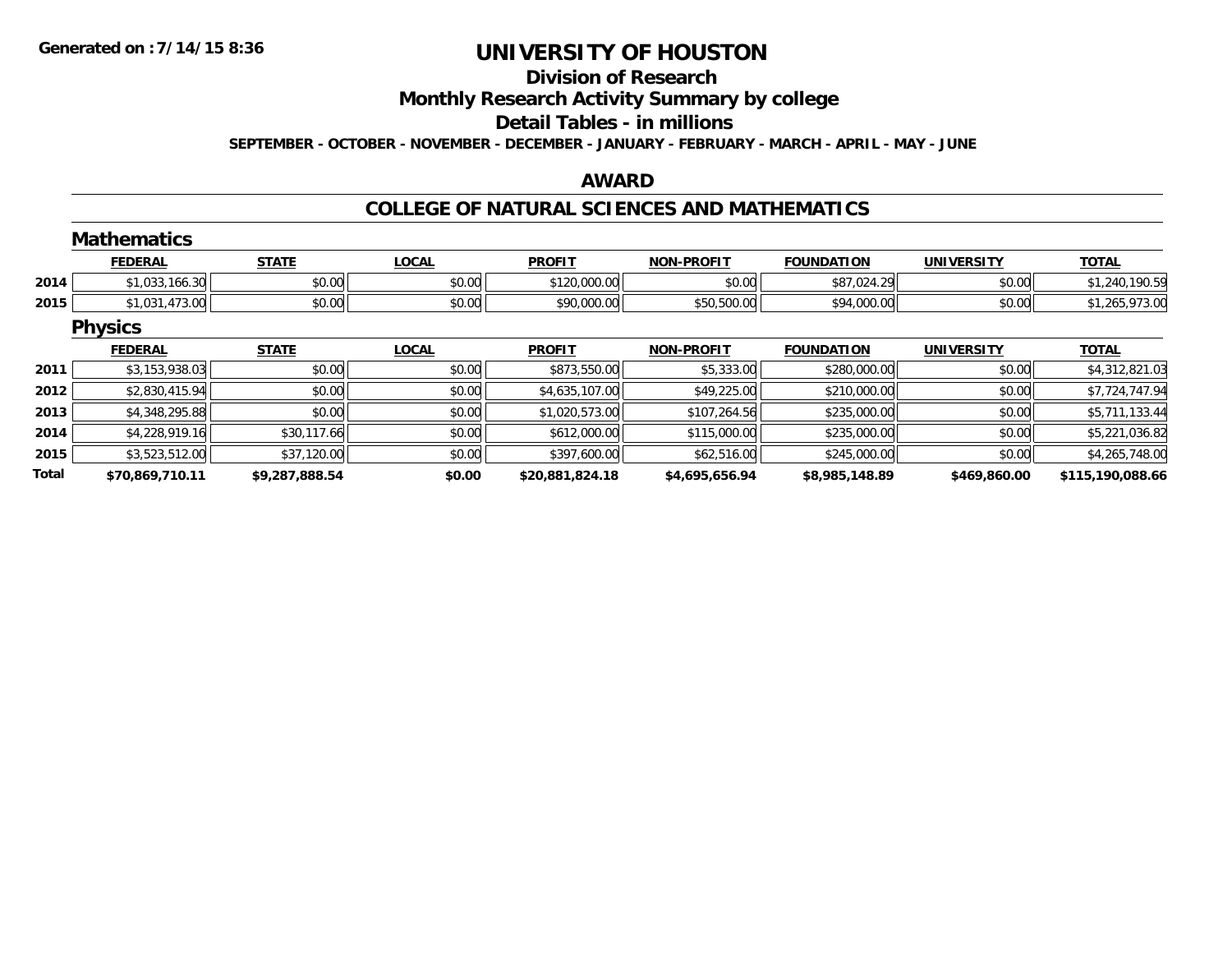## **Division of Research**

**Monthly Research Activity Summary by college**

#### **Detail Tables - in millions**

**SEPTEMBER - OCTOBER - NOVEMBER - DECEMBER - JANUARY - FEBRUARY - MARCH - APRIL - MAY - JUNE**

### **AWARD**

#### **COLLEGE OF OPTOMETRY**

## **Optometry Vision Sciences**

|       | <b>FEDERAL</b>  | <b>STATE</b> | <b>LOCAL</b> | <b>PROFIT</b>  | <b>NON-PROFIT</b> | <b>FOUNDATION</b> | <b>UNIVERSITY</b> | <u>TOTAL</u>    |
|-------|-----------------|--------------|--------------|----------------|-------------------|-------------------|-------------------|-----------------|
|       |                 |              |              |                |                   |                   |                   |                 |
| 2011  | \$3,168,233.00  | \$0.00       | \$0.00       | \$305,449.26   | \$0.00            | \$0.00            | \$293,350.00      | \$3,767,032.26  |
| 2012  | \$3,795,967.94  | \$0.00       | \$0.00       | \$605,831.04   | \$0.00            | \$40,000.00       | \$207,310.00      | \$4,649,108.98  |
| 2013  | \$2,624,603.60  | \$0.00       | \$0.00       | \$1,524,287.90 | \$0.00            | \$0.00            | \$207,590.00      | \$4,356,481.50  |
| 2014  | \$4,394,135.90  | \$25,000.00  | \$0.00       | \$750,804.59   | \$0.00            | \$0.00            | \$271,160.00      | \$5,441,100.49  |
| 2015  | \$3,421,054.25  | \$0.00       | \$0.00       | \$121,505.00   | \$0.00            | \$0.00            | \$303,443.43      | \$3,846,002.68  |
| Total | \$17,403,994.69 | \$25,000.00  | \$0.00       | \$3,307,877.79 | \$0.00            | \$40,000.00       | \$1,282,853.43    | \$22,059,725.91 |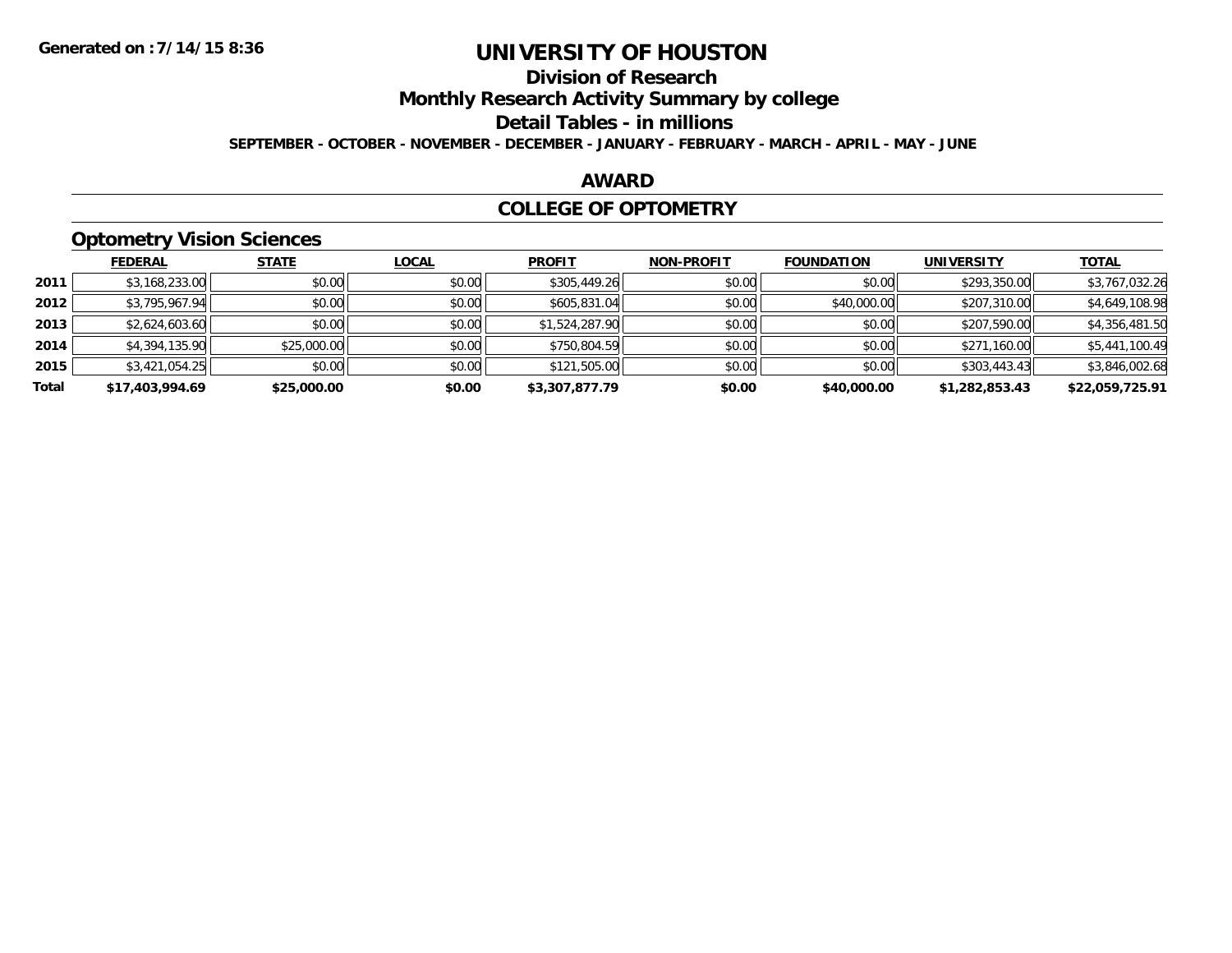## **Division of Research**

**Monthly Research Activity Summary by college**

#### **Detail Tables - in millions**

**SEPTEMBER - OCTOBER - NOVEMBER - DECEMBER - JANUARY - FEBRUARY - MARCH - APRIL - MAY - JUNE**

## **AWARD**

## **COLLEGE OF PHARMACY**

## **Center for Experimental Therapeutics and Pharmacoi**

|      | <b>FEDERAL</b> | <b>STATE</b> | <u>LOCAL</u> | <b>PROFIT</b> | NON-PROFIT | <b>FOUNDATION</b> | <b>UNIVERSITY</b> | <b>TOTAL</b> |
|------|----------------|--------------|--------------|---------------|------------|-------------------|-------------------|--------------|
| 2012 | \$0.00         | \$0.00       | \$0.00       | \$0.00        | \$0.00     | \$0.00            | \$0.00            | \$0.00       |
| 2013 | \$0.00         | \$0.00       | \$0.00       | \$0.00        | \$0.00     | \$0.00            | \$0.00            | \$0.00       |
| 2014 | \$0.00         | \$0.00       | \$0.00       | \$0.00        | \$0.00     | \$0.00            | \$0.00            | \$0.00       |
| 2015 | \$0.00         | \$0.00       | \$0.00       | \$0.00        | \$0.00     | \$0.00            | \$0.00            | \$0.00       |

#### **Clinical Pharmacy & Administration**

|      | <b>FEDERAL</b> | <u>STATE</u> | <b>LOCAL</b> | <b>PROFIT</b> | <b>NON-PROFIT</b> | <b>FOUNDATION</b> | <b>UNIVERSITY</b> | <b>TOTAL</b> |
|------|----------------|--------------|--------------|---------------|-------------------|-------------------|-------------------|--------------|
| 2011 | \$73,572.60    | \$14,886.00  | \$0.00       | \$174,463.80  | \$75,000.00       | \$25,000.00       | \$0.00            | \$362,922.40 |
| 2012 | \$299,290.30   | \$9,618.62   | \$0.00       | \$218,750.00  | \$17,081.95       | \$0.00            | \$0.00            | \$544,740.87 |
| 2013 | \$0.00         | \$0.00       | \$0.00       | \$596,897.46  | \$10,000.00       | \$0.00            | \$0.00            | \$606,897.46 |
| 2014 | \$0.00         | \$0.00       | \$0.00       | \$266,000.00  | \$545,894.00      | \$0.00            | \$0.00            | \$811,894.00 |
| 2015 | \$224,400.00   | \$315,142.80 | \$0.00       | \$210,465.00  | \$34,710.00       | \$0.00            | \$0.00            | \$784,717.80 |

### **Dean, Pharmacy**

|      | <b>FEDERAL</b> | <b>STATE</b> | <u>LOCAL</u> | <b>PROFIT</b> | <b>NON-PROFIT</b> | <b>FOUNDATION</b> | <b>UNIVERSITY</b> | <b>TOTAL</b> |
|------|----------------|--------------|--------------|---------------|-------------------|-------------------|-------------------|--------------|
| 2011 | \$0.00         | \$0.00       | \$0.00       | \$0.00        | \$0.00            | \$0.00            | \$0.00            | \$0.00       |
| 2012 | \$0.00         | \$0.00       | \$0.00       | \$0.00        | \$0.00            | \$0.00            | \$0.00            | \$0.00       |
| 2013 | \$0.00         | \$0.00       | \$0.00       | \$0.00        | \$0.00            | \$0.00            | \$0.00            | \$0.00       |
| 2014 | \$0.00         | \$0.00       | \$0.00       | \$0.00        | \$0.00            | \$0.00            | \$0.00            | \$0.00       |
| 2015 | \$0.00         | \$0.00       | \$0.00       | \$0.00        | \$0.00            | \$0.00            | \$0.00            | \$0.00       |

## **Pharm Health Outcomes & Policy**

|      | <b>FEDERAL</b> | <b>STATE</b> | <u>LOCAL</u> | <b>PROFIT</b> | <b>NON-PROFIT</b> | <b>FOUNDATION</b> | <b>UNIVERSITY</b> | <b>TOTAL</b> |
|------|----------------|--------------|--------------|---------------|-------------------|-------------------|-------------------|--------------|
| 2011 | \$0.00         | \$0.00       | \$0.00       | \$0.00        | \$324,968.00      | \$0.00            | \$0.00            | \$324,968.00 |
| 2012 | \$0.00         | \$8,000.00   | \$0.00       | \$0.00        | \$0.00            | \$0.00            | \$0.00            | \$8,000.00   |
| 2013 | \$225,015.00   | \$0.00       | \$0.00       | \$0.00        | \$0.00            | \$2,500.00        | \$0.00            | \$227,515.00 |
| 2014 | \$0.00         | \$0.00       | \$0.00       | \$4,000.00    | \$0.00            | \$0.00            | \$0.00            | \$4,000.00   |
| 2015 | \$0.00         | \$15,927.20  | \$0.00       | \$193,667.00  | \$10,000.00       | \$0.00            | \$0.00            | \$219,594.20 |

## **Pharmacological and Pharmaceutical Sciences**

|      | <b>FEDERAL</b> | <b>STATE</b> | <u>LOCAL</u> | <b>PROFIT</b> | <b>NON-PROFIT</b> | <b>FOUNDATION</b> | <b>UNIVERSITY</b> | <b>TOTAL</b>   |
|------|----------------|--------------|--------------|---------------|-------------------|-------------------|-------------------|----------------|
| 2011 | \$2,224,296.40 | \$0.00       | \$0.00       | \$25,760.00   | \$0.00            | \$60,210.00       | \$0.00            | \$2,310,266.40 |
| 2012 | 1,887,279.70∥  | \$0.00       | \$0.00       | \$16,000.00   | \$147,000.00      | \$0.00            | \$0.00            | \$2,050,279.70 |
| 2013 | \$1,373,452.49 | \$0.00       | \$0.00       | \$34,684.00   | \$10,000.00       | \$0.00            | \$0.00            | 1,418,136.49   |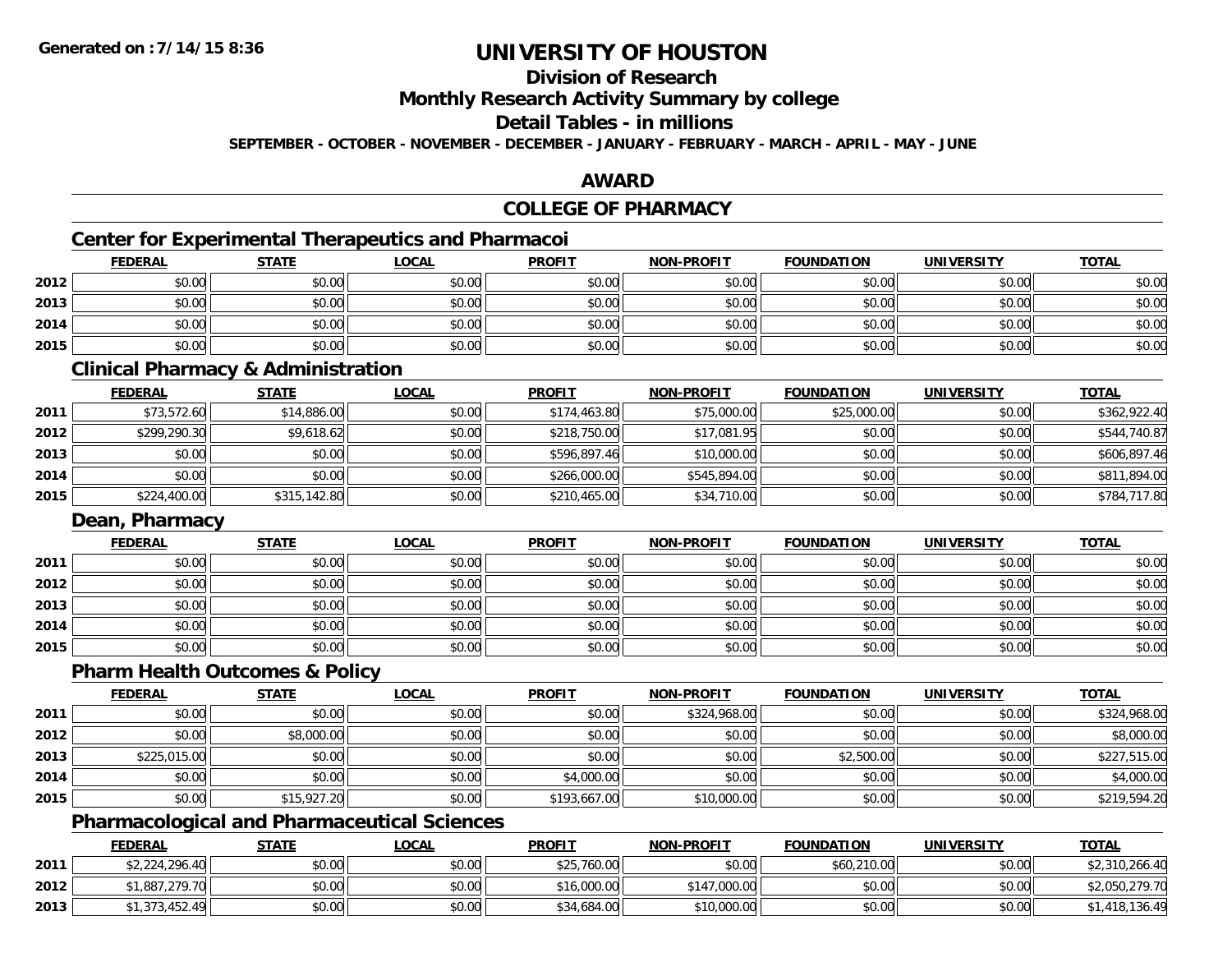## **Division of Research**

**Monthly Research Activity Summary by college**

**Detail Tables - in millions**

**SEPTEMBER - OCTOBER - NOVEMBER - DECEMBER - JANUARY - FEBRUARY - MARCH - APRIL - MAY - JUNE**

#### **AWARD**

#### **COLLEGE OF PHARMACY**

## **Pharmacological and Pharmaceutical Sciences**

|       | <b>FEDERAL</b>  | STATE                    | <u>LOCAL</u> | <b>PROFIT</b>  | <b>NON-PROFIT</b> | <b>FOUNDATION</b> | UNIVERSITY | <b>TOTAL</b>    |
|-------|-----------------|--------------------------|--------------|----------------|-------------------|-------------------|------------|-----------------|
| 2014  | 1.016.485.00    | \$0.00                   | \$0.00       | \$70,174.00    | \$0.00            | \$88,961.00       | \$0.00     | 620.0۲.ږ        |
| 2015  | \$3,628,968.86  | 763.13<br>\$477.<br>ୀ ସା | \$0.00       | \$8,700.00     | \$70,000.00       | \$0.00            | \$0.00     |                 |
| Total | \$10,952,760.35 | \$841,337.75             | \$0.00       | \$1,819,561.26 | \$1,244,653.95    | \$176,671.00      | \$0.00     | \$15,034,984.31 |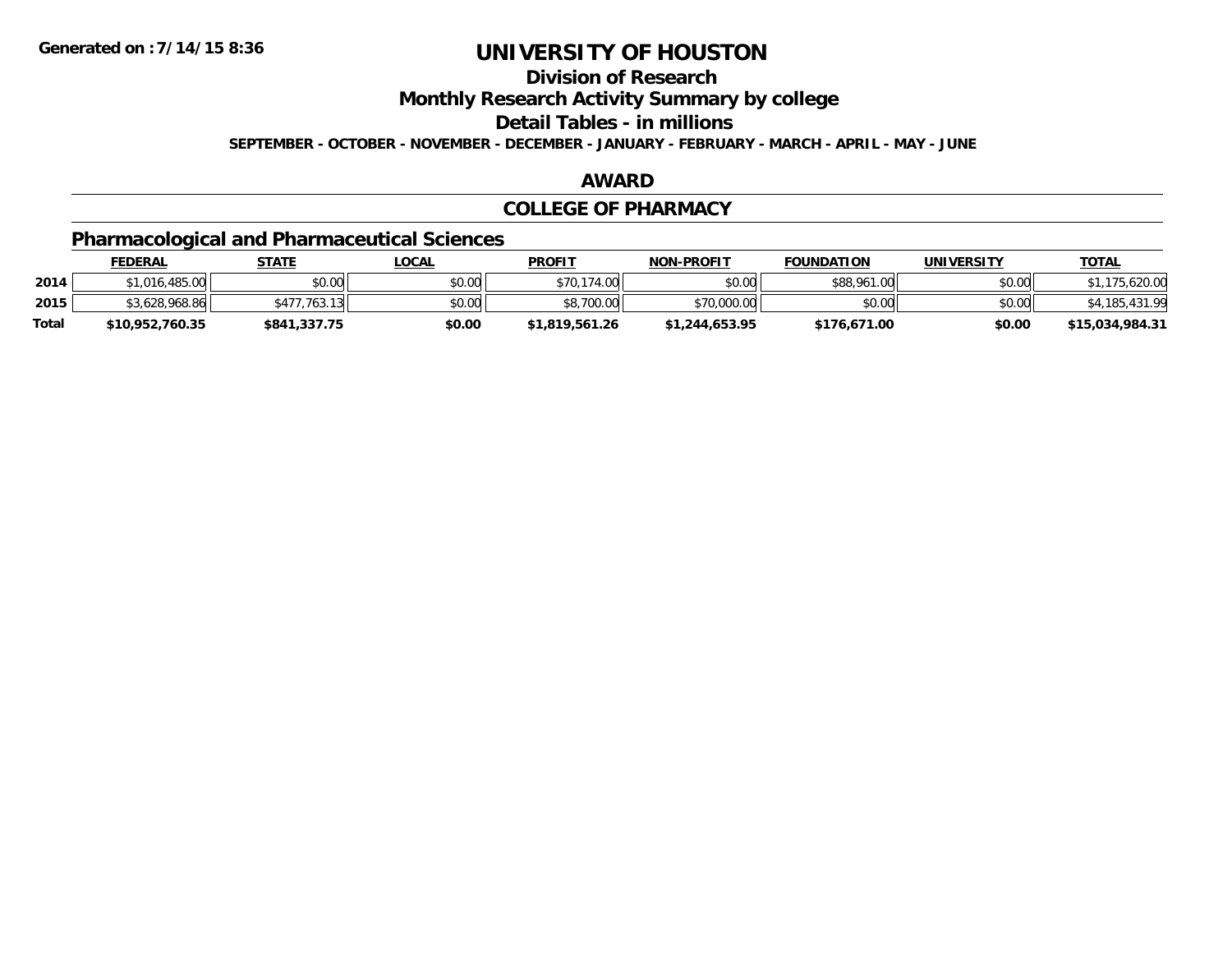**Division of Research**

**Monthly Research Activity Summary by college**

**Detail Tables - in millions**

**SEPTEMBER - OCTOBER - NOVEMBER - DECEMBER - JANUARY - FEBRUARY - MARCH - APRIL - MAY - JUNE**

## **AWARD**

### **COLLEGE OF TECHNOLOGY**

|      | <b>Center for Information Security, Research and Edu</b> |              |              |               |                   |                   |                   |                |
|------|----------------------------------------------------------|--------------|--------------|---------------|-------------------|-------------------|-------------------|----------------|
|      | <b>FEDERAL</b>                                           | <b>STATE</b> | <b>LOCAL</b> | <b>PROFIT</b> | <b>NON-PROFIT</b> | <b>FOUNDATION</b> | <b>UNIVERSITY</b> | <b>TOTAL</b>   |
| 2014 | \$0.00                                                   | \$0.00       | \$0.00       | \$0.00        | \$0.00            | \$0.00            | \$0.00            | \$0.00         |
|      | <b>Center for Life Sciences Technology</b>               |              |              |               |                   |                   |                   |                |
|      | <b>FEDERAL</b>                                           | <b>STATE</b> | <b>LOCAL</b> | <b>PROFIT</b> | <b>NON-PROFIT</b> | <b>FOUNDATION</b> | <b>UNIVERSITY</b> | <b>TOTAL</b>   |
| 2011 | \$0.00                                                   | \$0.00       | \$0.00       | \$0.00        | \$0.00            | \$0.00            | \$0.00            | \$0.00         |
|      | <b>Center for Technology Literacy</b>                    |              |              |               |                   |                   |                   |                |
|      | <b>FEDERAL</b>                                           | <b>STATE</b> | <b>LOCAL</b> | <b>PROFIT</b> | <b>NON-PROFIT</b> | <b>FOUNDATION</b> | <b>UNIVERSITY</b> | <b>TOTAL</b>   |
| 2011 | \$79,253.50                                              | \$0.00       | \$0.00       | \$0.00        | \$0.00            | \$0.00            | \$0.00            | \$79,253.50    |
| 2012 | \$111,690.00                                             | \$0.00       | \$0.00       | \$0.00        | \$0.00            | \$0.00            | \$0.00            | \$111,690.00   |
| 2013 | \$203,427.00                                             | \$0.00       | \$0.00       | \$0.00        | \$0.00            | \$0.00            | \$0.00            | \$203,427.00   |
| 2014 | \$337,598.00                                             | \$0.00       | \$0.00       | \$0.00        | \$0.00            | \$0.00            | \$0.00            | \$337,598.00   |
| 2015 | \$321,784.80                                             | \$0.00       | \$0.00       | \$113,757.17  | \$0.00            | \$0.00            | \$0.00            | \$435,541.97   |
|      | <b>Construction Management</b>                           |              |              |               |                   |                   |                   |                |
|      | <b>FEDERAL</b>                                           | <b>STATE</b> | <b>LOCAL</b> | <b>PROFIT</b> | <b>NON-PROFIT</b> | <b>FOUNDATION</b> | <b>UNIVERSITY</b> | <b>TOTAL</b>   |
| 2012 | \$0.00                                                   | \$21,144.00  | \$0.00       | \$0.00        | \$0.00            | \$44,810.00       | \$0.00            | \$65,954.00    |
| 2013 | \$0.00                                                   | \$74,568.00  | \$0.00       | \$0.00        | \$0.00            | \$0.00            | \$0.00            | \$74,568.00    |
| 2014 | \$0.00                                                   | \$74,922.00  | \$0.00       | \$0.00        | \$0.00            | \$0.00            | \$0.00            | \$74,922.00    |
|      | Dean, Technology                                         |              |              |               |                   |                   |                   |                |
|      | <b>FEDERAL</b>                                           | <b>STATE</b> | <b>LOCAL</b> | <b>PROFIT</b> | <b>NON-PROFIT</b> | <b>FOUNDATION</b> | <b>UNIVERSITY</b> | <b>TOTAL</b>   |
| 2011 | \$113,068.49                                             | \$0.00       | \$0.00       | \$0.00        | \$0.00            | \$0.00            | \$0.00            | \$113,068.49   |
| 2012 | \$342,089.00                                             | \$0.00       | \$0.00       | \$0.00        | \$0.00            | \$0.00            | \$0.00            | \$342,089.00   |
| 2013 | \$0.00                                                   | \$0.00       | \$0.00       | \$0.00        | \$0.00            | \$0.00            | \$0.00            | \$0.00         |
| 2014 | \$0.00                                                   | \$0.00       | \$0.00       | \$0.00        | \$0.00            | \$0.00            | \$0.00            | \$0.00         |
|      | <b>Engineering Technology</b>                            |              |              |               |                   |                   |                   |                |
|      | <b>FEDERAL</b>                                           | <b>STATE</b> | <b>LOCAL</b> | <b>PROFIT</b> | <b>NON-PROFIT</b> | <b>FOUNDATION</b> | <b>UNIVERSITY</b> | <b>TOTAL</b>   |
| 2011 | \$462,906.00                                             | \$0.00       | \$0.00       | \$0.00        | \$28,702.00       | \$18,100.00       | \$0.00            | \$509,708.00   |
| 2012 | \$173,699.31                                             | \$0.00       | \$0.00       | \$0.00        | \$48,974.00       | \$18,400.00       | \$0.00            | \$241,073.31   |
| 2013 | \$324,391.44                                             | \$0.00       | \$0.00       | \$108,821.00  | \$0.00            | \$0.00            | \$0.00            | \$433,212.44   |
| 2014 | \$1,095,719.23                                           | \$67,500.00  | \$0.00       | \$125,000.00  | \$20,000.00       | \$0.00            | \$0.00            | \$1,308,219.23 |
| 2015 | \$1,461,347.00                                           | \$0.00       | \$0.00       | \$0.00        | \$0.00            | \$0.00            | \$0.00            | \$1,461,347.00 |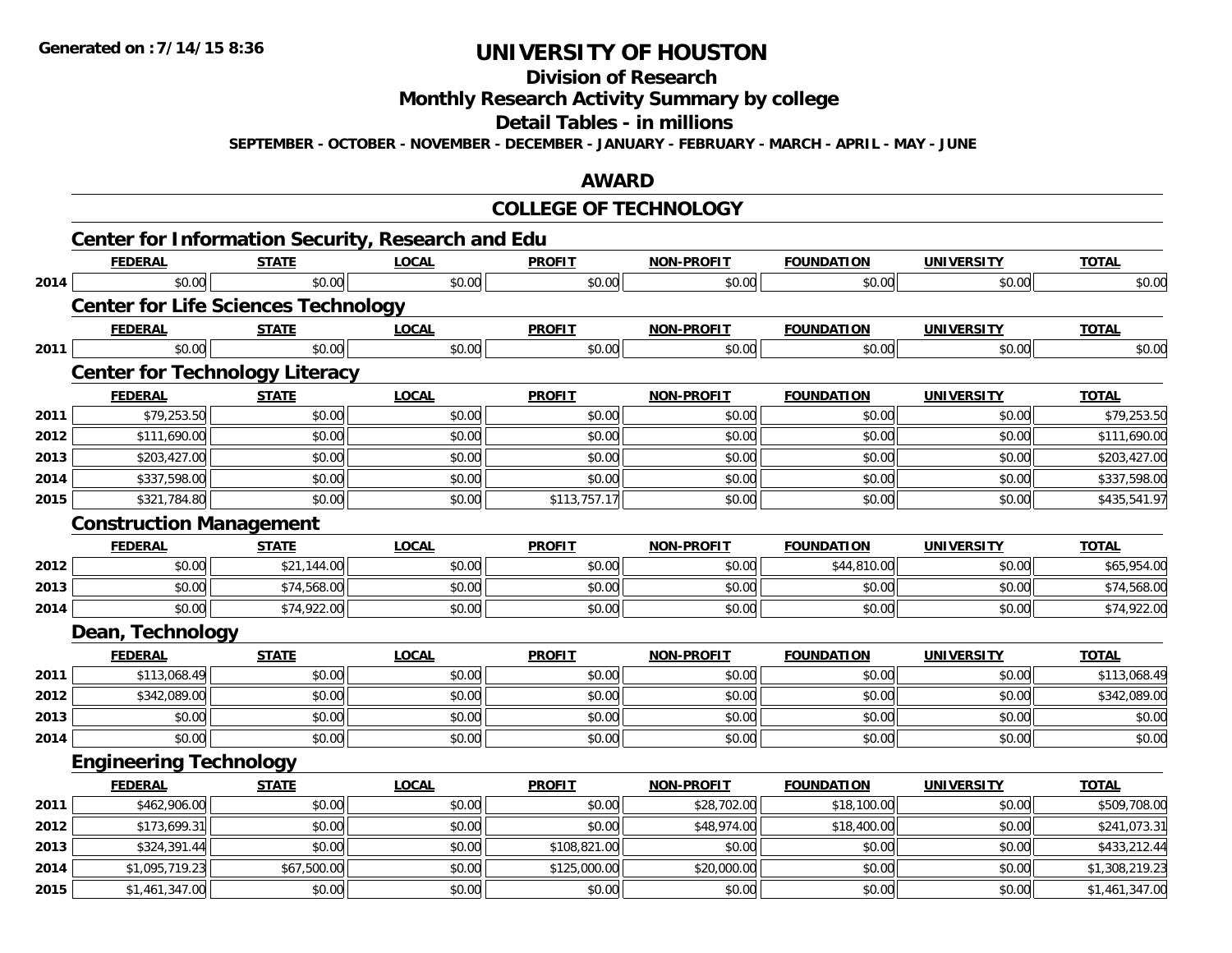## **Division of Research**

**Monthly Research Activity Summary by college**

## **Detail Tables - in millions**

**SEPTEMBER - OCTOBER - NOVEMBER - DECEMBER - JANUARY - FEBRUARY - MARCH - APRIL - MAY - JUNE**

### **AWARD**

## **COLLEGE OF TECHNOLOGY**

## **Human Development and Consumer Science**

|      | <b>FEDERAL</b>             | <b>STATE</b>   | LOCAL                      | <b>PROFIT</b>           | <b>NON-PROFIT</b> | <b>FOUNDATION</b> | <b>UNIVERSITY</b> | <b>TOTAL</b>     |
|------|----------------------------|----------------|----------------------------|-------------------------|-------------------|-------------------|-------------------|------------------|
| 2013 | $E_{000}$ or<br>JU.UUU, UU | ልስ ስስ<br>JU.UU | ሶስ ሰስ<br>JU.UU             | JU.UU                   | ደስ ሰሰ<br>JU.UU    | \$0.00            | \$0.00            | 000<br>.UUU.UU   |
| 2014 | $E_{C}$ 000.00<br>JUUU.UU  | ≮N UU<br>DU.UU | $\sigma$ $\Omega$<br>JU.UU | 0 <sub>0</sub><br>JU.UU | \$0.00            | 00.000            | \$0.00            | .000.00          |
| 2015 | \$24,279.48                | \$0.00         | \$0.00                     | 40.00<br><b>SU.UU</b>   | \$0.00            | \$6,480.00        | \$0.00            | $\Delta$<br>1750 |

### **Information & Logistics Technology**

|      | <u>FEDERAL</u> | <b>STATE</b> | <u>LOCAL</u> | <b>PROFIT</b> | <b>NON-PROFIT</b> | <b>FOUNDATION</b> | UNIVERSITY | <b>TOTAL</b> |
|------|----------------|--------------|--------------|---------------|-------------------|-------------------|------------|--------------|
| 2011 | \$144,253.50   | \$0.00       | \$0.00       | \$0.00        | \$5,100.00        | \$0.00            | \$0.00     | \$149,353.50 |
| 2012 | \$5,000.00     | \$0.00       | \$0.00       | \$0.00        | \$0.00            | \$0.00            | \$0.00     | \$5,000.00   |
| 2014 | \$87,500.00    | \$0.00       | \$0.00       | \$0.00        | \$0.00            | \$0.00            | \$0.00     | \$87,500.00  |

<u> 1989 - Johann Stoff, deutscher Stoffen und der Stoffen und der Stoffen und der Stoffen und der Stoffen und de</u>

## **Texas Manufacturing Assistance Center**

|       | <b>FEDERAL</b> | <b>STATE</b> | <b>LOCAL</b> | <b>PROFIT</b> | <b>NON-PROFIT</b> | <b>FOUNDATION</b> | <b>UNIVERSITY</b> | <b>TOTAL</b>   |
|-------|----------------|--------------|--------------|---------------|-------------------|-------------------|-------------------|----------------|
| 2011  | \$0.00         | \$0.00       | \$0.00       | \$0.00        | \$0.00            | \$0.00            | \$0.00            | \$0.00         |
| 2012  | \$0.00         | \$0.00       | \$0.00       | \$0.00        | \$0.00            | \$0.00            | \$0.00            | \$0.00         |
| 2013  | \$0.00         | \$0.00       | \$0.00       | \$0.00        | \$0.00            | \$0.00            | \$0.00            | \$0.00         |
| 2014  | \$0.00         | \$0.00       | \$0.00       | \$0.00        | \$0.00            | \$0.00            | \$0.00            | \$0.00         |
| 2015  | \$0.00         | \$0.00       | \$0.00       | \$0.00        | \$0.00            | \$0.00            | \$0.00            | \$0.00         |
| Total | \$5,298,006.75 | \$238,134.00 | \$0.00       | \$347,578.17  | \$102,776.00      | \$240,790.00      | \$0.00            | \$6,227,284.92 |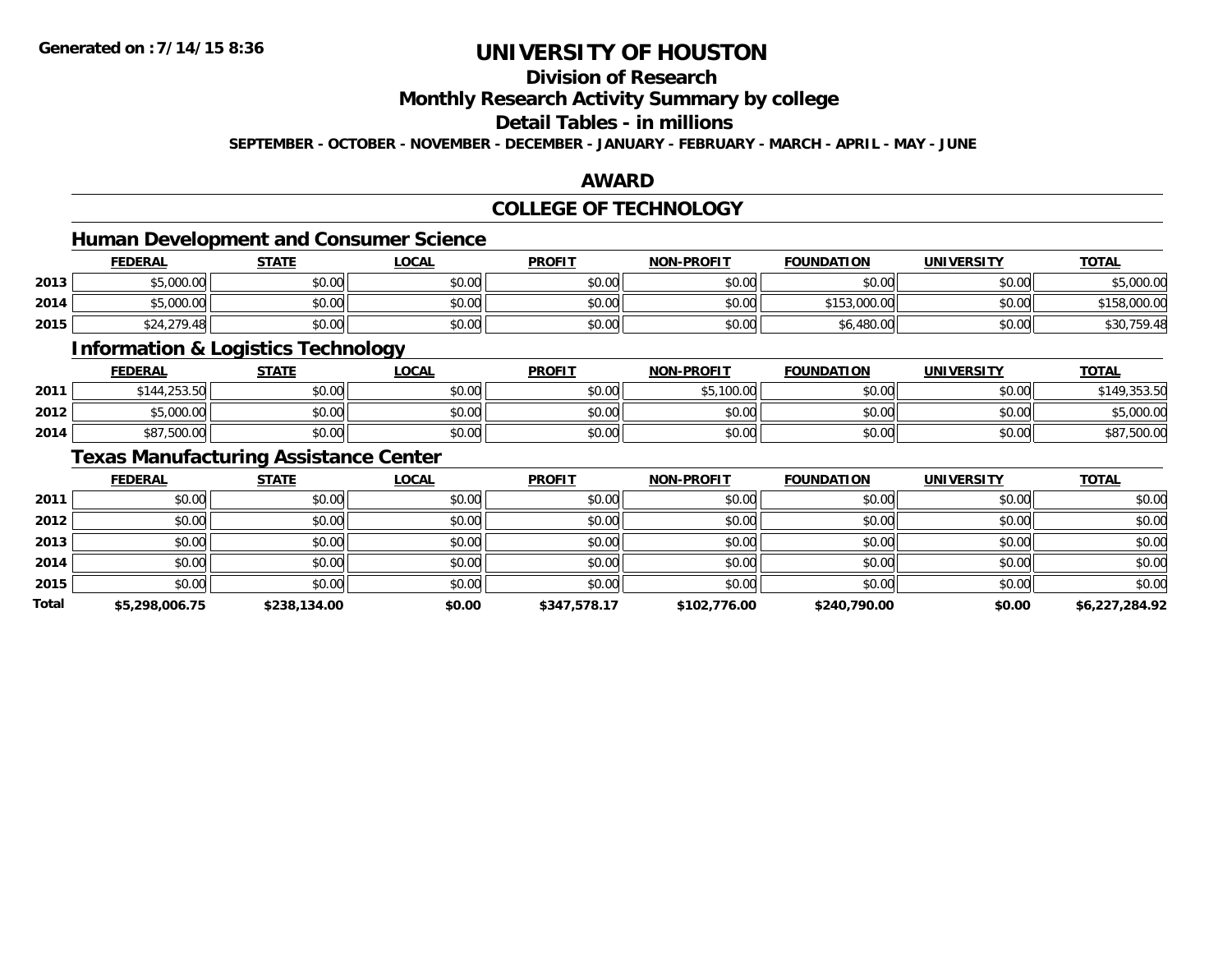**2014**

## **UNIVERSITY OF HOUSTON**

## **Division of Research**

**Monthly Research Activity Summary by college**

#### **Detail Tables - in millions**

**SEPTEMBER - OCTOBER - NOVEMBER - DECEMBER - JANUARY - FEBRUARY - MARCH - APRIL - MAY - JUNE**

### **AWARD**

## **CULLEN COLLEGE OF ENGINEERING**

|      | <b>Biomedical Engineering</b> |                                                          |              |                |                   |                   |                   |                |
|------|-------------------------------|----------------------------------------------------------|--------------|----------------|-------------------|-------------------|-------------------|----------------|
|      | <b>FEDERAL</b>                | <b>STATE</b>                                             | <b>LOCAL</b> | <b>PROFIT</b>  | <b>NON-PROFIT</b> | <b>FOUNDATION</b> | <b>UNIVERSITY</b> | <b>TOTAL</b>   |
| 2011 | \$301,016.00                  | \$0.00                                                   | \$0.00       | \$0.00         | \$0.00            | \$0.00            | \$0.00            | \$301,016.00   |
| 2012 | \$1,970,926.86                | \$0.00                                                   | \$0.00       | \$0.00         | \$0.00            | \$0.00            | \$0.00            | \$1,970,926.86 |
| 2013 | \$1,128,033.00                | \$0.00                                                   | \$0.00       | \$0.00         | \$2,000.00        | \$0.00            | \$0.00            | \$1,130,033.00 |
| 2014 | \$2,579,261.13                | \$0.00                                                   | \$0.00       | \$0.00         | \$250,000.00      | \$45,833.34       | \$0.00            | \$2,875,094.47 |
| 2015 | \$892,585.00                  | \$0.00                                                   | \$0.00       | \$0.00         | \$50,000.00       | \$20,000.00       | \$0.00            | \$962,585.00   |
|      |                               | <b>Center for Innovative Grouting Materials and Tech</b> |              |                |                   |                   |                   |                |
|      | <b>FEDERAL</b>                | <b>STATE</b>                                             | <b>LOCAL</b> | <b>PROFIT</b>  | <b>NON-PROFIT</b> | <b>FOUNDATION</b> | <b>UNIVERSITY</b> | <b>TOTAL</b>   |
| 2011 | \$0.00                        | \$0.00                                                   | \$0.00       | \$0.00         | \$0.00            | \$0.00            | \$0.00            | \$0.00         |
| 2012 | \$0.00                        | \$0.00                                                   | \$0.00       | \$0.00         | \$0.00            | \$0.00            | \$0.00            | \$0.00         |
| 2013 | \$0.00                        | \$0.00                                                   | \$0.00       | \$0.00         | \$0.00            | \$0.00            | \$0.00            | \$0.00         |
| 2014 | \$0.00                        | \$0.00                                                   | \$0.00       | \$0.00         | \$0.00            | \$0.00            | \$0.00            | \$0.00         |
|      | <b>Chemical Engineering</b>   |                                                          |              |                |                   |                   |                   |                |
|      | <b>FEDERAL</b>                | STATE                                                    | <b>LOCAL</b> | <b>PROFIT</b>  | <b>NON-PROFIT</b> | <b>FOUNDATION</b> | <b>UNIVERSITY</b> | <b>TOTAL</b>   |
| 2011 | \$3,447,006.21                | \$402,355.00                                             | \$0.00       | \$808,583.00   | \$0.00            | \$160,900.00      | \$114,642.00      | \$4,933,486.21 |
| 2012 | \$2,844,603.56                | \$0.00                                                   | \$0.00       | \$1,332,746.57 | \$100,000.00      | \$220,900.00      | \$126,280.00      | \$4,624,530.13 |
| 2013 | \$2,125,258.37                | \$58,980.00                                              | \$0.00       | \$1,790,997.00 | \$425,000.00      | \$170,000.00      | \$235,384.00      | \$4,805,619.37 |
| 2014 | \$2,231,425.37                | \$988,370.30                                             | \$8,871.11   | \$2,840,463.00 | \$0.00            | \$102,250.00      | \$30,183.00       | \$6,201,562.78 |
| 2015 | \$2,562,504.97                | \$557,511.50                                             | \$0.00       | \$1,539,534.00 | \$0.00            | \$320,000.00      | \$0.00            | \$4,979,550.47 |
|      | <b>Civil Engineering</b>      |                                                          |              |                |                   |                   |                   |                |
|      | <b>FEDERAL</b>                | <b>STATE</b>                                             | <b>LOCAL</b> | <b>PROFIT</b>  | <b>NON-PROFIT</b> | <b>FOUNDATION</b> | <b>UNIVERSITY</b> | <b>TOTAL</b>   |
| 2011 | \$1,678,227.88                | \$523,795.00                                             | \$100,000.00 | \$131,352.80   | \$75,623.00       | \$0.00            | \$0.00            | \$2,508,998.68 |
| 2012 | \$2,776,470.91                | \$612,633.00                                             | \$0.00       | \$243,753.10   | \$186,885.00      | \$133,334.00      | \$16,002.00       | \$3,969,078.01 |
| 2013 | \$2,897,723.83                | \$367,006.00                                             | \$0.00       | \$259,215.00   | \$114,953.70      | \$144,118.00      | \$0.00            | \$3,783,016.53 |
| 2014 | \$2,426,860.61                | \$555,648.00                                             | \$0.00       | \$447,425.50   | \$111,679.95      | \$172,438.68      | \$0.00            | \$3,714,052.74 |
| 2015 | \$2,044,746.58                | \$375,576.00                                             | \$0.00       | \$85,059.50    | \$35,972.55       | \$0.00            | \$1,600.00        | \$2,542,954.63 |
|      | Dean, Engineering             |                                                          |              |                |                   |                   |                   |                |
|      | <b>FEDERAL</b>                | <b>STATE</b>                                             | <b>LOCAL</b> | <b>PROFIT</b>  | <b>NON-PROFIT</b> | <b>FOUNDATION</b> | <b>UNIVERSITY</b> | <b>TOTAL</b>   |
| 2011 | \$0.00                        | \$0.00                                                   | \$0.00       | \$0.00         | \$0.00            | \$0.00            | \$0.00            | \$0.00         |
| 2013 | \$39,999.10                   | \$0.00                                                   | \$0.00       | \$0.00         | \$0.00            | \$0.00            | \$0.00            | \$39,999.10    |

4 \$0.00 \$0.00 \$141,875.00 \$0.00 \$0.00 \$0.00 \$0.00 \$0.00 \$0.00 \$0.00 \$0.00 \$0.00 \$141,875.00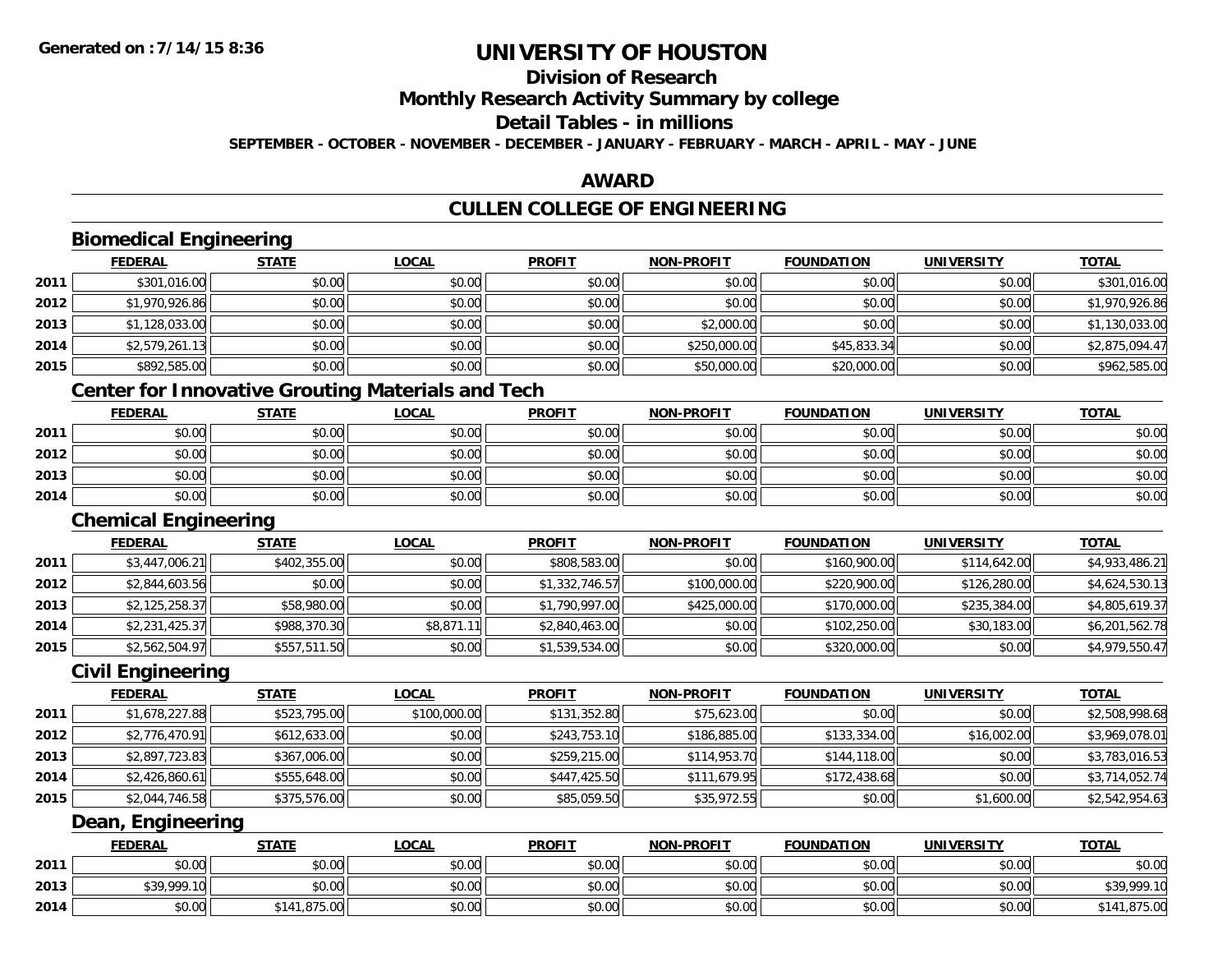## **Division of Research**

## **Monthly Research Activity Summary by college**

## **Detail Tables - in millions**

**SEPTEMBER - OCTOBER - NOVEMBER - DECEMBER - JANUARY - FEBRUARY - MARCH - APRIL - MAY - JUNE**

### **AWARD**

## **CULLEN COLLEGE OF ENGINEERING**

## **Electrical & Computer Engineering**

|      | <b>FEDERAL</b> | <b>STATE</b>   | <b>LOCAL</b> | <b>PROFIT</b> | <b>NON-PROFIT</b> | <b>FOUNDATION</b> | <b>UNIVERSITY</b> | <b>TOTAL</b>   |
|------|----------------|----------------|--------------|---------------|-------------------|-------------------|-------------------|----------------|
| 2011 | \$5,307,402.97 | \$63,391.24    | \$0.00       | \$398,530.00  | \$0.00            | \$50,000.00       | \$0.00            | \$5,819,324.21 |
| 2012 | \$3,167,773.59 | \$44,704.20    | \$0.00       | \$495,157.50  | \$27,500.00       | \$50,000.00       | \$0.00            | \$3,785,135.29 |
| 2013 | \$1,692,050.11 | \$35,263.20    | \$0.00       | \$665,698.00  | \$228,367.30      | \$123,591.00      | \$5,000.00        | \$2,749,969.61 |
| 2014 | \$2,744,905.13 | \$58,776.70    | \$0.00       | \$708,154.00  | \$203,416.05      | \$162,500.00      | \$0.00            | \$3,877,751.88 |
| 2015 | \$3,649,117.29 | \$1,131,051.50 | \$0.00       | \$419,838.66  | \$203,844.45      | \$113,391.00      | \$0.00            | \$5,517,242.90 |

## **Industrial Engineering**

|      | <b>FEDERAL</b> | <b>STATE</b> | <b>LOCAL</b> | <b>PROFIT</b> | <b>NON-PROFIT</b> | <b>FOUNDATION</b> | <b>UNIVERSITY</b> | <b>TOTAL</b> |
|------|----------------|--------------|--------------|---------------|-------------------|-------------------|-------------------|--------------|
| 2011 | \$171,276.00   | \$16,828.00  | \$0.00       | \$0.00        | \$0.00            | \$0.00            | \$0.00            | \$188,104.00 |
| 2012 | \$0.00         | \$0.00       | \$0.00       | \$0.00        | \$0.00            | \$0.00            | \$0.00            | \$0.00       |
| 2013 | \$0.00         | \$39,855.00  | \$0.00       | \$0.00        | \$0.00            | \$40,218.65       | \$0.00            | \$80,073.65  |
| 2014 | \$132,655.00   | \$22,537.00  | \$0.00       | \$0.00        | \$0.00            | \$0.00            | \$0.00            | \$155,192.00 |
| 2015 | \$40,179.84    | \$66,399.60  | \$0.00       | \$22,184.00   | \$0.00            | \$12,000.00       | \$0.00            | \$140,763.44 |

## **Mechanical Engineering**

|       | <b>FEDERAL</b>  | <b>STATE</b>   | <b>LOCAL</b> | <b>PROFIT</b>   | <b>NON-PROFIT</b> | <b>FOUNDATION</b> | <b>UNIVERSITY</b> | <b>TOTAL</b>    |
|-------|-----------------|----------------|--------------|-----------------|-------------------|-------------------|-------------------|-----------------|
| 2011  | \$1,176,550.30  | \$0.00         | \$0.00       | \$546,708.20    | \$0.00            | \$0.00            | \$0.00            | \$1,723,258.50  |
| 2012  | \$4,229,405.40  | \$0.00         | \$0.00       | \$66,443.90     | \$0.00            | \$258,945.64      | \$0.00            | \$4,554,794.94  |
| 2013  | \$3,888,320.53  | \$122,500.00   | \$0.00       | \$833,261.00    | \$22,000.00       | \$135,693.08      | \$0.00            | \$5,001,774.61  |
| 2014  | \$1,442,508.61  | \$0.00         | \$0.00       | \$450,029.00    | \$11,600.00       | \$242,299.40      | \$0.00            | \$2,146,437.01  |
| 2015  | \$2,211,417.00  | \$37,500.00    | \$0.00       | \$1,148,426.46  | \$75,000.00       | \$383,367.18      | \$0.00            | \$3,855,710.64  |
| Total | \$61,800,211.13 | \$6,222,556.24 | \$108,871.11 | \$15,233,560.19 | \$2,123,842.00    | \$3,061,779.97    | \$529,091.00      | \$89,079,911.64 |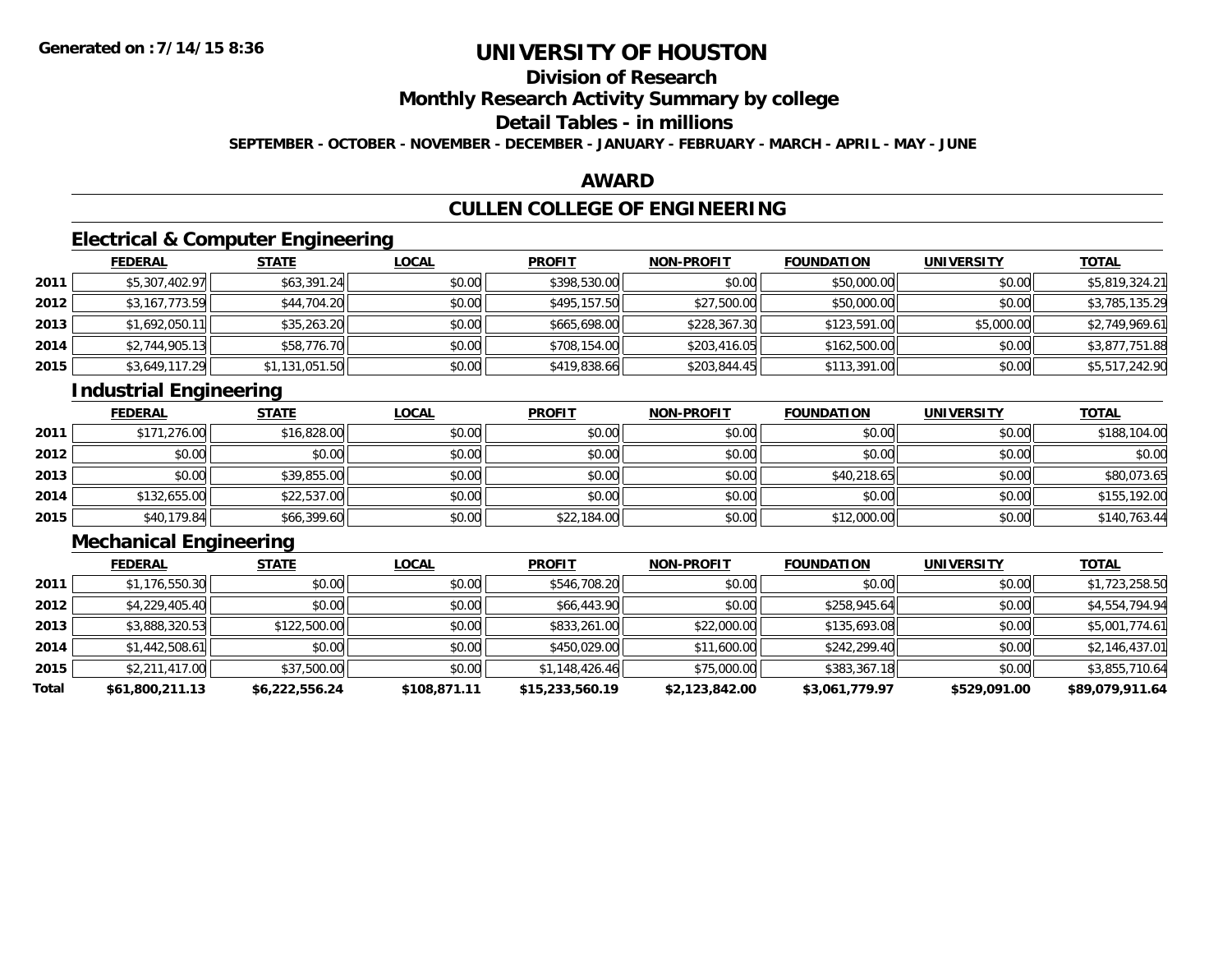#### **Division of Research**

**Monthly Research Activity Summary by college**

#### **Detail Tables - in millions**

**SEPTEMBER - OCTOBER - NOVEMBER - DECEMBER - JANUARY - FEBRUARY - MARCH - APRIL - MAY - JUNE**

### **AWARD**

## **DIVISION OF RESEARCH**

|      | <b>Allied Geophysical Laboratories</b>    |              |                                                           |               |                   |                   |                   |                           |
|------|-------------------------------------------|--------------|-----------------------------------------------------------|---------------|-------------------|-------------------|-------------------|---------------------------|
|      | <b>FEDERAL</b>                            | <b>STATE</b> | <b>LOCAL</b>                                              | <b>PROFIT</b> | <b>NON-PROFIT</b> | <b>FOUNDATION</b> | <b>UNIVERSITY</b> | <b>TOTAL</b>              |
| 2011 | \$0.00                                    | \$0.00       | \$0.00                                                    | \$70,000.00   | \$0.00            | \$0.00            | \$0.00            | \$70,000.00               |
|      |                                           |              | <b>Center for Advanced Computing and Data Systems</b>     |               |                   |                   |                   |                           |
|      | <b>FEDERAL</b>                            | <b>STATE</b> | <b>LOCAL</b>                                              | <b>PROFIT</b> | <b>NON-PROFIT</b> | <b>FOUNDATION</b> | <b>UNIVERSITY</b> | <b>TOTAL</b>              |
| 2011 | \$34,145.00                               | \$0.00       | \$0.00                                                    | \$0.00        | \$0.00            | \$0.00            | \$0.00            | \$34,145.00               |
| 2012 | \$270,000.00                              | \$0.00       | \$0.00                                                    | \$120,000.00  | \$1,000.00        | \$0.00            | \$0.00            | \$391,000.00              |
| 2013 | \$105,000.00                              | \$0.00       | \$0.00                                                    | \$45,000.00   | \$1,000.00        | \$0.00            | \$0.00            | \$151,000.00              |
| 2014 | \$14,474.00                               | \$0.00       | \$0.00                                                    | \$0.00        | \$0.00            | \$0.00            | \$0.00            | \$14,474.00               |
| 2015 | \$0.00                                    | \$0.00       | \$0.00                                                    | \$0.00        | \$0.00            | \$0.00            | \$0.00            | \$0.00                    |
|      | <b>Center for Advanced Materials</b>      |              |                                                           |               |                   |                   |                   |                           |
|      | <b>FEDERAL</b>                            | <b>STATE</b> | <b>LOCAL</b>                                              | <b>PROFIT</b> | <b>NON-PROFIT</b> | <b>FOUNDATION</b> | <b>UNIVERSITY</b> | <b>TOTAL</b>              |
| 2011 | \$40,000.00                               | \$2,229.90   | \$0.00                                                    | \$24,000.00   | \$0.00            | \$0.00            | \$0.00            | \$66,229.90               |
| 2012 | \$0.00                                    | \$0.00       | \$0.00                                                    | \$0.00        | \$0.00            | \$0.00            | \$0.00            | \$0.00                    |
| 2013 | \$0.00                                    | \$0.00       | \$0.00                                                    | \$0.00        | \$0.00            | \$0.00            | \$0.00            | \$0.00                    |
| 2014 | \$0.00                                    | \$0.00       | \$0.00                                                    | \$0.00        | \$0.00            | \$0.00            | \$0.00            | \$0.00                    |
| 2015 | \$0.00                                    | \$0.00       | \$0.00                                                    | \$0.00        | \$0.00            | \$0.00            | \$0.00            | \$0.00                    |
|      |                                           |              | <b>Center for Biomedical &amp; Environmental Genomics</b> |               |                   |                   |                   |                           |
|      | <b>FEDERAL</b>                            | <b>STATE</b> | <b>LOCAL</b>                                              | <b>PROFIT</b> | <b>NON-PROFIT</b> | <b>FOUNDATION</b> | <b>UNIVERSITY</b> | <b>TOTAL</b>              |
| 2011 | \$0.00                                    | \$0.00       | \$0.00                                                    | \$0.00        | \$0.00            | \$0.00            | \$0.00            | \$0.00                    |
| 2012 | \$0.00                                    | \$0.00       | \$0.00                                                    | \$0.00        | \$0.00            | \$0.00            | \$0.00            | \$0.00                    |
| 2013 | \$0.00                                    | \$0.00       | \$0.00                                                    | \$0.00        | \$0.00            | \$0.00            | \$0.00            | \$0.00                    |
|      | <b>Center for Industrial Partnerships</b> |              |                                                           |               |                   |                   |                   |                           |
|      | <b>FEDERAL</b>                            | <b>STATE</b> | <b>LOCAL</b>                                              | <b>PROFIT</b> | <b>NON-PROFIT</b> | <b>FOUNDATION</b> | <b>UNIVERSITY</b> | <b>TOTAL</b>              |
| 2012 | \$10,571.52                               | \$0.00       | \$0.00                                                    | \$100,500.00  | \$0.00            | \$0.00            | \$0.00            | $\overline{\$111,071.52}$ |
| 2013 | \$9,370.49                                | \$0.00       | \$0.00                                                    | \$0.00        | \$0.00            | \$0.00            | \$0.00            | \$9,370.49                |
| 2014 | \$6,350.00                                | \$0.00       | \$0.00                                                    | \$0.00        | \$0.00            | \$0.00            | \$0.00            | \$6,350.00                |
| 2015 | \$3,029.13                                | \$0.00       | \$0.00                                                    | \$0.00        | \$0.00            | \$0.00            | \$0.00            | \$3,029.13                |
|      | <b>Division of Research</b>               |              |                                                           |               |                   |                   |                   |                           |
|      | <b>FEDERAL</b>                            | <b>STATE</b> | <b>LOCAL</b>                                              | <b>PROFIT</b> | <b>NON-PROFIT</b> | <b>FOUNDATION</b> | <b>UNIVERSITY</b> | <b>TOTAL</b>              |
| 2012 | \$0.00                                    | \$0.00       | \$0.00                                                    | \$0.00        | \$0.00            | \$0.00            | \$0.00            | \$0.00                    |
| 2013 | \$0.00                                    | \$0.00       | \$0.00                                                    | \$0.00        | \$0.00            | \$0.00            | \$0.00            | \$0.00                    |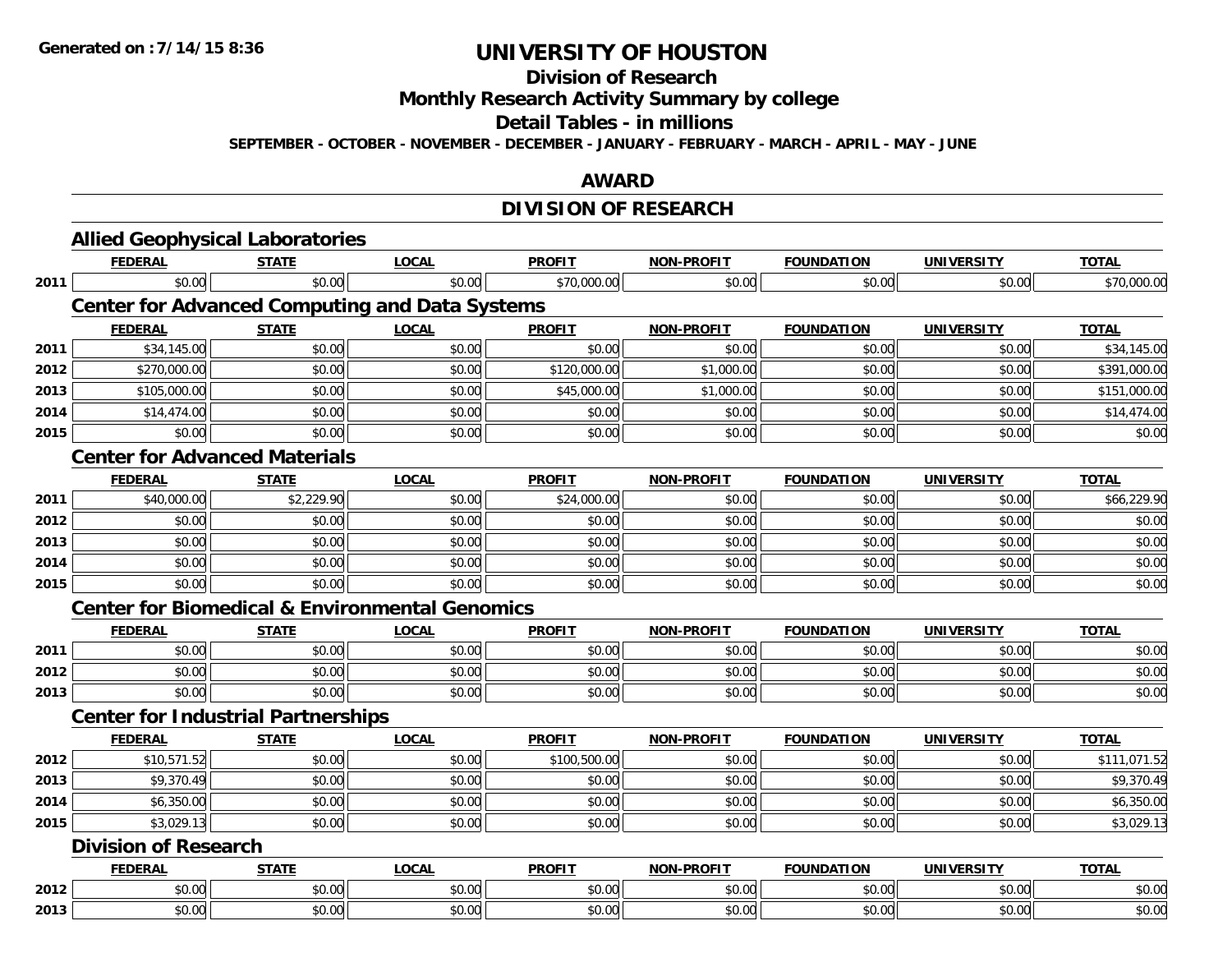## **Division of Research**

**Monthly Research Activity Summary by college**

#### **Detail Tables - in millions**

**SEPTEMBER - OCTOBER - NOVEMBER - DECEMBER - JANUARY - FEBRUARY - MARCH - APRIL - MAY - JUNE**

## **AWARD**

## **DIVISION OF RESEARCH**

|      | <b>Division of Research</b>                       |                 |              |               |                   |                   |                   |                 |
|------|---------------------------------------------------|-----------------|--------------|---------------|-------------------|-------------------|-------------------|-----------------|
|      | <b>FEDERAL</b>                                    | <b>STATE</b>    | <b>LOCAL</b> | <b>PROFIT</b> | <b>NON-PROFIT</b> | <b>FOUNDATION</b> | <b>UNIVERSITY</b> | <b>TOTAL</b>    |
| 2014 | \$0.00                                            | \$0.00          | \$0.00       | \$0.00        | \$0.00            | \$0.00            | \$0.00            | \$0.00          |
| 2015 | \$500.00                                          | \$14,394,302.73 | \$0.00       | \$0.00        | \$0.00            | \$0.00            | \$0.00            | \$14,394,802.73 |
|      | <b>Institute for Molecular Design</b>             |                 |              |               |                   |                   |                   |                 |
|      | <b>FEDERAL</b>                                    | <b>STATE</b>    | <b>LOCAL</b> | <b>PROFIT</b> | <b>NON-PROFIT</b> | <b>FOUNDATION</b> | <b>UNIVERSITY</b> | <b>TOTAL</b>    |
| 2011 | \$0.00                                            | \$0.00          | \$0.00       | \$0.00        | \$0.00            | \$0.00            | \$0.00            | \$0.00          |
|      | <b>National Center for Airborne Laser Mapping</b> |                 |              |               |                   |                   |                   |                 |
|      | <b>FEDERAL</b>                                    | <b>STATE</b>    | <b>LOCAL</b> | <b>PROFIT</b> | <b>NON-PROFIT</b> | <b>FOUNDATION</b> | <b>UNIVERSITY</b> | <b>TOTAL</b>    |
| 2011 | \$239,754.00                                      | \$0.00          | \$0.00       | \$79,959.00   | \$0.00            | \$0.00            | \$0.00            | \$319,713.00    |
| 2012 | \$226,969.40                                      | \$0.00          | \$0.00       | \$0.00        | \$0.00            | \$0.00            | \$0.00            | \$226,969.40    |
| 2013 | \$299,327.30                                      | \$0.00          | \$0.00       | \$0.00        | \$0.00            | \$216,177.00      | \$0.00            | \$515,504.30    |
| 2014 | \$1,665,584.10                                    | \$0.00          | \$0.00       | \$0.00        | \$0.00            | \$0.00            | \$0.00            | \$1,665,584.10  |
| 2015 | \$198,509.40                                      | \$0.00          | \$0.00       | \$0.00        | \$0.00            | \$0.00            | \$240,691.00      | \$439,200.40    |
|      | <b>Office of Contracts and Grants</b>             |                 |              |               |                   |                   |                   |                 |
|      | <b>FEDERAL</b>                                    | <b>STATE</b>    | <b>LOCAL</b> | <b>PROFIT</b> | <b>NON-PROFIT</b> | <b>FOUNDATION</b> | <b>UNIVERSITY</b> | <b>TOTAL</b>    |
| 2011 | \$0.00                                            | \$0.00          | \$0.00       | \$0.00        | \$0.00            | \$367,340.00      | \$0.00            | \$367,340.00    |
| 2012 | \$0.00                                            | \$0.00          | \$0.00       | \$0.00        | \$0.00            | \$11,942.60       | \$0.00            | \$11,942.60     |
| 2013 | \$0.00                                            | \$0.00          | \$0.00       | \$0.00        | \$0.00            | \$420,136.15      | \$0.00            | \$420,136.15    |
|      | <b>TcSUH</b>                                      |                 |              |               |                   |                   |                   |                 |
|      | <b>FEDERAL</b>                                    | <b>STATE</b>    | <b>LOCAL</b> | <b>PROFIT</b> | <b>NON-PROFIT</b> | <b>FOUNDATION</b> | <b>UNIVERSITY</b> | <b>TOTAL</b>    |
| 2011 | \$40,000.00                                       | \$60,000.00     | \$0.00       | \$200,227.00  | \$0.00            | \$0.00            | \$0.00            | \$300,227.00    |
| 2012 | \$70,000.00                                       | \$37,894.80     | \$0.00       | \$100,554.00  | \$0.00            | \$0.00            | \$0.00            | \$208,448.80    |
| 2013 | \$195,000.00                                      | \$37,894.80     | \$0.00       | \$99,321.00   | \$0.00            | \$0.00            | \$0.00            | \$332,215.80    |
| 2014 | \$165,268.15                                      | \$0.00          | \$0.00       | \$0.00        | \$0.00            | \$0.00            | \$0.00            | \$165,268.15    |
| 2015 | \$90,000.00                                       | \$0.00          | \$0.00       | \$16,000.00   | \$0.00            | \$0.00            | \$0.00            | \$106,000.00    |
|      | <b>Texas Obesity Research Center</b>              |                 |              |               |                   |                   |                   |                 |
|      | <b>FEDERAL</b>                                    | <b>STATE</b>    | <b>LOCAL</b> | <b>PROFIT</b> | <b>NON-PROFIT</b> | <b>FOUNDATION</b> | <b>UNIVERSITY</b> | <b>TOTAL</b>    |
| 2011 | \$0.00                                            | \$0.00          | \$0.00       | \$0.00        | \$0.00            | \$0.00            | \$0.00            | \$0.00          |
| 2012 | \$0.00                                            | \$0.00          | \$0.00       | \$0.00        | \$0.00            | \$0.00            | \$0.00            | \$0.00          |
| 2013 | \$0.00                                            | \$0.00          | \$0.00       | \$0.00        | \$0.00            | \$0.00            | \$0.00            | \$0.00          |
| 2014 | \$0.00                                            | \$0.00          | \$0.00       | \$0.00        | \$0.00            | \$0.00            | \$0.00            | \$0.00          |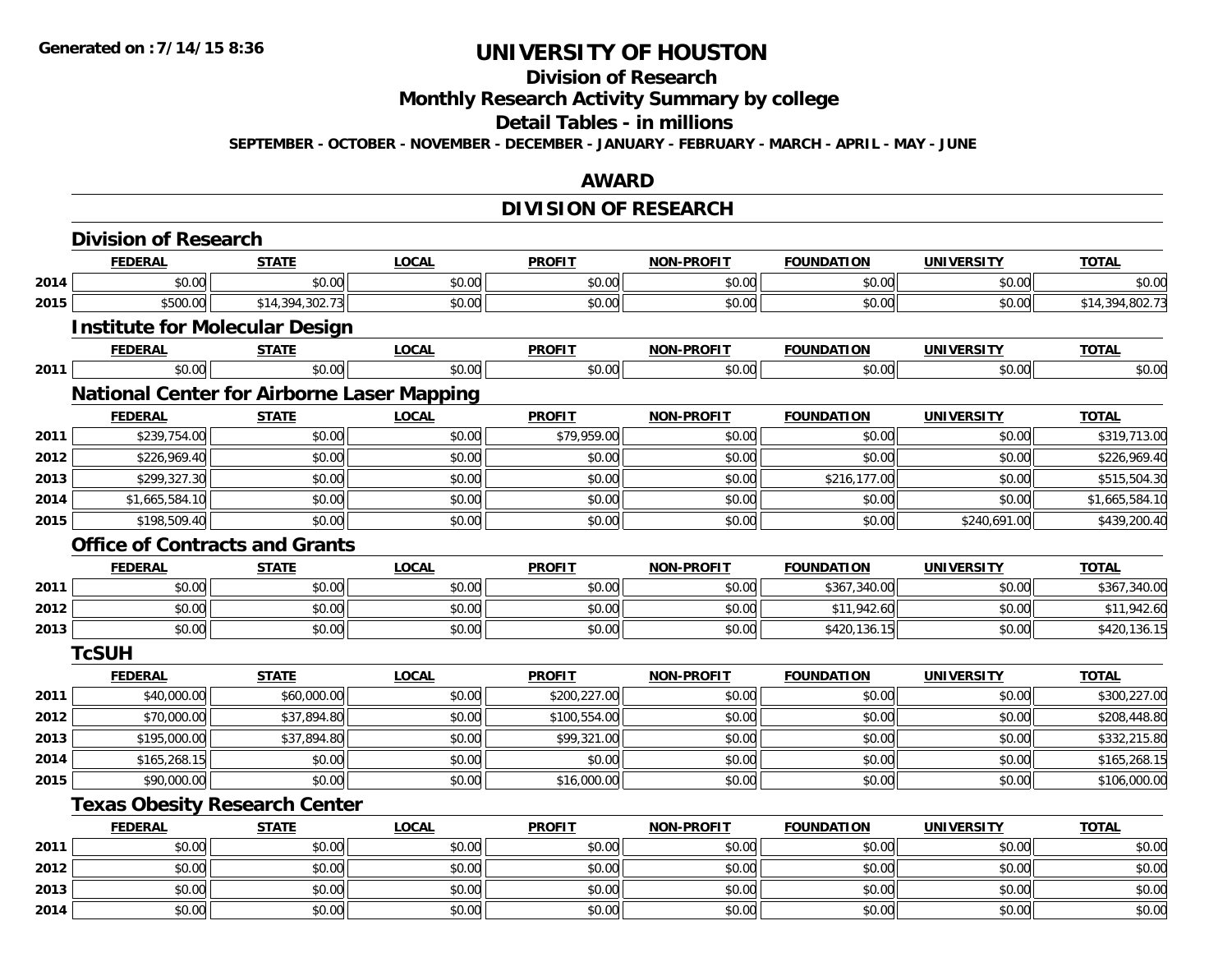## **Division of Research**

**Monthly Research Activity Summary by college**

#### **Detail Tables - in millions**

**SEPTEMBER - OCTOBER - NOVEMBER - DECEMBER - JANUARY - FEBRUARY - MARCH - APRIL - MAY - JUNE**

### **AWARD**

## **DIVISION OF RESEARCH**

#### **Texas Obesity Research Center**

|       | <b>FEDERAL</b>  | <b>STATE</b>    | <b>LOCAL</b> | <b>PROFIT</b> | <b>NON-PROFIT</b> | <b>FOUNDATION</b> | <b>UNIVERSITY</b> | <b>TOTAL</b>    |
|-------|-----------------|-----------------|--------------|---------------|-------------------|-------------------|-------------------|-----------------|
| 2015  | \$0.00          | \$0.00          | \$0.00       | \$0.00        | \$0.00            | \$0.00            | \$0.00            | \$0.00          |
|       | <b>TIMES</b>    |                 |              |               |                   |                   |                   |                 |
|       | <b>FEDERAL</b>  | <b>STATE</b>    | <b>LOCAL</b> | <b>PROFIT</b> | <b>NON-PROFIT</b> | <b>FOUNDATION</b> | <b>UNIVERSITY</b> | <b>TOTAL</b>    |
| 2011  | \$1,799,303.64  | \$8,000.00      | \$0.00       | \$0.00        | \$0.00            | \$0.00            | \$0.00            | \$1,807,303.64  |
| 2012  | \$2,629,288.66  | \$0.00          | \$0.00       | \$0.00        | \$0.00            | \$0.00            | \$0.00            | \$2,629,288.66  |
| 2013  | \$2,108,118.75  | \$29,908.05     | \$0.00       | \$0.00        | \$0.00            | \$0.00            | \$0.00            | \$2,138,026.80  |
| 2014  | \$2,339,264.85  | \$98,197.00     | \$0.00       | \$0.00        | \$8,724.89        | \$0.00            | \$0.00            | \$2,446,186.74  |
| 2015  | \$1,129,194.90  | \$99,999.00     | \$0.00       | \$0.00        | \$0.00            | \$0.00            | \$0.00            | \$1,229,193.90  |
| Total | \$13,689,023.28 | \$14,768,426.28 | \$0.00       | \$855,561.00  | \$10,724.89       | \$1,015,595.75    | \$240,691.00      | \$30,580,022.20 |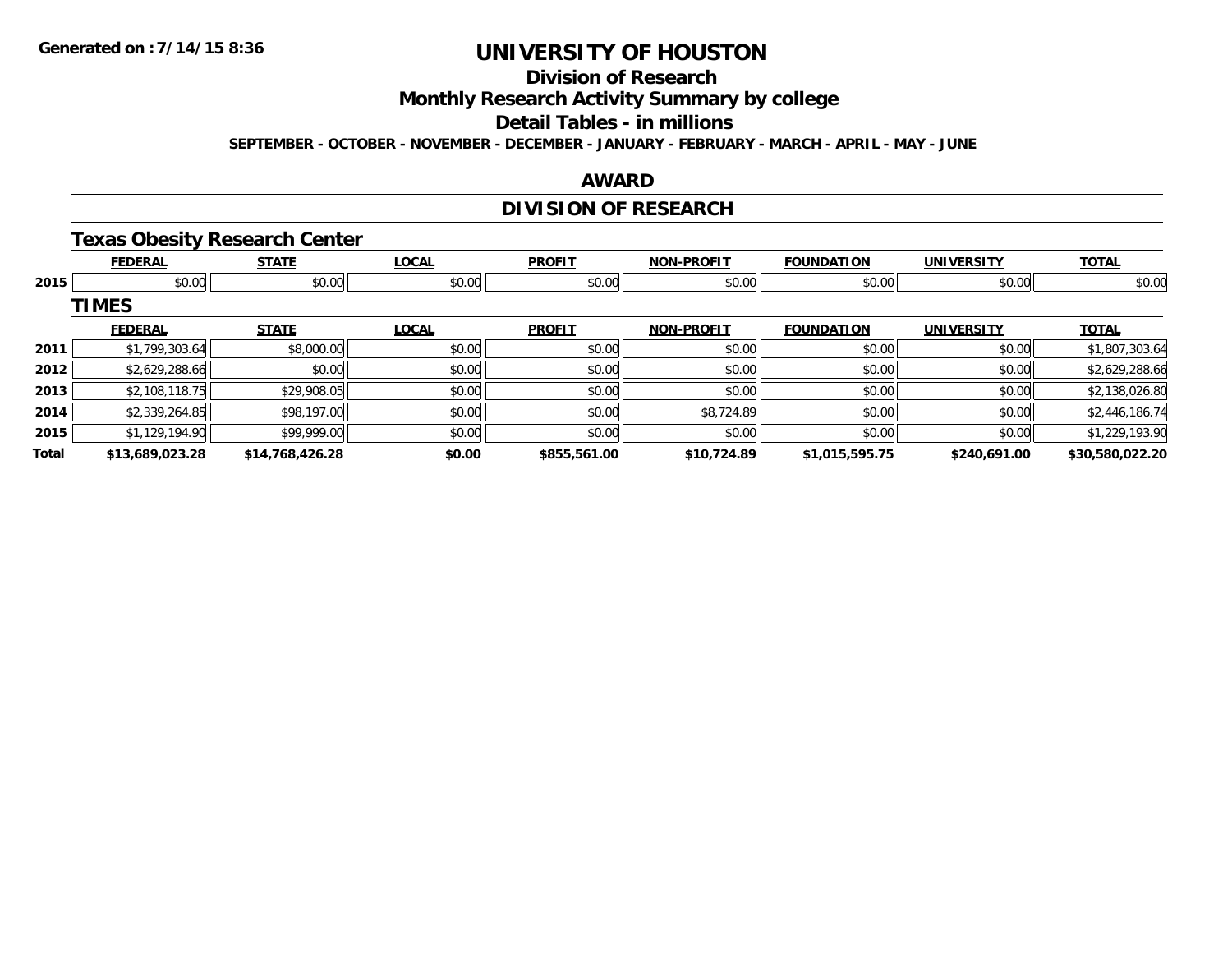## **Division of Research**

## **Monthly Research Activity Summary by college**

### **Detail Tables - in millions**

**SEPTEMBER - OCTOBER - NOVEMBER - DECEMBER - JANUARY - FEBRUARY - MARCH - APRIL - MAY - JUNE**

### **AWARD**

## **GRADUATE COLLEGE OF SOCIAL WORK**

## **Center for Drug and Social Policy Research**

|      | <b>FEDERAL</b>   | <b>STATE</b> | <b>LOCAL</b> | <b>PROFIT</b> | <b>NON-PROFIT</b> | <b>FOUNDATION</b> | <b>UNIVERSITY</b> | <b>TOTAL</b> |
|------|------------------|--------------|--------------|---------------|-------------------|-------------------|-------------------|--------------|
| 2011 | \$100,982.00     | \$0.00       | \$0.00       | \$0.00        | \$0.00            | \$0.00            | \$0.00            | \$100,982.00 |
| 2012 | \$64,167.00      | \$0.00       | \$0.00       | \$0.00        | \$0.00            | \$0.00            | \$0.00            | \$64,167.00  |
| 2013 | \$6,097.29       | \$0.00       | \$0.00       | \$0.00        | \$0.00            | \$0.00            | \$0.00            | \$6,097.29   |
| 2014 | \$395,861.00     | \$0.00       | \$0.00       | \$0.00        | \$0.00            | \$0.00            | \$0.00            | \$395,861.00 |
| 2015 | \$767,513.87     | \$0.00       | \$0.00       | \$0.00        | \$0.00            | \$0.00            | \$0.00            | \$767,513.87 |
|      | ________________ |              |              |               |                   |                   |                   |              |

#### **Center for Health Equities & Evaluation Research**

|      | <u>FEDERAL</u> | <u>STATE</u> | <u>LOCAL</u> | <b>PROFIT</b> | <b>NON-PROFIT</b> | <b>FOUNDATION</b> | <b>UNIVERSITY</b> | <b>TOTAL</b> |
|------|----------------|--------------|--------------|---------------|-------------------|-------------------|-------------------|--------------|
| 2012 | \$354,222.55   | \$0.00       | \$0.00       | \$0.00        | \$0.00            | \$0.00            | \$35,000.00       | \$389,222.55 |
| 2013 | \$249,359.00   | \$0.00       | \$0.00       | \$0.00        | \$0.00            | \$0.00            | \$0.00            | \$249,359.00 |
| 2014 | \$206,260.00   | \$0.00       | \$0.00       | \$0.00        | \$0.00            | \$0.00            | \$0.00            | \$206,260.00 |
| 2015 | \$149,652.00   | \$0.00       | \$0.00       | \$0.00        | \$0.00            | \$0.00            | \$0.00            | \$149,652.00 |

## **Child & Family for Innovative Research**

|      | <b>FEDERAL</b> | <u>STATE</u> | <u>LOCAL</u> | <b>PROFIT</b> | <b>NON-PROFIT</b> | <b>FOUNDATION</b> | <b>UNIVERSITY</b> | <b>TOTAL</b> |
|------|----------------|--------------|--------------|---------------|-------------------|-------------------|-------------------|--------------|
| 2011 | \$468,649.62   | \$0.00       | \$0.00       | \$0.00        | \$0.00            | \$1,146.30        | \$0.00            | \$469.795.92 |
| 2012 | \$72,240.79    | \$0.00       | \$56,704.00  | \$176,507.00  | \$0.00            | \$0.00            | \$0.00            | \$305,451.79 |
| 2013 | \$521,422.59   | \$120,342.00 | \$0.00       | \$100,000.00  | \$0.00            | \$0.00            | \$0.00            | \$741,764.59 |
| 2014 | \$11,777.64    | \$88,274.00  | \$0.00       | \$0.00        | \$80,000.00       | \$19,250.00       | \$0.00            | \$199,301.64 |
| 2015 | \$743,829.82   | \$0.00       | \$0.00       | \$0.00        | \$0.00            | \$0.00            | \$0.00            | \$743,829.82 |

### **Community Projects - Social Work**

|      | <b>FEDERAL</b> | $- - - - -$ | $\sim$<br>.vurl        | <b>PROFIT</b>  | <b>DDAEIT</b><br><b>MAR</b> | INDA                         | <b>INIVE</b><br>---- | <b>TOTAL</b>            |
|------|----------------|-------------|------------------------|----------------|-----------------------------|------------------------------|----------------------|-------------------------|
| 2012 |                | $\sim$      | - -<br>$\sim$<br>יש.טי | ሶስ ሰሰ<br>vv.vv | $\sim$ 0.0<br>,u.uu         | $\uparrow$ $\wedge$<br>טט.טע | $\sim$ 00<br>JU.UU   | .01 <sup>o</sup><br>. . |

## **Dean, Social Work**

|              | <b>FEDERAL</b> | <b>STATE</b> | <u>LOCAL</u> | <b>PROFIT</b> | <b>NON-PROFIT</b> | <b>FOUNDATION</b> | <b>UNIVERSITY</b> | <b>TOTAL</b>   |
|--------------|----------------|--------------|--------------|---------------|-------------------|-------------------|-------------------|----------------|
| 2011         | \$205,050.00   | \$0.00       | \$0.00       | \$0.00        | \$0.00            | \$0.00            | \$0.00            | \$205,050.00   |
| 2012         | \$16,568.50    | \$0.00       | \$0.00       | \$0.00        | \$0.00            | \$0.00            | \$0.00            | \$16,568.50    |
| 2013         | \$0.00         | \$0.00       | \$0.00       | \$0.00        | \$0.00            | \$0.00            | \$0.00            | \$0.00         |
| 2014         | \$0.00         | \$0.00       | \$0.00       | \$0.00        | \$0.00            | \$0.00            | \$0.00            | \$0.00         |
| 2015         | \$0.00         | \$0.00       | \$0.00       | \$0.00        | \$0.00            | \$0.00            | \$0.00            | \$0.00         |
| <b>Total</b> | \$4,336,596.57 | \$208,616.00 | \$56,704.00  | \$276,507.00  | \$80,000.00       | \$20,396.30       | \$35,000.00       | \$5,013,819.87 |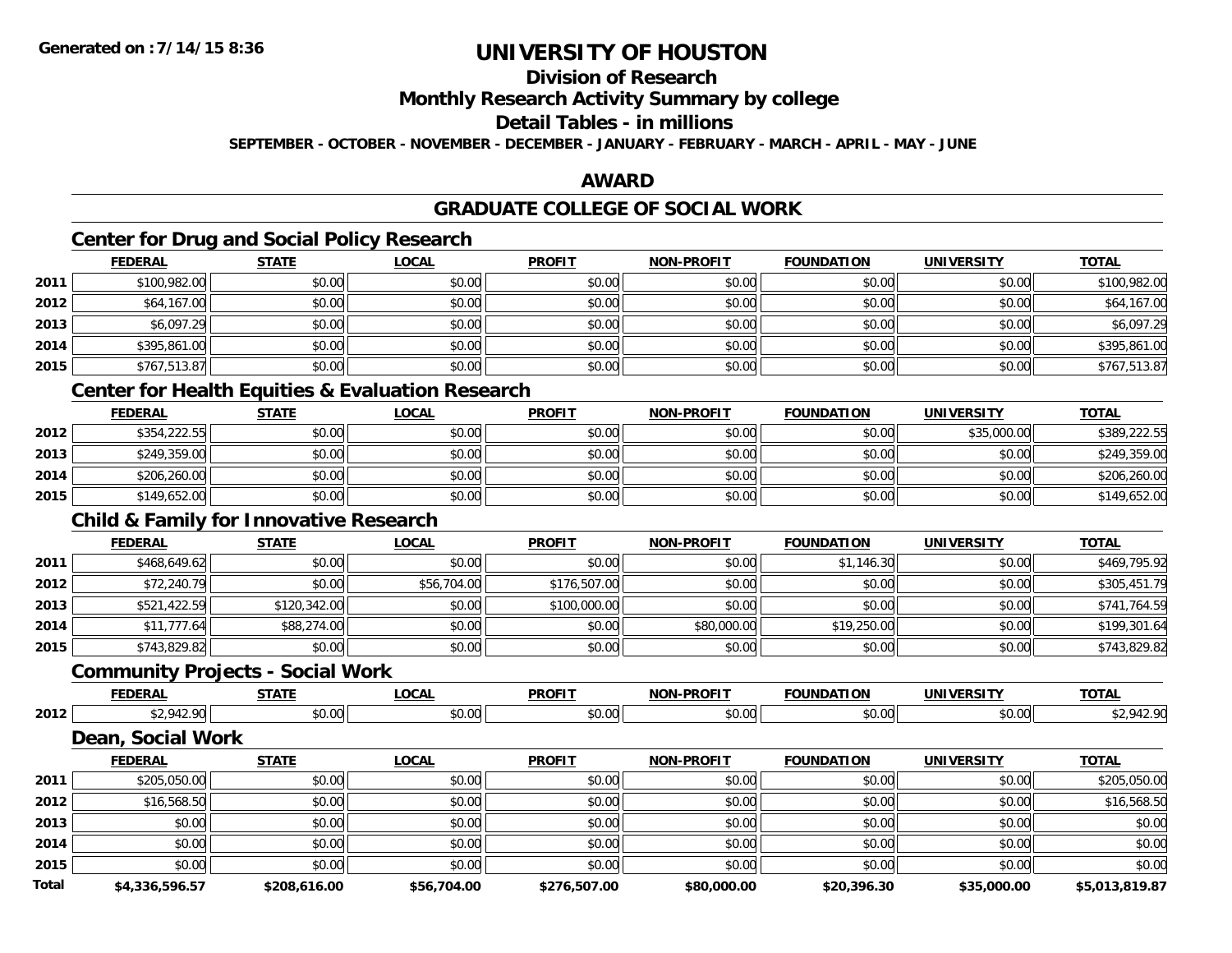## **Division of Research**

## **Monthly Research Activity Summary by college**

#### **Detail Tables - in millions**

**SEPTEMBER - OCTOBER - NOVEMBER - DECEMBER - JANUARY - FEBRUARY - MARCH - APRIL - MAY - JUNE**

## **AWARD**

### **HILTON COLLEGE OF HOTEL AND RESTAURANT MANAGEMENT**

### **Hotel and Restaurant Management**

|       | <b>FEDERAL</b> | <u>STATE</u> | <u>LOCAL</u> | <b>PROFIT</b> | <b>NON-PROFIT</b> | <b>FOUNDATION</b> | <b>UNIVERSITY</b> | <b>TOTAL</b>   |
|-------|----------------|--------------|--------------|---------------|-------------------|-------------------|-------------------|----------------|
| 2011  | \$173,995.00   | \$190,500.00 | \$0.00       | \$0.00        | \$27,280.00       | \$0.00            | \$0.00            | \$391,775.00   |
| 2012  | \$58,837.68    | \$103,763.44 | \$0.00       | \$1,500.00    | \$10,887.00       | \$0.00            | \$0.00            | \$174,988.12   |
| 2013  | \$106,747.00   | \$0.00       | \$0.00       | \$0.00        | \$0.00            | \$0.00            | \$0.00            | \$106,747.00   |
| 2014  | \$689,012.00   | \$0.00       | \$0.00       | \$0.00        | \$0.00            | \$58,902.00       | \$0.00            | \$747,914.00   |
| Total | \$1,028,591.68 | \$294,263.44 | \$0.00       | \$1,500.00    | \$38,167.00       | \$58,902.00       | \$0.00            | \$1,421,424.12 |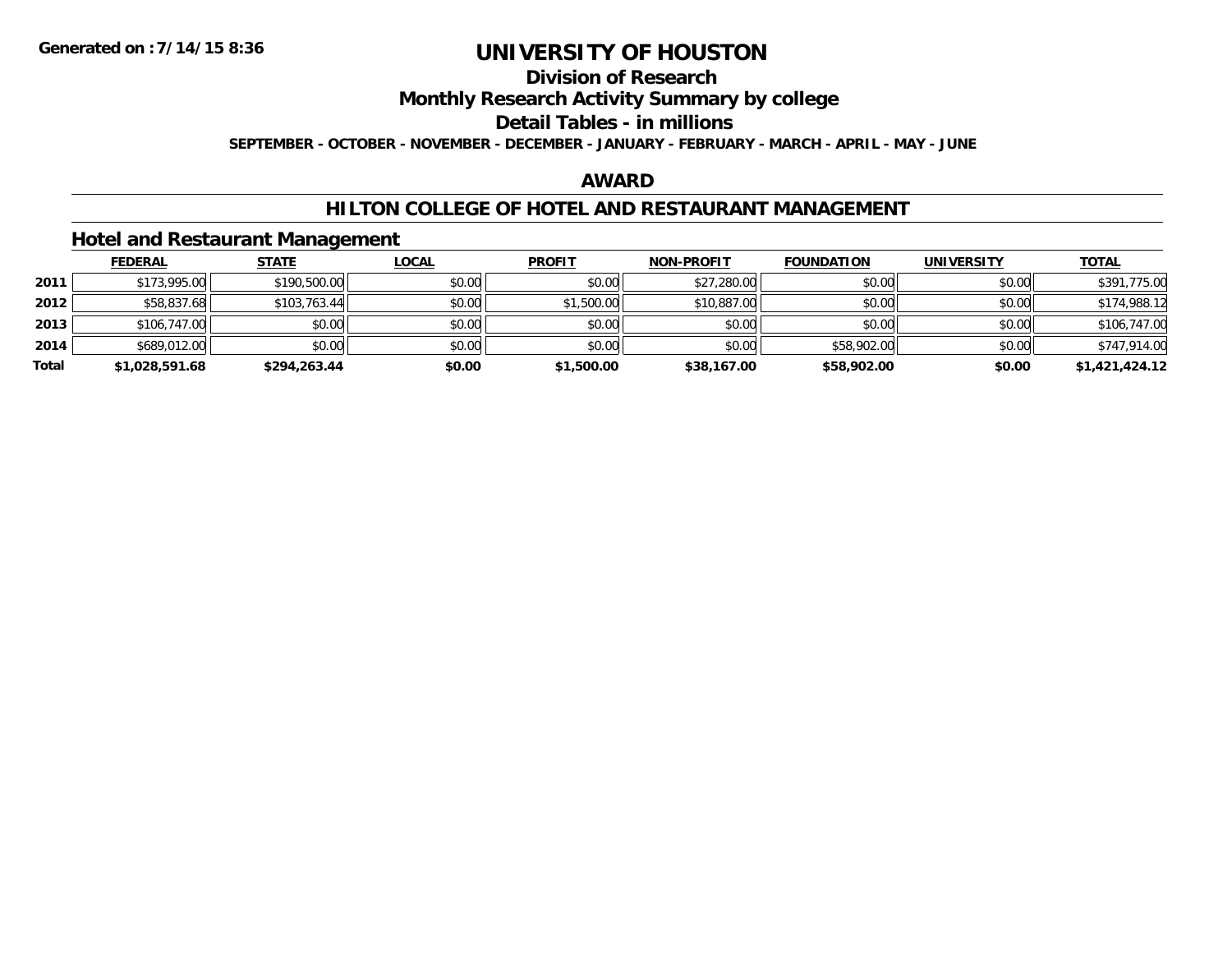## **Division of Research**

**Monthly Research Activity Summary by college**

#### **Detail Tables - in millions**

**SEPTEMBER - OCTOBER - NOVEMBER - DECEMBER - JANUARY - FEBRUARY - MARCH - APRIL - MAY - JUNE**

#### **AWARD**

#### **HONORS COLLEGE**

## **Dean, Honors College**

|       | <b>FEDERAL</b> | <b>STATE</b> | <b>LOCAL</b> | <b>PROFIT</b> | <b>NON-PROFIT</b> | <b>FOUNDATION</b> | <b>UNIVERSITY</b> | <b>TOTAL</b> |
|-------|----------------|--------------|--------------|---------------|-------------------|-------------------|-------------------|--------------|
| 2011  | \$0.00         | \$0.00       | \$0.00       | \$0.00        | \$53,185.50       | \$0.00            | \$0.00            | \$53,185.50  |
| 2012  | \$34,951.70    | \$0.00       | \$0.00       | \$0.00        | \$0.00            | \$0.00            | \$0.00            | \$34,951.70  |
| 2013  | \$0.00         | \$0.00       | \$0.00       | \$0.00        | \$0.00            | \$6,070.64        | \$0.00            | \$6,070.64   |
| 2014  | \$0.00         | \$0.00       | \$0.00       | \$0.00        | \$0.00            | \$2,807.84        | \$0.00            | \$2,807.84   |
| Total | \$34,951.70    | \$0.00       | \$0.00       | \$0.00        | \$53,185.50       | \$8,878.48        | \$0.00            | \$97,015.68  |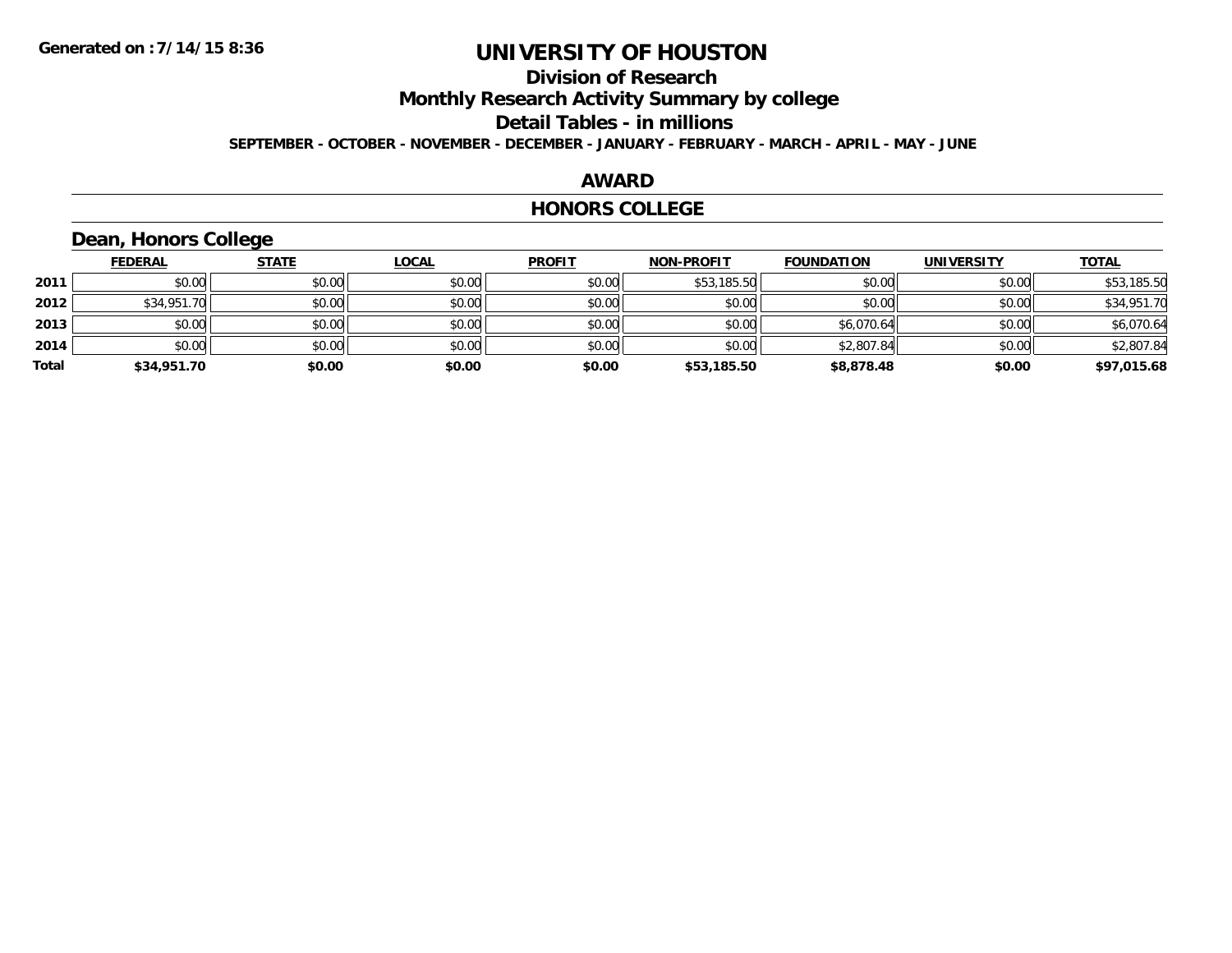## **Division of Research**

**Monthly Research Activity Summary by college**

#### **Detail Tables - in millions**

**SEPTEMBER - OCTOBER - NOVEMBER - DECEMBER - JANUARY - FEBRUARY - MARCH - APRIL - MAY - JUNE**

#### **AWARDLIBRARY Administration, Library FEDERAL STATE LOCAL PROFIT NON-PROFIT FOUNDATION UNIVERSITY TOTALTOTAL 2011**1 \$19,863.00 \$0.00 \$0.00 \$0.00 \$0.00 \$0.00 \$0.00 \$0.00 \$0.00 \$0.00 \$0.00 \$0.00 \$0.00 \$19,863.00 **2013** $\textbf{3} \quad \textbf{\textcolor{blue}{\textbf{50.00}}} \quad \textbf{\textcolor{blue}{\textbf{50.00}}} \quad \textbf{\textcolor{blue}{\textbf{50.00}}} \quad \textbf{\textcolor{blue}{\textbf{50.00}}} \quad \textbf{\textcolor{blue}{\textbf{50.00}}} \quad \textbf{\textcolor{blue}{\textbf{50.00}}} \quad \textbf{\textcolor{blue}{\textbf{50.00}}} \quad \textbf{\textcolor{blue}{\textbf{50.00}}} \quad \textbf{\textcolor{blue}{\textbf{50.00}}} \quad \textbf{\textcolor{blue}{\textbf{50.00}}} \quad \text$ **Total\$19,863.00 \$0.00 \$0.00 \$0.00 \$0.00 \$0.00 \$0.00 \$19,863.00**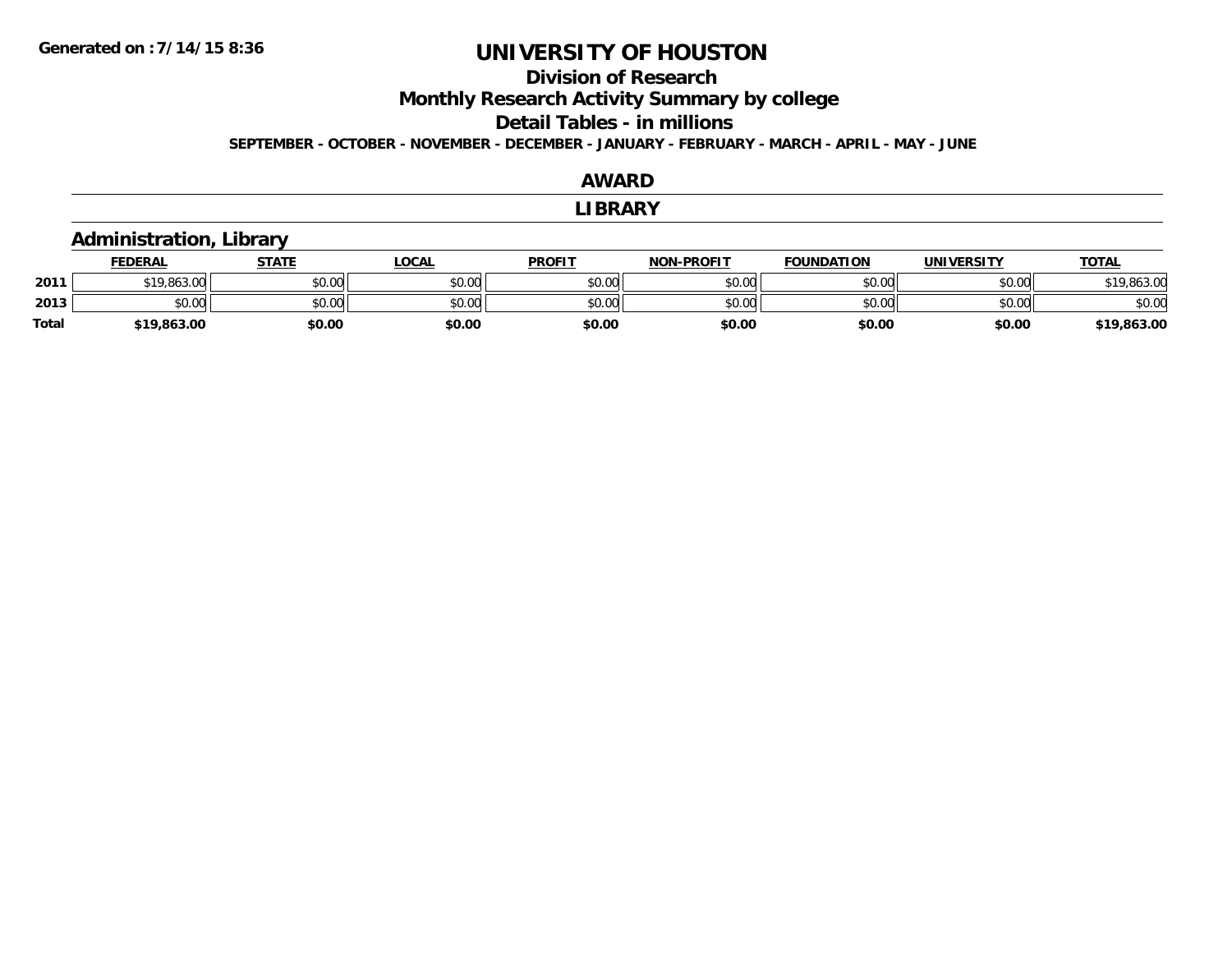#### **Division of Research**

**Monthly Research Activity Summary by college**

**Detail Tables - in millions**

**SEPTEMBER - OCTOBER - NOVEMBER - DECEMBER - JANUARY - FEBRUARY - MARCH - APRIL - MAY - JUNE**

## **AWARD**

### **OTHER OUTSIDE ORGANIZATIONS USED FOR CPHS LOGINS**

| Center       |         |              |        |               |                   |                   |                   |              |  |
|--------------|---------|--------------|--------|---------------|-------------------|-------------------|-------------------|--------------|--|
|              | FEDERAI | <b>STATE</b> | LOCAI  | <b>PROFIT</b> | <b>NON-PROFIT</b> | <b>FOUNDATION</b> | <b>UNIVERSITY</b> | <b>TOTAL</b> |  |
| 2014         | \$0.00  | \$0.00       | \$0.00 | \$0.00        | \$0.00            | \$0.00            | \$0.00            | \$0.00       |  |
| <b>Total</b> | \$0.00  | \$0.00       | \$0.00 | \$0.00        | \$0.00            | \$0.00            | \$0.00            | \$0.00       |  |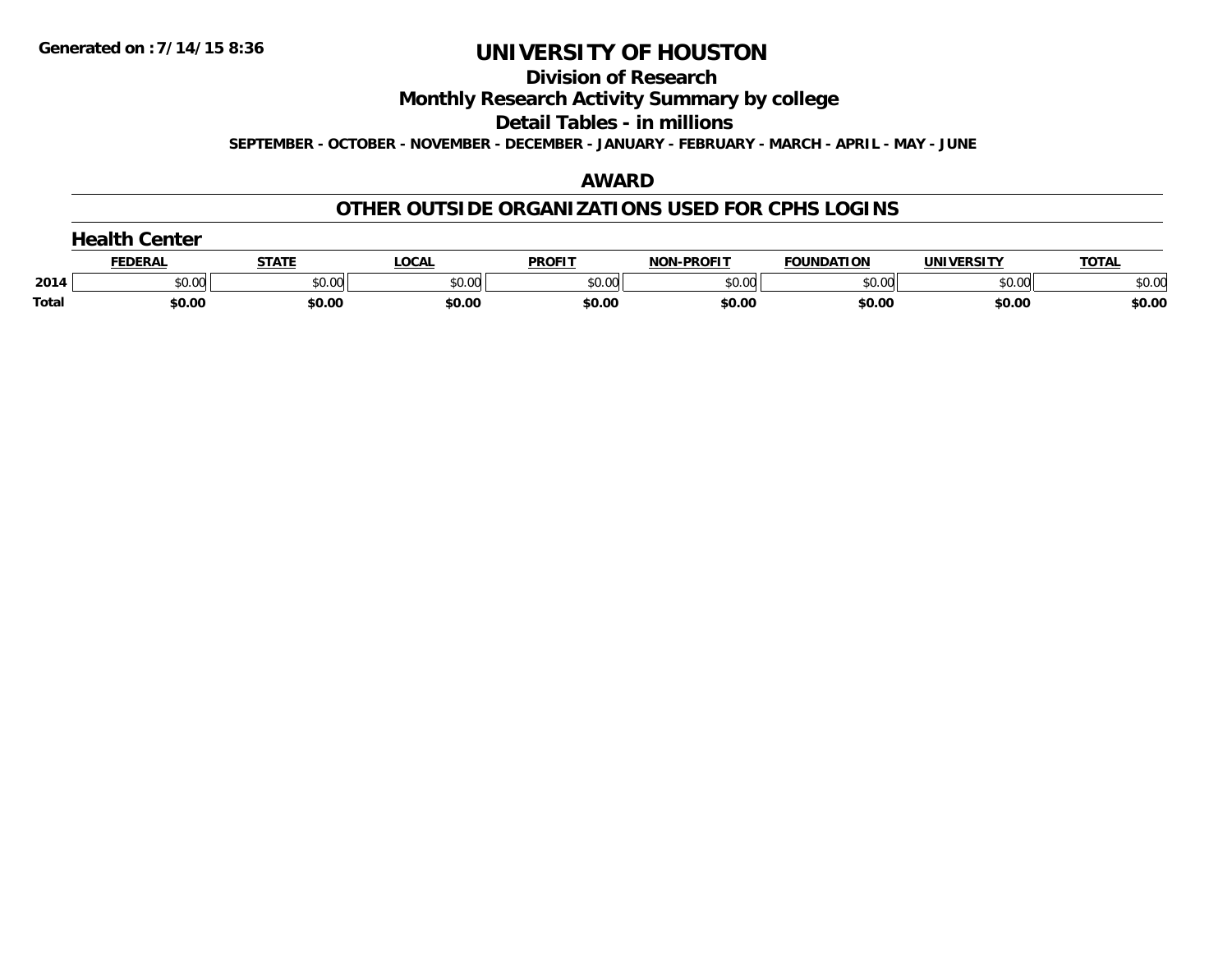## **Division of Research**

**Monthly Research Activity Summary by college**

#### **Detail Tables - in millions**

**SEPTEMBER - OCTOBER - NOVEMBER - DECEMBER - JANUARY - FEBRUARY - MARCH - APRIL - MAY - JUNE**

### **AWARD**

#### **PRESIDENT**

#### **Office of the President**

|              | <b>FEDERAL</b> | <b>STATE</b> | <b>LOCAL</b> | <b>PROFIT</b> | <b>NON-PROFIT</b> | <b>FOUNDATION</b> | <b>UNIVERSITY</b> | <b>TOTAL</b> |
|--------------|----------------|--------------|--------------|---------------|-------------------|-------------------|-------------------|--------------|
| 2011         | \$0.00         | \$0.00       | \$0.00       | \$0.00        | \$0.00            | \$0.00            | \$0.00            | \$0.00       |
| 2014         | \$0.00         | \$0.00       | \$0.00       | \$0.00        | \$0.00            | \$0.00            | \$0.00            | \$0.00       |
| 2015         | \$0.00         | \$0.00       | \$0.00       | \$0.00        | \$0.00            | \$0.00            | \$0.00            | \$0.00       |
| <b>Total</b> | \$0.00         | \$0.00       | \$0.00       | \$0.00        | \$0.00            | \$0.00            | \$0.00            | \$0.00       |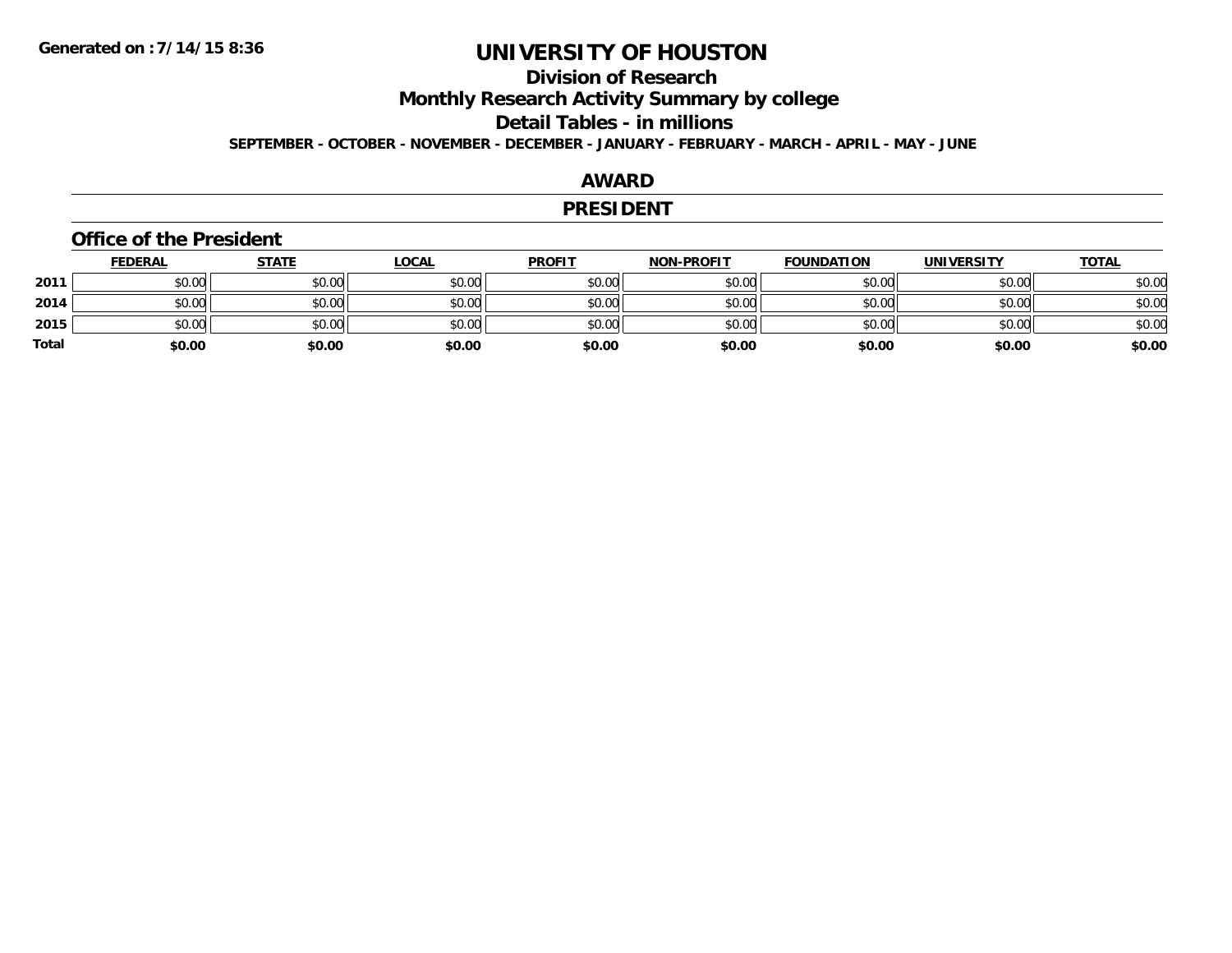#### **Division of Research**

**Monthly Research Activity Summary by college**

#### **Detail Tables - in millions**

**SEPTEMBER - OCTOBER - NOVEMBER - DECEMBER - JANUARY - FEBRUARY - MARCH - APRIL - MAY - JUNE**

### **AWARD**

### **SENIOR V.P. FOR ACADEMIC AFFAIRS AND PROVOST**

|      | <b>Challenger Program</b>                           |              |              |               |                   |                   |                   |              |
|------|-----------------------------------------------------|--------------|--------------|---------------|-------------------|-------------------|-------------------|--------------|
|      | <b>FEDERAL</b>                                      | <b>STATE</b> | <b>LOCAL</b> | <b>PROFIT</b> | <b>NON-PROFIT</b> | <b>FOUNDATION</b> | <b>UNIVERSITY</b> | <b>TOTAL</b> |
| 2011 | \$0.00                                              | \$0.00       | \$0.00       | \$0.00        | \$0.00            | \$0.00            | \$0.00            | \$0.00       |
| 2012 | \$0.00                                              | \$0.00       | \$0.00       | \$0.00        | \$0.00            | \$0.00            | \$0.00            | \$0.00       |
| 2013 | \$0.00                                              | \$0.00       | \$0.00       | \$0.00        | \$0.00            | \$0.00            | \$0.00            | \$0.00       |
| 2014 | \$0.00                                              | \$0.00       | \$0.00       | \$0.00        | \$0.00            | \$0.00            | \$0.00            | \$0.00       |
| 2015 | \$0.00                                              | \$0.00       | \$0.00       | \$0.00        | \$0.00            | \$0.00            | \$0.00            | \$0.00       |
|      | <b>Learning Support Services</b>                    |              |              |               |                   |                   |                   |              |
|      | <b>FEDERAL</b>                                      | <b>STATE</b> | <b>LOCAL</b> | <b>PROFIT</b> | <b>NON-PROFIT</b> | <b>FOUNDATION</b> | <b>UNIVERSITY</b> | <b>TOTAL</b> |
| 2012 | \$0.00                                              | \$0.00       | \$0.00       | \$0.00        | \$0.00            | \$0.00            | \$0.00            | \$0.00       |
|      | <b>Office of Admissions</b>                         |              |              |               |                   |                   |                   |              |
|      | <b>FEDERAL</b>                                      | <b>STATE</b> | <b>LOCAL</b> | <b>PROFIT</b> | <b>NON-PROFIT</b> | <b>FOUNDATION</b> | <b>UNIVERSITY</b> | <b>TOTAL</b> |
| 2011 | \$0.00                                              | \$0.00       | \$0.00       | \$0.00        | \$0.00            | \$0.00            | \$0.00            | \$0.00       |
|      | <b>Senior V.P. for Academic Affairs and Provost</b> |              |              |               |                   |                   |                   |              |
|      | <b>FEDERAL</b>                                      | <b>STATE</b> | <b>LOCAL</b> | <b>PROFIT</b> | <b>NON-PROFIT</b> | <b>FOUNDATION</b> | <b>UNIVERSITY</b> | <b>TOTAL</b> |
| 2012 | \$0.00                                              | \$0.00       | \$0.00       | \$75,000.00   | \$0.00            | \$0.00            | \$0.00            | \$75,000.00  |
|      | <b>Student Support Services</b>                     |              |              |               |                   |                   |                   |              |
|      | <b>FEDERAL</b>                                      | <b>STATE</b> | <b>LOCAL</b> | <b>PROFIT</b> | <b>NON-PROFIT</b> | <b>FOUNDATION</b> | <b>UNIVERSITY</b> | <b>TOTAL</b> |
| 2014 | \$0.00                                              | \$0.00       | \$0.00       | \$0.00        | \$0.00            | \$0.00            | \$0.00            | \$0.00       |
|      | <b>UH Energy</b>                                    |              |              |               |                   |                   |                   |              |
|      | <b>FEDERAL</b>                                      | <b>STATE</b> | <b>LOCAL</b> | <b>PROFIT</b> | <b>NON-PROFIT</b> | <b>FOUNDATION</b> | <b>UNIVERSITY</b> | <b>TOTAL</b> |
| 2015 | \$0.00                                              | \$0.00       | \$0.00       | \$0.00        | \$0.00            | \$0.00            | \$0.00            | \$0.00       |
|      | <b>Undergraduate Scholars</b>                       |              |              |               |                   |                   |                   |              |
|      | <b>FEDERAL</b>                                      | <b>STATE</b> | <b>LOCAL</b> | <b>PROFIT</b> | <b>NON-PROFIT</b> | <b>FOUNDATION</b> | <b>UNIVERSITY</b> | <b>TOTAL</b> |
| 2011 | \$0.00                                              | \$29,456.00  | \$0.00       | \$0.00        | \$0.00            | \$0.00            | \$0.00            | \$29,456.00  |
| 2012 | \$0.00                                              | \$19,051.00  | \$0.00       | \$0.00        | \$0.00            | \$0.00            | \$0.00            | \$19,051.00  |
| 2013 | \$0.00                                              | \$19,050.00  | \$0.00       | \$0.00        | \$0.00            | \$0.00            | \$0.00            | \$19,050.00  |
| 2014 | \$0.00                                              | \$20,330.00  | \$0.00       | \$0.00        | \$0.00            | \$0.00            | \$0.00            | \$20,330.00  |
|      | <b>Undergraduate Student Success</b>                |              |              |               |                   |                   |                   |              |
|      | <b>FEDERAL</b>                                      | <b>STATE</b> | <b>LOCAL</b> | <b>PROFIT</b> | <b>NON-PROFIT</b> | <b>FOUNDATION</b> | <b>UNIVERSITY</b> | <b>TOTAL</b> |
| 2011 | \$0.00                                              | \$0.00       | \$0.00       | \$0.00        | \$0.00            | \$0.00            | \$0.00            | \$0.00       |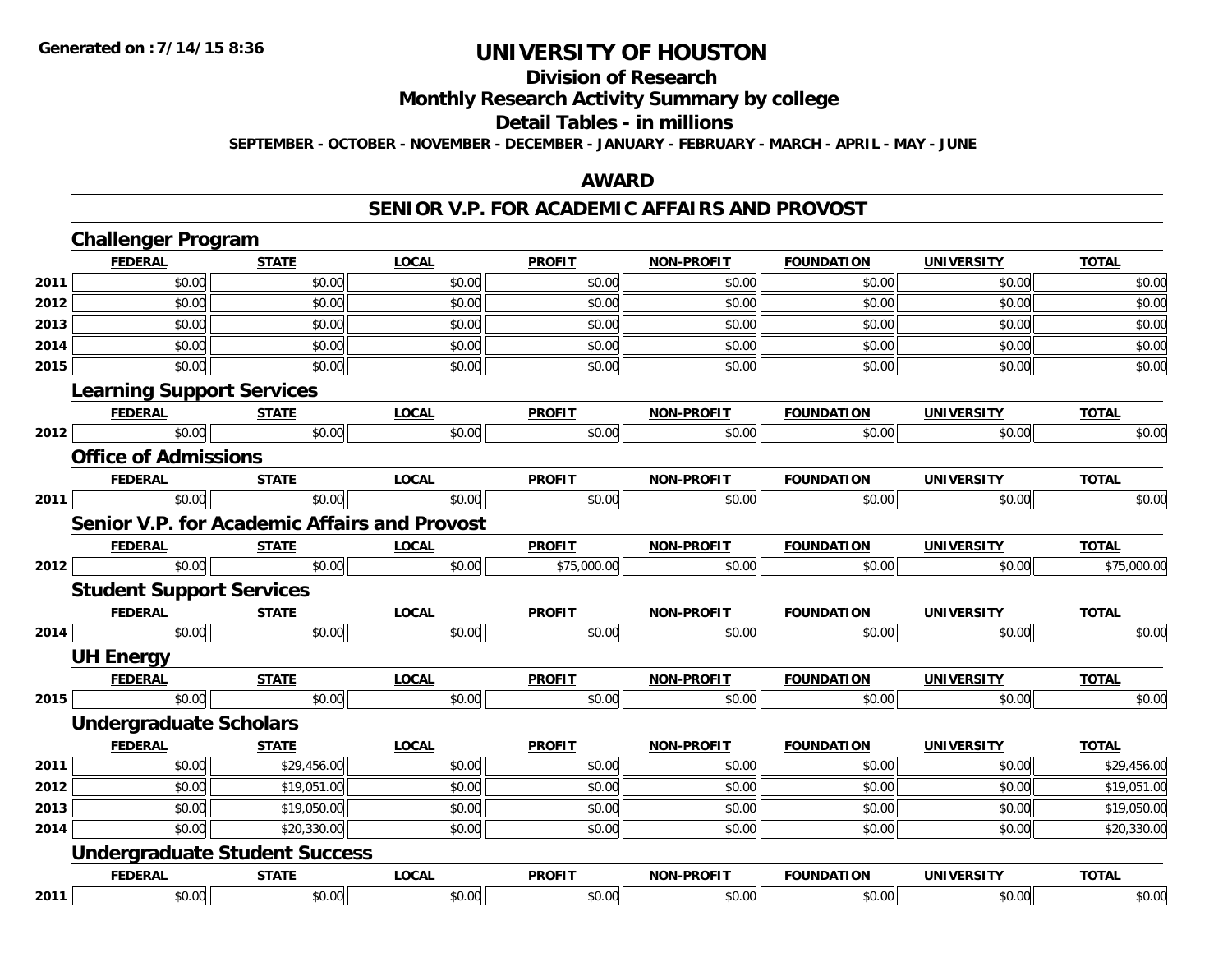## **Division of Research**

**Monthly Research Activity Summary by college**

## **Detail Tables - in millions**

**SEPTEMBER - OCTOBER - NOVEMBER - DECEMBER - JANUARY - FEBRUARY - MARCH - APRIL - MAY - JUNE**

### **AWARD**

### **SENIOR V.P. FOR ACADEMIC AFFAIRS AND PROVOST**

#### **Undergraduate Student Success**

|      | <u>FEDERAL</u> | <b>STATE</b>            | <b>_OCAL</b>  | <b>PROFIT</b> | <b>NON-PROFIT</b> | <b>FOUNDATION</b> | <b>UNIVERSITY</b> | <b>TOTAL</b> |
|------|----------------|-------------------------|---------------|---------------|-------------------|-------------------|-------------------|--------------|
| 2013 | \$0.00         | 0.000.00<br><b>¢120</b> | 0000<br>DU.UU | \$0.00        | \$0.00            | \$0.00            | \$0.00            | 0.000.00     |
| 2014 | \$0.00         | ,000.00<br>*16.         | \$0.00        | \$0.00        | \$0.00            | \$0.00            | \$0.00            | \$10,000.00  |
| 2015 | \$0.00         | \$0.00                  | \$0.00        | \$0.00        | \$0.00            | \$0.00            | \$0.00            | \$0.00       |

## **Undergraduate Student Success Center**

|       | <b>FEDERAL</b> | <b>STATE</b> | <b>LOCAL</b> | <b>PROFIT</b> | <b>NON-PROFIT</b> | <b>FOUNDATION</b> | <b>UNIVERSITY</b> | <b>TOTAL</b>   |
|-------|----------------|--------------|--------------|---------------|-------------------|-------------------|-------------------|----------------|
| 2011  | \$311,018.00   | \$0.00       | \$0.00       | \$0.00        | \$75,759.00       | \$0.00            | \$0.00            | \$386,777.00   |
| 2012  | \$301,376.00   | \$134,767.00 | \$0.00       | \$0.00        | \$77,158.00       | \$0.00            | \$0.00            | \$513,301.00   |
| 2013  | \$378,534.00   | \$134,767.00 | \$0.00       | \$0.00        | \$0.00            | \$0.00            | \$0.00            | \$513,301.00   |
| 2014  | \$364,114.00   | \$134,767.00 | \$0.00       | \$0.00        | \$0.00            | \$0.00            | \$0.00            | \$498,881.00   |
| 2015  | \$301,376.00   | \$137,767.00 | \$0.00       | \$0.00        | \$78,500.00       | \$0.00            | \$0.00            | \$517,643.00   |
| Total | \$1,656,418.00 | \$769,955.00 | \$0.00       | \$75,000.00   | \$231,417.00      | \$0.00            | \$0.00            | \$2,732,790.00 |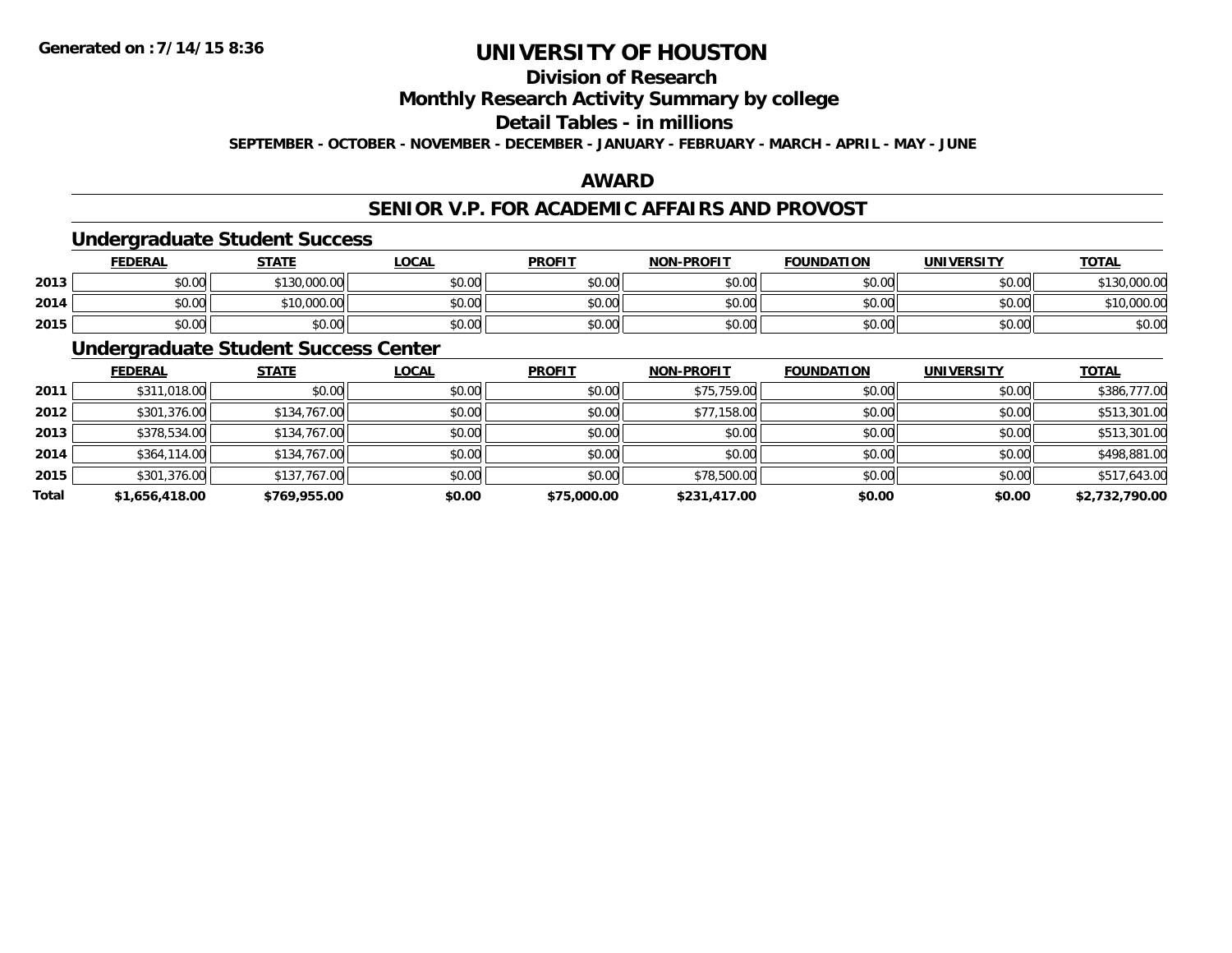## **Division of Research**

**Monthly Research Activity Summary by college**

#### **Detail Tables - in millions**

**SEPTEMBER - OCTOBER - NOVEMBER - DECEMBER - JANUARY - FEBRUARY - MARCH - APRIL - MAY - JUNE**

### **AWARD**

#### **UH LAW CENTER**

|       | Dean, Law      |              |              |               |                   |                   |                   |                |
|-------|----------------|--------------|--------------|---------------|-------------------|-------------------|-------------------|----------------|
|       | <b>FEDERAL</b> | <b>STATE</b> | <b>LOCAL</b> | <b>PROFIT</b> | <b>NON-PROFIT</b> | <b>FOUNDATION</b> | <b>UNIVERSITY</b> | <b>TOTAL</b>   |
| 2013  | \$0.00         | \$0.00       | \$0.00       | \$0.00        | \$0.00            | \$0.00            | \$0.00            | \$0.00         |
|       | Law-UH         |              |              |               |                   |                   |                   |                |
|       | <b>FEDERAL</b> | <b>STATE</b> | <b>LOCAL</b> | <b>PROFIT</b> | <b>NON-PROFIT</b> | <b>FOUNDATION</b> | <b>UNIVERSITY</b> | <b>TOTAL</b>   |
| 2011  | \$78,170.00    | \$50,000.00  | \$0.00       | \$0.00        | \$0.00            | \$0.00            | \$0.00            | \$128,170.00   |
| 2012  | \$19,507.90    | \$160,000.00 | \$0.00       | \$0.00        | \$0.00            | \$0.00            | \$0.00            | \$179,507.90   |
| 2013  | \$126,266.60   | \$114,000.00 | \$0.00       | \$0.00        | \$0.00            | \$0.00            | \$0.00            | \$240,266.60   |
| 2014  | \$28,145.65    | \$314,000.00 | \$0.00       | \$0.00        | \$0.00            | \$0.00            | \$0.00            | \$342,145.65   |
| 2015  | \$158,976.70   | \$114,000.00 | \$0.00       | \$0.00        | \$0.00            | \$0.00            | \$0.00            | \$272,976.70   |
| Total | \$411,066.85   | \$752,000.00 | \$0.00       | \$0.00        | \$0.00            | \$0.00            | \$0.00            | \$1,163,066.85 |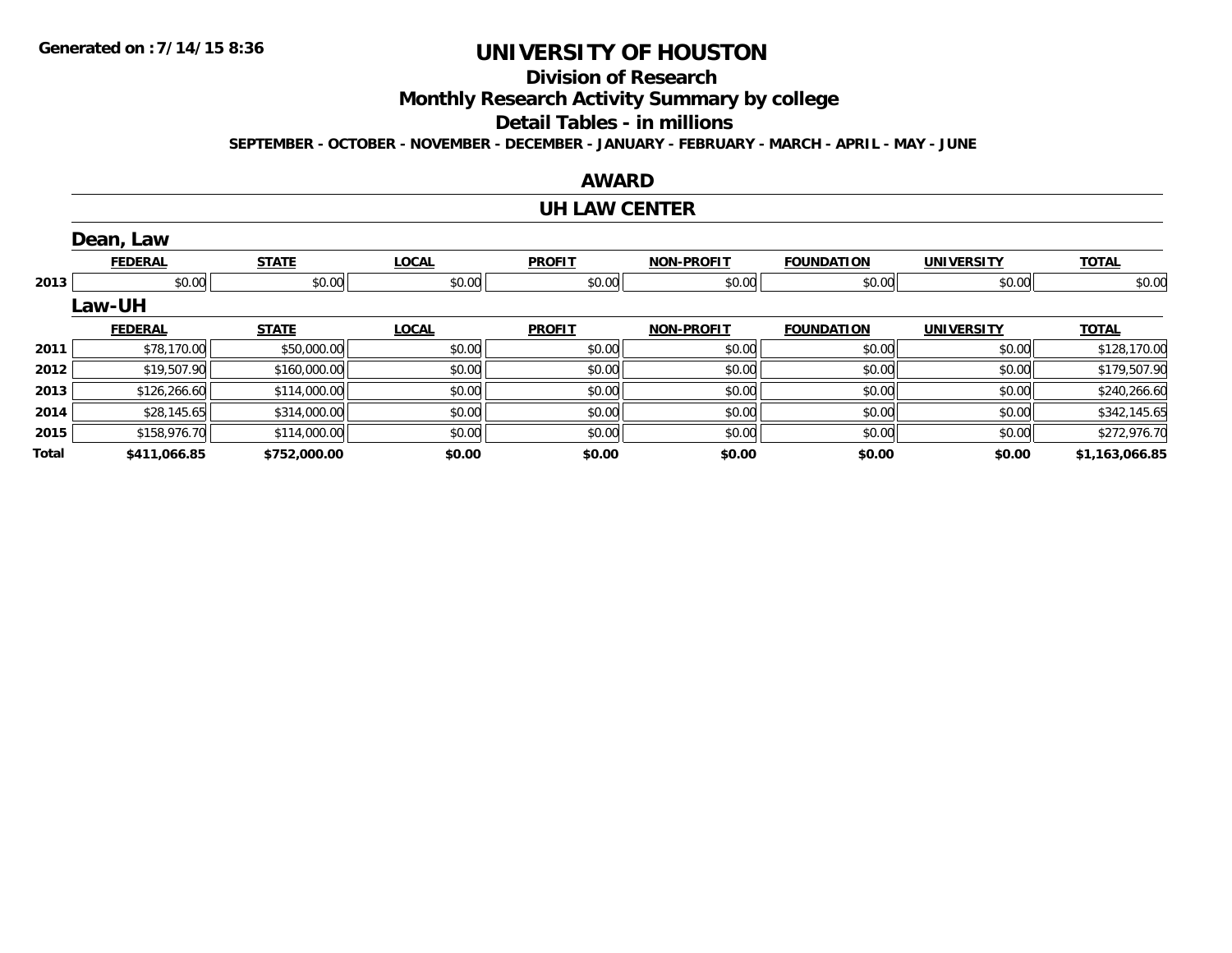## **Division of Research**

**Monthly Research Activity Summary by college**

#### **Detail Tables - in millions**

**SEPTEMBER - OCTOBER - NOVEMBER - DECEMBER - JANUARY - FEBRUARY - MARCH - APRIL - MAY - JUNE**

### **AWARD**

#### **UKNOWN COLLEGE**

## **Unknown Department**

|      |                            | -----                  | 00N<br>- Juh-                 | <b>DDOEIT</b><br>ำ⊫                        | <b>BBAFIT</b><br><b>NICH</b> | TON<br>IDА             | .                  | $-2$<br>. UIN         |
|------|----------------------------|------------------------|-------------------------------|--------------------------------------------|------------------------------|------------------------|--------------------|-----------------------|
| 2011 | $\sim$ $\sim$<br>טע.טע     | $\sim$ $\sim$<br>טט.טי | $\sim$ $\sim$ $\sim$<br>vv.vv | $\sim$ $\sim$<br>וש.טע                     | $\sim$ $\sim$<br>,v.vv       | $\sim$ $\sim$<br>טט.טע | $\sim$ 00<br>vv.vv | $\sim$ $\sim$<br>DU.U |
| 2013 | $\sim$ 00 $\cdot$<br>vu.uu | $\sim$ 00<br>טט.טע     | $\sim$ $\sim$ $\sim$<br>vu.vu | $\mathsf{A} \cap \mathsf{A} \cap$<br>JU.UL | $\sim$ $\sim$<br>טט.טע       | $\sim$ $\sim$<br>JU.U  | $\sim$ 00<br>PU.UU | DU.UC                 |

## **Wrong Department - Please Dont Select It**

|              | <b>FEDERAL</b> | <b>STATE</b> | <b>LOCAL</b> | <b>PROFIT</b> | <b>NON-PROFIT</b> | <b>FOUNDATION</b> | <b>UNIVERSITY</b> | <b>TOTAL</b> |
|--------------|----------------|--------------|--------------|---------------|-------------------|-------------------|-------------------|--------------|
| 2013         | \$15,730.00    | \$0.00       | \$0.00       | \$0.00        | \$0.00            | \$0.00            | \$0.00            | \$15,730.00  |
| 2014         | \$0.00         | \$0.00       | \$0.00       | \$0.00        | \$0.00            | \$0.00            | \$0.00            | \$0.00       |
| 2015         | \$0.00         | \$0.00       | \$0.00       | \$0.00        | \$0.00            | \$0.00            | \$0.00            | \$0.00       |
| <b>Total</b> | \$15,730.00    | \$0.00       | \$0.00       | \$0.00        | \$0.00            | \$0.00            | \$0.00            | \$15,730.00  |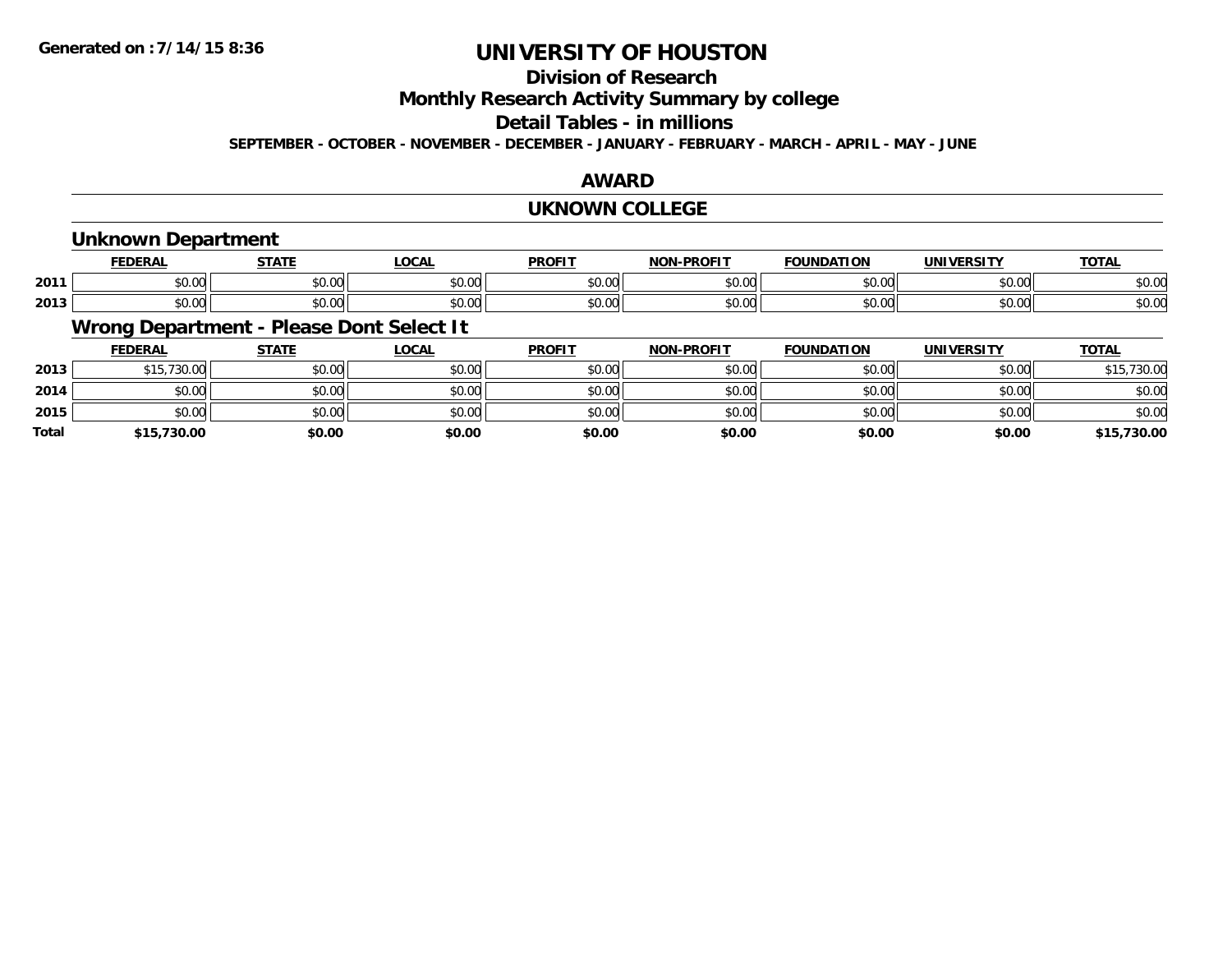#### **Division of Research**

**Monthly Research Activity Summary by college**

#### **Detail Tables - in millions**

**SEPTEMBER - OCTOBER - NOVEMBER - DECEMBER - JANUARY - FEBRUARY - MARCH - APRIL - MAY - JUNE**

### **AWARD**

## **VICE PRESIDENT FOR ADMINISTRATION**

|       | <b>KUHF - Radio</b>         |              |              |               |                   |                   |                   |                |
|-------|-----------------------------|--------------|--------------|---------------|-------------------|-------------------|-------------------|----------------|
|       | <b>FEDERAL</b>              | <b>STATE</b> | <b>LOCAL</b> | <b>PROFIT</b> | <b>NON-PROFIT</b> | <b>FOUNDATION</b> | <b>UNIVERSITY</b> | <b>TOTAL</b>   |
| 2011  | \$38,616.00                 | \$12,500.00  | \$0.00       | \$0.00        | \$623,146.00      | \$0.00            | \$0.00            | \$674,262.00   |
| 2012  | \$0.00                      | \$0.00       | \$0.00       | \$0.00        | \$2,266,596.00    | \$0.00            | \$0.00            | \$2,266,596.00 |
| 2013  | \$0.00                      | \$0.00       | \$0.00       | \$0.00        | \$2,123,324.00    | \$0.00            | \$0.00            | \$2,123,324.00 |
| 2014  | \$148,489.00                | \$0.00       | \$0.00       | \$0.00        | \$2,269,553.00    | \$0.00            | \$0.00            | \$2,418,042.00 |
|       | <b>KUHT-TV</b>              |              |              |               |                   |                   |                   |                |
|       | <b>FEDERAL</b>              | <b>STATE</b> | <b>LOCAL</b> | <b>PROFIT</b> | <b>NON-PROFIT</b> | <b>FOUNDATION</b> | <b>UNIVERSITY</b> | <b>TOTAL</b>   |
| 2011  | \$0.00                      | \$0.00       | \$0.00       | \$0.00        | \$1,606,903.00    | \$0.00            | \$0.00            | \$1,606,903.00 |
| 2012  | \$0.00                      | \$0.00       | \$0.00       | \$0.00        | \$14,132.00       | \$0.00            | \$0.00            | \$14,132.00    |
|       | <b>Physical Plant</b>       |              |              |               |                   |                   |                   |                |
|       | <b>FEDERAL</b>              | <b>STATE</b> | <b>LOCAL</b> | <b>PROFIT</b> | <b>NON-PROFIT</b> | <b>FOUNDATION</b> | <b>UNIVERSITY</b> | <b>TOTAL</b>   |
| 2013  | \$0.00                      | \$0.00       | \$0.00       | \$0.00        | \$0.00            | \$0.00            | \$0.00            | \$0.00         |
|       | <b>UH Police Department</b> |              |              |               |                   |                   |                   |                |
|       | <b>FEDERAL</b>              | <b>STATE</b> | <b>LOCAL</b> | <b>PROFIT</b> | <b>NON-PROFIT</b> | <b>FOUNDATION</b> | <b>UNIVERSITY</b> | <b>TOTAL</b>   |
| 2014  | \$3,000.00                  | \$0.00       | \$0.00       | \$0.00        | \$0.00            | \$0.00            | \$0.00            | \$3,000.00     |
| Total | \$190,105.00                | \$12,500.00  | \$0.00       | \$0.00        | \$8,903,654.00    | \$0.00            | \$0.00            | \$9,106,259.00 |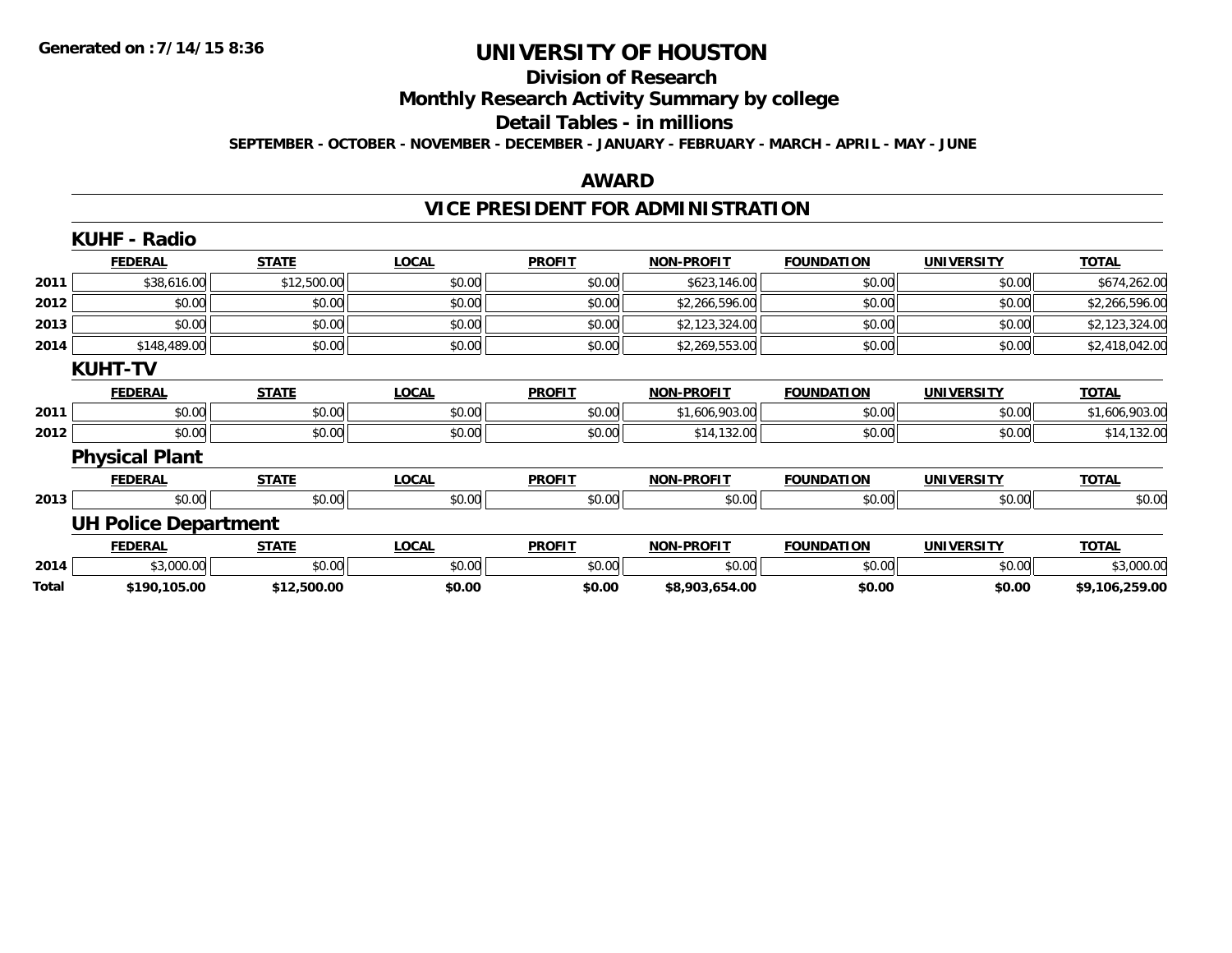## **Division of Research**

## **Monthly Research Activity Summary by college**

#### **Detail Tables - in millions**

**SEPTEMBER - OCTOBER - NOVEMBER - DECEMBER - JANUARY - FEBRUARY - MARCH - APRIL - MAY - JUNE**

### **AWARD**

## **VICE PRESIDENT FOR STUDENT AFFAIRS**

## **Childrens Learning Centers**

|      | <u>FEDERAL</u> | <b>STATE</b> | <u>_OCAL</u> | <b>PROFIT</b> | <b>NON-PROFIT</b> | <b>FOUNDATION</b> | UNIVERSITY | <b>TOTAL</b>                 |
|------|----------------|--------------|--------------|---------------|-------------------|-------------------|------------|------------------------------|
| 2013 | \$15,000.00    | \$0.00       | \$0.00       | \$0.00        | \$0.00            | \$0.00            | \$0.00     | ぐっに<br>\$15,000.00           |
| 2014 | \$235,891.00   | \$0.00       | \$0.00       | \$0.00        | \$0.00            | \$0.00            | \$0.00     | \$235.891.<br>$\cap$<br>1.UU |
| 2015 | \$375,000.00   | \$0.00       | \$0.00       | \$0.00        | \$0.00            | \$0.00            | \$0.00     | \$375,000.00                 |

## **Vice President, Student Affairs**

|       | <b>FEDERAL</b> | <b>STATE</b> | <b>LOCAL</b> | <b>PROFIT</b> | <b>NON-PROFIT</b> | <b>FOUNDATION</b> | <b>UNIVERSITY</b> | <b>TOTAL</b>   |
|-------|----------------|--------------|--------------|---------------|-------------------|-------------------|-------------------|----------------|
| 2011  | \$236,300.00   | \$0.00       | \$0.00       | \$0.00        | \$0.00            | \$0.00            | \$0.00            | \$236,300.00   |
| 2012  | \$236,559.00   | \$0.00       | \$0.00       | \$0.00        | \$0.00            | \$0.00            | \$0.00            | \$236,559.00   |
| 2013  | \$235,891.00   | \$0.00       | \$0.00       | \$0.00        | \$0.00            | \$0.00            | \$0.00            | \$235,891.00   |
| 2014  | \$0.00         | \$0.00       | \$0.00       | \$0.00        | \$0.00            | \$10,000.00       | \$0.00            | \$10,000.00    |
| Total | \$1,334,641.00 | \$0.00       | \$0.00       | \$0.00        | \$0.00            | \$10,000.00       | \$0.00            | \$1,344,641.00 |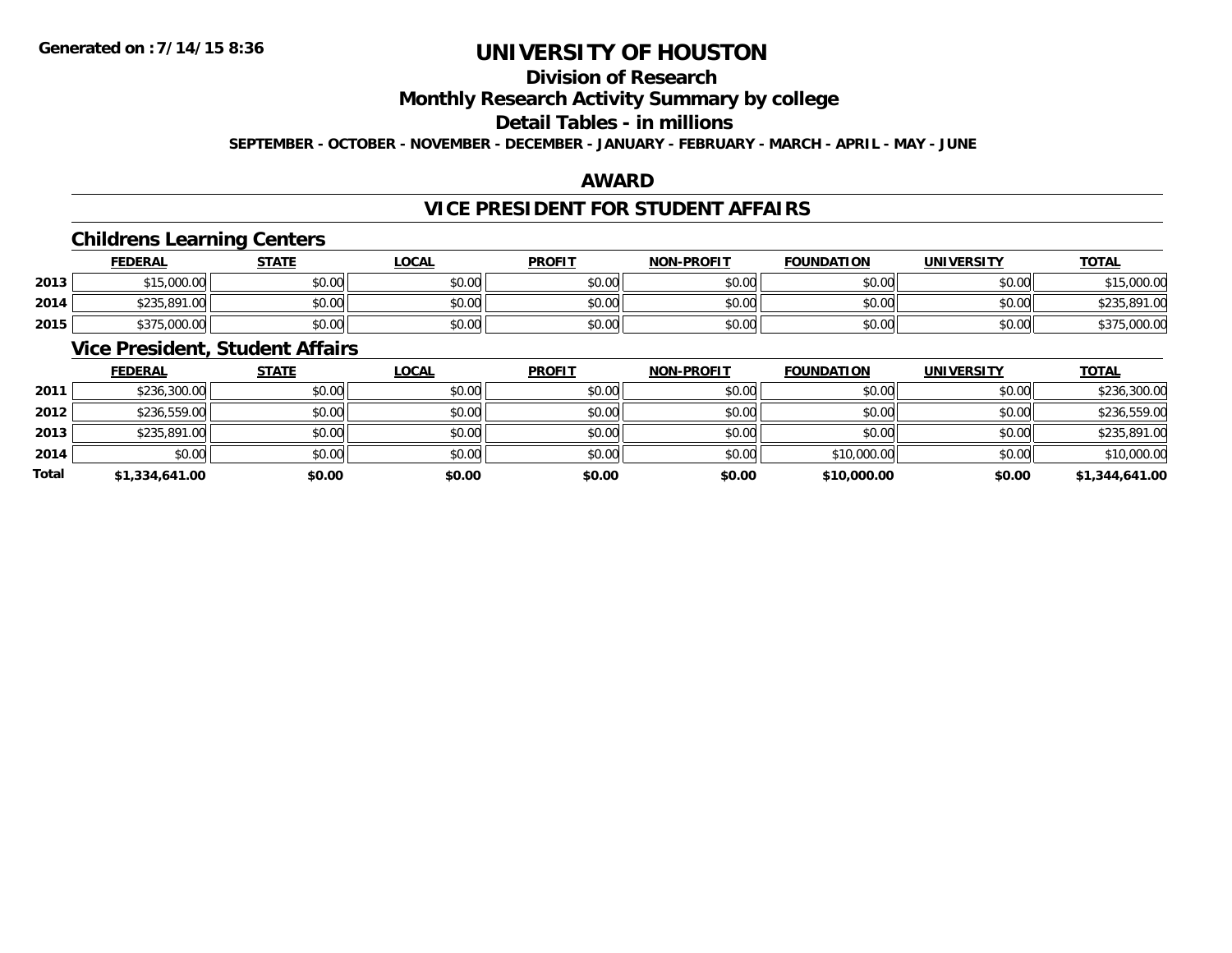## **Division of Research**

## **Monthly Research Activity Summary by college**

#### **Detail Tables - in millions**

**SEPTEMBER - OCTOBER - NOVEMBER - DECEMBER - JANUARY - FEBRUARY - MARCH - APRIL - MAY - JUNE**

## **TOTAL EXPENDITURE**

### **C.T. BAUER COLLEGE OF BUSINESS**

|      | <b>Accountancy &amp; Taxation</b>        |              |              |               |                   |                   |                   |              |
|------|------------------------------------------|--------------|--------------|---------------|-------------------|-------------------|-------------------|--------------|
|      | <b>FEDERAL</b>                           | <b>STATE</b> | <b>LOCAL</b> | <b>PROFIT</b> | <b>NON-PROFIT</b> | <b>FOUNDATION</b> | <b>UNIVERSITY</b> | <b>TOTAL</b> |
| 2014 | \$0.00                                   | \$0.00       | \$0.00       | \$0.00        | \$0.00            | \$12,713.24       | \$0.00            | \$12,713.24  |
| 2015 | \$0.00                                   | \$0.00       | \$0.00       | \$0.00        | \$0.00            | (\$1,049.59)      | \$0.00            | (\$1,049.59) |
|      | Dean, Business Administration            |              |              |               |                   |                   |                   |              |
|      | <b>FEDERAL</b>                           | <b>STATE</b> | <b>LOCAL</b> | <b>PROFIT</b> | <b>NON-PROFIT</b> | <b>FOUNDATION</b> | <b>UNIVERSITY</b> | <b>TOTAL</b> |
| 2012 | \$0.00                                   | \$0.00       | \$0.00       | \$0.00        | \$0.00            | \$0.00            | \$0.00            | \$0.00       |
| 2013 | \$0.00                                   | \$0.00       | \$0.00       | \$0.00        | \$0.00            | \$0.00            | \$0.00            | \$0.00       |
| 2014 | \$0.00                                   | \$557,866.61 | \$0.00       | \$0.00        | \$0.00            | \$0.00            | \$0.00            | \$557,866.61 |
| 2015 | \$0.00                                   | \$666,561.97 | \$0.00       | \$0.00        | \$0.00            | \$0.00            | \$0.00            | \$666,561.97 |
|      | <b>Decision and Information Sciences</b> |              |              |               |                   |                   |                   |              |
|      | <b>FEDERAL</b>                           | <b>STATE</b> | <b>LOCAL</b> | <b>PROFIT</b> | <b>NON-PROFIT</b> | <b>FOUNDATION</b> | <b>UNIVERSITY</b> | <b>TOTAL</b> |
| 2014 | \$0.00                                   | \$0.00       | \$0.00       | \$0.00        | \$0.00            | \$0.00            | \$0.00            | \$0.00       |
| 2015 | \$0.00                                   | \$0.00       | \$0.00       | \$0.00        | \$0.00            | \$0.00            | \$0.00            | \$0.00       |
|      | <b>Finance</b>                           |              |              |               |                   |                   |                   |              |
|      | <b>FEDERAL</b>                           | <b>STATE</b> | <b>LOCAL</b> | <b>PROFIT</b> | <b>NON-PROFIT</b> | <b>FOUNDATION</b> | <b>UNIVERSITY</b> | <b>TOTAL</b> |
| 2011 | \$79,463.22                              | \$0.00       | \$0.00       | \$0.00        | \$0.00            | \$0.00            | \$0.00            | \$79,463.22  |
| 2012 | \$43,326.68                              | \$0.00       | \$0.00       | \$0.00        | \$0.00            | \$0.00            | \$0.00            | \$43,326.68  |
| 2013 | \$0.00                                   | \$0.00       | \$0.00       | \$0.00        | \$0.00            | \$0.00            | \$0.00            | \$0.00       |
| 2014 | \$0.00                                   | \$0.00       | \$0.00       | \$0.00        | \$0.00            | \$0.00            | \$0.00            | \$0.00       |
| 2015 | \$0.00                                   | \$0.00       | \$0.00       | \$0.00        | \$0.00            | \$0.00            | \$0.00            | \$0.00       |
|      | Management                               |              |              |               |                   |                   |                   |              |
|      | <b>FEDERAL</b>                           | <b>STATE</b> | <b>LOCAL</b> | <b>PROFIT</b> | <b>NON-PROFIT</b> | <b>FOUNDATION</b> | <b>UNIVERSITY</b> | <b>TOTAL</b> |
| 2011 | \$159,635.70                             | \$0.00       | \$0.00       | \$0.00        | \$0.00            | \$55,000.00       | \$0.00            | \$214,635.70 |
| 2012 | \$813.73                                 | \$0.00       | \$0.00       | \$0.00        | \$0.00            | \$61,250.00       | \$0.00            | \$62,063.73  |
| 2013 | \$10,867.40                              | \$0.00       | \$0.00       | \$0.00        | \$0.00            | \$0.00            | \$0.00            | \$10,867.40  |
| 2014 | \$9,610.00                               | \$0.00       | \$0.00       | \$0.00        | \$0.00            | \$0.00            | \$0.00            | \$9,610.00   |
| 2015 | \$18,600.00                              | \$0.00       | \$0.00       | \$0.00        | \$0.00            | \$0.00            | \$0.00            | \$18,600.00  |
|      | <b>Marketing</b>                         |              |              |               |                   |                   |                   |              |
|      | <b>FEDERAL</b>                           | <b>STATE</b> | <b>LOCAL</b> | <b>PROFIT</b> | <b>NON-PROFIT</b> | <b>FOUNDATION</b> | <b>UNIVERSITY</b> | <b>TOTAL</b> |
| 2012 | \$0.00                                   | \$0.00       | \$0.00       | \$0.00        | \$0.00            | \$0.00            | \$0.00            | \$0.00       |
| 2013 | \$0.00                                   | \$0.00       | \$0.00       | \$0.00        | \$0.00            | \$0.00            | \$0.00            | \$0.00       |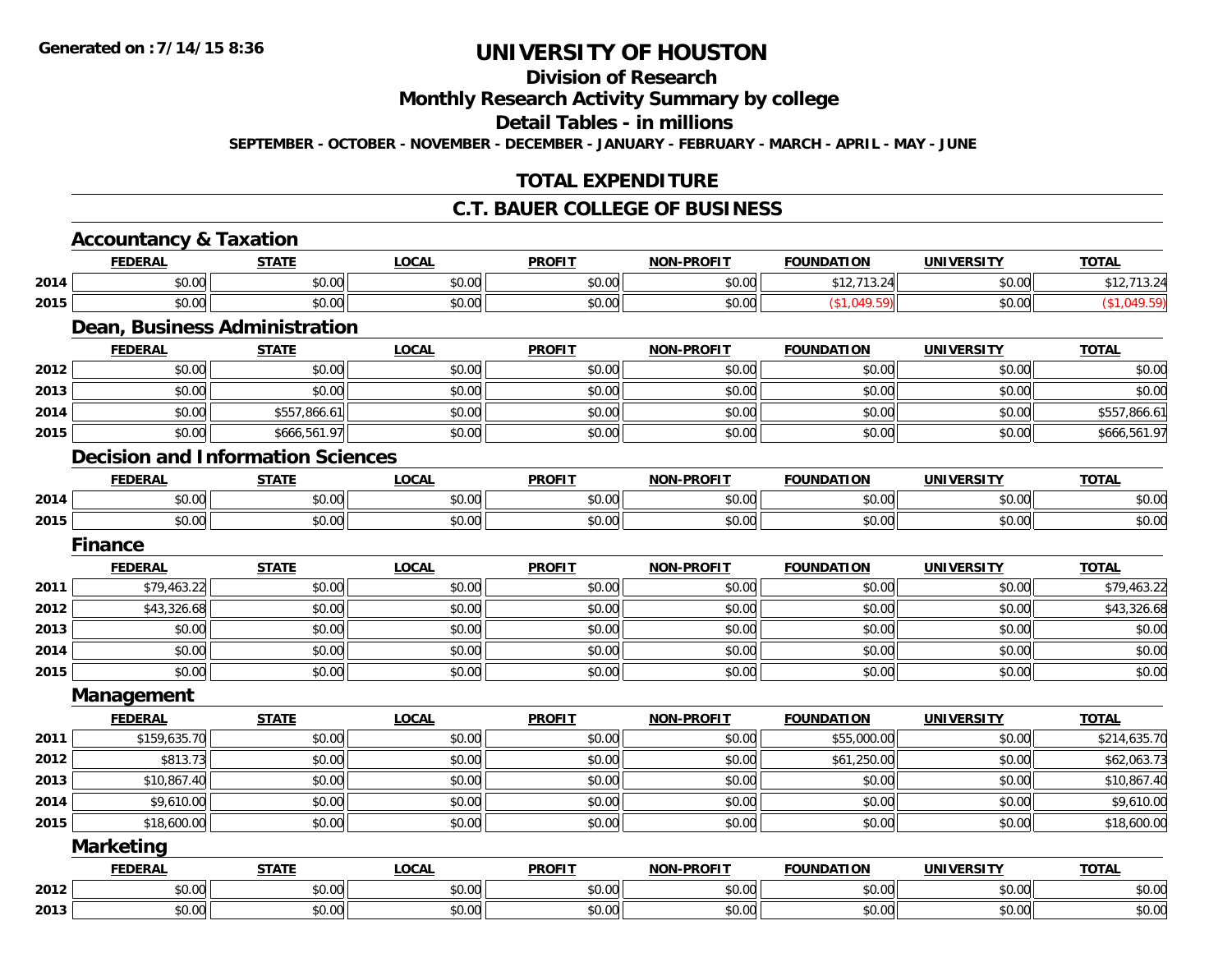## **Division of Research**

**Monthly Research Activity Summary by college**

**Detail Tables - in millions**

**SEPTEMBER - OCTOBER - NOVEMBER - DECEMBER - JANUARY - FEBRUARY - MARCH - APRIL - MAY - JUNE**

## **TOTAL EXPENDITURE**

### **C.T. BAUER COLLEGE OF BUSINESS**

|      | <b>Marketing</b> |              |              |               |                   |                   |                   |              |  |
|------|------------------|--------------|--------------|---------------|-------------------|-------------------|-------------------|--------------|--|
|      | <b>FEDERAL</b>   | <b>STATE</b> | <b>LOCAL</b> | <b>PROFIT</b> | <b>NON-PROFIT</b> | <b>FOUNDATION</b> | <b>UNIVERSITY</b> | <b>TOTAL</b> |  |
| 2014 | \$0.00           | \$0.00       | \$0.00       | \$0.00        | \$0.00            | \$0.00            | \$0.00            | \$0.00       |  |
| 2015 | \$0.00           | \$0.00       | \$0.00       | \$0.00        | \$0.00            | \$0.00            | \$0.00            | \$0.00       |  |

## **Small Business Development Center**

|              | <b>FEDERAL</b>  | <b>STATE</b>   | <u>LOCAL</u> | <b>PROFIT</b> | <b>NON-PROFIT</b> | <b>FOUNDATION</b> | <b>UNIVERSITY</b> | <b>TOTAL</b>    |
|--------------|-----------------|----------------|--------------|---------------|-------------------|-------------------|-------------------|-----------------|
| 2011         | \$2,506,322.92  | \$42,560.19    | \$0.00       | \$0.00        | \$0.00            | \$0.00            | \$0.00            | \$2,548,883.11  |
| 2012         | \$3,922,288.41  | \$788.82       | \$0.00       | \$0.00        | \$0.00            | \$2,392.04        | \$0.00            | \$3,925,469.27  |
| 2013         | \$3,600,426.33  | \$0.00         | \$0.00       | \$0.00        | \$0.00            | \$45,056.19       | \$0.00            | \$3,645,482.52  |
| 2014         | \$2,536,857.29  | \$0.00         | \$0.00       | \$0.00        | \$0.00            | \$36,148.07       | \$0.00            | \$2,573,005.36  |
| 2015         | \$2,435,059.36  | \$0.00         | \$0.00       | \$0.00        | \$0.00            | (\$11.24)         | \$0.00            | \$2,435,048.12  |
| <b>Total</b> | \$15,323,271.03 | \$1,267,777.59 | \$0.00       | \$0.00        | \$0.00            | \$211,498.71      | \$0.00            | \$16,802,547.33 |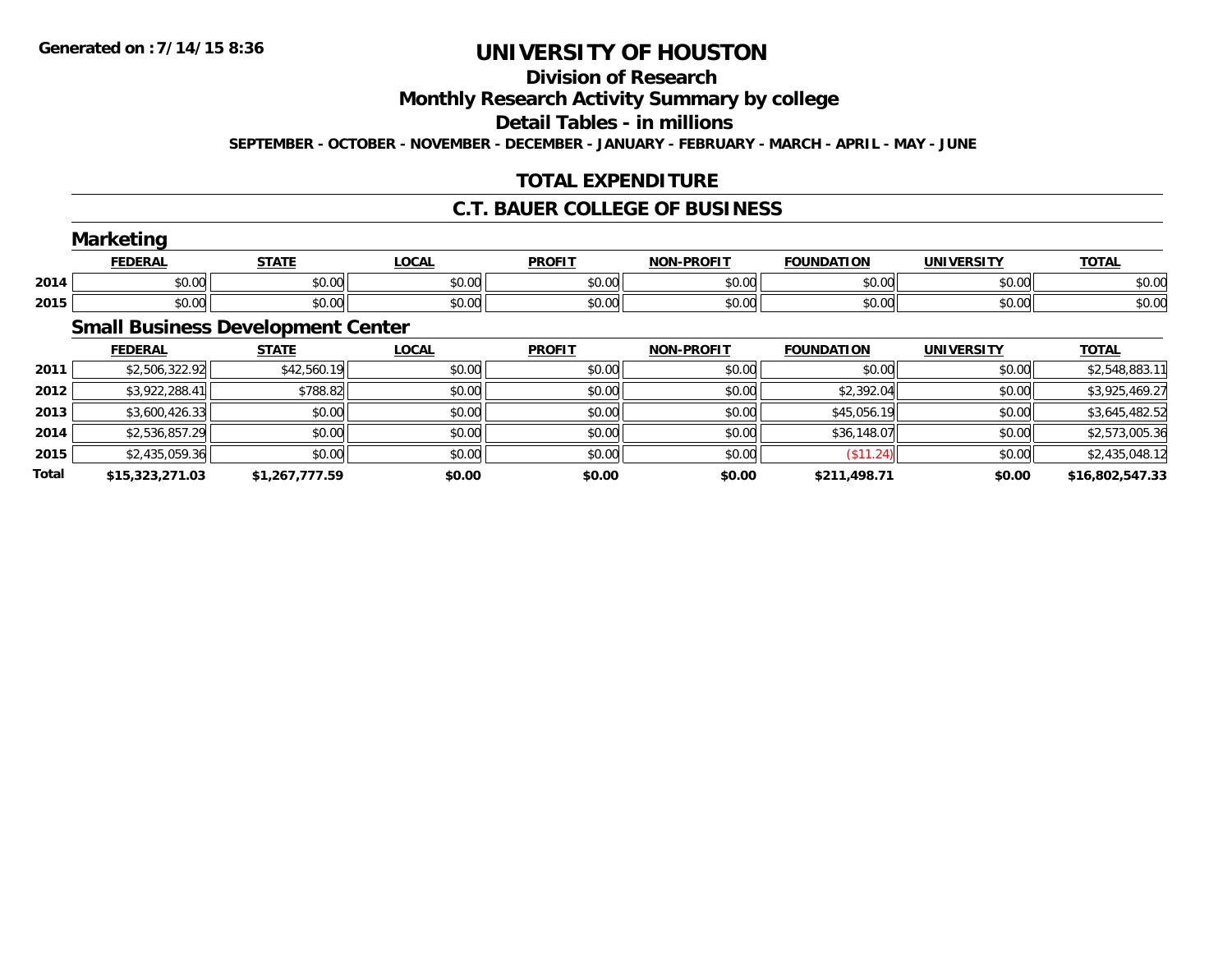**Total**

# **UNIVERSITY OF HOUSTON**

## **Division of Research**

**Monthly Research Activity Summary by college**

**Detail Tables - in millions**

**SEPTEMBER - OCTOBER - NOVEMBER - DECEMBER - JANUARY - FEBRUARY - MARCH - APRIL - MAY - JUNE**

## **TOTAL EXPENDITURE**

#### **COLLEGE OF ARCHITECTURE**

|      | Architecture       |              |              |               |                   |                   |                   |              |
|------|--------------------|--------------|--------------|---------------|-------------------|-------------------|-------------------|--------------|
|      | <b>FEDERAL</b>     | <b>STATE</b> | <b>LOCAL</b> | <b>PROFIT</b> | <b>NON-PROFIT</b> | <b>FOUNDATION</b> | <b>UNIVERSITY</b> | <b>TOTAL</b> |
| 2011 | \$0.00             | \$0.00       | \$0.00       | \$0.00        | \$0.00            | \$0.00            | \$0.00            | \$0.00       |
| 2012 | \$0.00             | \$0.00       | \$0.00       | \$0.00        | \$0.00            | \$0.00            | \$0.00            | \$0.00       |
| 2013 | \$0.00             | \$0.00       | \$0.00       | \$0.00        | \$0.00            | \$0.00            | \$2,498.75        | \$2,498.75   |
| 2014 | \$0.00             | \$0.00       | \$0.00       | \$0.00        | \$0.00            | \$0.00            | \$0.00            | \$0.00       |
| 2015 | \$0.00             | \$0.00       | \$0.00       | \$0.00        | \$0.00            | \$0.00            | \$0.00            | \$0.00       |
|      | Dean, Architecture |              |              |               |                   |                   |                   |              |
|      | <b>FEDERAL</b>     | <b>STATE</b> | <b>LOCAL</b> | <b>PROFIT</b> | <b>NON-PROFIT</b> | <b>FOUNDATION</b> | <b>UNIVERSITY</b> | <b>TOTAL</b> |
| 2011 | \$9,011.21         | \$0.00       | \$0.00       | \$0.00        | \$0.00            | \$25,658.50       | \$0.00            | \$34,669.71  |
| 2012 | \$15,988.79        | \$0.00       | \$0.00       | \$0.00        | \$5,000.00        | \$6,683.38        | \$0.00            | \$27,672.17  |
| 2013 | \$0.00             | \$0.00       | \$0.00       | \$0.00        | \$0.00            | \$4,663.86        | \$0.00            | \$4,663.86   |
| 2014 | \$25,000.00        | \$0.00       | \$0.00       | \$0.00        | \$0.00            | \$12,842.41       | \$0.00            | \$37,842.41  |
| 2015 | \$0.00             | \$0.00       | \$0.00       | \$0.00        | \$0.00            | \$19,515.96       | \$0.00            | \$19,515.96  |

**\$50,000.00 \$0.00 \$0.00 \$0.00 \$5,000.00 \$69,364.11 \$2,498.75 \$126,862.86**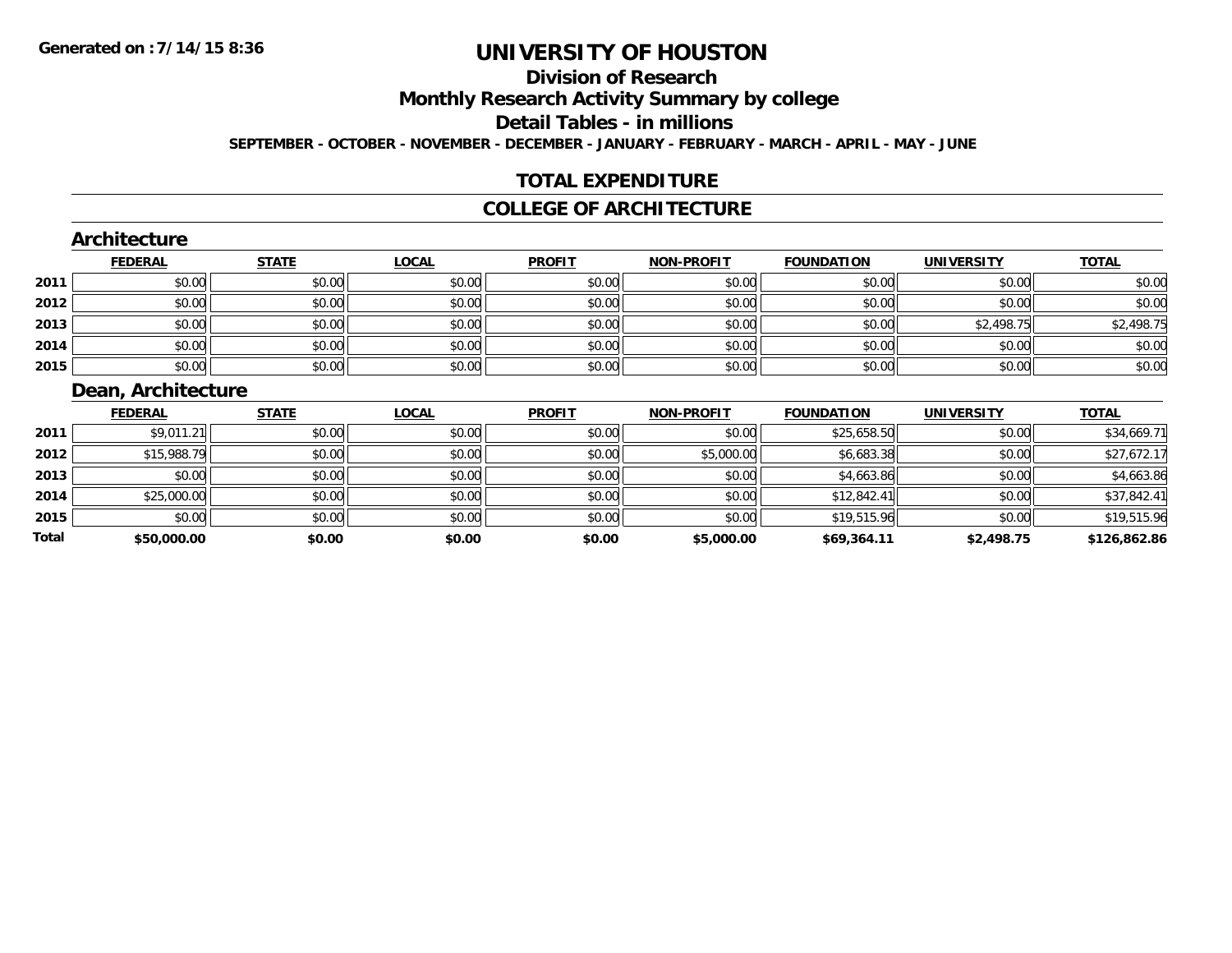## **Division of Research**

**Monthly Research Activity Summary by college**

#### **Detail Tables - in millions**

**SEPTEMBER - OCTOBER - NOVEMBER - DECEMBER - JANUARY - FEBRUARY - MARCH - APRIL - MAY - JUNE**

## **TOTAL EXPENDITURE**

## **COLLEGE OF EDUCATION**

## **Consistency Mgmt and Coop Disc**

|      | <b>FEDERAL</b> | <b>STATE</b> | <u>LOCAL</u> | <b>PROFIT</b> | <b>NON-PROFIT</b> | <b>FOUNDATION</b> | <b>UNIVERSITY</b> | <b>TOTAL</b> |
|------|----------------|--------------|--------------|---------------|-------------------|-------------------|-------------------|--------------|
| 2011 | \$9,884.69     | \$0.00       | \$0.00       | \$0.00        | \$70,393.36       | \$0.00            | \$0.00            | \$80,278.05  |
| 2012 | \$1,969.64     | \$0.00       | \$0.00       | \$0.00        | \$77,931.09       | \$0.00            | \$0.00            | \$79,900.73  |
| 2013 | \$861.35       | \$0.00       | \$0.00       | \$0.00        | \$46,418.78       | \$0.00            | \$0.00            | \$47,280.13  |
| 2014 | \$3,672.73     | \$0.00       | \$168,413.66 | \$0.00        | \$3,323.08        | \$0.00            | \$0.00            | \$175,409.47 |
| 2015 | \$248,739.98   | \$0.00       | \$111,645.58 | \$0.00        | \$2,177.90        | \$0.00            | \$0.00            | \$358,207.66 |

#### **Curriculum and Instruction**

|      | <b>FEDERAL</b> | <u>STATE</u> | <u>LOCAL</u> | <b>PROFIT</b> | <b>NON-PROFIT</b> | <b>FOUNDATION</b> | <b>UNIVERSITY</b> | <b>TOTAL</b>   |
|------|----------------|--------------|--------------|---------------|-------------------|-------------------|-------------------|----------------|
| 2011 | \$715,034.64   | \$34,387.63  | \$0.00       | \$0.00        | \$125,127.59      | \$67,576.95       | \$0.00            | \$942,126.81   |
| 2012 | \$1,054,543.07 | \$199,864.63 | \$0.00       | \$0.00        | \$90,342.07       | \$75,607.48       | \$0.00            | \$1,420,357.25 |
| 2013 | \$809,226.16   | \$52,200.22  | \$0.00       | \$0.00        | \$76,631.87       | \$79,531.62       | \$0.00            | \$1,017,589.86 |
| 2014 | \$851,203.83   | \$0.00       | \$0.00       | \$0.00        | \$113,032.56      | \$252,277.37      | \$0.00            | \$1,216,513.76 |
| 2015 | \$652,478.69   | \$0.00       | \$0.00       | \$0.00        | \$114,788.63      | \$131,675.87      | \$0.00            | \$898,943.19   |

## **Dean, Education**

|      | <b>FEDERAL</b> | <b>STATE</b> | <u>LOCAL</u> | <b>PROFIT</b> | <b>NON-PROFIT</b> | <b>FOUNDATION</b> | <b>UNIVERSITY</b> | <b>TOTAL</b> |
|------|----------------|--------------|--------------|---------------|-------------------|-------------------|-------------------|--------------|
| 2011 | \$0.00         | \$0.00       | \$0.00       | \$0.00        | \$0.00            | \$0.00            | \$0.00            | \$0.00       |
| 2012 | \$0.00         | \$0.00       | \$0.00       | \$0.00        | \$0.00            | \$0.00            | \$0.00            | \$0.00       |
| 2013 | \$0.00         | \$0.00       | \$0.00       | \$0.00        | \$0.00            | \$0.00            | \$0.00            | \$0.00       |
| 2014 | \$0.00         | \$0.00       | \$0.00       | \$0.00        | \$0.00            | \$0.00            | \$0.00            | \$0.00       |
| 2015 | \$0.00         | \$94,223.13  | \$0.00       | \$0.00        | \$0.00            | \$0.00            | \$0.00            | \$94,223.13  |

### **Educational Leadership & Policy Studies**

|      | <b>FEDERAL</b> | <u>STATE</u>       | <u>LOCAL</u> | <b>PROFIT</b> | <b>NON-PROFIT</b> | <b>FOUNDATION</b> | <b>UNIVERSITY</b> | <b>TOTAL</b> |
|------|----------------|--------------------|--------------|---------------|-------------------|-------------------|-------------------|--------------|
| 2011 | \$23,988.23    | $($ \$153.53) $  $ | \$0.00       | \$0.00        | \$0.00            | \$270,307.78      | \$0.00            | \$294,142.48 |
| 2012 | \$116,013.75   | \$0.00             | \$0.00       | \$0.00        | \$0.00            | \$285,569.51      | \$0.00            | \$401,583.26 |
| 2013 | \$175,946.74   | \$0.00             | \$0.00       | \$0.00        | \$6,886.65        | \$291,904.28      | \$0.00            | \$474,737.67 |
| 2014 | \$158,211.37   | \$0.00             | \$1.628.72   | \$0.00        | \$2,268.82        | \$70,707.74       | \$0.00            | \$232,816.66 |
| 2015 | \$194,699.86   | \$4,981.53         | \$15,139.38  | \$0.00        | \$20,951.57       | \$63,947.47       | \$0.00            | \$299,719.80 |

## **Institute for Urban Education**

|      | <b>FEDERAL</b>               | <b>STATE</b> | <b>LOCAL</b>              | <b>PROFIT</b>  | <b>NON-PROFIT</b>    | <b>FOUNDATION</b> | UNIVERSITY                    | <b>TOTAL</b>                |
|------|------------------------------|--------------|---------------------------|----------------|----------------------|-------------------|-------------------------------|-----------------------------|
| 2011 | 101.02<br>\$207.<br>. 70. 70 | \$0.00       | $\sim$<br>$\sim$<br>vv.vv | ልስ ስስ<br>DU.UU | 0.00<br>DU.UU        | \$0.00            | 0000<br><b>DU.UU</b>          | <b>ሰገበ</b><br>∪∠פ<br>.490.5 |
| 2012 | 0.150<br>$-0$<br>ZU.U        | \$0.00       | ሐ ሴ<br>$\sim$<br>vu.uu    | 0.00<br>DU.UG  | 0.00<br><b>DU.UU</b> | \$0.00            | $\sim$ $\sim$<br><b>JU.UU</b> | ZU.U<br>ιJ                  |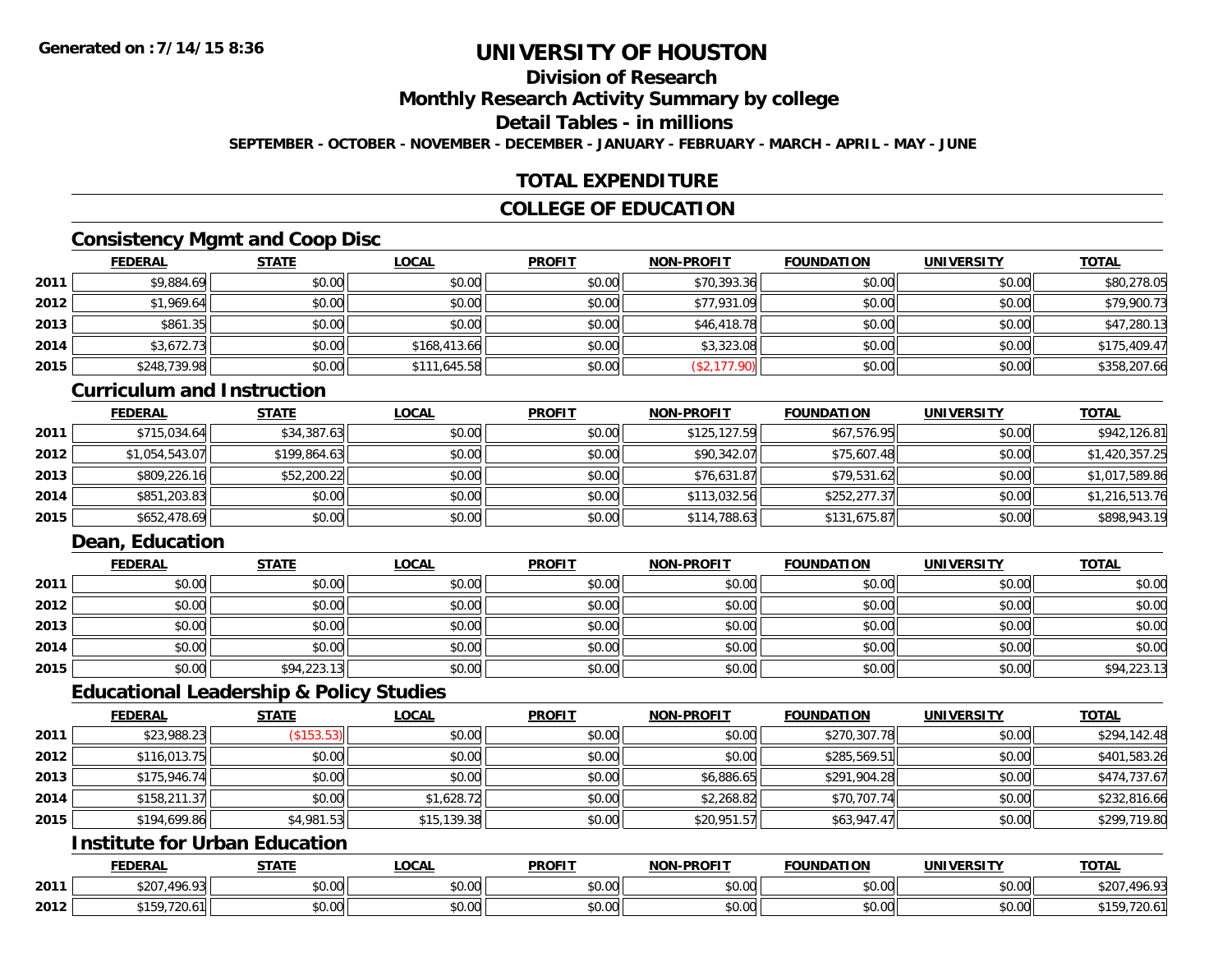## **Division of Research**

**Monthly Research Activity Summary by college**

## **Detail Tables - in millions**

**SEPTEMBER - OCTOBER - NOVEMBER - DECEMBER - JANUARY - FEBRUARY - MARCH - APRIL - MAY - JUNE**

## **TOTAL EXPENDITURE**

## **COLLEGE OF EDUCATION**

#### **Institute for Urban Education**

|      | <b>FEDERAL</b>          | <b>STATE</b> | <u>LOCAL</u>              | <b>PROFIT</b> | <b>NON-PROFIT</b> | <b>FOUNDATION</b> | <b>UNIVERSITY</b> | <b>TOTAL</b> |
|------|-------------------------|--------------|---------------------------|---------------|-------------------|-------------------|-------------------|--------------|
| 2013 | \$54,072.89             | \$0.00       | 0000<br>JU.UU             | \$0.00        | \$0.00            | \$0.00            | \$0.00            | \$54,072.89  |
| 2014 | ا90.99∡نہ<br><b>¢15</b> | \$0.00       | $\sim$ 00<br><b>DU.UU</b> | \$0.00        | \$0.00            | \$0.00            | \$0.00            | \$15,289.99  |
| 2015 | \$0.00                  | \$0.00       | 0000<br>ง∪.∪บ             | \$0.00        | \$0.00            | \$0.00            | \$0.00            | \$0.00       |

## **Psychological, Health, and Learning Sciences**

|      | <b>FEDERAL</b> | <b>STATE</b> | <b>LOCAL</b> | <b>PROFIT</b> | <b>NON-PROFIT</b> | <b>FOUNDATION</b> | <b>UNIVERSITY</b> | <b>TOTAL</b> |
|------|----------------|--------------|--------------|---------------|-------------------|-------------------|-------------------|--------------|
| 2011 | \$42,677.66    | \$133,528.39 | \$0.00       | \$0.00        | \$1.243.67        | \$80,976.92       | \$0.00            | \$258,426.64 |
| 2012 | \$230,017.39   | \$87,952.64  | \$0.00       | \$0.00        | \$9,818.56        | \$1,656.63        | \$0.00            | \$329,445.22 |
| 2013 | \$232,953.58   | \$119.78     | \$0.00       | \$0.00        | \$31,835.62       | (\$214.71)        | \$10,904.64       | \$275,598.91 |
| 2014 | \$525,904.92   | \$21,303.70  | \$0.00       | \$0.00        | \$29,746.97       | \$3,294.60        | \$0.00            | \$573,660.99 |
| 2015 | \$771,289.38   | \$37,873.34  | \$0.00       | \$0.00        | \$19,443.78       | \$0.00            | \$0.00            | \$828,606.50 |

#### **UH Charter School**

|       | <b>FEDERAL</b> | <u>STATE</u>   | <b>LOCAL</b> | <b>PROFIT</b> | <b>NON-PROFIT</b> | <b>FOUNDATION</b> | <b>UNIVERSITY</b> | <b>TOTAL</b>    |
|-------|----------------|----------------|--------------|---------------|-------------------|-------------------|-------------------|-----------------|
| 2011  | \$20,579.65    | \$0.00         | \$0.00       | \$0.00        | \$0.00            | \$0.00            | \$0.00            | \$20,579.65     |
| 2012  | \$39,251.62    | \$762,111.82   | \$0.00       | \$0.00        | \$0.00            | \$0.00            | \$0.00            | \$801,363.44    |
| 2013  | \$20,388.21    | \$806,884.32   | \$0.00       | \$0.00        | \$0.00            | \$0.00            | \$0.00            | \$827,272.53    |
| 2014  | \$16,795.42    | \$886,273.21   | \$0.00       | \$0.00        | \$0.00            | \$0.00            | \$0.00            | \$903,068.63    |
| 2015  | \$15,331.17    | \$908,971.01   | \$0.00       | \$0.00        | \$0.00            | \$0.00            | \$0.00            | \$924,302.18    |
| Total | \$7,368,244.14 | \$4,030,521.82 | \$296,827.34 | \$0.00        | \$838,006.78      | \$1,668,230.31    | \$10,904.64       | \$14,212,735.02 |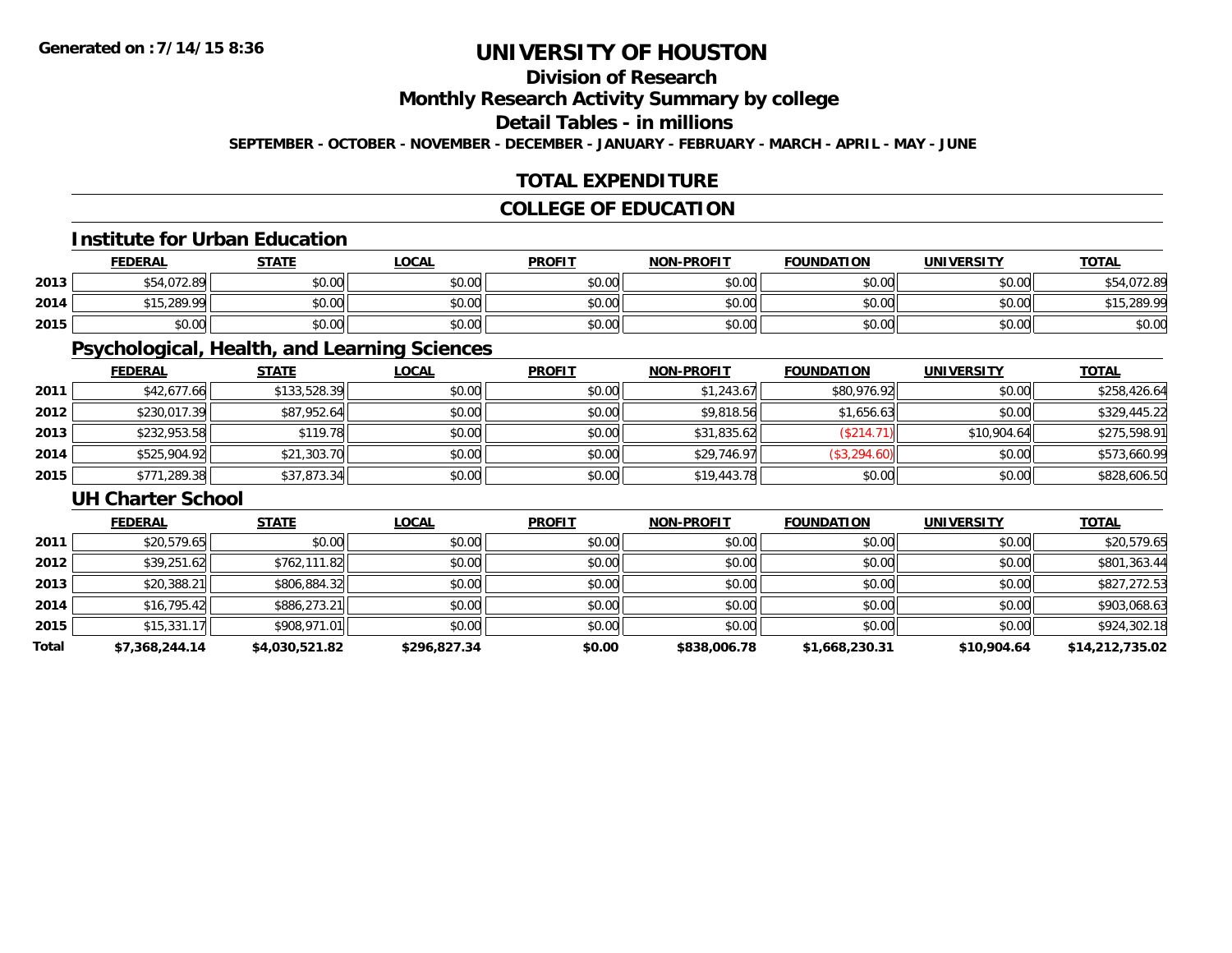**2013**

**2014**

**2015**

## **UNIVERSITY OF HOUSTON**

## **Division of Research**

## **Monthly Research Activity Summary by college**

#### **Detail Tables - in millions**

**SEPTEMBER - OCTOBER - NOVEMBER - DECEMBER - JANUARY - FEBRUARY - MARCH - APRIL - MAY - JUNE**

## **TOTAL EXPENDITURE**

#### **COLLEGE OF LIBERAL ARTS AND SOCIAL SCIENCES**

|      | <b>African-American Studies</b> |              |                                                          |               |                   |                   |                   |              |
|------|---------------------------------|--------------|----------------------------------------------------------|---------------|-------------------|-------------------|-------------------|--------------|
|      | <b>FEDERAL</b>                  | <b>STATE</b> | <b>LOCAL</b>                                             | <b>PROFIT</b> | <b>NON-PROFIT</b> | <b>FOUNDATION</b> | <b>UNIVERSITY</b> | <b>TOTAL</b> |
| 2014 | \$1,500.00                      | \$0.00       | \$0.00                                                   | \$0.00        | \$4,783.60        | \$0.00            | \$0.00            | \$6,283.60   |
| 2015 | \$1,250.00                      | \$0.00       | \$0.00                                                   | \$0.00        | \$0.00            | \$0.00            | \$0.00            | \$1,250.00   |
|      | Art                             |              |                                                          |               |                   |                   |                   |              |
|      | <b>FEDERAL</b>                  | <b>STATE</b> | <b>LOCAL</b>                                             | <b>PROFIT</b> | <b>NON-PROFIT</b> | <b>FOUNDATION</b> | <b>UNIVERSITY</b> | <b>TOTAL</b> |
| 2012 | \$3,099.87                      | \$0.00       | \$0.00                                                   | \$0.00        | \$0.00            | \$0.00            | \$0.00            | \$3,099.87   |
| 2013 | \$6,561.51                      | \$0.00       | \$0.00                                                   | \$0.00        | \$0.00            | \$0.00            | \$0.00            | \$6,561.51   |
| 2014 | \$2,054.89                      | \$0.00       | \$0.00                                                   | \$0.00        | \$0.00            | \$0.00            | \$0.00            | \$2,054.89   |
| 2015 | \$0.00                          | \$13,279.57  | \$0.00                                                   | \$0.00        | \$0.00            | \$0.00            | \$0.00            | \$13,279.57  |
|      | <b>Arte Publico Press</b>       |              |                                                          |               |                   |                   |                   |              |
|      | <b>FEDERAL</b>                  | <b>STATE</b> | <b>LOCAL</b>                                             | <b>PROFIT</b> | <b>NON-PROFIT</b> | <b>FOUNDATION</b> | <b>UNIVERSITY</b> | <b>TOTAL</b> |
| 2011 | \$20,229.29                     | \$4,075.00   | \$0.00                                                   | \$0.00        | \$55,592.32       | \$267,320.73      | \$0.00            | \$347,217.34 |
| 2012 | \$41,846.62                     | \$1,825.00   | \$0.00                                                   | \$0.00        | \$39,100.00       | \$0.00            | \$0.00            | \$82,771.62  |
| 2013 | \$35,380.05                     | \$0.00       | \$0.00                                                   | \$0.00        | \$33,200.00       | \$287,491.93      | \$0.00            | \$356,071.98 |
| 2014 | \$0.00                          | \$10,000.00  | \$0.00                                                   | \$0.00        | \$80,074.00       | \$251,610.48      | \$0.00            | \$341,684.48 |
| 2015 | \$26,214.22                     | \$8,500.00   | \$0.00                                                   | \$0.00        | \$67,867.00       | \$83,450.67       | \$0.00            | \$186,031.89 |
|      | <b>Blaffer Gallery</b>          |              |                                                          |               |                   |                   |                   |              |
|      | <b>FEDERAL</b>                  | <b>STATE</b> | <b>LOCAL</b>                                             | <b>PROFIT</b> | <b>NON-PROFIT</b> | <b>FOUNDATION</b> | <b>UNIVERSITY</b> | <b>TOTAL</b> |
| 2011 | \$9,352.22                      | \$5,794.82   | \$0.00                                                   | \$0.00        | \$29,562.85       | \$0.00            | \$0.00            | \$44,709.89  |
| 2012 | \$3,818.28                      | \$1,981.95   | \$0.00                                                   | \$0.00        | \$50,800.00       | \$0.00            | \$0.00            | \$56,600.23  |
| 2013 | \$6,647.16                      | \$3,087.30   | \$0.00                                                   | \$0.00        | \$0.00            | \$0.00            | \$0.00            | \$9,734.46   |
| 2014 | \$50,000.58                     | \$10,387.81  | \$0.00                                                   | \$0.00        | \$7,143.75        | \$0.00            | \$0.00            | \$67,532.14  |
| 2015 | \$0.00                          | \$8,701.00   | \$0.00                                                   | \$0.00        | \$19,754.82       | \$10,000.00       | \$0.00            | \$38,455.82  |
|      |                                 |              | <b>Center for Neuromotor &amp; Biomechanics Research</b> |               |                   |                   |                   |              |
|      | <b>FEDERAL</b>                  | <b>STATE</b> | <b>LOCAL</b>                                             | <b>PROFIT</b> | <b>NON-PROFIT</b> | <b>FOUNDATION</b> | <b>UNIVERSITY</b> | <b>TOTAL</b> |
| 2011 | \$0.00                          | \$0.00       | \$0.00                                                   | \$0.00        | \$0.00            | \$0.00            | \$0.00            | \$0.00       |
| 2012 | \$32,499.30                     | \$0.00       | \$0.00                                                   | \$13,718.55   | \$0.00            | \$0.00            | \$0.00            | \$46,217.85  |

\$53,530.04 \$0.00 \$0.00 \$17,670.75 \$0.00 \$0.00 \$0.00 \$71,200.79

4 \$0.00 \$0.00 \$0.00 \$0.00 \$0.00 \$0.00 \$25,048.85 \$0.00 \$25,048.85 \$0.00 \$0.00 \$0.00 \$0.00 \$25,048.85

\$0.00 \$0.00 \$0.00 \$35,078.17 \$0.00 \$0.00 \$0.00 \$35,078.17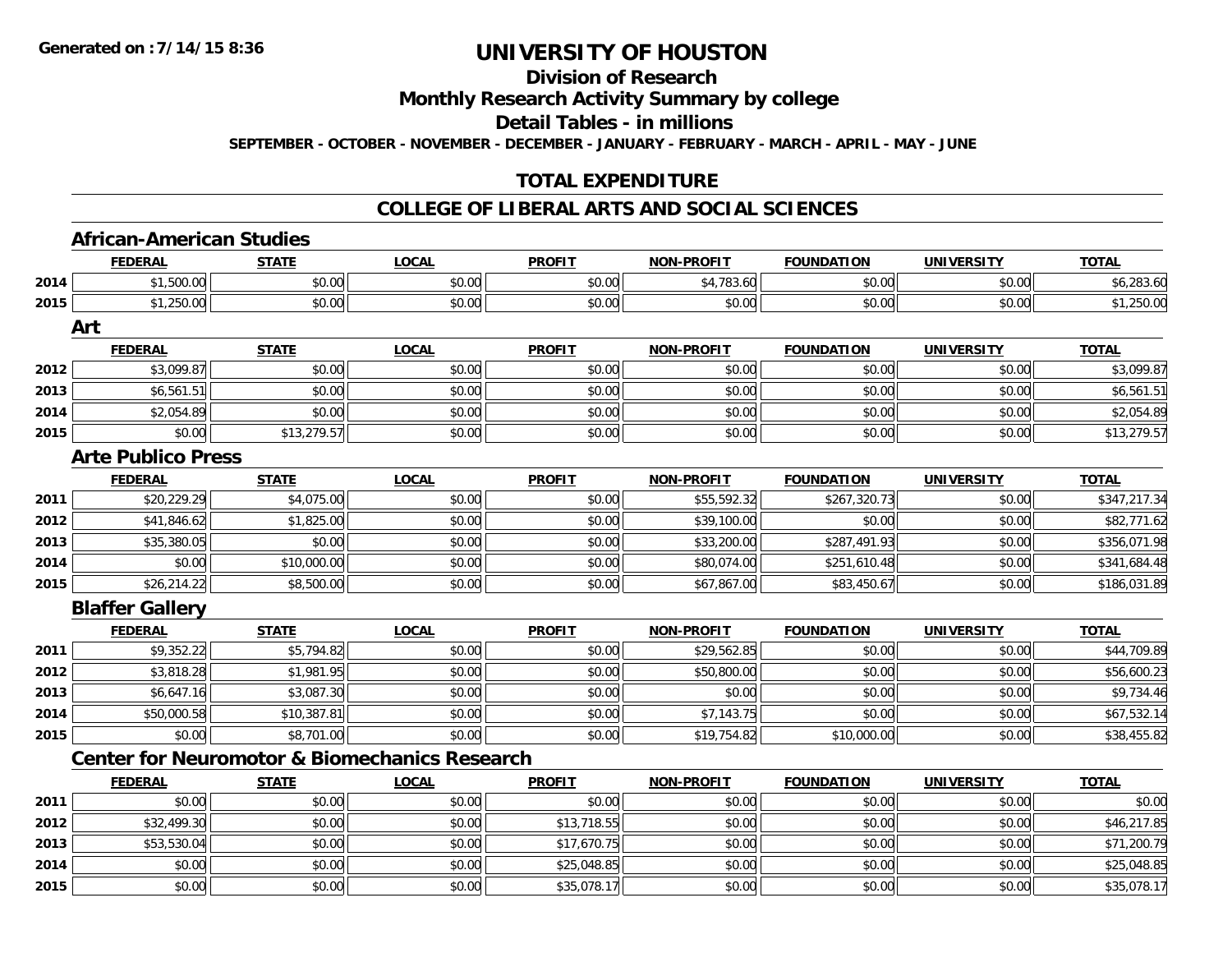**2014**

**2015**

# **UNIVERSITY OF HOUSTON**

### **Division of Research**

**Monthly Research Activity Summary by college**

**Detail Tables - in millions**

**SEPTEMBER - OCTOBER - NOVEMBER - DECEMBER - JANUARY - FEBRUARY - MARCH - APRIL - MAY - JUNE**

## **TOTAL EXPENDITURE**

#### **COLLEGE OF LIBERAL ARTS AND SOCIAL SCIENCES**

#### **Center for Public History FEDERAL STATE LOCAL PROFIT NON-PROFIT FOUNDATION UNIVERSITY TOTALTOTAL 2012**2 \$42,116.72 \$50.00 \$0.00 \$0.00 \$0.00 \$0.00 \$0.00 \$0.00 \$0.00 \$0.00 \$0.00 \$0.00 \$0.00 \$42,116.72 **2013** \$44,167.50 \$0.00 \$0.00 \$0.00 \$0.00 \$0.00 \$0.00 \$44,167.50 **2014** \$1,117.26 \$0.00 \$0.00 \$0.00 \$0.00 \$0.00 \$0.00 \$1,117.26 **2015** \$681.72 \$0.00 \$0.00 \$0.00 \$0.00 \$0.00 \$0.00 \$681.72 **CommunicationFEDERAL STATE LOCAL PROFIT NON-PROFIT FOUNDATION UNIVERSITY TOTAL2011** \$0.00 \$0.00 \$0.00 \$0.00 \$0.00 \$0.00 \$0.00 \$0.00 **2012**2 | \$0.00 \$0.00 \$0.00 \$0.00 \$0.00 \$0.00 \$0.00 \$0.00 \$0.00 \$0.00 \$0.00 \$0.00 \$0.00 \$0.00 \$0.00 \$0.00 \$0.00 \$0.0 **2013** \$0.00 \$0.00 \$0.00 \$0.00 \$4,186.57 \$0.00 \$0.00 \$4,186.57 **2014**4 \$0.00 \$0.00 \$30,416.43 \$0.00 \$0.00 \$0.00 \$0.00 \$2,892.25 \$0.00 \$3,520.00 \$3,520.00 \$36,828.68 **2015** \$0.00 \$9,786.48 \$0.00 \$0.00 (\$232.09) \$3,752.95 \$1,200.00 \$14,507.34 **Communication Disorders FEDERAL STATE LOCAL PROFIT NON-PROFIT FOUNDATION UNIVERSITY TOTAL2011** \$3,214.74 \$0.00 (\$259.55) \$0.00 \$128,942.66 \$0.00 \$0.00 \$131,897.85 **2012** \$8,061.15 \$0.00 \$0.00 \$0.00 \$188,541.87 \$0.00 \$0.00 \$196,603.02 **2013** $\textbf{3} \mid \textbf{3} \mid \textbf{3} \mid \textbf{4} \mid \textbf{5} \mid \textbf{5} \mid \textbf{6} \mid \textbf{7} \mid \textbf{8} \mid \textbf{7} \mid \textbf{8} \mid \textbf{9} \mid \textbf{1} \mid \textbf{1} \mid \textbf{1} \mid \textbf{1} \mid \textbf{1} \mid \textbf{1} \mid \textbf{1} \mid \textbf{1} \mid \textbf{1} \mid \textbf{1} \mid \textbf{1} \mid \textbf{1} \mid \textbf{1} \mid \textbf{1} \mid \textbf{1} \mid \textbf{$ **2014** \$62,717.87 \$0.00 \$0.00 \$0.00 \$328,510.18 \$166.70 \$0.00 \$391,394.75 **2015** \$77,758.32 \$0.00 \$0.00 \$0.00 \$120,181.22 \$1,948.87 \$0.00 \$199,888.41 **Comparative Cultural Studies FEDERAL STATE LOCAL PROFIT NON-PROFIT FOUNDATION UNIVERSITY TOTAL2011** $\texttt{[1]} \quad \texttt{[1]} \quad \texttt{[1]} \quad \texttt{[1]} \quad \texttt{[1]} \quad \texttt{[1]} \quad \texttt{[1]} \quad \texttt{[1]} \quad \texttt{[1]} \quad \texttt{[1]} \quad \texttt{[1]} \quad \texttt{[1]} \quad \texttt{[1]} \quad \texttt{[1]} \quad \texttt{[1]} \quad \texttt{[1]} \quad \texttt{[1]} \quad \texttt{[1]} \quad \texttt{[1]} \quad \texttt{[1]} \quad \texttt{[1]} \quad \texttt{[1]} \quad \texttt{[1]} \quad \texttt{[1]} \quad \texttt{$ **2012** $\textbf{2} \hspace{12mm} |\hspace{12mm} \text{$0.00]} \hspace{12mm} \text{$166.38]} \hspace{12mm} \text{$166.38]} \hspace{12mm} \text{$0.00]} \hspace{12mm} \text{$166.38]} \hspace{12mm} \text{$166.38]}$ **2015** \$0.00 \$3,841.51 \$0.00 \$0.00 \$0.00 \$0.00 \$0.00 \$3,841.51 **Cynthia Woods Mitchell Center for the Arts FEDERAL STATE LOCAL PROFIT NON-PROFIT FOUNDATION UNIVERSITY TOTAL2011**1 \$0.00 \$0.00 \$0.00 \$0.00 \$15,000.00 \$0.00 \$0.00 \$15,000.00 **2013**3 | \$0.00| \$0.00| \$6,000.00| \$0.00| \$0.00| \$0.00| \$10,000.00| \$10,000.00| \$0.00| \$0.00| \$0.00| \$16,000.00

4 \$0.00 \$0.00 \$0.00 \$4,500.00 \$4,500.00 \$0.00 \$0.00 \$5,000.00 \$5,000.00 \$6,063.33 \$16,400.00 \$16,400.00 \$0.00 \$31,963.33

\$0.00 \$8,000.00 \$0.00 \$27,758.57 \$0.00 \$10,000.00 \$0.00 \$45,758.57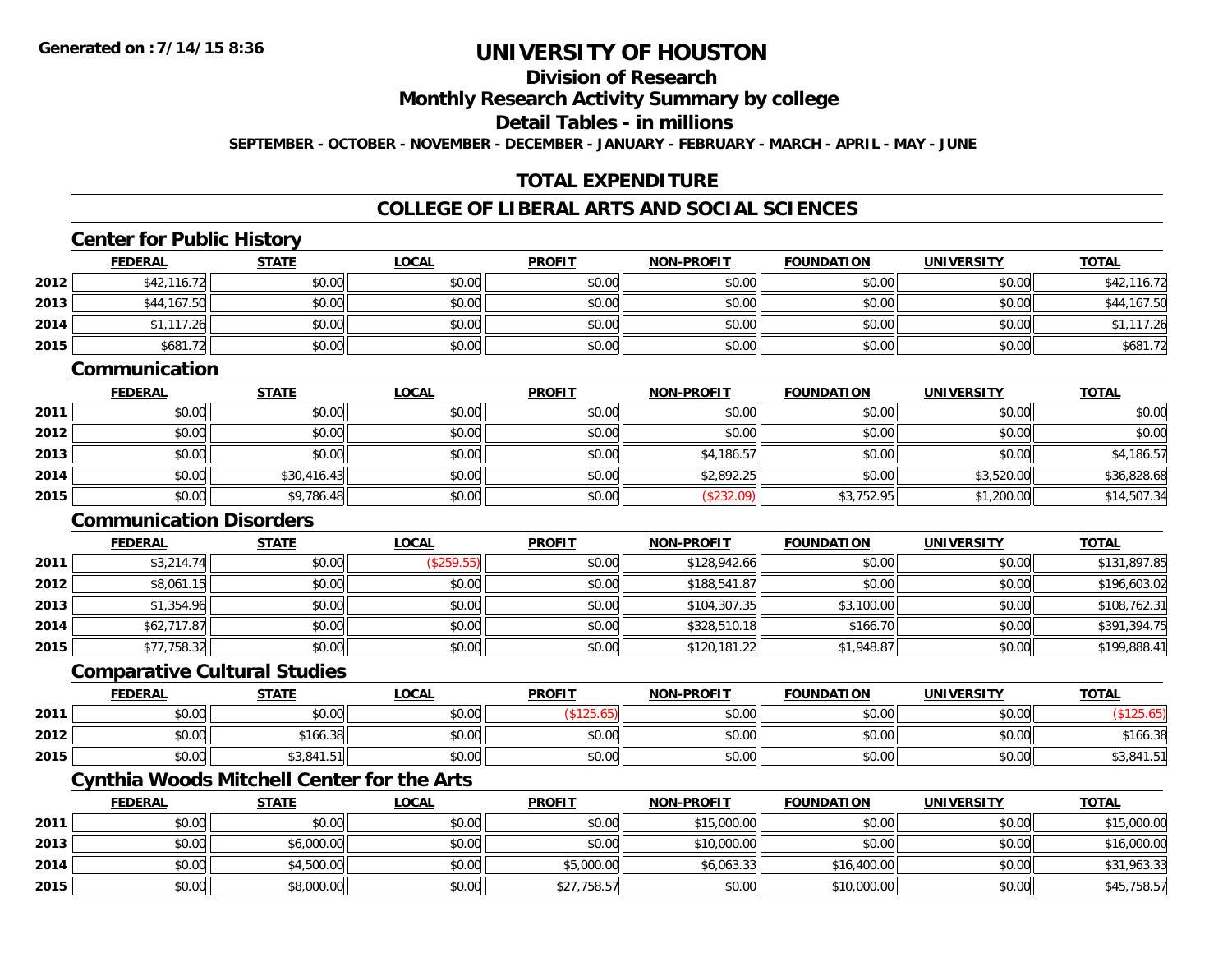# **Division of Research**

**Monthly Research Activity Summary by college**

**Detail Tables - in millions**

**SEPTEMBER - OCTOBER - NOVEMBER - DECEMBER - JANUARY - FEBRUARY - MARCH - APRIL - MAY - JUNE**

## **TOTAL EXPENDITURE**

## **COLLEGE OF LIBERAL ARTS AND SOCIAL SCIENCES**

### **Dean, Liberal Arts and Social Sciences**

|      | <b>FEDERAL</b> | <b>STATE</b> | <u>LOCAL</u> | <b>PROFIT</b> | <b>NON-PROFIT</b> | <b>FOUNDATION</b> | <b>UNIVERSITY</b> | <b>TOTAL</b> |
|------|----------------|--------------|--------------|---------------|-------------------|-------------------|-------------------|--------------|
| 2011 | \$659.56       | \$0.00       | \$0.00       | \$0.00        | \$0.00            | \$0.00            | \$0.00            | (\$659.56)   |
| 2012 | \$2,794.57     | \$0.00       | \$0.00       | \$0.00        | \$0.00            | \$0.00            | \$0.00            | \$2,794.57   |
| 2013 | \$17.40        | \$0.00       | \$0.00       | \$0.00        | \$0.00            | \$0.00            | \$0.00            | \$17.40      |
| 2014 | \$0.00         | \$0.00       | \$0.00       | \$0.00        | \$0.00            | \$0.00            | \$0.00            | \$0.00       |
| 2015 | \$0.00         | \$899,822.11 | \$0.00       | \$0.00        | \$0.00            | \$0.00            | \$0.00            | \$899,822.11 |

#### **Economics**

|      | <b>FEDERAL</b> | <u>STATE</u> | <b>LOCAL</b> | <b>PROFIT</b> | <b>NON-PROFIT</b> | <b>FOUNDATION</b> | UNIVERSITY | <b>TOTAL</b> |
|------|----------------|--------------|--------------|---------------|-------------------|-------------------|------------|--------------|
| 2011 | (\$2,023.11)   | \$0.00       | \$0.00       | \$0.00        | \$26,562.51       | \$25,013.29       | \$0.00     | \$49,552.69  |
| 2012 | \$0.00         | \$0.00       | \$0.00       | \$21,270.81   | \$3,633.71        | \$32,156.35       | \$0.00     | \$57,060.87  |
| 2013 | \$114,595.39   | \$0.00       | \$0.00       | \$0.00        | \$239,474.23      | \$23,863.14       | \$0.00     | \$377,932.76 |
| 2014 | \$12,645.56    | \$0.00       | \$0.00       | \$0.00        | \$39,722.80       | \$19,853.99       | \$0.00     | \$72,222.35  |
| 2015 | \$6,254.68     | \$2,000.00   | \$0.00       | \$0.00        | \$38,377.60       | \$17,609.00       | \$0.00     | \$64,241.28  |

### **English**

|      | <b>FEDERAL</b> | <b>STATE</b> | <u>LOCAL</u> | <b>PROFIT</b> | <b>NON-PROFIT</b> | <b>FOUNDATION</b> | <b>UNIVERSITY</b> | <b>TOTAL</b> |
|------|----------------|--------------|--------------|---------------|-------------------|-------------------|-------------------|--------------|
| 2011 | (\$51.76)      | (\$0.09)     | \$0.00       | \$0.00        | (\$287.50)        | \$0.00            | \$0.00            | (\$339.35)   |
| 2012 | \$1,000.00     | \$0.00       | \$0.00       | \$0.00        | \$0.00            | \$0.00            | \$0.00            | \$1,000.00   |
| 2013 | \$23,172.51    | \$0.00       | \$0.00       | \$0.00        | \$0.00            | \$0.00            | \$0.00            | \$23,172.51  |
| 2014 | \$12,474.99    | \$0.00       | \$0.00       | \$0.00        | \$0.00            | \$0.00            | \$0.00            | \$12,474.99  |
| 2015 | \$31,117.44    | \$4,000.00   | \$0.00       | \$0.00        | \$0.00            | \$0.00            | \$7,023.82        | \$42,141.26  |

### **Health and Human Performance**

|      | <b>FEDERAL</b> | <b>STATE</b> | <b>LOCAL</b> | <b>PROFIT</b> | <b>NON-PROFIT</b> | <b>FOUNDATION</b> | UNIVERSITY | <b>TOTAL</b>   |
|------|----------------|--------------|--------------|---------------|-------------------|-------------------|------------|----------------|
| 2011 | \$895,829.60   | \$0.00       | \$0.00       | \$281,706.59  | \$0.00            | \$16,777.40       | \$0.00     | \$1,194,313.59 |
| 2012 | \$764,516.77   | \$0.00       | \$0.00       | \$280,509.30  | \$0.00            | \$16,089.96       | \$0.00     | \$1,061,116.03 |
| 2013 | \$2,167,922.99 | \$0.00       | \$0.00       | \$49,759.44   | \$0.00            | \$4,136.59        | \$0.00     | \$2,221,819.02 |
| 2014 | \$1,836,544.27 | \$0.00       | \$0.00       | \$49,160.60   | \$0.00            | \$23,446.74       | \$0.00     | \$1,909,151.61 |
| 2015 | \$1,816,671.89 | \$0.00       | \$0.00       | \$92,677.47   | \$35,513.21       | \$34,817.26       | \$0.00     | \$1,979,679.83 |

### **Hispanic Studies**

|      | <b>FEDERAI</b> | <b>STATE</b>                     | .OCAI          | <b>PROFIT</b>          | <b>PROFIT</b><br><b>NON</b> | .<br><b>FOUNDA</b>     | IINIVEI<br>ne i 1      | <b>TOTAL</b> |
|------|----------------|----------------------------------|----------------|------------------------|-----------------------------|------------------------|------------------------|--------------|
| 2011 | \$0.00         | ტი იი<br>10.U                    | ሶስ ሰሰ<br>DU.UU | $n \cap \neg$<br>DU.UU | \$0.00                      | 0.2500<br>JJU.         | $\sim$ $\sim$<br>vv.vv | \$358.98     |
| 2012 | \$0.00         | $\sim$<br>$\sim$ $\sim$<br>JU.UU | ሶስ ስስ<br>JU.UU | ልስ ባሁ<br><b>DU.UU</b>  | \$0.00                      | $\Omega$<br>აიი,კშ5.აა | $\sim$ 00<br>\$U.UU    | \$66,385,35  |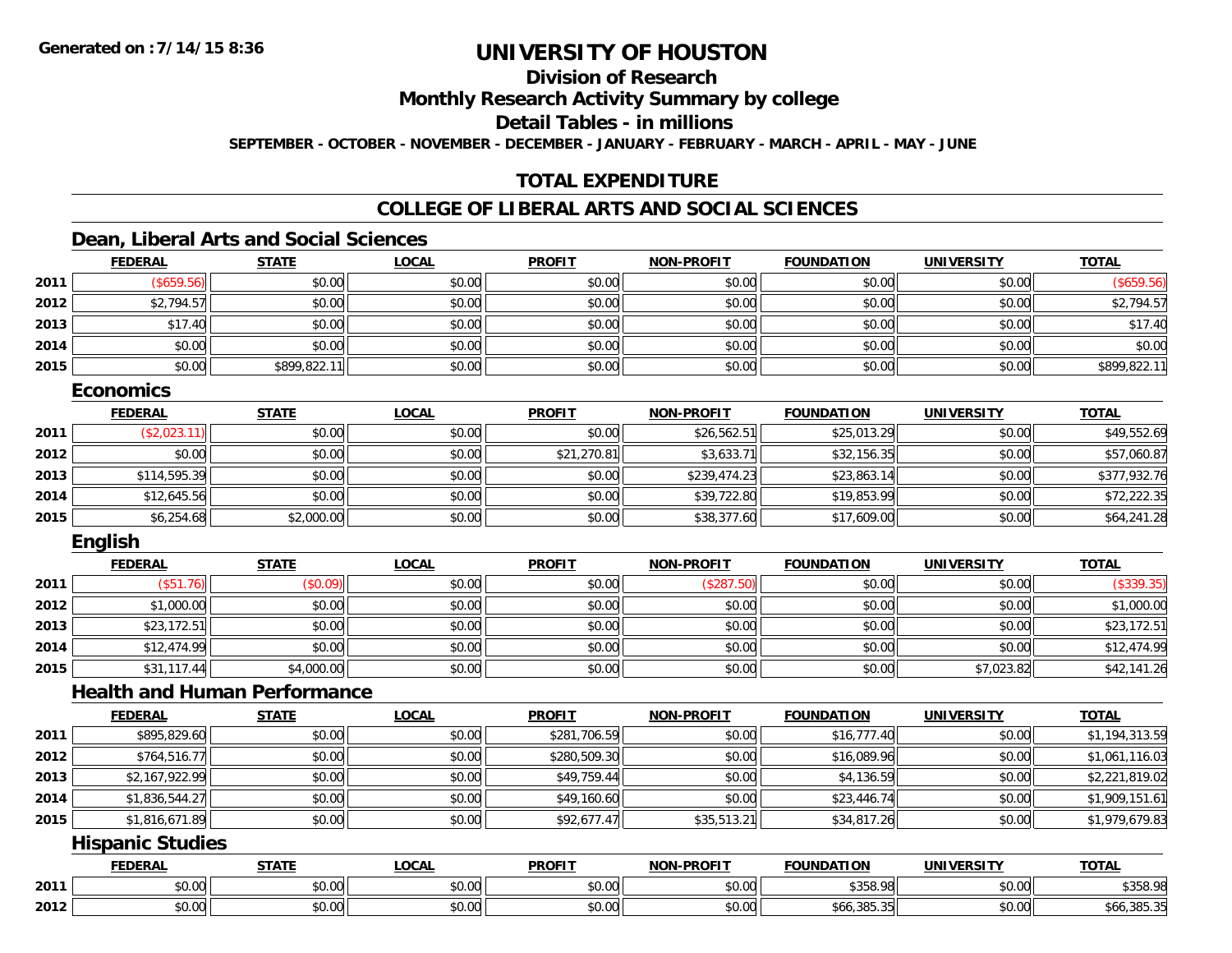**2013**

**2014**

# **UNIVERSITY OF HOUSTON**

# **Division of Research**

**Monthly Research Activity Summary by college**

**Detail Tables - in millions**

**SEPTEMBER - OCTOBER - NOVEMBER - DECEMBER - JANUARY - FEBRUARY - MARCH - APRIL - MAY - JUNE**

### **TOTAL EXPENDITURE**

#### **COLLEGE OF LIBERAL ARTS AND SOCIAL SCIENCES**

|      | <b>FEDERAL</b>                        | <b>STATE</b> | <b>LOCAL</b> | <b>PROFIT</b> | NON-PROFIT        | <b>FOUNDATION</b> | <b>UNIVERSITY</b> | <b>TOTAL</b> |
|------|---------------------------------------|--------------|--------------|---------------|-------------------|-------------------|-------------------|--------------|
| 2013 | \$0.00                                | \$0.00       | \$0.00       | \$0.00        | \$0.00            | \$19,666.64       | \$0.00            | \$19,666.64  |
| 2014 | \$0.00                                | \$0.00       | \$0.00       | \$0.00        | \$0.00            | \$4,437.02        | \$0.00            | \$4,437.02   |
| 2015 | \$0.00                                | \$0.00       | \$0.00       | \$0.00        | \$0.00            | \$0.00            | \$0.00            | \$0.00       |
|      | <b>History</b>                        |              |              |               |                   |                   |                   |              |
|      | <b>FEDERAL</b>                        | <b>STATE</b> | <b>LOCAL</b> | <b>PROFIT</b> | <b>NON-PROFIT</b> | <b>FOUNDATION</b> | <b>UNIVERSITY</b> | <b>TOTAL</b> |
| 2011 | \$7,942.13                            | \$0.00       | \$0.00       | \$25,915.98   | \$0.00            | \$0.00            | \$0.00            | \$33,858.11  |
| 2012 | \$2,879.25                            | \$0.00       | \$0.00       | \$15,828.36   | (\$332.43)        | \$0.00            | \$0.00            | \$18,375.18  |
| 2013 | (\$6,738.83)                          | \$0.00       | \$0.00       | \$54,765.75   | (\$13,435.64)     | \$0.00            | \$0.00            | \$34,591.28  |
| 2014 | \$31,004.12                           | \$0.00       | \$0.00       | \$55,124.19   | \$0.00            | \$0.00            | \$0.00            | \$86,128.31  |
| 2015 | \$12,472.17                           | \$0.00       | \$0.00       | \$34,539.47   | \$0.00            | \$0.00            | \$0.00            | \$47,011.64  |
|      | <b>Hobby Center for Public Policy</b> |              |              |               |                   |                   |                   |              |
|      | <b>FEDERAL</b>                        | <b>STATE</b> | <b>LOCAL</b> | <b>PROFIT</b> | <b>NON-PROFIT</b> | <b>FOUNDATION</b> | <b>UNIVERSITY</b> | <b>TOTAL</b> |
| 2011 | \$29,535.82                           | \$0.00       | \$0.00       | \$0.00        | \$0.00            | \$0.00            | \$0.00            | \$29,535.82  |
| 2012 | \$47,797.83                           | \$0.00       | \$0.00       | \$0.00        | \$0.00            | \$0.00            | \$0.00            | \$47,797.83  |
| 2013 | \$69,715.75                           | \$0.00       | \$0.00       | \$0.00        | \$0.00            | \$0.00            | \$0.00            | \$69,715.75  |
| 2014 | \$0.00                                | \$19,635.70  | \$0.00       | \$0.00        | \$0.00            | \$0.00            | \$0.00            | \$19,635.70  |
| 2015 | \$1,502.88                            | (\$338.78)   | \$0.00       | \$0.00        | \$0.00            | \$20,366.33       | \$0.00            | \$21,530.43  |
|      | <b>Modern/Classical Languages</b>     |              |              |               |                   |                   |                   |              |
|      | <b>FEDERAL</b>                        | <b>STATE</b> | <b>LOCAL</b> | <b>PROFIT</b> | <b>NON-PROFIT</b> | <b>FOUNDATION</b> | <b>UNIVERSITY</b> | <b>TOTAL</b> |
| 2011 | \$250.48                              | \$0.00       | \$0.00       | \$0.00        | \$0.00            | \$0.00            | \$0.00            | \$250.48     |
| 2012 | \$23,206.00                           | \$0.00       | \$0.00       | \$0.00        | \$0.00            | \$0.00            | \$0.00            | \$23,206.00  |
| 2013 | \$39,849.36                           | \$0.00       | \$0.00       | \$0.00        | \$0.00            | \$0.00            | \$0.00            | \$39,849.36  |
| 2014 | \$72,066.94                           | \$0.00       | \$0.00       | \$0.00        | \$0.00            | \$0.00            | \$0.00            | \$72,066.94  |
| 2015 | \$60,071.68                           | \$0.00       | \$0.00       | \$0.00        | \$0.00            | \$0.00            | \$0.00            | \$60,071.68  |
|      | Philosophy                            |              |              |               |                   |                   |                   |              |
|      | <b>FEDERAL</b>                        | <b>STATE</b> | <b>LOCAL</b> | <b>PROFIT</b> | NON-PROFIT        | <b>FOUNDATION</b> | <b>UNIVERSITY</b> | <b>TOTAL</b> |
| 2011 | \$0.00                                | \$0.00       | \$0.00       | \$0.00        | \$0.00            | \$0.00            | \$0.00            | \$0.00       |
| 2012 | \$4,791.72                            | \$0.00       | \$0.00       | \$0.00        | \$0.00            | \$0.00            | \$0.00            | \$4,791.72   |

\$6,484.03 \$0.00 \$0.00 \$0.00 \$0.00 \$0.00 \$0.00 \$6,484.03

4 \$10,795.53 \$0.00 \$0.00 \$0.00 \$0.00 \$0.00 \$0.00 \$0.00 \$0.00 \$0.00 \$0.00 \$0.00 \$0.00 \$10,795.53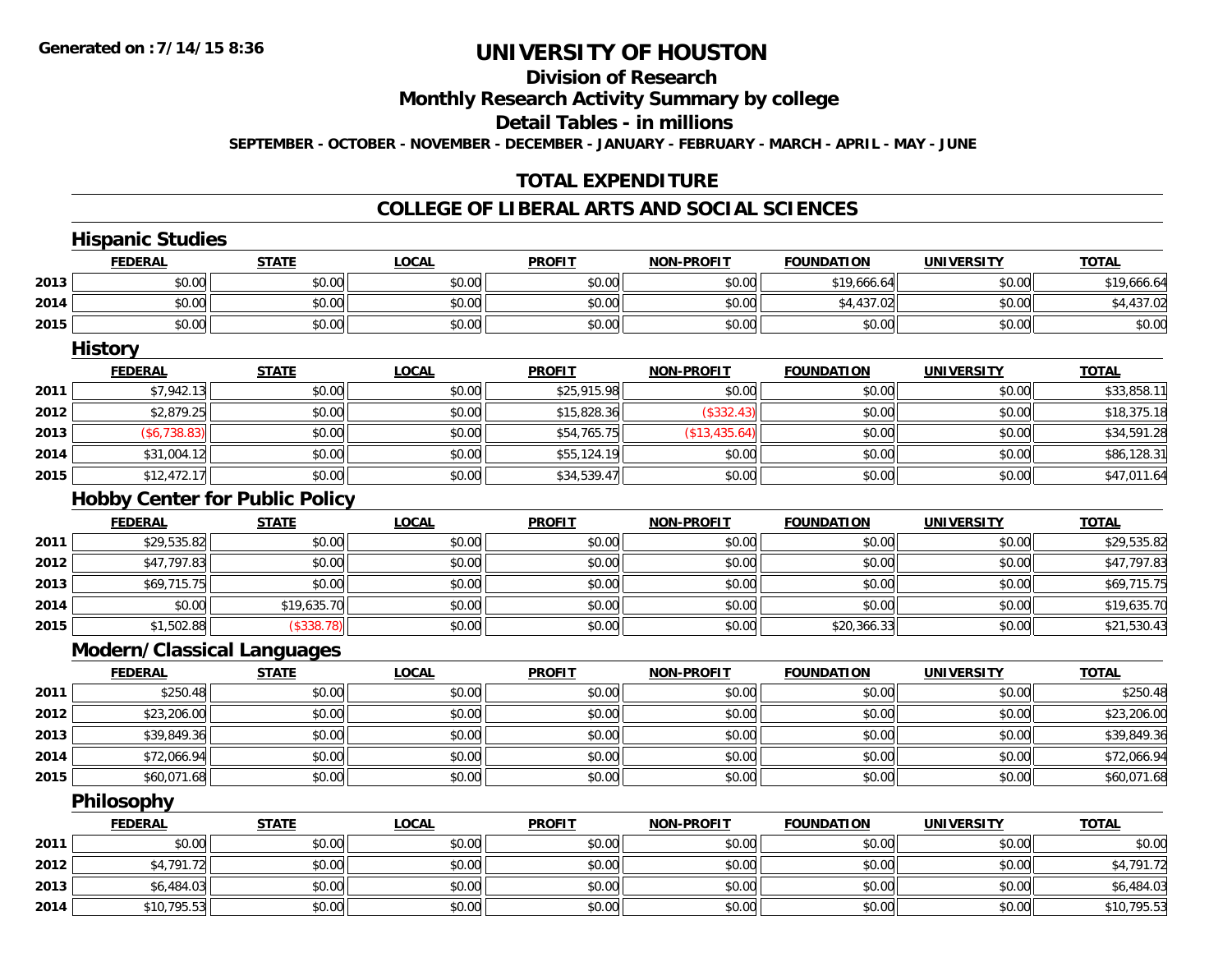#### **Division of Research**

**Monthly Research Activity Summary by college**

**Detail Tables - in millions**

**SEPTEMBER - OCTOBER - NOVEMBER - DECEMBER - JANUARY - FEBRUARY - MARCH - APRIL - MAY - JUNE**

# **TOTAL EXPENDITURE**

#### **COLLEGE OF LIBERAL ARTS AND SOCIAL SCIENCES**

|      | Philosophy               |              |              |               |                   |                   |                   |                |
|------|--------------------------|--------------|--------------|---------------|-------------------|-------------------|-------------------|----------------|
|      | <b>FEDERAL</b>           | <b>STATE</b> | <b>LOCAL</b> | <b>PROFIT</b> | <b>NON-PROFIT</b> | <b>FOUNDATION</b> | <b>UNIVERSITY</b> | <b>TOTAL</b>   |
| 2015 | \$1,586.20               | \$330.45     | \$0.00       | \$0.00        | \$0.00            | \$0.00            | \$0.00            | \$1,916.65     |
|      | <b>Political Science</b> |              |              |               |                   |                   |                   |                |
|      | <b>FEDERAL</b>           | <b>STATE</b> | <b>LOCAL</b> | <b>PROFIT</b> | <b>NON-PROFIT</b> | <b>FOUNDATION</b> | <b>UNIVERSITY</b> | <b>TOTAL</b>   |
| 2011 | (\$2,511.44)             | (\$637.93)   | \$0.00       | (\$179.60)    | \$0.00            | \$0.00            | \$0.00            | (\$3,328.97)   |
| 2012 | \$0.00                   | \$0.00       | \$0.00       | \$0.00        | \$0.00            | \$0.00            | \$0.00            | \$0.00         |
| 2013 | \$18,271.07              | \$0.00       | \$0.00       | \$0.00        | \$0.00            | \$2,000.00        | \$0.00            | \$20,271.07    |
| 2014 | \$0.00                   | \$0.00       | \$0.00       | \$0.00        | \$0.00            | \$0.00            | \$0.00            | \$0.00         |
| 2015 | \$66,356.76              | \$30,173.38  | \$0.00       | \$0.00        | \$0.00            | \$0.00            | \$0.00            | \$96,530.14    |
|      | <b>Psychology</b>        |              |              |               |                   |                   |                   |                |
|      | <b>FEDERAL</b>           | <b>STATE</b> | <b>LOCAL</b> | <b>PROFIT</b> | <b>NON-PROFIT</b> | <b>FOUNDATION</b> | <b>UNIVERSITY</b> | <b>TOTAL</b>   |
| 2011 | \$5,553,721.17           | \$459,465.98 | \$0.00       | \$77,695.27   | \$204,620.02      | \$182,441.77      | \$13,091.94       | \$6,491,036.15 |
| 2012 | \$4,740,522.49           | \$77,507.43  | \$0.00       | \$75,796.20   | \$203,206.05      | \$162,383.60      | (\$9,680.69)      | \$5,249,735.08 |
| 2013 | \$4,811,141.86           | \$38,250.92  | \$0.00       | \$59,296.69   | \$216,455.63      | \$74,243.98       | \$0.00            | \$5,199,389.08 |
| 2014 | \$3,578,365.14           | \$12,180.83  | \$0.00       | \$17,289.68   | \$272,447.11      | (\$3,779.05)      | \$11,947.48       | \$3,888,451.19 |
| 2015 | \$3,703,015.93           | \$117,399.59 | \$0.00       | \$26,272.53   | \$381,797.80      | \$0.00            | \$14,050.57       | \$4,242,536.42 |
|      | <b>School of Music</b>   |              |              |               |                   |                   |                   |                |
|      | <b>FEDERAL</b>           | <b>STATE</b> | <b>LOCAL</b> | <b>PROFIT</b> | NON-PROFIT        | <b>FOUNDATION</b> | <b>UNIVERSITY</b> | <b>TOTAL</b>   |
| 2011 | \$0.00                   | \$1,365.00   | \$0.00       | \$0.00        | (\$666.97)        | \$0.00            | \$0.00            | \$698.03       |
| 2014 | \$0.00                   | \$8,728.12   | \$0.00       | \$0.00        | \$0.00            | \$0.00            | \$0.00            | \$8,728.12     |
| 2015 | \$0.00                   | (\$28.12)    | \$0.00       | \$0.00        | \$0.00            | \$17,476.76       | \$0.00            | \$17,448.64    |
|      | Sociology                |              |              |               |                   |                   |                   |                |
|      | <b>FEDERAL</b>           | <b>STATE</b> | <b>LOCAL</b> | <b>PROFIT</b> | <b>NON-PROFIT</b> | <b>FOUNDATION</b> | <b>UNIVERSITY</b> | <b>TOTAL</b>   |
| 2011 | \$125,968.22             | \$0.00       | \$0.00       | \$0.00        | \$0.00            | \$0.00            | \$0.00            | \$125,968.22   |
| 2012 | \$14,921.53              | \$0.00       | \$0.00       | \$0.00        | \$0.00            | \$0.00            | \$0.00            | \$14,921.53    |
| 2013 | (\$5,703.98)             | \$0.00       | \$0.00       | \$0.00        | \$0.00            | \$0.00            | \$0.00            | (\$5,703.98)   |
| 2014 | \$38,877.12              | \$0.00       | \$10,203.73  | \$0.00        | \$0.00            | \$0.00            | \$0.00            | \$49,080.85    |
| 2015 | \$21,124.32              | \$1,650.00   | (\$774.38)   | \$0.00        | \$0.00            | \$0.00            | \$0.00            | \$21,999.94    |
|      | <b>Theatre</b>           |              |              |               |                   |                   |                   |                |
|      | <b>FEDERAL</b>           | <b>STATE</b> | <b>LOCAL</b> | <b>PROFIT</b> | <b>NON-PROFIT</b> | <b>FOUNDATION</b> | <b>UNIVERSITY</b> | <b>TOTAL</b>   |
| 2011 | \$0.00                   | \$0.00       | \$0.00       | \$0.00        | \$47,028.06       | $(*45.63)$        | \$0.00            | \$46,982.43    |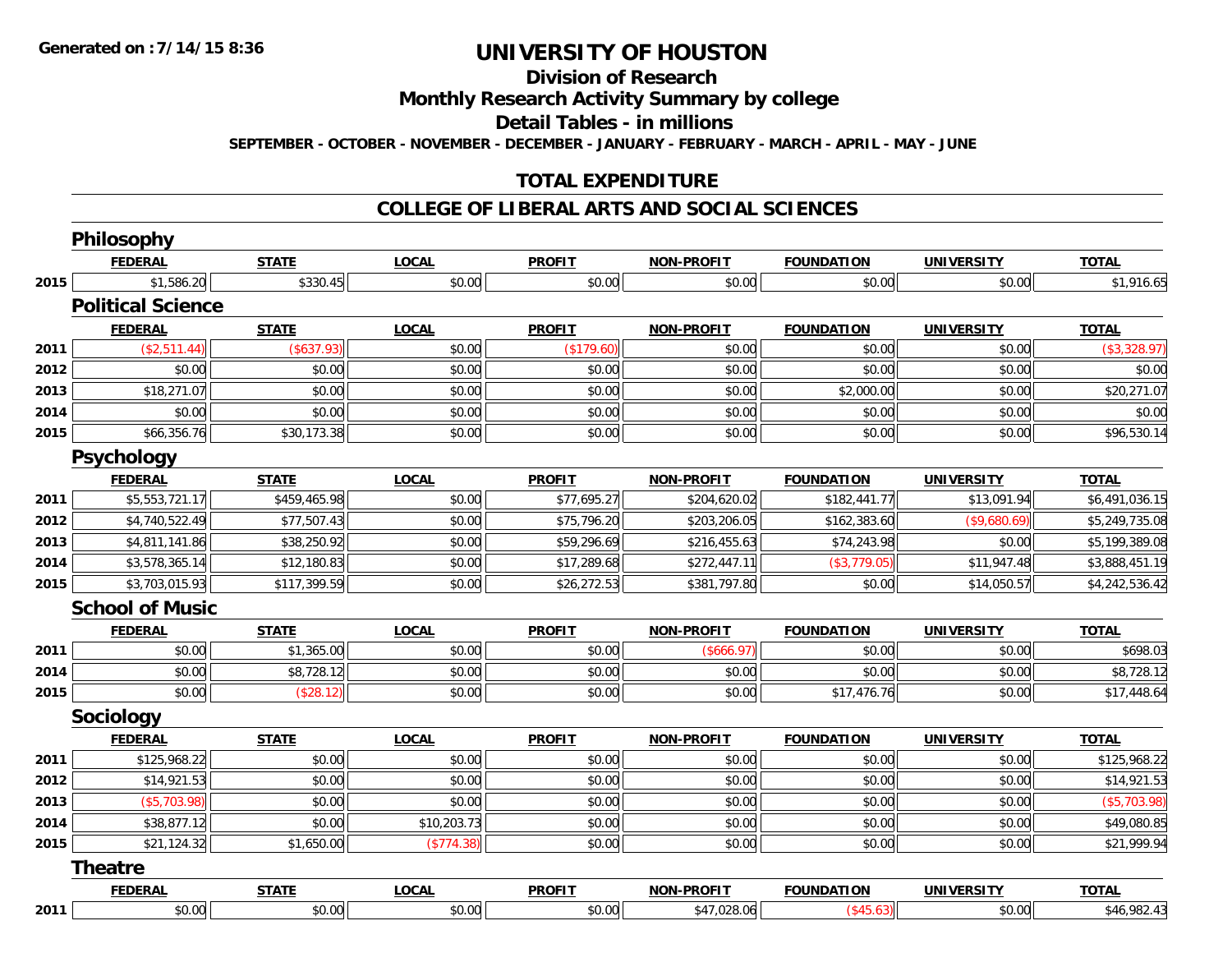#### **Division of Research**

**Monthly Research Activity Summary by college**

**Detail Tables - in millions**

**SEPTEMBER - OCTOBER - NOVEMBER - DECEMBER - JANUARY - FEBRUARY - MARCH - APRIL - MAY - JUNE**

### **TOTAL EXPENDITURE**

#### **COLLEGE OF LIBERAL ARTS AND SOCIAL SCIENCES**

|       | <b>Theatre</b>  |                |              |                |                   |                   |                   |                 |
|-------|-----------------|----------------|--------------|----------------|-------------------|-------------------|-------------------|-----------------|
|       | <b>FEDERAL</b>  | <b>STATE</b>   | <u>LOCAL</u> | <b>PROFIT</b>  | <b>NON-PROFIT</b> | <b>FOUNDATION</b> | <b>UNIVERSITY</b> | <b>TOTAL</b>    |
| 2012  | \$0.00          | \$0.00         | \$0.00       | \$0.00         | (\$8,884.27)      | \$0.00            | \$0.00            | (\$8,884.27)    |
| 2013  | \$0.00          | \$0.00         | \$0.00       | \$0.00         | \$0.00            | \$0.00            | \$0.00            | \$0.00          |
| 2014  | \$0.00          | \$0.00         | \$0.00       | \$0.00         | \$45,000.00       | \$0.00            | \$0.00            | \$45,000.00     |
| 2015  | \$0.00          | \$0.00         | \$0.00       | \$0.00         | (\$4,209.05)      | \$0.00            | \$0.00            | (\$4,209.05)    |
| Total | \$31,297,281.14 | \$1,801,847.84 | \$9,169.80   | \$1,341,577.96 | \$3,022,294.54    | \$1,694,941.80    | \$41,153.12       | \$39,208,266.19 |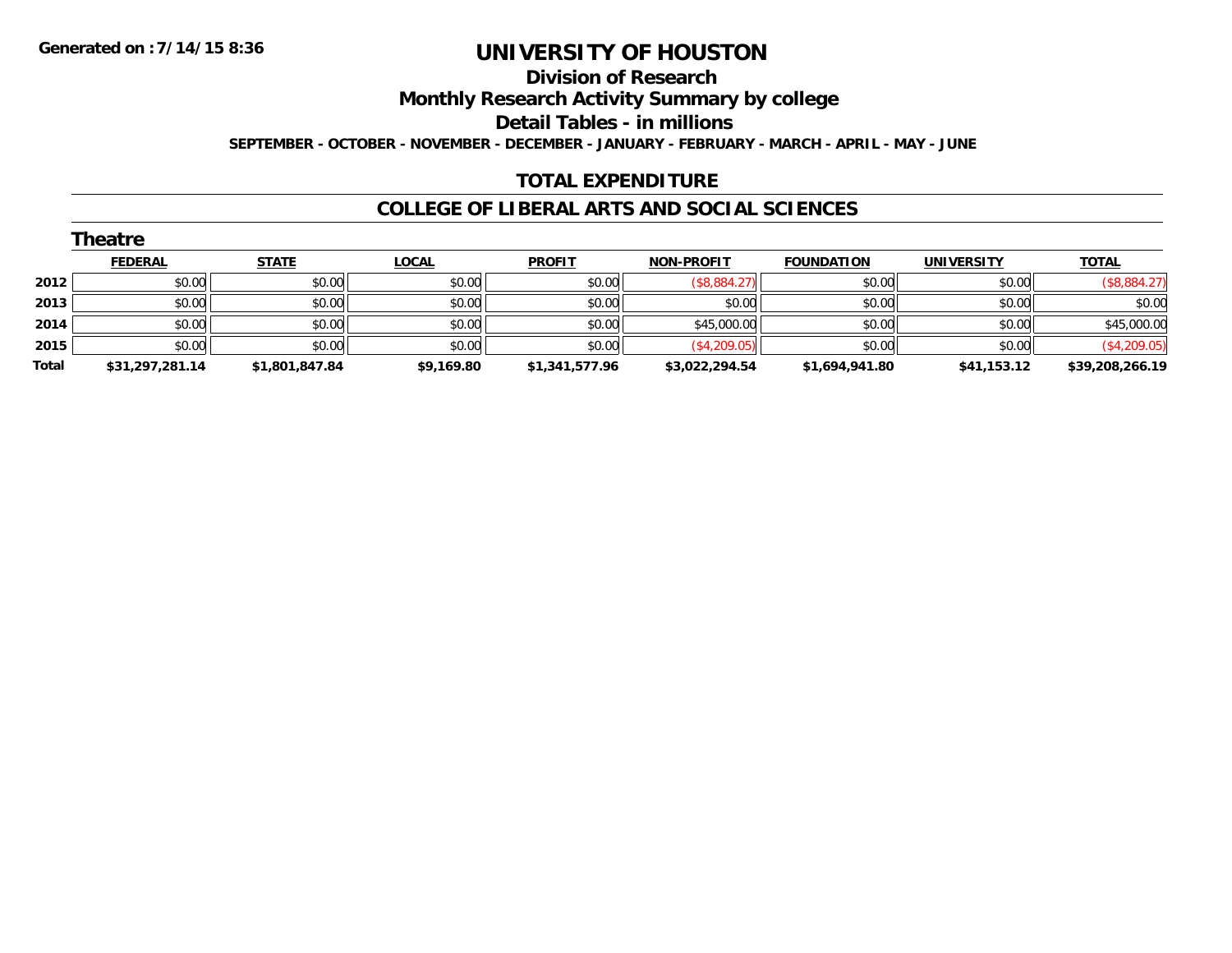# **Division of Research**

**Monthly Research Activity Summary by college**

**Detail Tables - in millions**

**SEPTEMBER - OCTOBER - NOVEMBER - DECEMBER - JANUARY - FEBRUARY - MARCH - APRIL - MAY - JUNE**

## **TOTAL EXPENDITURE**

## **COLLEGE OF NATURAL SCIENCES AND MATHEMATICS**

# **Biology/Biochemistry**

|      | <b>FEDERAL</b> | <b>STATE</b>                                                                | <b>LOCAL</b> | <b>PROFIT</b> | <b>NON-PROFIT</b> | <b>FOUNDATION</b> | <b>UNIVERSITY</b> | <b>TOTAL</b>   |
|------|----------------|-----------------------------------------------------------------------------|--------------|---------------|-------------------|-------------------|-------------------|----------------|
| 2011 | \$3,403,483.99 | \$491,635.46                                                                | \$0.00       | \$5,599.99    | \$683,566.94      | \$210,931.17      | \$0.00            | \$4,795,217.55 |
| 2012 | \$2,797,309.75 | \$945,005.73                                                                | \$0.00       | \$0.01        | \$725,382.02      | \$175,169.92      | \$0.00            | \$4,642,867.43 |
| 2013 | \$2,405,399.64 | \$695,257.94                                                                | \$0.00       | \$192,159.74  | \$691,931.97      | \$171,457.27      | \$0.00            | \$4,156,206.56 |
| 2014 | \$1,660,529.72 | \$668,046.26                                                                | \$0.00       | \$215,980.98  | \$576,103.40      | \$156,239.24      | \$0.00            | \$3,276,899.60 |
| 2015 | \$2,251,216.64 | \$802,405.46                                                                | \$0.00       | \$78,543.82   | \$332,840.10      | \$369,717.57      | \$43,164.61       | \$3,877,888.20 |
|      |                | $\mathbf{A}$ . The contract of the contract of the contract of $\mathbf{A}$ |              |               |                   |                   |                   |                |

#### **Center for Applied Geoscience Excellence**

|      | <b>FEDERAL</b> | <b>CTATE</b>  | <b>OCAL</b>   | <b>PROFIT</b> | <b>DDOEL1</b><br>NON | <b>HON</b><br>nΔ   | IININEDSITV   | $T^{\prime}$<br>הוטי |
|------|----------------|---------------|---------------|---------------|----------------------|--------------------|---------------|----------------------|
| 2014 | $\sim$<br>70.U | 0.00<br>vv.vv | 0.00<br>DU.UU | \$0.00        | 0000<br>pu.uu        | $\sim$ 00<br>vv.vv | 0.00<br>JU.UU | DU.UG                |
| 2015 | ት ヘ<br>טט.טע   | 0.00<br>JU.UU | \$0.00        | \$0.00        | $\sim$ 00<br>pu.uu   | $\sim$ 00<br>JU.UU | 0.00<br>ง∪.∪บ | DU.UG                |

## **Center for Nuclear Receptors and Cell Signaling**

|      | <b>FEDERAL</b> | <b>STATE</b>   | <b>LOCAL</b> | <b>PROFIT</b> | <b>NON-PROFIT</b> | <b>FOUNDATION</b> | <b>UNIVERSITY</b> | <b>TOTAL</b>   |
|------|----------------|----------------|--------------|---------------|-------------------|-------------------|-------------------|----------------|
| 2011 | \$1,270,883.13 | \$118,041.73   | \$0.00       | \$0.00        | \$91,525.83       | \$72,571.51       | \$0.00            | \$1,553,022.20 |
| 2012 | \$1,624,596.62 | \$1,266,196.07 | \$0.00       | \$227,125.10  | \$964.34          | \$300,289.71      | \$0.00            | \$3,419,171.84 |
| 2013 | \$1,286,011.58 | \$593,402.84   | \$0.00       | \$3,626.63    | \$977.00          | \$26,980.75       | \$0.00            | \$1,910,998.80 |
| 2014 | \$1,076,668.83 | \$903,753.22   | \$0.00       | \$48,749.86   | \$29,294.05       | \$96,058.93       | \$0.00            | \$2,154,524.89 |
| 2015 | \$468,662.80   | \$941,745.51   | \$0.00       | \$0.00        | \$294.69          | \$352,403.19      | \$0.00            | \$1,763,106.19 |

#### **Chemistry**

|      | <b>FEDERAL</b> | <u>STATE</u> | <b>LOCAL</b> | <b>PROFIT</b> | <b>NON-PROFIT</b> | <b>FOUNDATION</b> | <b>UNIVERSITY</b> | <u>TOTAL</u>   |
|------|----------------|--------------|--------------|---------------|-------------------|-------------------|-------------------|----------------|
| 2011 | \$2,650,788.33 | \$802,891.93 | \$0.00       | \$5,423.82    | \$47,547.76       | \$1,562,636.43    | \$115, 175.15     | \$5,184,463.42 |
| 2012 | \$2,268,156.13 | \$769,507.09 | \$0.00       | \$10,900.27   | \$61,667.74       | \$1,339,821.04    | \$123,707.61      | \$4,573,759.88 |
| 2013 | \$1,987,285.79 | \$659,698.76 | \$0.00       | \$31,828.04   | \$9,798.52        | \$975,649.98      | (S43, 851.79)     | \$3,620,409.30 |
| 2014 | \$2,137,386.83 | \$505,344.29 | \$0.00       | \$400.95      | \$11,521.49       | \$1,878,343.66    | \$16,022.37       | \$4,549,019.59 |
| 2015 | \$1,522,156.34 | \$166,924.14 | \$0.00       | \$30,598.84   | \$64,402.47       | \$1,188,426.57    | \$0.00            | \$2,972,508.37 |

### **Computer Science**

|      | <b>FEDERAL</b> | <b>STATE</b> | <b>LOCAL</b> | <b>PROFIT</b> | <b>NON-PROFIT</b> | <b>FOUNDATION</b> | <b>UNIVERSITY</b> | <b>TOTAL</b>   |
|------|----------------|--------------|--------------|---------------|-------------------|-------------------|-------------------|----------------|
| 2011 | \$3,374,835.75 | \$103,140.61 | \$0.00       | \$278,440.24  | \$34,028.95       | \$0.00            | (S769.35)         | \$3,789,676.20 |
| 2012 | \$1,990,649.24 | \$37,988.86  | \$0.00       | \$295,991.60  | \$44,851.92       | \$0.00            | \$0.00            | \$2,369,481.62 |
| 2013 | \$2,116,680.21 | \$27,590.06  | \$0.00       | \$251,694.64  | \$15,834.92       | \$18,961.93       | \$31,742.81       | \$2,462,504.58 |
| 2014 | \$1,574,155.23 | \$10,260.19  | \$0.00       | \$474,900.73  | \$324,920.00      | \$10,445.83       | \$15,775.21       | \$2,410,457.19 |
| 2015 | \$1,906,149.86 | \$204,776.77 | \$0.00       | \$244,590.79  | \$139,243.42      | \$14,562.31       | \$20,397.41       | \$2,529,720.56 |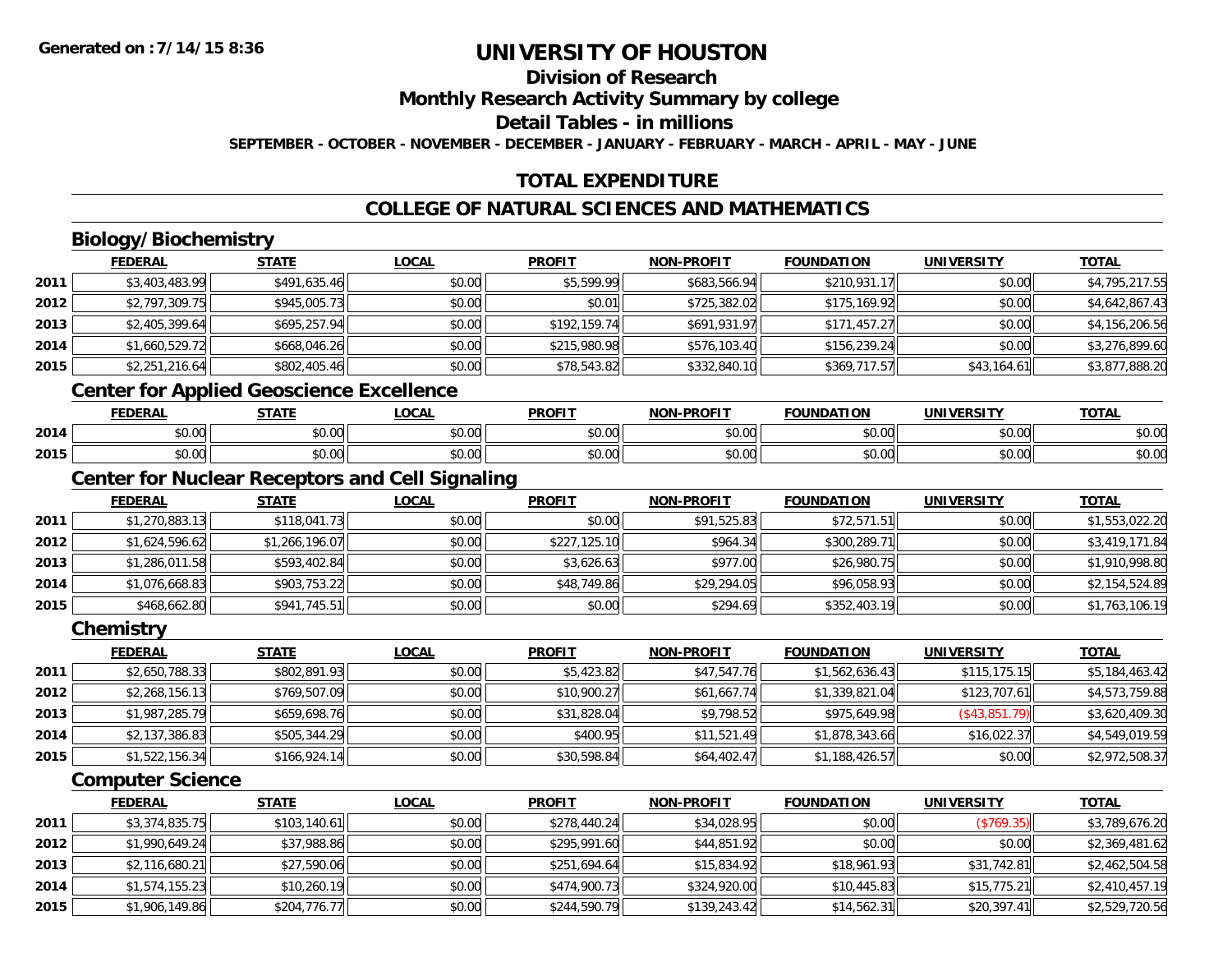# **Division of Research**

**Monthly Research Activity Summary by college**

**Detail Tables - in millions**

**SEPTEMBER - OCTOBER - NOVEMBER - DECEMBER - JANUARY - FEBRUARY - MARCH - APRIL - MAY - JUNE**

# **TOTAL EXPENDITURE**

# **COLLEGE OF NATURAL SCIENCES AND MATHEMATICS**

## **Dean, Natural Sciences and Mathematics**

|      | <b>FEDERAL</b> | <b>STATE</b> | <u>LOCAL</u> | <b>PROFIT</b> | <b>NON-PROFIT</b> | <b>FOUNDATION</b> | <b>UNIVERSITY</b> | <b>TOTAL</b> |
|------|----------------|--------------|--------------|---------------|-------------------|-------------------|-------------------|--------------|
| 2011 | \$426,285.47   | \$0.00       | \$0.00       | \$0.00        | \$0.00            | \$0.00            | \$0.00            | \$426,285.47 |
| 2012 | \$564,971.79   | \$0.00       | \$7,488.83   | \$0.00        | \$0.00            | \$0.00            | \$0.00            | \$572,460.62 |
| 2013 | \$869,605.15   | \$0.00       | \$0.00       | \$0.00        | \$0.00            | \$0.00            | \$0.00            | \$869,605.15 |
| 2014 | \$717,793.16   | \$19,738.39  | \$0.00       | \$0.00        | \$0.00            | \$0.00            | \$0.00            | \$737,531.55 |
| 2015 | \$212,248.65   | \$54,472.69  | \$0.00       | \$0.00        | \$20,951.57       | \$0.00            | \$0.00            | \$287,672.91 |

#### **Earth & Atmospheric Sciences**

|      | <b>FEDERAL</b> | <b>STATE</b> | <b>LOCAL</b> | <b>PROFIT</b>  | <b>NON-PROFIT</b> | <b>FOUNDATION</b> | <b>UNIVERSITY</b> | <b>TOTAL</b>   |
|------|----------------|--------------|--------------|----------------|-------------------|-------------------|-------------------|----------------|
| 2011 | \$1,384,429.40 | \$951,642.48 | \$0.00       | \$1,202,034.04 | \$164,463.88      | \$0.00            | \$0.00            | \$3,702,569.80 |
| 2012 | \$1,366,030.76 | \$416,280.01 | \$0.00       | \$1,705,113.05 | \$155,330.15      | \$0.00            | \$0.00            | \$3,642,753.96 |
| 2013 | \$1,204,540.06 | \$254,820.30 | \$0.00       | \$2,243,819.83 | \$104,011.52      | \$1,225.26        | \$0.00            | \$3,808,416.97 |
| 2014 | \$810.193.00   | \$279,594.02 | \$0.00       | \$2,568,276.61 | \$303,327.16      | \$138,289.94      | \$0.00            | \$4,099,680.73 |
| 2015 | \$849,343.22   | \$389,346.03 | \$0.00       | \$1,254,636.14 | \$170,938.53      | \$25,000.68       | \$35,334.34       | \$2,724,598.95 |

# **Institute for Climate and Atmospheric Science**

|      | <b>FEDERAL</b> | <b>STATE</b> | <b>LOCAL</b> | <b>PROFIT</b> | <b>NON-PROFIT</b> | <b>FOUNDATION</b> | <b>UNIVERSITY</b> | <b>TOTAL</b> |
|------|----------------|--------------|--------------|---------------|-------------------|-------------------|-------------------|--------------|
| 2011 | \$0.00         | \$0.00       | \$0.00       | \$0.00        | \$0.00            | \$0.00            | \$0.00            | \$0.00       |
| 2012 | \$0.00         | \$0.00       | \$0.00       | \$0.00        | \$0.00            | \$0.00            | \$0.00            | \$0.00       |
| 2013 | \$0.00         | \$0.00       | \$0.00       | \$0.00        | \$0.00            | \$0.00            | \$0.00            | \$0.00       |
| 2014 | \$0.00         | \$0.00       | \$0.00       | \$0.00        | \$0.00            | \$0.00            | \$0.00            | \$0.00       |
| 2015 | \$0.00         | \$0.00       | \$0.00       | \$0.00        | \$0.00            | \$0.00            | \$0.00            | \$0.00       |

#### **Institute for Nanoenergy**

|      | <b>FEDERAL</b> | <b>STATE</b> | <b>LOCAL</b> | <b>PROFIT</b> | <b>NON-PROFIT</b> | <b>FOUNDATION</b> | <b>UNIVERSITY</b> | <b>TOTAL</b> |
|------|----------------|--------------|--------------|---------------|-------------------|-------------------|-------------------|--------------|
| 2011 | \$0.00         | \$0.00       | \$0.00       | \$0.00        | \$0.00            | \$0.00            | \$0.00            | \$0.00       |
| 2012 | \$0.00         | \$0.00       | \$0.00       | \$0.00        | \$0.00            | \$0.00            | \$0.00            | \$0.00       |
| 2013 | \$0.00         | \$0.00       | \$0.00       | \$0.00        | \$0.00            | \$0.00            | \$0.00            | \$0.00       |
| 2014 | \$0.00         | \$0.00       | \$0.00       | \$0.00        | \$0.00            | \$0.00            | \$0.00            | \$0.00       |
| 2015 | \$0.00         | \$0.00       | \$0.00       | \$0.00        | \$0.00            | \$0.00            | \$0.00            | \$0.00       |

#### **Mathematics**

|      | <b>FEDERAL</b>             | <b>STATE</b>               | .OCAL             | <b>PROFIT</b>       | -PROFIT<br>NON-               | <b>FOUNDATION</b>                                                | UNIVERSITY  | <b>TOTAL</b>                      |
|------|----------------------------|----------------------------|-------------------|---------------------|-------------------------------|------------------------------------------------------------------|-------------|-----------------------------------|
| 2011 | <b>OEE OE</b><br>,,,,,,,,, | 1.001.81ll<br>t 201<br>pou | $\cdots$<br>vu.uu | <b>A O E 2 O EL</b> | \$112,869.<br>19 <sub>1</sub> | $\sim$ $\sim$ $\sim$ $\sim$<br>LΩ<br>$\mathbf{u}$<br>400,732.071 | \$10,000.00 | $\overline{\phantom{a}}$<br>. ن ب |
| 2012 | \$688,745.03               | ¢770.911<br>ົດດພ           | \$0.00            | EEQ OOL<br>.        | \$83,201.35                   | $$58.269$ $06$                                                   | 1077<br>74  | .703.48                           |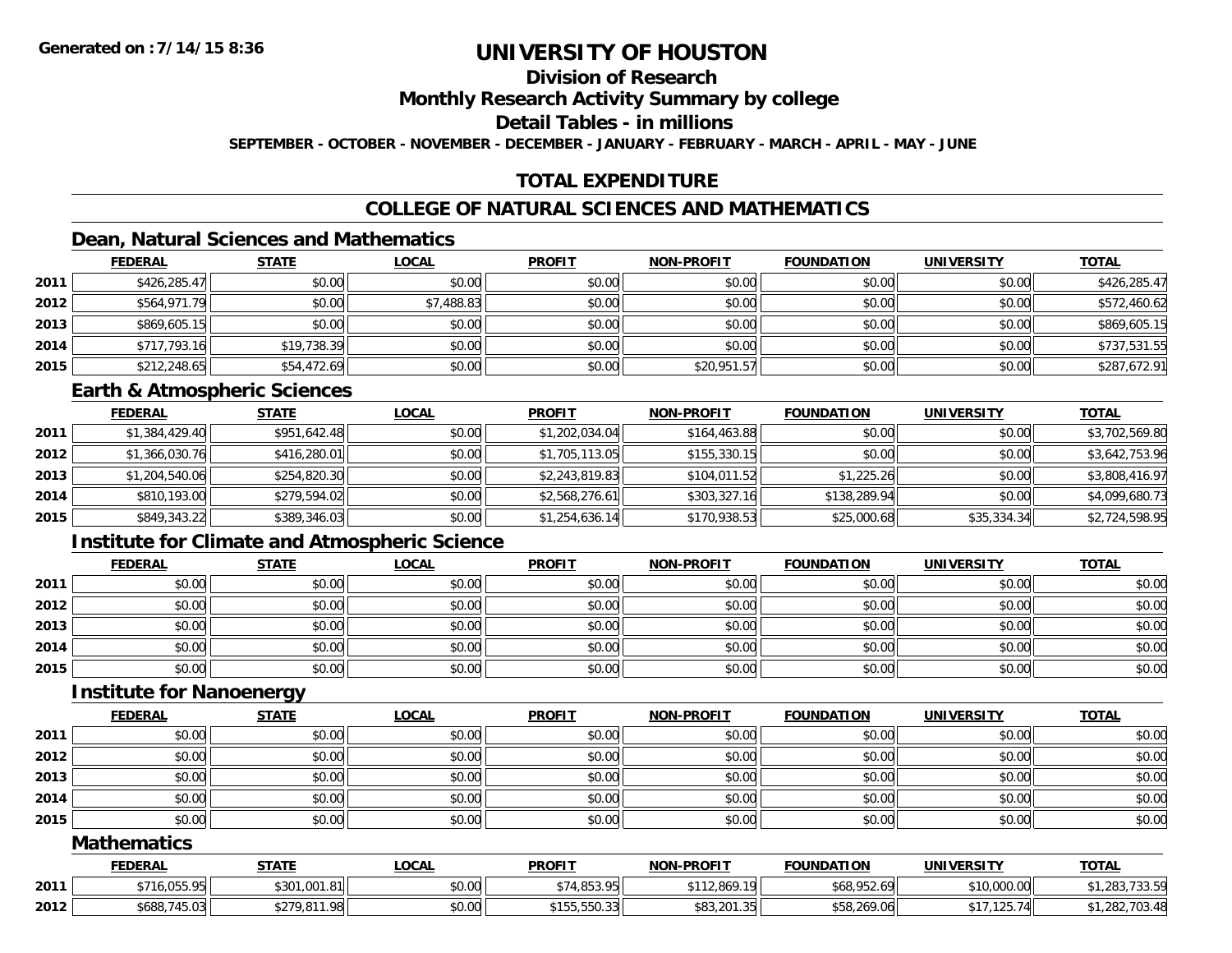#### **Division of Research**

**Monthly Research Activity Summary by college**

**Detail Tables - in millions**

**SEPTEMBER - OCTOBER - NOVEMBER - DECEMBER - JANUARY - FEBRUARY - MARCH - APRIL - MAY - JUNE**

## **TOTAL EXPENDITURE**

#### **COLLEGE OF NATURAL SCIENCES AND MATHEMATICS**

|       | <b>Mathematics</b> |                 |              |                 |                   |                   |                   |                  |
|-------|--------------------|-----------------|--------------|-----------------|-------------------|-------------------|-------------------|------------------|
|       | <b>FEDERAL</b>     | <b>STATE</b>    | <b>LOCAL</b> | <b>PROFIT</b>   | <b>NON-PROFIT</b> | <b>FOUNDATION</b> | <b>UNIVERSITY</b> | <b>TOTAL</b>     |
| 2013  | \$1,088,488.46     | \$89,931.56     | \$0.00       | \$136,714.12    | \$467.88          | \$56,130.25       | \$21,185.69       | \$1,392,917.96   |
| 2014  | \$1,438,432.75     | (\$1,525.67)    | \$0.00       | \$79,376.11     | \$0.00            | \$39,455.00       | \$0.00            | \$1,555,738.19   |
| 2015  | \$1,018,057.34     | \$0.00          | \$0.00       | \$32,481.69     | \$21,063.33       | \$62,434.50       | \$0.00            | \$1,134,036.86   |
|       | <b>Physics</b>     |                 |              |                 |                   |                   |                   |                  |
|       | <b>FEDERAL</b>     | <b>STATE</b>    | <b>LOCAL</b> | <b>PROFIT</b>   | <b>NON-PROFIT</b> | <b>FOUNDATION</b> | <b>UNIVERSITY</b> | <b>TOTAL</b>     |
| 2011  | \$2,501,220.02     | \$18,080.15     | \$0.00       | \$1,094,068.42  | \$25,389.29       | \$321,428.42      | \$0.00            | \$3,960,186.31   |
| 2012  | \$3,060,845.97     | (\$2,933.99)    | \$0.00       | \$1,003,510.55  | \$42,306.60       | \$280,954.00      | \$0.00            | \$4,384,683.13   |
| 2013  | \$3,147,135.92     | \$0.00          | \$0.00       | \$1,515,086.55  | \$44,798.72       | \$185,972.06      | \$0.00            | \$4,892,993.25   |
| 2014  | \$4,111,897.97     | \$4,233.00      | \$0.00       | \$1,426,549.41  | \$33,866.87       | \$198,949.21      | \$0.00            | \$5,775,496.46   |
| 2015  | \$3,194,475.74     | \$26,035.64     | \$0.00       | \$1,323,403.60  | \$24,654.64       | \$136,181.17      | \$0.00            | \$4,704,750.79   |
| Total | \$69,143,802.23    | \$13,794,141.30 | \$7,488.83   | \$18,212,030.44 | \$5,194,338.22    | \$10,493,909.25   | \$405,009.80      | \$117,250,720.08 |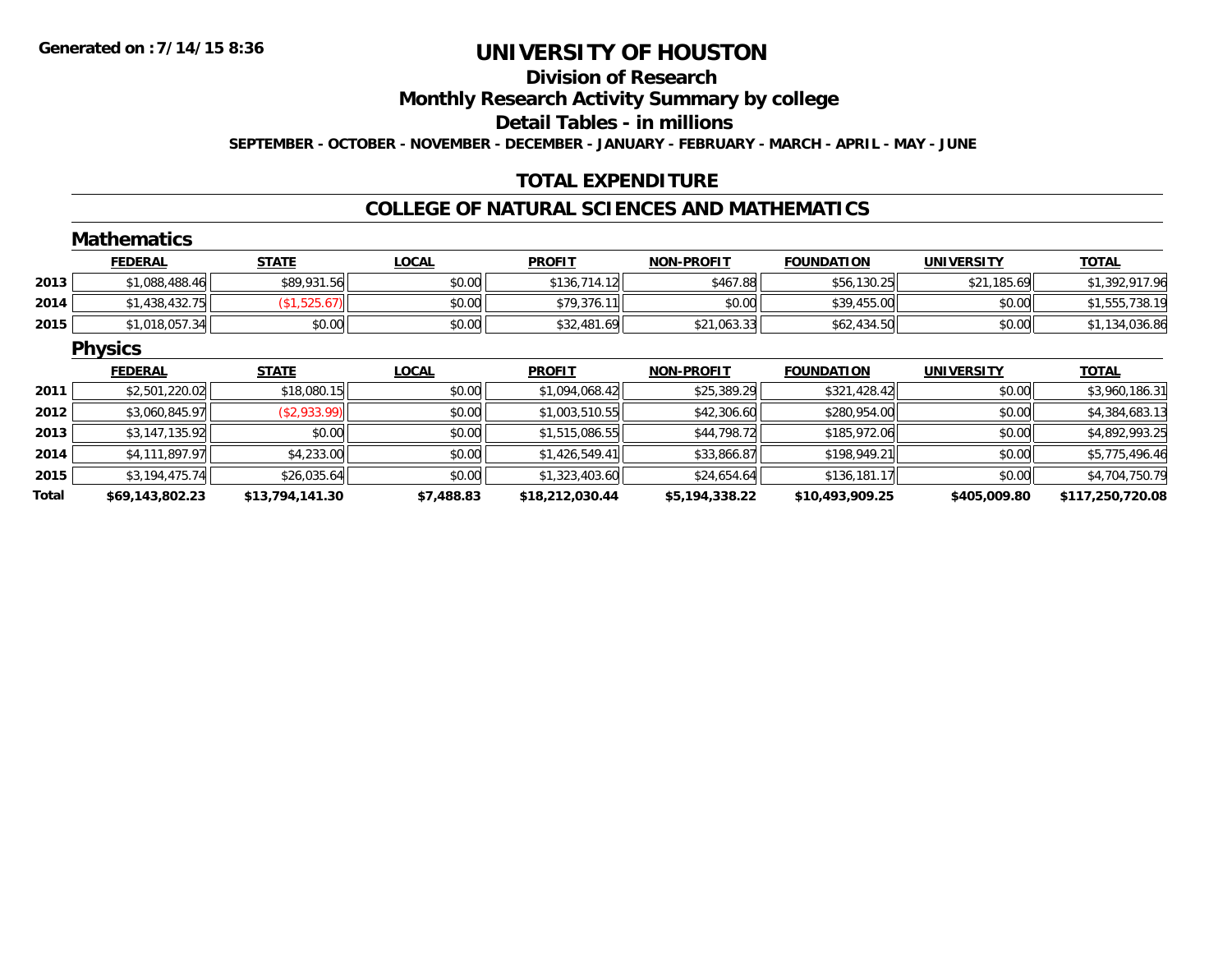# **Division of Research**

**Monthly Research Activity Summary by college**

**Detail Tables - in millions**

**SEPTEMBER - OCTOBER - NOVEMBER - DECEMBER - JANUARY - FEBRUARY - MARCH - APRIL - MAY - JUNE**

### **TOTAL EXPENDITURE**

#### **COLLEGE OF OPTOMETRY**

## **Optometry Vision Sciences**

|       | <b>FEDERAL</b>  | <b>STATE</b>  | <b>LOCAL</b> | <b>PROFIT</b>  | <b>NON-PROFIT</b> | <b>FOUNDATION</b> | <b>UNIVERSITY</b> | <b>TOTAL</b>    |
|-------|-----------------|---------------|--------------|----------------|-------------------|-------------------|-------------------|-----------------|
| 2011  | \$3,003,061.81  | \$68,088.96   | \$0.00       | \$233,485.37   | (S103.90)         | \$0.00            | \$77,241.61       | \$3,381,773.85  |
| 2012  | \$3,398,254.31  | (\$14,899.82) | \$0.00       | \$292,190.33   | (\$105.00)        | \$26,145.70       | \$199,444.73      | \$3,901,030.25  |
| 2013  | \$3,588,743.08  | \$0.00        | \$0.00       | \$831,630.88   | \$0.00            | \$24,947.07       | \$225,720.79      | \$4,671,041.82  |
| 2014  | \$4,119,506.98  | \$0.00        | \$0.00       | \$808,084.04   | \$6,300.00        | (\$1,392.67)      | \$235,673.43      | \$5,168,171.78  |
| 2015  | \$3,675,758.08  | \$16,466.66   | \$0.00       | \$311,415.29   | \$0.00            | \$0.00            | \$370,273.12      | \$4,373,913.15  |
| Total | \$17,785,324.26 | \$69,655.80   | \$0.00       | \$2,476,805.91 | \$6,091.10        | \$49,700.10       | \$1,108,353.68    | \$21,495,930.85 |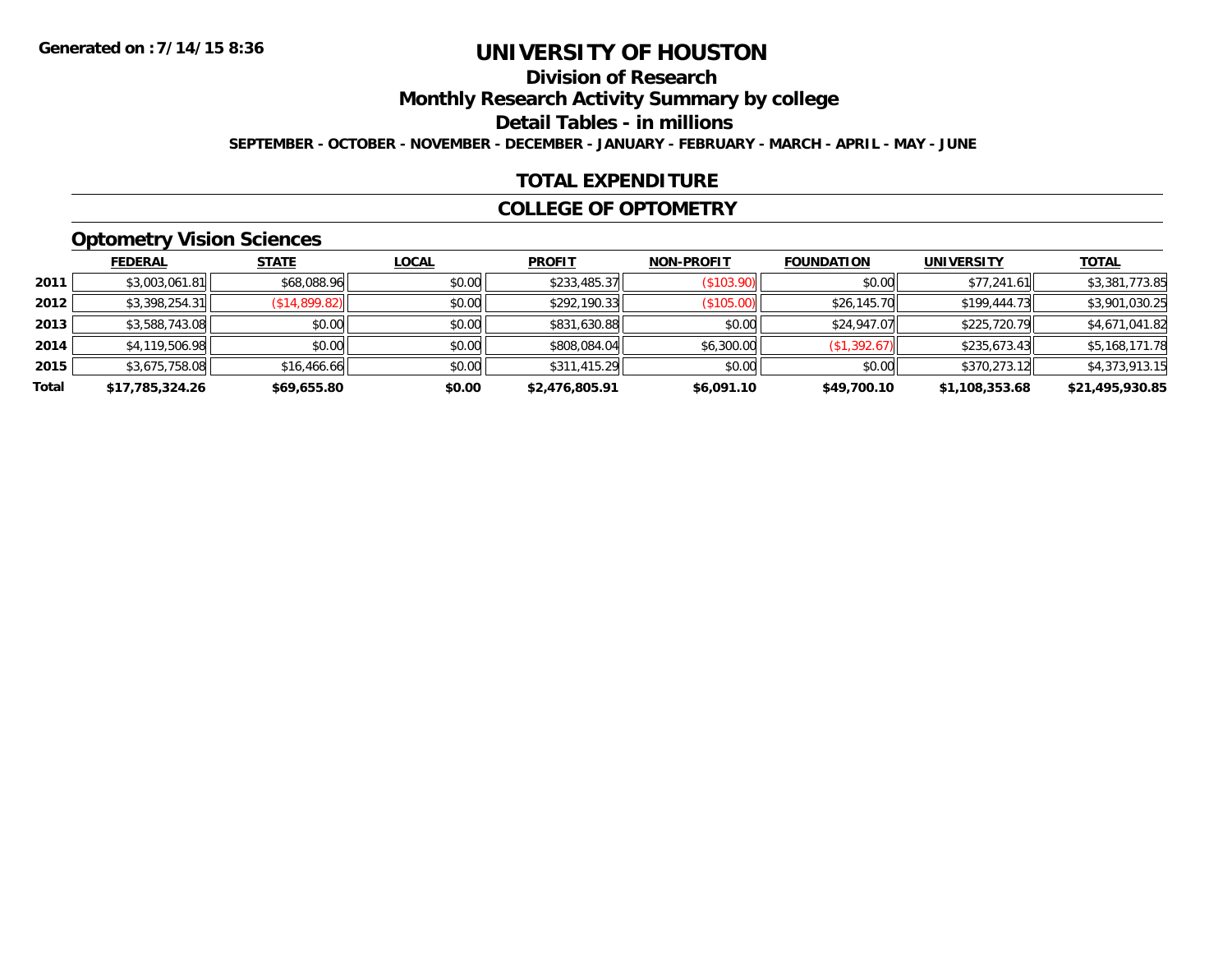# **Division of Research**

**Monthly Research Activity Summary by college**

#### **Detail Tables - in millions**

**SEPTEMBER - OCTOBER - NOVEMBER - DECEMBER - JANUARY - FEBRUARY - MARCH - APRIL - MAY - JUNE**

## **TOTAL EXPENDITURE**

#### **COLLEGE OF PHARMACY**

# **Center for Experimental Therapeutics and Pharmacoi**

|      | <b>FEDERAL</b> | <b>STATE</b> | <b>LOCAL</b> | <b>PROFIT</b> | <b>NON-PROFIT</b> | <b>FOUNDATION</b> | <b>UNIVERSITY</b> | <b>TOTAL</b> |
|------|----------------|--------------|--------------|---------------|-------------------|-------------------|-------------------|--------------|
| 2011 | \$0.00         | \$0.00       | \$0.00       | \$0.00        | \$0.00            | \$0.00            | \$0.00            | \$0.00       |
| 2012 | \$0.00         | \$0.00       | \$0.00       | \$0.00        | \$0.00            | \$0.00            | \$0.00            | \$0.00       |
| 2013 | \$0.00         | \$0.00       | \$0.00       | \$0.00        | \$0.00            | \$0.00            | \$0.00            | \$0.00       |
| 2014 | \$0.00         | \$0.00       | \$0.00       | \$0.00        | \$0.00            | \$0.00            | \$0.00            | \$0.00       |
| 2015 | \$0.00         | \$0.00       | \$0.00       | \$0.00        | \$0.00            | \$0.00            | \$0.00            | \$0.00       |

## **Clinical Pharmacy & Administration**

|      | <b>FEDERAL</b> | <b>STATE</b> | <u>LOCAL</u> | <b>PROFIT</b> | <b>NON-PROFIT</b> | <b>FOUNDATION</b> | <b>UNIVERSITY</b> | <b>TOTAL</b> |
|------|----------------|--------------|--------------|---------------|-------------------|-------------------|-------------------|--------------|
| 2011 | \$136,162.20   | \$2,934.26   | \$0.00       | \$333,519.54  | \$114,830.16      | \$0.00            | \$24.85           | \$587,471.01 |
| 2012 | \$178.664.41   | \$9,577.30   | \$0.00       | \$294,602.79  | \$19,247.98       | \$17,630.86       | \$0.00            | \$519,723.34 |
| 2013 | \$216,699.28   | \$0.00       | \$0.00       | \$385,570.40  | \$12,489.24       | \$4,103.00        | \$0.00            | \$618,861.92 |
| 2014 | \$13,271.77    | \$0.00       | \$0.00       | \$439,620.02  | \$97,361.40       | \$0.00            | \$0.00            | \$550,253.19 |
| 2015 | \$227,807.25   | \$276,719.09 | \$0.00       | \$201,569.63  | \$89,001.51       | \$0.00            | \$0.00            | \$795,097.48 |

# **Dean, Pharmacy**

|      | <u>FEDERAL</u> | <u>STATE</u> | <u>LOCAL</u> | <b>PROFIT</b> | <b>NON-PROFIT</b> | <b>FOUNDATION</b> | <b>UNIVERSITY</b> | <b>TOTAL</b> |
|------|----------------|--------------|--------------|---------------|-------------------|-------------------|-------------------|--------------|
| 2011 | \$0.00         | \$0.00       | \$0.00       | \$0.00        | \$0.00            | \$0.00            | \$0.00            | \$0.00       |
| 2012 | \$0.00         | \$0.00       | \$0.00       | \$0.00        | \$0.00            | \$0.00            | \$0.00            | \$0.00       |
| 2013 | \$0.00         | \$0.00       | \$0.00       | \$0.00        | \$0.00            | \$0.00            | \$0.00            | \$0.00       |
| 2014 | \$0.00         | \$0.00       | \$0.00       | \$0.00        | \$0.00            | \$0.00            | \$0.00            | \$0.00       |
| 2015 | \$0.00         | \$0.00       | \$0.00       | \$0.00        | \$0.00            | \$0.00            | \$0.00            | \$0.00       |

#### **Pharm Health Outcomes & Policy**

|      | <b>FEDERAL</b> | <b>STATE</b> | <u>LOCAL</u> | <b>PROFIT</b> | <b>NON-PROFIT</b> | <b>FOUNDATION</b> | <b>UNIVERSITY</b> | <b>TOTAL</b> |
|------|----------------|--------------|--------------|---------------|-------------------|-------------------|-------------------|--------------|
| 2011 | \$2,417.18     | \$0.00       | \$0.00       | \$0.00        | \$115,263.33      | \$0.00            | \$0.00            | \$117,680.51 |
| 2012 | \$17,994.34    | \$5,354.58   | \$0.00       | \$0.00        | \$27,920.30       | \$0.00            | \$0.00            | \$51,269.22  |
| 2013 | \$60,129.35    | \$0.00       | \$0.00       | \$313.50      | \$0.00            | \$0.00            | \$0.00            | \$60,442.85  |
| 2014 | \$115,297.95   | (\$336.65)   | \$0.00       | \$0.00        | \$0.00            | \$2,435.82        | \$0.00            | \$117,397.12 |
| 2015 | \$103,067.10   | \$10,957.73  | \$0.00       | \$22,155.72   | \$6,881.12        | \$0.00            | \$0.00            | \$143,061.67 |

## **Pharmacological and Pharmaceutical Sciences**

|      | <b>FEDERAL</b>       | <b>STATE</b>  | <u>LOCAL</u> | <b>PROFIT</b>    | <b>J-PROFIT</b><br><b>NIONI</b>             | <b>FOUNDATION</b>                                | UNIVERSITY | <b>TOTAL</b> |
|------|----------------------|---------------|--------------|------------------|---------------------------------------------|--------------------------------------------------|------------|--------------|
| 2011 | \$2,829,187.59       | \$80,343.53   | \$0.00       | 12,600.28<br>₼ ◀ | $\sim$ $\sim$ $\sim$<br>റി<br>1 JU, TUZ. JU | $\sim$<br>$\sim$<br>236.68,<br>.                 | \$0.00     | \$3,086,830  |
| 2012 | $10^{\circ}$<br>40.J | 00001<br>JU.U | \$0.00       | 6.616.59،        | $\overline{\phantom{0}}$<br>- ۵۵،۵۵،۵۱۱ ده  | $\sqrt{2}$<br>0 <sup>0</sup><br>$\left  \right $ | \$0.00     | .420.7U      |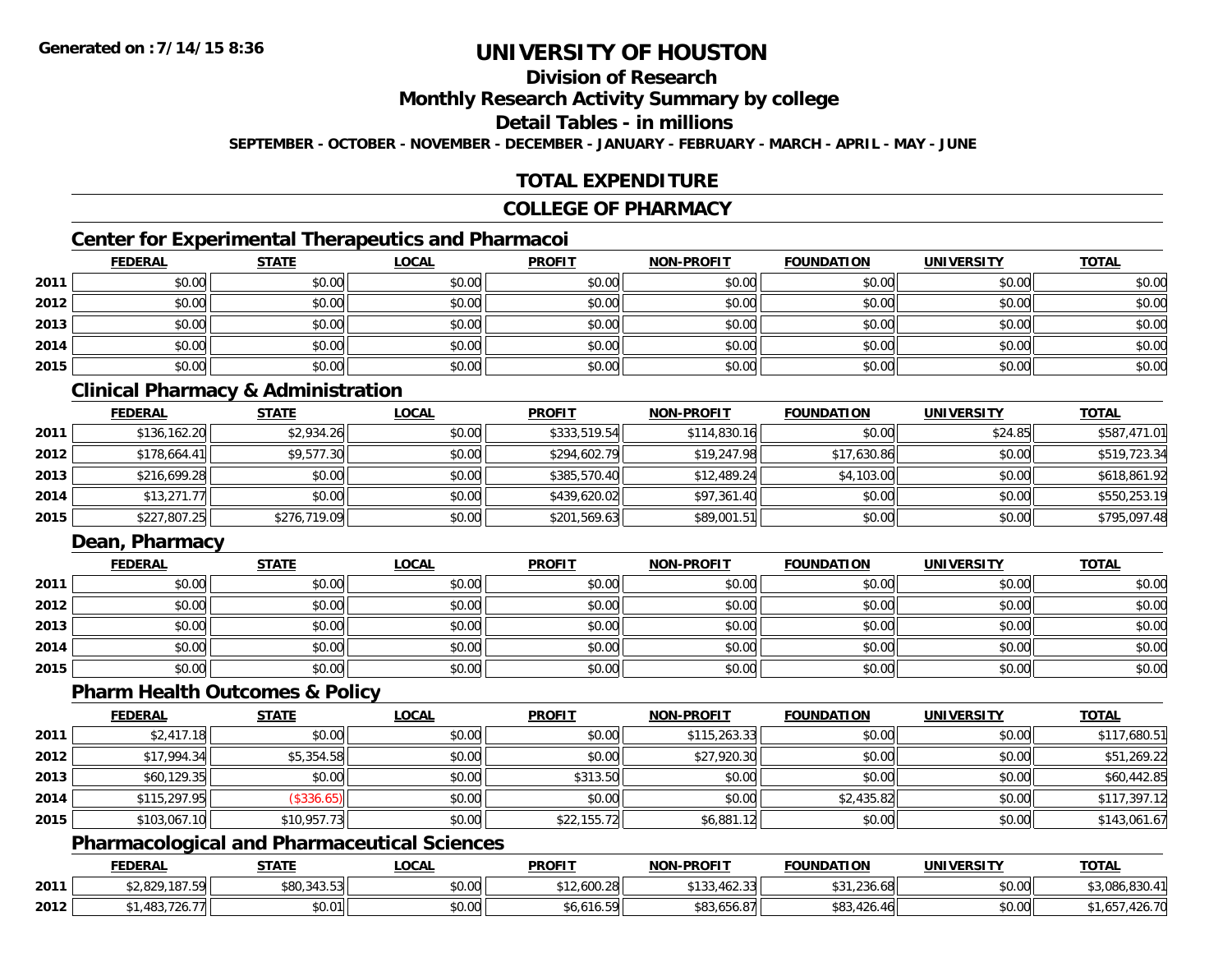# **Division of Research**

**Monthly Research Activity Summary by college**

**Detail Tables - in millions**

**SEPTEMBER - OCTOBER - NOVEMBER - DECEMBER - JANUARY - FEBRUARY - MARCH - APRIL - MAY - JUNE**

### **TOTAL EXPENDITURE**

#### **COLLEGE OF PHARMACY**

# **Pharmacological and Pharmaceutical Sciences**

|       | <b>FEDERAL</b>  | <u>STATE</u> | <u>LOCAL</u> | <b>PROFIT</b>  | <b>NON-PROFIT</b> | <b>FOUNDATION</b> | UNIVERSITY | <b>TOTAL</b>    |
|-------|-----------------|--------------|--------------|----------------|-------------------|-------------------|------------|-----------------|
| 2013  | \$1,902,017.26  | \$0.00       | \$0.00       | \$15,035.04    | \$37,428.60       | \$55,128.44       | \$0.00     | \$2,009,609.34  |
| 2014  | \$1,408,892.31  | \$0.00       | \$0.00       | \$40,985.20    | \$19.025.53       | \$43,829.00       | \$0.00     | \$1,512,732.04  |
| 2015  | \$1,621,852.89  | \$92,100.30  | \$0.00       | \$17,581.10    | \$12.121.67       | \$25,617.93       | \$0.00     | \$1,769,273.89  |
| Total | \$10,317,187.66 | \$477,650.15 | \$0.00       | \$1,770,169.81 | \$768,690.04      | \$263,408.19      | \$24.85    | \$13,597,130.70 |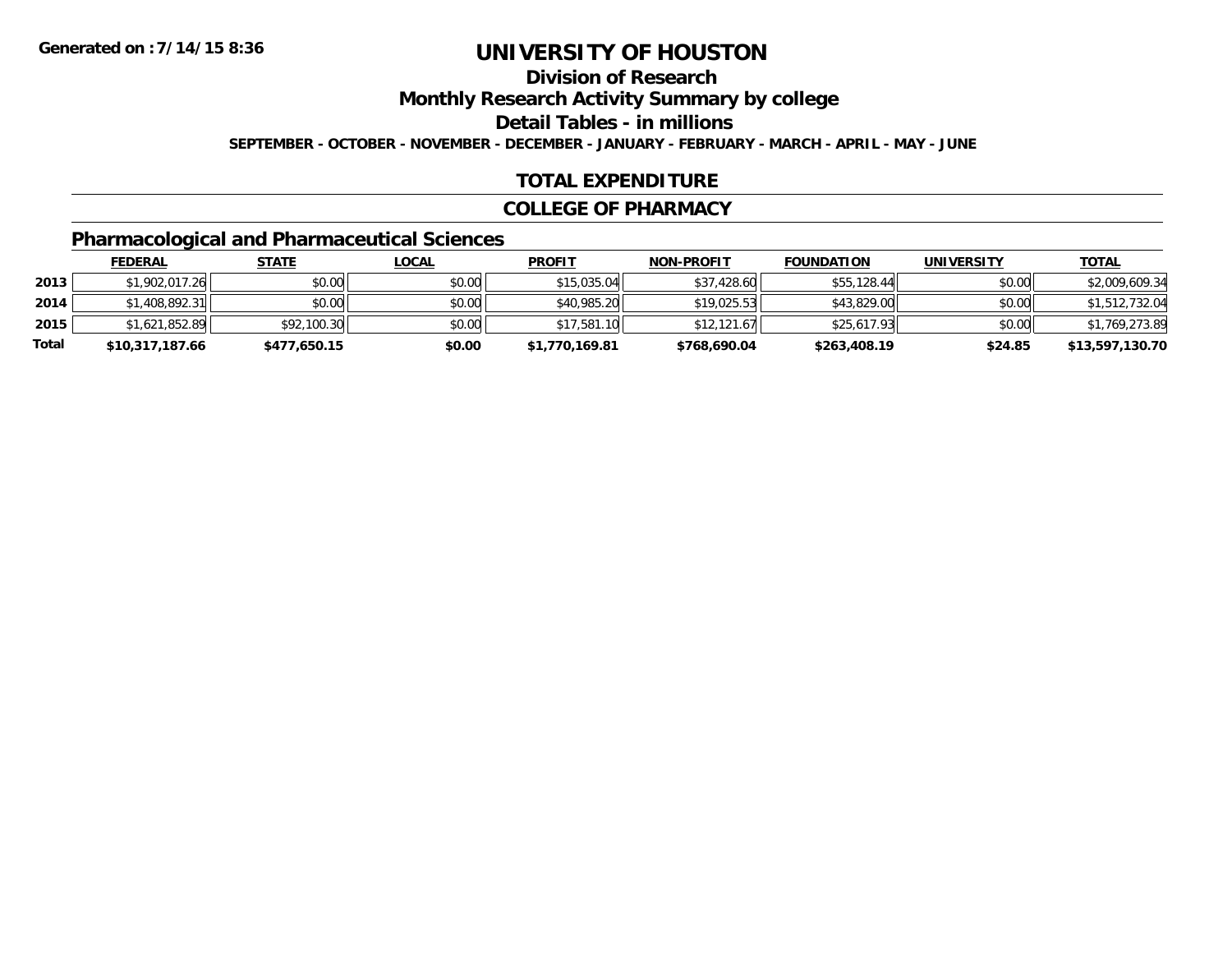# **Division of Research**

# **Monthly Research Activity Summary by college**

#### **Detail Tables - in millions**

**SEPTEMBER - OCTOBER - NOVEMBER - DECEMBER - JANUARY - FEBRUARY - MARCH - APRIL - MAY - JUNE**

## **TOTAL EXPENDITURE**

#### **COLLEGE OF TECHNOLOGY**

|      | <b>FEDERAL</b>                             | <b>STATE</b> | <b>LOCAL</b> | <b>PROFIT</b> | <b>NON-PROFIT</b> | <b>FOUNDATION</b> | <b>UNIVERSITY</b> | <b>TOTAL</b> |
|------|--------------------------------------------|--------------|--------------|---------------|-------------------|-------------------|-------------------|--------------|
| 2014 | \$0.00                                     | \$0.00       | \$0.00       | \$0.00        | \$0.00            | \$0.00            | \$0.00            | \$0.00       |
| 2015 | \$0.00                                     | \$0.00       | \$0.00       | \$0.00        | \$0.00            | \$0.00            | \$0.00            | \$0.00       |
|      | <b>Center for Life Sciences Technology</b> |              |              |               |                   |                   |                   |              |
|      | <b>FEDERAL</b>                             | <b>STATE</b> | <b>LOCAL</b> | <b>PROFIT</b> | <b>NON-PROFIT</b> | <b>FOUNDATION</b> | <b>UNIVERSITY</b> | <b>TOTAL</b> |
| 2011 | \$0.00                                     | \$0.00       | \$0.00       | \$0.00        | \$0.00            | \$0.00            | \$0.00            | \$0.00       |
| 2012 | \$0.00                                     | \$0.00       | \$0.00       | \$0.00        | \$0.00            | \$0.00            | \$0.00            | \$0.00       |
|      | <b>Center for Technology Literacy</b>      |              |              |               |                   |                   |                   |              |
|      | <b>FEDERAL</b>                             | <b>STATE</b> | <b>LOCAL</b> | <b>PROFIT</b> | <b>NON-PROFIT</b> | <b>FOUNDATION</b> | <b>UNIVERSITY</b> | <b>TOTAL</b> |
| 2011 | \$603,696.63                               | \$0.00       | \$0.00       | \$0.00        | \$0.00            | \$0.00            | \$0.00            | \$603,696.63 |
| 2012 | \$542,039.05                               | \$0.00       | \$0.00       | \$0.00        | \$0.00            | \$0.00            | \$0.00            | \$542,039.05 |
| 2013 | \$249,028.57                               | \$0.00       | \$0.00       | \$0.00        | \$0.00            | \$0.00            | \$0.00            | \$249,028.57 |
| 2014 | \$517,160.02                               | \$0.00       | \$0.00       | \$0.00        | \$0.00            | \$0.00            | \$0.00            | \$517,160.02 |
| 2015 | \$263,032.84                               | \$0.00       | \$0.00       | \$111,212.07  | \$0.00            | \$0.00            | \$0.00            | \$374,244.91 |
|      | <b>Construction Management</b>             |              |              |               |                   |                   |                   |              |
|      | <b>FEDERAL</b>                             | <b>STATE</b> | <b>LOCAL</b> | <b>PROFIT</b> | <b>NON-PROFIT</b> | <b>FOUNDATION</b> | <b>UNIVERSITY</b> | <b>TOTAL</b> |
| 2011 | \$4,322.71                                 | \$0.00       | \$0.00       | \$0.00        | \$0.00            | \$0.00            | \$0.00            | \$4,322.71   |
| 2012 | \$0.00                                     | \$10,177.20  | \$0.00       | \$0.00        | \$0.00            | \$0.00            | \$0.00            | \$10,177.20  |
| 2013 | \$0.00                                     | \$27,791.88  | \$0.00       | \$0.00        | \$0.00            | \$27,522.23       | \$0.00            | \$55,314.11  |
| 2014 | \$0.00                                     | \$35,091.79  | \$0.00       | \$0.00        | \$0.00            | \$8,945.87        | \$0.00            | \$44,037.66  |
| 2015 | \$0.00                                     | \$844.62     | \$0.00       | \$0.00        | \$0.00            | \$0.00            | \$0.00            | \$844.62     |
|      | Dean, Technology                           |              |              |               |                   |                   |                   |              |
|      | <b>FEDERAL</b>                             | <b>STATE</b> | <b>LOCAL</b> | <b>PROFIT</b> | <b>NON-PROELI</b> | <b>FOUNDATION</b> | <b>UNIVERSITY</b> | <b>TOTAL</b> |
| 2011 | \$166,186.90                               | \$0.00       | \$0.00       | \$0.00        | \$0.00            | \$0.00            | \$0.00            | \$166,186.90 |
| 2012 | \$152,416.35                               | \$0.00       | \$0.00       | \$0.00        | \$0.00            | \$0.00            | \$0.00            | \$152,416.35 |
| 2013 | \$45,660.36                                | \$0.00       | \$0.00       | \$0.00        | \$0.00            | \$0.00            | \$0.00            | \$45,660.36  |
| 2014 | \$25,294.40                                | \$0.00       | \$0.00       | \$0.00        | \$0.00            | \$0.00            | \$0.00            | \$25,294.40  |
| 2015 | \$0.00                                     | \$0.00       | \$0.00       | \$0.00        | \$0.00            | \$0.00            | \$0.00            | \$0.00       |
|      | <b>Engineering Technology</b>              |              |              |               |                   |                   |                   |              |
|      | <b>FEDERAL</b>                             | <b>STATE</b> | <b>LOCAL</b> | <b>PROFIT</b> | <b>NON-PROFIT</b> | <b>FOUNDATION</b> | <b>UNIVERSITY</b> | <b>TOTAL</b> |
|      |                                            |              |              |               |                   |                   |                   |              |

**2011**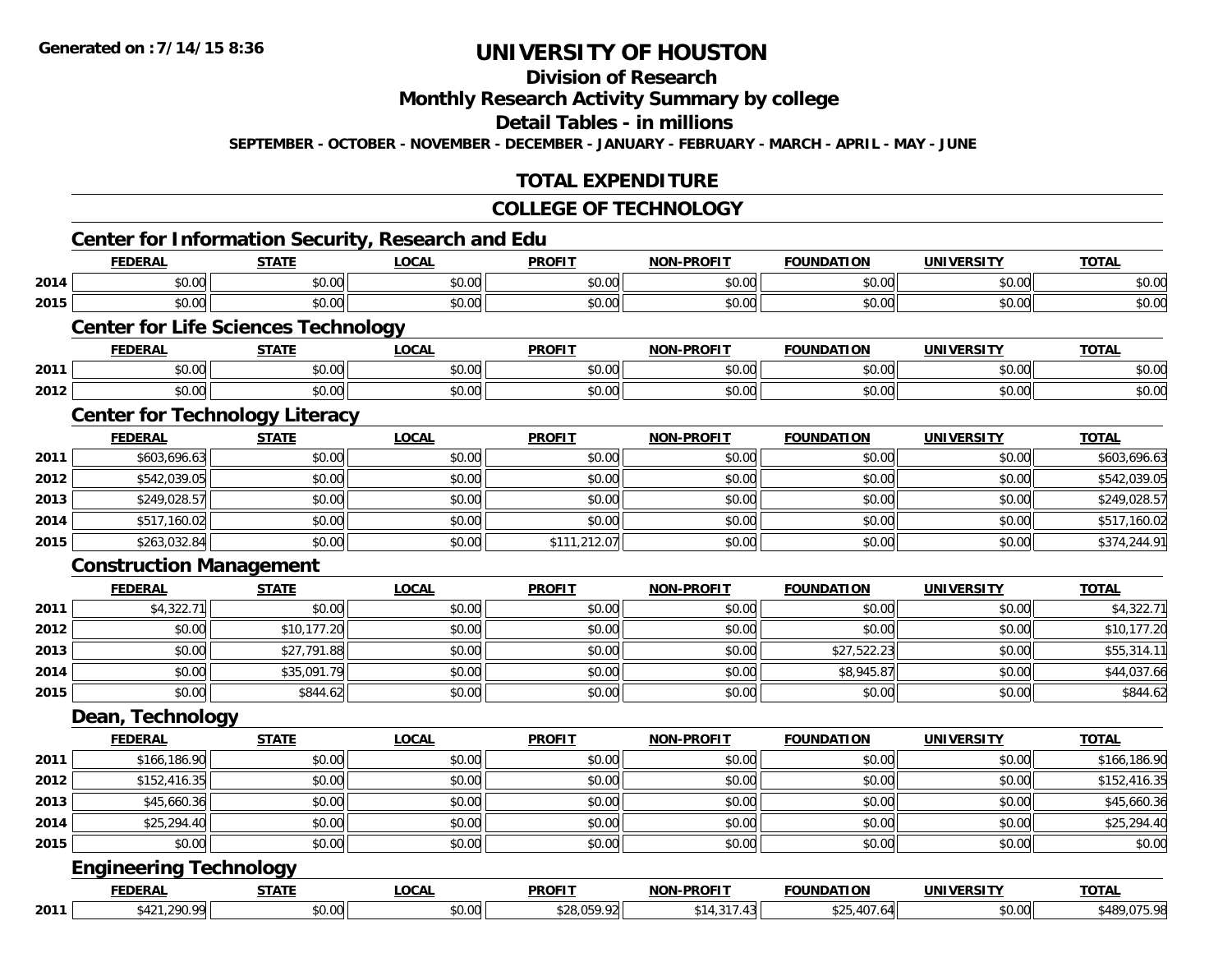# **Division of Research**

**Monthly Research Activity Summary by college**

#### **Detail Tables - in millions**

**SEPTEMBER - OCTOBER - NOVEMBER - DECEMBER - JANUARY - FEBRUARY - MARCH - APRIL - MAY - JUNE**

## **TOTAL EXPENDITURE**

## **COLLEGE OF TECHNOLOGY**

#### **Engineering Technology**

|      | <b>FEDERAL</b> | <u>STATE</u> | <b>LOCAL</b> | <b>PROFIT</b> | <b>NON-PROFIT</b> | <b>FOUNDATION</b> | <b>UNIVERSITY</b> | <b>TOTAL</b>   |
|------|----------------|--------------|--------------|---------------|-------------------|-------------------|-------------------|----------------|
| 2012 | \$453,208.93   | \$0.00       | \$0.00       | \$49,915.29   | \$25,401.31       | \$26,301.98       | \$0.00            | \$554,827.51   |
| 2013 | \$380,761.24   | \$0.00       | \$0.00       | \$77,001.80   | \$6,345.05        | \$8,222.33        | \$0.00            | \$472,330.42   |
| 2014 | \$256,424.07   | \$0.00       | \$0.00       | \$110.637.33  | \$14,553.38       | \$0.00            | \$0.00            | \$381,614.78   |
| 2015 | \$1,062,482.80 | \$0.03       | \$0.00       | \$49,669.82   | \$0.00            | \$0.00            | \$0.00            | \$1,112,152.65 |

#### **Human Development and Consumer Science**

|      | <b>FEDERAL</b> | <b>STATE</b> | <u>LOCAL</u> | <b>PROFIT</b> | <b>NON-PROFIT</b> | <b>FOUNDATION</b> | <b>UNIVERSITY</b> | <b>TOTAL</b> |
|------|----------------|--------------|--------------|---------------|-------------------|-------------------|-------------------|--------------|
| 2011 | \$952.48       | \$0.00       | \$0.00       | \$735.19      | \$0.00            | \$0.00            | \$0.00            | \$1,687.67   |
| 2012 | \$241.00       | \$4,514.53   | \$0.00       | \$2,566.74)   | \$0.00            | \$0.00            | \$0.00            | \$6,840.27)  |
| 2013 | \$460.68       | \$0.00       | \$0.00       | \$0.00        | \$0.00            | \$0.00            | \$0.00            | \$460.68     |
| 2014 | \$7,718.61     | \$0.00       | \$0.00       | \$0.00        | \$0.00            | \$116,597.35      | \$0.00            | \$124,315.96 |
| 2015 | \$93,914.21    | \$0.00       | \$0.00       | \$0.00        | \$0.00            | \$9,775.90        | \$0.00            | \$103,690.11 |

### **Information & Logistics Technology**

|      | <b>FEDERAL</b> | <b>STATE</b> | <u>LOCAL</u> | <b>PROFIT</b> | <b>NON-PROFIT</b> | <b>FOUNDATION</b> | <b>UNIVERSITY</b> | <b>TOTAL</b>  |
|------|----------------|--------------|--------------|---------------|-------------------|-------------------|-------------------|---------------|
| 2011 | \$34,471.10    | \$0.00       | \$0.00       | \$0.00        | \$5,096.70        | \$0.00            | \$0.00            | \$39,567.80   |
| 2012 | \$51,570.11    | (\$7,298.05) | \$0.00       | \$0.00        | \$0.00            | \$0.00            | \$0.00            | \$44,272.05   |
| 2013 | (\$10,735.08)  | \$0.00       | \$0.00       | \$0.00        | \$0.00            | \$0.00            | \$0.00            | (\$10,735.08) |
| 2014 | \$17,293.01    | \$829.00     | \$0.00       | \$0.00        | \$0.00            | \$0.00            | \$0.00            | \$18,122.01   |
| 2015 | \$4,101.58     | \$0.00       | \$0.00       | \$0.00        | \$0.00            | \$0.00            | \$0.00            | \$4,101.58    |

#### **Texas Manufacturing Assistance Center**

|              | <b>FEDERAL</b> | <b>STATE</b> | <b>LOCAL</b> | <b>PROFIT</b> | <b>NON-PROFIT</b> | <b>FOUNDATION</b> | <b>UNIVERSITY</b> | <b>TOTAL</b>   |
|--------------|----------------|--------------|--------------|---------------|-------------------|-------------------|-------------------|----------------|
| 2011         | \$0.00         | \$0.00       | \$0.00       | \$0.00        | \$0.00            | \$0.00            | \$0.00            | \$0.00         |
| 2012         | \$0.00         | \$0.00       | \$0.00       | \$0.00        | \$0.00            | \$0.00            | \$0.00            | \$0.00         |
| 2013         | \$0.00         | \$0.00       | \$0.00       | \$0.00        | \$0.00            | \$0.00            | \$0.00            | \$0.00         |
| 2014         | \$0.00         | \$0.00       | \$0.00       | \$0.00        | \$0.00            | \$0.00            | \$0.00            | \$0.00         |
| 2015         | \$0.00         | \$0.00       | \$0.00       | \$0.00        | \$0.00            | \$0.00            | \$0.00            | \$0.00         |
| <b>Total</b> | \$5,342,993.55 | \$62,921.94  | \$0.00       | \$424,664.68  | \$65,713.87       | \$222,773.31      | \$0.00            | \$6,119,067.35 |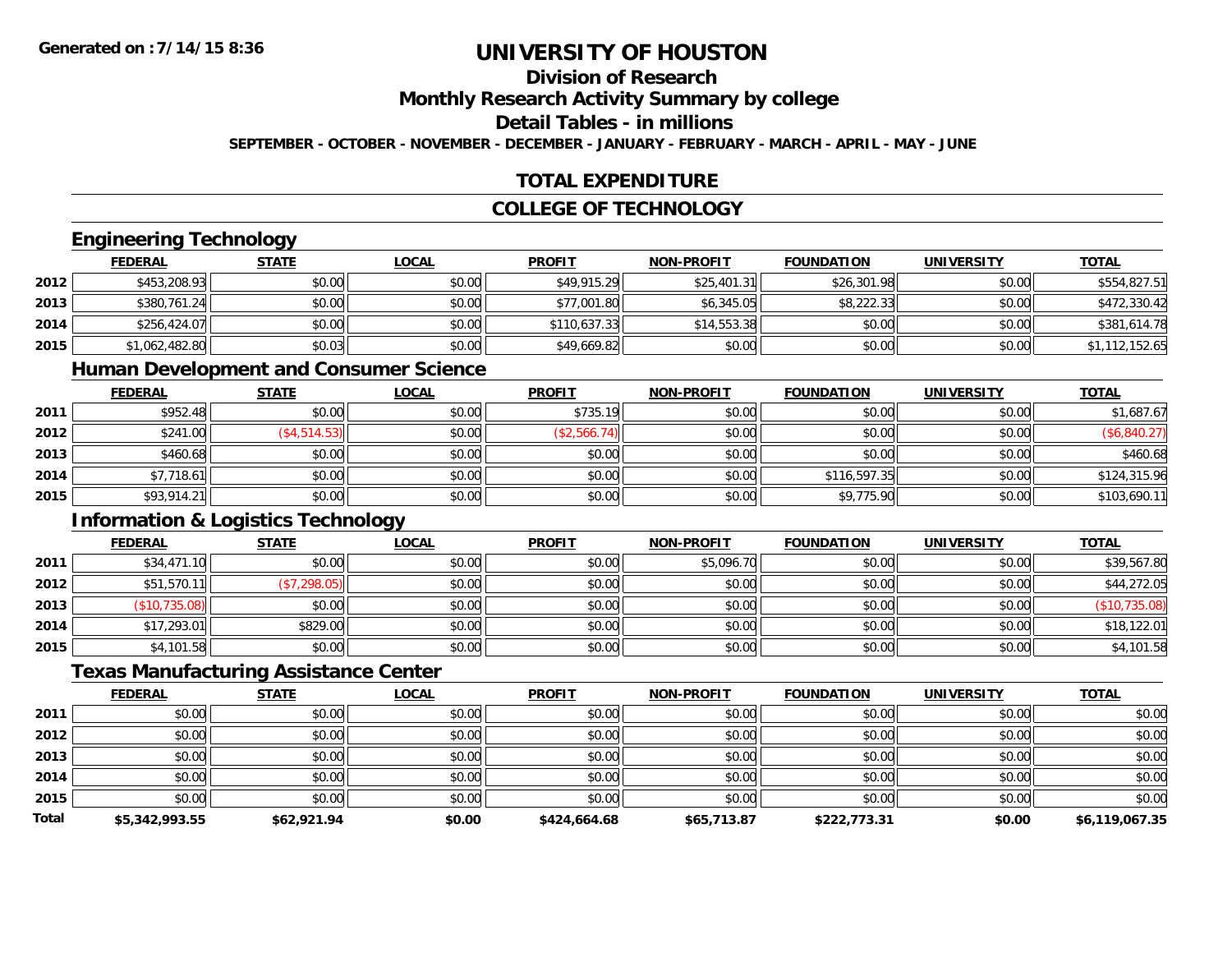# **Division of Research**

#### **Monthly Research Activity Summary by college**

## **Detail Tables - in millions**

**SEPTEMBER - OCTOBER - NOVEMBER - DECEMBER - JANUARY - FEBRUARY - MARCH - APRIL - MAY - JUNE**

## **TOTAL EXPENDITURE**

# **CULLEN COLLEGE OF ENGINEERING**

# **Biomedical Engineering**

|      | <b>FEDERAL</b> | <b>STATE</b> | <b>LOCAL</b> | <b>PROFIT</b> | <b>NON-PROFIT</b> | <b>FOUNDATION</b> | <b>UNIVERSITY</b> | <b>TOTAL</b>   |
|------|----------------|--------------|--------------|---------------|-------------------|-------------------|-------------------|----------------|
| 2011 | \$215,044.33   | \$0.00       | \$0.00       | \$0.00        | \$0.00            | \$0.00            | \$0.00            | \$215,044.33   |
| 2012 | \$306,424.50   | \$0.00       | \$0.00       | \$0.00        | \$0.00            | \$0.00            | \$0.00            | \$306,424.50   |
| 2013 | \$990,596.14   | \$0.00       | \$0.00       | \$0.00        | \$2,000.00        | \$0.00            | \$0.00            | \$992,596.14   |
| 2014 | \$1,944,355.31 | \$0.00       | \$0.00       | \$0.00        | \$61,235.80       | \$52,900.41       | \$0.00            | \$2,058,491.52 |
| 2015 | \$1,954,390.22 | \$0.00       | \$0.00       | \$0.00        | \$157,325.34      | (\$15,389.04)     | \$0.00            | \$2,096,326.52 |

# **Center for Innovative Grouting Materials and Tech**

|      | <b>FEDERAL</b> | <b>STATE</b> | <b>LOCAL</b> | <b>PROFIT</b> | <b>NON-PROFIT</b> | <b>FOUNDATION</b> | <b>UNIVERSITY</b> | <b>TOTAL</b> |
|------|----------------|--------------|--------------|---------------|-------------------|-------------------|-------------------|--------------|
| 2011 | \$0.00         | \$0.00       | \$0.00       | \$0.00        | \$0.00            | \$0.00            | \$0.00            | \$0.00       |
| 2012 | \$0.00         | \$0.00       | \$0.00       | \$0.00        | \$0.00            | \$0.00            | \$0.00            | \$0.00       |
| 2013 | \$0.00         | \$0.00       | \$0.00       | \$0.00        | \$0.00            | \$0.00            | \$0.00            | \$0.00       |
| 2014 | \$0.00         | \$0.00       | \$0.00       | \$0.00        | \$0.00            | \$0.00            | \$0.00            | \$0.00       |
| 2015 | \$0.00         | \$0.00       | \$0.00       | \$0.00        | \$0.00            | \$0.00            | \$0.00            | \$0.00       |

# **Chemical Engineering**

|      | <b>FEDERAL</b> | <b>STATE</b> | <b>LOCAL</b> | <b>PROFIT</b>  | <b>NON-PROFIT</b> | <b>FOUNDATION</b> | <b>UNIVERSITY</b> | <b>TOTAL</b>   |
|------|----------------|--------------|--------------|----------------|-------------------|-------------------|-------------------|----------------|
| 2011 | \$3,897,188.15 | \$633,748.01 | \$6,838.80   | \$607,144.62   | \$0.00            | \$83,094.70       | \$121,971.78      | \$5,349,986.06 |
| 2012 | \$3,734,192.14 | \$236,857.42 | \$6,147.44   | \$719,562.90   | \$0.00            | \$120,183.08      | \$6,080.02        | \$4,823,023.00 |
| 2013 | \$3,171,727.01 | \$184,577.40 | \$0.00       | \$534,937.67   | \$94,724.10       | \$187,089.51      | \$25,782.88       | \$4,198,838.57 |
| 2014 | \$2,876,777.74 | \$228,708.97 | \$0.00       | \$1,450,731.46 | \$172,073.12      | \$183,541.92      | \$29,971.03       | \$4,941,804.25 |
| 2015 | \$2,187,714.84 | \$260,079.66 | \$0.00       | \$1,575,638.67 | \$87,579.02       | \$139,765.06      | \$10,803.04       | \$4,261,580.29 |

#### **Civil Engineering**

|      | <b>FEDERAL</b> | <b>STATE</b> | <u>LOCAL</u> | <b>PROFIT</b> | <b>NON-PROFIT</b> | <b>FOUNDATION</b> | <b>UNIVERSITY</b> | <b>TOTAL</b>   |
|------|----------------|--------------|--------------|---------------|-------------------|-------------------|-------------------|----------------|
| 2011 | \$592,783.90   | \$351,044.31 | \$25,617.86  | \$168,092.19  | \$72,028.68       | \$52,094.53       | \$15,995.64       | \$1,277,657.11 |
| 2012 | \$1,421,712.09 | \$441,088.53 | \$53,401.96  | \$90,533.69   | \$49,143.03       | \$27,705.21       | (\$490.00)        | \$2,083,094.50 |
| 2013 | \$2,129,653.66 | \$311,190.37 | \$7,961.18   | \$161,330.07  | \$92,790.43       | \$26,702.94       | \$15,139.49       | \$2,744,768.15 |
| 2014 | \$2,663,151.87 | \$246,291.23 | (\$3,925.97) | \$91,540.67   | \$106,062.88      | \$31,426.79       | \$862.50          | \$3,135,409.96 |
| 2015 | \$2,729,656.93 | \$338,980.67 | \$0.00       | \$124,782.10  | \$29,613.59       | \$89,660.10       | \$1,600.00        | \$3,314,293.38 |

# **Composites Engineering and Applications Center**

|      | DERAI  | CTATI     | .OCAL     | <b>PROFIT</b> | <b>DDOCIT</b><br><b>ארות</b> | ΓΙΩΝ    | UNIVERSITY                                   | <b>TOTAL</b> |
|------|--------|-----------|-----------|---------------|------------------------------|---------|----------------------------------------------|--------------|
| 2011 | $\sim$ | $\sim$    | $\sim$    | $\cdots$      | 0000                         | 0.00    | $\mathsf{A} \cap \mathsf{A} \cap \mathsf{A}$ | 0000         |
|      | ∕∪.∪∪  | JU.UU     | vv.vv     | vu.vu         | vu.vu                        | - JU.UU | PO.OO                                        | <b>JU.UU</b> |
|      | 0.00   | $\sim$ 00 | $\sim$ 00 | $\cdots$      | 0.00                         | 0.00    | $\sim$ $\sim$                                | $\cdots$     |
| 2012 | וט.טי  | JU.L      | JU.UU     | vv.vv         | JU.UU                        | ww.uu   | PO.OO                                        | <b>JU.UU</b> |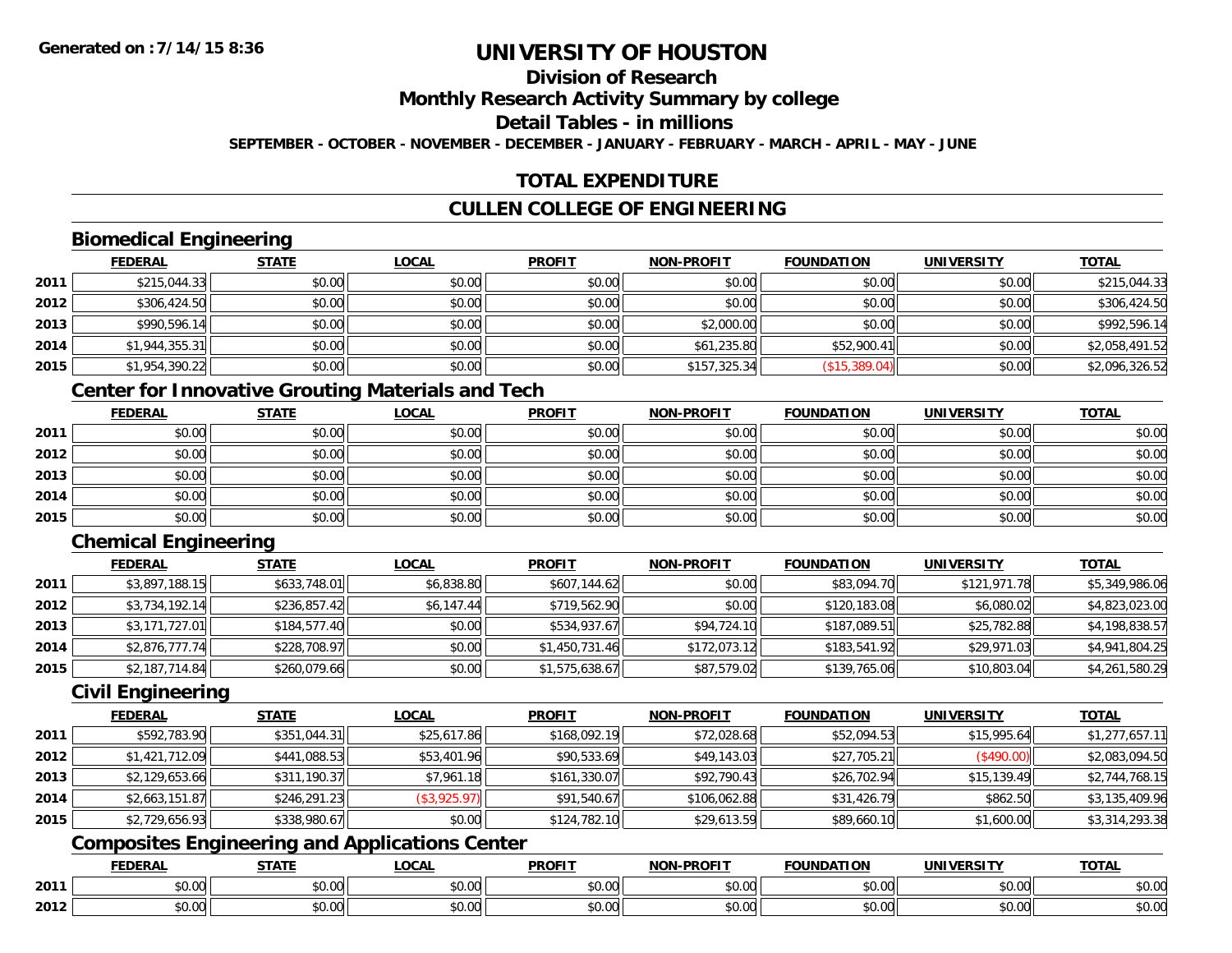# **Division of Research**

### **Monthly Research Activity Summary by college**

#### **Detail Tables - in millions**

**SEPTEMBER - OCTOBER - NOVEMBER - DECEMBER - JANUARY - FEBRUARY - MARCH - APRIL - MAY - JUNE**

## **TOTAL EXPENDITURE**

#### **CULLEN COLLEGE OF ENGINEERING**

# **Composites Engineering and Applications Center**

|      | Composites Engineering and Applications Center |        |        |               |                   |                   |            |              |  |  |
|------|------------------------------------------------|--------|--------|---------------|-------------------|-------------------|------------|--------------|--|--|
|      | <b>FEDERAL</b>                                 | STATE  | LOCAL  | <b>PROFIT</b> | <b>NON-PROFIT</b> | <b>FOUNDATION</b> | UNIVERSITY | <b>TOTAL</b> |  |  |
| 2013 | \$0.00                                         | \$0.00 | \$0.00 | \$0.00        | \$0.00            | \$0.00            | \$0.00     | \$0.00       |  |  |
| 2014 | \$0.00                                         | \$0.00 | \$0.00 | \$0.00        | \$0.00            | \$0.00            | \$0.00     | \$0.00       |  |  |
| 2015 | \$0.00                                         | \$0.00 | \$0.00 | \$0.00        | \$0.00            | \$0.00            | \$0.00     | \$0.00       |  |  |

<u> 1989 - Johann Stoff, deutscher Stoffen und der Stoffen und der Stoffen und der Stoffen und der Stoffen und der</u>

### **Dean, Engineering**

|      | <b>FEDERAL</b> | <b>STATE</b> | <b>LOCAL</b> | <b>PROFIT</b> | <b>NON-PROFIT</b> | <b>FOUNDATION</b> | <b>UNIVERSITY</b> | <b>TOTAL</b> |
|------|----------------|--------------|--------------|---------------|-------------------|-------------------|-------------------|--------------|
| 2011 | \$115, 174.31  | \$0.00       | \$0.00       | \$0.00        | \$0.00            | \$0.00            | \$0.00            | \$115,174.31 |
| 2012 | \$165,058.04   | \$0.00       | \$0.00       | \$0.00        | \$0.00            | \$0.00            | \$0.00            | \$165,058.04 |
| 2013 | \$48,468.00    | \$0.00       | \$0.00       | \$0.00        | \$0.00            | \$0.00            | \$0.00            | \$48,468.00  |
| 2014 | \$30,517.58    | \$0.00       | \$0.00       | \$0.00        | \$0.00            | \$0.00            | \$0.00            | \$30,517.58  |
| 2015 | \$11,822.10    | \$51.63      | \$0.00       | \$0.00        | \$0.00            | \$0.00            | \$0.00            | \$11,873.73  |

## **Electrical & Computer Engineering**

|      | <b>FEDERAL</b> | <b>STATE</b> | <b>LOCAL</b> | <b>PROFIT</b> | <b>NON-PROFIT</b> | <b>FOUNDATION</b> | <b>UNIVERSITY</b> | <b>TOTAL</b>   |
|------|----------------|--------------|--------------|---------------|-------------------|-------------------|-------------------|----------------|
| 2011 | \$3,513,040.76 | \$168,371.71 | \$0.00       | \$195,815.85  | \$70,662.89       | \$30,476.55       | \$7,366.32        | \$3,985,734.07 |
| 2012 | \$3,957,336.59 | \$72,236.11  | \$0.00       | \$510,035.10  | (\$26,687.11)     | \$8,966.64        | \$0.21            | \$4,521,887.53 |
| 2013 | \$3,321,328.65 | \$60,021.37  | \$0.00       | \$416,850.89  | \$79,341.08       | \$113,512.56      | \$0.00            | \$3,991,054.55 |
| 2014 | \$3,050,813.54 | \$11,511.38  | \$0.00       | \$635,002.73  | \$127,420.81      | \$113,401.74      | \$3,423.86        | \$3,941,574.05 |
| 2015 | \$3,304,071.87 | \$21,708.05  | \$0.00       | \$356,341.15  | \$49,933.75       | \$244,130.13      | \$0.00            | \$3,976,184.95 |

<u> 1980 - Johann Barn, mars ann an t-Amhain Aonaich an t-Aonaich an t-Aonaich an t-Aonaich an t-Aonaich an t-Aon</u>

#### **Industrial Engineering**

|      | <b>FEDERAL</b> | <b>STATE</b> | <u>LOCAL</u> | <b>PROFIT</b> | <b>NON-PROFIT</b> | <b>FOUNDATION</b> | <b>UNIVERSITY</b> | <b>TOTAL</b> |
|------|----------------|--------------|--------------|---------------|-------------------|-------------------|-------------------|--------------|
| 2011 | \$179,469.41   | \$33,996.15  | \$63,421.07  | \$0.00        | \$0.00            | \$0.00            | \$0.00            | \$276,886.63 |
| 2012 | \$147,440.98   | \$1,281.61   | \$51,292.36  | \$0.00        | \$0.00            | \$0.00            | \$0.00            | \$200,014.95 |
| 2013 | \$132,425.95   | \$63,467.35  | \$10,719.91  | \$0.00        | \$0.00            | \$18,998.90       | \$0.00            | \$225,612.11 |
| 2014 | \$212,521.64   | \$86,951.72  | \$61,403.22  | \$0.00        | \$0.00            | \$42,744.12       | \$0.00            | \$403,620.70 |
| 2015 | \$204,327.18   | \$80,920.31  | \$24,571.85  | \$6,596.45    | \$0.00            | \$71,262.32       | \$0.00            | \$387,678.11 |

<u> 1989 - Johann Stoff, deutscher Stoffen und der Stoffen und der Stoffen und der Stoffen und der Stoffen und der</u>

#### **Mechanical Engineering**

|      | <b>FEDERAL</b> | <b>STATE</b> | <u>LOCAL</u> | <b>PROFIT</b> | <b>NON-PROFIT</b> | <b>FOUNDATION</b> | UNIVERSITY | <b>TOTAL</b>   |
|------|----------------|--------------|--------------|---------------|-------------------|-------------------|------------|----------------|
| 2011 | \$2,849,006.51 | \$785,968.28 | \$0.00       | \$484,303.48  | \$87,272.14       | \$61,724.85       | (\$77.37)  | \$4,268,197.89 |
| 2012 | \$2,396,969.66 | \$386,516.34 | \$0.00       | \$332,227.48  | \$63,180.64       | \$65,025.11       | \$0.00     | \$3,243,919.23 |
| 2013 | \$3,213,827.20 | \$481,269.29 | \$0.00       | \$306,659.20  | \$14,387.64       | \$188,034.13      | \$0.00     | \$4,204,177.46 |
| 2014 | \$3,056,086.92 | \$69,470.94  | \$0.00       | \$690,958.10  | \$7,348.43        | \$213,173.09      | \$0.00     | \$4,037,037.47 |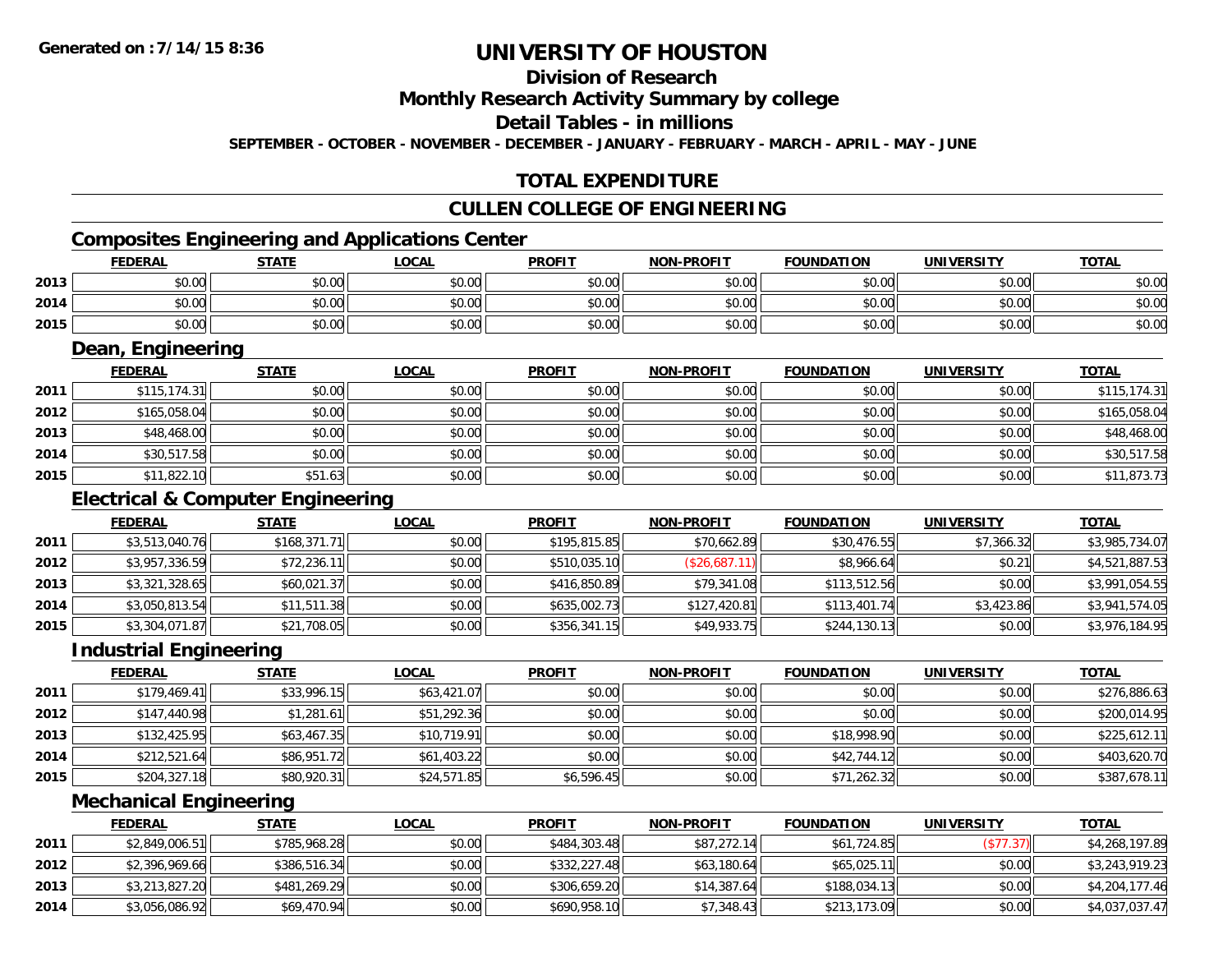# **Division of Research**

### **Monthly Research Activity Summary by college**

#### **Detail Tables - in millions**

**SEPTEMBER - OCTOBER - NOVEMBER - DECEMBER - JANUARY - FEBRUARY - MARCH - APRIL - MAY - JUNE**

### **TOTAL EXPENDITURE**

## **CULLEN COLLEGE OF ENGINEERING**

# **Mechanical Engineering**

|              | <b>FEDERAL</b>            | <b>STATE</b>   | <b>LOCAL</b> | <b>PROFIT</b>   | <b>NON-PROFIT</b> | <b>FOUNDATION</b> | <b>UNIVERSITY</b> | <b>TOTAL</b>    |
|--------------|---------------------------|----------------|--------------|-----------------|-------------------|-------------------|-------------------|-----------------|
| 2015         | \$2,728,609.73            | \$71,288.25    | \$0.00       | \$830,160.91    | \$34,919.29       | \$64,092.21       | \$0.00            | \$3,729,070.38  |
|              | <b>Wind Energy Center</b> |                |              |                 |                   |                   |                   |                 |
|              | <b>FEDERAL</b>            | <b>STATE</b>   | <b>LOCAL</b> | <b>PROFIT</b>   | <b>NON-PROFIT</b> | <b>FOUNDATION</b> | <b>UNIVERSITY</b> | <b>TOTAL</b>    |
| 2011         | \$0.00                    | \$0.00         | \$0.00       | \$0.00          | \$0.00            | \$0.00            | \$0.00            | \$0.00          |
| 2012         | \$0.00                    | \$0.00         | \$0.00       | \$0.00          | \$0.00            | \$0.00            | \$0.00            | \$0.00          |
| 2013         | \$0.00                    | \$0.00         | \$0.00       | \$0.00          | \$0.00            | \$0.00            | \$0.00            | \$0.00          |
| 2014         | \$0.00                    | \$0.00         | \$0.00       | \$0.00          | \$0.00            | \$0.00            | \$0.00            | \$0.00          |
| 2015         | \$0.00                    | \$0.00         | \$0.00       | \$0.00          | \$0.00            | \$0.00            | \$0.00            | \$0.00          |
| <b>Total</b> | \$63,453,685.43           | \$5,627,597.05 | \$307,449.68 | \$10,289,245.35 | \$1,432,355.54    | \$2,214,317.56    | \$238,429.40      | \$83,563,080.02 |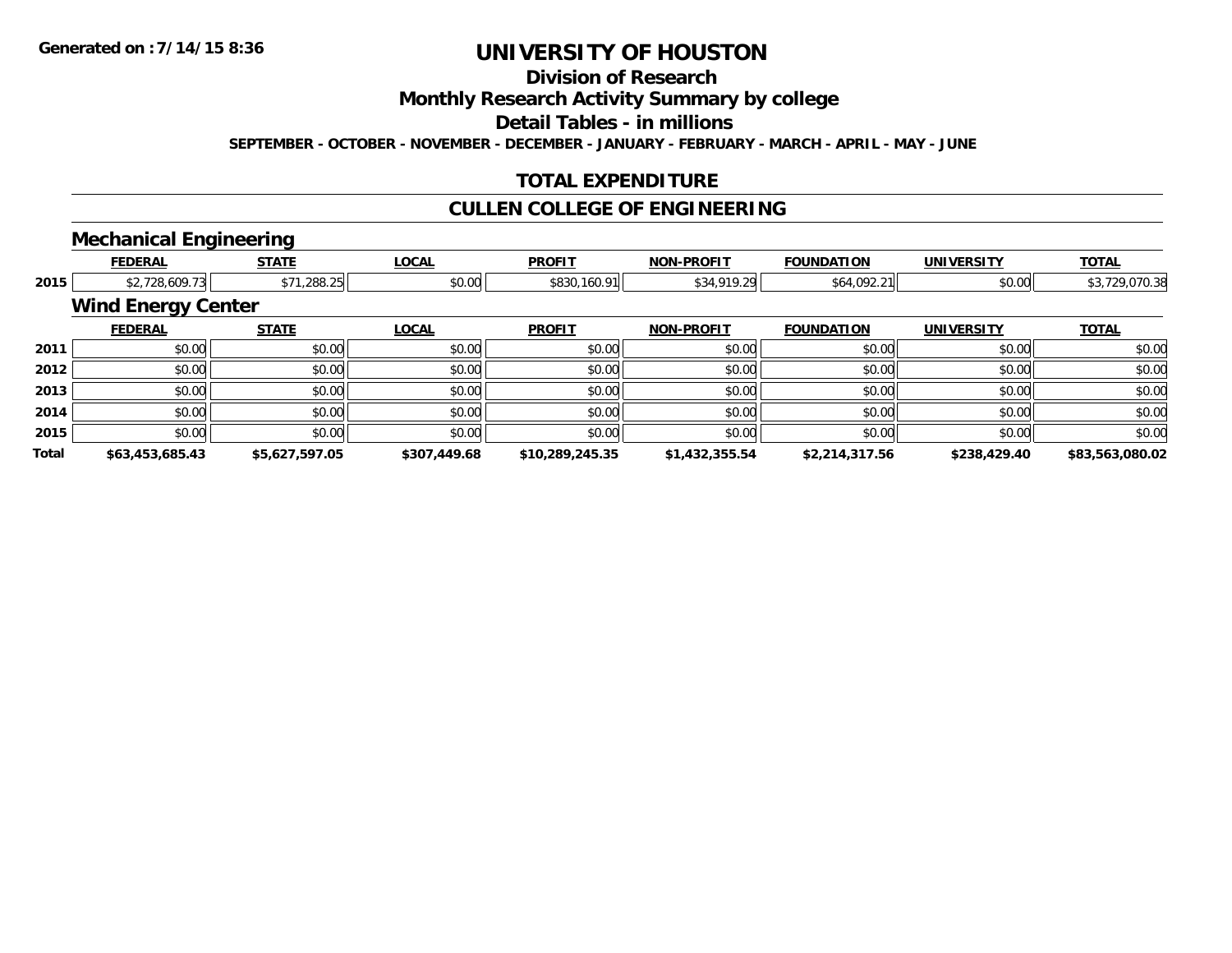# **Division of Research**

**Monthly Research Activity Summary by college**

#### **Detail Tables - in millions**

**SEPTEMBER - OCTOBER - NOVEMBER - DECEMBER - JANUARY - FEBRUARY - MARCH - APRIL - MAY - JUNE**

# **TOTAL EXPENDITURE**

#### **DIVISION OF RESEARCH**

### **Allied Geophysical Laboratories**

|      | <b>FEDERAL</b> | <b>STATE</b> | <u>LOCAL</u>                                                | <b>PROFIT</b> | <b>NON-PROFIT</b> | <b>FOUNDATION</b> | <b>UNIVERSITY</b> | <b>TOTAL</b>         |
|------|----------------|--------------|-------------------------------------------------------------|---------------|-------------------|-------------------|-------------------|----------------------|
| 2011 | \$0.00         | \$0.00       | \$0.00                                                      | \$19,749.20   | \$0.00            | \$0.00            | \$0.00            | \$19 749 20          |
| 2012 | \$0.00         | \$0.00       | $\mathfrak{g} \cap \mathfrak{g} \cap \mathfrak{g}$<br>DU.UG | \$28,952.17   | \$0.00            | \$0.00            | \$0.00            | \$28,95 <sup>^</sup> |
| 2013 | \$0.00         | \$0.00       | \$0.00                                                      | \$14,909.15   | \$0.00            | \$0.00            | \$0.00            | \$14,909.15          |

#### **Center for Advanced Computing and Data Systems**

|      | <u>FEDERAL</u> | <b>STATE</b> | <u>LOCAL</u> | <b>PROFIT</b> | <b>NON-PROFIT</b> | <b>FOUNDATION</b> | <b>UNIVERSITY</b> | <b>TOTAL</b>  |
|------|----------------|--------------|--------------|---------------|-------------------|-------------------|-------------------|---------------|
| 2011 | \$915,594.61   | \$0.00       | \$0.00       | \$0.00        | \$0.00            | \$0.00            | \$0.00            | \$915,594.61  |
| 2012 | \$550,625.99   | \$0.00       | \$0.00       | \$67,012.64   | \$100.47          | \$0.00            | \$0.00            | \$617,739.11  |
| 2013 | \$115,260.45   | \$0.00       | \$0.00       | \$117,439.54  | \$3.57            | \$0.00            | \$0.00            | \$232,703.56  |
| 2014 | \$10,468.83    | \$0.00       | \$0.00       | \$0.00        | (\$3.76)          | \$0.00            | \$0.00            | (\$10,472.59) |
| 2015 | \$4,156.       | \$0.00       | \$0.00       | \$0.00        | \$0.00            | \$0.00            | \$0.00            | \$4,156.11    |

### **Center for Advanced Materials**

|      | <b>FEDERAL</b> | <b>STATE</b> | <u>LOCAL</u> | <b>PROFIT</b> | <b>NON-PROFIT</b> | <b>FOUNDATION</b> | <b>UNIVERSITY</b> | <b>TOTAL</b> |
|------|----------------|--------------|--------------|---------------|-------------------|-------------------|-------------------|--------------|
| 2011 | \$30,115.21    | \$25,146.09  | \$0.00       | \$8,418.81    | \$0.00            | \$0.00            | \$0.00            | \$63,680.11  |
| 2012 | \$482.91       | \$0.00       | \$0.00       | \$9,149.55    | \$0.00            | \$0.00            | \$0.00            | \$8,666.64   |
| 2013 | \$0.00         | \$0.00       | \$0.00       | \$0.00        | \$0.00            | \$0.00            | \$0.00            | \$0.00       |
| 2014 | \$0.00         | \$0.00       | \$0.00       | \$0.00        | \$0.00            | \$0.00            | \$0.00            | \$0.00       |
| 2015 | \$0.00         | \$0.00       | \$0.00       | \$73,945.21   | \$0.00            | \$0.00            | \$0.00            | \$73,945.21  |

#### **Center for Biomedical & Environmental Genomics**

|      | <u>FEDERAL</u> | <b>STATE</b> | <b>LOCAL</b> | <b>PROFIT</b> | NON-PROFIT | <b>FOUNDATION</b> | <b>UNIVERSITY</b> | <b>TOTAL</b> |
|------|----------------|--------------|--------------|---------------|------------|-------------------|-------------------|--------------|
| 2011 | \$0.00         | \$0.00       | \$0.00       | \$0.00        | \$0.00     | \$0.00            | \$0.00            | \$0.00       |
| 2012 | \$0.00         | \$0.00       | \$0.00       | \$0.00        | \$0.00     | \$0.00            | \$0.00            | \$0.00       |
| 2013 | \$0.00         | \$0.00       | \$0.00       | \$0.00        | \$0.00     | \$0.00            | \$0.00            | \$0.00       |
| 2014 | \$0.00         | \$0.00       | \$0.00       | \$0.00        | \$0.00     | \$0.00            | \$0.00            | \$0.00       |
| 2015 | \$0.00         | \$0.00       | \$0.00       | \$0.00        | \$0.00     | \$0.00            | \$0.00            | \$0.00       |

# **Center for Industrial Partnerships**

|      | <b>FEDERAL</b> | <b>STATE</b> | <b>LOCAL</b> | <b>PROFIT</b> | <b>NON-PROFIT</b> | <b>FOUNDATION</b> | <b>UNIVERSITY</b> | <b>TOTAL</b> |
|------|----------------|--------------|--------------|---------------|-------------------|-------------------|-------------------|--------------|
| 2011 | \$189,231.80   | \$0.00       | \$0.00       | \$50,629.88   | \$0.00            | \$0.00            | \$0.00            | \$239,861.68 |
| 2012 | \$63,350.51    | \$0.00       | \$0.00       | \$23,045.64   | \$0.00            | \$0.00            | \$0.00            | \$86,396.16  |
| 2013 | \$7,638.99     | \$0.00       | \$0.00       | \$17,670.75   | \$0.00            | \$0.00            | \$0.00            | \$25,309.73  |
| 2014 | \$7,543.14     | \$0.00       | \$0.00       | \$25,048.85   | \$0.00            | \$0.00            | \$0.00            | \$32,591.99  |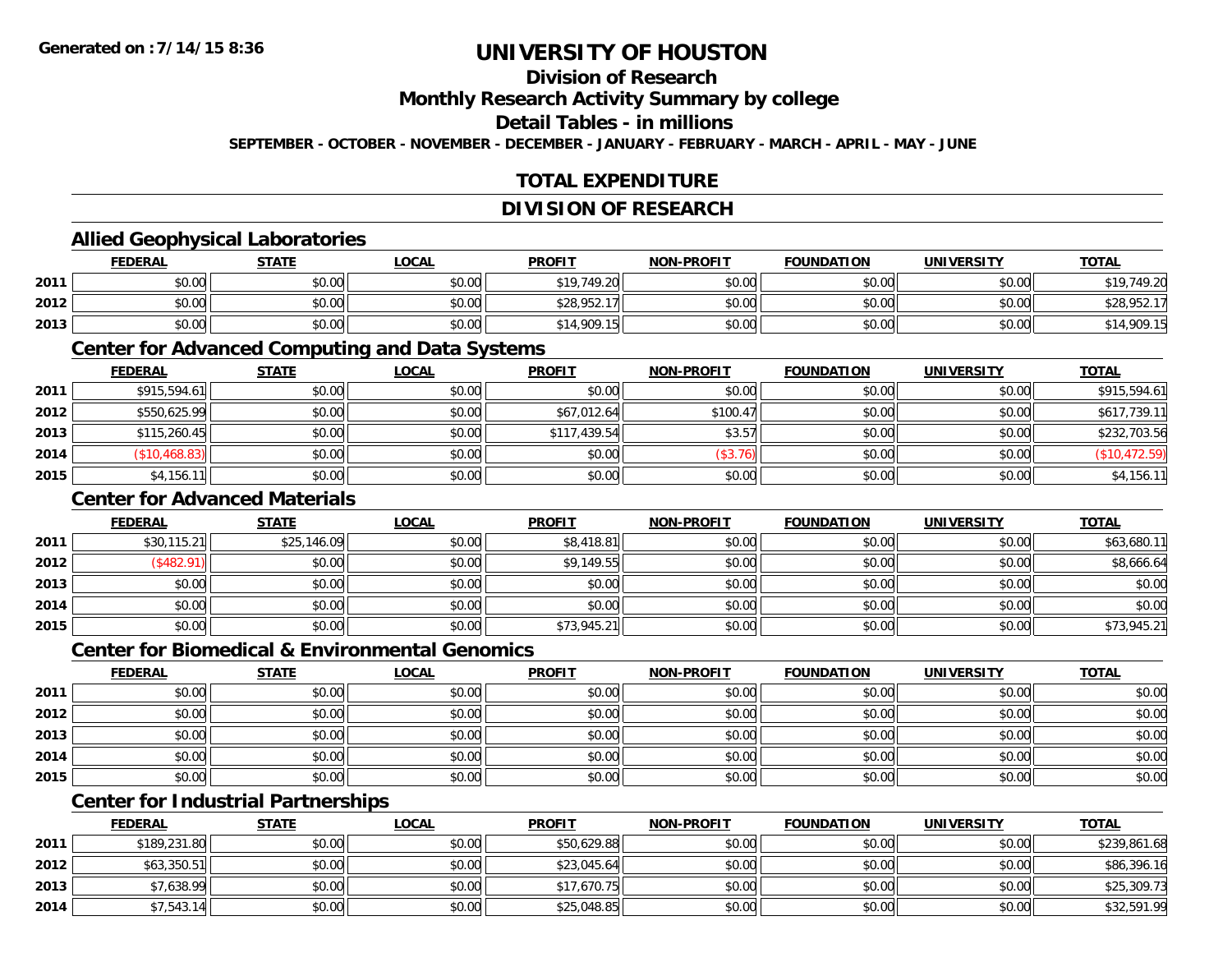# **Division of Research**

**Monthly Research Activity Summary by college**

**Detail Tables - in millions**

**SEPTEMBER - OCTOBER - NOVEMBER - DECEMBER - JANUARY - FEBRUARY - MARCH - APRIL - MAY - JUNE**

### **TOTAL EXPENDITURE**

# **DIVISION OF RESEARCH**

|      |                                       | <b>Center for Industrial Partnerships</b>         |              |               |                   |                   |                   |                |
|------|---------------------------------------|---------------------------------------------------|--------------|---------------|-------------------|-------------------|-------------------|----------------|
|      | <b>FEDERAL</b>                        | <b>STATE</b>                                      | <b>LOCAL</b> | <b>PROFIT</b> | <b>NON-PROFIT</b> | <b>FOUNDATION</b> | <b>UNIVERSITY</b> | <b>TOTAL</b>   |
| 2015 | \$3,997.21                            | \$0.00                                            | \$0.00       | \$10,297.51   | \$0.00            | \$0.00            | \$0.00            | \$14,294.72    |
|      | <b>Division of Research</b>           |                                                   |              |               |                   |                   |                   |                |
|      | <b>FEDERAL</b>                        | <b>STATE</b>                                      | <b>LOCAL</b> | <b>PROFIT</b> | <b>NON-PROFIT</b> | <b>FOUNDATION</b> | <b>UNIVERSITY</b> | <b>TOTAL</b>   |
| 2011 | (\$2,152.43)                          | \$0.00                                            | \$0.00       | \$0.00        | \$0.00            | \$0.00            | \$0.00            | (\$2,152.43)   |
| 2012 | (\$0.00)                              | \$0.00                                            | \$0.00       | \$0.00        | \$0.00            | \$0.00            | \$0.00            | (\$0.00)       |
| 2013 | (\$206.22)                            | \$0.00                                            | \$0.00       | \$0.00        | \$0.00            | \$0.00            | \$0.00            | (\$206.22)     |
| 2014 | \$0.00                                | \$3,393,506.34                                    | \$0.00       | \$0.00        | \$0.00            | \$0.00            | \$0.00            | \$3,393,506.34 |
| 2015 | \$500.00                              | \$69.12                                           | \$0.00       | \$0.00        | \$0.00            | \$0.00            | \$0.00            | \$569.12       |
|      | <b>Institute for Molecular Design</b> |                                                   |              |               |                   |                   |                   |                |
|      | <b>FEDERAL</b>                        | <b>STATE</b>                                      | <b>LOCAL</b> | <b>PROFIT</b> | <b>NON-PROFIT</b> | <b>FOUNDATION</b> | <b>UNIVERSITY</b> | <b>TOTAL</b>   |
| 2011 | \$0.00                                | \$0.00                                            | \$0.00       | \$0.00        | \$0.00            | \$0.00            | \$0.00            | \$0.00         |
| 2012 | \$0.00                                | \$0.00                                            | \$0.00       | \$0.00        | \$0.00            | \$0.00            | \$0.00            | \$0.00         |
|      |                                       | <b>National Center for Airborne Laser Mapping</b> |              |               |                   |                   |                   |                |
|      | <b>FEDERAL</b>                        | <b>STATE</b>                                      | <b>LOCAL</b> | <b>PROFIT</b> | NON-PROFIT        | <b>FOUNDATION</b> | <b>UNIVERSITY</b> | <b>TOTAL</b>   |
| 2011 | \$514,562.58                          | \$0.00                                            | \$0.00       | \$0.00        | \$0.00            | \$0.00            | \$0.00            | \$514,562.58   |
| 2012 | \$718,889.34                          | \$0.00                                            | \$0.00       | \$0.00        | \$0.00            | \$0.00            | \$0.00            | \$718,889.34   |
| 2013 | \$303,033.05                          | \$0.00                                            | \$0.00       | \$0.00        | \$0.00            | \$13,724.59       | \$0.00            | \$316,757.64   |
| 2014 | \$597,078.32                          | \$0.00                                            | \$0.00       | \$0.00        | \$0.00            | \$17,987.96       | \$0.00            | \$615,066.28   |
| 2015 | \$637,201.12                          | \$0.00                                            | \$0.00       | \$0.00        | \$0.00            | \$0.00            | \$86,960.44       | \$724,161.56   |
|      | <b>Office of Contracts and Grants</b> |                                                   |              |               |                   |                   |                   |                |
|      | <b>FEDERAL</b>                        | <b>STATE</b>                                      | <b>LOCAL</b> | <b>PROFIT</b> | NON-PROFIT        | <b>FOUNDATION</b> | <b>UNIVERSITY</b> | <b>TOTAL</b>   |
| 2011 | \$702.69                              | \$0.00                                            | \$0.00       | \$0.00        | \$0.00            | \$0.00            | \$0.00            | \$702.69       |
| 2012 | \$0.00                                | \$0.00                                            | \$0.00       | \$0.00        | \$0.00            | \$0.00            | \$0.00            | \$0.00         |
| 2013 | \$0.00                                | \$0.00                                            | \$0.00       | \$0.00        | \$0.00            | \$0.00            | \$0.00            | \$0.00         |
| 2014 | \$0.00                                | \$0.00                                            | \$0.00       | \$0.00        | \$0.00            | \$0.00            | \$0.00            | \$0.00         |
|      | <b>TcSAM</b>                          |                                                   |              |               |                   |                   |                   |                |
|      | <b>FEDERAL</b>                        | <b>STATE</b>                                      | <b>LOCAL</b> | <b>PROFIT</b> | <b>NON-PROFIT</b> | <b>FOUNDATION</b> | <b>UNIVERSITY</b> | <b>TOTAL</b>   |
| 2011 | \$0.00                                | \$0.00                                            | \$0.00       | \$0.00        | \$0.00            | \$0.00            | \$0.00            | \$0.00         |
| 2012 | \$0.00                                | \$0.00                                            | \$0.00       | \$0.00        | \$0.00            | \$0.00            | \$0.00            | \$0.00         |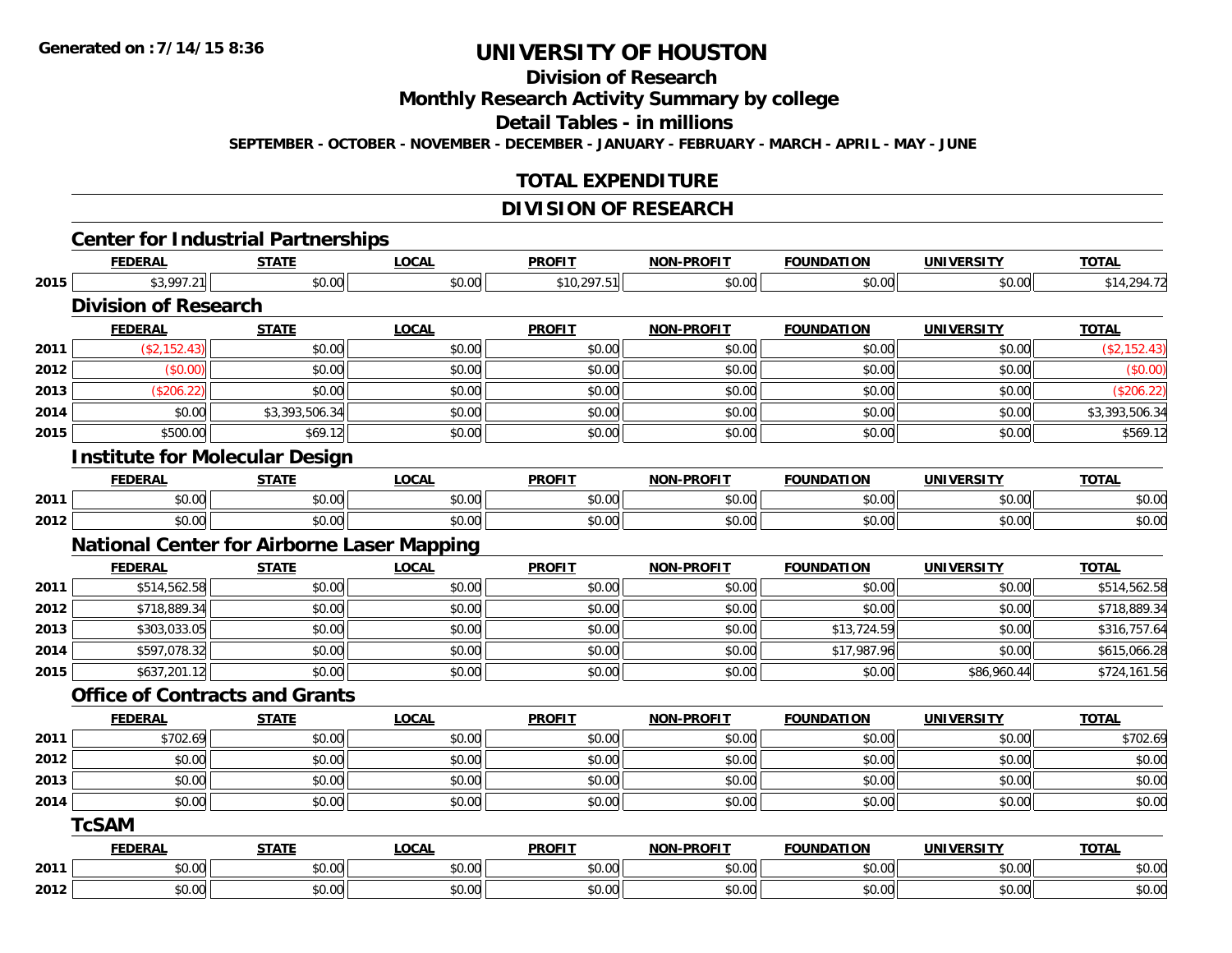# **Division of Research**

**Monthly Research Activity Summary by college**

**Detail Tables - in millions**

**SEPTEMBER - OCTOBER - NOVEMBER - DECEMBER - JANUARY - FEBRUARY - MARCH - APRIL - MAY - JUNE**

### **TOTAL EXPENDITURE**

## **DIVISION OF RESEARCH**

|      | <b>TcSUH</b>   |              |              |               |                   |                   |                   |              |
|------|----------------|--------------|--------------|---------------|-------------------|-------------------|-------------------|--------------|
|      | <b>FEDERAL</b> | <b>STATE</b> | <b>LOCAL</b> | <b>PROFIT</b> | <b>NON-PROFIT</b> | <b>FOUNDATION</b> | <b>UNIVERSITY</b> | <b>TOTAL</b> |
| 2011 | \$39,412.03    | \$19,546.26  | \$0.00       | \$108,768.81  | \$0.00            | \$0.00            | \$0.00            | \$167,727.10 |
| 2012 | \$67,512.40    | \$59,523.93  | \$0.00       | \$80,654.55   | \$0.00            | \$0.00            | \$0.00            | \$207,690.88 |
| 2013 | \$65,739.07    | \$27,088.76  | \$0.00       | \$57,448.69   | \$0.00            | \$0.00            | \$0.00            | \$150,276.52 |
| 2014 | \$184,527.79   | \$9,551.59   | \$0.00       | \$49,473.85   | \$0.00            | \$0.00            | \$0.00            | \$243,553.23 |
| 2015 | \$87,128.75    | \$0.00       | \$0.00       | \$17,108.82   | \$0.00            | \$0.00            | \$0.00            | \$104,237.57 |

### **Texas Obesity Research Center**

|      | <b>FEDERAL</b> | <b>STATE</b> | <u>LOCAL</u> | <b>PROFIT</b> | <b>NON-PROFIT</b> | <b>FOUNDATION</b> | <b>UNIVERSITY</b> | <b>TOTAL</b> |
|------|----------------|--------------|--------------|---------------|-------------------|-------------------|-------------------|--------------|
| 2011 | \$0.00         | \$0.00       | \$0.00       | \$0.00        | \$0.00            | \$0.00            | \$0.00            | \$0.00       |
| 2012 | \$0.00         | \$0.00       | \$0.00       | \$0.00        | \$0.00            | \$0.00            | \$0.00            | \$0.00       |
| 2013 | \$0.00         | \$0.00       | \$0.00       | \$0.00        | \$0.00            | \$0.00            | \$0.00            | \$0.00       |
| 2014 | \$0.00         | \$0.00       | \$0.00       | \$0.00        | \$0.00            | \$0.00            | \$0.00            | \$0.00       |
| 2015 | \$0.00         | \$0.00       | \$0.00       | \$0.00        | \$0.00            | \$0.00            | \$0.00            | \$0.00       |

#### **TIMES**

|       | <b>FEDERAL</b>  | <b>STATE</b>   | <b>LOCAL</b> | <b>PROFIT</b> | <b>NON-PROFIT</b> | <b>FOUNDATION</b> | <b>UNIVERSITY</b> | <b>TOTAL</b>    |
|-------|-----------------|----------------|--------------|---------------|-------------------|-------------------|-------------------|-----------------|
| 2011  | \$605,170.26    | \$9,462.97     | \$0.00       | \$0.00        | \$0.00            | \$0.00            | \$0.00            | \$614,633.23    |
| 2012  | \$1,805,914.12  | \$0.01         | \$0.00       | \$0.00        | \$0.00            | \$0.00            | \$0.00            | \$1,805,914.13  |
| 2013  | \$2,334,073.95  | \$11,714.52    | \$0.00       | \$0.00        | \$0.00            | \$0.00            | \$0.00            | \$2,345,788.47  |
| 2014  | \$2,023,963.42  | \$47,045.30    | \$0.00       | \$0.00        | \$0.00            | \$0.00            | \$0.00            | \$2,071,008.72  |
| 2015  | \$1,635,199.53  | \$72,950.88    | \$0.00       | \$0.00        | \$3,324.86        | \$0.00            | \$0.00            | \$1,711,475.26  |
| Total | \$13,494,812.05 | \$3,675,605.77 | \$0.00       | \$779,723.61  | \$3,425.14        | \$31,712.54       | \$86,960.44       | \$18,072,239.55 |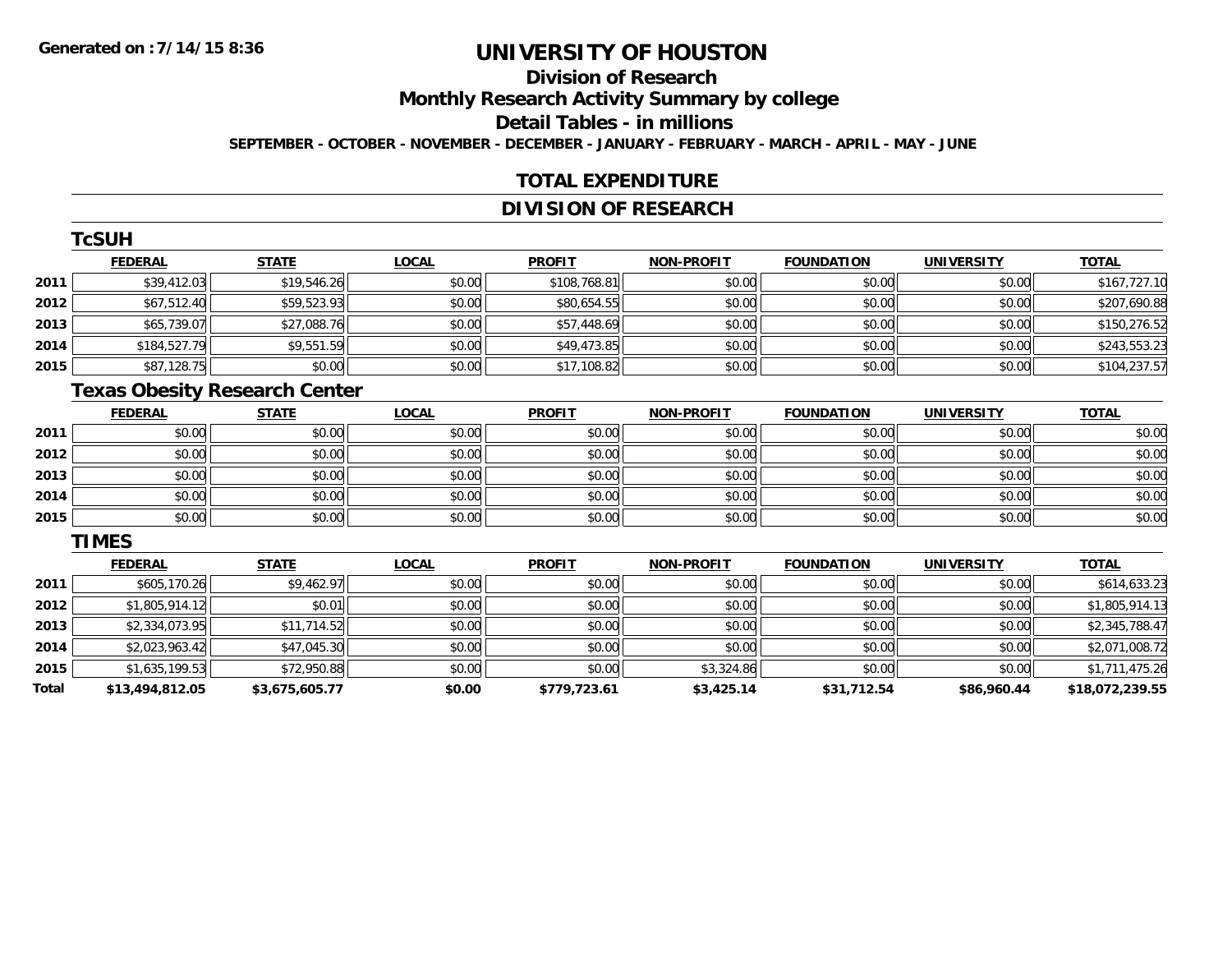# **Division of Research**

### **Monthly Research Activity Summary by college**

#### **Detail Tables - in millions**

**SEPTEMBER - OCTOBER - NOVEMBER - DECEMBER - JANUARY - FEBRUARY - MARCH - APRIL - MAY - JUNE**

# **TOTAL EXPENDITURE**

### **GRADUATE COLLEGE OF SOCIAL WORK**

# **Center for Drug and Social Policy Research**

|      | <b>FEDERAL</b> | <b>STATE</b> | <u>LOCAL</u> | <b>PROFIT</b> | <b>NON-PROFIT</b> | <b>FOUNDATION</b> | <b>UNIVERSITY</b> | <b>TOTAL</b> |
|------|----------------|--------------|--------------|---------------|-------------------|-------------------|-------------------|--------------|
| 2011 | \$57,152.01    | \$0.00       | \$0.00       | \$0.00        | \$0.00            | \$0.00            | \$0.00            | \$57,152.01  |
| 2012 | \$77,200.20    | \$0.00       | \$0.00       | \$0.00        | \$0.00            | \$0.00            | \$0.00            | \$77,200.20  |
| 2013 | \$11,779.00    | \$0.00       | \$0.00       | \$0.00        | \$0.00            | \$0.00            | \$0.00            | \$11,779.00  |
| 2014 | \$169,718.63   | \$0.00       | \$0.00       | \$0.00        | \$0.00            | \$0.00            | \$0.00            | \$169,718.63 |
| 2015 | \$269,219.51   | \$0.00       | \$0.00       | \$0.00        | \$0.00            | \$0.00            | \$0.00            | \$269,219.51 |

### **Center for Health Equities & Evaluation Research**

|      | <b>FEDERAL</b> | <b>STATE</b> | <b>LOCAL</b> | <b>PROFIT</b> | <b>NON-PROFIT</b> | <b>FOUNDATION</b> | <b>UNIVERSITY</b> | <b>TOTAL</b> |
|------|----------------|--------------|--------------|---------------|-------------------|-------------------|-------------------|--------------|
| 2011 | \$33,390.90    | \$0.00       | \$0.00       | \$0.00        | \$0.00            | \$0.00            | \$0.00            | \$33,390.90  |
| 2012 | \$140,086.04   | \$0.00       | \$0.00       | \$0.00        | \$0.00            | \$0.00            | \$0.00            | \$140,086.04 |
| 2013 | \$203,305.36   | \$0.00       | \$0.00       | \$0.00        | \$0.00            | \$0.00            | \$42,000.00       | \$245,305.36 |
| 2014 | \$155,465.79   | \$0.00       | \$0.00       | \$0.00        | \$0.00            | \$0.00            | \$0.00            | \$155,465.79 |
| 2015 | \$92,688.80    | \$0.00       | \$0.00       | \$0.00        | \$0.00            | \$0.00            | \$0.00            | \$92,688.80  |

# **Child & Family for Innovative Research**

|      | <b>FEDERAL</b> | <b>STATE</b>       | <b>LOCAL</b> | <b>PROFIT</b> | <b>NON-PROFIT</b> | <b>FOUNDATION</b> | <b>UNIVERSITY</b> | <b>TOTAL</b>   |
|------|----------------|--------------------|--------------|---------------|-------------------|-------------------|-------------------|----------------|
| 2011 | \$1,334,080.22 | \$13,795.99        | \$0.00       | \$0.00        | (S461.82)         | \$40,051.59       | \$0.00            | \$1,387,465.98 |
| 2012 | \$1,074,206.15 | $($ \$107.66) $  $ | \$0.00       | \$36,917.27   | \$0.00            | \$50,455.87       | \$2,978.52        | \$1,164,450.15 |
| 2013 | \$1,037,104.28 | \$80,913.49        | \$28,775.02  | (\$1,781.27)  | \$9.17            | \$9,538.96        | \$1,021.48        | \$1,155,581.13 |
| 2014 | \$899,984.81   | \$67,506.91        | \$14.219.61  | \$41,788.02   | \$17,546.27       | \$44,507.53       | \$0.00            | \$1,085,553.15 |
| 2015 | \$1,532,297.60 | \$21,483.92        | \$0.00       | \$7,873.84    | (\$5,073.66)      | \$104,577.28      | \$0.00            | \$1,661,158.98 |

#### **Community Projects - Social Work**

|      | <u>FEDERAL</u> | <b>STATE</b> | <b>LOCAL</b> | <b>PROFIT</b> | <b>NON-PROFIT</b> | <b>FOUNDATION</b> | <b>UNIVERSITY</b> | <b>TOTAL</b> |
|------|----------------|--------------|--------------|---------------|-------------------|-------------------|-------------------|--------------|
| 2011 | \$0.00         | (\$2,280.14) | \$0.00       | \$0.00        | (\$440.00)        | \$12.48           | \$0.00            | (\$2,732.62) |
| 2012 | \$3,017.99     | \$0.00       | \$0.00       | \$0.00        | \$0.00            | \$0.00            | \$0.00            | \$3,017.99   |
| 2013 | (\$0.01)       | \$0.00       | \$0.00       | \$0.00        | \$0.00            | \$0.00            | \$0.00            | (\$0.01)     |
| 2014 | \$0.00         | \$0.00       | \$0.00       | \$0.00        | \$0.00            | \$0.00            | \$0.00            | \$0.00       |
| 2015 | \$0.00         | \$0.00       | \$0.00       | \$0.00        | \$0.00            | \$0.00            | \$0.00            | \$0.00       |

#### **Dean, Social Work**

|      | <b>FEDERAI</b> | <b>STATI</b>                             | LOCAI                             | <b>PROFIT</b> | <b>.PROFIT</b><br><b>NON</b> | <b>FOUNDAT</b><br>. | IINIVE<br>DC IT           | <b>TOTAL</b>      |
|------|----------------|------------------------------------------|-----------------------------------|---------------|------------------------------|---------------------|---------------------------|-------------------|
| 2011 | A122           | ÷0.<br>$\sim$<br>₽∪.∪∪                   | $\sim$ 00<br>DU.UU                | \$0.00        | \$0.00                       | 0000<br>vv.vv       | t∩ ∩∩∥<br><b>PU.UU</b>    | .n.<br>U,Z50.4°   |
| 2012 | 44<br>+ ∠ . O  | $\uparrow$ $\uparrow$<br>$\sim$<br>₽U.UU | $*$ $\cap$ $\cap$ $\cap$<br>DU.UG | \$0.00        | \$0.00                       | 0000<br>vv.vv       | $\sim$ 00<br><b>DU.UG</b> | $-$ , $-1$ $   -$ |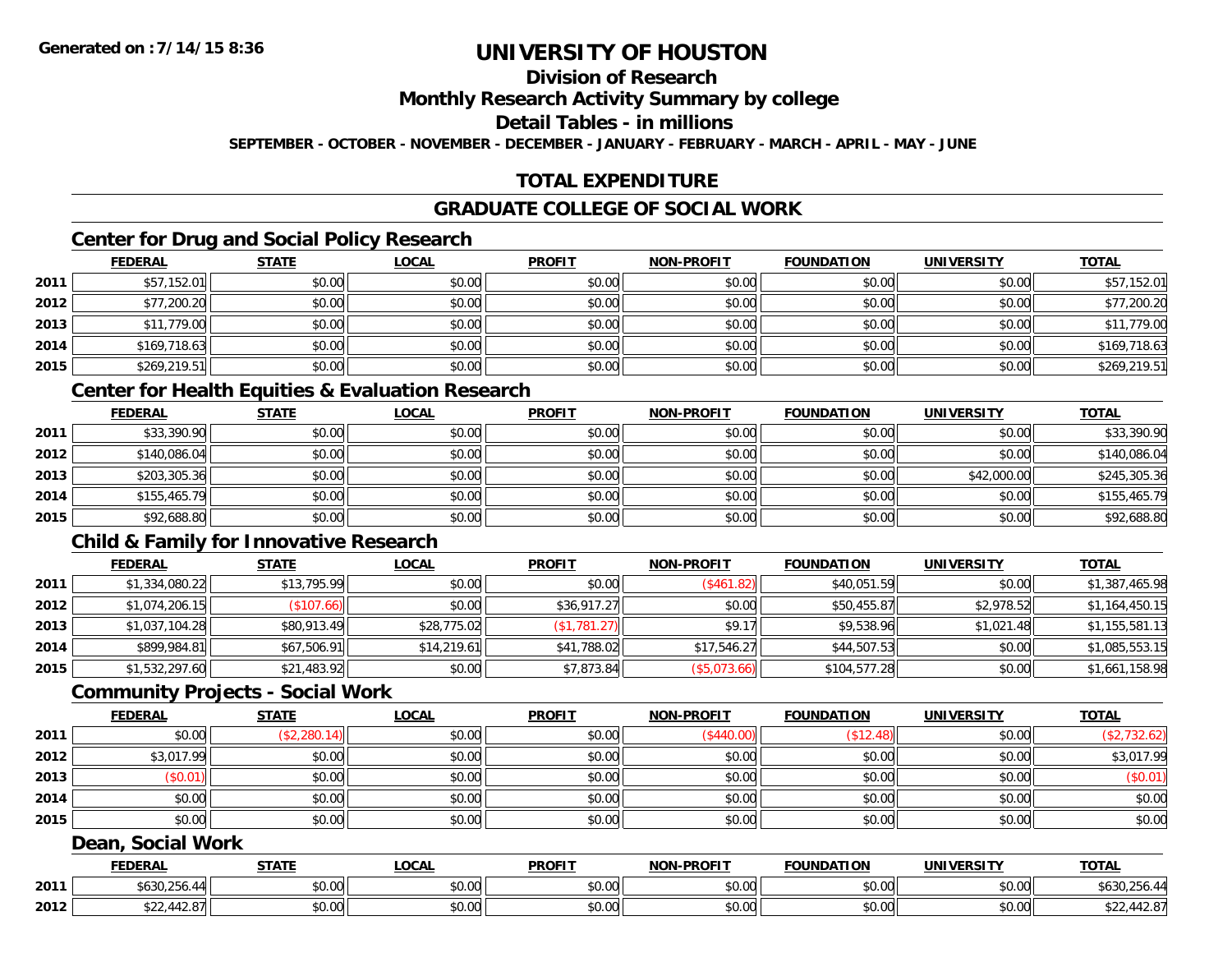# **Division of Research**

**Monthly Research Activity Summary by college**

**Detail Tables - in millions**

**SEPTEMBER - OCTOBER - NOVEMBER - DECEMBER - JANUARY - FEBRUARY - MARCH - APRIL - MAY - JUNE**

### **TOTAL EXPENDITURE**

#### **GRADUATE COLLEGE OF SOCIAL WORK**

# **Dean, Social Work**

|      | <b>FEDERAL</b>    | <b>STATE</b> | <u>LOCAL</u> | <b>PROFIT</b> | <b>NON-PROFIT</b> | <b>FOUNDATION</b> | <b>UNIVERSITY</b> | <b>TOTAL</b> |
|------|-------------------|--------------|--------------|---------------|-------------------|-------------------|-------------------|--------------|
| 2013 | .787.82<br>$AA =$ | \$0.00       | \$0.00       | \$0.00        | \$0.00            | \$0.00            | \$0.00            | .787.82      |
| 2014 | \$0.00            | \$0.00       | \$0.00       | \$0.00        | \$0.00            | \$0.00            | \$0.00            | \$0.00       |
| 2015 | \$4,402.          | \$0.00       | \$0.00       | \$0.00        | \$0.00            | \$0.00            | \$0.00            | 04,4UZ.      |

#### **Office for Drug SPR**

|       | <b>FEDERAL</b> | <b>STATE</b> | <b>LOCAL</b> | <b>PROFIT</b> | <b>NON-PROFIT</b> | <b>FOUNDATION</b> | <b>UNIVERSITY</b> | <b>TOTAL</b>   |
|-------|----------------|--------------|--------------|---------------|-------------------|-------------------|-------------------|----------------|
| 2011  | \$0.00         | \$0.00       | \$0.00       | \$0.00        | \$0.00            | \$0.00            | \$0.00            | \$0.00         |
| 2012  | \$0.00         | \$0.00       | \$0.00       | \$0.00        | \$0.00            | \$0.00            | \$0.00            | \$0.00         |
| 2013  | \$0.00         | \$0.00       | \$0.00       | \$0.00        | \$0.00            | \$0.00            | \$0.00            | \$0.00         |
| 2014  | \$0.00         | \$0.00       | \$0.00       | \$0.00        | \$0.00            | \$0.00            | \$0.00            | \$0.00         |
| 2015  | \$0.00         | \$0.00       | \$0.00       | \$0.00        | \$0.00            | \$0.00            | \$0.00            | \$0.00         |
| Total | \$7,765,586.53 | \$181,312.51 | \$42,994.63  | \$84,797.86   | \$11,579.96       | \$249,118.75      | \$46,000.00       | \$8,381,390.23 |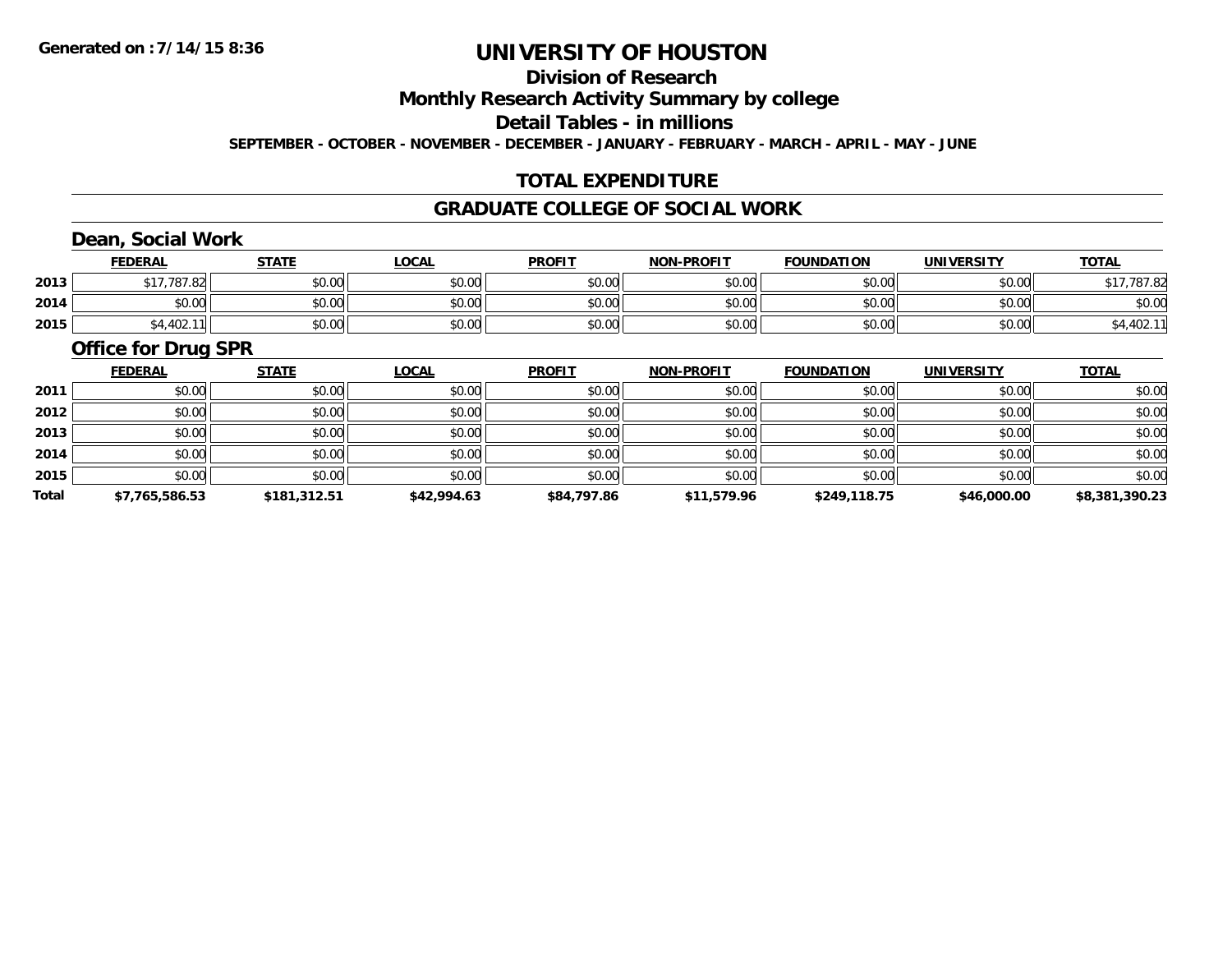### **Division of Research**

**Monthly Research Activity Summary by college**

**Detail Tables - in millions**

**SEPTEMBER - OCTOBER - NOVEMBER - DECEMBER - JANUARY - FEBRUARY - MARCH - APRIL - MAY - JUNE**

# **TOTAL EXPENDITURE**

### **HILTON COLLEGE OF HOTEL AND RESTAURANT MANAGEMENT**

### **Hotel and Restaurant Management**

|       | <b>FEDERAL</b> | <b>STATE</b>      | <u>LOCAL</u> | <b>PROFIT</b> | <b>NON-PROFIT</b> | <b>FOUNDATION</b> | <b>UNIVERSITY</b> | <b>TOTAL</b> |
|-------|----------------|-------------------|--------------|---------------|-------------------|-------------------|-------------------|--------------|
| 2011  | \$41,754.40    | \$107,104.80      | \$0.00       | \$1,065.30    | \$9,140.16        | \$0.00            | \$0.00            | \$159,064.66 |
| 2012  | \$30,685.82    | \$146,559.81      | \$0.00       | \$25.76       | \$8,813.27        | \$0.00            | \$0.00            | \$186,084.66 |
| 2013  | \$45,953.54    | \$37,140.73       | \$0.00       | \$0.00        | \$0.00            | \$0.00            | \$0.00            | \$83,094.27  |
| 2014  | \$99,552.81    | (\$278.24)        | \$0.00       | \$0.00        | \$0.00            | \$19,605.08       | \$0.00            | \$118,879.65 |
| 2015  | \$104,417.18   | $($ \$287.27) $ $ | \$0.00       | \$0.00        | \$0.00            | \$10,306.74       | \$0.00            | \$114,436.65 |
| Total | \$322,363.75   | \$290,239.83      | \$0.00       | \$1,091.06    | \$17,953.43       | \$29,911.82       | \$0.00            | \$661,559.89 |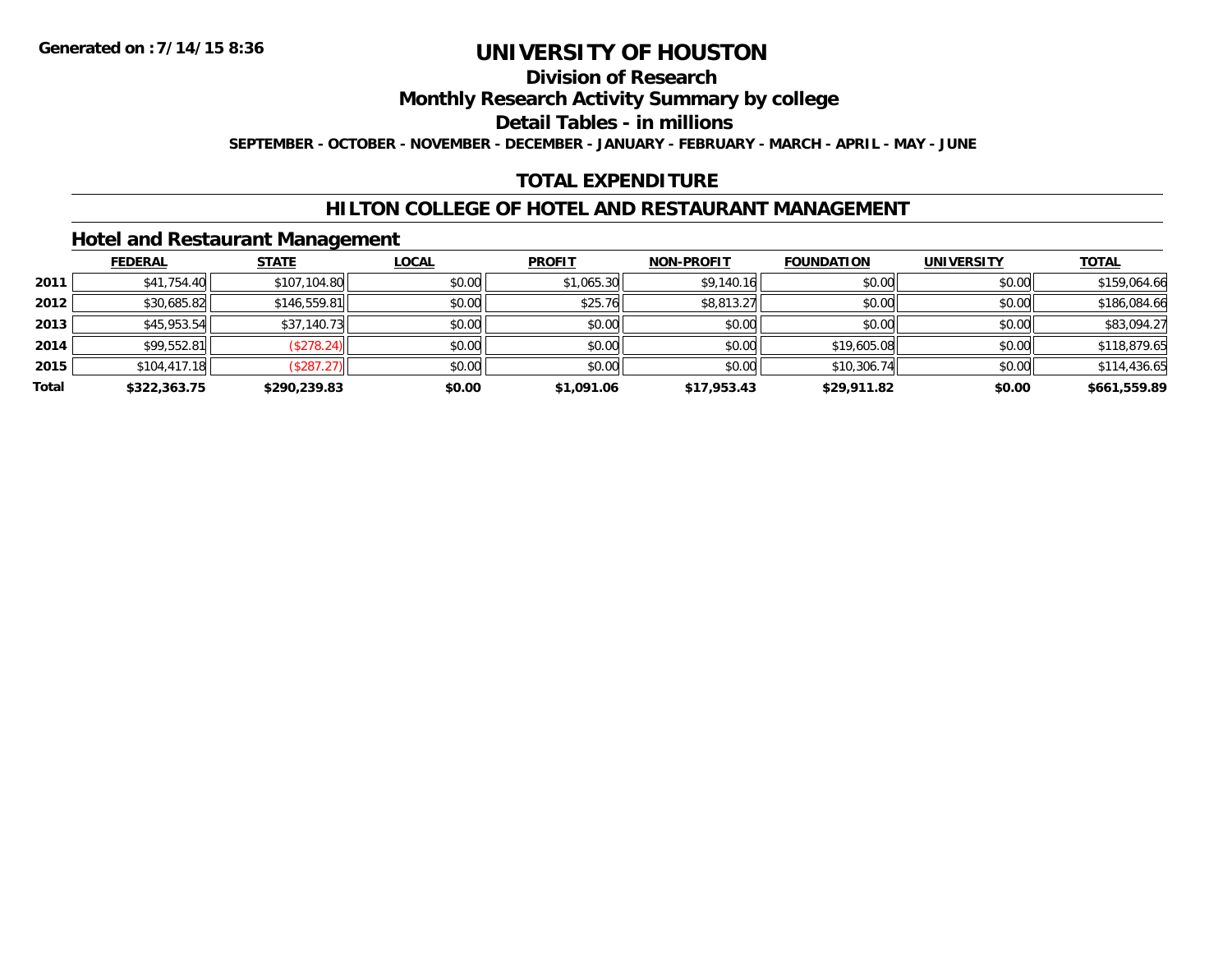# **Division of Research**

**Monthly Research Activity Summary by college**

**Detail Tables - in millions**

**SEPTEMBER - OCTOBER - NOVEMBER - DECEMBER - JANUARY - FEBRUARY - MARCH - APRIL - MAY - JUNE**

### **TOTAL EXPENDITURE**

#### **HONORS COLLEGE**

# **Dean, Honors College**

|       |                | __           |              |               |                   |                   |                   |              |
|-------|----------------|--------------|--------------|---------------|-------------------|-------------------|-------------------|--------------|
|       | <b>FEDERAL</b> | <b>STATE</b> | <b>LOCAL</b> | <b>PROFIT</b> | <b>NON-PROFIT</b> | <b>FOUNDATION</b> | <b>UNIVERSITY</b> | <b>TOTAL</b> |
| 2011  | \$13,019.43    | \$0.00       | \$0.00       | \$0.00        | \$0.00            | \$0.00            | \$0.00            | \$13,019.43  |
| 2012  | \$18,217.58    | \$0.00       | \$0.00       | \$0.00        | \$15,301.18       | \$0.00            | \$0.00            | \$33,518.76  |
| 2013  | \$15,134.73    | \$0.00       | \$0.00       | \$0.00        | \$9,481.67        | \$51.05           | \$0.00            | \$24,667.45  |
| 2014  | \$2,694.74     | \$0.00       | \$0.00       | \$0.00        | \$8,956.69        | \$5,762.08        | \$0.00            | \$17,413.51  |
| 2015  | \$0.00         | \$0.00       | \$0.00       | \$0.00        | $($ \$17.71)      | \$1,041.70        | \$0.00            | \$1,023.99   |
| Total | \$49,066.48    | \$0.00       | \$0.00       | \$0.00        | \$33,721.82       | \$6,854.83        | \$0.00            | \$89,643.14  |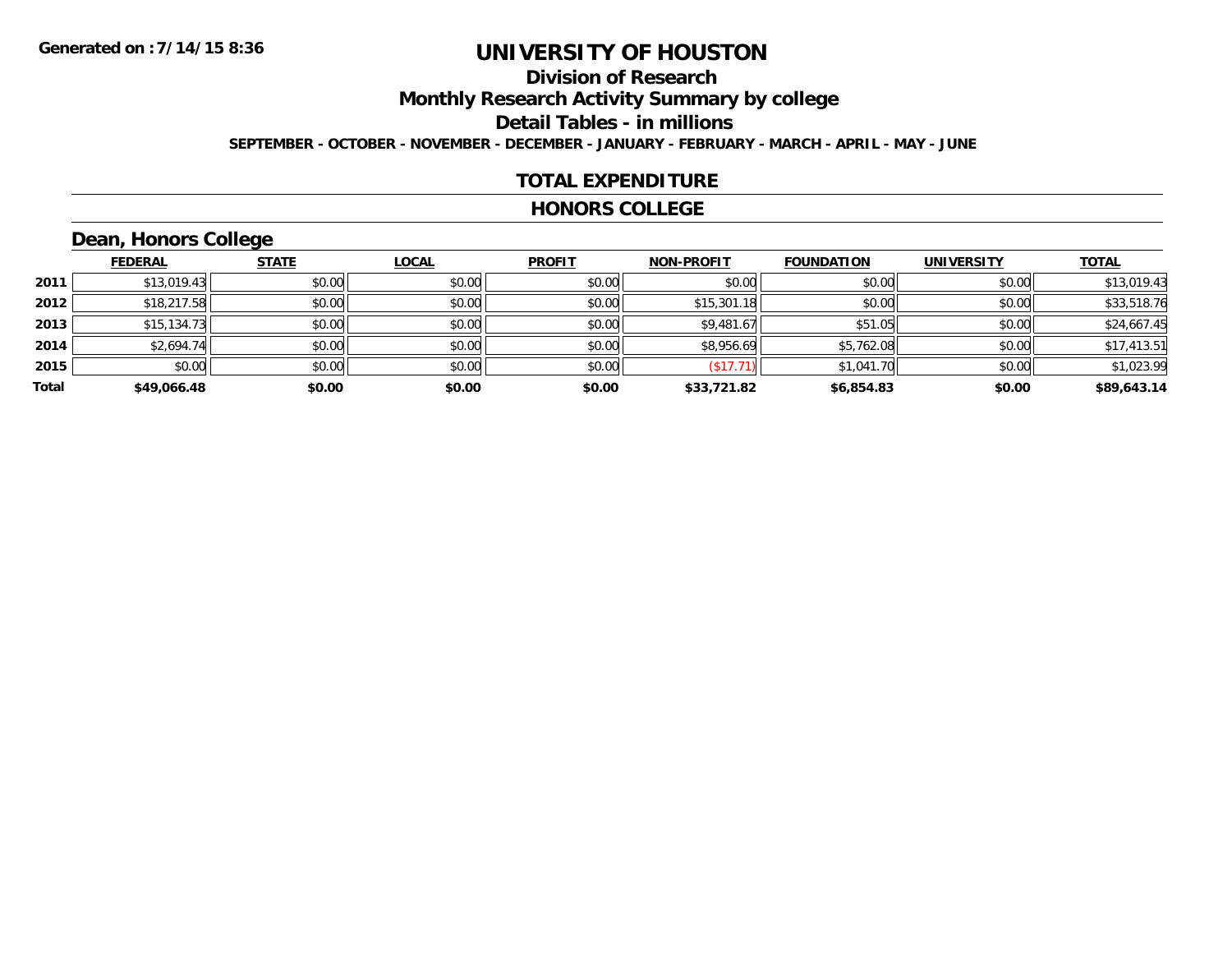# **Division of Research**

**Monthly Research Activity Summary by college**

#### **Detail Tables - in millions**

**SEPTEMBER - OCTOBER - NOVEMBER - DECEMBER - JANUARY - FEBRUARY - MARCH - APRIL - MAY - JUNE**

#### **TOTAL EXPENDITURE**

#### **LIBRARY**

### **Administration, Library**

|       | <b>FEDERAL</b> | <b>STATE</b> | <u>LOCAL</u> | <b>PROFIT</b> | <b>NON-PROFIT</b> | <b>FOUNDATION</b> | <b>UNIVERSITY</b> | <b>TOTAL</b> |
|-------|----------------|--------------|--------------|---------------|-------------------|-------------------|-------------------|--------------|
| 2011  | \$19,122.25    | \$0.00       | \$0.00       | \$0.00        | \$0.00            | \$0.00            | \$0.00            | \$19,122.25  |
| 2012  | \$43.40        | \$0.00       | \$0.00       | \$0.00        | \$0.00            | \$0.00            | \$0.00            | \$43.40      |
| 2013  | \$0.00         | \$0.00       | \$0.00       | \$0.00        | \$0.00            | \$0.00            | \$0.00            | \$0.00       |
| 2014  | \$0.00         | \$0.00       | \$0.00       | \$0.00        | \$0.00            | \$0.00            | \$0.00            | \$0.00       |
| Total | \$19,165.65    | \$0.00       | \$0.00       | \$0.00        | \$0.00            | \$0.00            | \$0.00            | \$19,165.65  |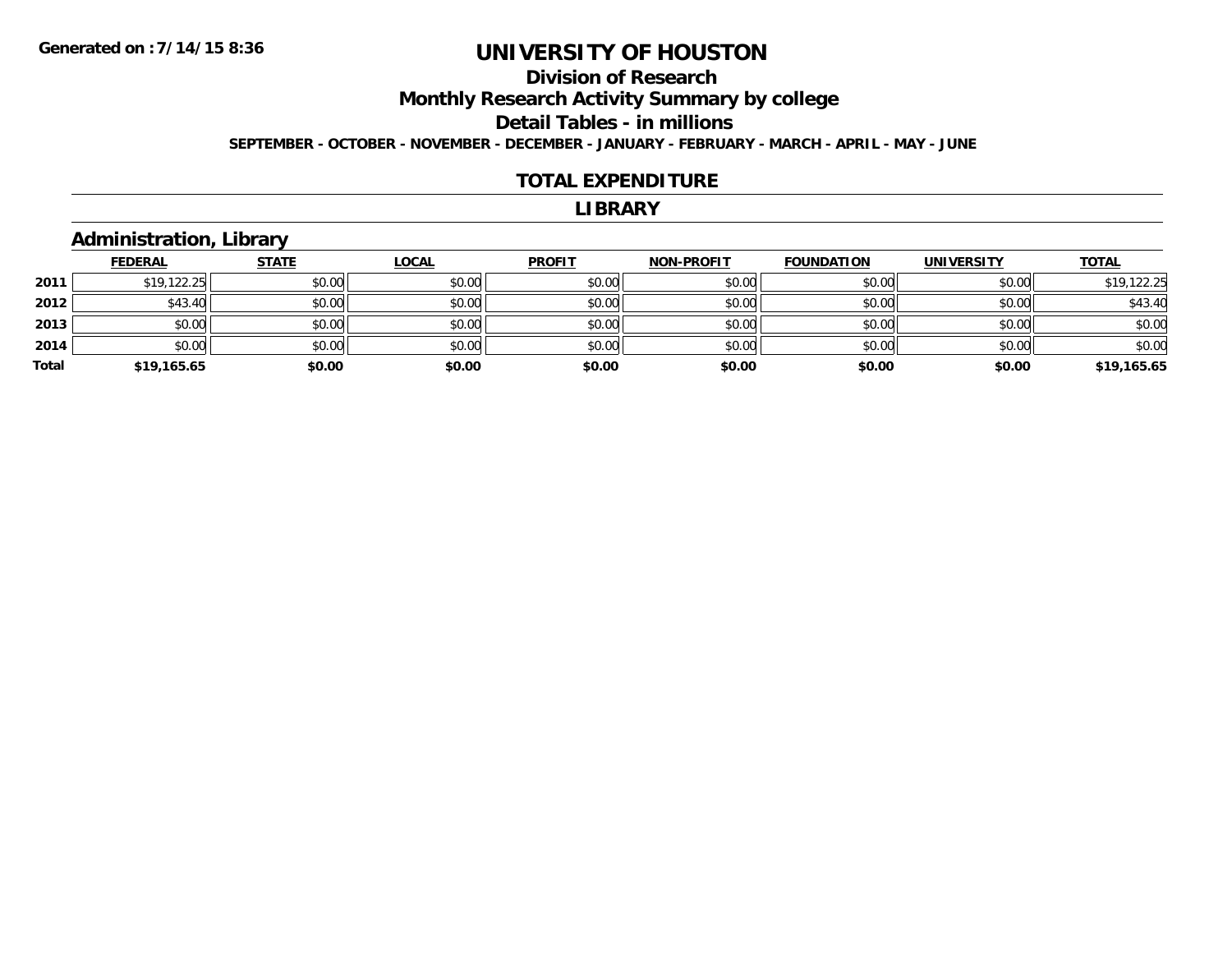**Division of Research**

**Monthly Research Activity Summary by college**

**Detail Tables - in millions**

**SEPTEMBER - OCTOBER - NOVEMBER - DECEMBER - JANUARY - FEBRUARY - MARCH - APRIL - MAY - JUNE**

# **TOTAL EXPENDITURE**

### **OTHER OUTSIDE ORGANIZATIONS USED FOR CPHS LOGINS**

|       | anglik C<br>Center |              |              |               |                   |                   |                   |              |  |
|-------|--------------------|--------------|--------------|---------------|-------------------|-------------------|-------------------|--------------|--|
|       | <b>FEDERAL</b>     | <b>STATE</b> | <b>LOCAL</b> | <b>PROFIT</b> | <b>NON-PROFIT</b> | <b>FOUNDATION</b> | <b>UNIVERSITY</b> | <b>TOTAL</b> |  |
| 2015  | \$0.00             | \$0.00       | \$0.00       | \$0.00        | \$0.00            | \$0.00            | \$0.00            | \$0.00       |  |
| Total | \$0.00             | \$0.00       | \$0.00       | \$0.00        | \$0.00            | \$0.00            | \$0.00            | \$0.00       |  |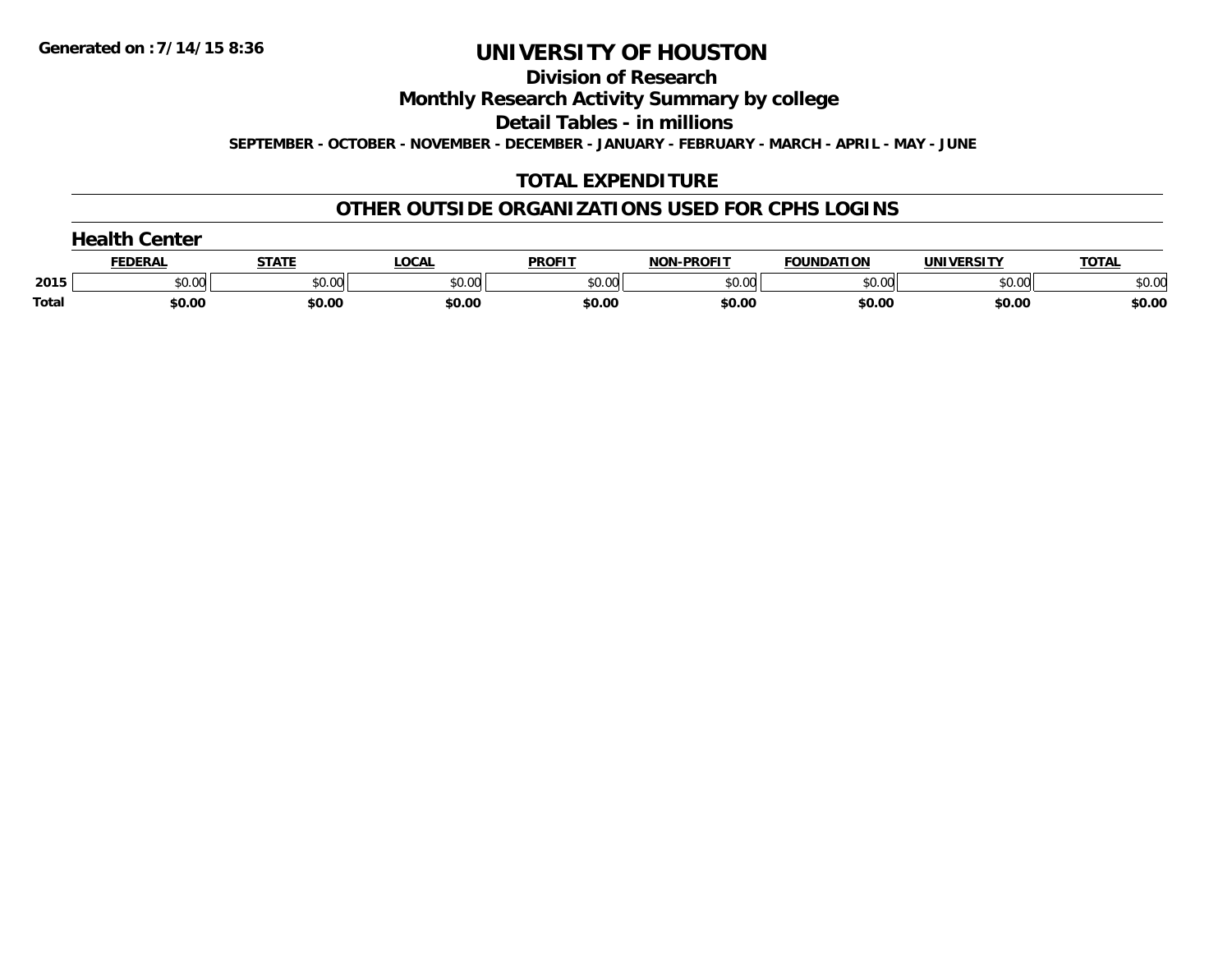# **Division of Research**

**Monthly Research Activity Summary by college**

**Detail Tables - in millions**

**SEPTEMBER - OCTOBER - NOVEMBER - DECEMBER - JANUARY - FEBRUARY - MARCH - APRIL - MAY - JUNE**

### **TOTAL EXPENDITURE**

#### **PRESIDENT**

### **Office of the President**

|       | <b>FEDERAL</b> | <b>STATE</b> | <b>LOCAL</b> | <b>PROFIT</b> | <b>NON-PROFIT</b> | <b>FOUNDATION</b> | <b>UNIVERSITY</b> | <b>TOTAL</b> |
|-------|----------------|--------------|--------------|---------------|-------------------|-------------------|-------------------|--------------|
| 2011  | \$0.00         | \$0.00       | \$0.00       | \$0.00        | \$0.00            | \$0.00            | \$0.00            | \$0.00       |
| 2012  | \$0.00         | \$0.00       | \$0.00       | \$0.00        | \$0.00            | \$0.00            | \$0.00            | \$0.00       |
| 2013  | \$0.00         | \$0.00       | \$0.00       | \$0.00        | \$0.00            | \$0.00            | \$0.00            | \$0.00       |
| 2014  | \$0.00         | \$0.00       | \$0.00       | \$0.00        | \$0.00            | \$0.00            | \$0.00            | \$0.00       |
| 2015  | \$0.00         | \$0.00       | \$0.00       | \$0.00        | \$0.00            | \$0.00            | \$0.00            | \$0.00       |
| Total | \$0.00         | \$0.00       | \$0.00       | \$0.00        | \$0.00            | \$0.00            | \$0.00            | \$0.00       |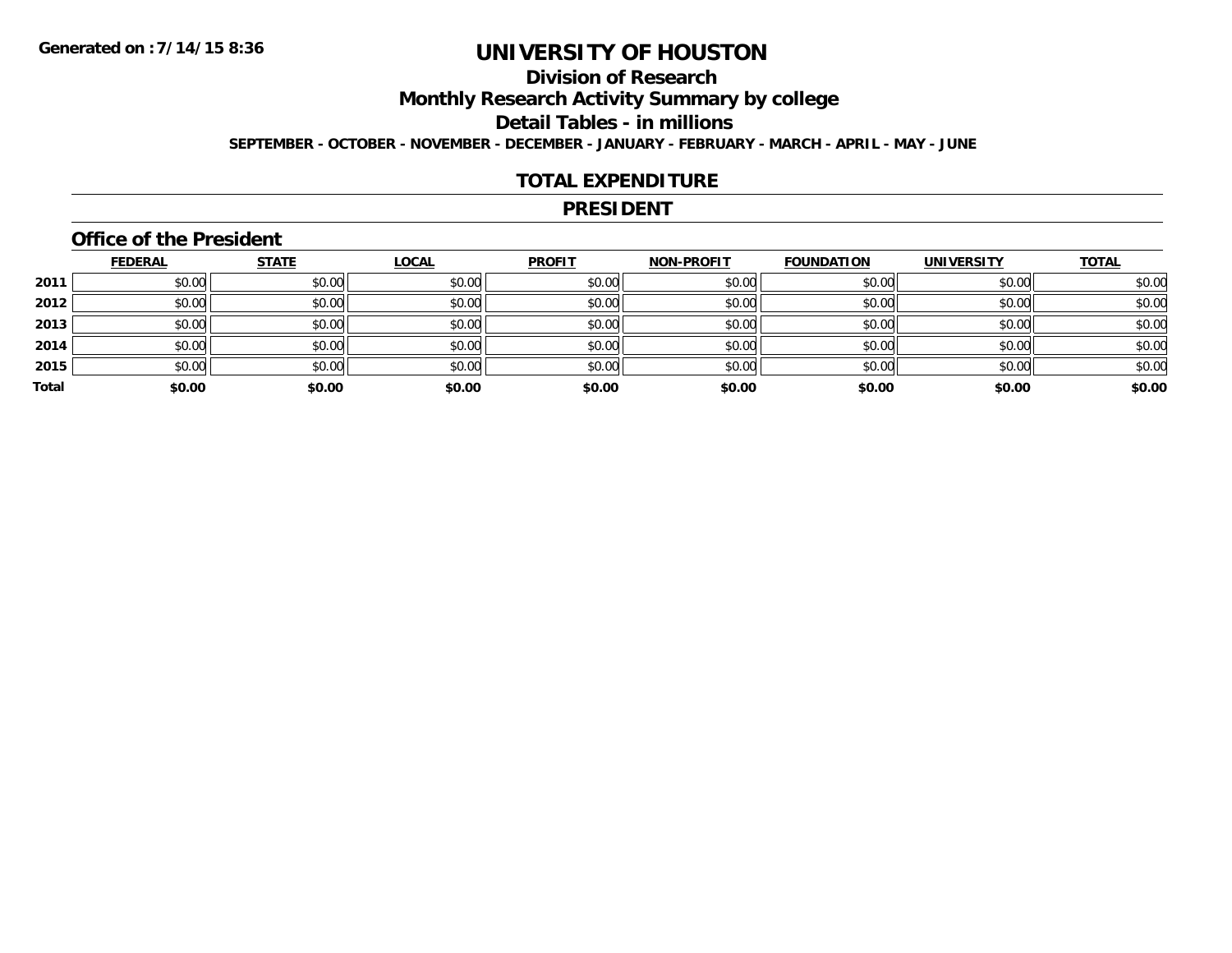#### **Division of Research**

**Monthly Research Activity Summary by college**

**Detail Tables - in millions**

**SEPTEMBER - OCTOBER - NOVEMBER - DECEMBER - JANUARY - FEBRUARY - MARCH - APRIL - MAY - JUNE**

### **TOTAL EXPENDITURE**

#### **SENIOR V.P. FOR ACADEMIC AFFAIRS AND PROVOST**

|      | <b>Challenger Program</b>                    |              |              |               |                   |                   |                   |              |
|------|----------------------------------------------|--------------|--------------|---------------|-------------------|-------------------|-------------------|--------------|
|      | <b>FEDERAL</b>                               | <b>STATE</b> | <b>LOCAL</b> | <b>PROFIT</b> | <b>NON-PROFIT</b> | <b>FOUNDATION</b> | <b>UNIVERSITY</b> | <b>TOTAL</b> |
| 2011 | \$0.00                                       | \$0.00       | \$0.00       | \$0.00        | \$0.00            | \$0.00            | \$0.00            | \$0.00       |
| 2012 | \$0.00                                       | \$0.00       | \$0.00       | \$0.00        | \$0.00            | \$0.00            | \$0.00            | \$0.00       |
| 2013 | \$0.00                                       | \$0.00       | \$0.00       | \$0.00        | \$0.00            | \$0.00            | \$0.00            | \$0.00       |
| 2014 | \$0.00                                       | \$0.00       | \$0.00       | \$0.00        | \$0.00            | \$0.00            | \$0.00            | \$0.00       |
| 2015 | \$0.00                                       | \$0.00       | \$0.00       | \$0.00        | \$0.00            | \$0.00            | \$0.00            | \$0.00       |
|      | <b>Continuing Education</b>                  |              |              |               |                   |                   |                   |              |
|      | <b>FEDERAL</b>                               | <b>STATE</b> | <b>LOCAL</b> | <b>PROFIT</b> | <b>NON-PROFIT</b> | <b>FOUNDATION</b> | <b>UNIVERSITY</b> | <b>TOTAL</b> |
| 2011 | \$0.00                                       | \$1,068.06   | \$0.00       | \$0.00        | \$0.00            | \$0.00            | \$0.00            | \$1,068.06   |
|      | <b>Learning Support Services</b>             |              |              |               |                   |                   |                   |              |
|      | <b>FEDERAL</b>                               | <b>STATE</b> | <b>LOCAL</b> | <b>PROFIT</b> | <b>NON-PROFIT</b> | <b>FOUNDATION</b> | <b>UNIVERSITY</b> | <b>TOTAL</b> |
| 2012 | \$0.00                                       | \$0.00       | \$0.00       | \$0.00        | \$0.00            | \$0.00            | \$0.00            | \$0.00       |
| 2013 | \$0.00                                       | \$0.00       | \$0.00       | \$0.00        | \$0.00            | \$0.00            | \$0.00            | \$0.00       |
|      | <b>Office of Admissions</b>                  |              |              |               |                   |                   |                   |              |
|      | <b>FEDERAL</b>                               | <b>STATE</b> | <b>LOCAL</b> | <b>PROFIT</b> | NON-PROFIT        | <b>FOUNDATION</b> | <b>UNIVERSITY</b> | <b>TOTAL</b> |
| 2011 | \$0.00                                       | \$0.00       | \$0.00       | \$0.00        | \$0.00            | \$0.00            | \$0.00            | \$0.00       |
| 2012 | \$0.00                                       | \$0.00       | \$0.00       | \$0.00        | \$0.00            | \$0.00            | \$0.00            | \$0.00       |
| 2013 | \$0.00                                       | \$0.00       | \$0.00       | \$0.00        | \$0.00            | \$0.00            | \$0.00            | \$0.00       |
| 2014 | \$0.00                                       | \$0.00       | \$0.00       | \$0.00        | \$0.00            | \$0.00            | \$0.00            | \$0.00       |
| 2015 | \$0.00                                       | \$0.00       | \$0.00       | \$0.00        | \$0.00            | \$0.00            | \$0.00            | \$0.00       |
|      | Senior V.P. for Academic Affairs and Provost |              |              |               |                   |                   |                   |              |
|      | <b>FEDERAL</b>                               | <b>STATE</b> | <b>LOCAL</b> | <b>PROFIT</b> | <b>NON-PROFIT</b> | <b>FOUNDATION</b> | <b>UNIVERSITY</b> | <b>TOTAL</b> |
| 2012 | \$0.00                                       | \$0.00       | \$0.00       | \$36,232.62   | \$0.00            | \$0.00            | \$0.00            | \$36,232.62  |
| 2013 | \$0.00                                       | \$0.00       | \$0.00       | \$0.00        | \$0.00            | \$0.00            | \$0.00            | \$0.00       |
| 2014 | \$0.00                                       | \$0.00       | \$0.00       | \$38,767.38   | \$0.00            | \$0.00            | \$0.00            | \$38,767.38  |
| 2015 | \$0.00                                       | \$0.00       | \$0.00       | \$0.00        | \$0.00            | \$0.00            | \$0.00            | \$0.00       |
|      | <b>Student Support Services</b>              |              |              |               |                   |                   |                   |              |
|      | <b>FEDERAL</b>                               | <b>STATE</b> | <b>LOCAL</b> | <b>PROFIT</b> | <b>NON-PROFIT</b> | <b>FOUNDATION</b> | <b>UNIVERSITY</b> | <b>TOTAL</b> |
| 2014 | \$0.00                                       | \$0.00       | \$0.00       | \$0.00        | \$0.00            | \$0.00            | \$0.00            | \$0.00       |
| 2015 | \$0.00                                       | \$0.00       | \$0.00       | \$0.00        | \$0.00            | \$0.00            | \$0.00            | \$0.00       |
|      |                                              |              |              |               |                   |                   |                   |              |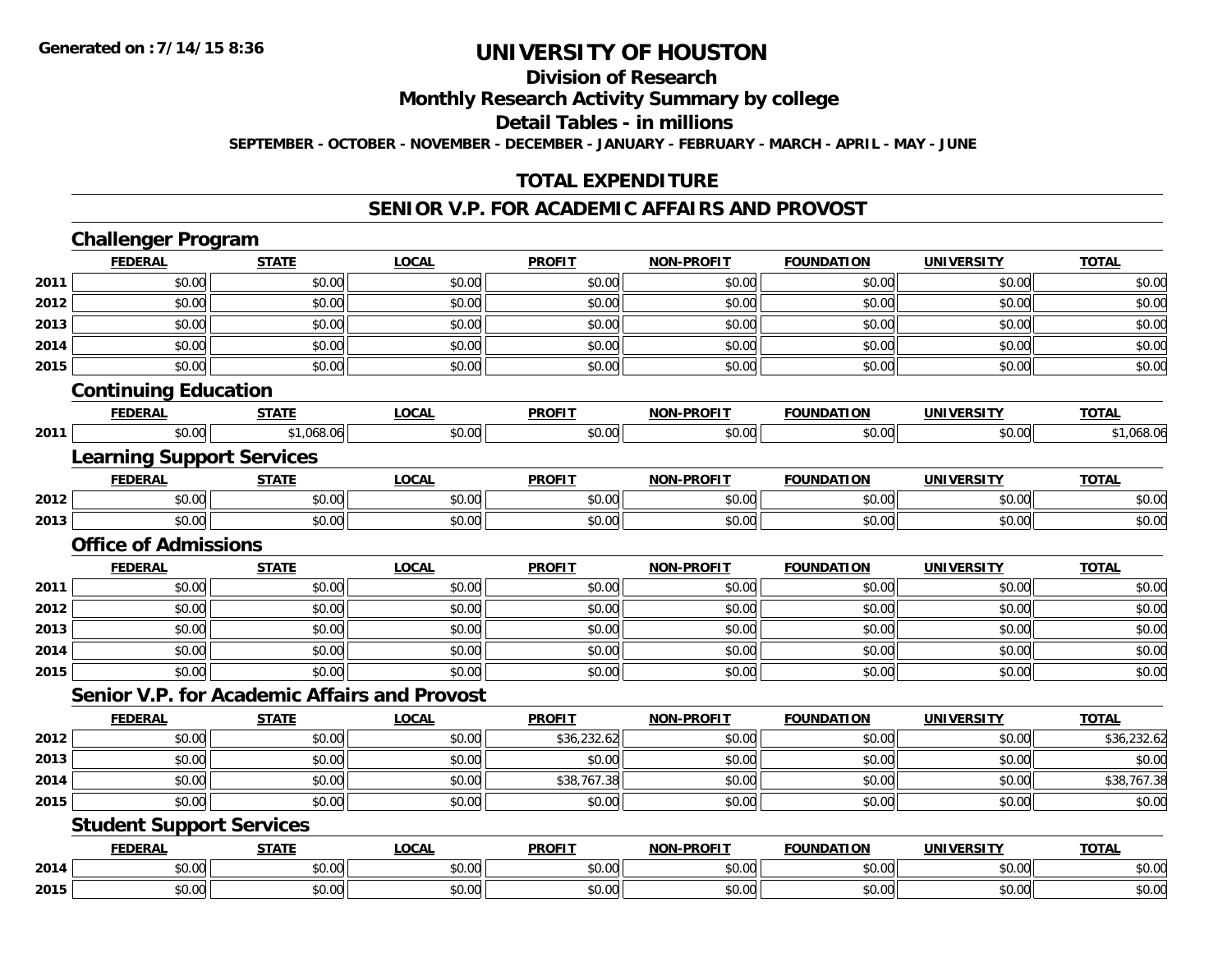# **Division of Research**

### **Monthly Research Activity Summary by college**

#### **Detail Tables - in millions**

**SEPTEMBER - OCTOBER - NOVEMBER - DECEMBER - JANUARY - FEBRUARY - MARCH - APRIL - MAY - JUNE**

### **TOTAL EXPENDITURE**

#### **SENIOR V.P. FOR ACADEMIC AFFAIRS AND PROVOST**

|       | <b>UH Energy</b>                            |              |              |               |                   |                   |                   |                |
|-------|---------------------------------------------|--------------|--------------|---------------|-------------------|-------------------|-------------------|----------------|
|       | <b>FEDERAL</b>                              | <b>STATE</b> | <b>LOCAL</b> | <b>PROFIT</b> | <b>NON-PROFIT</b> | <b>FOUNDATION</b> | <b>UNIVERSITY</b> | <b>TOTAL</b>   |
| 2015  | \$0.00                                      | \$0.00       | \$0.00       | \$0.00        | \$0.00            | \$0.00            | \$0.00            | \$0.00         |
|       | <b>Undergraduate Scholars</b>               |              |              |               |                   |                   |                   |                |
|       | <b>FEDERAL</b>                              | <b>STATE</b> | <b>LOCAL</b> | <b>PROFIT</b> | <b>NON-PROFIT</b> | <b>FOUNDATION</b> | <b>UNIVERSITY</b> | <b>TOTAL</b>   |
| 2011  | \$0.00                                      | \$22,238.16  | \$0.00       | \$0.00        | \$0.00            | \$0.00            | \$0.00            | \$22,238.16    |
| 2012  | \$0.00                                      | \$15,191.85  | \$0.00       | \$0.00        | \$0.00            | \$0.00            | \$0.00            | \$15,191.85    |
| 2013  | \$0.00                                      | \$11,784.77  | \$0.00       | \$0.00        | \$0.00            | \$0.00            | \$0.00            | \$11,784.77    |
| 2014  | \$0.00                                      | \$10,951.43  | \$0.00       | \$0.00        | \$0.00            | \$0.00            | \$0.00            | \$10,951.43    |
|       | <b>Undergraduate Student Success</b>        |              |              |               |                   |                   |                   |                |
|       | <b>FEDERAL</b>                              | <b>STATE</b> | <b>LOCAL</b> | <b>PROFIT</b> | <b>NON-PROFIT</b> | <b>FOUNDATION</b> | <b>UNIVERSITY</b> | <b>TOTAL</b>   |
| 2011  | \$0.00                                      | \$0.00       | \$0.00       | \$0.00        | \$0.00            | \$0.00            | \$0.00            | \$0.00         |
| 2012  | \$0.00                                      | \$53,213.43  | \$0.00       | \$0.00        | \$0.00            | \$0.00            | \$0.00            | \$53,213.43    |
| 2013  | \$0.00                                      | \$12,967.16  | \$0.00       | \$0.00        | \$0.00            | \$0.00            | \$0.00            | \$12,967.16    |
| 2014  | \$0.00                                      | \$76,404.08  | \$0.00       | \$0.00        | \$0.00            | \$0.00            | \$0.00            | \$76,404.08    |
| 2015  | \$0.00                                      | \$36,982.65  | \$0.00       | \$0.00        | \$0.00            | \$0.00            | \$0.00            | \$36,982.65    |
|       | <b>Undergraduate Student Success Center</b> |              |              |               |                   |                   |                   |                |
|       | <b>FEDERAL</b>                              | <b>STATE</b> | <b>LOCAL</b> | <b>PROFIT</b> | <b>NON-PROFIT</b> | <b>FOUNDATION</b> | <b>UNIVERSITY</b> | <b>TOTAL</b>   |
| 2011  | \$251,574.46                                | \$112,636.17 | \$0.00       | \$0.00        | \$58,296.83       | \$5,918.93        | \$0.00            | \$428,426.39   |
| 2012  | \$252,078.12                                | \$104,045.47 | \$0.00       | \$0.00        | \$61,335.38       | \$0.00            | \$0.00            | \$417,458.97   |
| 2013  | \$306,313.29                                | \$108,674.07 | \$0.00       | \$0.00        | (\$534.53)        | \$0.00            | \$0.00            | \$414,452.83   |
| 2014  | \$317,567.71                                | \$96,333.48  | \$0.00       | \$0.00        | \$0.00            | \$0.00            | \$0.00            | \$413,901.19   |
| 2015  | \$230,698.93                                | \$104,671.10 | \$0.00       | \$0.00        | \$64,416.81       | \$0.00            | \$0.00            | \$399,786.84   |
| Total | \$1,358,232.51                              | \$767,161.88 | \$0.00       | \$75,000.00   | \$183,514.49      | \$5,918.93        | \$0.00            | \$2,389,827.81 |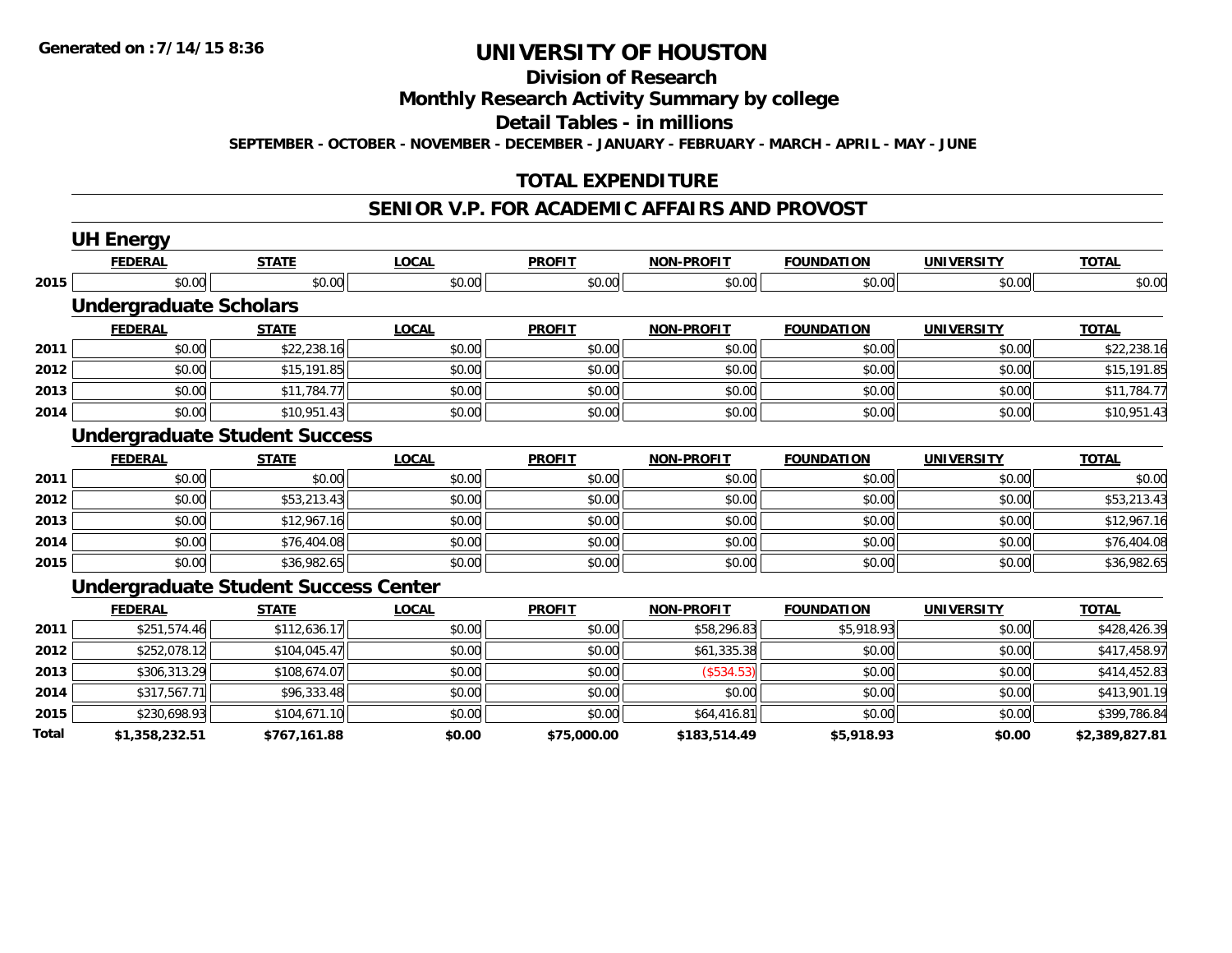# **Division of Research**

**Monthly Research Activity Summary by college**

#### **Detail Tables - in millions**

**SEPTEMBER - OCTOBER - NOVEMBER - DECEMBER - JANUARY - FEBRUARY - MARCH - APRIL - MAY - JUNE**

### **TOTAL EXPENDITURE**

#### **UH LAW CENTER**

|       | Dean, Law      |              |              |               |                   |                   |                   |                |
|-------|----------------|--------------|--------------|---------------|-------------------|-------------------|-------------------|----------------|
|       | <b>FEDERAL</b> | <b>STATE</b> | <b>LOCAL</b> | <b>PROFIT</b> | <b>NON-PROFIT</b> | <b>FOUNDATION</b> | <b>UNIVERSITY</b> | <b>TOTAL</b>   |
| 2011  | \$50,810.55    | \$0.00       | \$0.00       | \$0.00        | \$0.00            | \$0.00            | \$0.00            | \$50,810.55    |
| 2012  | (\$221,005.68) | \$0.00       | \$0.00       | \$0.00        | \$0.00            | \$0.00            | \$0.00            | (\$221,005.68) |
| 2013  | \$0.00         | \$0.00       | \$0.00       | \$0.00        | \$0.00            | \$0.00            | \$0.00            | \$0.00         |
|       | Law-UH         |              |              |               |                   |                   |                   |                |
|       | <b>FEDERAL</b> | <b>STATE</b> | <b>LOCAL</b> | <b>PROFIT</b> | <b>NON-PROFIT</b> | <b>FOUNDATION</b> | <b>UNIVERSITY</b> | <b>TOTAL</b>   |
| 2011  | \$76,519.43    | \$63,129.45  | \$0.00       | \$0.00        | \$0.00            | \$58,276.13       | \$0.00            | \$197,925.01   |
| 2012  | \$8,678.58     | \$121,452.09 | \$0.00       | \$0.00        | \$0.00            | \$52,507.69       | \$0.00            | \$182,638.36   |
| 2013  | \$134,280.91   | \$141,344.61 | \$0.00       | \$0.00        | \$0.00            | \$54,691.24       | \$0.00            | \$330,316.76   |
| 2014  | \$22,287.75    | \$158,296.74 | \$0.00       | \$0.00        | \$0.00            | \$14,100.66       | \$0.00            | \$194,685.15   |
| 2015  | \$49,949.15    | \$162,949.09 | \$0.00       | \$0.00        | \$0.00            | \$4,479.35        | \$0.00            | \$217,377.59   |
| Total | \$121,520.68   | \$647,171.98 | \$0.00       | \$0.00        | \$0.00            | \$184,055.07      | \$0.00            | \$952,747.73   |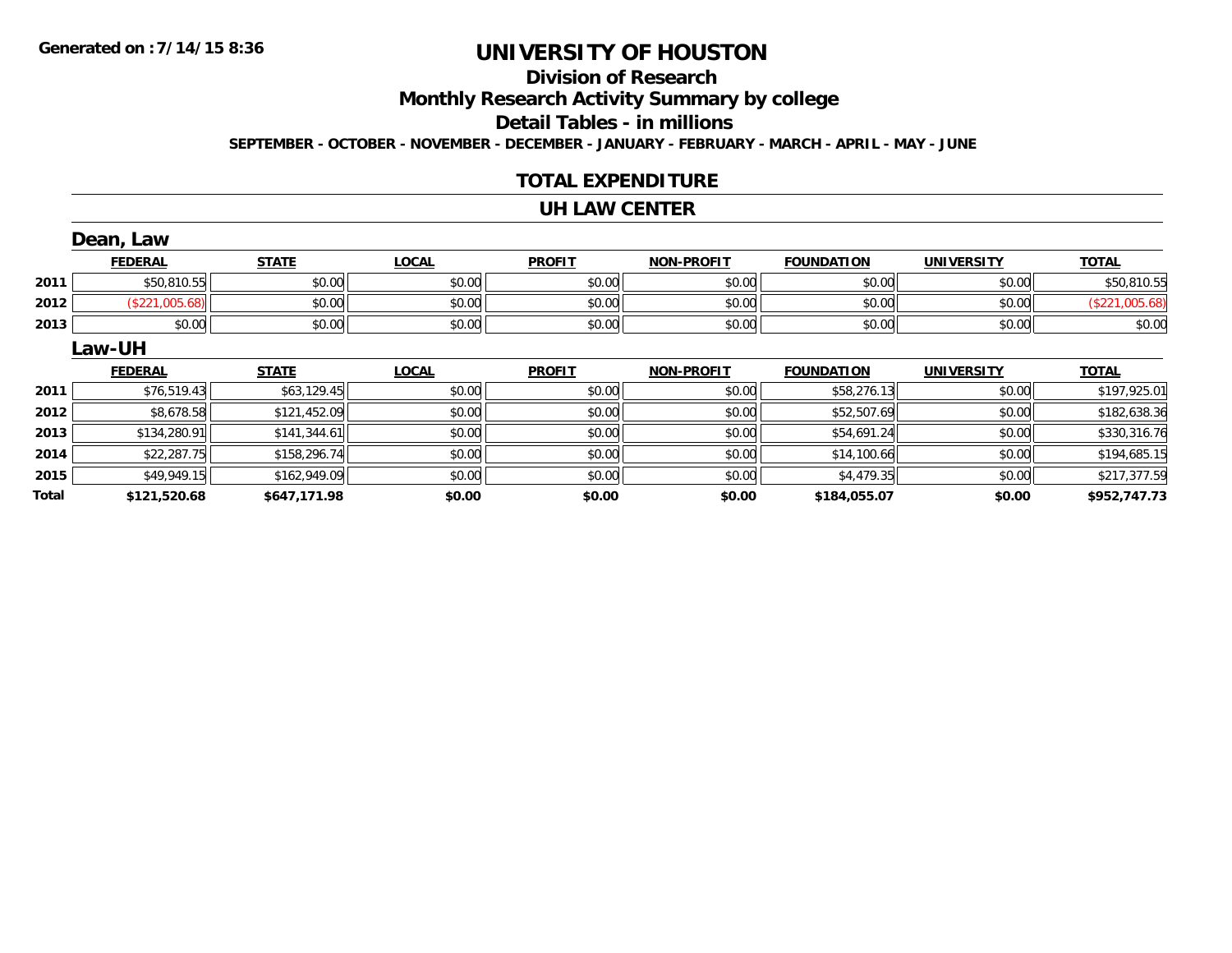# **Division of Research**

**Monthly Research Activity Summary by college**

#### **Detail Tables - in millions**

**SEPTEMBER - OCTOBER - NOVEMBER - DECEMBER - JANUARY - FEBRUARY - MARCH - APRIL - MAY - JUNE**

### **TOTAL EXPENDITURE**

#### **UKNOWN COLLEGE**

## **Unknown Department**

|      | <b>FEDERAL</b> | <b>STATE</b> | <b>LOCAL</b> | <b>PROFIT</b> | <b>NON-PROFIT</b> | <b>FOUNDATION</b> | <b>UNIVERSITY</b> | <b>TOTAL</b> |
|------|----------------|--------------|--------------|---------------|-------------------|-------------------|-------------------|--------------|
| 2011 | \$0.00         | \$0.00       | \$0.00       | \$0.00        | \$0.00            | \$0.00            | \$0.00            | \$0.00       |
| 2012 | \$0.00         | \$0.00       | \$0.00       | \$0.00        | \$0.00            | \$0.00            | \$0.00            | \$0.00       |
| 2013 | \$0.00         | \$0.00       | \$0.00       | \$0.00        | \$0.00            | \$0.00            | \$0.00            | \$0.00       |
| 2014 | \$0.00         | \$0.00       | \$0.00       | \$0.00        | \$0.00            | \$0.00            | \$0.00            | \$0.00       |
| 2015 | \$0.00         | \$0.00       | \$0.00       | \$0.00        | \$0.00            | \$0.00            | \$0.00            | \$0.00       |

# **Wrong Department - Please Dont Select It**

|              | <b>FEDERAL</b> | <b>STATE</b> | <b>LOCAL</b> | <b>PROFIT</b> | <b>NON-PROFIT</b> | <b>FOUNDATION</b> | <b>UNIVERSITY</b> | <b>TOTAL</b> |
|--------------|----------------|--------------|--------------|---------------|-------------------|-------------------|-------------------|--------------|
| 2011         | \$0.00         | \$0.00       | \$0.00       | \$0.00        | \$0.00            | \$0.00            | \$0.00            | \$0.00       |
| 2012         | \$0.00         | \$0.00       | \$0.00       | \$0.00        | \$0.00            | \$0.00            | \$0.00            | \$0.00       |
| 2013         | \$6,209.19     | \$0.00       | \$0.00       | \$0.00        | \$0.00            | \$0.00            | \$0.00            | \$6,209.19   |
| 2014         | \$0.00         | \$0.00       | \$0.00       | \$0.00        | \$0.00            | \$0.00            | \$0.00            | \$0.00       |
| 2015         | \$0.00         | \$0.00       | \$0.00       | \$0.00        | \$0.00            | \$0.00            | \$0.00            | \$0.00       |
| <b>Total</b> | \$6,209.19     | \$0.00       | \$0.00       | \$0.00        | \$0.00            | \$0.00            | \$0.00            | \$6,209.19   |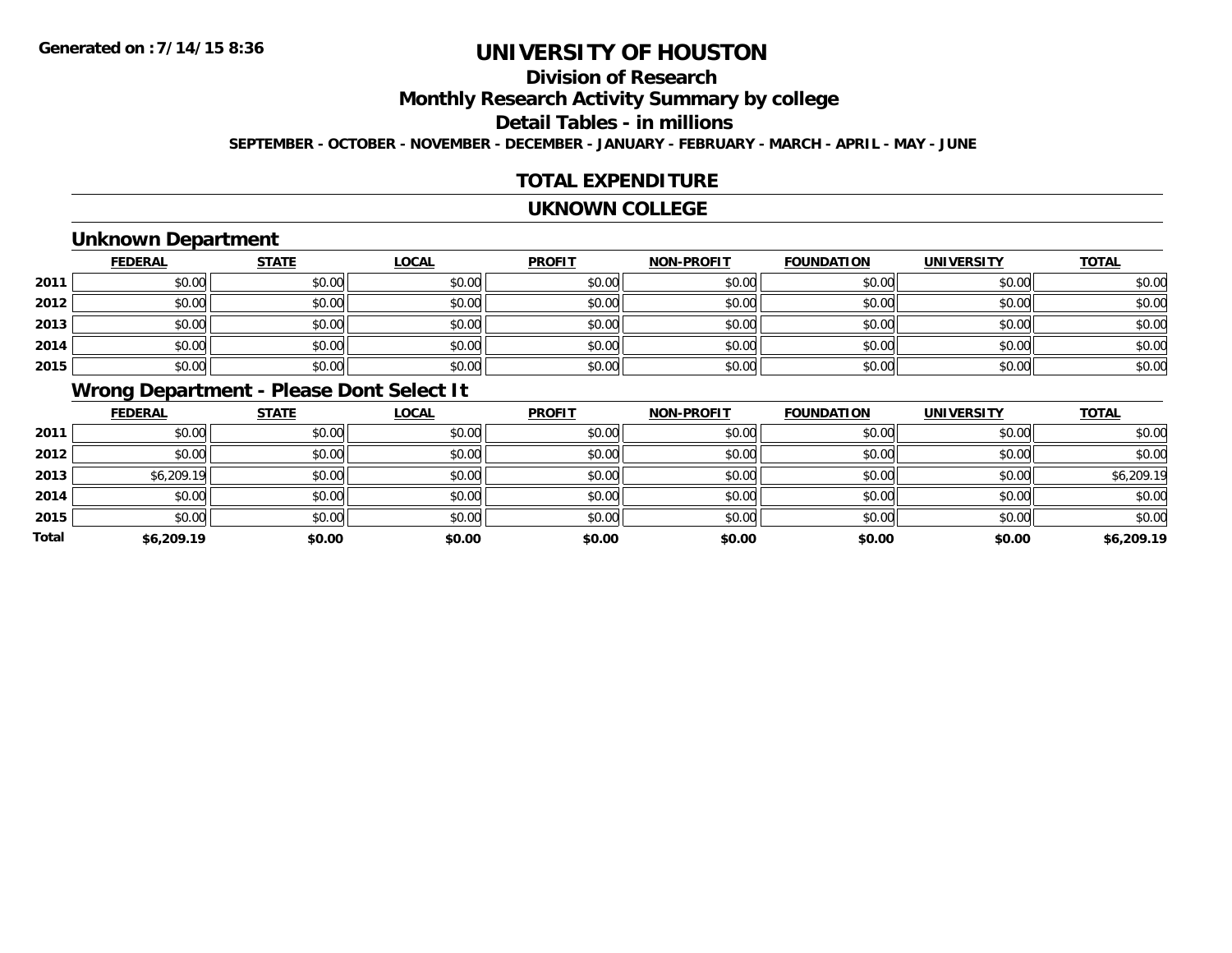# **Division of Research**

**Monthly Research Activity Summary by college**

**Detail Tables - in millions**

**SEPTEMBER - OCTOBER - NOVEMBER - DECEMBER - JANUARY - FEBRUARY - MARCH - APRIL - MAY - JUNE**

## **TOTAL EXPENDITURE**

### **VICE PRESIDENT FOR ADMINISTRATION**

|       | <b>KUHF - Radio</b>         |              |              |               |                   |                   |                   |                 |
|-------|-----------------------------|--------------|--------------|---------------|-------------------|-------------------|-------------------|-----------------|
|       | <b>FEDERAL</b>              | <b>STATE</b> | <b>LOCAL</b> | <b>PROFIT</b> | <b>NON-PROFIT</b> | <b>FOUNDATION</b> | <b>UNIVERSITY</b> | <b>TOTAL</b>    |
| 2011  | \$0.00                      | \$0.00       | \$0.00       | \$0.00        | \$585,646.01      | \$0.00            | \$0.00            | \$585,646.01    |
| 2012  | (\$758.32)                  | \$10,153.66  | \$0.00       | \$0.00        | \$2,261,362.61    | \$0.00            | \$0.00            | \$2,270,757.95  |
| 2013  | \$0.00                      | (\$153.66)   | \$0.00       | \$0.00        | \$2,123,324.28    | \$0.00            | \$0.00            | \$2,123,170.62  |
| 2014  | \$26,825.30                 | \$0.00       | \$0.00       | \$0.00        | \$2,269,553.00    | \$0.00            | \$0.00            | \$2,296,378.30  |
| 2015  | \$2,528,007.70              | \$0.00       | \$0.00       | \$0.00        | (\$1,282.01)      | \$0.00            | \$0.00            | \$2,526,725.69  |
|       | <b>KUHT-TV</b>              |              |              |               |                   |                   |                   |                 |
|       | <b>FEDERAL</b>              | <b>STATE</b> | <b>LOCAL</b> | <b>PROFIT</b> | <b>NON-PROFIT</b> | <b>FOUNDATION</b> | <b>UNIVERSITY</b> | <b>TOTAL</b>    |
| 2011  | (\$4,505.73)                | \$0.00       | \$0.00       | \$0.00        | \$1,606,903.00    | \$0.00            | \$0.00            | \$1,602,397.27  |
| 2012  | \$0.00                      | \$0.00       | \$0.00       | \$0.00        | \$0.02            | \$0.00            | \$0.00            | \$0.02          |
|       | <b>Physical Plant</b>       |              |              |               |                   |                   |                   |                 |
|       | <b>FEDERAL</b>              | <b>STATE</b> | <b>LOCAL</b> | <b>PROFIT</b> | <b>NON-PROFIT</b> | <b>FOUNDATION</b> | <b>UNIVERSITY</b> | <b>TOTAL</b>    |
| 2013  | \$0.00                      | \$0.00       | \$0.00       | \$0.00        | \$0.00            | \$0.00            | \$0.00            | \$0.00          |
| 2014  | \$0.00                      | \$0.00       | \$0.00       | \$0.00        | \$0.00            | \$0.00            | \$0.00            | \$0.00          |
| 2015  | \$0.00                      | \$0.00       | \$0.00       | \$0.00        | \$0.00            | \$0.00            | \$0.00            | \$0.00          |
|       | <b>UH Police Department</b> |              |              |               |                   |                   |                   |                 |
|       | <b>FEDERAL</b>              | <b>STATE</b> | <b>LOCAL</b> | <b>PROFIT</b> | <b>NON-PROFIT</b> | <b>FOUNDATION</b> | <b>UNIVERSITY</b> | <b>TOTAL</b>    |
| 2014  | \$3,000.00                  | \$0.00       | \$0.00       | \$0.00        | \$0.00            | \$0.00            | \$0.00            | \$3,000.00      |
| Total | \$2,552,568.95              | \$10,000.00  | \$0.00       | \$0.00        | \$8,845,506.91    | \$0.00            | \$0.00            | \$11,408,075.86 |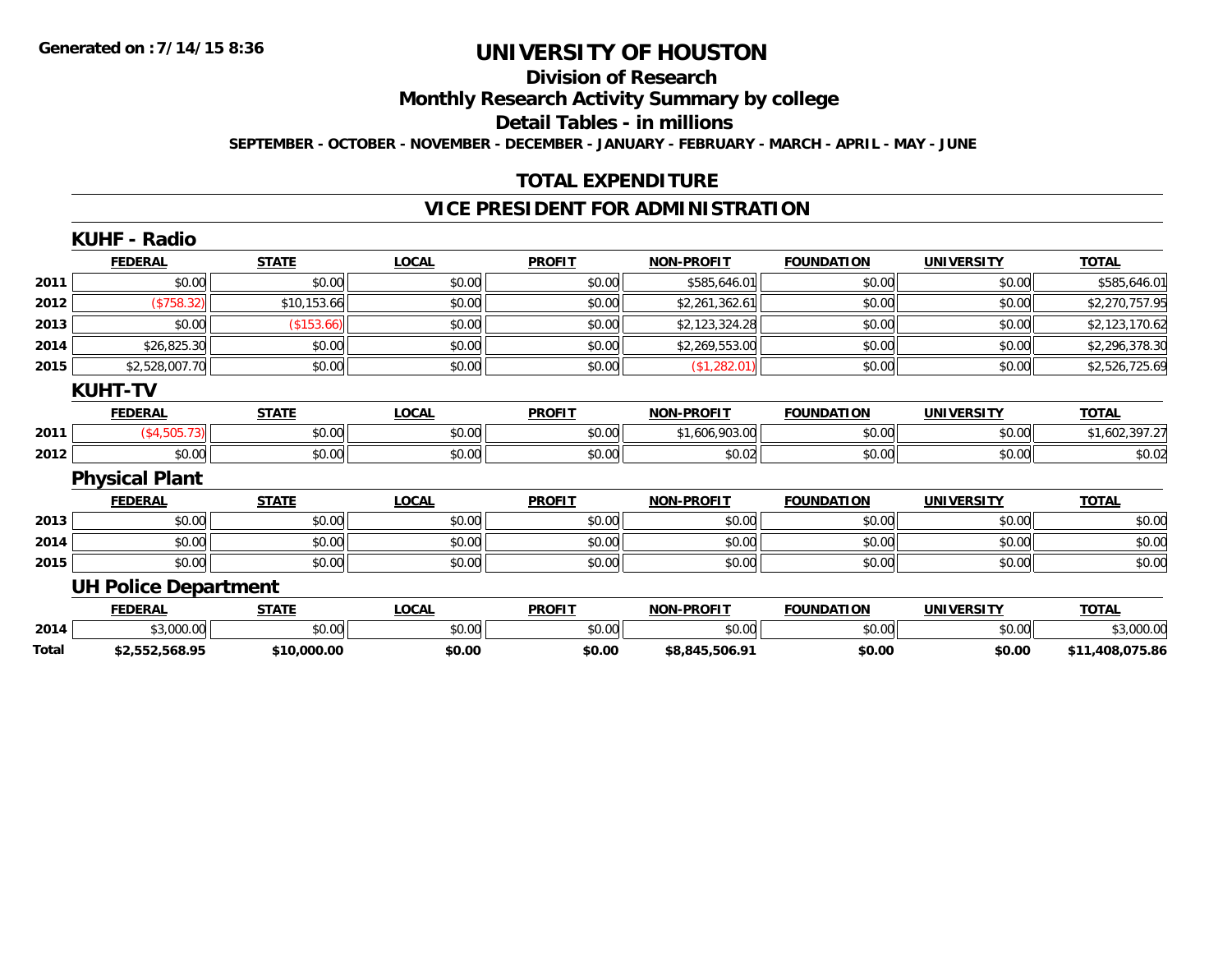# **Division of Research**

### **Monthly Research Activity Summary by college**

## **Detail Tables - in millions**

**SEPTEMBER - OCTOBER - NOVEMBER - DECEMBER - JANUARY - FEBRUARY - MARCH - APRIL - MAY - JUNE**

## **TOTAL EXPENDITURE**

### **VICE PRESIDENT FOR STUDENT AFFAIRS**

### **Childrens Learning Centers**

|      | <b>FEDERAL</b>               | <b>CTATE</b>  | <b>OCAL</b>   | <b>PROFI</b>  | <b>NON-PROFIT</b> | <b>FOUNDATION</b> | <b>UNIVERSITY</b> | <b>TOTAL</b>         |
|------|------------------------------|---------------|---------------|---------------|-------------------|-------------------|-------------------|----------------------|
| 2014 | 93F<br>0.001<br>\$200.833.13 | 0000<br>JU.UU | 0000<br>PO.OO | 0000<br>vv.vv | 0000<br>PO.OO     | 0000<br>ง∪.∪บ     | \$0.00            | $\sim$<br>ມ∠ບບ,ບວດ.∍ |
| 2015 | よつイコ<br>7.630.9<br>ັບ        | 0000<br>PO.OO | 0000<br>JU.UU | JU.UU         | 0000<br>PO.OO     | \$0.00            | \$0.00            | .                    |

### **Dean, Student Affairs**

|      | <b>FEDERAL</b>                  | <b>STATE</b> | LOCAL                   | <b>PROFIT</b> | <b>NON-PROFIT</b> | <b>FOUNDATION</b> | UNIVERSITY<br>-кэг | <b>TOTAL</b> |
|------|---------------------------------|--------------|-------------------------|---------------|-------------------|-------------------|--------------------|--------------|
| 2011 | <b>E38 OU</b><br>~40.030.50.    | \$0.00       | $\mathbb{R}^n$<br>JU.UU | \$0.00        | \$0.00            | \$0.00            | \$0.00             | 538.90       |
| 2012 | 456.85 ن                        | \$0.00       | 0.000<br>JU.UU          | \$0.00        | \$0.00            | \$0.00            | \$0.00             | \$56,854     |
| 2013 | $\sim$ $\sim$ $\sim$<br>ان. ا ک | \$0.00       | \$0.00                  | \$0.00        | \$0.00            | \$0.00            | \$0.00             | . ت          |

### **Vice President, Student Affairs**

|       | <b>FEDERAL</b> | <b>STATE</b> | <u>LOCAL</u> | <b>PROFIT</b> | <b>NON-PROFIT</b> | <b>FOUNDATION</b> | <b>UNIVERSITY</b> | <b>TOTAL</b>   |
|-------|----------------|--------------|--------------|---------------|-------------------|-------------------|-------------------|----------------|
| 2011  | \$204,364.26   | \$0.00       | \$0.00       | \$0.00        | \$0.00            | \$0.00            | \$0.00            | \$204,364.26   |
| 2012  | \$109,100.97   | \$0.00       | \$0.00       | \$0.00        | \$0.00            | \$0.00            | \$0.00            | \$109,100.97   |
| 2013  | \$183,262.71   | \$0.00       | \$0.00       | \$0.00        | \$0.00            | \$0.00            | \$0.00            | \$183,262.71   |
| 2014  | \$11,109.39    | \$0.00       | \$0.00       | \$0.00        | \$0.00            | \$0.00            | \$0.00            | \$11,109.39    |
| 2015  | \$0.00         | \$0.00       | \$0.00       | \$0.00        | \$0.00            | \$10,000.00       | \$0.00            | \$10,000.00    |
| Total | \$1,139,417.99 | \$0.00       | \$0.00       | \$0.00        | \$0.00            | \$10,000.00       | \$0.00            | \$1,149,417.99 |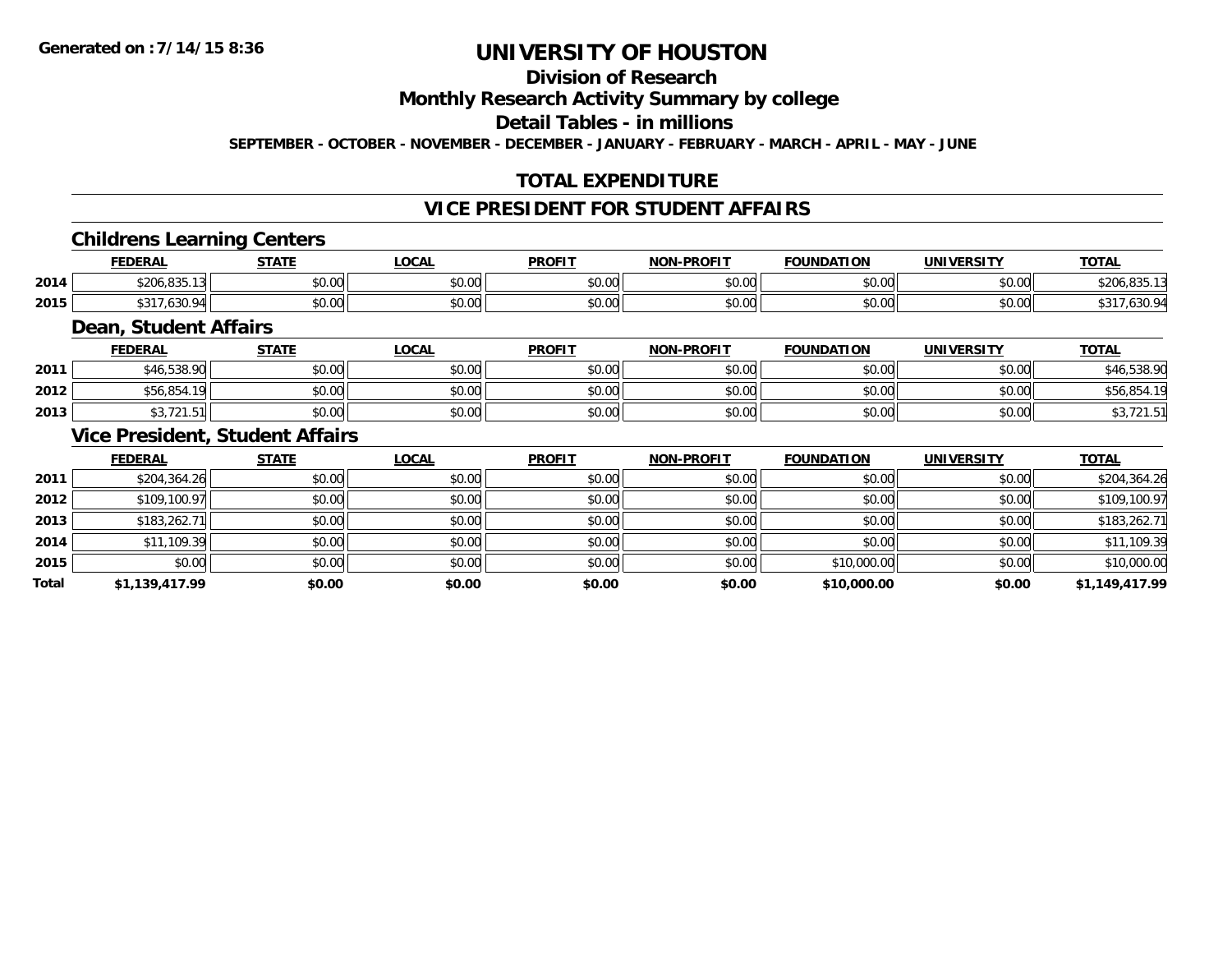# **Division of Research**

# **Monthly Research Activity Summary by college**

#### **Detail Tables - in millions**

**SEPTEMBER - OCTOBER - NOVEMBER - DECEMBER - JANUARY - FEBRUARY - MARCH - APRIL - MAY - JUNE**

### **IDC RECOVERY**

#### **C.T. BAUER COLLEGE OF BUSINESS**

|      | <b>Accountancy &amp; Taxation</b>        |              |              |               |                   |                   |                   |              |
|------|------------------------------------------|--------------|--------------|---------------|-------------------|-------------------|-------------------|--------------|
|      | <b>FEDERAL</b>                           | <b>STATE</b> | <b>LOCAL</b> | <b>PROFIT</b> | <b>NON-PROFIT</b> | <b>FOUNDATION</b> | <b>UNIVERSITY</b> | <b>TOTAL</b> |
| 2014 | \$0.00                                   | \$0.00       | \$0.00       | \$0.00        | \$0.00            | \$0.00            | \$0.00            | \$0.00       |
| 2015 | \$0.00                                   | \$0.00       | \$0.00       | \$0.00        | \$0.00            | \$0.00            | \$0.00            | \$0.00       |
|      | <b>Dean, Business Administration</b>     |              |              |               |                   |                   |                   |              |
|      | <b>FEDERAL</b>                           | <b>STATE</b> | <b>LOCAL</b> | <b>PROFIT</b> | <b>NON-PROFIT</b> | <b>FOUNDATION</b> | <b>UNIVERSITY</b> | <b>TOTAL</b> |
| 2012 | \$0.00                                   | \$0.00       | \$0.00       | \$0.00        | \$0.00            | \$0.00            | \$0.00            | \$0.00       |
|      | <b>Finance</b>                           |              |              |               |                   |                   |                   |              |
|      | <b>FEDERAL</b>                           | <b>STATE</b> | <b>LOCAL</b> | <b>PROFIT</b> | <b>NON-PROFIT</b> | <b>FOUNDATION</b> | <b>UNIVERSITY</b> | <b>TOTAL</b> |
| 2011 | \$0.00                                   | \$0.00       | \$0.00       | \$0.00        | \$0.00            | \$0.00            | \$0.00            | \$0.00       |
| 2012 | \$9,417.09                               | \$0.00       | \$0.00       | \$0.00        | \$0.00            | \$0.00            | \$0.00            | \$9,417.09   |
| 2013 | \$0.00                                   | \$0.00       | \$0.00       | \$0.00        | \$0.00            | \$0.00            | \$0.00            | \$0.00       |
| 2014 | \$0.00                                   | \$0.00       | \$0.00       | \$0.00        | \$0.00            | \$0.00            | \$0.00            | \$0.00       |
| 2015 | \$0.00                                   | \$0.00       | \$0.00       | \$0.00        | \$0.00            | \$0.00            | \$0.00            | \$0.00       |
|      | Management                               |              |              |               |                   |                   |                   |              |
|      | <b>FEDERAL</b>                           | <b>STATE</b> | <b>LOCAL</b> | <b>PROFIT</b> | <b>NON-PROFIT</b> | <b>FOUNDATION</b> | <b>UNIVERSITY</b> | <b>TOTAL</b> |
| 2011 | \$12,675.25                              | \$0.00       | \$0.00       | \$0.00        | \$0.00            | \$0.00            | \$0.00            | \$12,675.25  |
| 2012 | (\$1,980.84)                             | \$0.00       | \$0.00       | \$0.00        | \$0.00            | \$0.00            | \$0.00            | (\$1,980.84) |
| 2013 | \$2,100.00                               | \$0.00       | \$0.00       | \$0.00        | \$0.00            | \$0.00            | \$0.00            | \$2,100.00   |
| 2014 | \$1,860.00                               | \$0.00       | \$0.00       | \$0.00        | \$0.00            | \$0.00            | \$0.00            | \$1,860.00   |
| 2015 | \$3,600.00                               | \$0.00       | \$0.00       | \$0.00        | \$0.00            | \$0.00            | \$0.00            | \$3,600.00   |
|      | <b>Marketing</b>                         |              |              |               |                   |                   |                   |              |
|      | <b>FEDERAL</b>                           | <b>STATE</b> | <b>LOCAL</b> | <b>PROFIT</b> | <b>NON-PROFIT</b> | <b>FOUNDATION</b> | <b>UNIVERSITY</b> | <b>TOTAL</b> |
| 2012 | \$0.00                                   | \$0.00       | \$0.00       | \$0.00        | \$0.00            | \$0.00            | \$0.00            | \$0.00       |
| 2013 | \$0.00                                   | \$0.00       | \$0.00       | \$0.00        | \$0.00            | \$0.00            | \$0.00            | \$0.00       |
| 2014 | \$0.00                                   | \$0.00       | \$0.00       | \$0.00        | \$0.00            | \$0.00            | \$0.00            | \$0.00       |
| 2015 | \$0.00                                   | \$0.00       | \$0.00       | \$0.00        | \$0.00            | \$0.00            | \$0.00            | \$0.00       |
|      | <b>Small Business Development Center</b> |              |              |               |                   |                   |                   |              |
|      | <b>FEDERAL</b>                           | <b>STATE</b> | <b>LOCAL</b> | <b>PROFIT</b> | <b>NON-PROFIT</b> | <b>FOUNDATION</b> | <b>UNIVERSITY</b> | <b>TOTAL</b> |
| 2011 | \$81,896.44                              | \$0.00       | \$0.00       | \$0.00        | \$0.00            | \$0.00            | \$0.00            | \$81,896.44  |
| 2012 | \$799,882.36                             | \$0.00       | \$0.00       | \$0.00        | \$0.00            | \$493.59          | \$0.00            | \$800,375.95 |
| 2013 | \$368,598.37                             | \$0.00       | \$0.00       | \$0.00        | \$0.00            | \$8,460.73        | \$0.00            | \$377,059.10 |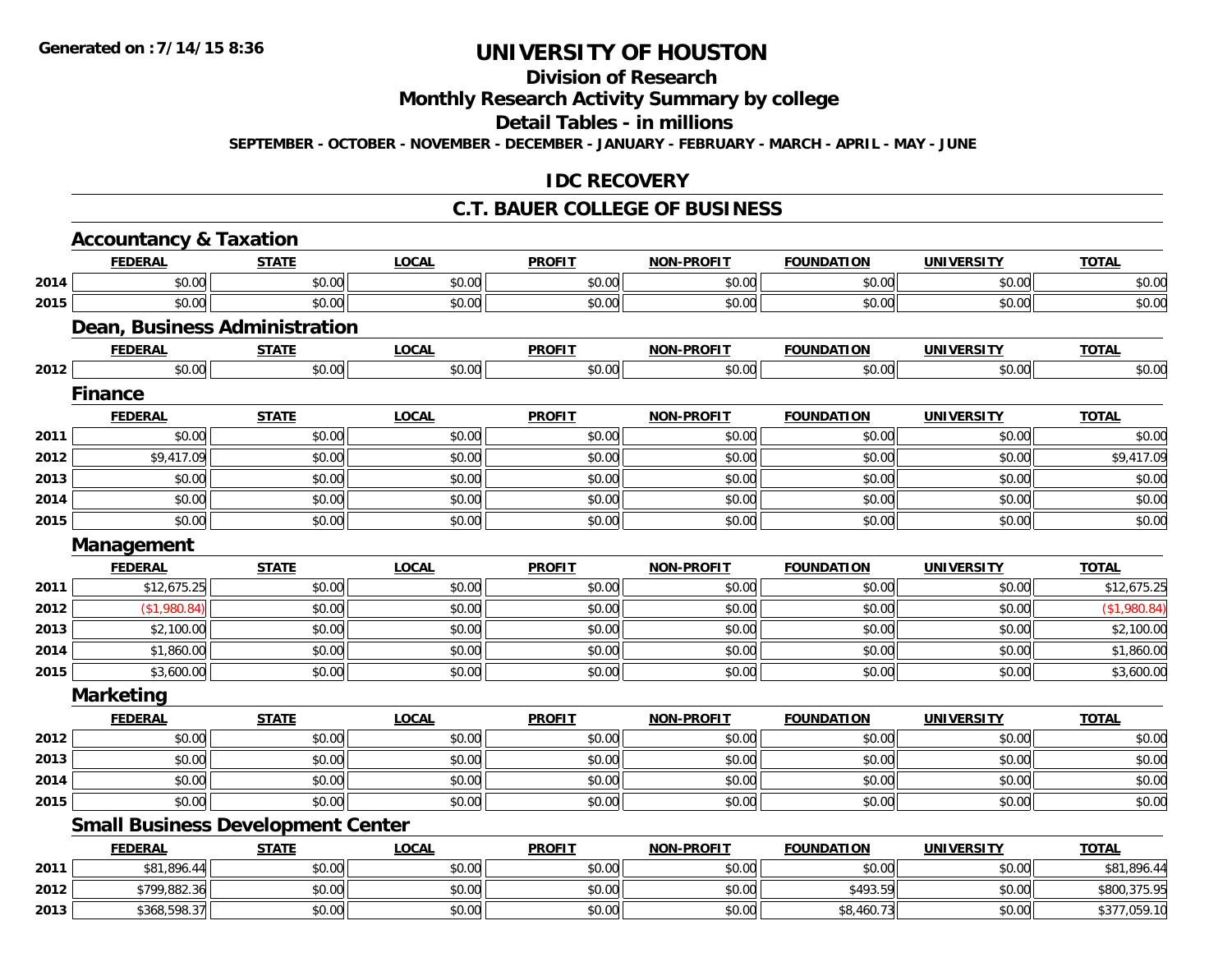# **Division of Research**

**Monthly Research Activity Summary by college**

**Detail Tables - in millions**

**SEPTEMBER - OCTOBER - NOVEMBER - DECEMBER - JANUARY - FEBRUARY - MARCH - APRIL - MAY - JUNE**

## **IDC RECOVERY**

### **C.T. BAUER COLLEGE OF BUSINESS**

### **Small Business Development Center**

|              | <b>FEDERAL</b> | <b>STATE</b> | LOCAL  | <b>PROFIT</b> | <b>NON-PROFIT</b> | <b>FOUNDATION</b> | <b>UNIVERSITY</b> | <u>TOTAL</u>     |
|--------------|----------------|--------------|--------|---------------|-------------------|-------------------|-------------------|------------------|
| 2014         | \$156,137.78   | \$0.00       | \$0.00 | \$0.00        | \$0.00            | \$6,178.28        | \$0.00            | 316.06<br>\$162. |
| 2015         | \$101.787.44   | \$0.00       | \$0.00 | \$0.00        | \$0.00            | \$139.05          | \$0.00            | .926.49<br>\$10  |
| <b>Total</b> | \$1,535,973.89 | \$0.00       | \$0.00 | \$0.00        | \$0.00            | \$15,271.65       | \$0.00            | \$1,551,245.54   |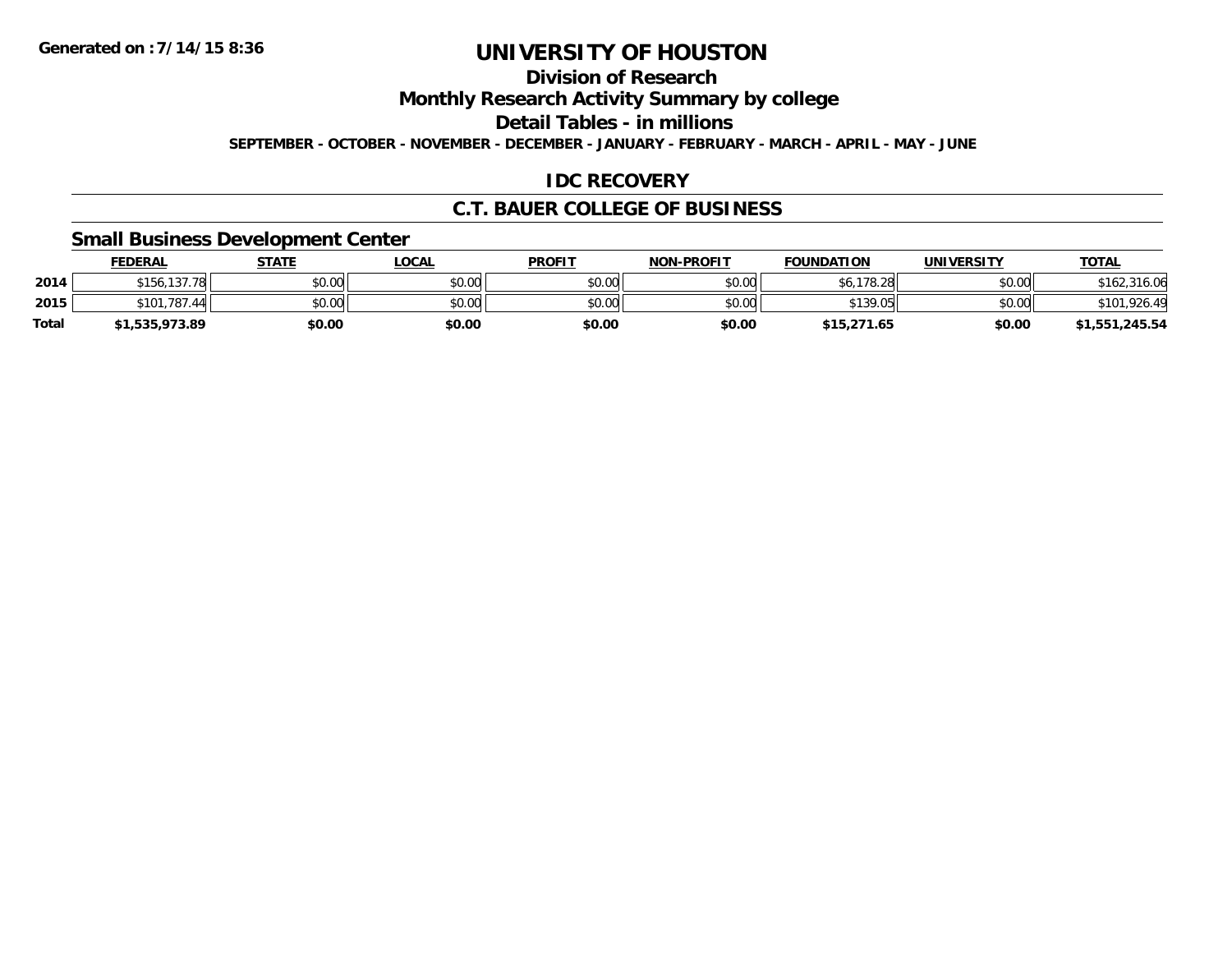#### **Division of Research**

**Monthly Research Activity Summary by college**

**Detail Tables - in millions**

**SEPTEMBER - OCTOBER - NOVEMBER - DECEMBER - JANUARY - FEBRUARY - MARCH - APRIL - MAY - JUNE**

### **IDC RECOVERY**

#### **COLLEGE OF ARCHITECTURE**

|       | Architecture       |              |              |               |                   |                   |                   |              |
|-------|--------------------|--------------|--------------|---------------|-------------------|-------------------|-------------------|--------------|
|       | <b>FEDERAL</b>     | <b>STATE</b> | <b>LOCAL</b> | <b>PROFIT</b> | <b>NON-PROFIT</b> | <b>FOUNDATION</b> | <b>UNIVERSITY</b> | <b>TOTAL</b> |
| 2015  | \$0.00             | \$0.00       | \$0.00       | \$0.00        | \$0.00            | \$0.00            | \$0.00            | \$0.00       |
|       | Dean, Architecture |              |              |               |                   |                   |                   |              |
|       | <b>FEDERAL</b>     | <b>STATE</b> | <b>LOCAL</b> | <b>PROFIT</b> | <b>NON-PROFIT</b> | <b>FOUNDATION</b> | <b>UNIVERSITY</b> | <b>TOTAL</b> |
| 2015  | \$0.00             | \$0.00       | \$0.00       | \$0.00        | \$0.00            | \$943.47          | \$0.00            | \$943.47     |
| Total | \$0.00             | \$0.00       | \$0.00       | \$0.00        | \$0.00            | \$943.47          | \$0.00            | \$943.47     |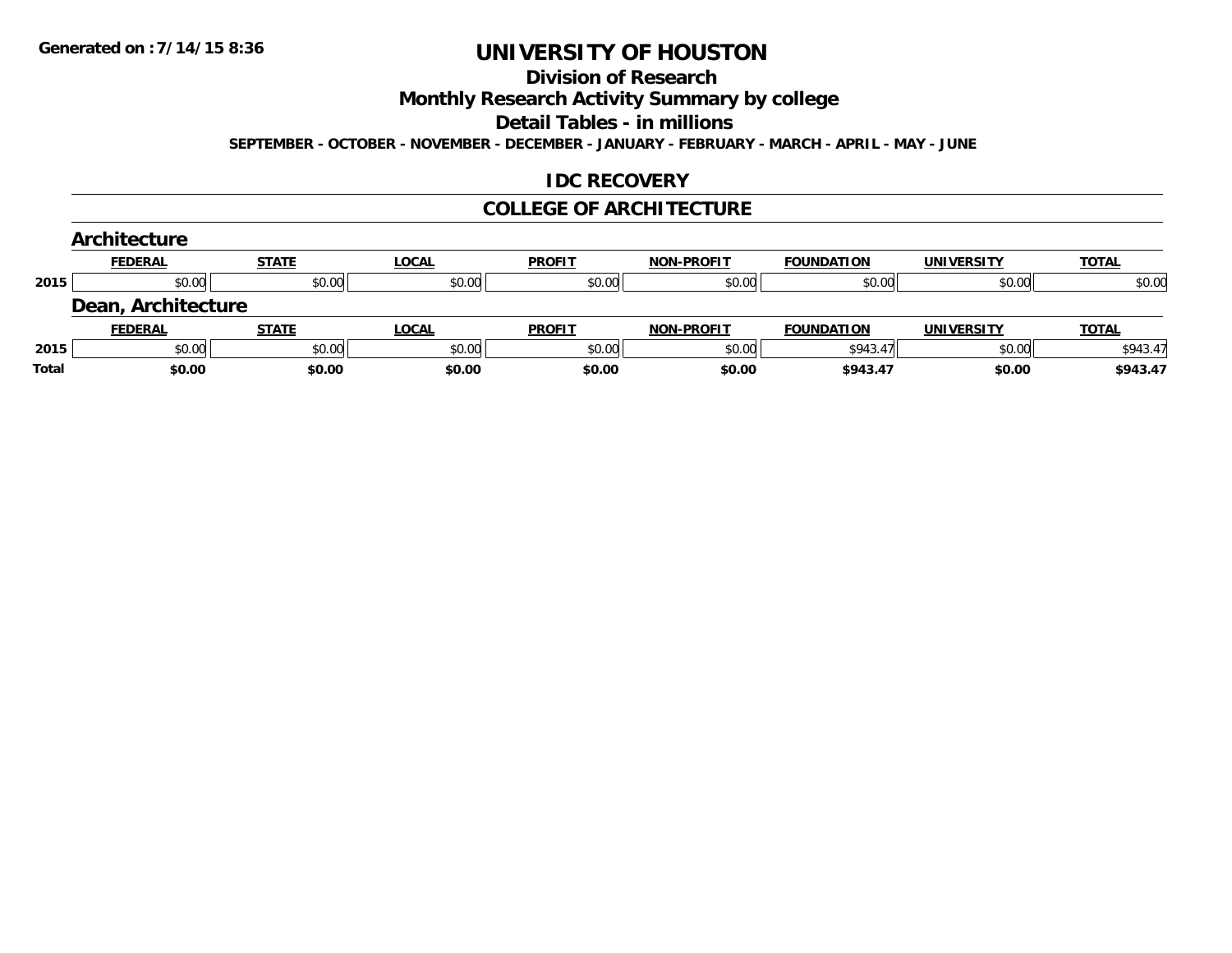# **Division of Research**

**Monthly Research Activity Summary by college**

#### **Detail Tables - in millions**

**SEPTEMBER - OCTOBER - NOVEMBER - DECEMBER - JANUARY - FEBRUARY - MARCH - APRIL - MAY - JUNE**

### **IDC RECOVERY**

### **COLLEGE OF EDUCATION**

# **Consistency Mgmt and Coop Disc**

|      | <b>FEDERAL</b> | <b>STATE</b> | <b>LOCAL</b> | <b>PROFIT</b> | NON-PROFIT | <b>FOUNDATION</b> | <b>UNIVERSITY</b> | <b>TOTAL</b> |
|------|----------------|--------------|--------------|---------------|------------|-------------------|-------------------|--------------|
| 2011 | \$732.19       | \$0.00       | \$0.00       | \$0.00        | \$5,214.34 | \$0.00            | \$0.00            | \$5,946.53   |
| 2012 | \$145.90       | \$0.00       | \$0.00       | \$0.00        | \$5,772.66 | \$0.00            | \$0.00            | \$5,918.56   |
| 2013 | \$0.00         | \$0.00       | \$0.00       | \$0.00        | \$3,438.44 | \$0.00            | \$0.00            | \$3,438.44   |
| 2014 | \$0.00         | \$0.00       | \$10,408.22  | \$0.00        | \$246.15   | \$0.00            | \$0.00            | \$10,654.37  |
| 2015 | \$42,601.58    | \$0.00       | \$8,040.28   | \$0.00        | (\$161.33) | \$0.00            | \$0.00            | \$50,480.53  |

#### **Curriculum and Instruction**

|      | <u>FEDERAL</u> | <b>STATE</b> | <b>LOCAL</b> | <b>PROFIT</b> | <b>NON-PROFIT</b> | <b>FOUNDATION</b> | <b>UNIVERSITY</b> | <b>TOTAL</b> |
|------|----------------|--------------|--------------|---------------|-------------------|-------------------|-------------------|--------------|
| 2011 | \$45,603.23    | \$1,085.10   | \$0.00       | \$0.00        | \$0.00            | \$3,217.95        | \$0.00            | \$49,906.28  |
| 2012 | \$68,874.44    | \$26,086.90  | \$0.00       | \$0.00        | \$0.00            | \$3,399.64        | \$0.00            | \$98,360.98  |
| 2013 | \$49,062.95    | \$6,808.72   | \$0.00       | \$0.00        | \$0.00            | \$3,475.05        | \$0.00            | \$59,346.72  |
| 2014 | \$71,903.87    | \$0.00       | \$0.00       | \$0.00        | \$0.00            | \$11,942.78       | \$0.00            | \$83,846.65  |
| 2015 | \$50,942.02    | \$0.00       | \$0.00       | \$0.00        | \$0.00            | \$5,429.18        | \$0.00            | \$56,371.21  |

# **Dean, Education**

|      | <b>FEDERAL</b> | <b>STATE</b> | <b>LOCAL</b> | <b>PROFIT</b> | <b>NON-PROFIT</b> | <b>FOUNDATION</b> | <b>UNIVERSITY</b> | <b>TOTAL</b> |
|------|----------------|--------------|--------------|---------------|-------------------|-------------------|-------------------|--------------|
| 2011 | \$0.00         | \$0.00       | \$0.00       | \$0.00        | \$0.00            | \$0.00            | \$0.00            | \$0.00       |
| 2012 | \$0.00         | \$0.00       | \$0.00       | \$0.00        | \$0.00            | \$0.00            | \$0.00            | \$0.00       |
| 2013 | \$0.00         | \$0.00       | \$0.00       | \$0.00        | \$0.00            | \$0.00            | \$0.00            | \$0.00       |
| 2014 | \$0.00         | \$0.00       | \$0.00       | \$0.00        | \$0.00            | \$0.00            | \$0.00            | \$0.00       |
| 2015 | \$0.00         | \$0.00       | \$0.00       | \$0.00        | \$0.00            | \$0.00            | \$0.00            | \$0.00       |

#### **Educational Leadership & Policy Studies**

|      | <b>FEDERAL</b> | <b>STATE</b> | <u>LOCAL</u> | <b>PROFIT</b> | <b>NON-PROFIT</b> | <b>FOUNDATION</b> | <b>UNIVERSITY</b> | <b>TOTAL</b> |
|------|----------------|--------------|--------------|---------------|-------------------|-------------------|-------------------|--------------|
| 2011 | \$0.00         | (\$20.03)    | \$0.00       | \$0.00        | \$0.00            | \$12,871.81       | \$0.00            | \$12,851.78  |
| 2012 | \$223.56       | \$0.00       | \$0.00       | \$0.00        | \$0.00            | \$13,598.55       | \$0.00            | \$13,822.11  |
| 2013 | \$40.14        | \$0.00       | \$0.00       | \$0.00        | \$2,295.55        | \$13,900.21       | \$0.00            | \$16,235.90  |
| 2014 | \$3,100.07     | \$0.00       | \$0.00       | \$0.00        | \$756.28          | \$2,888.85        | \$0.00            | \$6,745.19   |
| 2015 | \$14,142.58    | \$0.00       | \$0.00       | \$0.00        | \$0.00            | \$3,298.23        | \$0.00            | \$17,440.81  |

# **Institute for Urban Education**

|      | <b>FEDERAL</b>                 | <b>CTATE</b>  | <b>LOCAL</b>          | <b>PROFIT</b>              | <b>J-PROFIT</b><br><b>MANI</b> | <b>FOUNDATION</b> | <b>UNIVERSITY</b>             | <b>TOTAL</b> |
|------|--------------------------------|---------------|-----------------------|----------------------------|--------------------------------|-------------------|-------------------------------|--------------|
| 2011 | $\sim$<br>8 4 F<br>,,,,,,,,,,, | 0000<br>DU.UU | $\sim$<br>0 t<br>שט.⊽ | $\sim$ 00<br>DU.UU         | 0.00<br>JU.UU                  | \$0.00            | 0000<br><b>JU.UU</b>          | 120.Z3       |
| 2012 | 10 <sup>o</sup><br>.427        | 0000<br>,u.uu | $\sim$ 00<br>vv.vv    | $*$ $\cap$ $\cap$<br>DU.UU | 0.00<br>JU.UU                  | \$0.00            | $\sim$ $\sim$<br><b>JU.UU</b> | 11.79<br>، ے |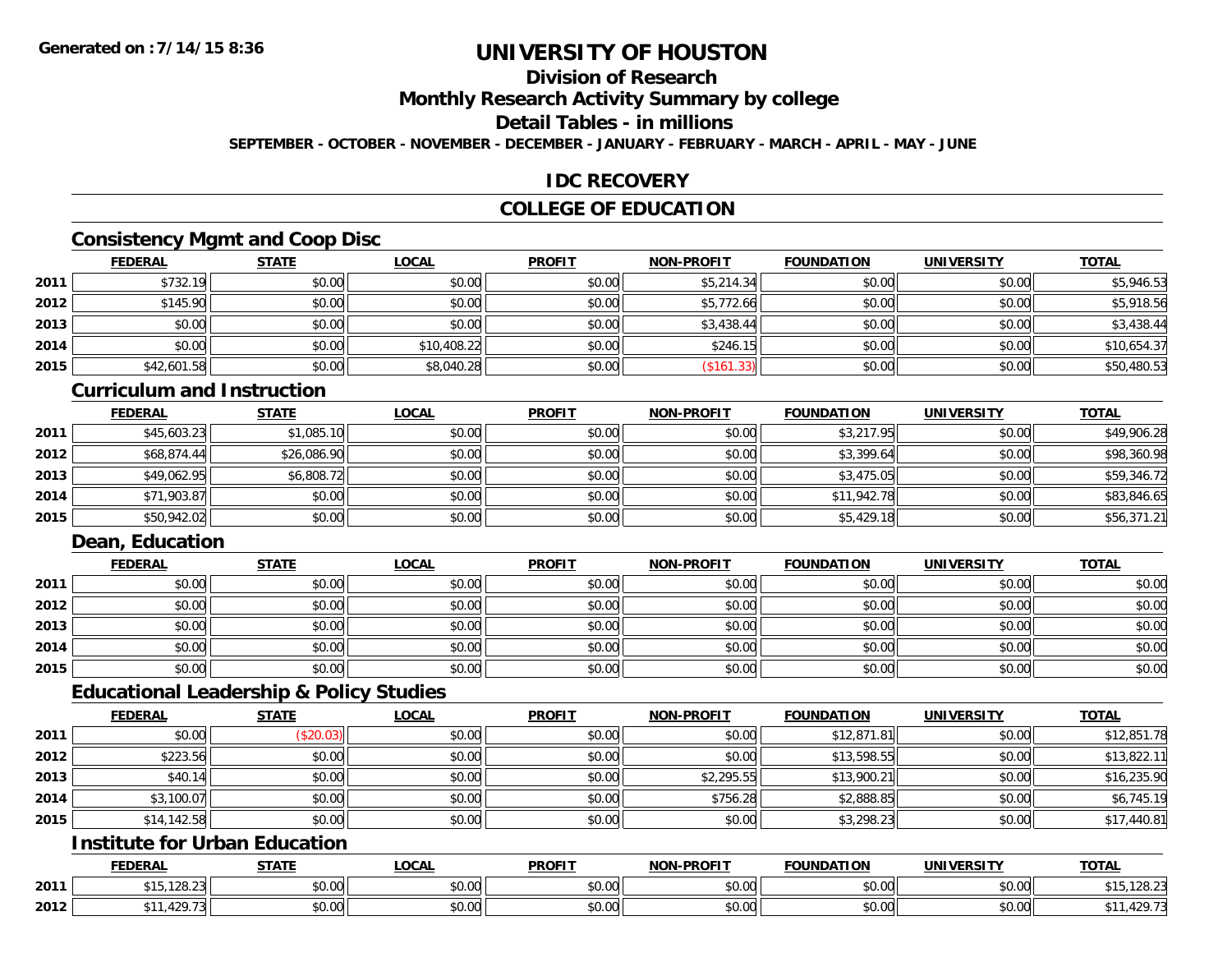# **Division of Research**

### **Monthly Research Activity Summary by college**

#### **Detail Tables - in millions**

**SEPTEMBER - OCTOBER - NOVEMBER - DECEMBER - JANUARY - FEBRUARY - MARCH - APRIL - MAY - JUNE**

### **IDC RECOVERY**

### **COLLEGE OF EDUCATION**

#### **Institute for Urban Education**

|      | <b>DERA!</b>           | $- - - - -$        | <b>OCAL</b>   | <b>PROFIT</b>           | <b>-PROFIT</b><br>חחו | TION<br>DА             | <b>IINIVEDSIT</b>  | <b>TOTA</b> |
|------|------------------------|--------------------|---------------|-------------------------|-----------------------|------------------------|--------------------|-------------|
| 2013 | $+4.005.22$<br>$\cdot$ | ሶስ ስስ<br>PU.UU     | 0000<br>vv.vv | 0000<br>vu.u            | nn nn<br>vv.vv        | $\sim$ $\sim$<br>vv.vv | 0000<br>J∪.∪∪      |             |
| 2014 | ۱۵۷.۶                  | $\sim$ 00<br>JU.UU | 0000<br>JU.UU | 0 <sub>0</sub><br>JU.UU | $\sim$ 00<br>JU.UU    | $\sim$ 00<br>JU.UU     | $\sim$ 00<br>JU.UU | 1.52.5      |

# **Psychological, Health, and Learning Sciences**

|      | <b>FEDERAL</b>           | <b>STATE</b> | <u>LOCAL</u> | <b>PROFIT</b> | <b>NON-PROFIT</b> | <b>FOUNDATION</b> | <b>UNIVERSITY</b> | <b>TOTAL</b> |
|------|--------------------------|--------------|--------------|---------------|-------------------|-------------------|-------------------|--------------|
| 2011 | \$5,213.30               | \$3,519.02   | \$0.00       | \$0.00        | \$59.22           | \$12,345.08       | \$0.00            | \$21,136.61  |
| 2012 | \$36,282.06              | \$747.34     | \$0.00       | \$0.00        | \$0.00            | \$0.00            | \$0.00            | \$37,029.40  |
| 2013 | \$35,706.96              | \$0.00       | \$0.00       | \$0.00        | \$0.00            | (\$23.00)         | \$0.00            | \$35,683.95  |
| 2014 | \$157,712.36             | \$0.00       | \$0.00       | \$0.00        | \$520.02          | (\$3,294.60)      | \$0.00            | \$154,937.78 |
| 2015 | \$217,249.19             | \$0.00       | \$0.00       | \$0.00        | \$39.00           | \$0.00            | \$0.00            | \$217,288.19 |
|      | <b>UH Charter School</b> |              |              |               |                   |                   |                   |              |

|              | <b>FEDERAL</b>      | <b>STATE</b> | <b>OCAL</b>    | <b>PROFIT</b> | -PROFIT<br>NON | <b>FOUNDATION</b> | <b>UNIVERSITY</b> | <b>TOTAL</b>    |
|--------------|---------------------|--------------|----------------|---------------|----------------|-------------------|-------------------|-----------------|
| 2015         | ተስ ስስ<br>JU.UU      | \$0.00       | ტი იი<br>J∪.∪u | \$0.00        | \$0.00         | nn nn<br>JU.UU    | \$0.00            | \$0.00          |
| <b>Total</b> | ののつく<br>303 I.ZJZ.J | \$38,227.05  | \$18,448.50    | \$0.00        | \$18,180.33    | \$83,049.72       | \$0.00            | \$989<br>.12707 |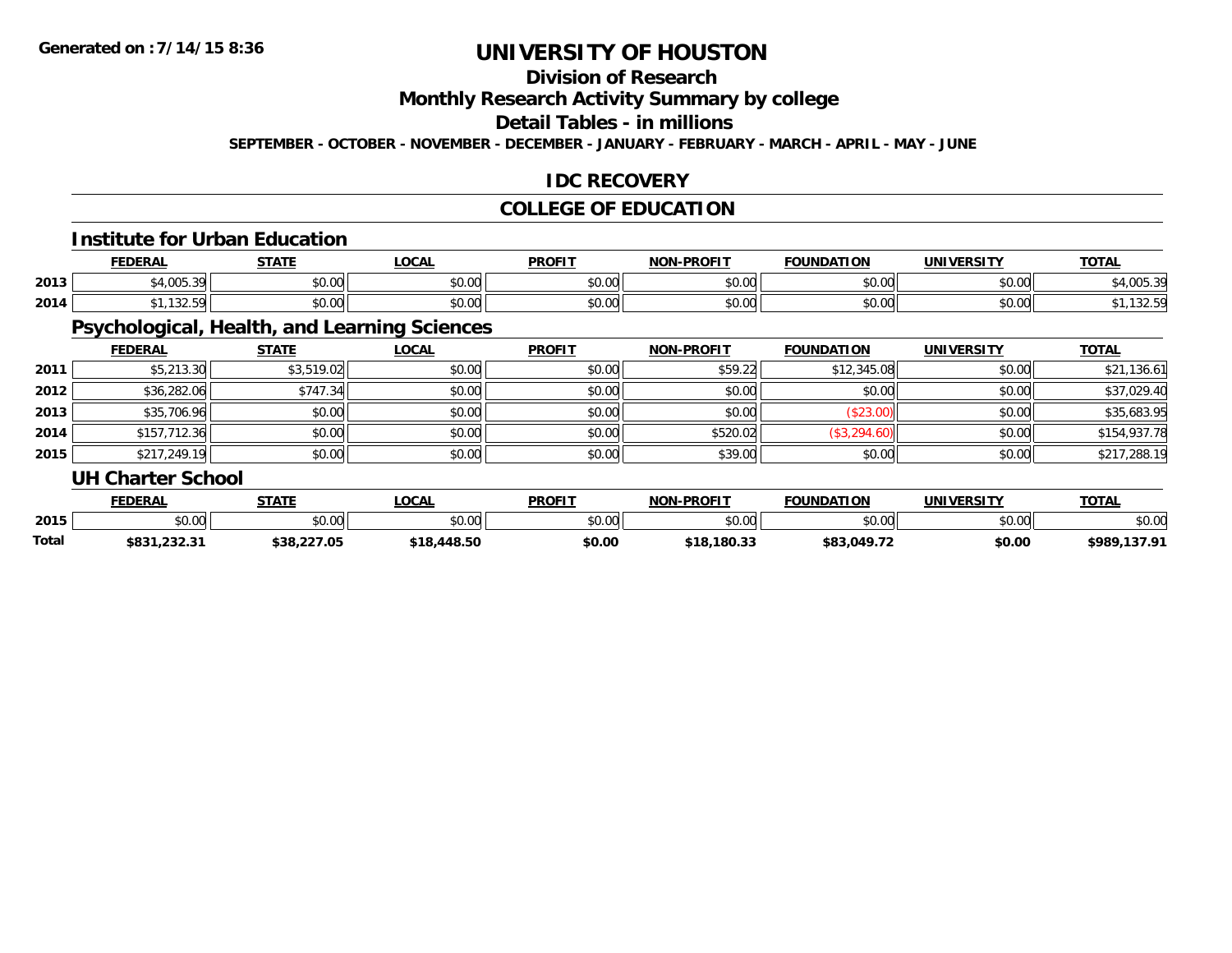#### **Division of Research**

**Monthly Research Activity Summary by college**

**Detail Tables - in millions**

**SEPTEMBER - OCTOBER - NOVEMBER - DECEMBER - JANUARY - FEBRUARY - MARCH - APRIL - MAY - JUNE**

#### **IDC RECOVERY**

|                                      | Art                                                      |              |              |               |                   |                   |                   |                        |
|--------------------------------------|----------------------------------------------------------|--------------|--------------|---------------|-------------------|-------------------|-------------------|------------------------|
|                                      | <b>FEDERAL</b>                                           | <b>STATE</b> | <b>LOCAL</b> | <b>PROFIT</b> | <b>NON-PROFIT</b> | <b>FOUNDATION</b> | <b>UNIVERSITY</b> | <b>TOTAL</b>           |
| 2012                                 | \$1,026.38                                               | \$0.00       | \$0.00       | \$0.00        | \$0.00            | \$0.00            | \$0.00            | \$1,026.38             |
| 2013                                 | \$2,172.54                                               | \$0.00       | \$0.00       | \$0.00        | \$0.00            | \$0.00            | \$0.00            | \$2,172.54             |
| 2014                                 | \$382.39                                                 | \$0.00       | \$0.00       | \$0.00        | \$0.00            | \$0.00            | \$0.00            | \$382.39               |
|                                      | <b>Arte Publico Press</b>                                |              |              |               |                   |                   |                   |                        |
|                                      | <b>FEDERAL</b>                                           | <b>STATE</b> | <b>LOCAL</b> | <b>PROFIT</b> | <b>NON-PROFIT</b> | <b>FOUNDATION</b> | <b>UNIVERSITY</b> | <b>TOTAL</b>           |
| 2011                                 | \$0.00                                                   | \$0.00       | \$0.00       | \$0.00        | \$0.00            | \$6,735.00        | \$0.00            | \$6,735.00             |
| 2013                                 | \$0.00                                                   | \$0.00       | \$0.00       | \$0.00        | \$0.00            | \$37,498.95       | \$0.00            | \$37,498.95            |
| 2014                                 | \$0.00                                                   | \$0.00       | \$0.00       | \$0.00        | \$0.00            | \$13,239.68       | \$0.00            | \$13,239.68            |
| 2015                                 | \$4,807.21                                               | \$0.00       | \$0.00       | \$0.00        | \$0.00            | \$2,522.10        | \$0.00            | \$7,329.31             |
|                                      | <b>Blaffer Gallery</b>                                   |              |              |               |                   |                   |                   |                        |
|                                      | <b>FEDERAL</b>                                           | <b>STATE</b> | <b>LOCAL</b> | <b>PROFIT</b> | <b>NON-PROFIT</b> | <b>FOUNDATION</b> | <b>UNIVERSITY</b> | <b>TOTAL</b>           |
| 2011                                 | \$1,431.32                                               | \$0.00       | \$0.00       | \$0.00        | \$0.00            | \$0.00            | \$0.00            | \$1,431.32             |
| 2014                                 | \$10,317.58                                              | \$0.00       | \$0.00       | \$0.00        | \$0.00            | \$0.00            | \$0.00            | \$10,317.58            |
|                                      | <b>Center for Neuromotor &amp; Biomechanics Research</b> |              |              |               |                   |                   |                   |                        |
|                                      | <b>FEDERAL</b>                                           | <b>STATE</b> | <u>LOCAL</u> | <b>PROFIT</b> | <b>NON-PROFIT</b> | <b>FOUNDATION</b> | <b>UNIVERSITY</b> | <b>TOTAL</b>           |
| 2011                                 | \$0.00                                                   | \$0.00       | \$0.00       | \$0.00        | \$0.00            | \$0.00            | \$0.00            | \$0.00                 |
| 2012                                 | \$10,760.64                                              |              | \$0.00       |               |                   |                   |                   |                        |
|                                      |                                                          | \$0.00       |              | \$4,542.27    | \$0.00            | \$0.00            | \$0.00            | \$15,302.91            |
| 2013                                 | \$17,724.00                                              | \$0.00       | \$0.00       | \$5,850.85    | \$0.00            | \$0.00            | \$0.00            | \$23,574.85            |
| 2014                                 | \$0.00                                                   | \$0.00       | \$0.00       | \$8,293.77    | \$0.00            | \$0.00            | \$0.00            | \$8,293.77             |
|                                      | \$0.00                                                   | \$0.00       | \$0.00       | \$9,673.76    | \$0.00            | \$0.00            | \$0.00            | \$9,673.76             |
|                                      | <b>Center for Public History</b>                         |              |              |               |                   |                   |                   |                        |
|                                      | <b>FEDERAL</b>                                           | <b>STATE</b> | <b>LOCAL</b> | <b>PROFIT</b> | <b>NON-PROFIT</b> | <b>FOUNDATION</b> | <b>UNIVERSITY</b> | <b>TOTAL</b>           |
|                                      | \$8,423.36                                               | \$0.00       | \$0.00       | \$0.00        | \$0.00            | \$0.00            | \$0.00            | $\overline{$8,423.36}$ |
|                                      | \$8,833.50                                               | \$0.00       | \$0.00       | \$0.00        | \$0.00            | \$0.00            | \$0.00            | \$8,833.50             |
|                                      | \$223.45                                                 | \$0.00       | \$0.00       | \$0.00        | \$0.00            | \$0.00            | \$0.00            | \$223.45               |
| 2015<br>2012<br>2013<br>2014<br>2015 | \$136.35                                                 | \$0.00       | \$0.00       | \$0.00        | \$0.00            | \$0.00            | \$0.00            | \$136.35               |
|                                      | Communication                                            |              |              |               |                   |                   |                   |                        |
|                                      | <b>FEDERAL</b>                                           | <b>STATE</b> | <b>LOCAL</b> | <b>PROFIT</b> | <b>NON-PROFIT</b> | <b>FOUNDATION</b> | <b>UNIVERSITY</b> | <b>TOTAL</b>           |
| 2011                                 | \$0.00                                                   | \$0.00       | \$0.00       | \$0.00        | \$0.00            | \$0.00            | \$0.00            | \$0.00                 |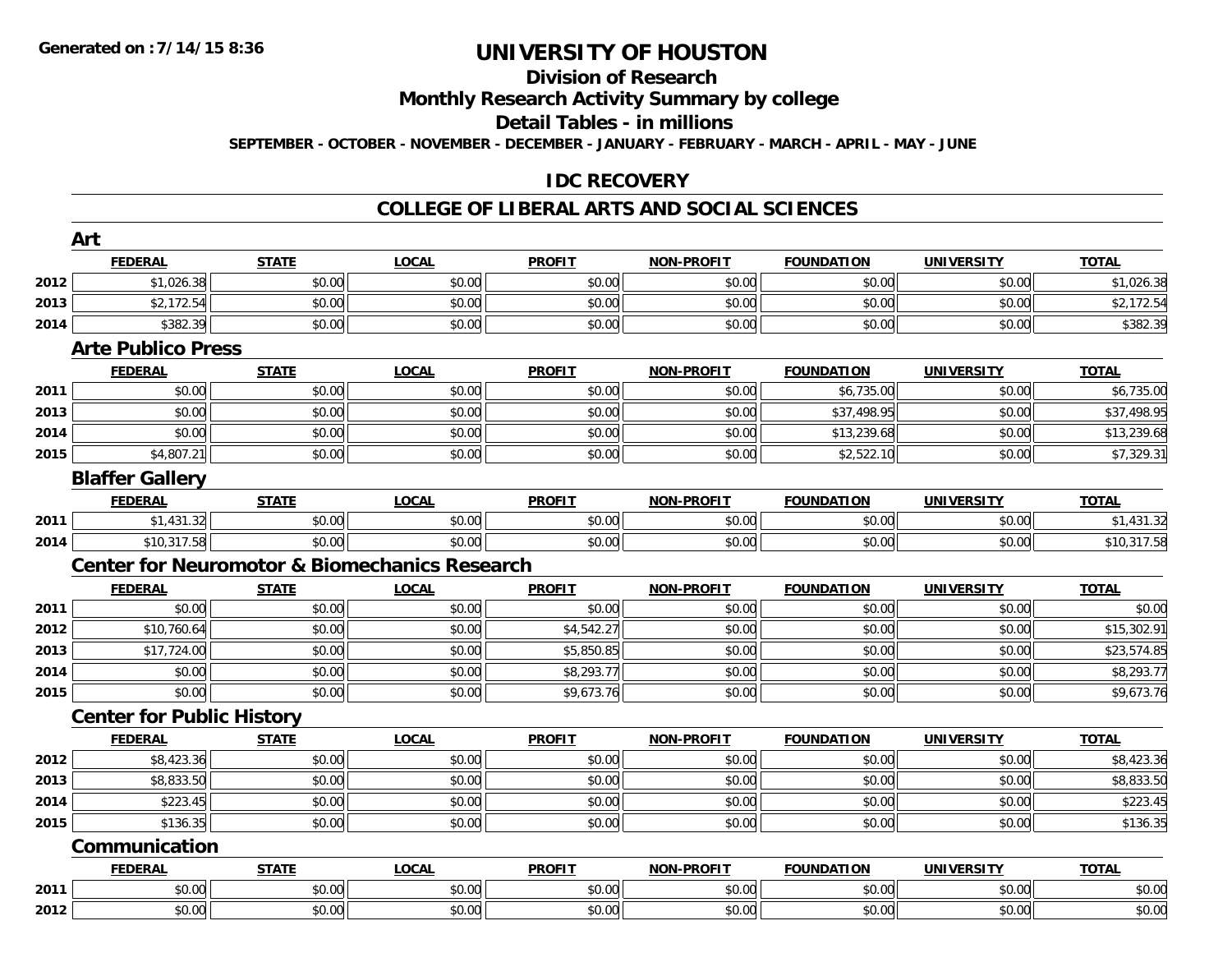# **Division of Research**

#### **Monthly Research Activity Summary by college**

#### **Detail Tables - in millions**

**SEPTEMBER - OCTOBER - NOVEMBER - DECEMBER - JANUARY - FEBRUARY - MARCH - APRIL - MAY - JUNE**

### **IDC RECOVERY**

|      | Communication                                     |              |              |               |                   |                   |                   |              |
|------|---------------------------------------------------|--------------|--------------|---------------|-------------------|-------------------|-------------------|--------------|
|      | <b>FEDERAL</b>                                    | <b>STATE</b> | <b>LOCAL</b> | <b>PROFIT</b> | <b>NON-PROFIT</b> | <b>FOUNDATION</b> | <b>UNIVERSITY</b> | <b>TOTAL</b> |
| 2013 | \$0.00                                            | \$0.00       | \$0.00       | \$0.00        | \$0.00            | \$0.00            | \$0.00            | \$0.00       |
| 2014 | \$0.00                                            | \$10,206.18  | \$0.00       | \$0.00        | \$0.00            | \$0.00            | \$0.00            | \$10,206.18  |
| 2015 | \$0.00                                            | \$3,706.70   | \$0.00       | \$0.00        | \$0.00            | \$0.00            | \$0.00            | \$3,706.70   |
|      | <b>Communication Disorders</b>                    |              |              |               |                   |                   |                   |              |
|      | <b>FEDERAL</b>                                    | <b>STATE</b> | <b>LOCAL</b> | <b>PROFIT</b> | <b>NON-PROFIT</b> | <b>FOUNDATION</b> | <b>UNIVERSITY</b> | <b>TOTAL</b> |
| 2011 | (\$1,859.71)                                      | \$0.00       | \$0.00       | \$0.00        | \$0.00            | \$0.00            | \$0.00            | (\$1,859.71) |
| 2012 | \$1,905.13                                        | \$0.00       | \$0.00       | \$0.00        | \$0.00            | \$0.00            | \$0.00            | \$1,905.13   |
| 2013 | \$100.36                                          | \$0.00       | \$0.00       | \$0.00        | \$0.00            | \$0.00            | \$0.00            | \$100.36     |
| 2014 | \$20,575.78                                       | \$0.00       | \$0.00       | \$0.00        | \$0.00            | \$0.00            | \$0.00            | \$20,575.78  |
| 2015 | \$23,929.39                                       | \$0.00       | \$0.00       | \$0.00        | \$0.00            | \$0.00            | \$0.00            | \$23,929.39  |
|      | <b>Comparative Cultural Studies</b>               |              |              |               |                   |                   |                   |              |
|      | <b>FEDERAL</b>                                    | <b>STATE</b> | <b>LOCAL</b> | <b>PROFIT</b> | <b>NON-PROFIT</b> | <b>FOUNDATION</b> | <b>UNIVERSITY</b> | <b>TOTAL</b> |
| 2011 | \$0.00                                            | \$0.00       | \$0.00       | (\$25.13)     | \$0.00            | \$0.00            | \$0.00            | (\$25.13)    |
| 2012 | \$0.00                                            | \$32.21      | \$0.00       | \$0.00        | \$0.00            | \$0.00            | \$0.00            | \$32.21      |
|      | <b>Cynthia Woods Mitchell Center for the Arts</b> |              |              |               |                   |                   |                   |              |
|      | <b>FEDERAL</b>                                    | <b>STATE</b> | <b>LOCAL</b> | <b>PROFIT</b> | <b>NON-PROFIT</b> | <b>FOUNDATION</b> | <b>UNIVERSITY</b> | <b>TOTAL</b> |
| 2015 | \$0.00                                            | \$0.00       | \$0.00       | \$2,920.97    | \$0.00            | \$0.00            | \$0.00            | \$2,920.97   |
|      | Dean, Liberal Arts and Social Sciences            |              |              |               |                   |                   |                   |              |
|      | <b>FEDERAL</b>                                    | <b>STATE</b> | <b>LOCAL</b> | <b>PROFIT</b> | <b>NON-PROFIT</b> | <b>FOUNDATION</b> | <b>UNIVERSITY</b> | <b>TOTAL</b> |
| 2011 | (\$705.83)                                        | \$0.00       | \$0.00       | \$0.00        | \$0.00            | \$0.00            | \$0.00            | (\$705.83)   |
| 2012 | \$0.00                                            | \$0.00       | \$0.00       | \$0.00        | \$0.00            | \$0.00            | \$0.00            | \$0.00       |
| 2013 | \$0.00                                            | \$0.00       | \$0.00       | \$0.00        | \$0.00            | \$0.00            | \$0.00            | \$0.00       |
| 2014 | \$0.00                                            | \$0.00       | \$0.00       | \$0.00        | \$0.00            | \$0.00            | \$0.00            | \$0.00       |
| 2015 | \$0.00                                            | \$0.00       | \$0.00       | \$0.00        | \$0.00            | \$0.00            | \$0.00            | \$0.00       |
|      | <b>Economics</b>                                  |              |              |               |                   |                   |                   |              |
|      | <b>FEDERAL</b>                                    | <b>STATE</b> | <b>LOCAL</b> | <b>PROFIT</b> | <b>NON-PROFIT</b> | <b>FOUNDATION</b> | <b>UNIVERSITY</b> | <b>TOTAL</b> |
| 2011 | (\$651.51)                                        | \$0.00       | \$0.00       | \$0.00        | \$0.00            | \$0.00            | \$0.00            | (\$651.51)   |
| 2012 | \$0.00                                            | \$0.00       | \$0.00       | \$2,774.44    | \$0.00            | \$0.00            | \$0.00            | \$2,774.44   |
| 2013 | \$0.00                                            | \$0.00       | \$0.00       | \$0.00        | \$11,802.41       | \$0.00            | \$0.00            | \$11,802.41  |
| 2014 | \$1,149.60                                        | \$0.00       | \$0.00       | \$0.00        | \$0.00            | \$0.00            | \$0.00            | \$1,149.60   |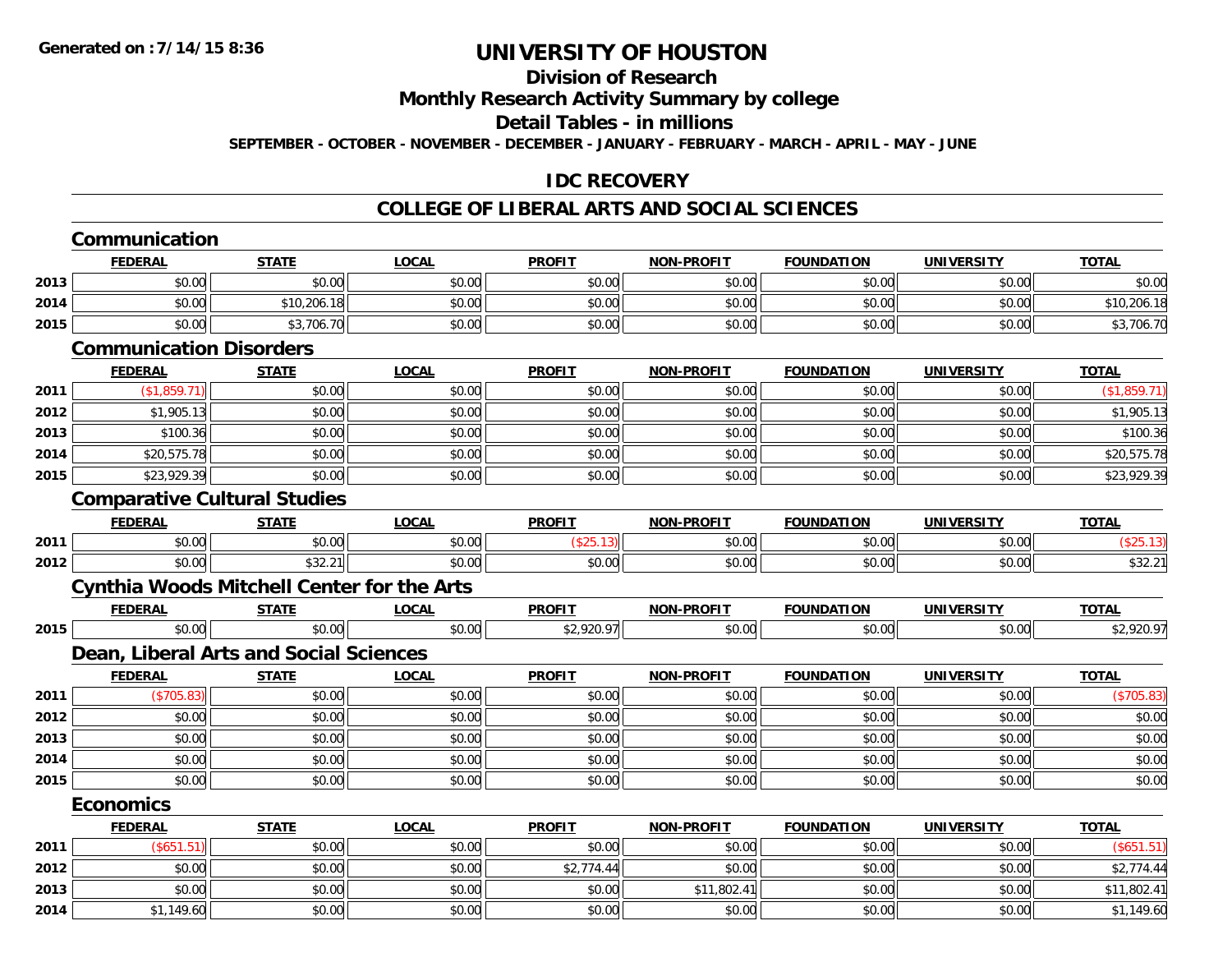#### **Division of Research**

**Monthly Research Activity Summary by college**

**Detail Tables - in millions**

**SEPTEMBER - OCTOBER - NOVEMBER - DECEMBER - JANUARY - FEBRUARY - MARCH - APRIL - MAY - JUNE**

#### **IDC RECOVERY**

|      | <b>Economics</b>                      |              |              |               |                   |                   |                   |              |
|------|---------------------------------------|--------------|--------------|---------------|-------------------|-------------------|-------------------|--------------|
|      | <b>FEDERAL</b>                        | <b>STATE</b> | <b>LOCAL</b> | <b>PROFIT</b> | <b>NON-PROFIT</b> | <b>FOUNDATION</b> | <b>UNIVERSITY</b> | <b>TOTAL</b> |
| 2015 | \$568.61                              | \$0.00       | \$0.00       | \$0.00        | \$1,366.53        | \$0.00            | \$0.00            | \$1,935.14   |
|      | English                               |              |              |               |                   |                   |                   |              |
|      | <b>FEDERAL</b>                        | <b>STATE</b> | <b>LOCAL</b> | <b>PROFIT</b> | <b>NON-PROFIT</b> | <b>FOUNDATION</b> | <b>UNIVERSITY</b> | <b>TOTAL</b> |
| 2011 | \$0.00                                | \$0.00       | \$0.00       | \$0.00        | \$0.00            | \$0.00            | \$0.00            | \$0.00       |
| 2012 | \$0.00                                | \$0.00       | \$0.00       | \$0.00        | \$0.00            | \$0.00            | \$0.00            | \$0.00       |
| 2013 | \$7,672.51                            | \$0.00       | \$0.00       | \$0.00        | \$0.00            | \$0.00            | \$0.00            | \$7,672.51   |
| 2014 | \$2,474.99                            | \$0.00       | \$0.00       | \$0.00        | \$0.00            | \$0.00            | \$0.00            | \$2,474.99   |
| 2015 | \$8,739.74                            | \$0.00       | \$0.00       | \$0.00        | \$0.00            | \$0.00            | \$0.00            | \$8,739.74   |
|      | <b>Health and Human Performance</b>   |              |              |               |                   |                   |                   |              |
|      | <b>FEDERAL</b>                        | <b>STATE</b> | <b>LOCAL</b> | <b>PROFIT</b> | <b>NON-PROFIT</b> | <b>FOUNDATION</b> | <b>UNIVERSITY</b> | <b>TOTAL</b> |
| 2011 | \$290,831.66                          | \$0.00       | \$0.00       | \$54,047.20   | \$0.00            | \$936.62          | \$0.00            | \$345,815.48 |
| 2012 | \$241,625.03                          | \$0.00       | \$0.00       | \$44,786.66   | \$0.00            | \$0.00            | \$0.00            | \$286,411.68 |
| 2013 | \$664,304.67                          | \$0.00       | \$0.00       | \$11,614.89   | \$0.00            | (\$7.67)          | \$0.00            | \$675,911.90 |
| 2014 | \$468,448.97                          | \$0.00       | \$0.00       | \$16,437.57   | \$0.00            | \$791.96          | \$0.00            | \$485,678.50 |
| 2015 | \$420,446.79                          | \$0.00       | \$0.00       | \$25,611.73   | \$1,910.95        | \$1,790.59        | \$0.00            | \$449,760.06 |
|      | <b>Hispanic Studies</b>               |              |              |               |                   |                   |                   |              |
|      | <b>FEDERAL</b>                        | <b>STATE</b> | <b>LOCAL</b> | <b>PROFIT</b> | <b>NON-PROFIT</b> | <b>FOUNDATION</b> | <b>UNIVERSITY</b> | <b>TOTAL</b> |
| 2012 | \$0.00                                | \$0.00       | \$0.00       | \$0.00        | \$0.00            | \$0.00            | \$0.00            | \$0.00       |
| 2013 | \$0.00                                | \$0.00       | \$0.00       | \$0.00        | \$0.00            | \$0.00            | \$0.00            | \$0.00       |
| 2014 | \$0.00                                | \$0.00       | \$0.00       | \$0.00        | \$0.00            | \$0.00            | \$0.00            | \$0.00       |
| 2015 | \$0.00                                | \$0.00       | \$0.00       | \$0.00        | \$0.00            | \$0.00            | \$0.00            | \$0.00       |
|      | <b>History</b>                        |              |              |               |                   |                   |                   |              |
|      | <b>FEDERAL</b>                        | <b>STATE</b> | <b>LOCAL</b> | <b>PROFIT</b> | <b>NON-PROFIT</b> | <b>FOUNDATION</b> | <b>UNIVERSITY</b> | <b>TOTAL</b> |
| 2012 | \$0.00                                | \$0.00       | \$0.00       | \$0.00        | \$0.00            | \$0.00            | \$0.00            | \$0.00       |
| 2013 | (\$2,206.75)                          | \$0.00       | \$0.00       | \$0.00        | (\$2,600.45)      | \$0.00            | \$0.00            | (\$4,807.20) |
| 2014 | \$10,403.37                           | \$0.00       | \$0.00       | \$0.00        | \$0.00            | \$0.00            | \$0.00            | \$10,403.37  |
| 2015 | \$1,580.67                            | \$0.00       | \$0.00       | \$0.00        | \$0.00            | \$0.00            | \$0.00            | \$1,580.67   |
|      | <b>Hobby Center for Public Policy</b> |              |              |               |                   |                   |                   |              |
|      | <b>FEDERAL</b>                        | <b>STATE</b> | <b>LOCAL</b> | <b>PROFIT</b> | <b>NON-PROFIT</b> | <b>FOUNDATION</b> | <b>UNIVERSITY</b> | <b>TOTAL</b> |
| 2011 | \$4,678.73                            | \$0.00       | \$0.00       | \$0.00        | \$0.00            | \$0.00            | \$0.00            | \$4,678.73   |
|      |                                       |              |              |               |                   |                   |                   |              |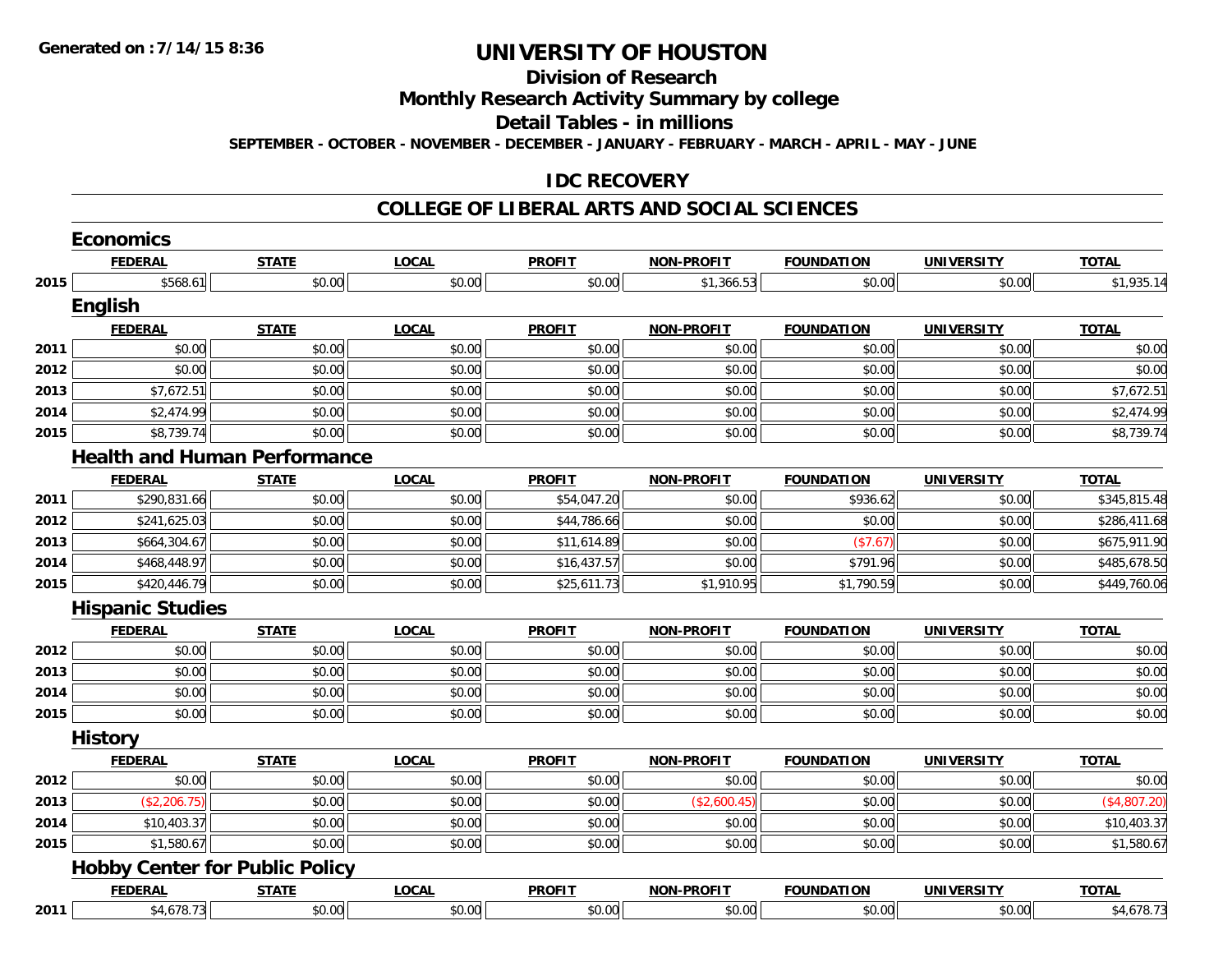**2015**

# **UNIVERSITY OF HOUSTON**

## **Division of Research**

#### **Monthly Research Activity Summary by college**

#### **Detail Tables - in millions**

**SEPTEMBER - OCTOBER - NOVEMBER - DECEMBER - JANUARY - FEBRUARY - MARCH - APRIL - MAY - JUNE**

### **IDC RECOVERY**

### **COLLEGE OF LIBERAL ARTS AND SOCIAL SCIENCES**

# **Hobby Center for Public Policy**

|      | <b>FEDERAL</b>                    | <b>STATE</b> | <b>LOCAL</b> | <b>PROFIT</b> | <b>NON-PROFIT</b> | <b>FOUNDATION</b> | <b>UNIVERSITY</b> | <b>TOTAL</b>   |
|------|-----------------------------------|--------------|--------------|---------------|-------------------|-------------------|-------------------|----------------|
| 2014 | \$0.00                            | \$1,785.06   | \$0.00       | \$0.00        | \$0.00            | \$0.00            | \$0.00            | \$1,785.06     |
| 2015 | \$504.29                          | (\$30.80)    | \$0.00       | \$0.00        | \$0.00            | \$1,500.00        | \$0.00            | \$1,973.49     |
|      | <b>Modern/Classical Languages</b> |              |              |               |                   |                   |                   |                |
|      | <b>FEDERAL</b>                    | <b>STATE</b> | <b>LOCAL</b> | <b>PROFIT</b> | <b>NON-PROFIT</b> | <b>FOUNDATION</b> | <b>UNIVERSITY</b> | <b>TOTAL</b>   |
| 2011 | \$48.48                           | \$0.00       | \$0.00       | \$0.00        | \$0.00            | \$0.00            | \$0.00            | \$48.48        |
| 2012 | \$7,702.92                        | \$0.00       | \$0.00       | \$0.00        | \$0.00            | \$0.00            | \$0.00            | \$7,702.92     |
| 2013 | (\$1,282.74)                      | \$0.00       | \$0.00       | \$0.00        | \$0.00            | \$0.00            | \$0.00            | (\$1,282.74)   |
| 2014 | \$17,425.65                       | \$0.00       | \$0.00       | \$0.00        | \$0.00            | \$0.00            | \$0.00            | \$17,425.65    |
| 2015 | \$5,599.88                        | \$0.00       | \$0.00       | \$0.00        | \$0.00            | \$0.00            | \$0.00            | \$5,599.88     |
|      | <b>Philosophy</b>                 |              |              |               |                   |                   |                   |                |
|      | <b>FEDERAL</b>                    | <b>STATE</b> | <b>LOCAL</b> | <b>PROFIT</b> | <b>NON-PROFIT</b> | <b>FOUNDATION</b> | <b>UNIVERSITY</b> | <b>TOTAL</b>   |
| 2011 | \$0.00                            | \$0.00       | \$0.00       | \$0.00        | \$0.00            | \$0.00            | \$0.00            | \$0.00         |
| 2012 | \$1,588.34                        | \$0.00       | \$0.00       | \$0.00        | \$0.00            | \$0.00            | \$0.00            | \$1,588.34     |
| 2013 | \$2,089.85                        | \$0.00       | \$0.00       | \$0.00        | \$0.00            | \$0.00            | \$0.00            | \$2,089.85     |
| 2014 | \$3,631.47                        | \$0.00       | \$0.00       | \$0.00        | \$0.00            | \$0.00            | \$0.00            | \$3,631.47     |
| 2015 | (\$214.36)                        | \$0.00       | \$0.00       | \$0.00        | \$0.00            | \$0.00            | \$0.00            | (\$214.36)     |
|      | <b>Political Science</b>          |              |              |               |                   |                   |                   |                |
|      | <b>FEDERAL</b>                    | <b>STATE</b> | <b>LOCAL</b> | <b>PROFIT</b> | <b>NON-PROFIT</b> | <b>FOUNDATION</b> | <b>UNIVERSITY</b> | <b>TOTAL</b>   |
| 2011 | (\$2,423.40)                      | (\$91.29)    | \$0.00       | \$0.00        | \$0.00            | \$0.00            | \$0.00            | (\$2,514.69)   |
| 2012 | \$0.00                            | \$0.00       | \$0.00       | \$0.00        | \$0.00            | \$0.00            | \$0.00            | \$0.00         |
| 2013 | \$6,625.20                        | \$0.00       | \$0.00       | \$0.00        | \$0.00            | \$0.00            | \$0.00            | \$6,625.20     |
| 2014 | \$0.00                            | \$0.00       | \$0.00       | \$0.00        | \$0.00            | \$0.00            | \$0.00            | \$0.00         |
| 2015 | \$20,684.80                       | \$0.00       | \$0.00       | \$0.00        | \$0.00            | \$0.00            | \$0.00            | \$20,684.80    |
|      | <b>Psychology</b>                 |              |              |               |                   |                   |                   |                |
|      | <b>FEDERAL</b>                    | <b>STATE</b> | <b>LOCAL</b> | <b>PROFIT</b> | <b>NON-PROFIT</b> | <b>FOUNDATION</b> | <b>UNIVERSITY</b> | <b>TOTAL</b>   |
| 2011 | \$1,068,963.03                    | \$39,569.89  | \$0.00       | \$7,408.16    | \$6,664.74        | \$22,717.35       | \$0.00            | \$1,145,323.18 |
| 2012 | \$975,650.90                      | \$772.52     | \$0.00       | \$4,347.94    | \$12,259.05       | \$19,779.39       | (\$3,117.51)      | \$1,009,692.29 |
| 2013 | \$949,488.37                      | \$17,554.65  | \$0.00       | \$1,875.93    | \$11,214.05       | \$4,146.10        | \$0.00            | \$984,279.10   |
| 2014 | \$756,529.42                      | \$14.16      | \$0.00       | \$1,166.64    | \$15, 179.42      | (\$4.57)          | \$0.00            | \$772,885.07   |

\$725,298.52 \$3,976.46 \$0.00 \$0.00 \$27,049.92 \$0.00 \$0.00 \$756,324.90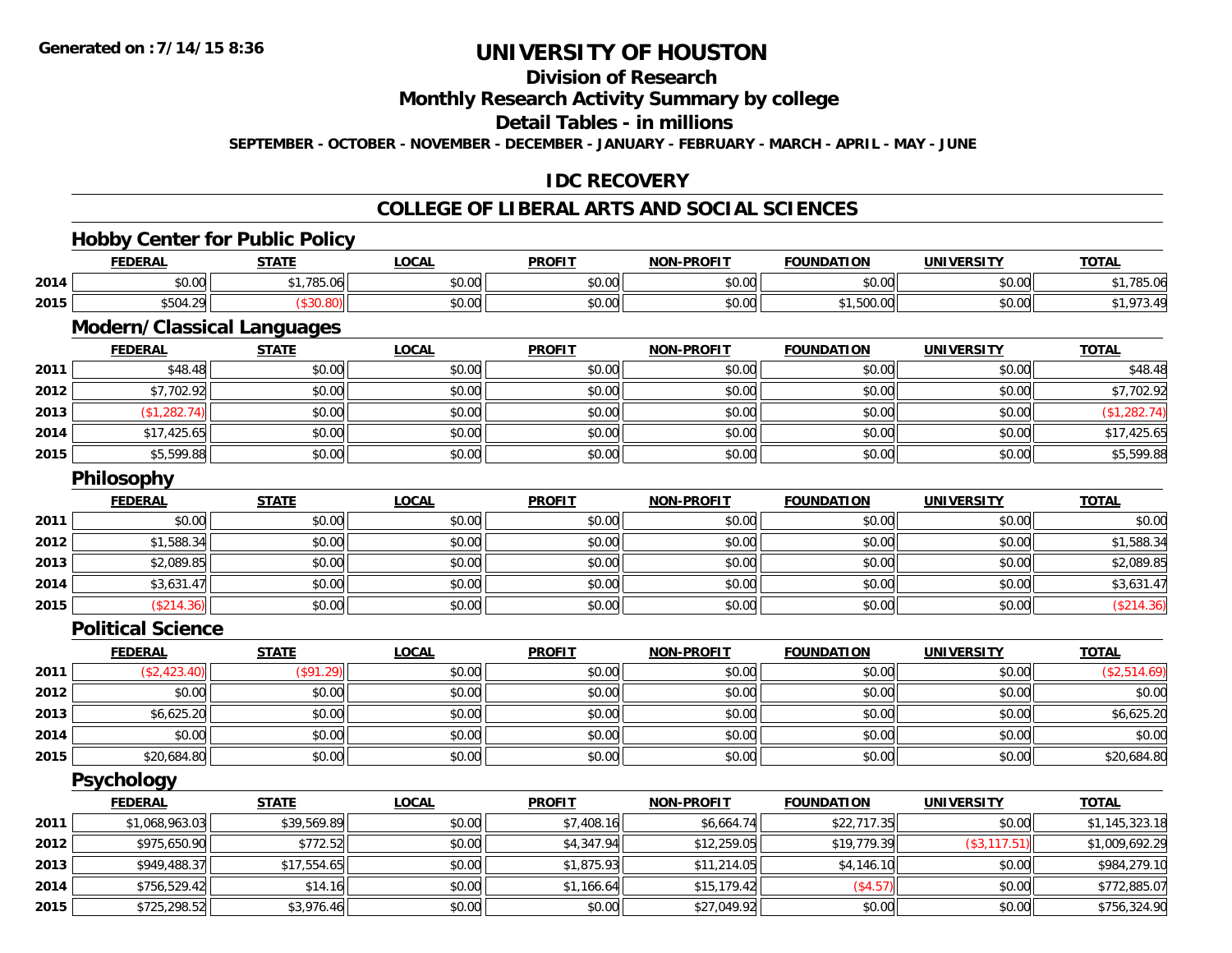#### **Division of Research**

**Monthly Research Activity Summary by college**

**Detail Tables - in millions**

**SEPTEMBER - OCTOBER - NOVEMBER - DECEMBER - JANUARY - FEBRUARY - MARCH - APRIL - MAY - JUNE**

#### **IDC RECOVERY**

|       | <b>Sociology</b> |              |                  |               |                   |                   |                   |                |  |  |  |
|-------|------------------|--------------|------------------|---------------|-------------------|-------------------|-------------------|----------------|--|--|--|
|       | <b>FEDERAL</b>   | <b>STATE</b> | <b>LOCAL</b>     | <b>PROFIT</b> | <b>NON-PROFIT</b> | <b>FOUNDATION</b> | <b>UNIVERSITY</b> | <b>TOTAL</b>   |  |  |  |
| 2011  | \$40,249.40      | \$0.00       | \$0.00           | \$0.00        | \$0.00            | \$0.00            | \$0.00            | \$40,249.40    |  |  |  |
| 2012  | \$4,932.67       | \$0.00       | \$0.00           | \$0.00        | \$0.00            | \$0.00            | \$0.00            | \$4,932.67     |  |  |  |
| 2013  | (\$1,875.79)     | \$0.00       | \$0.00           | \$0.00        | \$0.00            | \$0.00            | \$0.00            | (\$1,875.79)   |  |  |  |
| 2014  | \$10,288.79      | \$0.00       | \$755.83         | \$0.00        | \$0.00            | \$0.00            | \$0.00            | \$11,044.62    |  |  |  |
| 2015  | \$7,041.39       | \$0.00       | $($ \$57.36) $ $ | \$0.00        | \$0.00            | \$0.00            | \$0.00            | \$6,984.03     |  |  |  |
| Total | \$6,828,798.00   | \$77,495.75  | \$698.47         | \$201,327.63  | \$84,846.62       | \$111,645.50      | (\$3,117.51)      | \$7,301,694.45 |  |  |  |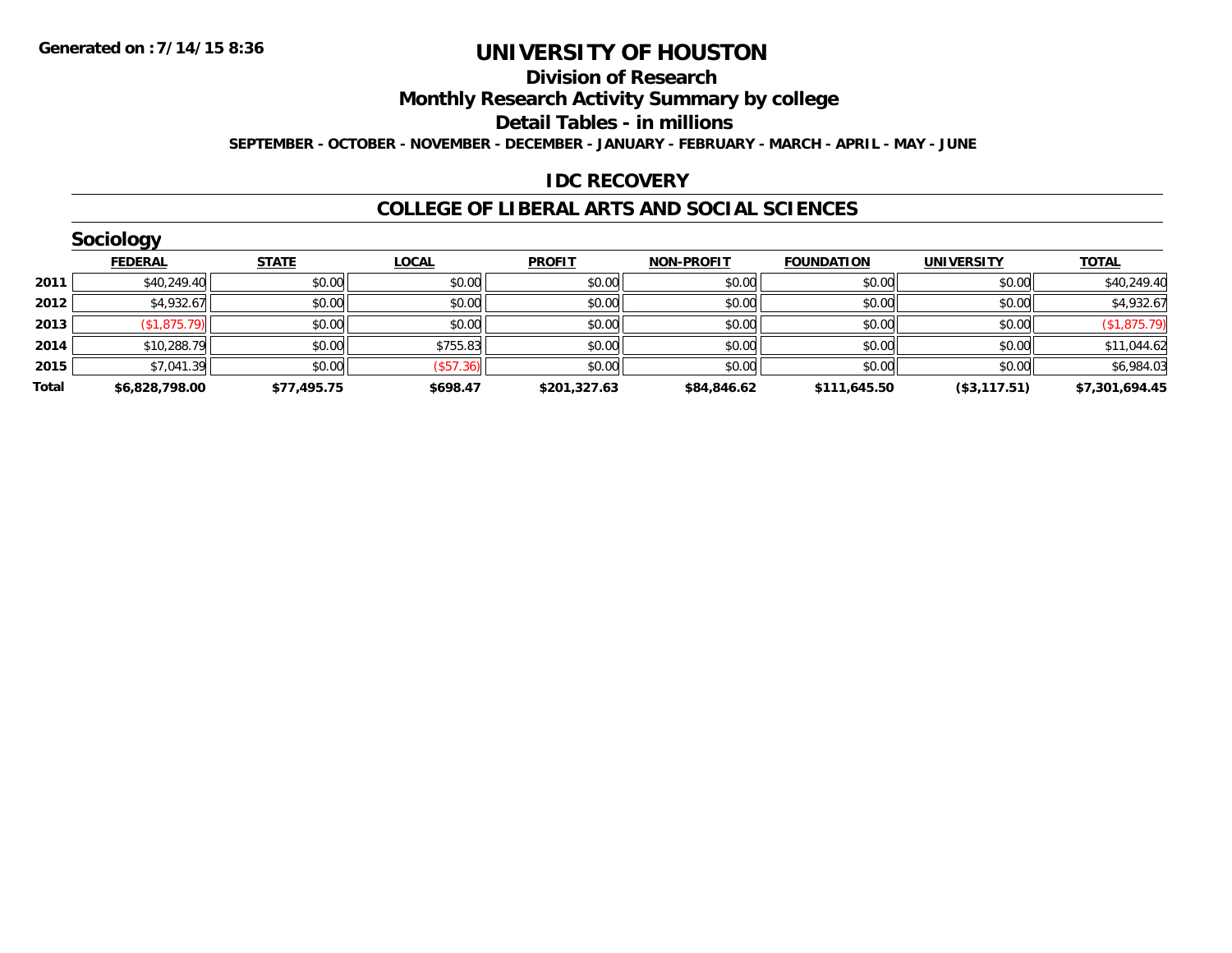### **Division of Research**

**Monthly Research Activity Summary by college**

**Detail Tables - in millions**

**SEPTEMBER - OCTOBER - NOVEMBER - DECEMBER - JANUARY - FEBRUARY - MARCH - APRIL - MAY - JUNE**

### **IDC RECOVERY**

### **COLLEGE OF NATURAL SCIENCES AND MATHEMATICS**

# **Biology/Biochemistry**

|                                                        | <b>FEDERAL</b>                                  | <b>STATE</b>   | <b>LOCAL</b> | <b>PROFIT</b> | <b>NON-PROFIT</b> | <b>FOUNDATION</b> | <b>UNIVERSITY</b> | <b>TOTAL</b>   |
|--------------------------------------------------------|-------------------------------------------------|----------------|--------------|---------------|-------------------|-------------------|-------------------|----------------|
| 2011                                                   | \$957,158.70                                    | \$10,794.26    | \$0.00       | \$1,866.66    | \$30,776.46       | \$0.00            | \$0.00            | \$1,000,596.09 |
| 2012                                                   | \$797,010.06                                    | \$40,043.13    | \$0.00       | \$0.01        | \$39,773.00       | \$1,759.77        | \$0.00            | \$878,585.97   |
| 2013                                                   | \$556,300.65                                    | \$28,164.48    | \$0.00       | \$37,213.78   | \$38,498.82       | \$8,673.79        | \$0.00            | \$668,851.52   |
| 2014                                                   | \$464,215.19                                    | (\$25, 132.73) | \$0.00       | \$33,462.16   | \$25,798.96       | \$5,269.59        | \$0.00            | \$503,613.18   |
| 2015                                                   | \$600,021.56                                    | (\$15,013.59)  | \$0.00       | \$8,186.08    | \$13,837.75       | \$21,444.75       | \$5,299.35        | \$633,775.90   |
|                                                        | <b>Center for Applied Geoscience Excellence</b> |                |              |               |                   |                   |                   |                |
|                                                        | <b>FEDERAL</b>                                  | <b>STATE</b>   | <b>LOCAL</b> | <b>PROFIT</b> | <b>NON-PROFIT</b> | <b>FOUNDATION</b> | <b>UNIVERSITY</b> | <b>TOTAL</b>   |
| 2014                                                   | \$0.00                                          | \$0.00         | \$0.00       | \$0.00        | \$0.00            | \$0.00            | \$0.00            | \$0.00         |
| 2015                                                   | \$0.00                                          | \$0.00         | \$0.00       | \$0.00        | \$0.00            | \$0.00            | \$0.00            | \$0.00         |
| <b>Center for Nuclear Receptors and Cell Signaling</b> |                                                 |                |              |               |                   |                   |                   |                |
|                                                        | <b>FEDERAL</b>                                  | <b>STATE</b>   | <b>LOCAL</b> | <b>PROFIT</b> | <b>NON-PROFIT</b> | <b>FOUNDATION</b> | <b>UNIVERSITY</b> | <b>TOTAL</b>   |
| 2011                                                   | \$314,144.60                                    | \$1,826.27     | \$0.00       | \$0.00        | \$0.00            | \$0.00            | \$0.00            | \$315,970.87   |
| 2012                                                   | \$350,518.52                                    | \$18,804.66    | \$0.00       | \$75,708.39   | \$0.00            | \$0.00            | \$0.00            | \$445,031.57   |
| 2013                                                   | \$303,712.31                                    | \$32,949.57    | \$0.00       | \$1,208.88    | \$0.00            | \$0.00            | \$0.00            | \$337,870.76   |
| 2014                                                   | \$396,757.83                                    | (\$2,897.09)   | \$0.00       | \$16,249.96   | \$0.00            | \$0.00            | \$0.00            | \$410,110.71   |
| 2015                                                   | \$127,891.64                                    | \$43,100.58    | \$0.00       | \$0.00        | \$0.00            | \$0.00            | \$0.00            | \$170,992.22   |
|                                                        | Chemistry                                       |                |              |               |                   |                   |                   |                |
|                                                        | <b>FEDERAL</b>                                  | <b>STATE</b>   | <b>LOCAL</b> | <b>PROFIT</b> | <b>NON-PROFIT</b> | <b>FOUNDATION</b> | <b>UNIVERSITY</b> | <b>TOTAL</b>   |
| 2011                                                   | \$722,335.34                                    | \$974.70       | \$0.00       | \$739.44      | \$0.00            | \$0.00            | \$38,273.84       | \$762,323.32   |
| 2012                                                   | \$582,179.67                                    | \$1,306.57     | \$0.00       | \$3,633.44    | \$0.00            | \$0.00            | \$40,793.05       | \$627,912.73   |
| 2013                                                   | \$562,859.45                                    | (\$64.32)      | \$0.00       | \$10,609.36   | \$0.00            | \$0.00            | (\$14,421.06)     | \$558,983.43   |
| 2014                                                   | \$603,442.92                                    | \$0.00         | \$0.00       | \$130.95      | \$0.00            | \$0.00            | \$0.00            | \$603,573.87   |

#### **Computer Science**

**2015**

|      | <b>FEDERAL</b> | <b>STATE</b> | <u>LOCAL</u> | <b>PROFIT</b> | <b>NON-PROFIT</b> | <b>FOUNDATION</b> | <b>UNIVERSITY</b> | <b>TOTAL</b> |
|------|----------------|--------------|--------------|---------------|-------------------|-------------------|-------------------|--------------|
| 2011 | \$821,771.94   | \$10,553.95  | \$0.00       | \$16,277.07   | \$11,134.76       | \$0.00            | (\$247.76)        | \$859,489.95 |
| 2012 | \$482,934.14   | \$3,333.45   | \$0.00       | \$68,526.84   | \$14,649.24       | \$0.00            | \$0.00            | \$569,443.67 |
| 2013 | \$563,941.40   | \$3,598.70   | \$0.00       | \$71,045.13   | \$5,267.60        | \$0.00            | \$0.00            | \$643,852.83 |
| 2014 | \$425,081.93   | \$3,442.79   | \$0.00       | \$57,979.40   | \$108,317.97      | \$0.00            | \$0.00            | \$594,822.08 |
| 2015 | \$479,147.00   | \$53,880.15  | \$0.00       | \$25,211.97   | \$45,356.01       | \$1,941.47        | \$0.00            | \$605,536.60 |

\$429,180.65 \$0.00 \$0.00 \$8,857.98 \$0.00 \$0.00 \$0.00 \$438,038.63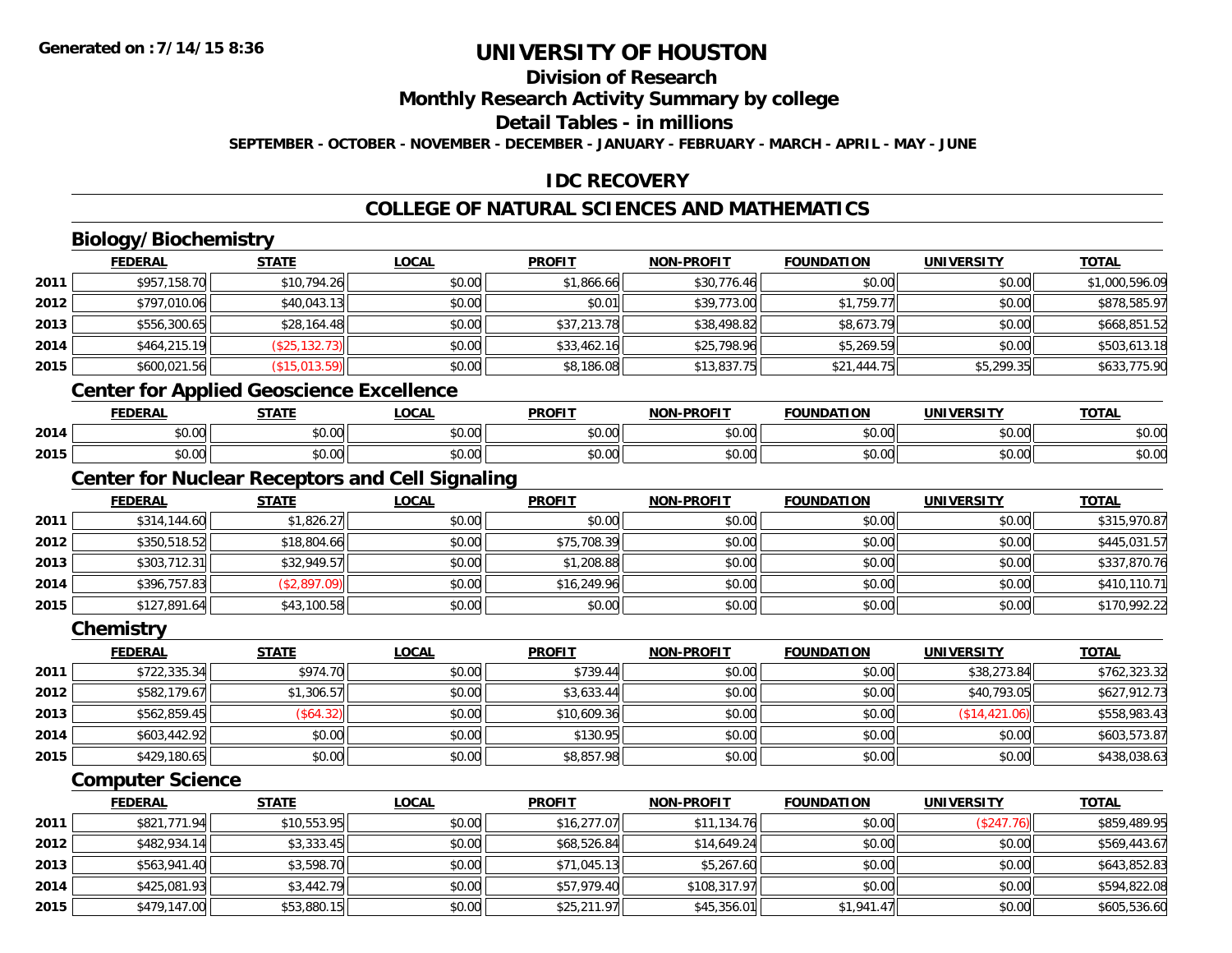## **Division of Research**

#### **Monthly Research Activity Summary by college**

#### **Detail Tables - in millions**

**SEPTEMBER - OCTOBER - NOVEMBER - DECEMBER - JANUARY - FEBRUARY - MARCH - APRIL - MAY - JUNE**

### **IDC RECOVERY**

### **COLLEGE OF NATURAL SCIENCES AND MATHEMATICS**

### **Dean, Natural Sciences and Mathematics**

|      | <b>FEDERAL</b> | <b>STATE</b> | <u>LOCAL</u> | <b>PROFIT</b> | <b>NON-PROFIT</b> | <b>FOUNDATION</b> | <b>UNIVERSITY</b> | <b>TOTAL</b> |
|------|----------------|--------------|--------------|---------------|-------------------|-------------------|-------------------|--------------|
| 2011 | \$0.00         | \$0.00       | \$0.00       | \$0.00        | \$0.00            | \$0.00            | \$0.00            | \$0.00       |
| 2012 | \$0.00         | \$0.00       | \$0.00       | \$0.00        | \$0.00            | \$0.00            | \$0.00            | \$0.00       |
| 2013 | \$33,327.35    | \$0.00       | \$0.00       | \$0.00        | \$0.00            | \$0.00            | \$0.00            | \$33,327.35  |
| 2014 | \$42.44]       | \$0.00       | \$0.00       | \$0.00        | \$0.00            | \$0.00            | \$0.00            | (\$42.44)    |
| 2015 | \$3,510.02     | \$0.00       | \$0.00       | \$0.00        | \$0.00            | \$0.00            | \$0.00            | \$3,510.02   |

#### **Earth & Atmospheric Sciences**

|      | <b>FEDERAL</b> | <u>STATE</u> | <u>LOCAL</u> | <b>PROFIT</b> | <b>NON-PROFIT</b> | <b>FOUNDATION</b> | <b>UNIVERSITY</b> | <b>TOTAL</b> |
|------|----------------|--------------|--------------|---------------|-------------------|-------------------|-------------------|--------------|
| 2011 | \$270,367.04   | \$93,386.62  | \$0.00       | \$198,822.04  | \$32,216.59       | \$0.00            | \$0.00            | \$594,792.29 |
| 2012 | \$379,563.17   | \$50,194.35  | \$0.00       | \$258,599.91  | \$29,323.25       | \$0.00            | \$0.00            | \$717,680.69 |
| 2013 | \$304,669.40   | \$25,799.17  | \$0.00       | \$248,730.48  | \$18,636.06       | \$38.00           | \$0.00            | \$597,873.11 |
| 2014 | \$225,476.16   | \$33,215.24  | \$0.00       | \$347,535.72  | \$53,263.70       | \$1,967.68        | \$0.00            | \$661,458.50 |
| 2015 | \$187,622.71   | \$39,303.91  | \$0.00       | \$179,200.29  | \$32,136.15       | \$713.80          | \$9,218.98        | \$448,195.84 |

### **Institute for Climate and Atmospheric Science**

|      | <b>FEDERAL</b> | <b>STATE</b> | <b>LOCAL</b> | <b>PROFIT</b> | <b>NON-PROFIT</b> | <b>FOUNDATION</b> | <b>UNIVERSITY</b> | <b>TOTAL</b> |
|------|----------------|--------------|--------------|---------------|-------------------|-------------------|-------------------|--------------|
| 2011 | \$0.00         | \$0.00       | \$0.00       | \$0.00        | \$0.00            | \$0.00            | \$0.00            | \$0.00       |
| 2012 | \$0.00         | \$0.00       | \$0.00       | \$0.00        | \$0.00            | \$0.00            | \$0.00            | \$0.00       |
| 2013 | \$0.00         | \$0.00       | \$0.00       | \$0.00        | \$0.00            | \$0.00            | \$0.00            | \$0.00       |
| 2014 | \$0.00         | \$0.00       | \$0.00       | \$0.00        | \$0.00            | \$0.00            | \$0.00            | \$0.00       |
| 2015 | \$0.00         | \$0.00       | \$0.00       | \$0.00        | \$0.00            | \$0.00            | \$0.00            | \$0.00       |

#### **Institute for Nanoenergy**

|      | <b>FEDERAL</b> | <b>STATE</b> | <b>LOCAL</b> | <b>PROFIT</b> | <b>NON-PROFIT</b> | <b>FOUNDATION</b> | <b>UNIVERSITY</b> | <b>TOTAL</b> |
|------|----------------|--------------|--------------|---------------|-------------------|-------------------|-------------------|--------------|
| 2011 | \$0.00         | \$0.00       | \$0.00       | \$0.00        | \$0.00            | \$0.00            | \$0.00            | \$0.00       |
| 2012 | \$0.00         | \$0.00       | \$0.00       | \$0.00        | \$0.00            | \$0.00            | \$0.00            | \$0.00       |
| 2013 | \$0.00         | \$0.00       | \$0.00       | \$0.00        | \$0.00            | \$0.00            | \$0.00            | \$0.00       |
| 2014 | \$0.00         | \$0.00       | \$0.00       | \$0.00        | \$0.00            | \$0.00            | \$0.00            | \$0.00       |
| 2015 | \$0.00         | \$0.00       | \$0.00       | \$0.00        | \$0.00            | \$0.00            | \$0.00            | \$0.00       |

#### **Mathematics**

|      | <b>FEDERAL</b> | <b>STATE</b>                            | <b>OCAL</b>        | <b>PROFIT</b>         | <b>NON-PROFIT</b> | <b>FOUNDATION</b> | <b>UNIVERSITY</b> | <b>TOTAL</b>                       |
|------|----------------|-----------------------------------------|--------------------|-----------------------|-------------------|-------------------|-------------------|------------------------------------|
| 2011 | \$204,794.94   | 0277<br>، دن, ۱۷<br>.                   | $\sim$ 00<br>PU.UU | \$18,287              | \$29,890.38       | t∩ ∩∩<br>vu.vu    | \$0.00            | <b>ሰገ</b> ረ!<br><b>AF</b><br>10.40 |
| 2012 | \$186,956.80   | $ -$<br>$.6$ / $\blacksquare$<br>- 34 . | nn nn<br>JU.UU     | $\cdots$<br>ا ے د ، ا | \$9,763.04        | \$442.99          | \$0.00            | \$262.038.0 <sup>-</sup><br>0.001  |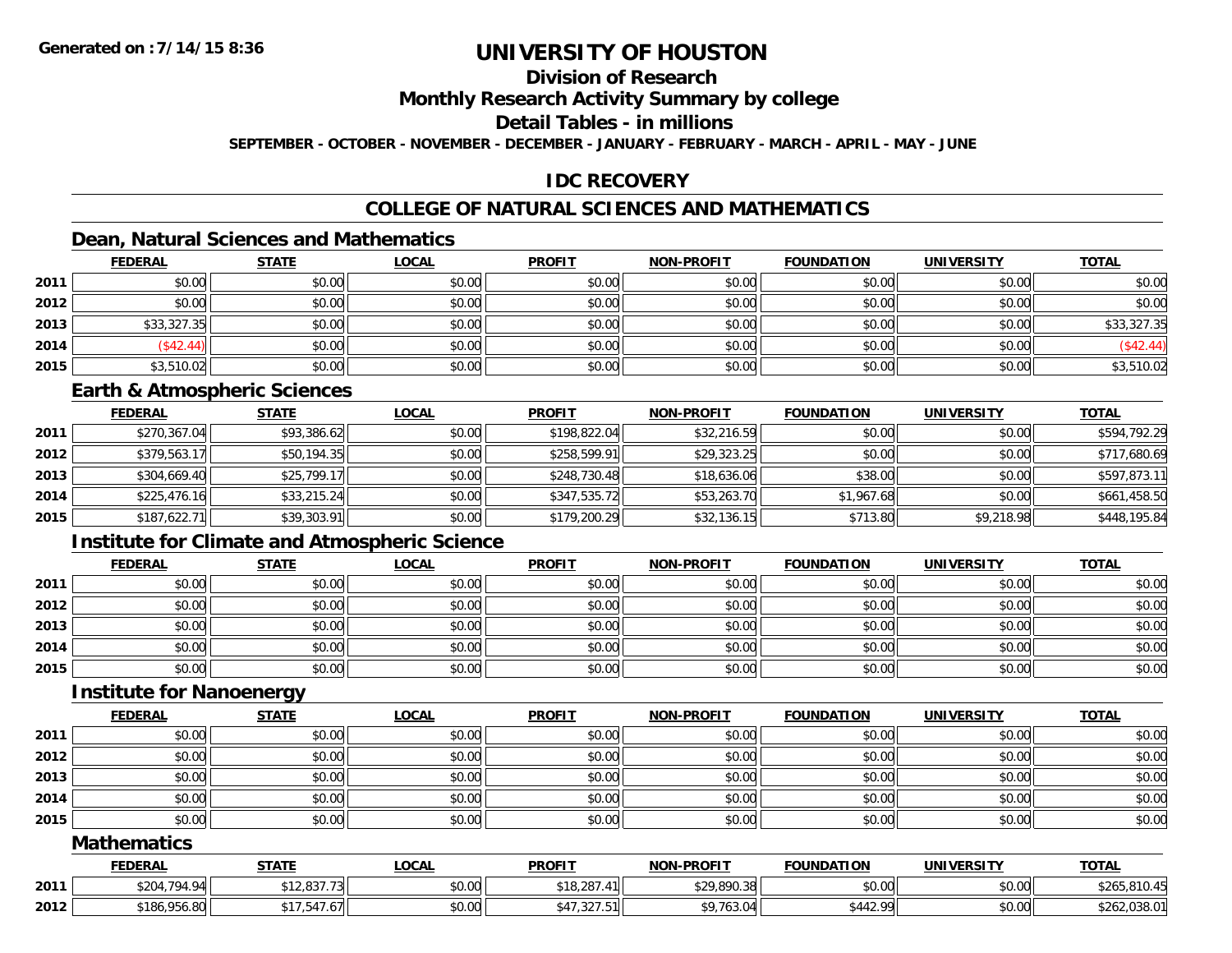## **Division of Research**

**Monthly Research Activity Summary by college**

#### **Detail Tables - in millions**

**SEPTEMBER - OCTOBER - NOVEMBER - DECEMBER - JANUARY - FEBRUARY - MARCH - APRIL - MAY - JUNE**

### **IDC RECOVERY**

## **COLLEGE OF NATURAL SCIENCES AND MATHEMATICS**

|       | <b>Mathematics</b> |              |              |                |                   |                   |                   |                 |
|-------|--------------------|--------------|--------------|----------------|-------------------|-------------------|-------------------|-----------------|
|       | <b>FEDERAL</b>     | <b>STATE</b> | <b>LOCAL</b> | <b>PROFIT</b>  | <b>NON-PROFIT</b> | <b>FOUNDATION</b> | <b>UNIVERSITY</b> | <b>TOTAL</b>    |
| 2013  | \$329,897.16       | (\$145.36)   | \$0.00       | \$45,486.42    | \$0.00            | \$1,858.46        | \$0.00            | \$377,096.68    |
| 2014  | \$441,009.08       | \$0.00       | \$0.00       | \$26,573.63    | \$0.00            | \$2,088.57        | \$0.00            | \$469,671.28    |
| 2015  | \$252,198.65       | \$0.00       | \$0.00       | \$8,750.76     | \$0.00            | \$1,128.40        | \$0.00            | \$262,077.81    |
|       | <b>Physics</b>     |              |              |                |                   |                   |                   |                 |
|       | <b>FEDERAL</b>     | <b>STATE</b> | <b>LOCAL</b> | <b>PROFIT</b>  | <b>NON-PROFIT</b> | <b>FOUNDATION</b> | <b>UNIVERSITY</b> | <b>TOTAL</b>    |
| 2011  | \$650,492.82       | \$648.39     | \$0.00       | \$183,889.83   | \$362.03          | \$0.00            | \$0.00            | \$835,393.08    |
| 2012  | \$759,472.42       | (\$61.33)    | \$0.00       | \$105,077.25   | \$394.22          | \$0.00            | \$0.00            | \$864,882.56    |
| 2013  | \$774,726.16       | \$0.00       | \$0.00       | \$250,901.35   | \$0.00            | \$0.00            | \$0.00            | \$1,025,627.51  |
| 2014  | \$1,151,013.92     | \$0.00       | \$0.00       | \$241,174.98   | \$1,096.05        | \$0.00            | \$0.00            | \$1,393,284.95  |
| 2015  | \$730,359.36       | \$0.00       | \$0.00       | \$220,244.40   | \$6,046.63        | \$0.00            | \$0.00            | \$956,650.39    |
| Total | \$17,426,020.21    | \$482,391.94 | \$0.00       | \$2,817,509.48 | \$546,538.67      | \$47,327.27       | \$78,916.40       | \$21,398,703.96 |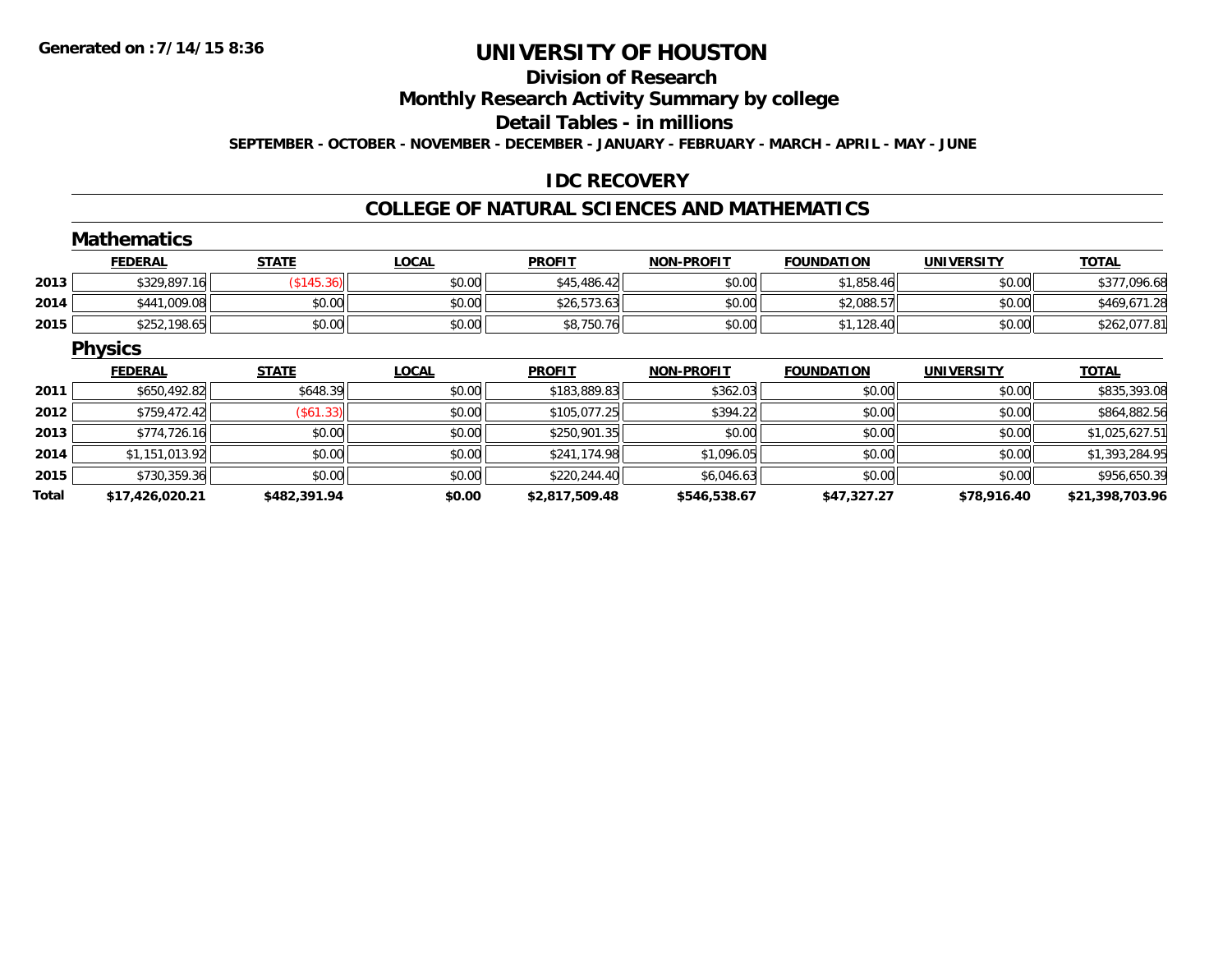## **Division of Research**

**Monthly Research Activity Summary by college**

**Detail Tables - in millions**

**SEPTEMBER - OCTOBER - NOVEMBER - DECEMBER - JANUARY - FEBRUARY - MARCH - APRIL - MAY - JUNE**

#### **IDC RECOVERY**

#### **COLLEGE OF OPTOMETRY**

### **Optometry Vision Sciences**

|       | <b>FEDERAL</b> | <b>STATE</b>            | <b>LOCAL</b> | <b>PROFIT</b> | <b>NON-PROFIT</b> | <b>FOUNDATION</b> | <b>UNIVERSITY</b> | <u>TOTAL</u>   |
|-------|----------------|-------------------------|--------------|---------------|-------------------|-------------------|-------------------|----------------|
| 2011  | \$843,425.11   | \$1,176.77              | \$0.00       | \$48,647.04   | \$0.00            | \$0.00            | \$14,949.99       | \$908,198.91   |
| 2012  | \$956,509.41   | $($ \$0.03) $\parallel$ | \$0.00       | \$63,885.34   | \$0.00            | \$0.00            | \$38,602.21       | \$1,058,996.93 |
| 2013  | \$1,038,645.32 | \$0.00                  | \$0.00       | \$192,708.67  | \$0.00            | \$0.00            | \$43,687.89       | \$1,275,041.88 |
| 2014  | \$1,185,921.34 | \$0.00                  | \$0.00       | \$172,275.73  | \$0.00            | \$0.00            | \$41,323.24       | \$1,399,520.31 |
| 2015  | \$930.146.94   | \$0.00                  | \$0.00       | \$68,330.80   | \$0.00            | \$0.00            | \$66,799.43       | \$1,065,277.17 |
| Total | \$4,954,648.11 | \$1,176.74              | \$0.00       | \$545,847.58  | \$0.00            | \$0.00            | \$205,362.76      | \$5,707,035.19 |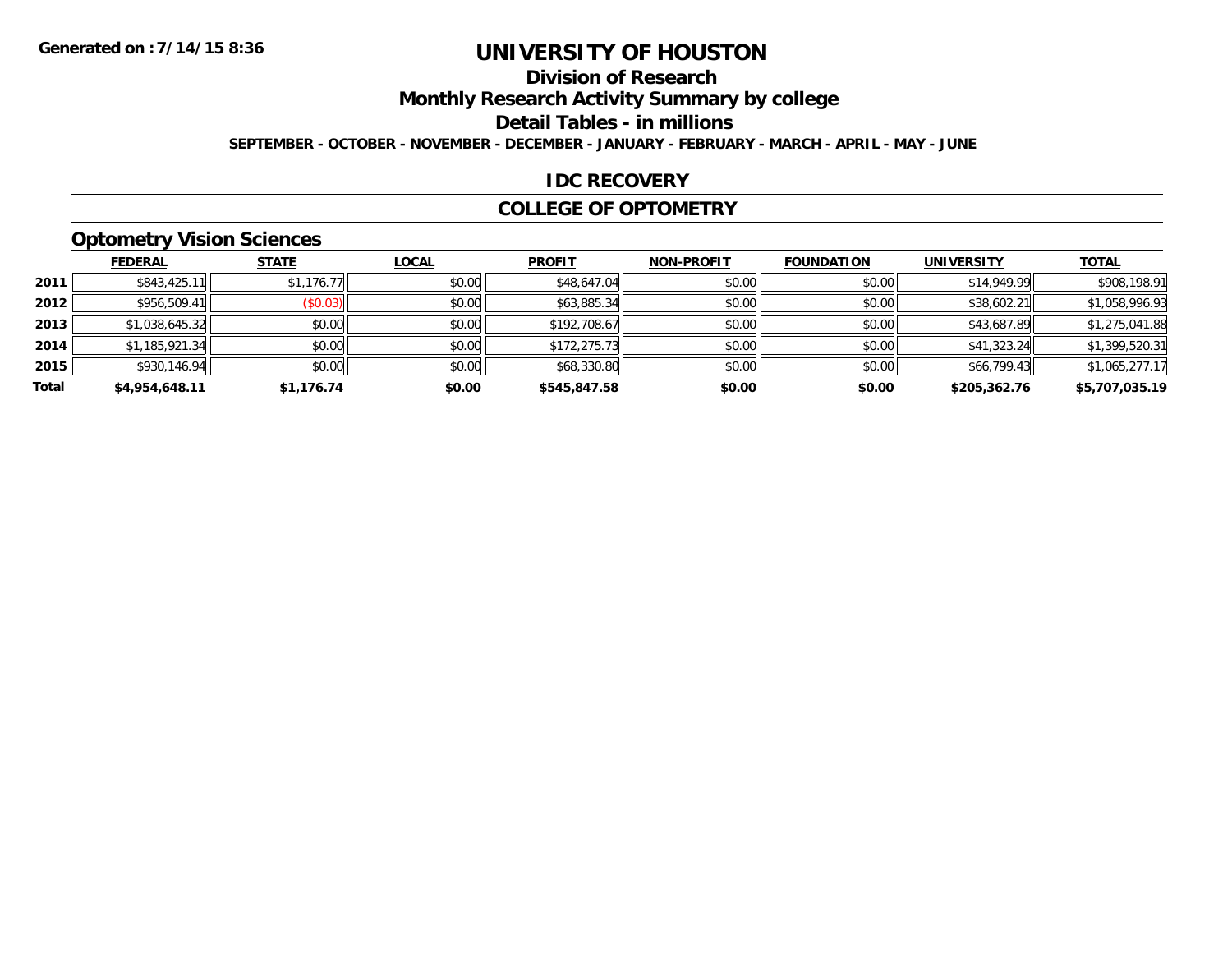# **Division of Research**

#### **Monthly Research Activity Summary by college**

#### **Detail Tables - in millions**

**SEPTEMBER - OCTOBER - NOVEMBER - DECEMBER - JANUARY - FEBRUARY - MARCH - APRIL - MAY - JUNE**

### **IDC RECOVERY**

#### **COLLEGE OF PHARMACY**

### **Center for Experimental Therapeutics and Pharmacoi**

|      | <b>FEDERAL</b> | <b>STATE</b> | <b>LOCAL</b> | <b>PROFIT</b> | <b>NON-PROFIT</b> | <b>FOUNDATION</b> | <b>UNIVERSITY</b> | <b>TOTAL</b> |
|------|----------------|--------------|--------------|---------------|-------------------|-------------------|-------------------|--------------|
| 2011 | \$0.00         | \$0.00       | \$0.00       | \$0.00        | \$0.00            | \$0.00            | \$0.00            | \$0.00       |
| 2012 | \$0.00         | \$0.00       | \$0.00       | \$0.00        | \$0.00            | \$0.00            | \$0.00            | \$0.00       |
| 2013 | \$0.00         | \$0.00       | \$0.00       | \$0.00        | \$0.00            | \$0.00            | \$0.00            | \$0.00       |
| 2014 | \$0.00         | \$0.00       | \$0.00       | \$0.00        | \$0.00            | \$0.00            | \$0.00            | \$0.00       |
| 2015 | \$0.00         | \$0.00       | \$0.00       | \$0.00        | \$0.00            | \$0.00            | \$0.00            | \$0.00       |

### **Clinical Pharmacy & Administration**

|      | <b>FEDERAL</b> | <b>STATE</b> | <b>LOCAL</b> | <b>PROFIT</b> | <b>NON-PROFIT</b> | <b>FOUNDATION</b> | <b>UNIVERSITY</b> | <b>TOTAL</b> |
|------|----------------|--------------|--------------|---------------|-------------------|-------------------|-------------------|--------------|
| 2011 | \$45,135.98    | \$0.00       | \$0.00       | \$59,573.95   | \$9,849.66        | \$0.00            | \$4.97            | \$114,564.56 |
| 2012 | \$43,180.73    | \$0.00       | \$0.00       | \$49,966.67   | $($ \$11.27)      | \$0.00            | \$0.00            | \$93,136.13  |
| 2013 | \$54,924.11    | \$0.00       | \$0.00       | \$75,662.38   | \$0.00            | \$0.00            | \$0.00            | \$130,586.49 |
| 2014 | \$4,365.13     | \$0.00       | \$0.00       | \$91,447.44   | \$22,823.26       | \$0.00            | \$0.00            | \$118,635.83 |
| 2015 | \$66,894.56    | \$60,469.27  | \$0.00       | \$34,080.33   | \$4,496.34        | \$0.00            | \$0.00            | \$165,940.49 |

### **Dean, Pharmacy**

|      | <b>FEDERAL</b> | <b>STATE</b> | <u>LOCAL</u> | <b>PROFIT</b> | <b>NON-PROFIT</b> | <b>FOUNDATION</b> | <b>UNIVERSITY</b> | <b>TOTAL</b> |
|------|----------------|--------------|--------------|---------------|-------------------|-------------------|-------------------|--------------|
| 2011 | \$0.00         | \$0.00       | \$0.00       | \$0.00        | \$0.00            | \$0.00            | \$0.00            | \$0.00       |
| 2012 | \$0.00         | \$0.00       | \$0.00       | \$0.00        | \$0.00            | \$0.00            | \$0.00            | \$0.00       |
| 2013 | \$0.00         | \$0.00       | \$0.00       | \$0.00        | \$0.00            | \$0.00            | \$0.00            | \$0.00       |
| 2014 | \$0.00         | \$0.00       | \$0.00       | \$0.00        | \$0.00            | \$0.00            | \$0.00            | \$0.00       |
| 2015 | \$0.00         | \$0.00       | \$0.00       | \$0.00        | \$0.00            | \$0.00            | \$0.00            | \$0.00       |

#### **Pharm Health Outcomes & Policy**

|      | <b>FEDERAL</b> | <b>STATE</b> | <b>LOCAL</b> | <b>PROFIT</b> | <b>NON-PROFIT</b> | <b>FOUNDATION</b> | <b>UNIVERSITY</b> | <b>TOTAL</b> |
|------|----------------|--------------|--------------|---------------|-------------------|-------------------|-------------------|--------------|
| 2011 | \$794.91       | \$0.00       | \$0.00       | \$0.00        | \$8,306.33        | \$0.00            | \$0.00            | \$9,101.24   |
| 2012 | \$5,917.60     | \$0.00       | \$0.00       | \$0.00        | (\$13.76)         | \$0.00            | \$0.00            | \$5,903.84   |
| 2013 | \$20,043.14    | \$0.00       | \$0.00       | \$0.00        | \$0.00            | \$0.00            | \$0.00            | \$20,043.14  |
| 2014 | \$38,432.66    | \$0.00       | \$0.00       | \$0.00        | \$0.00            | \$0.00            | \$0.00            | \$38,432.66  |
| 2015 | \$29,340.24    | \$2,271.63   | \$0.00       | \$3,683.30    | \$0.00            | \$0.00            | \$0.00            | \$35,295.18  |

### **Pharmacological and Pharmaceutical Sciences**

|      | <b>FEDERAL</b> | <b>CTATE</b><br>- 31 A | <b>OCAL</b>        | <b>PROFIT</b> | -PROFIT<br><b>NIONI</b>            | <b>FOUNDATION</b> | UNIVERSITY           | <b>TOTAL</b>                     |
|------|----------------|------------------------|--------------------|---------------|------------------------------------|-------------------|----------------------|----------------------------------|
| 2011 | \$787.068.98   | ,043.89                | $\sim$ 00<br>40.00 | 0000<br>DU.UG | $\overline{a}$<br>192.79<br>91 L I | \$0.00            | 0000<br><b>DU.UG</b> | ¢00<br>$\overline{a}$<br>040.04. |
| 2012 | 0.000          | 00001<br>JU.U          | ሖ ∩<br>PU.UU       | 0000<br>DU.UG | $\sim$ $  -$                       | \$492C<br>77Z.    | 0000<br><b>DU.UU</b> | −.∪<br>◡つ                        |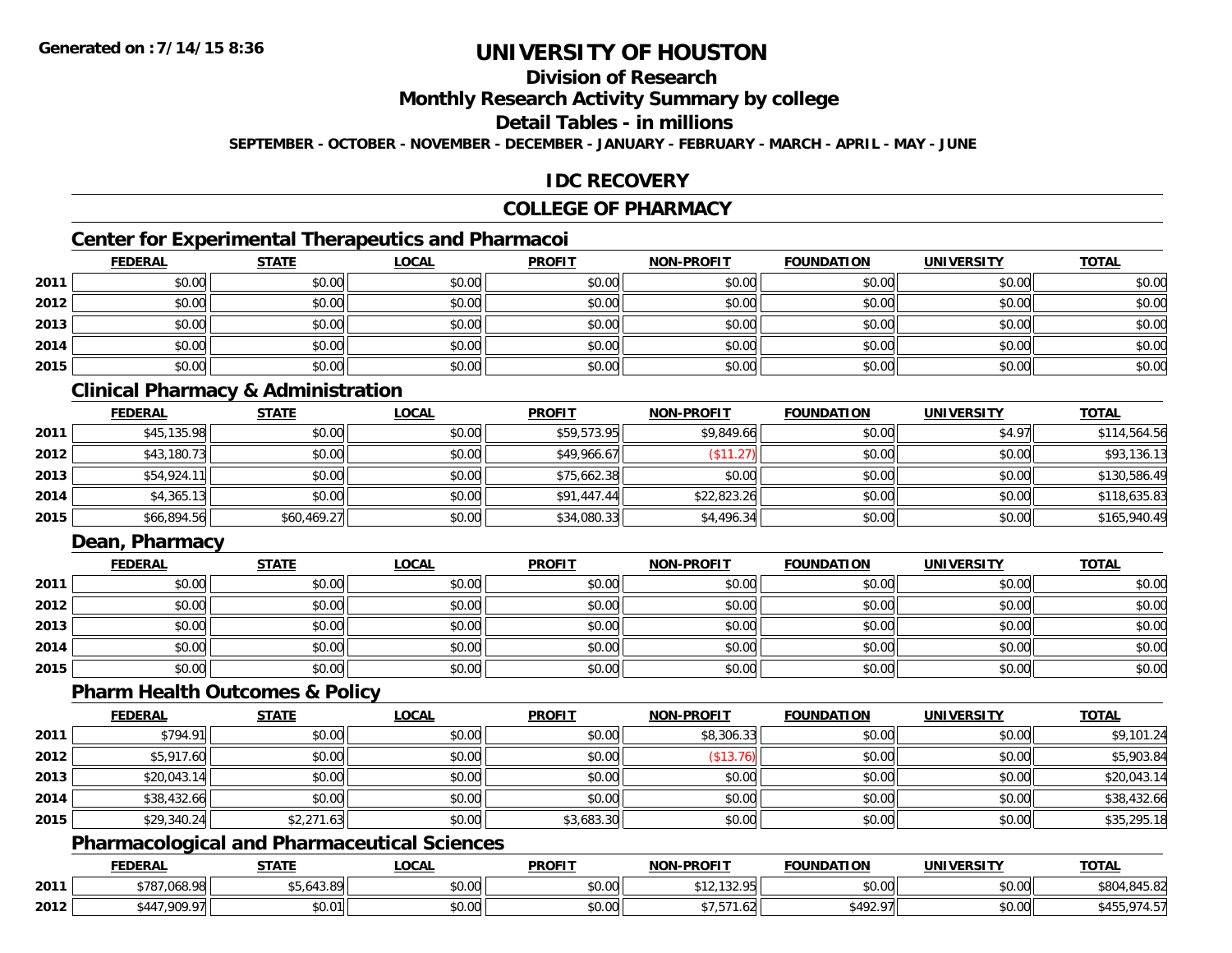## **Division of Research**

**Monthly Research Activity Summary by college**

**Detail Tables - in millions**

**SEPTEMBER - OCTOBER - NOVEMBER - DECEMBER - JANUARY - FEBRUARY - MARCH - APRIL - MAY - JUNE**

### **IDC RECOVERY**

#### **COLLEGE OF PHARMACY**

## **Pharmacological and Pharmaceutical Sciences**

|       | <b>FEDERAL</b> | <u>STATE</u> | <u>LOCAL</u> | <b>PROFIT</b> | <b>NON-PROFIT</b> | <b>FOUNDATION</b> | <b>UNIVERSITY</b> | <b>TOTAL</b>   |
|-------|----------------|--------------|--------------|---------------|-------------------|-------------------|-------------------|----------------|
| 2013  | \$591,480.13   | \$0.00       | \$0.00       | \$261.71      | \$3,405.55        | \$2,135.31        | \$0.00            | \$597,282.70   |
| 2014  | \$428,767.03   | \$0.00       | \$0.00       | \$8,197.05    | \$0.00            | \$1,912.04        | \$0.00            | \$438,876.12   |
| 2015  | \$473,490.57   | \$3,543.98   | \$0.00       | \$2.746.03    | \$1,074.66        | \$0.00            | \$0.00            | \$480,855.24   |
| Total | \$3,037,745.75 | \$71,928.78  | \$0.00       | \$325,618.86  | \$69,635.34       | \$4,540.32        | \$4.97            | \$3,509,474.02 |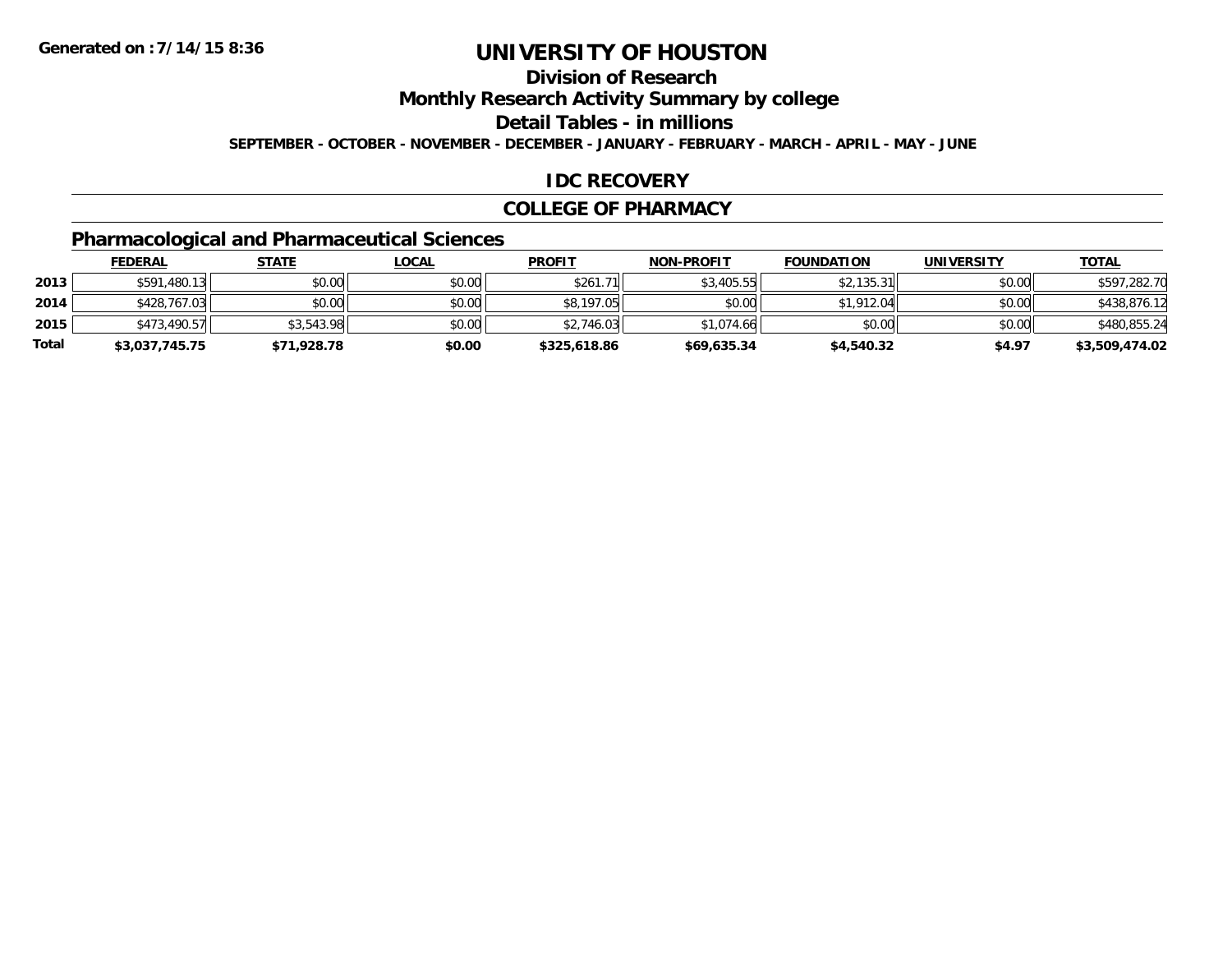# **Division of Research**

**Monthly Research Activity Summary by college**

### **Detail Tables - in millions**

**SEPTEMBER - OCTOBER - NOVEMBER - DECEMBER - JANUARY - FEBRUARY - MARCH - APRIL - MAY - JUNE**

#### **IDC RECOVERY**

### **COLLEGE OF TECHNOLOGY**

# **Center for Technology Literacy**

|      | <b>FEDERAL</b> | <b>STATE</b> | <b>LOCAL</b> | <b>PROFIT</b> | <b>NON-PROFIT</b> | <b>FOUNDATION</b> | <b>UNIVERSITY</b> | <b>TOTAL</b> |
|------|----------------|--------------|--------------|---------------|-------------------|-------------------|-------------------|--------------|
| 2011 | \$144,044.26   | \$0.00       | \$0.00       | \$0.00        | \$0.00            | \$0.00            | \$0.00            | \$144,044.26 |
| 2012 | \$92,796.37    | \$0.00       | \$0.00       | \$0.00        | \$0.00            | \$0.00            | \$0.00            | \$92,796.37  |
| 2013 | \$82,534.37    | \$0.00       | \$0.00       | \$0.00        | \$0.00            | \$0.00            | \$0.00            | \$82,534.37  |
| 2014 | \$134,978.78   | \$0.00       | \$0.00       | \$0.00        | \$0.00            | \$0.00            | \$0.00            | \$134,978.78 |
| 2015 | \$74,357.03    | \$0.00       | \$0.00       | \$0.00        | \$0.00            | \$0.00            | \$0.00            | \$74,357.03  |

#### **Construction Management**

|      | <u>FEDERAL</u> | <b>STATE</b> | <u>LOCAL</u> | <b>PROFIT</b> | <b>NON-PROFIT</b> | <b>FOUNDATION</b> | <b>UNIVERSITY</b> | <b>TOTAL</b> |
|------|----------------|--------------|--------------|---------------|-------------------|-------------------|-------------------|--------------|
| 2012 | \$0.00         | \$925.20     | \$0.00       | \$0.00        | \$0.00            | \$0.00            | \$0.00            | \$925.20     |
| 2013 | \$0.00         | \$2,526.54   | \$0.00       | \$0.00        | \$0.00            | \$2,502.03        | \$0.00            | \$5,028.57   |
| 2014 | \$0.00         | \$3,190.16   | \$0.00       | \$0.00        | \$0.00            | \$813.26          | \$0.00            | \$4,003.42   |
| 2015 | \$0.00         | \$76.78      | \$0.00       | \$0.00        | \$0.00            | \$0.00            | \$0.00            | \$76.78      |

#### **Dean, Technology**

|      | <u>FEDERAL</u> | <b>STATE</b> | <u>LOCAL</u> | <b>PROFIT</b> | <b>NON-PROFIT</b> | <b>FOUNDATION</b> | <b>UNIVERSITY</b> | <b>TOTAL</b> |
|------|----------------|--------------|--------------|---------------|-------------------|-------------------|-------------------|--------------|
| 2011 | \$52,890.57    | \$0.00       | \$0.00       | \$0.00        | \$0.00            | \$0.00            | \$0.00            | \$52,890.57  |
| 2012 | \$39,303.57    | \$0.00       | \$0.00       | \$0.00        | \$0.00            | \$0.00            | \$0.00            | \$39,303.57  |
| 2013 | \$25,774.16    | \$0.00       | \$0.00       | \$0.00        | \$0.00            | \$0.00            | \$0.00            | \$25,774.16  |
| 2014 | \$14,909.13    | \$0.00       | \$0.00       | \$0.00        | \$0.00            | \$0.00            | \$0.00            | \$14,909.13  |
| 2015 | \$0.00         | \$0.00       | \$0.00       | \$0.00        | \$0.00            | \$0.00            | \$0.00            | \$0.00       |

#### **Engineering Technology**

|      | <b>FEDERAL</b> | <b>STATE</b> | <u>LOCAL</u> | <b>PROFIT</b> | <b>NON-PROFIT</b> | <b>FOUNDATION</b> | <b>UNIVERSITY</b> | <b>TOTAL</b> |
|------|----------------|--------------|--------------|---------------|-------------------|-------------------|-------------------|--------------|
| 2011 | \$107,252.24   | \$0.00       | \$0.00       | (\$0.19)      | \$0.00            | \$8,326.02        | \$0.00            | \$115,578.07 |
| 2012 | \$106,739.39   | \$0.00       | \$0.00       | \$7,988.00    | \$0.00            | \$0.00            | \$0.00            | \$114,727.39 |
| 2013 | \$109,534.81   | \$0.00       | \$0.00       | \$14,846.42   | \$0.00            | \$1,567.70        | \$0.00            | \$125,948.93 |
| 2014 | \$81,651.81    | \$0.00       | \$0.00       | \$22,769.56   | \$0.00            | \$0.00            | \$0.00            | \$104,421.37 |
| 2015 | \$189,476.44   | \$0.00       | \$0.00       | \$10,759.26   | \$0.00            | \$0.00            | \$0.00            | \$200,235.70 |

### **Human Development and Consumer Science**

|      | <b>FEDERAL</b>           | <b>STATE</b> | <u>LOCAL</u> | <b>PROFIT</b>            | <b>NON-PROFIT</b> | <b>FOUNDATION</b> | <b>UNIVERSITY</b> | <b>TOTAL</b> |
|------|--------------------------|--------------|--------------|--------------------------|-------------------|-------------------|-------------------|--------------|
| 2011 | ሐ ኅ ኅ ኅ<br>70<br>92 I J. | \$0.00       | \$0.00       | <b>¢52</b><br>11<br>ن رب | \$0.00            | \$0.00            | \$0.00            | \$266.90     |
| 2012 | \$127.81                 |              | \$0.00       | - 70.4                   | \$0.00            | \$0.00            | \$0.00            |              |
| 2013 | $A + C$<br>199.90        | \$0.00       | \$0.00       | \$0.00                   | \$0.00            | \$0.00            | \$0.00            | \$153.56     |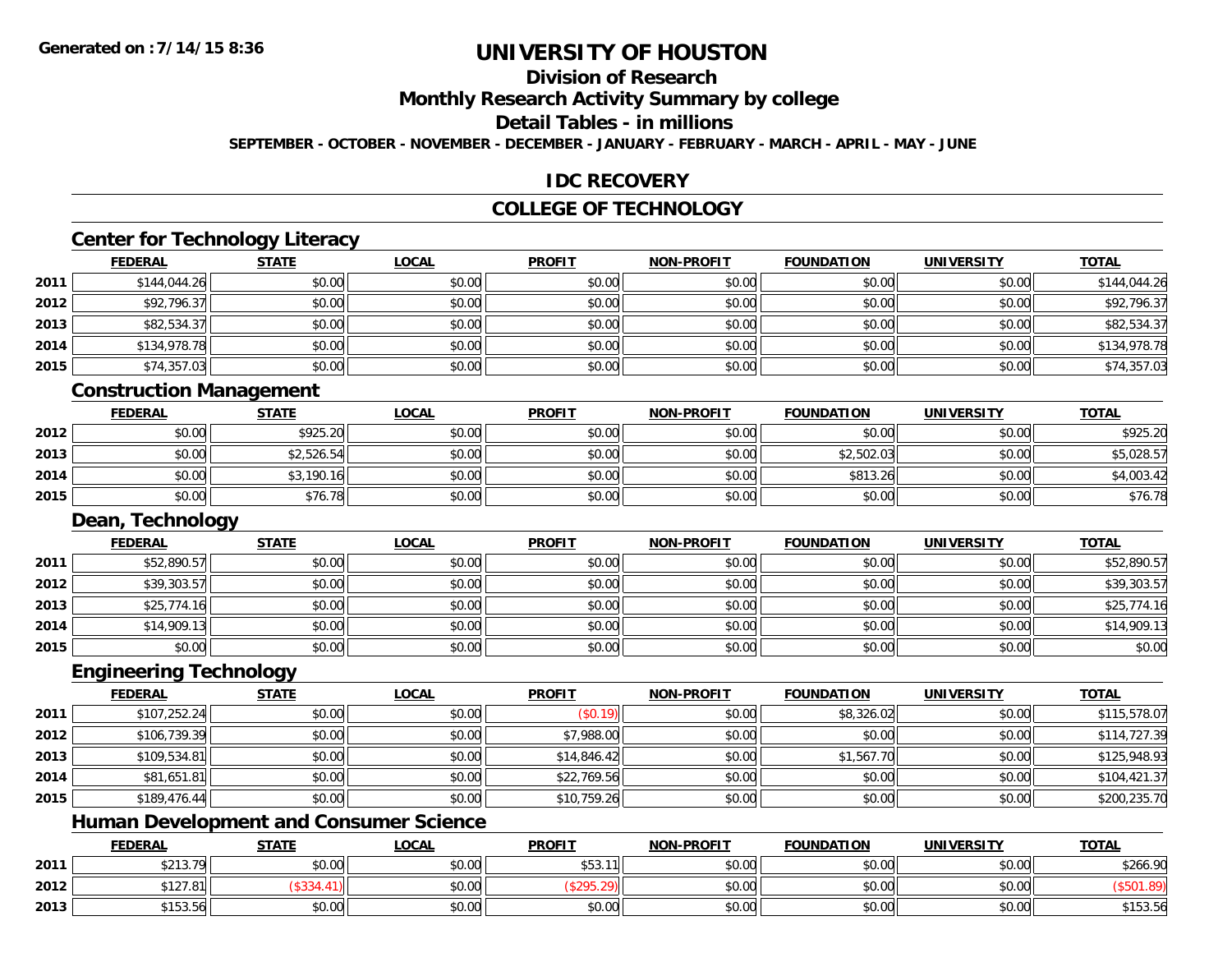## **Division of Research**

**Monthly Research Activity Summary by college**

### **Detail Tables - in millions**

**SEPTEMBER - OCTOBER - NOVEMBER - DECEMBER - JANUARY - FEBRUARY - MARCH - APRIL - MAY - JUNE**

### **IDC RECOVERY**

### **COLLEGE OF TECHNOLOGY**

<u> 1989 - Johann Stein, fransk politik (d. 1989)</u>

### **Human Development and Consumer Science**

|      | <b>FEDERAL</b>                   | <b>STATE</b><br>,,,,, | <b>LOCAL</b>         | <b>PROFIT</b> | <b>NON-PROFIT</b> | <b>FOUNDATION</b>        | <b>UNIVERSITY</b> | <b>TOTAL</b> |
|------|----------------------------------|-----------------------|----------------------|---------------|-------------------|--------------------------|-------------------|--------------|
| 2014 | $\cdots$<br>ا ا 1 ∆ ، ∠ ، ب _پ — | 0000<br>DU.UG         | 0.00<br><b>JU.UU</b> | 0000<br>vv.vv | 40.00<br>JU.UU    | \$20, 220, 04<br>⊅JU,∠∠O | \$0.00            | \$32,801     |
| 2015 | \$25,391.<br>.11                 | \$0.00                | 0.00<br><b>DU.UU</b> | 0000<br>JU.UU | 40.00<br>PO.OO    | <b>JZ.JJ4.</b>           | \$0.00            | DO.CSK, 132  |

## **Information & Logistics Technology**

|      | <u>FEDERAL</u> | <b>STATE</b> | <b>LOCAL</b> | <b>PROFIT</b> | <b>NON-PROFIT</b> | <b>FOUNDATION</b> | <b>UNIVERSITY</b> | <b>TOTAL</b> |
|------|----------------|--------------|--------------|---------------|-------------------|-------------------|-------------------|--------------|
| 2011 | \$114.66       | \$0.00       | \$0.00       | \$0.00        | \$0.00            | \$0.00            | \$0.00            | \$114.66     |
| 2012 | \$14,249.49    | \$540.60     | \$0.00       | \$0.00        | \$0.00            | \$0.00            | \$0.00            | \$13,708.89  |
| 2013 | \$0.00         | \$0.00       | \$0.00       | \$0.00        | \$0.00            | \$0.00            | \$0.00            | \$0.00       |
| 2014 | \$92.50        | \$0.00       | \$0.00       | \$0.00        | \$0.00            | \$0.00            | \$0.00            | $(\$92.50)$  |
| 2015 | \$548.90       | \$0.00       | \$0.00       | \$0.00        | \$0.00            | \$0.00            | \$0.00            | \$548.90     |

#### **Texas Manufacturing Assistance Center**

|       | <b>FEDERAL</b> | <b>STATE</b> | <b>LOCAL</b> | <b>PROFIT</b> | <b>NON-PROFIT</b> | <b>FOUNDATION</b> | <b>UNIVERSITY</b> | <b>TOTAL</b>   |
|-------|----------------|--------------|--------------|---------------|-------------------|-------------------|-------------------|----------------|
| 2011  | \$0.00         | \$0.00       | \$0.00       | \$0.00        | \$0.00            | \$0.00            | \$0.00            | \$0.00         |
| 2012  | \$0.00         | \$0.00       | \$0.00       | \$0.00        | \$0.00            | \$0.00            | \$0.00            | \$0.00         |
| 2013  | \$0.00         | \$0.00       | \$0.00       | \$0.00        | \$0.00            | \$0.00            | \$0.00            | \$0.00         |
| 2014  | \$0.00         | \$0.00       | \$0.00       | \$0.00        | \$0.00            | \$0.00            | \$0.00            | \$0.00         |
| 2015  | \$0.00         | \$0.00       | \$0.00       | \$0.00        | \$0.00            | \$0.00            | \$0.00            | \$0.00         |
| Total | \$1,299,293.30 | \$5,843.67   | \$0.00       | \$56,120.87   | \$0.00            | \$45,972.44       | \$0.00            | \$1,407,230.28 |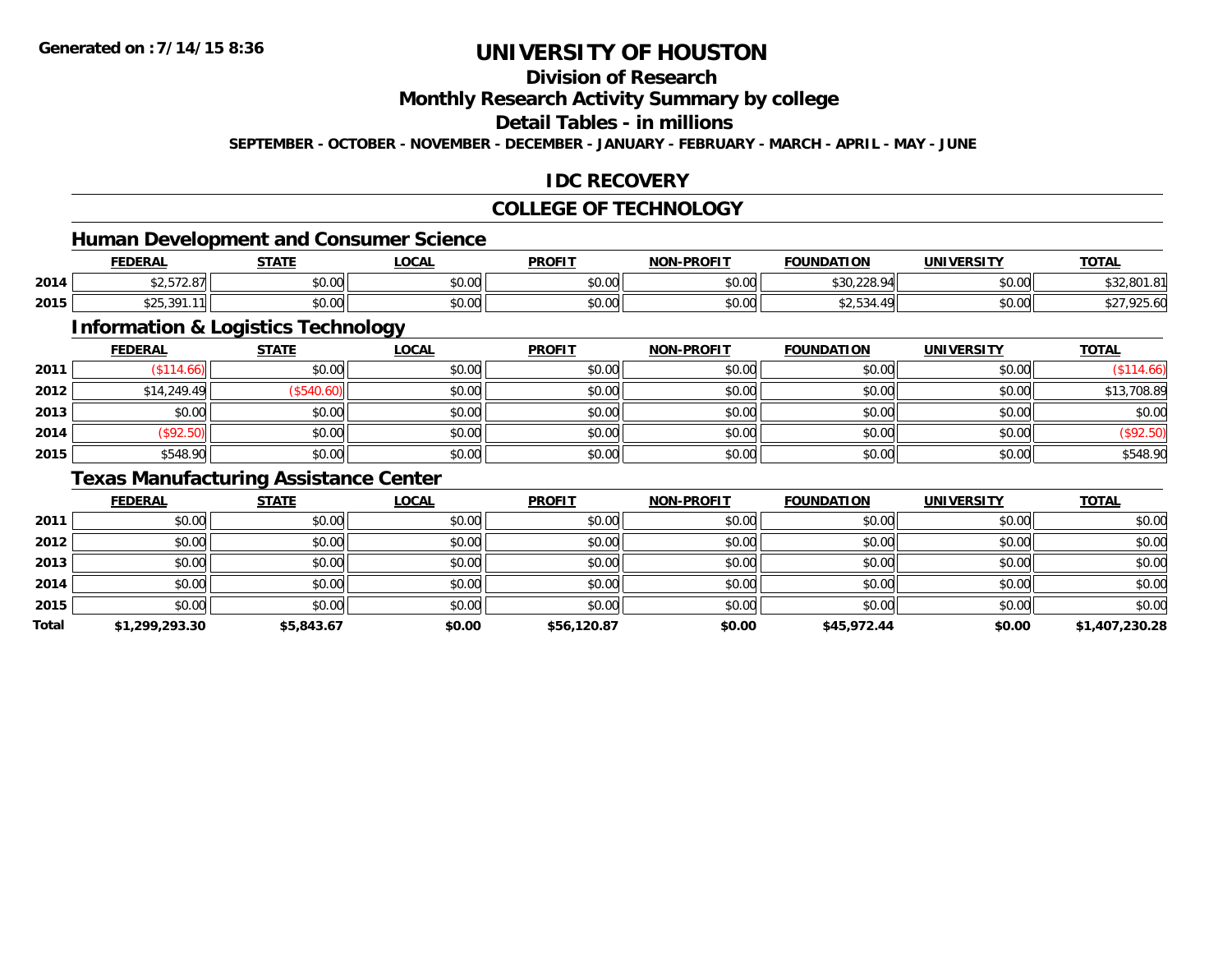# **Division of Research**

#### **Monthly Research Activity Summary by college**

### **Detail Tables - in millions**

**SEPTEMBER - OCTOBER - NOVEMBER - DECEMBER - JANUARY - FEBRUARY - MARCH - APRIL - MAY - JUNE**

#### **IDC RECOVERY**

### **CULLEN COLLEGE OF ENGINEERING**

### **Biomedical Engineering**

|      | <b>FEDERAL</b> | <b>STATE</b> | <u>LOCAL</u> | <b>PROFIT</b> | <b>NON-PROFIT</b> | <b>FOUNDATION</b> | <b>UNIVERSITY</b> | <b>TOTAL</b> |
|------|----------------|--------------|--------------|---------------|-------------------|-------------------|-------------------|--------------|
| 2011 | \$63,201.37    | \$0.00       | \$0.00       | \$0.00        | \$0.00            | \$0.00            | \$0.00            | \$63,201.37  |
| 2012 | \$101,049.95   | \$0.00       | \$0.00       | \$0.00        | \$0.00            | \$0.00            | \$0.00            | \$101,049.95 |
| 2013 | \$268,573.49   | \$0.00       | \$0.00       | \$0.00        | \$0.00            | \$0.00            | \$0.00            | \$268,573.49 |
| 2014 | \$570,383.99   | \$0.00       | \$0.00       | \$0.00        | \$231.62          | \$0.00            | \$0.00            | \$570,615.61 |
| 2015 | \$546,829.01   | \$0.00       | \$0.00       | \$0.00        | \$9,931.02        | \$0.00            | \$0.00            | \$556,760.03 |

### **Center for Innovative Grouting Materials and Tech**

|      | <u>FEDERAL</u> | <u>STATE</u> | <u>LOCAL</u> | <b>PROFIT</b> | <b>NON-PROFIT</b> | <b>FOUNDATION</b> | <b>UNIVERSITY</b> | <b>TOTAL</b> |
|------|----------------|--------------|--------------|---------------|-------------------|-------------------|-------------------|--------------|
| 2011 | \$0.00         | \$0.00       | \$0.00       | \$0.00        | \$0.00            | \$0.00            | \$0.00            | \$0.00       |
| 2012 | \$0.00         | \$0.00       | \$0.00       | \$0.00        | \$0.00            | \$0.00            | \$0.00            | \$0.00       |
| 2013 | \$0.00         | \$0.00       | \$0.00       | \$0.00        | \$0.00            | \$0.00            | \$0.00            | \$0.00       |
| 2014 | \$0.00         | \$0.00       | \$0.00       | \$0.00        | \$0.00            | \$0.00            | \$0.00            | \$0.00       |
| 2015 | \$0.00         | \$0.00       | \$0.00       | \$0.00        | \$0.00            | \$0.00            | \$0.00            | \$0.00       |

### **Chemical Engineering**

|      | <b>FEDERAL</b> | <b>STATE</b>   | <u>LOCAL</u> | <b>PROFIT</b> | <b>NON-PROFIT</b> | <b>FOUNDATION</b> | <b>UNIVERSITY</b> | <b>TOTAL</b>   |
|------|----------------|----------------|--------------|---------------|-------------------|-------------------|-------------------|----------------|
| 2011 | \$685,076.12   | (\$354,592.45) | \$1,411.18   | \$165,720.86  | \$0.00            | (\$219.31)        | \$40,657.27       | \$538,053.66   |
| 2012 | \$746,769.41   | \$6,822.97     | \$1,268.52   | \$231,538.61  | \$0.00            | \$132.37          | \$0.02            | \$986,531.90   |
| 2013 | \$834,452.98   | \$6,821.78     | \$0.00       | \$140,380.40  | \$0.00            | \$940.94          | \$1,900.10        | \$984,496.20   |
| 2014 | \$837,051.80   | \$2,077.67     | \$0.00       | \$389,844.39  | \$0.00            | \$2,193.96        | \$9,028.71        | \$1,240,196.53 |
| 2015 | \$587,867.36   | \$9,806.78     | \$0.00       | \$439,325.14  | \$0.00            | \$3,234.21        | \$3,624.94        | \$1,043,858.43 |

#### **Civil Engineering**

|      | <b>FEDERAL</b> | <b>STATE</b> | <b>LOCAL</b> | <b>PROFIT</b> | <b>NON-PROFIT</b> | <b>FOUNDATION</b> | <b>UNIVERSITY</b> | <b>TOTAL</b> |
|------|----------------|--------------|--------------|---------------|-------------------|-------------------|-------------------|--------------|
| 2011 | \$73,993.94    | \$20,703.18  | \$0.00       | \$55,072.91   | \$22,700.16       | \$0.00            | \$5,260.31        | \$177,730.51 |
| 2012 | \$205,604.71   | \$27,247.83  | \$26,339.96  | \$29,756.19   | \$15,692.43       | \$0.00            | (\$490.00)        | \$304,151.12 |
| 2013 | \$477,608.87   | \$15,533.33  | \$2,653.74   | \$52,345.09   | \$20,026.57       | \$3,049.91        | \$1,974.72        | \$573,192.23 |
| 2014 | \$677,592.30   | \$16,315.12  | (\$1,308.66) | \$30,505.64   | \$26,635.30       | \$3,997.32        | \$112.50          | \$753,849.53 |
| 2015 | \$641,162.53   | \$19,228.98  | \$0.00       | \$40,575.24   | \$7,454.11        | \$12,434.36       | \$0.00            | \$720,855.22 |

### **Composites Engineering and Applications Center**

|      | <b>DERAL</b>                     | <b>CTATI</b>          | .OCAI                  | <b>PROFIT</b>         | <b>DDAEIT</b><br><b>NION</b> | .<br>ב נוחו<br>пом | - R.J.         | <b>TOTAL</b>                   |
|------|----------------------------------|-----------------------|------------------------|-----------------------|------------------------------|--------------------|----------------|--------------------------------|
| 2011 | $\sim$<br>. uu u                 | $\overline{ }$<br>ט.ט | $\sim$ 00<br>pu.uu     | $\sim$ 00<br>ູ∞ບ.ບບ   | 0.00<br>PO.OO                | vv.vv              | 0.001<br>vv.vv | 0000<br>\$U.UU                 |
| 2012 | $\sim$ $\sim$<br>$\sim$<br>,u.uu | しいい                   | $\sim$ $\sim$<br>vu.uu | $\sim$ 00<br>ັ້ນບ.ບເ∞ | 0.00<br>PO.OO                | JU.UU              | 0.00<br>PO.OO  | 0 <sup>0</sup><br><b>JU.UU</b> |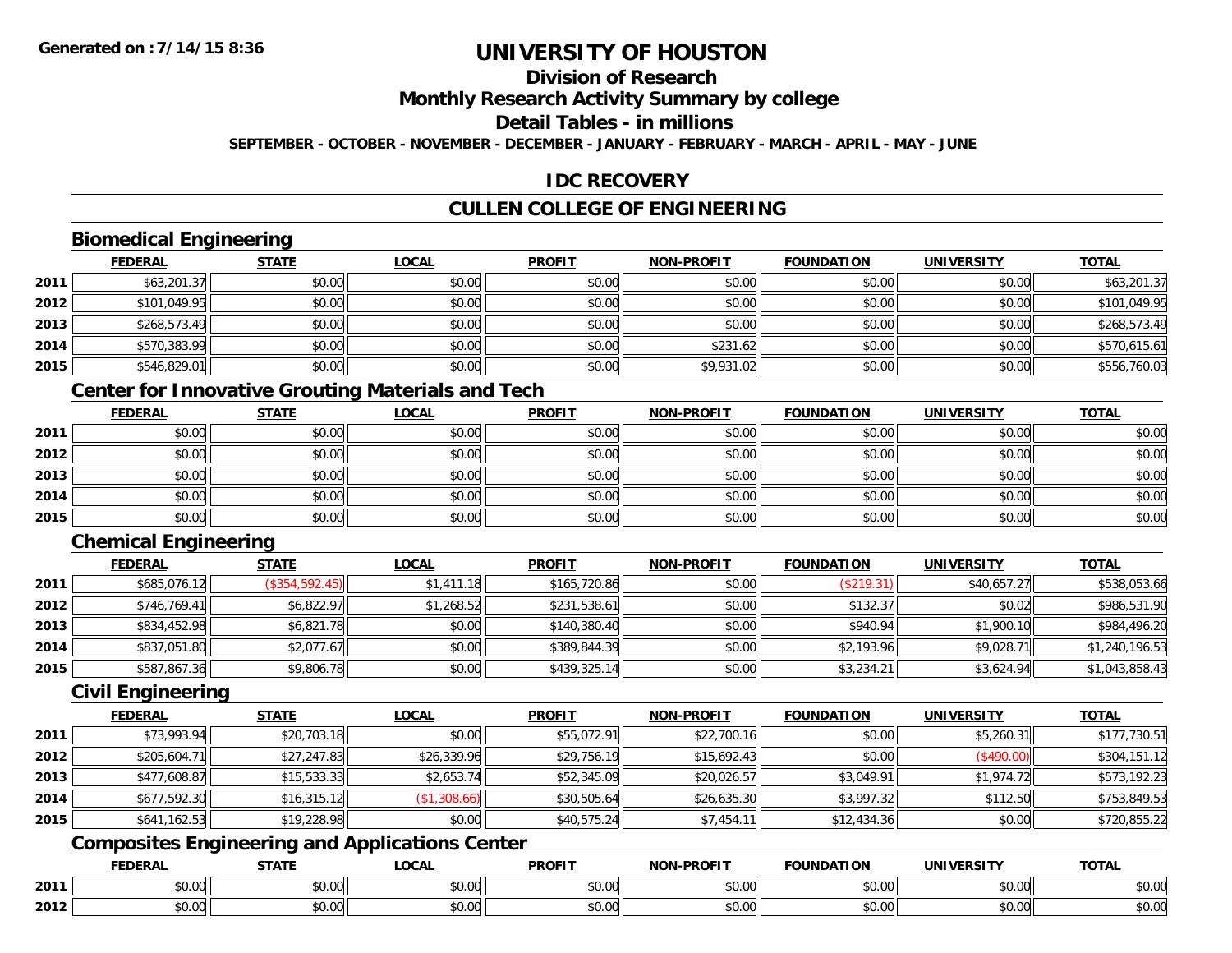# **Division of Research**

#### **Monthly Research Activity Summary by college**

#### **Detail Tables - in millions**

**SEPTEMBER - OCTOBER - NOVEMBER - DECEMBER - JANUARY - FEBRUARY - MARCH - APRIL - MAY - JUNE**

### **IDC RECOVERY**

### **CULLEN COLLEGE OF ENGINEERING**

# **Composites Engineering and Applications Center**

|      | <b>FEDERAL</b> | <b>STATE</b> | LOCAL  | <b>PROFIT</b> | <b>NON-PROFIT</b> | <b>FOUNDATION</b> | <b>UNIVERSITY</b> | <b>TOTAL</b> |
|------|----------------|--------------|--------|---------------|-------------------|-------------------|-------------------|--------------|
| 2013 | \$0.00         | \$0.00       | \$0.00 | \$0.00        | \$0.00            | \$0.00            | \$0.00            | \$0.00       |
| 2014 | \$0.00         | \$0.00       | \$0.00 | \$0.00        | \$0.00            | \$0.00            | \$0.00            | \$0.00       |
| 2015 | \$0.00         | \$0.00       | \$0.00 | \$0.00        | \$0.00            | \$0.00            | \$0.00            | \$0.00       |

<u> 1989 - Johann Stoff, deutscher Stoffen und der Stoffen und der Stoffen und der Stoffen und der Stoffen und der</u>

#### **Dean, Engineering**

|      | <b>FEDERAL</b> | <b>STATE</b> | <b>LOCAL</b> | <b>PROFIT</b> | <b>NON-PROFIT</b> | <b>FOUNDATION</b> | <b>UNIVERSITY</b> | <b>TOTAL</b> |
|------|----------------|--------------|--------------|---------------|-------------------|-------------------|-------------------|--------------|
| 2011 | \$3,706.26     | \$0.00       | \$0.00       | \$0.00        | \$0.00            | \$0.00            | \$0.00            | \$3,706.26   |
| 2012 | \$5,648.92     | \$0.00       | \$0.00       | \$0.00        | \$0.00            | \$0.00            | \$0.00            | \$5,648.92   |
| 2013 | \$6,136.86     | \$0.00       | \$0.00       | \$0.00        | \$0.00            | \$0.00            | \$0.00            | \$6,136.86   |
| 2014 | \$4,953.69     | \$0.00       | \$0.00       | \$0.00        | \$0.00            | \$0.00            | \$0.00            | \$4,953.69   |
| 2015 | \$2,225.43     | \$0.00       | \$0.00       | \$0.00        | \$0.00            | \$0.00            | \$0.00            | \$2,225.43   |

### **Electrical & Computer Engineering**

|      | <b>FEDERAL</b> | <b>STATE</b>              | <b>LOCAL</b> | <b>PROFIT</b> | <b>NON-PROFIT</b> | <b>FOUNDATION</b> | UNIVERSITY | <b>TOTAL</b> |
|------|----------------|---------------------------|--------------|---------------|-------------------|-------------------|------------|--------------|
| 2011 | \$693,200.21   | \$26,917.71               | \$0.00       | \$40,662.66   | \$6,370.33        | \$0.00            | \$2,455.44 | \$769,606.35 |
| 2012 | \$661,900.95   | $($ \$455.11) $\parallel$ | \$0.00       | \$96,225.08   | (\$3,375.31)      | (\$16, 163.66)    | \$0.21     | \$738,132.15 |
| 2013 | \$696,840.86   | \$858.88                  | \$0.00       | \$68,113.14   | \$9.959.01        | \$532.40          | \$0.00     | \$776,304.29 |
| 2014 | \$657,638.61   | \$620.05                  | \$0.00       | \$131,450.61  | \$42,473.62       | \$7,084.58        | \$0.00     | \$839,267.47 |
| 2015 | \$811,977.27   | \$1,005.03                | \$0.00       | \$78,678.55   | \$12,014.79       | \$14,267.78       | \$0.00     | \$917,943.43 |

<u> 1980 - Johann Barn, mars ann an t-Amhain Aonaich an t-Aonaich an t-Aonaich an t-Aonaich an t-Aonaich an t-Aon</u>

#### **Industrial Engineering**

|      | <b>FEDERAL</b> | <b>STATE</b> | <u>LOCAL</u> | <b>PROFIT</b> | <b>NON-PROFIT</b> | <b>FOUNDATION</b> | <b>UNIVERSITY</b> | <b>TOTAL</b> |
|------|----------------|--------------|--------------|---------------|-------------------|-------------------|-------------------|--------------|
| 2011 | \$34,944.76    | \$1,517.54   | \$21,140.37  | \$0.00        | \$0.00            | \$0.00            | \$0.00            | \$57,602.67  |
| 2012 | \$37,602.56    | (\$105.06)   | \$17,097.47  | \$0.00        | \$0.00            | \$0.00            | \$0.00            | \$54,594.97  |
| 2013 | \$28,658.88    | \$5,666.35   | \$3,573.31   | \$0.00        | \$0.00            | \$3,166.49        | \$0.00            | \$41,065.03  |
| 2014 | \$52,489.34    | \$7,016.01   | \$16,198.53  | \$0.00        | \$0.00            | \$7,124.02        | \$0.00            | \$82,827.90  |
| 2015 | \$37,887.79    | \$6,282.02   | \$7,652.37   | \$2,213.43    | \$0.00            | \$10,993.72       | \$0.00            | \$65,029.33  |

#### **Mechanical Engineering**

|      | <b>FEDERAL</b> | <u>STATE</u> | <u>LOCAL</u> | <b>PROFIT</b> | <b>NON-PROFIT</b> | <b>FOUNDATION</b> | <b>UNIVERSITY</b> | <b>TOTAL</b>   |
|------|----------------|--------------|--------------|---------------|-------------------|-------------------|-------------------|----------------|
| 2011 | \$707,855.97   | \$12,523.79  | \$0.00       | \$146,804.52  | \$14,815.97       | \$7,489.57        | (\$24.92)         | \$889,464.89   |
| 2012 | \$583,186.73   | \$12,258.63  | \$0.00       | \$105,808.96  | \$15,935.32       | \$13,635.41       | \$0.00            | \$730,825.04   |
| 2013 | \$781,700.89   | \$17.299.41  | \$0.00       | \$83,625.03   | \$0.00            | \$30,392.68       | \$0.00            | \$913,018.01   |
| 2014 | \$809,283.12   | \$9,881.37   | \$0.00       | \$247,945.46  | \$0.00            | \$35,528.81       | \$0.00            | \$1,102,638.75 |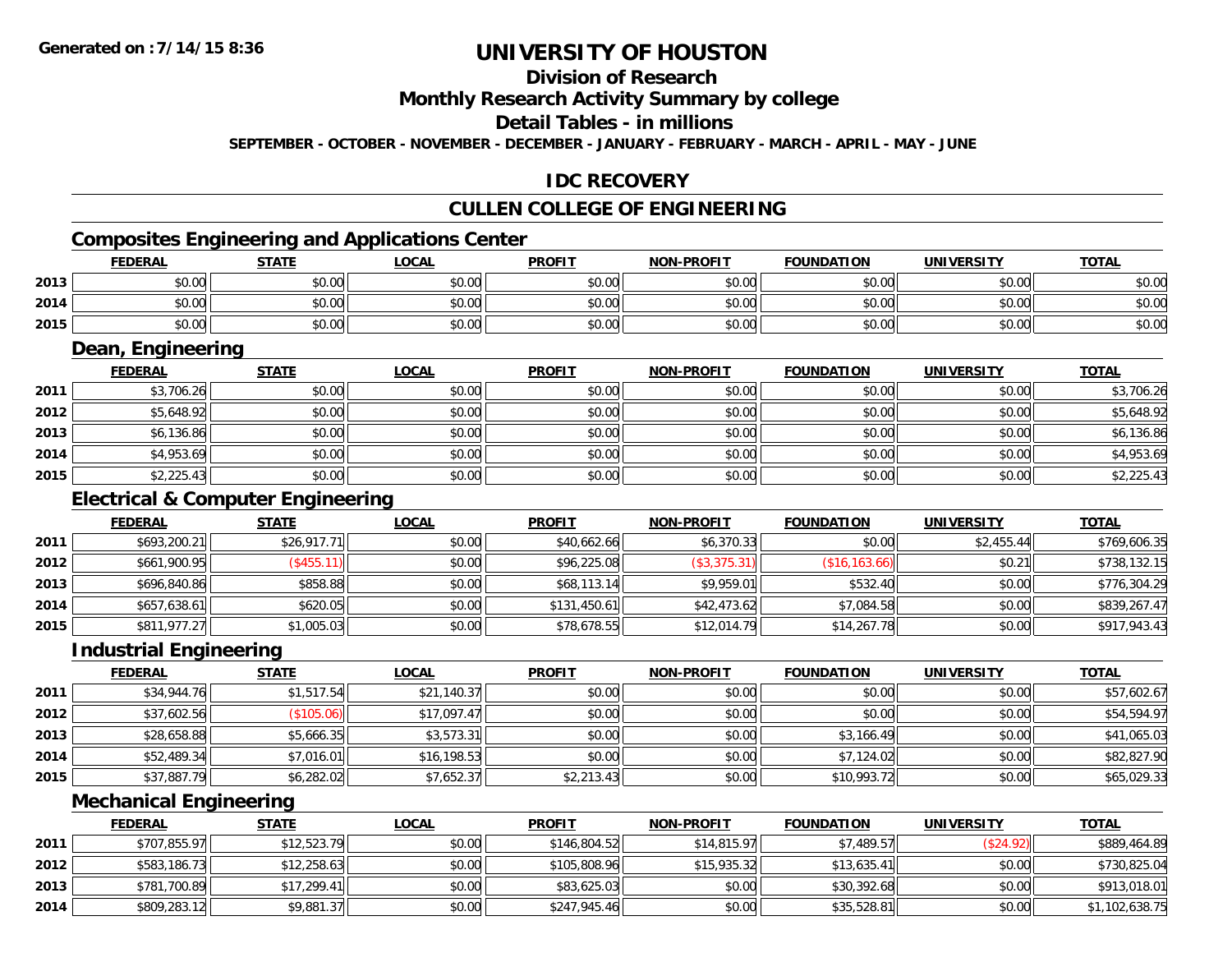# **Division of Research**

**Monthly Research Activity Summary by college**

**Detail Tables - in millions**

**SEPTEMBER - OCTOBER - NOVEMBER - DECEMBER - JANUARY - FEBRUARY - MARCH - APRIL - MAY - JUNE**

### **IDC RECOVERY**

# **CULLEN COLLEGE OF ENGINEERING**

### **Mechanical Engineering**

|              | <b>FEDERAL</b>            | <b>STATE</b>     | <b>LOCAL</b> | <b>PROFIT</b>  | <b>NON-PROFIT</b> | <b>FOUNDATION</b> | <b>UNIVERSITY</b> | <b>TOTAL</b>    |
|--------------|---------------------------|------------------|--------------|----------------|-------------------|-------------------|-------------------|-----------------|
| 2015         | \$653,561.96              | $($ \$4,786.79)  | \$0.00       | \$235,294.28   | \$0.00            | \$6,112.57        | \$0.00            | \$890,182.03    |
|              | <b>Wind Energy Center</b> |                  |              |                |                   |                   |                   |                 |
|              | <b>FEDERAL</b>            | <b>STATE</b>     | <b>LOCAL</b> | <b>PROFIT</b>  | <b>NON-PROFIT</b> | <b>FOUNDATION</b> | <b>UNIVERSITY</b> | <b>TOTAL</b>    |
| 2011         | \$0.00                    | \$0.00           | \$0.00       | \$0.00         | \$0.00            | \$0.00            | \$0.00            | \$0.00          |
| 2012         | \$0.00                    | \$0.00           | \$0.00       | \$0.00         | \$0.00            | \$0.00            | \$0.00            | \$0.00          |
| 2013         | \$0.00                    | \$0.00           | \$0.00       | \$0.00         | \$0.00            | \$0.00            | \$0.00            | \$0.00          |
| 2014         | \$0.00                    | \$0.00           | \$0.00       | \$0.00         | \$0.00            | \$0.00            | \$0.00            | \$0.00          |
| 2015         | \$0.00                    | \$0.00           | \$0.00       | \$0.00         | \$0.00            | \$0.00            | \$0.00            | \$0.00          |
| <b>Total</b> | \$14,588,618.90           | ( \$133, 534.99) | \$96,026.79  | \$2,811,886.17 | \$200,864.94      | \$145,928.13      | \$64,499.30       | \$17,774,289.24 |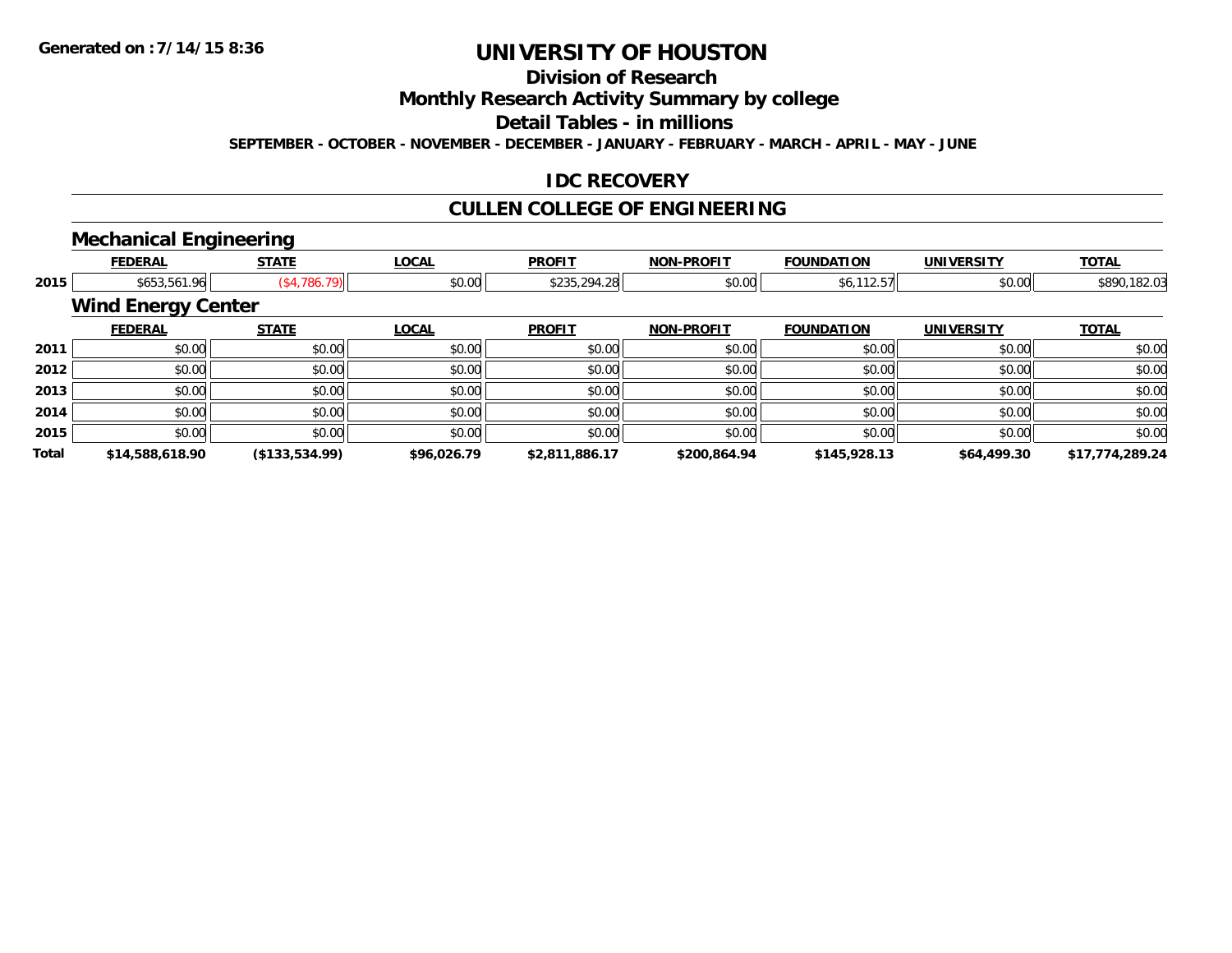# **Division of Research**

**Monthly Research Activity Summary by college**

#### **Detail Tables - in millions**

**SEPTEMBER - OCTOBER - NOVEMBER - DECEMBER - JANUARY - FEBRUARY - MARCH - APRIL - MAY - JUNE**

### **IDC RECOVERY**

### **DIVISION OF RESEARCH**

#### **Allied Geophysical Laboratories**

|      | <b>FEDERAL</b> | <b>STATE</b>   | <u>LOCAL</u> | <b>PROFIT</b> | <b>NON-PROFIT</b> | <b>FOUNDATION</b> | <b>UNIVERSITY</b> | <b>TOTAL</b>         |
|------|----------------|----------------|--------------|---------------|-------------------|-------------------|-------------------|----------------------|
| 2011 | \$0.00         | 40.00<br>JU.UU | \$0.00       | \$4,075.23    | \$0.00            | \$0.00            | \$0.00            | 275.22<br>\$4,073.ZJ |
| 2012 | \$0.00         | \$0.00         | \$0.00       | \$5,974.26    | \$0.00            | \$0.00            | \$0.00            | \$5,974.26           |
| 2013 | \$0.00         | \$0.00         | \$0.00       | \$3,076.49    | \$0.00            | \$0.00            | \$0.00            | \$3,076.49           |

#### **Center for Advanced Computing and Data Systems**

|      | <b>FEDERAL</b> | <b>STATE</b> | <u>LOCAL</u> | <b>PROFIT</b> | <b>NON-PROFIT</b> | <b>FOUNDATION</b> | <b>UNIVERSITY</b> | <b>TOTAL</b>   |
|------|----------------|--------------|--------------|---------------|-------------------|-------------------|-------------------|----------------|
| 2011 | \$229,916.93   | \$0.00       | \$0.00       | \$0.00        | \$0.00            | \$0.00            | \$0.00            | \$229,916.93   |
| 2012 | \$138,575.26   | \$0.00       | \$0.00       | \$22,337.22   | \$0.00            | \$0.00            | \$0.00            | \$160,912.48   |
| 2013 | \$38,189.92    | \$0.00       | \$0.00       | \$57,912.86   | \$0.00            | \$0.00            | \$0.00            | \$96,102.78    |
| 2014 | (\$3,458.04)   | \$0.00       | \$0.00       | \$0.00        | \$0.00            | \$0.00            | \$0.00            | $(\$3,458.04]$ |
| 2015 | \$1,397.96     | \$0.00       | \$0.00       | \$0.00        | \$0.00            | \$0.00            | \$0.00            | \$1,397.96     |

#### **Center for Advanced Materials**

|      | <b>FEDERAL</b> | <b>STATE</b> | <u>LOCAL</u> | <b>PROFIT</b> | <b>NON-PROFIT</b> | <b>FOUNDATION</b> | <b>UNIVERSITY</b> | <b>TOTAL</b> |
|------|----------------|--------------|--------------|---------------|-------------------|-------------------|-------------------|--------------|
| 2011 | \$10,038.40    | \$8,382.03   | \$0.00       | \$2,807.02    | \$0.00            | \$0.00            | \$0.00            | \$21,227.45  |
| 2012 | \$160.97       | \$0.00       | \$0.00       | \$0.00        | \$0.00            | \$0.00            | \$0.00            | (\$160.97)   |
| 2013 | \$0.00         | \$0.00       | \$0.00       | \$0.00        | \$0.00            | \$0.00            | \$0.00            | \$0.00       |
| 2014 | \$0.00         | \$0.00       | \$0.00       | \$0.00        | \$0.00            | \$0.00            | \$0.00            | \$0.00       |
| 2015 | \$0.00         | \$0.00       | \$0.00       | \$15,215.21   | \$0.00            | \$0.00            | \$0.00            | \$15,215.21  |

#### **Center for Biomedical & Environmental Genomics**

|      | <u>FEDERAL</u> | <b>STATE</b> | <b>LOCAL</b> | <b>PROFIT</b> | NON-PROFIT | <b>FOUNDATION</b> | <b>UNIVERSITY</b> | <b>TOTAL</b> |
|------|----------------|--------------|--------------|---------------|------------|-------------------|-------------------|--------------|
| 2011 | \$0.00         | \$0.00       | \$0.00       | \$0.00        | \$0.00     | \$0.00            | \$0.00            | \$0.00       |
| 2012 | \$0.00         | \$0.00       | \$0.00       | \$0.00        | \$0.00     | \$0.00            | \$0.00            | \$0.00       |
| 2013 | \$0.00         | \$0.00       | \$0.00       | \$0.00        | \$0.00     | \$0.00            | \$0.00            | \$0.00       |
| 2014 | \$0.00         | \$0.00       | \$0.00       | \$0.00        | \$0.00     | \$0.00            | \$0.00            | \$0.00       |
| 2015 | \$0.00         | \$0.00       | \$0.00       | \$0.00        | \$0.00     | \$0.00            | \$0.00            | \$0.00       |

## **Center for Industrial Partnerships**

|      | <u>FEDERAL</u> | <b>STATE</b> | <b>LOCAL</b> | <b>PROFIT</b> | <b>NON-PROFIT</b> | <b>FOUNDATION</b> | <b>UNIVERSITY</b> | <b>TOTAL</b> |
|------|----------------|--------------|--------------|---------------|-------------------|-------------------|-------------------|--------------|
| 2011 | \$62,230.59    | \$0.00       | \$0.00       | \$8,427.62    | \$0.00            | \$0.00            | \$0.00            | \$70,658.21  |
| 2012 | \$20,843.87    | \$0.00       | \$0.00       | \$7,248.84    | \$0.00            | \$0.00            | \$0.00            | \$28,092.71  |
| 2013 | \$2,529.30     | \$0.00       | \$0.00       | \$5,850.85    | \$0.00            | \$0.00            | \$0.00            | \$8,380.15   |
| 2014 | \$2,497.56     | \$0.00       | \$0.00       | \$8,293.77    | \$0.00            | \$0.00            | \$0.00            | \$10,791.33  |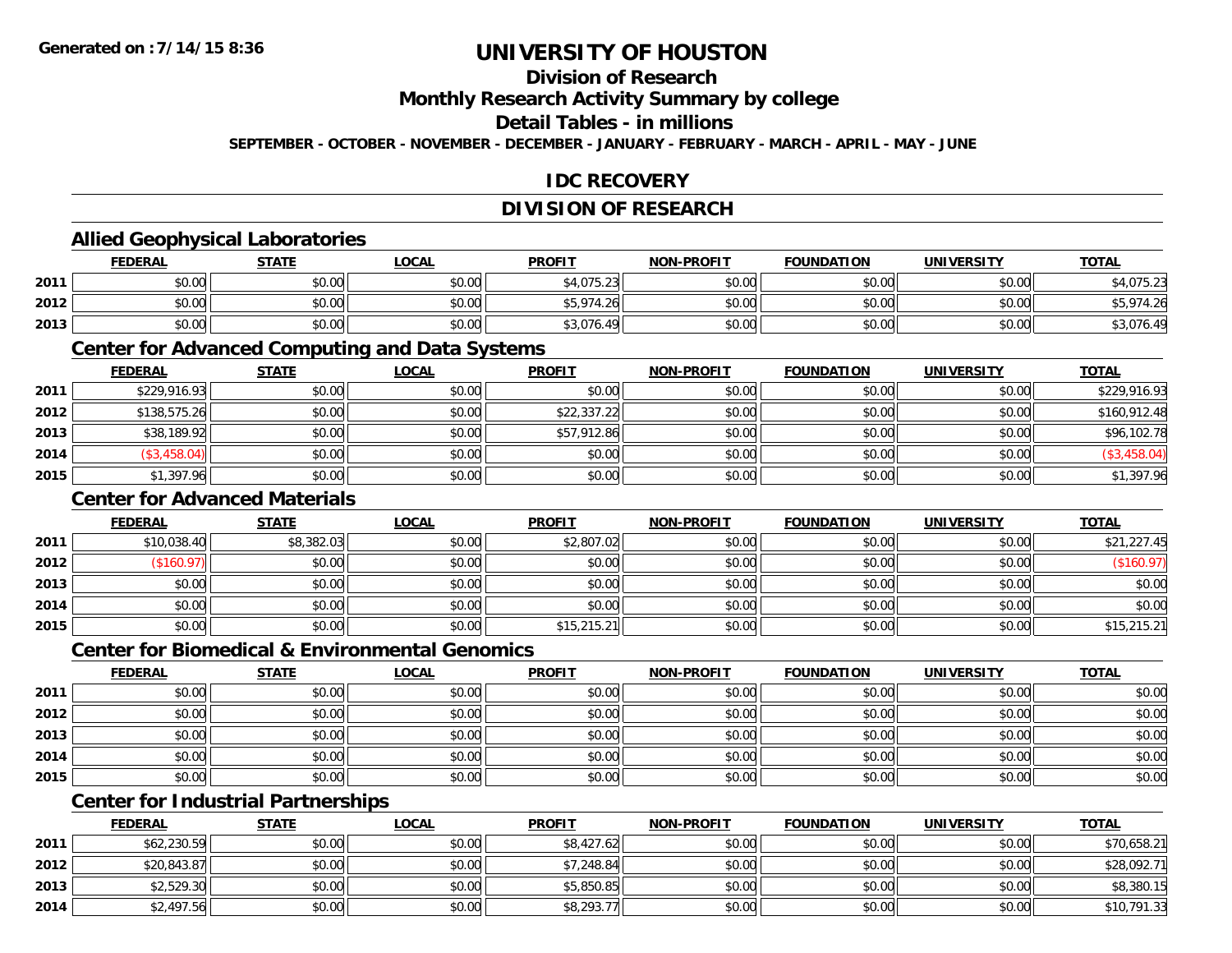# **Division of Research**

**Monthly Research Activity Summary by college**

**Detail Tables - in millions**

**SEPTEMBER - OCTOBER - NOVEMBER - DECEMBER - JANUARY - FEBRUARY - MARCH - APRIL - MAY - JUNE**

#### **IDC RECOVERY**

# **DIVISION OF RESEARCH**

|      |                                                   |              |              | <b>DIVISION OF RESEARUM</b> |                   |                   |                   |              |
|------|---------------------------------------------------|--------------|--------------|-----------------------------|-------------------|-------------------|-------------------|--------------|
|      | <b>Center for Industrial Partnerships</b>         |              |              |                             |                   |                   |                   |              |
|      | <b>FEDERAL</b>                                    | <b>STATE</b> | <b>LOCAL</b> | <b>PROFIT</b>               | <b>NON-PROFIT</b> | <b>FOUNDATION</b> | <b>UNIVERSITY</b> | <b>TOTAL</b> |
| 2015 | \$1,318.94                                        | \$0.00       | \$0.00       | \$3,409.54                  | \$0.00            | \$0.00            | \$0.00            | \$4,728.48   |
|      | <b>Division of Research</b>                       |              |              |                             |                   |                   |                   |              |
|      | <b>FEDERAL</b>                                    | <b>STATE</b> | <b>LOCAL</b> | <b>PROFIT</b>               | <b>NON-PROFIT</b> | <b>FOUNDATION</b> | <b>UNIVERSITY</b> | <b>TOTAL</b> |
| 2011 | (\$1,398.74)                                      | \$0.00       | \$0.00       | \$0.00                      | \$0.00            | \$0.00            | \$0.00            | (\$1,398.74) |
| 2012 | (\$0.00)                                          | \$0.00       | \$0.00       | \$0.00                      | \$0.00            | \$0.00            | \$0.00            | (\$0.00)     |
| 2013 | (\$67.82)                                         | \$0.00       | \$0.00       | \$0.00                      | \$0.00            | \$0.00            | \$0.00            | (\$67.82)    |
| 2014 | \$0.00                                            | \$0.00       | \$0.00       | \$0.00                      | \$0.00            | \$0.00            | \$0.00            | \$0.00       |
| 2015 | \$0.00                                            | \$0.00       | \$0.00       | \$0.00                      | \$0.00            | \$0.00            | \$0.00            | \$0.00       |
|      | <b>National Center for Airborne Laser Mapping</b> |              |              |                             |                   |                   |                   |              |
|      | <b>FEDERAL</b>                                    | <b>STATE</b> | <b>LOCAL</b> | <b>PROFIT</b>               | <b>NON-PROFIT</b> | <b>FOUNDATION</b> | <b>UNIVERSITY</b> | <b>TOTAL</b> |
| 2011 | \$165,852.23                                      | \$0.00       | \$0.00       | \$0.00                      | \$0.00            | \$0.00            | \$0.00            | \$165,852.23 |
| 2012 | \$117,848.65                                      | \$0.00       | \$0.00       | \$0.00                      | \$0.00            | \$0.00            | \$0.00            | \$117,848.65 |
| 2013 | \$85,979.59                                       | \$0.00       | \$0.00       | \$0.00                      | \$0.00            | \$4,574.86        | \$0.00            | \$90,554.45  |
| 2014 | \$176,545.68                                      | \$0.00       | \$0.00       | \$0.00                      | \$0.00            | \$5,995.99        | \$0.00            | \$182,541.66 |
| 2015 | \$181,635.50                                      | \$0.00       | \$0.00       | \$0.00                      | \$0.00            | \$0.00            | \$12,175.55       | \$193,811.05 |
|      | <b>Office of Contracts and Grants</b>             |              |              |                             |                   |                   |                   |              |
|      | <b>FEDERAL</b>                                    | <b>STATE</b> | <b>LOCAL</b> | <b>PROFIT</b>               | <b>NON-PROFIT</b> | <b>FOUNDATION</b> | <b>UNIVERSITY</b> | <b>TOTAL</b> |
| 2011 | \$0.00                                            | \$0.00       | \$0.00       | \$0.00                      | \$0.00            | \$0.00            | \$0.00            | \$0.00       |
| 2012 | \$0.00                                            | \$0.00       | \$0.00       | \$0.00                      | \$0.00            | \$0.00            | \$0.00            | \$0.00       |
| 2013 | \$0.00                                            | \$0.00       | \$0.00       | \$0.00                      | \$0.00            | \$0.00            | \$0.00            | \$0.00       |
| 2014 | \$0.00                                            | \$0.00       | \$0.00       | \$0.00                      | \$0.00            | \$0.00            | \$0.00            | \$0.00       |
|      | <b>TcSAM</b>                                      |              |              |                             |                   |                   |                   |              |
|      | <b>FEDERAL</b>                                    | <b>STATE</b> | <b>LOCAL</b> | <b>PROFIT</b>               | <b>NON-PROFIT</b> | <b>FOUNDATION</b> | <b>UNIVERSITY</b> | <b>TOTAL</b> |
| 2011 | \$0.00                                            | \$0.00       | \$0.00       | \$0.00                      | \$0.00            | \$0.00            | \$0.00            | \$0.00       |
|      | <b>TcSUH</b>                                      |              |              |                             |                   |                   |                   |              |
|      | <b>FEDERAL</b>                                    | <b>STATE</b> | <b>LOCAL</b> | <b>PROFIT</b>               | <b>NON-PROFIT</b> | <b>FOUNDATION</b> | <b>UNIVERSITY</b> | <b>TOTAL</b> |
| 2011 | \$13,055.93                                       | \$534.20     | \$0.00       | \$36,256.31                 | \$0.00            | \$0.00            | \$0.00            | \$49,846.44  |
| 2012 | \$22,405.88                                       | \$2,136.59   | \$0.00       | \$26,884.88                 | \$0.00            | \$0.00            | \$0.00            | \$51,427.35  |
| 2013 | \$21,895.96                                       | \$1,288.31   | \$0.00       | \$19,149.59                 | \$0.00            | \$0.00            | \$0.00            | \$42,333.86  |
| 2014 | \$61,308.49                                       | \$454.83     | \$0.00       | \$16,491.29                 | \$0.00            | \$0.00            | \$0.00            | \$78,254.61  |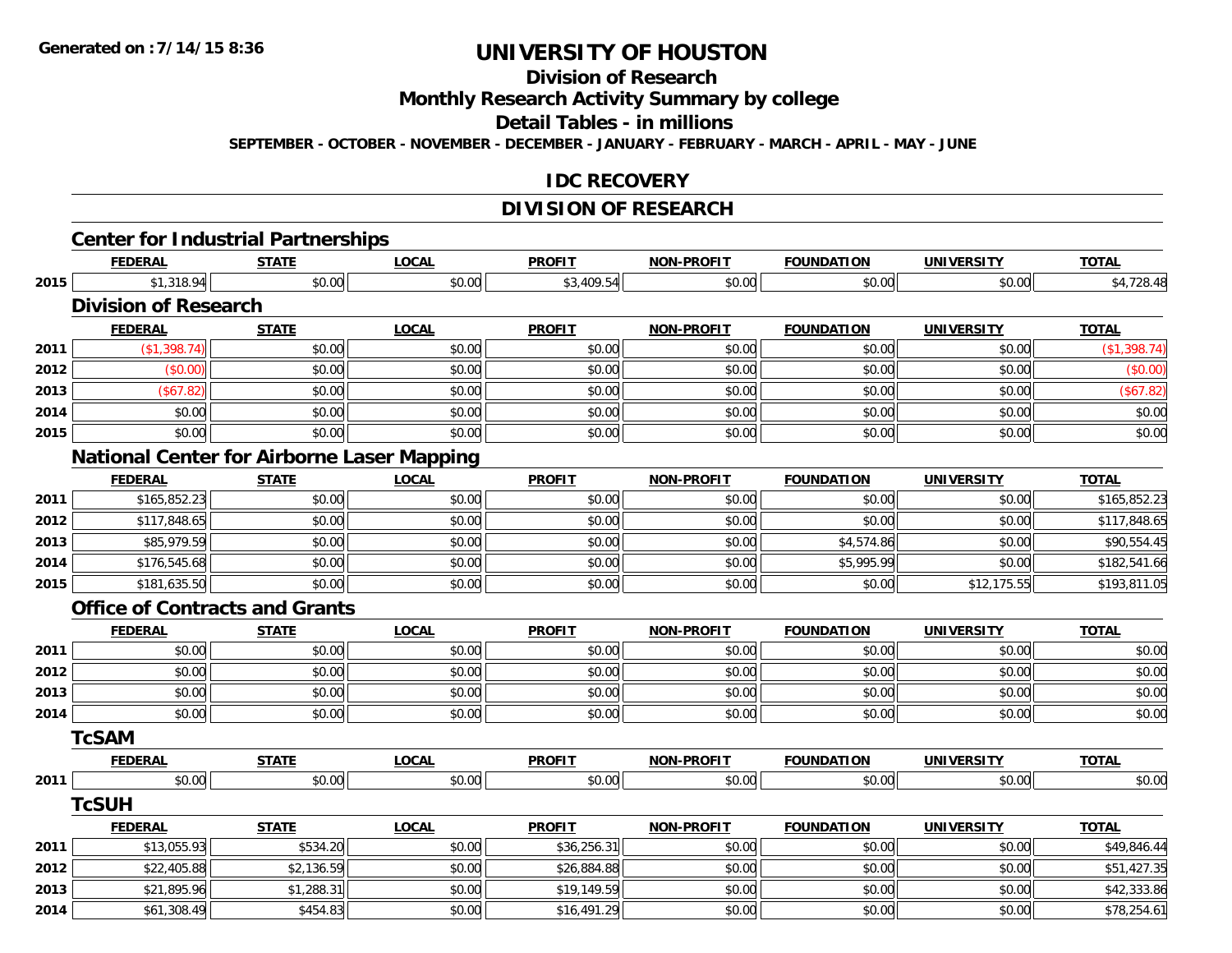# **Division of Research**

**Monthly Research Activity Summary by college**

**Detail Tables - in millions**

**SEPTEMBER - OCTOBER - NOVEMBER - DECEMBER - JANUARY - FEBRUARY - MARCH - APRIL - MAY - JUNE**

#### **IDC RECOVERY**

### **DIVISION OF RESEARCH**

|       | <b>TcSUH</b>                         |              |              |               |                   |                   |                   |                |
|-------|--------------------------------------|--------------|--------------|---------------|-------------------|-------------------|-------------------|----------------|
|       | <b>FEDERAL</b>                       | <b>STATE</b> | <b>LOCAL</b> | <b>PROFIT</b> | <b>NON-PROFIT</b> | <b>FOUNDATION</b> | <b>UNIVERSITY</b> | <b>TOTAL</b>   |
| 2015  | \$20,163.84                          | \$0.00       | \$0.00       | \$5,702.94    | \$0.00            | \$0.00            | \$0.00            | \$25,866.78    |
|       | <b>Texas Obesity Research Center</b> |              |              |               |                   |                   |                   |                |
|       | <b>FEDERAL</b>                       | <b>STATE</b> | <b>LOCAL</b> | <b>PROFIT</b> | <b>NON-PROFIT</b> | <b>FOUNDATION</b> | <b>UNIVERSITY</b> | <b>TOTAL</b>   |
| 2011  | \$0.00                               | \$0.00       | \$0.00       | \$0.00        | \$0.00            | \$0.00            | \$0.00            | \$0.00         |
| 2012  | \$0.00                               | \$0.00       | \$0.00       | \$0.00        | \$0.00            | \$0.00            | \$0.00            | \$0.00         |
| 2013  | \$0.00                               | \$0.00       | \$0.00       | \$0.00        | \$0.00            | \$0.00            | \$0.00            | \$0.00         |
| 2014  | \$0.00                               | \$0.00       | \$0.00       | \$0.00        | \$0.00            | \$0.00            | \$0.00            | \$0.00         |
| 2015  | \$0.00                               | \$0.00       | \$0.00       | \$0.00        | \$0.00            | \$0.00            | \$0.00            | \$0.00         |
|       | <b>TIMES</b>                         |              |              |               |                   |                   |                   |                |
|       | <b>FEDERAL</b>                       | <b>STATE</b> | <b>LOCAL</b> | <b>PROFIT</b> | <b>NON-PROFIT</b> | <b>FOUNDATION</b> | <b>UNIVERSITY</b> | <b>TOTAL</b>   |
| 2011  | \$145,307.74                         | \$2,770.35   | \$0.00       | \$0.00        | \$0.00            | \$0.00            | \$0.00            | \$148,078.08   |
| 2012  | \$459,529.96                         | \$0.01       | \$0.00       | \$0.00        | \$0.00            | \$0.00            | \$0.00            | \$459,529.97   |
| 2013  | \$567,718.59                         | \$1,527.98   | \$0.00       | \$0.00        | \$0.00            | \$0.00            | \$0.00            | \$569,246.57   |
| 2014  | \$446,670.85                         | \$6,136.34   | \$0.00       | \$0.00        | \$0.00            | \$0.00            | \$0.00            | \$452,807.19   |
| 2015  | \$318,084.20                         | \$7,306.74   | \$0.00       | \$0.00        | \$1,115.65        | \$0.00            | \$0.00            | \$326,506.59   |
| Total | \$3,306,456.23                       | \$30,537.39  | \$0.00       | \$249,113.92  | \$1,115.65        | \$10,570.85       | \$12,175.55       | \$3,609,969.59 |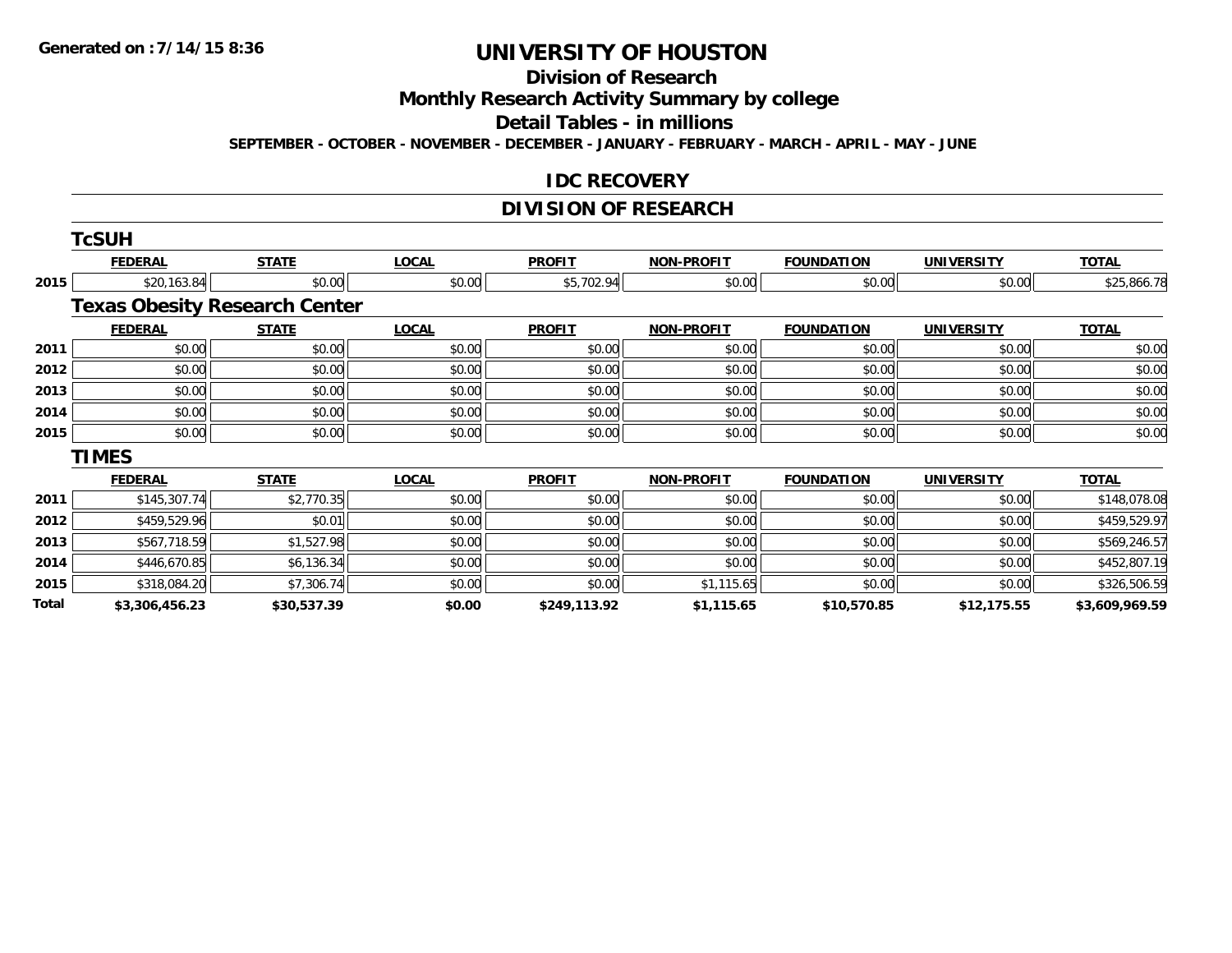## **Division of Research**

#### **Monthly Research Activity Summary by college**

#### **Detail Tables - in millions**

**SEPTEMBER - OCTOBER - NOVEMBER - DECEMBER - JANUARY - FEBRUARY - MARCH - APRIL - MAY - JUNE**

### **IDC RECOVERY**

### **GRADUATE COLLEGE OF SOCIAL WORK**

### **Center for Drug and Social Policy Research**

|      | <b>FEDERAL</b> | <b>STATE</b> | <b>LOCAL</b> | <b>PROFIT</b> | <b>NON-PROFIT</b> | <b>FOUNDATION</b> | <b>UNIVERSITY</b> | <b>TOTAL</b> |
|------|----------------|--------------|--------------|---------------|-------------------|-------------------|-------------------|--------------|
| 2011 | \$19,050.69    | \$0.00       | \$0.00       | \$0.00        | \$0.00            | \$0.00            | \$0.00            | \$19,050.69  |
| 2012 | \$25,733.41    | \$0.00       | \$0.00       | \$0.00        | \$0.00            | \$0.00            | \$0.00            | \$25,733.41  |
| 2013 | \$3,056.09     | \$0.00       | \$0.00       | \$0.00        | \$0.00            | \$0.00            | \$0.00            | \$3,056.09   |
| 2014 | \$37,462.57    | \$0.00       | \$0.00       | \$0.00        | \$0.00            | \$0.00            | \$0.00            | \$37,462.57  |
| 2015 | \$39,167.00    | \$0.00       | \$0.00       | \$0.00        | \$0.00            | \$0.00            | \$0.00            | \$39,167.00  |

#### **Center for Health Equities & Evaluation Research**

|      | <b>FEDERAL</b> | <b>STATE</b> | <u>LOCAL</u> | <b>PROFIT</b> | <b>NON-PROFIT</b> | <b>FOUNDATION</b> | <b>UNIVERSITY</b> | <b>TOTAL</b> |
|------|----------------|--------------|--------------|---------------|-------------------|-------------------|-------------------|--------------|
| 2012 | \$14,207.04    | \$0.00       | \$0.00       | \$0.00        | \$0.00            | \$0.00            | \$0.00            | \$14,207.04  |
| 2013 | \$8,890.06     | \$0.00       | \$0.00       | \$0.00        | \$0.00            | \$0.00            | \$0.00            | \$8,890.06   |
| 2014 | \$10,508.36    | \$0.00       | \$0.00       | \$0.00        | \$0.00            | \$0.00            | \$0.00            | \$10,508.36  |
| 2015 | \$6,759.55     | \$0.00       | \$0.00       | \$0.00        | \$0.00            | \$0.00            | \$0.00            | \$6,759.55   |

#### **Child & Family for Innovative Research**

|      | <b>FEDERAL</b> | <b>STATE</b> | <u>LOCAL</u> | <b>PROFIT</b> | <b>NON-PROFIT</b> | <b>FOUNDATION</b> | <b>UNIVERSITY</b> | <b>TOTAL</b> |
|------|----------------|--------------|--------------|---------------|-------------------|-------------------|-------------------|--------------|
| 2011 | \$215,542.29   | \$1,021.94   | \$0.00       | \$0.00        | \$0.00            | \$156.10          | \$0.00            | \$216,720.33 |
| 2012 | \$190,261.99   | \$0.00       | \$0.00       | \$7,617.84    | \$0.00            | \$0.00            | \$0.00            | \$197,879.83 |
| 2013 | \$145,311.28   | \$680.46     | \$2,615.92   | (\$367.56)    | \$0.83            | \$0.00            | \$0.00            | \$148,240.93 |
| 2014 | \$57,923.53    | \$1,311.60   | \$1,292.69   | \$0.00        | \$335.55          | \$1,321.04        | \$0.00            | \$62,184.41  |
| 2015 | \$95,888.89    | \$354.74     | \$0.00       | \$0.00        | \$0.00            | \$8,369.29        | \$0.00            | \$104,612.92 |

#### **Community Projects - Social Work**

|      | <b>FEDERAL</b>          | <b>STATE</b> | <u>LOCAL</u> | <b>PROFIT</b> | <b>NON-PROFIT</b> | <b>FOUNDATION</b> | <b>UNIVERSITY</b> | <u>TOTAL</u>                                                      |
|------|-------------------------|--------------|--------------|---------------|-------------------|-------------------|-------------------|-------------------------------------------------------------------|
| 2011 | ÷n.<br>$\cap$<br>DU.UU  |              | \$0.00       | \$0.00        | \$0.00            | \$0.00            | \$0.00            |                                                                   |
| 2012 | <b>COOO</b><br>\$223.56 | \$0.00       | \$0.00       | \$0.00        | \$0.00            | \$0.00            | \$0.00            | $\uparrow$ $\uparrow$ $\uparrow$ $\uparrow$ $\uparrow$<br>\$223.5 |
| 2013 | 0.01°،                  | \$0.00       | \$0.00       | \$0.00        | \$0.00            | \$0.00            | \$0.00            |                                                                   |

#### **Dean, Social Work**

|      | <b>FEDERAL</b> | <b>STATE</b> | <b>LOCAL</b> | <b>PROFIT</b> | <b>NON-PROFIT</b> | <b>FOUNDATION</b> | <b>UNIVERSITY</b> | <b>TOTAL</b> |
|------|----------------|--------------|--------------|---------------|-------------------|-------------------|-------------------|--------------|
| 2011 | \$149,809.73   | \$0.00       | \$0.00       | \$0.00        | \$0.00            | \$0.00            | \$0.00            | \$149,809.73 |
| 2012 | \$124.05       | \$0.00       | \$0.00       | \$0.00        | \$0.00            | \$0.00            | \$0.00            | \$124.05     |
| 2013 | \$5,849.75     | \$0.00       | \$0.00       | \$0.00        | \$0.00            | \$0.00            | \$0.00            | \$5,849.75   |
| 2014 | \$0.00         | \$0.00       | \$0.00       | \$0.00        | \$0.00            | \$0.00            | \$0.00            | \$0.00       |
| 2015 | \$1,477.12     | \$0.00       | \$0.00       | \$0.00        | \$0.00            | \$0.00            | \$0.00            | \$1,477.12   |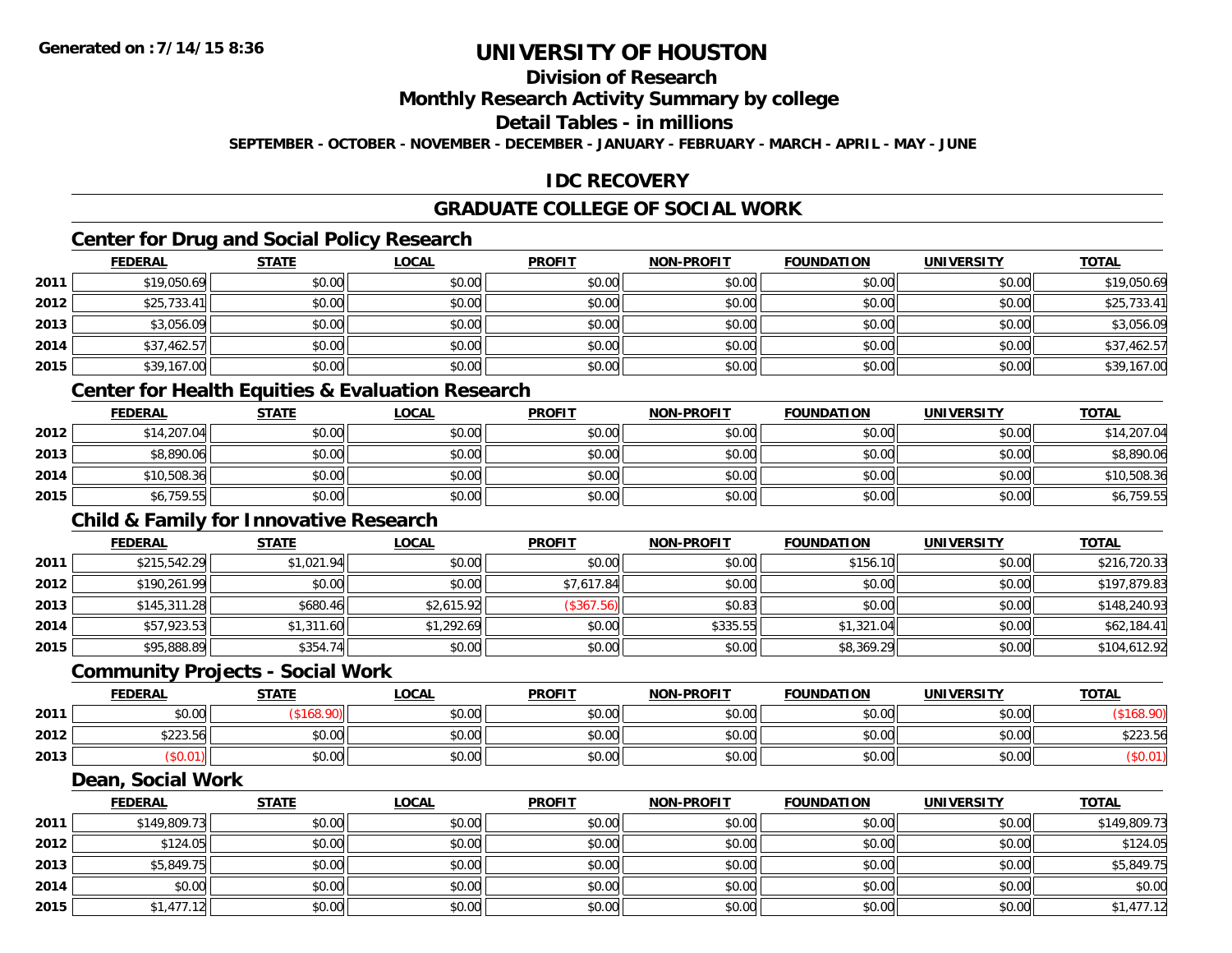## **Division of Research**

**Monthly Research Activity Summary by college**

**Detail Tables - in millions**

**SEPTEMBER - OCTOBER - NOVEMBER - DECEMBER - JANUARY - FEBRUARY - MARCH - APRIL - MAY - JUNE**

### **IDC RECOVERY**

#### **GRADUATE COLLEGE OF SOCIAL WORK**

# **Office for Drug SPR**

|       | <b>FEDERAL</b> | <u>STATE</u> | <b>LOCAL</b> | <b>PROFIT</b> | <b>NON-PROFIT</b> | <b>FOUNDATION</b> | <b>UNIVERSITY</b> | <b>TOTAL</b>   |
|-------|----------------|--------------|--------------|---------------|-------------------|-------------------|-------------------|----------------|
| 2011  | \$0.00         | \$0.00       | \$0.00       | \$0.00        | \$0.00            | \$0.00            | \$0.00            | \$0.00         |
| 2012  | \$0.00         | \$0.00       | \$0.00       | \$0.00        | \$0.00            | \$0.00            | \$0.00            | \$0.00         |
| 2013  | \$0.00         | \$0.00       | \$0.00       | \$0.00        | \$0.00            | \$0.00            | \$0.00            | \$0.00         |
| 2015  | \$0.00         | \$0.00       | \$0.00       | \$0.00        | \$0.00            | \$0.00            | \$0.00            | \$0.00         |
| Total | \$1,027,246.94 | \$3,199.84   | \$3,908.61   | \$7,250.28    | \$336.38          | \$9,846.43        | \$0.00            | \$1,051,788.48 |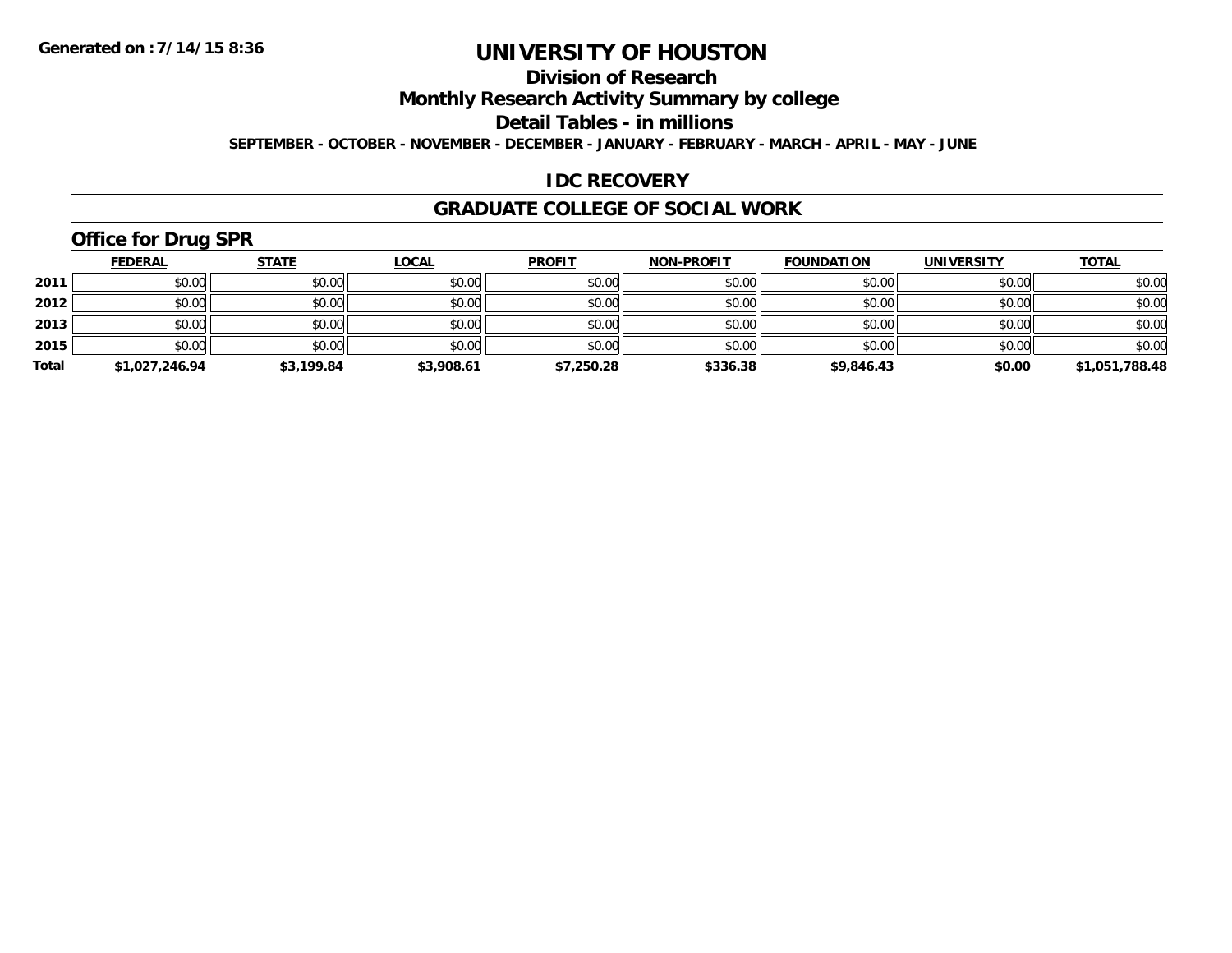## **Division of Research**

**Monthly Research Activity Summary by college**

**Detail Tables - in millions**

**SEPTEMBER - OCTOBER - NOVEMBER - DECEMBER - JANUARY - FEBRUARY - MARCH - APRIL - MAY - JUNE**

### **IDC RECOVERY**

#### **HILTON COLLEGE OF HOTEL AND RESTAURANT MANAGEMENT**

#### **Hotel and Restaurant Management**

|       | <b>FEDERAL</b> | <b>STATE</b> | <u>LOCAL</u> | <b>PROFIT</b> | <b>NON-PROFIT</b> | <b>FOUNDATION</b> | <b>UNIVERSITY</b> | <b>TOTAL</b> |
|-------|----------------|--------------|--------------|---------------|-------------------|-------------------|-------------------|--------------|
| 2011  | \$7,594.66     | \$0.00       | \$0.00       | \$177.55      | \$3,046.73        | \$0.00            | \$0.00            | \$10,818.94  |
| 2012  | \$5,979.29     | \$25,231.51  | \$0.00       | \$8.59        | \$2,918.11        | \$0.00            | \$0.00            | \$34,137.50  |
| 2013  | \$6,766.88     | \$804.38     | \$0.00       | \$0.00        | \$0.00            | \$0.00            | \$0.00            | \$7,571.26   |
| 2014  | \$19,004.85    | (\$28.7)     | \$0.00       | \$0.00        | \$0.00            | \$3,267.50        | \$0.00            | \$22,243.64  |
| 2015  | \$27,469.40    | \$0.00       | \$0.00       | \$0.00        | \$0.00            | \$1,717.80        | \$0.00            | \$29,187.20  |
| Total | \$66,815.08    | \$26,007.18  | \$0.00       | \$186.14      | \$5,964.84        | \$4,985.30        | \$0.00            | \$103,958.54 |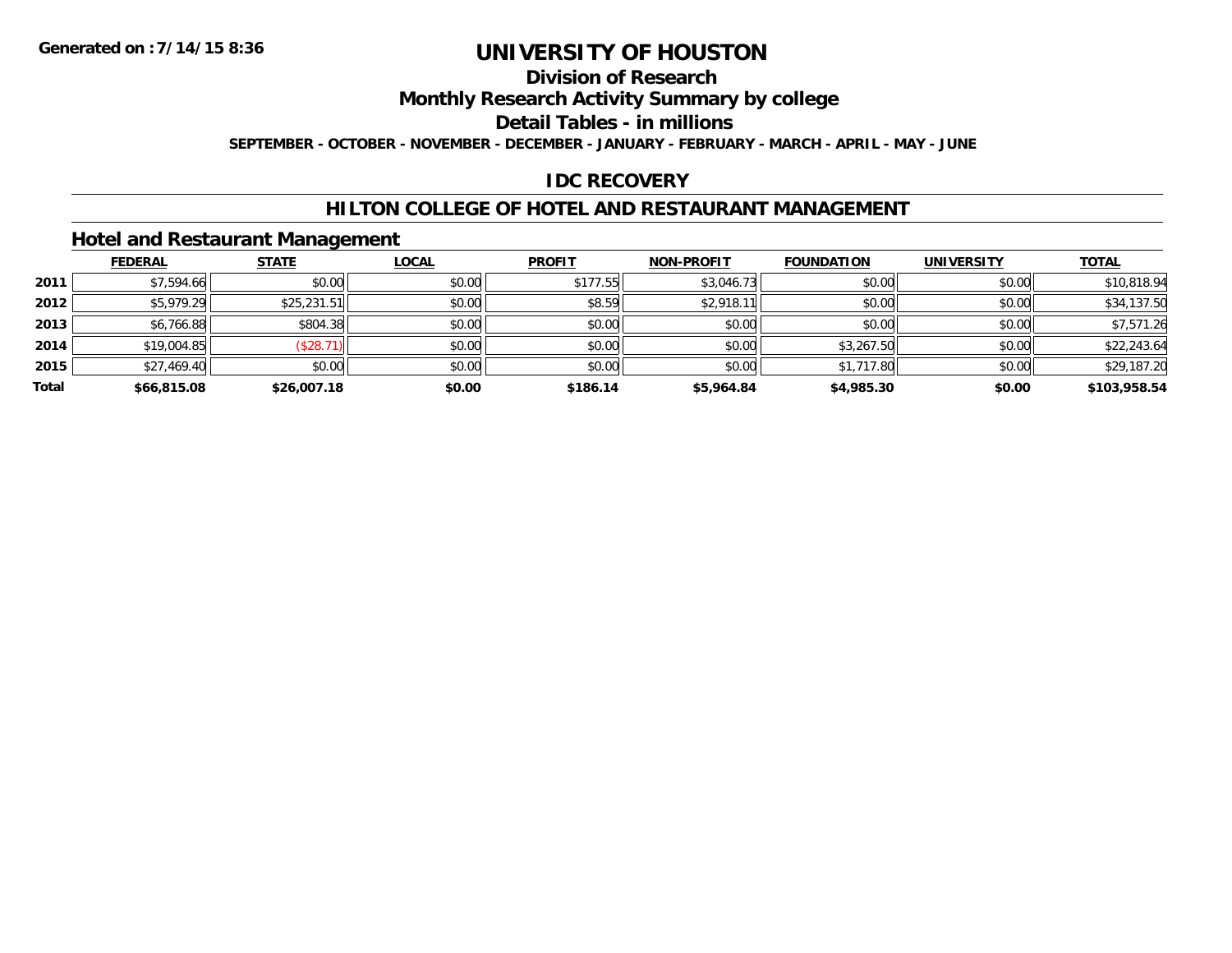## **Division of Research**

**Monthly Research Activity Summary by college**

**Detail Tables - in millions**

**SEPTEMBER - OCTOBER - NOVEMBER - DECEMBER - JANUARY - FEBRUARY - MARCH - APRIL - MAY - JUNE**

#### **IDC RECOVERY**

#### **HONORS COLLEGE**

# **Dean, Honors College**

|       | <b>FEDERAL</b> | <b>STATE</b> | <b>LOCAL</b> | <b>PROFIT</b> | <b>NON-PROFIT</b> | <b>FOUNDATION</b> | <b>UNIVERSITY</b> | <b>TOTAL</b> |
|-------|----------------|--------------|--------------|---------------|-------------------|-------------------|-------------------|--------------|
| 2011  | \$5,913.78     | \$0.00       | \$0.00       | \$0.00        | \$0.00            | \$0.00            | \$0.00            | \$5,913.78   |
| 2012  | \$6,007.26     | \$0.00       | \$0.00       | \$0.00        | \$5,100.40        | \$0.00            | \$0.00            | \$11,107.66  |
| 2013  | \$5,011.56     | \$0.00       | \$0.00       | \$0.00        | \$3,160.56        | \$1.58            | \$0.00            | \$8,173.70   |
| 2014  | \$892.24       | \$0.00       | \$0.00       | \$0.00        | \$2,985.57        | \$81.99           | \$0.00            | \$3,959.79   |
| 2015  | \$0.00         | \$0.00       | \$0.00       | \$0.00        | (\$5.90)          | \$29.74           | \$0.00            | \$23.84      |
| Total | \$17,824.84    | \$0.00       | \$0.00       | \$0.00        | \$11,240.62       | \$113.31          | \$0.00            | \$29,178.77  |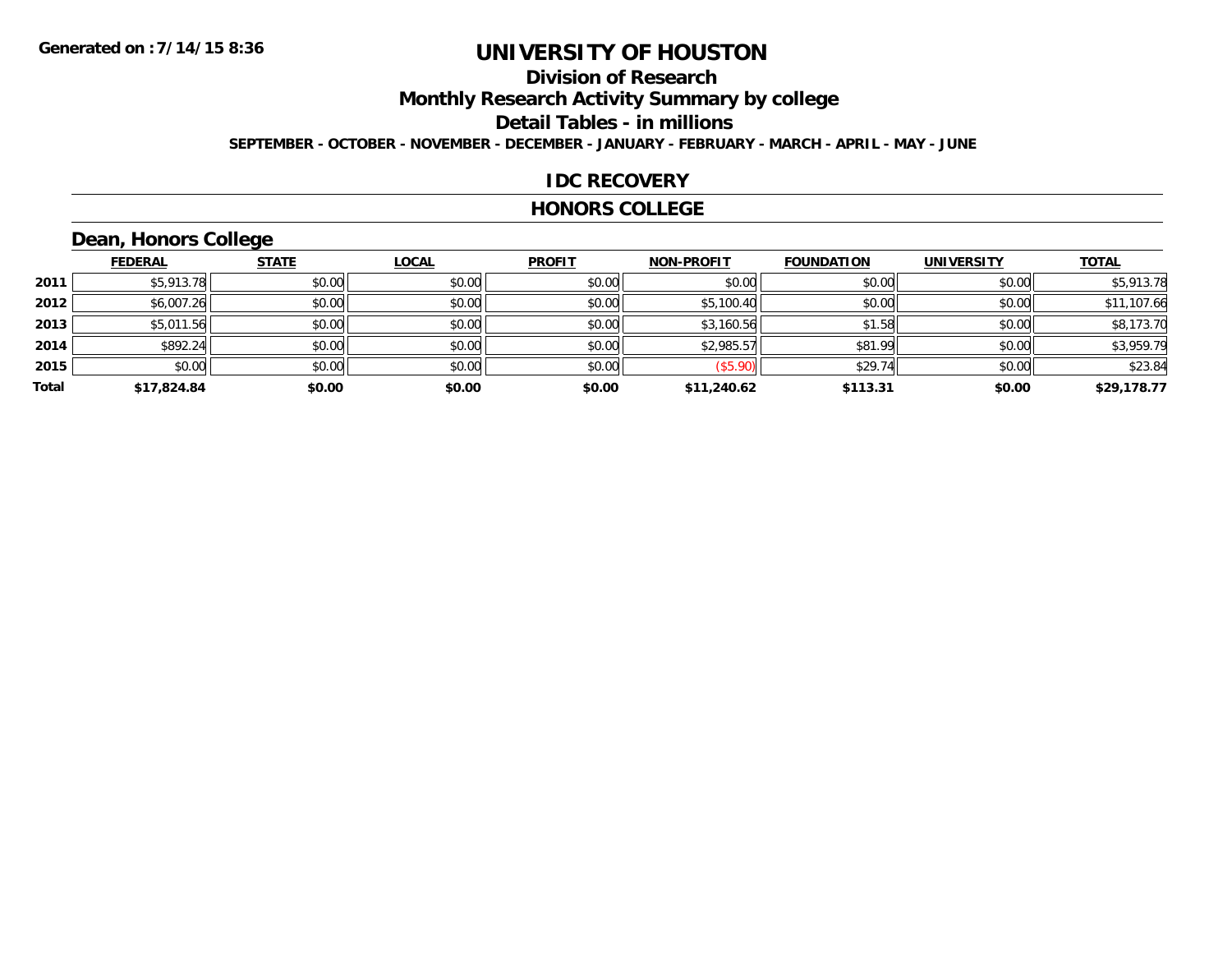# **Division of Research**

**Monthly Research Activity Summary by college**

#### **Detail Tables - in millions**

**SEPTEMBER - OCTOBER - NOVEMBER - DECEMBER - JANUARY - FEBRUARY - MARCH - APRIL - MAY - JUNE**

#### **IDC RECOVERY**

#### **LIBRARY**

#### **Administration, Library**

|       | <b>FEDERAL</b> | <b>STATE</b> | <u>LOCAL</u> | <b>PROFIT</b> | <b>NON-PROFIT</b> | <b>FOUNDATION</b> | <b>UNIVERSITY</b> | <b>TOTAL</b> |
|-------|----------------|--------------|--------------|---------------|-------------------|-------------------|-------------------|--------------|
| 2011  | \$718.08       | \$0.00       | \$0.00       | \$0.00        | \$0.00            | \$0.00            | \$0.00            | \$718.08     |
| 2012  | \$0.00         | \$0.00       | \$0.00       | \$0.00        | \$0.00            | \$0.00            | \$0.00            | \$0.00       |
| 2013  | \$0.00         | \$0.00       | \$0.00       | \$0.00        | \$0.00            | \$0.00            | \$0.00            | \$0.00       |
| 2014  | \$0.00         | \$0.00       | \$0.00       | \$0.00        | \$0.00            | \$0.00            | \$0.00            | \$0.00       |
| Total | \$718.08       | \$0.00       | \$0.00       | \$0.00        | \$0.00            | \$0.00            | \$0.00            | \$718.08     |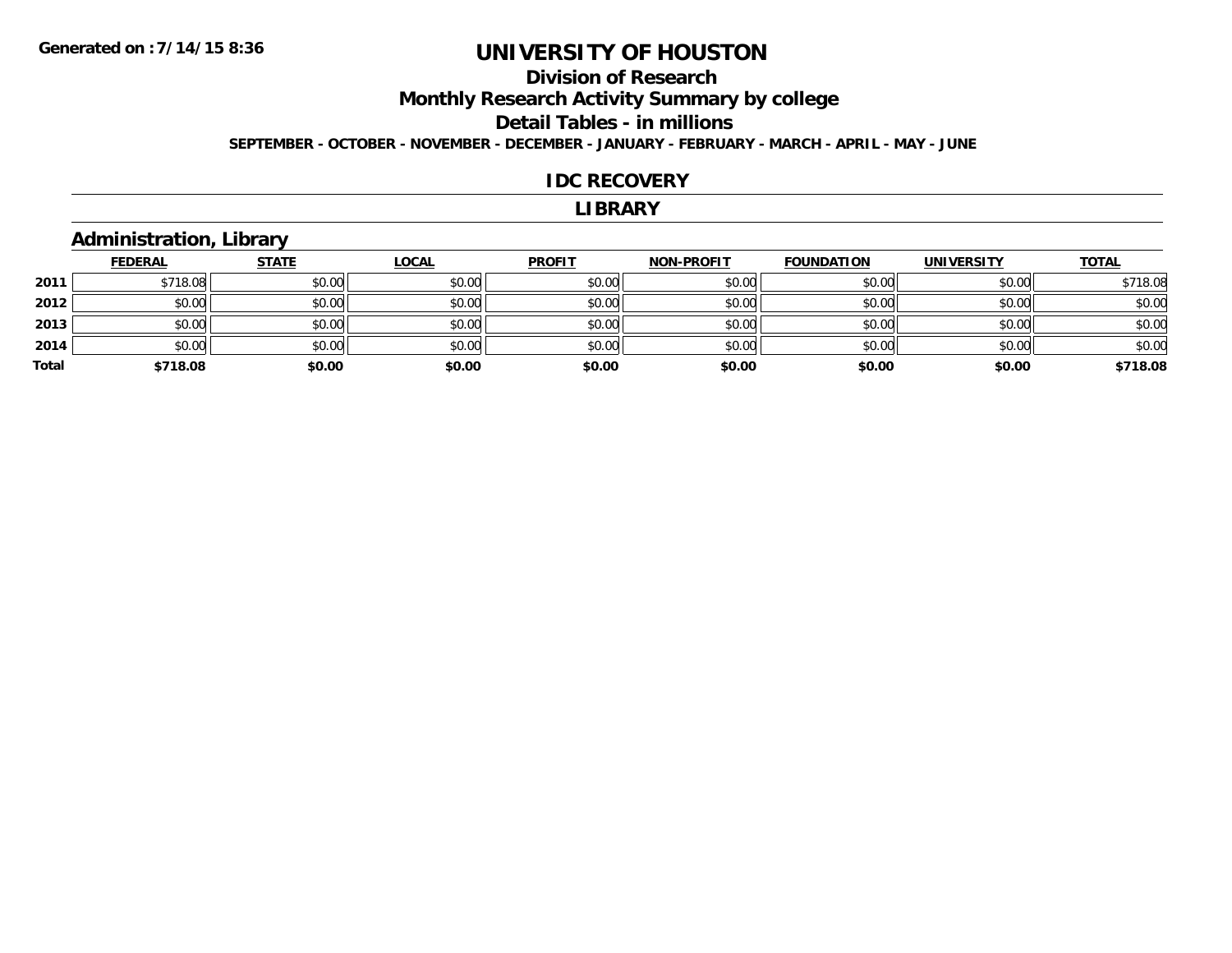### **Division of Research**

**Monthly Research Activity Summary by college**

**Detail Tables - in millions**

**SEPTEMBER - OCTOBER - NOVEMBER - DECEMBER - JANUARY - FEBRUARY - MARCH - APRIL - MAY - JUNE**

#### **IDC RECOVERY**

#### **PRESIDENT**

#### **Office of the President**

|       | <b>EDERAI</b> | <b>STATE</b>           | <b>OCAL</b> | <b>PROFIT</b> | -PROFIT<br>וחרות | <b>FOUNDATION</b> | UNIVERSITY | <b>TOTAL</b> |
|-------|---------------|------------------------|-------------|---------------|------------------|-------------------|------------|--------------|
| 2015  | 0000<br>JU.UU | $\sim$ $\sim$<br>vu.vu | \$0.00      | 0000<br>JU.UU | 40.00<br>∕∪.∪∪   | \$0.00            | \$0.00     | \$0.00       |
| Total | \$0.00        | \$0.00                 | \$0.00      | \$0.00        | \$0.00           | \$0.00            | \$0.00     | \$0.00       |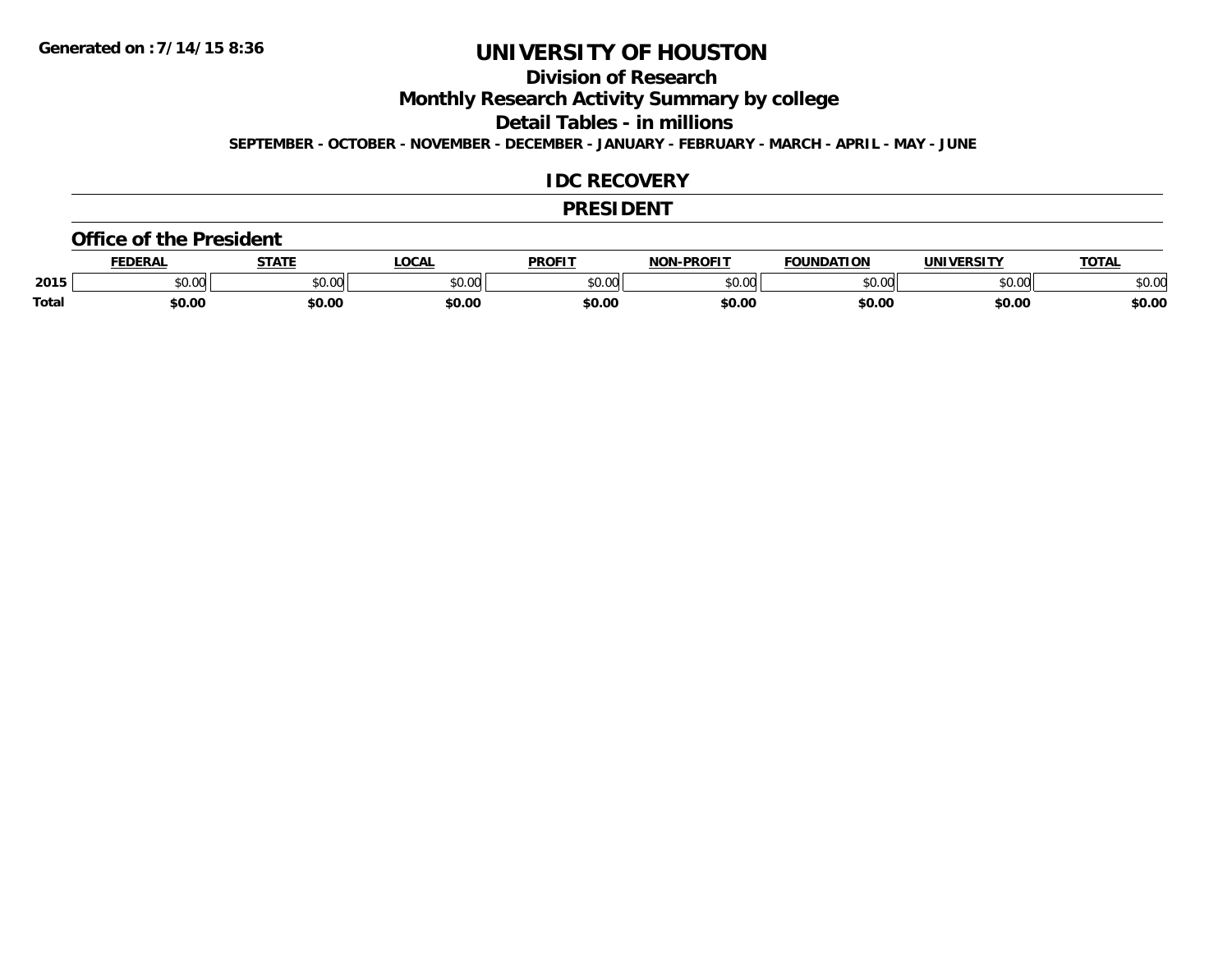#### **Division of Research**

**Monthly Research Activity Summary by college**

**Detail Tables - in millions**

**SEPTEMBER - OCTOBER - NOVEMBER - DECEMBER - JANUARY - FEBRUARY - MARCH - APRIL - MAY - JUNE**

#### **IDC RECOVERY**

#### **SENIOR V.P. FOR ACADEMIC AFFAIRS AND PROVOST**

|      | <b>Challenger Program</b>                           |              |              |               |                   |                   |                   |              |  |  |
|------|-----------------------------------------------------|--------------|--------------|---------------|-------------------|-------------------|-------------------|--------------|--|--|
|      | <b>FEDERAL</b>                                      | <b>STATE</b> | <b>LOCAL</b> | <b>PROFIT</b> | <b>NON-PROFIT</b> | <b>FOUNDATION</b> | <b>UNIVERSITY</b> | <b>TOTAL</b> |  |  |
| 2011 | \$0.00                                              | \$0.00       | \$0.00       | \$0.00        | \$0.00            | \$0.00            | \$0.00            | \$0.00       |  |  |
| 2012 | \$0.00                                              | \$0.00       | \$0.00       | \$0.00        | \$0.00            | \$0.00            | \$0.00            | \$0.00       |  |  |
| 2013 | \$0.00                                              | \$0.00       | \$0.00       | \$0.00        | \$0.00            | \$0.00            | \$0.00            | \$0.00       |  |  |
| 2014 | \$0.00                                              | \$0.00       | \$0.00       | \$0.00        | \$0.00            | \$0.00            | \$0.00            | \$0.00       |  |  |
| 2015 | \$0.00                                              | \$0.00       | \$0.00       | \$0.00        | \$0.00            | \$0.00            | \$0.00            | \$0.00       |  |  |
|      | <b>Continuing Education</b>                         |              |              |               |                   |                   |                   |              |  |  |
|      | <b>FEDERAL</b>                                      | <b>STATE</b> | <b>LOCAL</b> | <b>PROFIT</b> | <b>NON-PROFIT</b> | <b>FOUNDATION</b> | <b>UNIVERSITY</b> | <b>TOTAL</b> |  |  |
| 2011 | \$0.00                                              | \$79.12      | \$0.00       | \$0.00        | \$0.00            | \$0.00            | \$0.00            | \$79.12      |  |  |
|      | <b>Learning Support Services</b>                    |              |              |               |                   |                   |                   |              |  |  |
|      | <b>FEDERAL</b>                                      | <b>STATE</b> | <b>LOCAL</b> | <b>PROFIT</b> | <b>NON-PROFIT</b> | <b>FOUNDATION</b> | <b>UNIVERSITY</b> | <b>TOTAL</b> |  |  |
| 2012 | \$0.00                                              | \$0.00       | \$0.00       | \$0.00        | \$0.00            | \$0.00            | \$0.00            | \$0.00       |  |  |
| 2013 | \$0.00                                              | \$0.00       | \$0.00       | \$0.00        | \$0.00            | \$0.00            | \$0.00            | \$0.00       |  |  |
|      | <b>Senior V.P. for Academic Affairs and Provost</b> |              |              |               |                   |                   |                   |              |  |  |
|      | <b>FEDERAL</b>                                      | <b>STATE</b> | <b>LOCAL</b> | <b>PROFIT</b> | <b>NON-PROFIT</b> | <b>FOUNDATION</b> | <b>UNIVERSITY</b> | <b>TOTAL</b> |  |  |
| 2015 | \$0.00                                              | \$0.00       | \$0.00       | \$0.00        | \$0.00            | \$0.00            | \$0.00            | \$0.00       |  |  |
|      | <b>Student Support Services</b>                     |              |              |               |                   |                   |                   |              |  |  |
|      | <b>FEDERAL</b>                                      | <b>STATE</b> | <b>LOCAL</b> | <b>PROFIT</b> | <b>NON-PROFIT</b> | <b>FOUNDATION</b> | <b>UNIVERSITY</b> | <b>TOTAL</b> |  |  |
| 2014 | \$0.00                                              | \$0.00       | \$0.00       | \$0.00        | \$0.00            | \$0.00            | \$0.00            | \$0.00       |  |  |
| 2015 | \$0.00                                              | \$0.00       | \$0.00       | \$0.00        | \$0.00            | \$0.00            | \$0.00            | \$0.00       |  |  |
|      | <b>UH Energy</b>                                    |              |              |               |                   |                   |                   |              |  |  |
|      | <b>FEDERAL</b>                                      | <b>STATE</b> | <b>LOCAL</b> | <b>PROFIT</b> | <b>NON-PROFIT</b> | <b>FOUNDATION</b> | <b>UNIVERSITY</b> | <b>TOTAL</b> |  |  |
| 2015 | \$0.00                                              | \$0.00       | \$0.00       | \$0.00        | \$0.00            | \$0.00            | \$0.00            | \$0.00       |  |  |
|      | <b>Undergraduate Student Success</b>                |              |              |               |                   |                   |                   |              |  |  |
|      | <b>FEDERAL</b>                                      | <b>STATE</b> | <b>LOCAL</b> | <b>PROFIT</b> | <b>NON-PROFIT</b> | <b>FOUNDATION</b> | <b>UNIVERSITY</b> | <b>TOTAL</b> |  |  |
| 2014 | \$0.00                                              | \$0.00       | \$0.00       | \$0.00        | \$0.00            | \$0.00            | \$0.00            | \$0.00       |  |  |
| 2015 | \$0.00                                              | \$0.00       | \$0.00       | \$0.00        | \$0.00            | \$0.00            | \$0.00            | \$0.00       |  |  |
|      | <b>Undergraduate Student Success Center</b>         |              |              |               |                   |                   |                   |              |  |  |
|      | <b>FEDERAL</b>                                      | <b>STATE</b> | <b>LOCAL</b> | <b>PROFIT</b> | <b>NON-PROFIT</b> | <b>FOUNDATION</b> | <b>UNIVERSITY</b> | <b>TOTAL</b> |  |  |
| 2011 | \$18,635.14                                         | \$8,343.41   | \$0.00       | \$0.00        | (\$156.28)        | \$0.00            | \$0.00            | \$26,822.27  |  |  |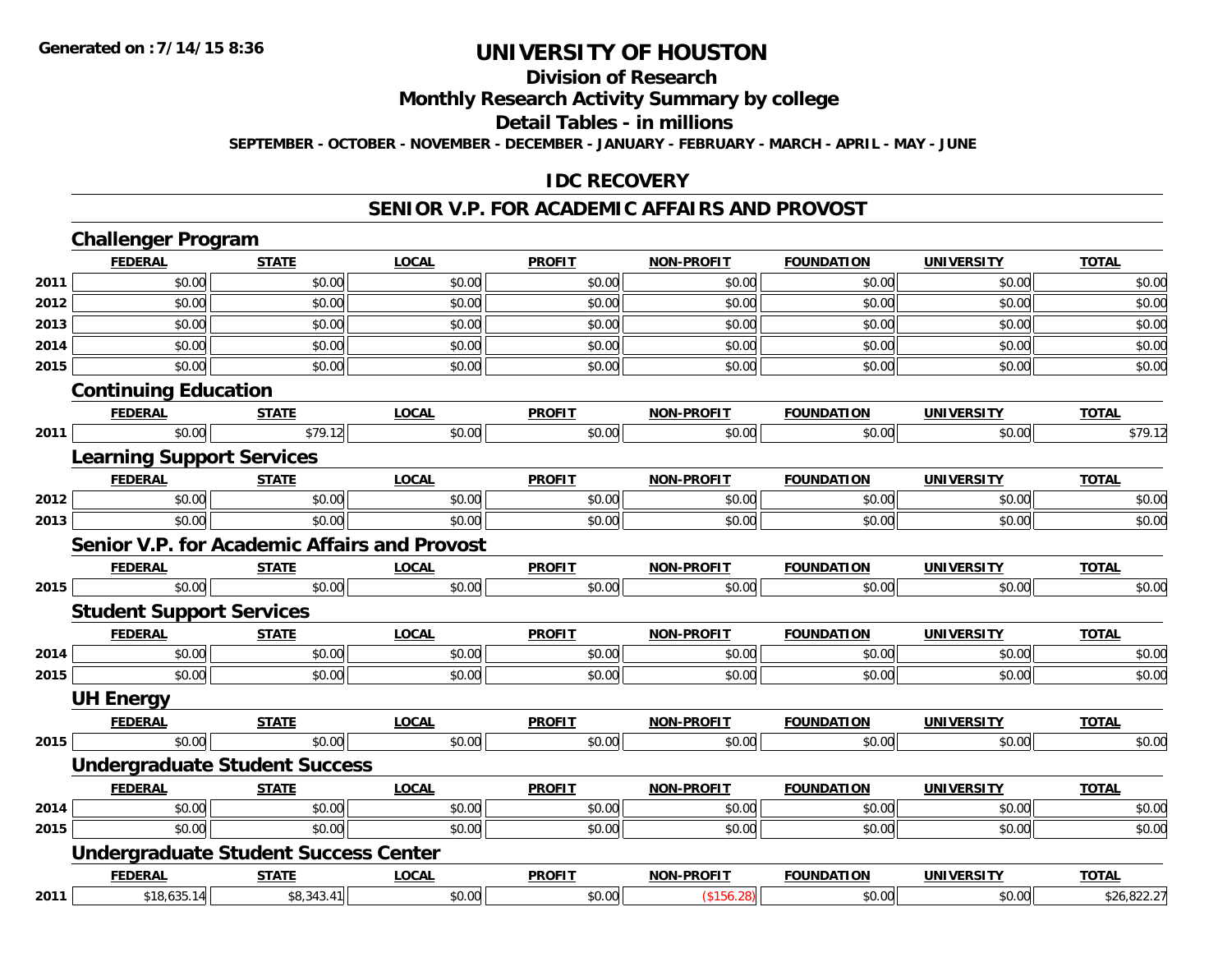## **Division of Research**

**Monthly Research Activity Summary by college**

**Detail Tables - in millions**

**SEPTEMBER - OCTOBER - NOVEMBER - DECEMBER - JANUARY - FEBRUARY - MARCH - APRIL - MAY - JUNE**

### **IDC RECOVERY**

#### **SENIOR V.P. FOR ACADEMIC AFFAIRS AND PROVOST**

#### **Undergraduate Student Success Center**

|       | <b>FEDERAL</b> | <u>STATE</u> | <u>LOCAL</u> | <b>PROFIT</b> | <b>NON-PROFIT</b> | <b>FOUNDATION</b> | <b>UNIVERSITY</b> | <b>TOTAL</b> |
|-------|----------------|--------------|--------------|---------------|-------------------|-------------------|-------------------|--------------|
| 2012  | \$18,672.46    | \$125.73     | \$0.00       | \$0.00        | \$0.00            | \$0.00            | \$0.00            | \$18,546.73  |
| 2013  | \$18,071.62    | \$8,038.27   | \$0.00       | \$0.00        | \$0.00            | \$0.00            | \$0.00            | \$26,109.89  |
| 2014  | \$18,750.69    | \$7,142.39   | \$0.00       | \$0.00        | \$0.00            | \$0.00            | \$0.00            | \$25,893.08  |
| 2015  | \$16,259.36    | \$7,004.66   | \$0.00       | \$0.00        | \$0.00            | \$0.00            | \$0.00            | \$23,264.02  |
| Total | \$90,389.27    | \$30,482.12  | \$0.00       | \$0.00        | (\$156.28)        | \$0.00            | \$0.00            | \$120,715.11 |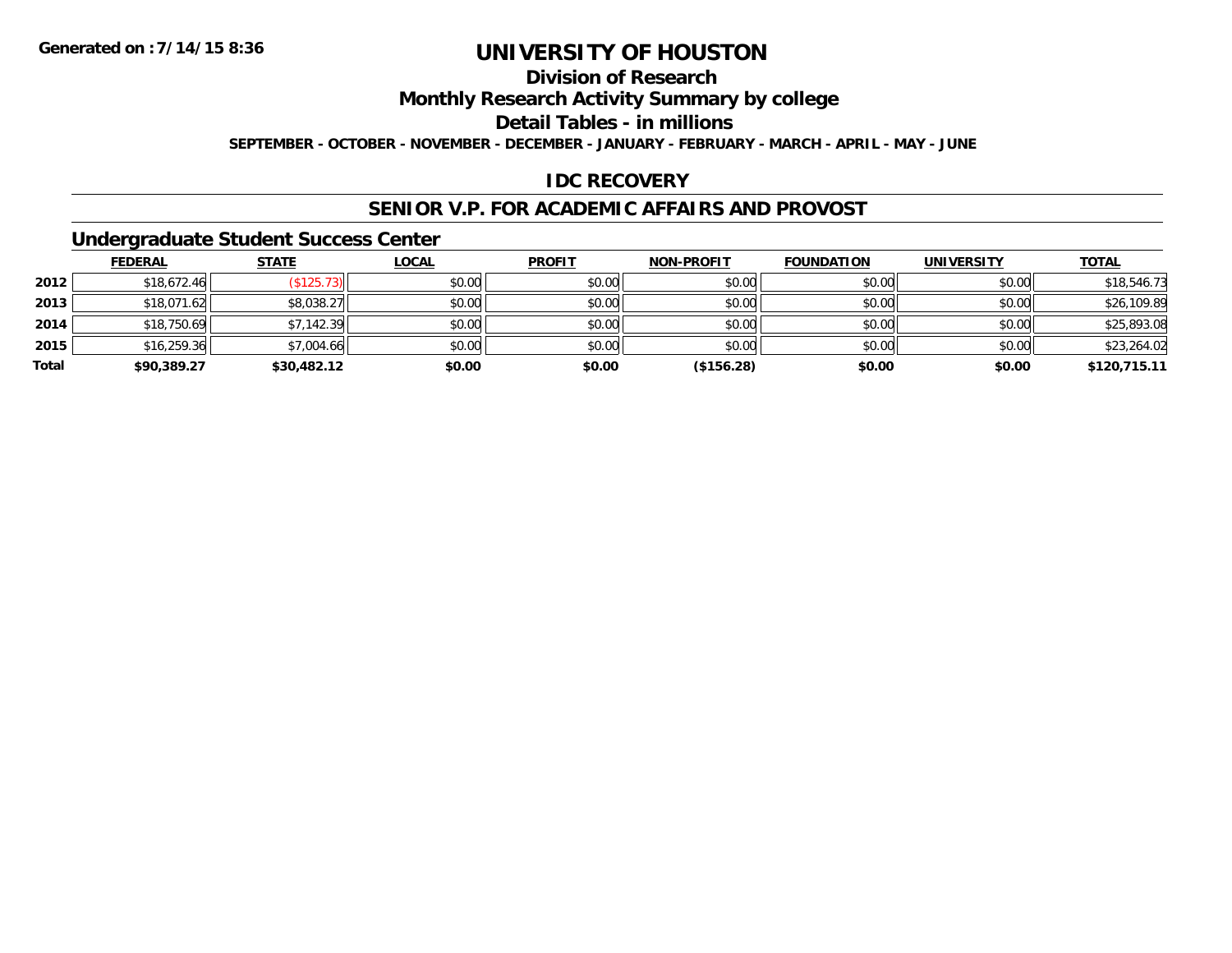# **Division of Research**

**Monthly Research Activity Summary by college**

#### **Detail Tables - in millions**

**SEPTEMBER - OCTOBER - NOVEMBER - DECEMBER - JANUARY - FEBRUARY - MARCH - APRIL - MAY - JUNE**

#### **IDC RECOVERY**

#### **UH LAW CENTER**

|       | Dean, Law      |              |              |               |                   |                   |                   |               |
|-------|----------------|--------------|--------------|---------------|-------------------|-------------------|-------------------|---------------|
|       | <b>FEDERAL</b> | <b>STATE</b> | <b>LOCAL</b> | <b>PROFIT</b> | <b>NON-PROFIT</b> | <b>FOUNDATION</b> | <b>UNIVERSITY</b> | <b>TOTAL</b>  |
| 2011  | \$16,936.87    | \$0.00       | \$0.00       | \$0.00        | \$0.00            | \$0.00            | \$0.00            | \$16,936.87   |
| 2012  | (\$70,357.49)  | \$0.00       | \$0.00       | \$0.00        | \$0.00            | \$0.00            | \$0.00            | (\$70,357.49) |
| 2013  | \$0.00         | \$0.00       | \$0.00       | \$0.00        | \$0.00            | \$0.00            | \$0.00            | \$0.00        |
|       | Law-UH         |              |              |               |                   |                   |                   |               |
|       | <b>FEDERAL</b> | <b>STATE</b> | <b>LOCAL</b> | <b>PROFIT</b> | <b>NON-PROFIT</b> | <b>FOUNDATION</b> | <b>UNIVERSITY</b> | <b>TOTAL</b>  |
| 2011  | \$24,384.43    | \$2,755.67   | \$0.00       | \$0.00        | \$0.00            | \$5,297.84        | \$0.00            | \$32,437.94   |
| 2012  | \$1,415.80     | \$0.00       | \$0.00       | \$0.00        | \$0.00            | \$4,513.60        | \$0.00            | \$5,929.40    |
| 2013  | \$44,321.59    | \$28,012.38  | \$0.00       | \$0.00        | \$0.00            | \$4,786.56        | \$0.00            | \$77,120.53   |
| 2014  | \$9,837.63     | \$26,678.28  | \$0.00       | \$0.00        | \$0.00            | \$769.44          | \$0.00            | \$37,285.35   |
| 2015  | \$12,927.53    | \$22,840.14  | \$0.00       | \$0.00        | \$0.00            | \$0.00            | \$0.00            | \$35,767.67   |
| Total | \$39,466.35    | \$80,286.47  | \$0.00       | \$0.00        | \$0.00            | \$15,367.44       | \$0.00            | \$135,120.26  |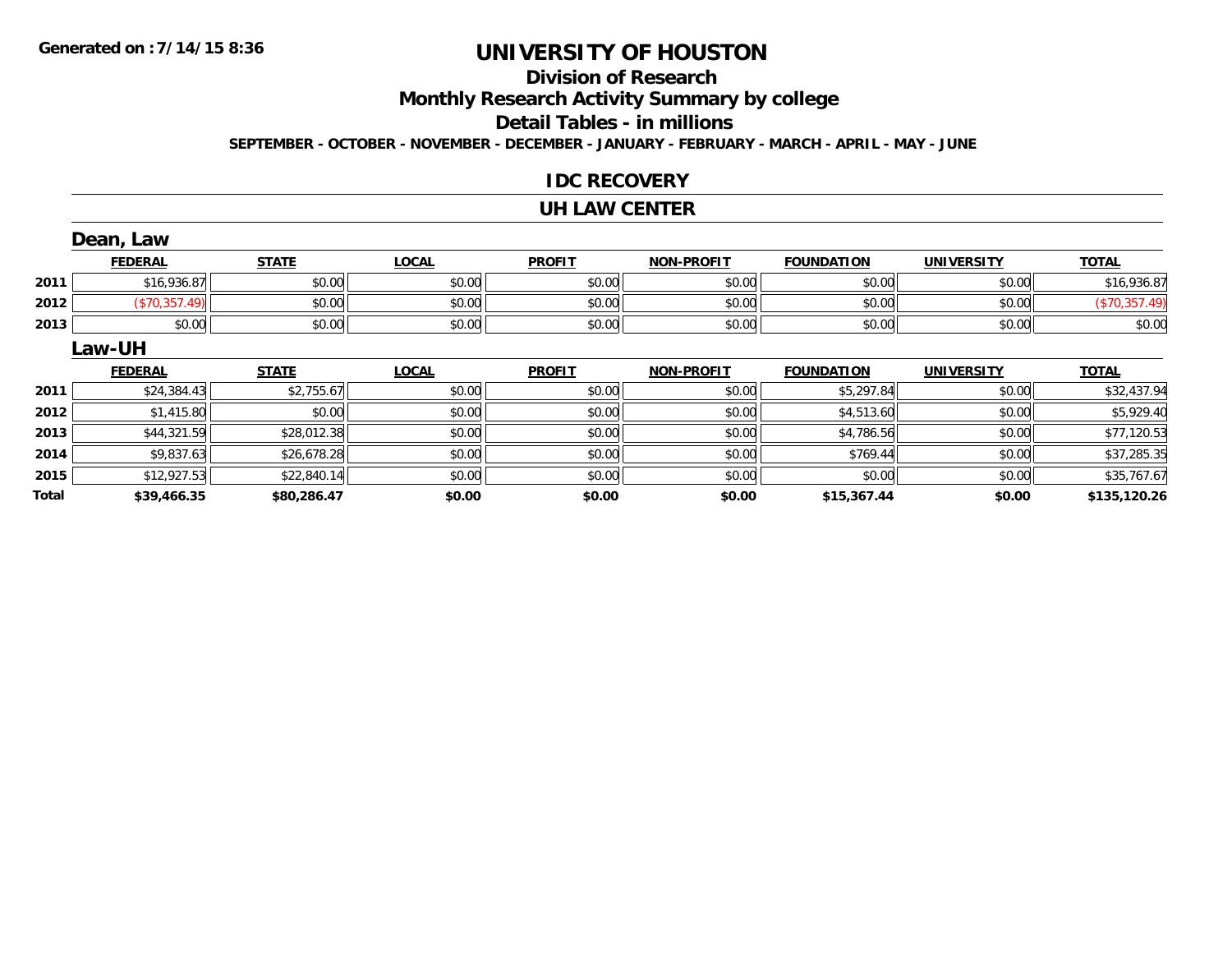# **Division of Research**

**Monthly Research Activity Summary by college**

#### **Detail Tables - in millions**

**SEPTEMBER - OCTOBER - NOVEMBER - DECEMBER - JANUARY - FEBRUARY - MARCH - APRIL - MAY - JUNE**

#### **IDC RECOVERY**

#### **UKNOWN COLLEGE**

#### **Unknown Department**

|              | <b>FEDERAL</b>                           | <b>STATE</b> | <b>LOCAL</b> | <b>PROFIT</b> | <b>NON-PROFIT</b> | <b>FOUNDATION</b> | <b>UNIVERSITY</b> | <b>TOTAL</b> |
|--------------|------------------------------------------|--------------|--------------|---------------|-------------------|-------------------|-------------------|--------------|
| 2015         | \$0.00                                   | \$0.00       | \$0.00       | \$0.00        | \$0.00            | \$0.00            | \$0.00            | \$0.00       |
|              | Wrong Department - Please Dont Select It |              |              |               |                   |                   |                   |              |
|              | <b>FEDERAL</b>                           | <b>STATE</b> | <b>LOCAL</b> | <b>PROFIT</b> | <b>NON-PROFIT</b> | <b>FOUNDATION</b> | <b>UNIVERSITY</b> | <b>TOTAL</b> |
| 2011         | \$0.00                                   | \$0.00       | \$0.00       | \$0.00        | \$0.00            | \$0.00            | \$0.00            | \$0.00       |
| 2012         | \$0.00                                   | \$0.00       | \$0.00       | \$0.00        | \$0.00            | \$0.00            | \$0.00            | \$0.00       |
| 2013         | \$2,069.73                               | \$0.00       | \$0.00       | \$0.00        | \$0.00            | \$0.00            | \$0.00            | \$2,069.73   |
| 2014         | \$0.00                                   | \$0.00       | \$0.00       | \$0.00        | \$0.00            | \$0.00            | \$0.00            | \$0.00       |
| <b>Total</b> | \$2,069.73                               | \$0.00       | \$0.00       | \$0.00        | \$0.00            | \$0.00            | \$0.00            | \$2,069.73   |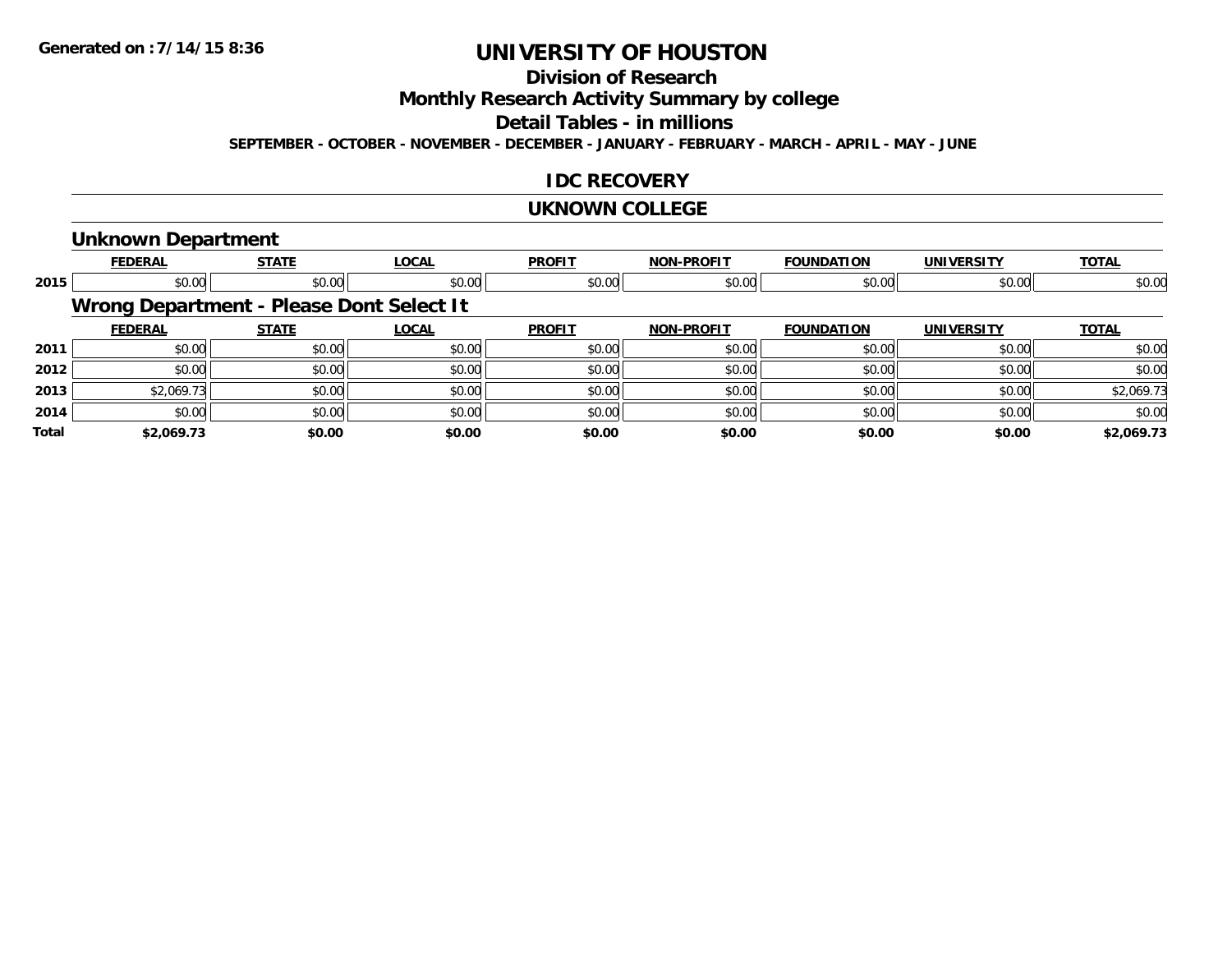#### **Division of Research**

**Monthly Research Activity Summary by college**

**Detail Tables - in millions**

**SEPTEMBER - OCTOBER - NOVEMBER - DECEMBER - JANUARY - FEBRUARY - MARCH - APRIL - MAY - JUNE**

### **IDC RECOVERY**

# **VICE PRESIDENT FOR ADMINISTRATION**

|              | <b>KUHT-TV</b>        |              |              |               |                   |                   |                   |              |
|--------------|-----------------------|--------------|--------------|---------------|-------------------|-------------------|-------------------|--------------|
|              | <b>FEDERAL</b>        | <b>STATE</b> | <b>LOCAL</b> | <b>PROFIT</b> | <b>NON-PROFIT</b> | <b>FOUNDATION</b> | <b>UNIVERSITY</b> | <b>TOTAL</b> |
| 2011         | (\$1,451.00)          | \$0.00       | \$0.00       | \$0.00        | \$0.00            | \$0.00            | \$0.00            | (\$1,451.00) |
|              | <b>Physical Plant</b> |              |              |               |                   |                   |                   |              |
|              | <b>FEDERAL</b>        | <b>STATE</b> | <b>LOCAL</b> | <b>PROFIT</b> | <b>NON-PROFIT</b> | <b>FOUNDATION</b> | <b>UNIVERSITY</b> | <b>TOTAL</b> |
| 2013         | \$0.00                | \$0.00       | \$0.00       | \$0.00        | \$0.00            | \$0.00            | \$0.00            | \$0.00       |
| 2014         | \$0.00                | \$0.00       | \$0.00       | \$0.00        | \$0.00            | \$0.00            | \$0.00            | \$0.00       |
| 2015         | \$0.00                | \$0.00       | \$0.00       | \$0.00        | \$0.00            | \$0.00            | \$0.00            | \$0.00       |
| <b>Total</b> | (\$1,451.00)          | \$0.00       | \$0.00       | \$0.00        | \$0.00            | \$0.00            | \$0.00            | (\$1,451.00) |